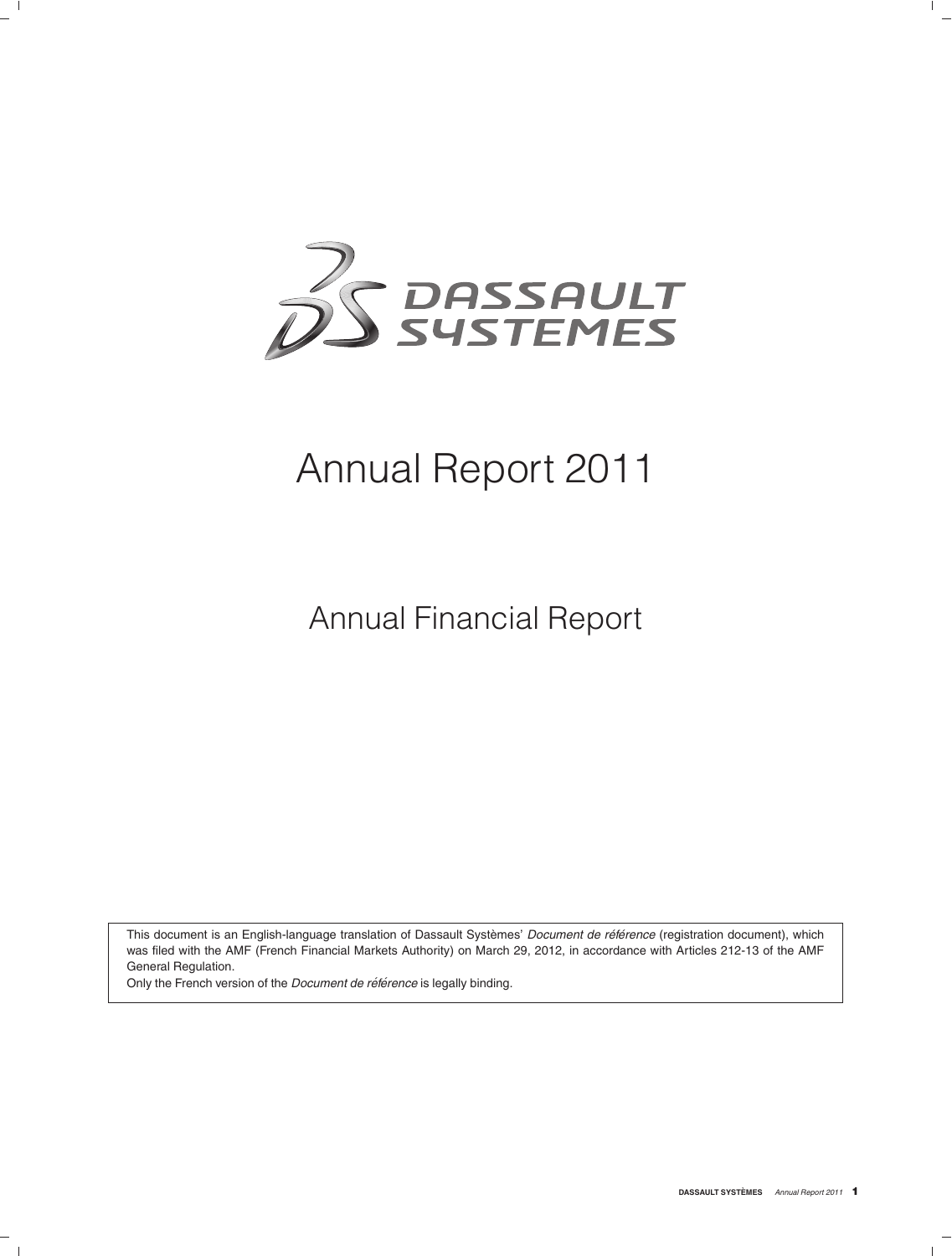### General

**This Annual Report also includes:**

- **the annual financial report to be prepared and published by every listed company within four months of the end of its fiscal year, pursuant to article L. 451-1-2 of the Monetary and Financial Code and article 222-3 of the AMF General Regulation, and**
- **the annual management report of the Company's Board of Directors, which must be provided to the general shareholders' meeting approving the financial statements for each completed fiscal year, pursuant to articles L. 225-100** *et seq***. of the French Commercial Code.**

**The index set forth below provides cross-references to the relevant portions of these two reports.**

All references to "euro" or to the symbol " $\varepsilon$ " refer to the legal currency of the French Republic and certain countries of the European Union. All references to the ''U.S. dollar'' or to the symbol ''\$'' refer to the legal currency of the United States of America.

As used herein, "Dassault Systèmes", the "Company" or the "Group" refers to Dassault Systèmes SA and all the companies included in the scope of consolidation. "Dassault Systèmes SA" refers only to the French parent company of the Group.

In compliance with article 28 of European Regulation  $n^{\circ}$  809/2004 of the Commission, the following information is incorporated by reference in this Annual Report:

- the consolidated financial statements on pages 114 to 149 (inclusive), the parent company financial statements on pages 150 to 173 (inclusive), and the related audit reports on pages 174 to 179 (inclusive) of the English-language translation of the registration document for the year 2010 filed with the AMF (French Financial Markets Authority) on April 1, 2011, under n° D.11-0213;
- the financial information on pages 42 to 55 (inclusive) of the registration document for the year 2010 filed with the AMF on April 1, 2011, under nº D.11-0213:
- the consolidated financial statements on pages 95 to 128 (inclusive), the parent company financial statements on pages 129 to 150 (inclusive), and the related audit reports on pages 152 to 158 (inclusive) of the English-language translation of the registration document for the year 2009 filed with the AMF (French Financial Markets Authority) on April 1, 2010, under nº D.10-0206; and
- the financial information on pages 40 to 54 (inclusive) of the registration document for the year 2009 filed with the AMF on April 1, 2010, under  $n^{\circ}$  D.10-0206.

The portions of these documents which are not incorporated herein are either not relevant for current investors, or are covered in another section of this Annual Report.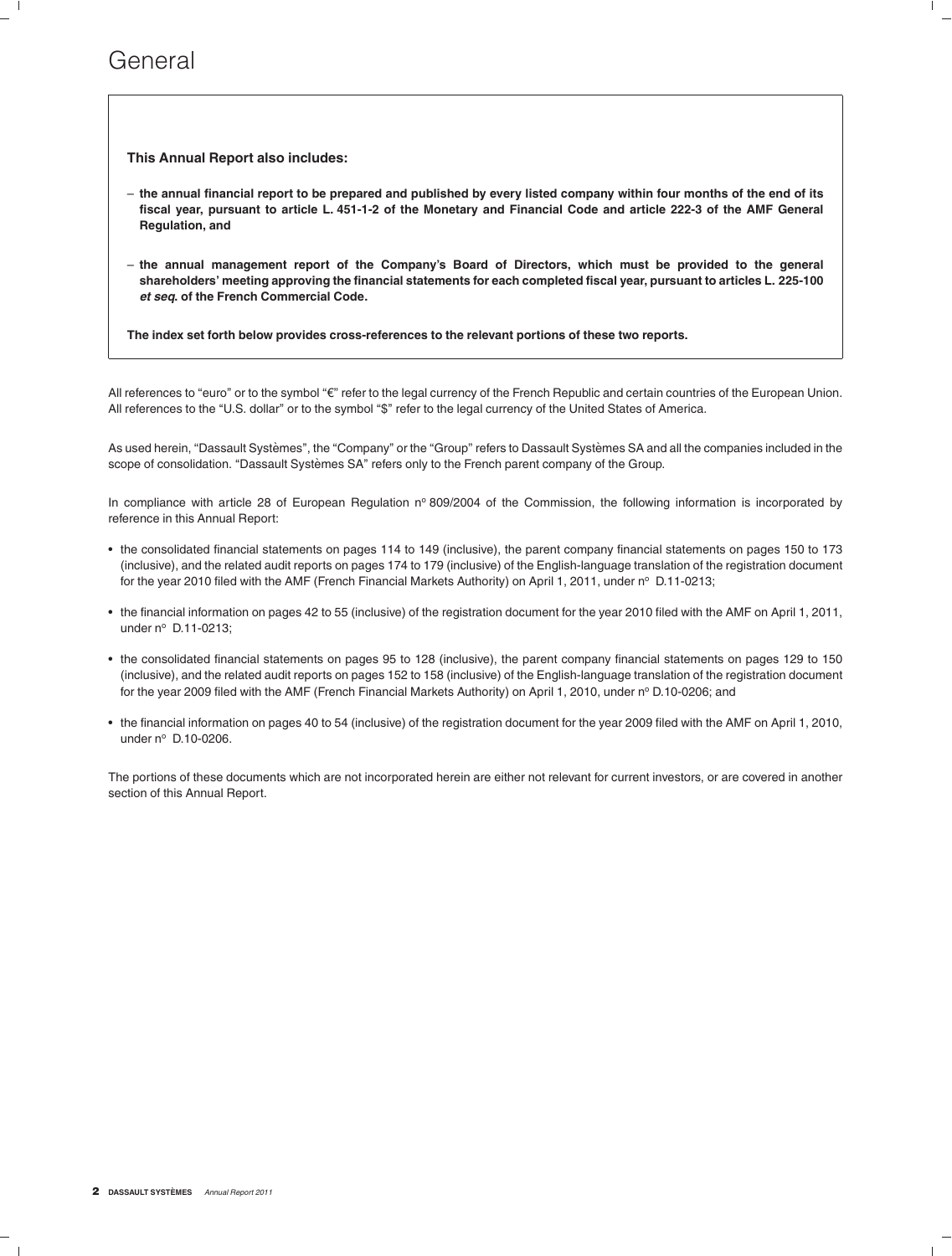#### **Contents**

The table of contents below follows the nomenclature set forth in Annex I of the European Regulation nº 809/2004 applying the European Directive known as the "Prospectus Directive" 2003/71/CE.

| <b>PERSON RESPONSIBLE</b><br>1.1 Person Responsible for the Registration<br>Document<br>1.2 Certification by the Person Responsible<br>for the Registration Document<br><b>STATUTORY AUDITORS</b>                                                                                                     | p. 6<br>p. 6<br>p. 6<br>p. 7                                |  | <b>RESEARCH AND DEVELOPMENT,</b><br><b>PATENTS AND LICENSES</b><br>11.1 Overview<br>11.2 Intellectual Property<br><b>TREND INFORMATION</b>                                                                                                                        | p. 60<br>p. 60<br>p. 60<br>p. 61                         |
|-------------------------------------------------------------------------------------------------------------------------------------------------------------------------------------------------------------------------------------------------------------------------------------------------------|-------------------------------------------------------------|--|-------------------------------------------------------------------------------------------------------------------------------------------------------------------------------------------------------------------------------------------------------------------|----------------------------------------------------------|
| <b>SELECTED FINANCIAL</b><br><b>INFORMATION</b>                                                                                                                                                                                                                                                       | p. 8                                                        |  | <b>PROFIT FORECASTS OR</b><br><b>ESTIMATES</b>                                                                                                                                                                                                                    | p. 62                                                    |
| <b>RISK FACTORS</b><br>4.1 Risks Related to the Company's Business<br>4.2 Market Risk<br>4.3 Insurance<br><b>INFORMATION ABOUT THE</b><br><b>ISSUER</b>                                                                                                                                               | p. 9<br>p. 9<br>p. 14<br>p. 19<br>p. 20                     |  | <b>ADMINISTRATIVE, MANAGEMENT</b><br><b>AND SUPERVISORY BODIES AND</b><br><b>SENIOR MANAGEMENT</b><br>14.1 Board of Directors and Executive Officers<br>14.2 Administrative, Management and<br>Supervisory Bodies and Senior<br>Management Conflicts of Interests | p.63<br>p. 63<br>p. 69                                   |
| 5.1 History and Development of the Company<br>5.2 Investments<br><b>BUSINESS OVERVIEW</b><br>6.1 Principal Activities<br>6.2 Principal Markets                                                                                                                                                        | p. 20<br>p. 23<br>p. 25<br>p. 25<br>p. 29                   |  | <b>REMUNERATION AND</b><br><b>BENEFITS</b><br>15.1 Compensation of the Company's Executive<br>Directors ("Mandataires Sociaux")<br>15.2 Transactions in the Company's Shares by                                                                                   | p. 70<br>p. 70                                           |
| <b>ORGANIZATIONAL</b><br><b>STRUCTURE</b><br>7.1 Dassault Systèmes SA's Position within<br>the Group<br>7.2 Principal Subsidiaries of the Company                                                                                                                                                     | p. 35<br>p. 35<br>p. 35                                     |  | the Management of the Company<br><b>BOARD PRACTICES</b><br>16.1 Report on Corporate Governance and<br><b>Internal Control</b>                                                                                                                                     | p. 77<br>p. 81<br>p. 81                                  |
| <b>PROPERTY, PLANT AND</b><br><b>EQUIPMENT</b><br>8.1 Properties Occupied by the Company and<br>Other Important Existing or Planned Real<br><b>Estate Interests</b><br>8.2 Industrial and Environmental Risk<br>8.3 Environmental Report                                                              | p. 36<br>p. 36<br>p. 37<br>p. 38                            |  | 16.2 Report of the Statutory Auditors on<br>Corporate Governance and Internal<br>Control<br><b>EMPLOYEES</b><br>17.1 Social Report<br>17.2 Shareholdings and Stock Options<br>17.3 Arrangements for Involving the Employees<br>in the Capital of the Issuer       | p. 91<br>p. 92<br>p. 92<br>p. 108<br>p. 110              |
| <b>OPERATING AND FINANCIAL</b><br><b>REVIEW</b><br>9.1 General<br>9.2 Consolidated Information: 2011 Compared<br>to 2010<br>9.3 Revenue and Operating Income by Segment<br>9.4 Trends in Quarterly Results<br>9.5 Off-Balance Sheet Arrangements<br>9.6 Tabular Disclosure of Contractual Obligations | p. 46<br>p. 46<br>p. 51<br>p. 56<br>p. 57<br>p. 58<br>p. 58 |  | <b>MAJOR SHAREHOLDERS</b><br>18.1 Shareholder Base<br>18.2 Voting Rights<br>18.3 Controlling Shareholder<br>18.4 Shareholder Agreements<br><b>RELATED PARTY</b><br><b>TRANSACTIONS</b>                                                                            | p. 111<br>p. 111<br>p. 112<br>p. 113<br>p. 113<br>p. 114 |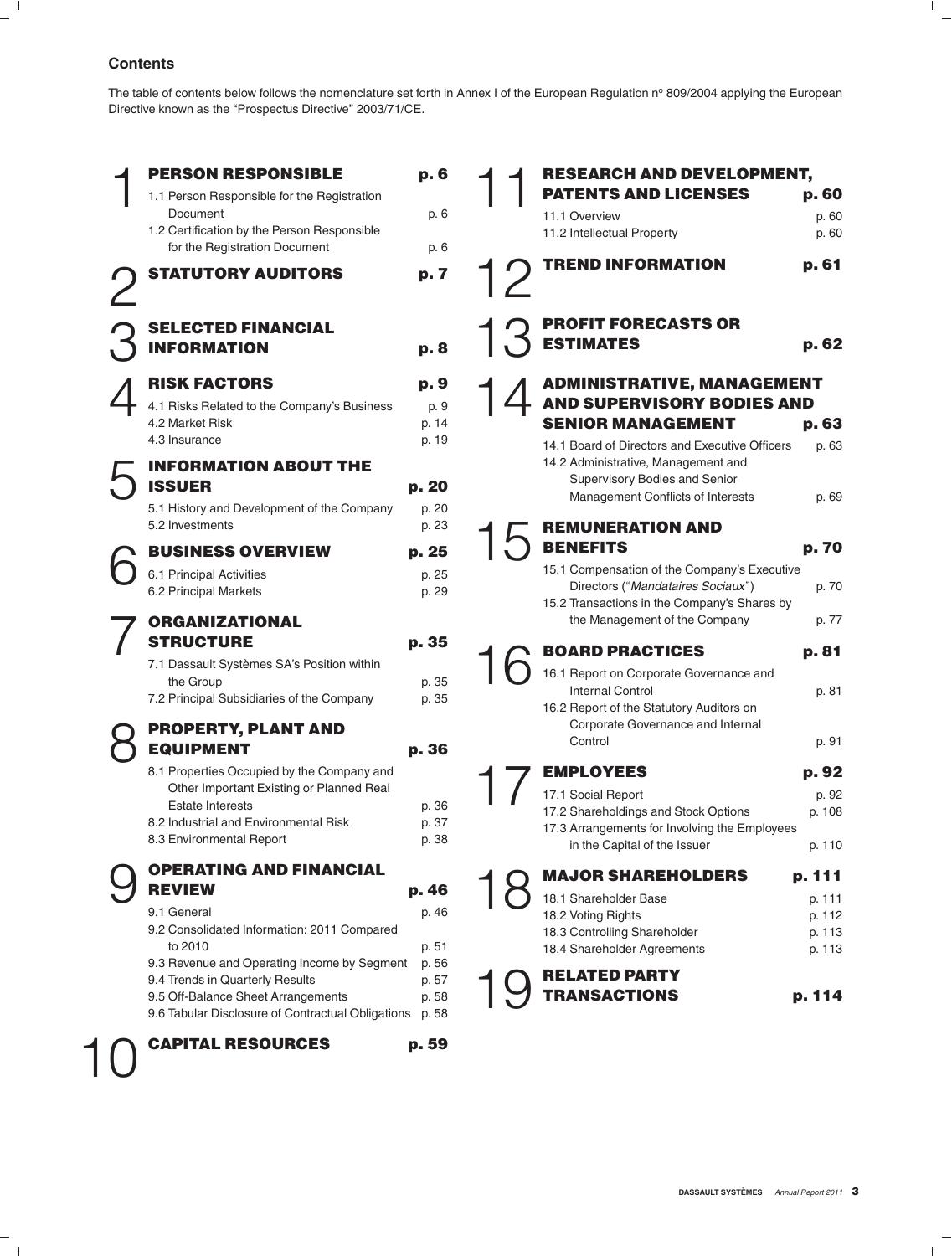# **FINANCIAL INFORMATION CONCERNING THE ISSUER'S CONCERNING THE ISSUER'S CONCERNING THE ISSUER'S STATEMENTS BY EXPERTS AND<br>ASSETS AND LIABILITIES. DECLARATIONS OF ANY ASSETS AND LIABILITIES.**

| AND LUSSES                                                                                                                                                                                                        | P. 115                                         | <b>DOCUMENTS AVAILABLE TO THE</b>                                                                                                    |                            |
|-------------------------------------------------------------------------------------------------------------------------------------------------------------------------------------------------------------------|------------------------------------------------|--------------------------------------------------------------------------------------------------------------------------------------|----------------------------|
| 20.1 Historical Financial Information<br>20.2 Pro forma Financial Information                                                                                                                                     | p. 115<br>p. 149                               | <b>PUBLIC</b><br>24.1 Person Responsible for Financial                                                                               | p. 192                     |
| 20.3 Parent Company Financial Statements<br>20.4 Reports of the Statutory Auditors for 2011<br>20.5 Date of the Last Financial Statements<br>20.6 Interim and Other Financial Information<br>20.7 Dividend Policy | p. 150<br>p. 174<br>p. 180<br>p. 180<br>p. 180 | Communications<br>24.2 Indicative Timetable for the Publication<br>of Financial Information<br>24.3 Annual Information Document 2011 | p. 192<br>p. 192<br>p. 192 |
| 20.8 Legal and Arbitration Proceedings<br>20.9 Significant Change in the Issuer's<br>Financial or Trading Position since<br>December 31, 2011                                                                     | p. 180<br>p. 180                               | <b>INFORMATION ON HOLDINGS p. 195</b><br><b>SHAREHOLDERS' MEETING</b>                                                                | p. 196                     |
| <b>ADDITIONAL INFORMATION</b><br>21.1 Share Capital                                                                                                                                                               | p. 181<br>p. 181                               | 26.1 Presentation of the Resolutions Proposed<br>by the Board of Directors to the General                                            |                            |
| 21.2 Memorandum and By-laws<br>21.3 Market Information                                                                                                                                                            | p. 185<br>p. 189                               | Meeting of June 7, 2012<br>26.2 Draft Resolutions Proposed by the Board                                                              | p. 196                     |
| <b>MATERIAL CONTRACTS</b>                                                                                                                                                                                         | p. 191                                         | of Directors to the General Meeting of<br>Shareholders on June 7, 2012                                                               | p. 199                     |

# **FINANCIAL POSITION AND PROFITS INTEREST b. 191** AND LOSSES **p. 115**  $\bigcap$  *A* DOCUMENTS AVAILABLE TO THE

| INFARMETAN AN HALRINAA  JAF                   |        |
|-----------------------------------------------|--------|
| 24.3 Annual Information Document 2011         | p. 192 |
| of Financial Information                      | p. 192 |
| 24.2 Indicative Timetable for the Publication |        |

#### **INFORMATION ON HOLDINGS p. 195** 25

### SHAREHOLDERS' MEETING p. 196

| <b>ADDITIONAL INFORMATION</b> | p. 181 | 26.1 Presentation of the Resolutions Proposed |        |
|-------------------------------|--------|-----------------------------------------------|--------|
| 21.1 Share Capital            | p. 181 | by the Board of Directors to the General      |        |
| 21.2 Memorandum and By-laws   | p. 185 | Meeting of June 7, 2012                       | p. 196 |
| 21.3 Market Information       | p. 189 | 26.2 Draft Resolutions Proposed by the Board  |        |
|                               |        | of Directors to the General Meeting of        |        |
| <b>MATERIAL CONTRACTS</b>     | p. 191 | Shareholders on June 7, 2012                  | p. 199 |
|                               |        |                                               |        |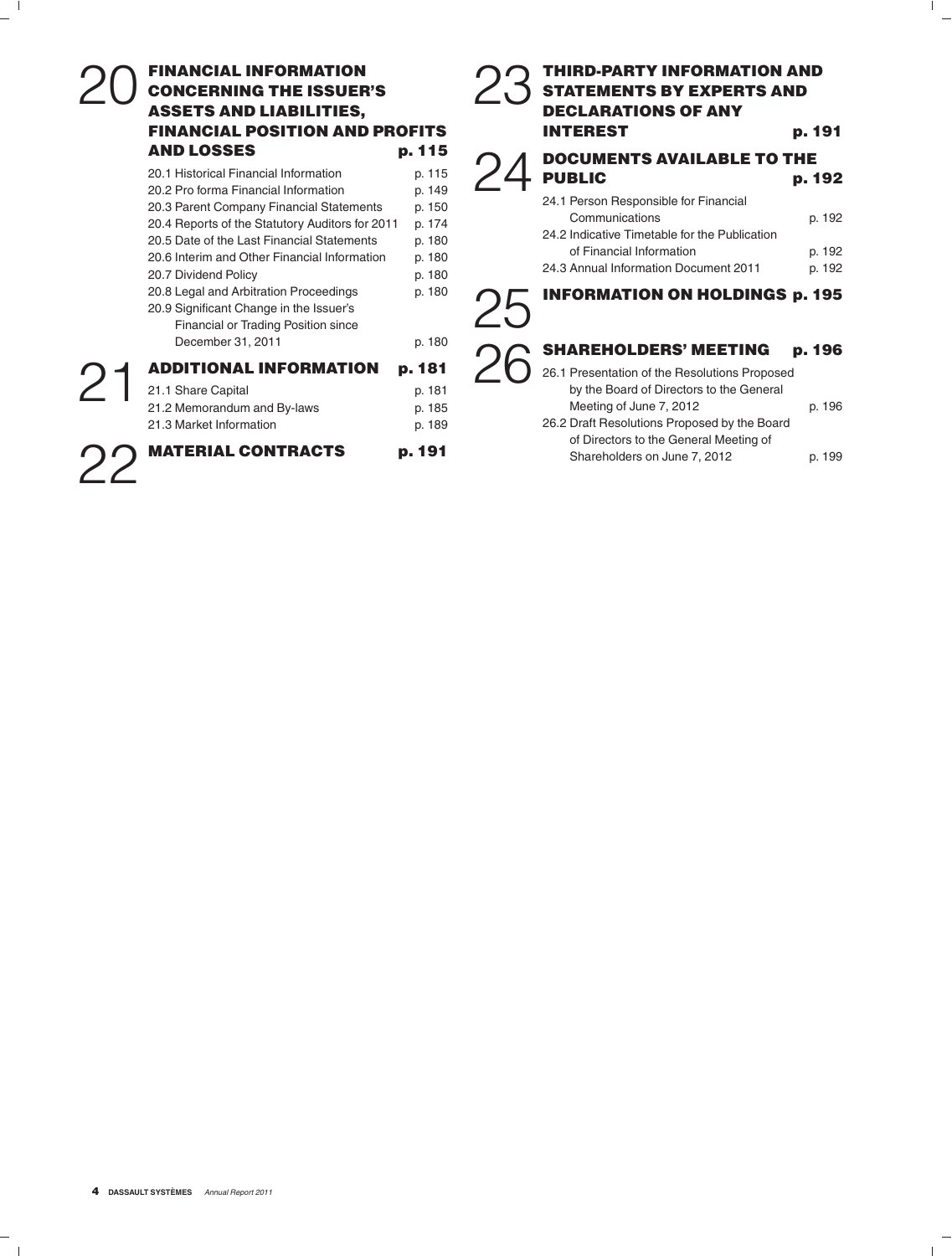# CROSS-REFERENCE TABLE

In order to make it easier to read this document, the cross-reference table below identifies in this Registration document:

- the information included in the annual financial report which must be published by listed companies in accordance with the provisions of the French Monetary and Financial Code, which reflects the transposition of the European Directive known as the ''Transparency Directive'' 2004/109/CE; and
- the information included in the annual management report which must be prepared by the Company's Board of Directors, as required by articles L. 225-100 *et seq.* of the French Commercial Code.

| "TRANSPARENCY DIRECTIVE" ANNUAL FINANCIAL REPORT    | <b>REGISTRATION DOCUMENT</b>         | <b>PAGE</b> |
|-----------------------------------------------------|--------------------------------------|-------------|
| 1. PARENT COMPANY FINANCIAL STATEMENTS              | Paragraph 20.3                       | 150         |
| 2. CONSOLIDATED FINANCIAL STATEMENTS                | Paragraph 20.1                       | 115         |
| 3. MANAGEMENT REPORT                                | See "Annual Management Report" below |             |
| 4. DECLARATION OF RESPONSIBILITY                    | Paragraph 1.2                        | 6           |
| 5. STATUTORY REPORT ON THE PARENT COMPANY FINANCIAL |                                      |             |
| <b>STATEMENTS</b>                                   | Paragraph 20.4.1                     | 174         |
| 6. STATUTORY REPORT ON THE CONSOLIDATED FINANCIAL   |                                      |             |
| <b>STATEMENTS</b>                                   | Paragraph 20.4.2                     | 176         |
| 7. FEES PAID TO INDEPENDENT AUDITORS                | Chapter 2                            |             |

**ANNUAL MANAGEMENT REPORT – L. 225-100** *ET SEQ* **OF THE FRENCH COMMERCIAL CODE REGISTRATION DOCUMENT**

| 1. GROUP BUSINESS REPORT                            | Chapters 6 and 9                      | 25 and 46       |
|-----------------------------------------------------|---------------------------------------|-----------------|
| 2. BUSINESS AND RESULTS OF OPERATIONS OF THE PARENT |                                       |                 |
| COMPANY DASSAULT SYSTEMES SA                        | Chapter 7 and Paragraph 20.3          | 35 and 150      |
| 3. RISK FACTORS                                     | Chapter 4                             | 9               |
| 4. EQUITY HOLDINGS - CONTROLLED COMPANIES -         |                                       |                 |
| <b>SUBSIDIARIES</b>                                 | Chapter 7                             | 35              |
| 5. SOCIAL AND ENVIRONMENTAL INFORMATION             | Paragraphs 17.1, 8.2 and 8.3          | 92, 37 and 38   |
| 6. ADMINISTRATIVE AND MANAGEMENT BODIES             | Chapters 14, 15 and 16                | 63, 70, 81, 108 |
|                                                     | and Paragraphs 17.2, 20.4.3 and 26.1  | 177 and 196     |
| 7. SHARE CAPITAL                                    | Chapters 18 and 21                    | 111 and 181     |
| 8. EXPLANATION OF THE RESOLUTIONS PROPOSED BY THE   |                                       |                 |
| <b>BOARD OF DIRECTORS</b>                           | Paragraph 26.1                        | 196             |
| 9. PRESENTATION OF THE RESOLUTIONS PROPOSED BY THE  |                                       |                 |
| BOARD OF DIRECTORS TO THE GENERAL MEETING OF        |                                       |                 |
| <b>SHAREHOLDERS</b>                                 | Paragraph 26.2                        | 199             |
| 10. SUMMARY OF CURRENT DELEGATIONS TO THE BOARD OF  |                                       |                 |
| DIRECTORS AND THEIR USAGE DURING THE YEAR 2011      | Paragraph 21.1.3                      | 183             |
| 11. SELECTED FINANCIAL INFORMATION OVER FIVE YEARS  | Paragraph 20.3.2                      | 174             |
| 12. REPORT OF THE CHAIRMAN OF THE BOARD ON          |                                       |                 |
| CORPORATE GOVERNANCE AND INTERNAL CONTROL           | Paragraph 16.1                        | 81              |
| 13. INFORMATION REQUIRED BY ARTICLE L. 225-100-3    | Paragraph 16.1                        | 81              |
| 14. INFORMATION ON THE PAYMENT CYCLES FOR SUPPLIERS | Paragraph 20.3; Note 13 to the Parent |                 |
|                                                     | <b>Company Financial Statements</b>   | 166             |
| 15. INFORMATION REGARDING COMPANY SHARES            | Paragraph 21.1.4                      | 184             |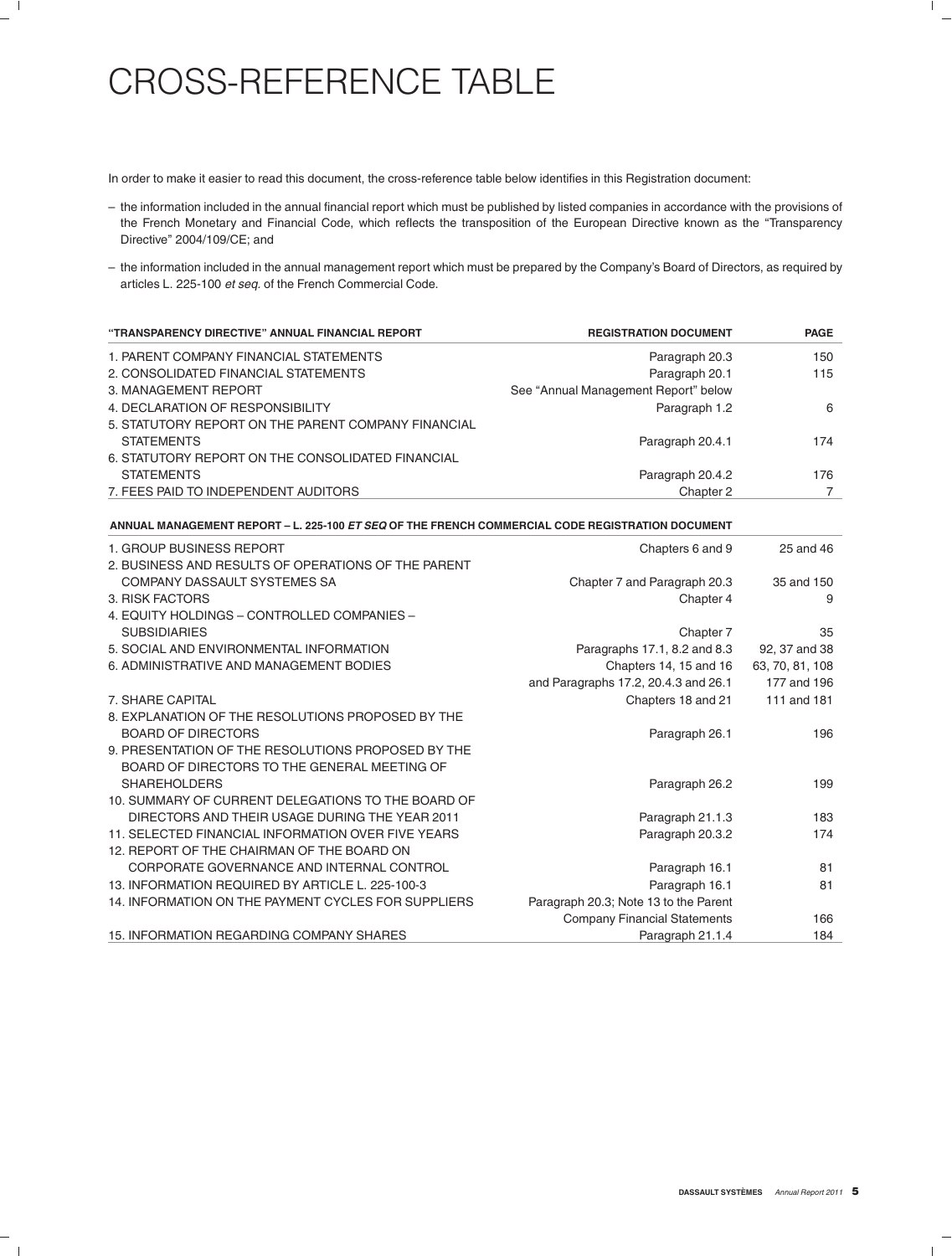# CHAPTER 1 – PERSON RESPONSIBLE

# 1.1 Person Responsible for the Registration Document

Bernard Charlès – Directeur Général (President and Chief Executive Officer).

# 1.2 Certification by the Person Responsible for the Registration Document

Vélizy-Villacoublay, March 29, 2012

''I hereby certify, after having taken all reasonable measures for this purpose, that the information contained in this registration document is, to my knowledge, in accordance with the facts and that no information liable to affect its significance has been omitted.

I certify that, to my knowledge, the financial statements have been prepared in accordance with applicable accounting standards and give a faithful representation of the assets, financial situation and results of Dassault Systèmes SA and all the companies included in the scope of consolidation, and that the ''Management Report'' included in this annual report, as indicated in the cross-reference index above, presents a faithful representation of the business trends, results and financial situation of Dassault Systemes SA and all the companies included in ` the scope of consolidation as well as a description of the principal risks and uncertainties which they face.

I have received a completion letter (*lettre de fin de travaux*) from the auditors stating that they have verified the information regarding the financial situation and the financial statements included in this Registration Document and that they have read this document in its entirety.

The consolidated financial statements for the year 2010 are covered by a report of the statutory auditors, set forth on page 175 of the English-language translation of the registration document for the year 2010, which contains an observation.''

President and Chief Executive Officer

Bernard Charlès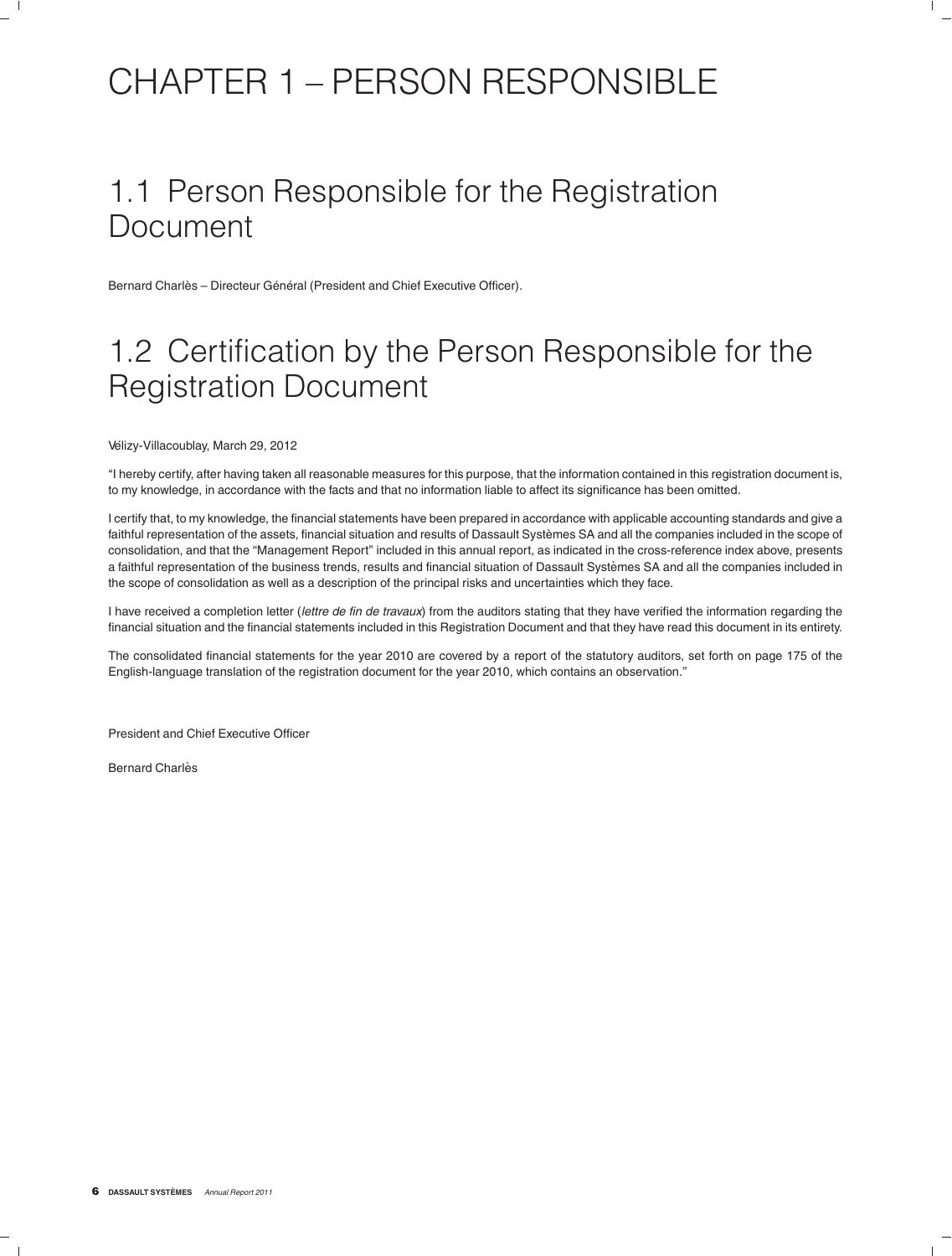# CHAPTER 2 – STATUTORY AUDITORS

#### **Principal Statutory Auditors**

PricewaterhouseCoopers Audit, member of the Compagnie Régionale des Commissaires aux comptes de Versailles, 63, rue de Villiers – 92200 Neuilly-sur-Seine, represented by Pierre Marty, whose first mandate began on June 8, 2005 and was renewed on May 26, 2011 for a period of six fiscal years expiring at the General Meeting of Shareholders approving the financial statements for the fiscal year ending on December 31, 2016.

Ernst & Young et Autres, member of the Compagnie Regionale des Commissaires aux comptes de Versailles, 1/2, place des Saisons ´ 92400 Courbevoie – Paris-La Défense 1, represented by Jean-François Ginies, was appointed on May 27, 2010 to replace Ernst & Young Audit; this mandate will expire at the General Shareholders' Meeting approving the financial statements for the fiscal year ending on December 31, 2015.

#### **Deputy Statutory Auditors**

Yves Nicolas, 63, rue de Villiers – 92200 Neuilly-sur-Seine, whose mandate began on May 26, 2011 for a period of six fiscal years expiring at the General Shareholders' Meeting approving the financial statements for the fiscal year ending on December 31, 2016.

The company Auditex, 1/2, place des Saisons 92400 Courbevoie – Paris-La Défense 1, whose mandate was renewed on May 27, 2010 and will expire at the General Shareholders' Meeting approving the financial statements for the fiscal year ending on December 31, 2015.

#### **Principal Accountants Fees and Services**

The following table presents the amount of fees paid to each of the Company's principal statutory auditors in 2011 and 2010:

|                                                                                                       |                                        | <b>PricewaterhouseCoopers</b> |                | $\rightarrow$  |                        | <b>Ernst &amp; Young et Autres</b> |                | ٠              |
|-------------------------------------------------------------------------------------------------------|----------------------------------------|-------------------------------|----------------|----------------|------------------------|------------------------------------|----------------|----------------|
|                                                                                                       |                                        | Amount                        | $\%$           | -4             |                        | Amount                             |                | $\%$           |
| (In thousands)                                                                                        | 2011                                   | 2010                          | 2011           | 2010           | 2011                   | 2010                               | 2011           | 2010           |
| Audit<br>Audit opinion, review of statutory and<br>consolidated financial statements <sup>(1)</sup> : |                                        |                               |                |                |                        |                                    |                |                |
| - Issuer<br>- Other consolidated subsidiaries                                                         | €1,027<br>1,342                        | €1,091<br>1,354               | 42.4%<br>55.5% | 36.6%<br>45.4% | €218<br>113            | €214<br>163                        | 44.8%<br>23.2% | 21.9%<br>16.7% |
| Other audit-related services <sup>(2)</sup> :<br>- Issuer<br>- Other consolidated subsidiaries        | $\qquad \qquad -$<br>$\qquad \qquad -$ | 480<br>7                      |                | 16.1%<br>0.2%  | 115<br>$\qquad \qquad$ | $\overline{\phantom{m}}$<br>7      | 23.6%          | 0.7%           |
| <b>Subtotal</b>                                                                                       | 2,369                                  | 2,932                         | 97.9%          | 98.3%          | 446                    | 384                                | 91.6%          | 39.3%          |
| Other services $(3)$<br>Legal, tax, social                                                            | 50                                     | 50                            | 2.1%           | 1.7%           | 41                     | 592                                | 8.4%           | 60.7%          |
| <b>Subtotal</b>                                                                                       | 50                                     | 50                            | 2.1%           | 1.7%           | 41                     | 592                                | 8.4%           | 60.7%          |
| Total                                                                                                 | €2,419                                 | €2,982                        | 100.0%         | 100.0%         | €487                   | €976                               | 100.0%         | 100.0%         |

(1) Audit fees consist of fees billed for the annual audit services engagement and other audit services for the years ended December 31, 2011 and 2010, which are those services that only the statutory auditor reasonably can provide, and include the Group audit; statutory audits; consents; attest services; and services provided in connection with documents filed with the French market authorities (AMF).

(2) Audit-related fees generally consist of fees billed for assurance and related services that are reasonably related to the performance of the audit or review of the Company's financial statements or that are traditionally performed by the statutory auditor, and include due diligence services related to acquisitions, consultations concerning financial accounting and reporting standards, attestation services not required by statute or regulation, and information system reviews. In 2010, they primarily included fees related to the acquisition of IBM PLM.

(3) Fees billed by members of the statutory auditors' respective networks to consolidated subsidiaries are related to: local and international tax compliance services, including the review of tax returns and tax services regarding statutory, regulatory or administrative developments and expatriate tax assistance and compliance. In 2010, they also included fees related to the review of certain tax matters in connection with the IBM PLM acquisition.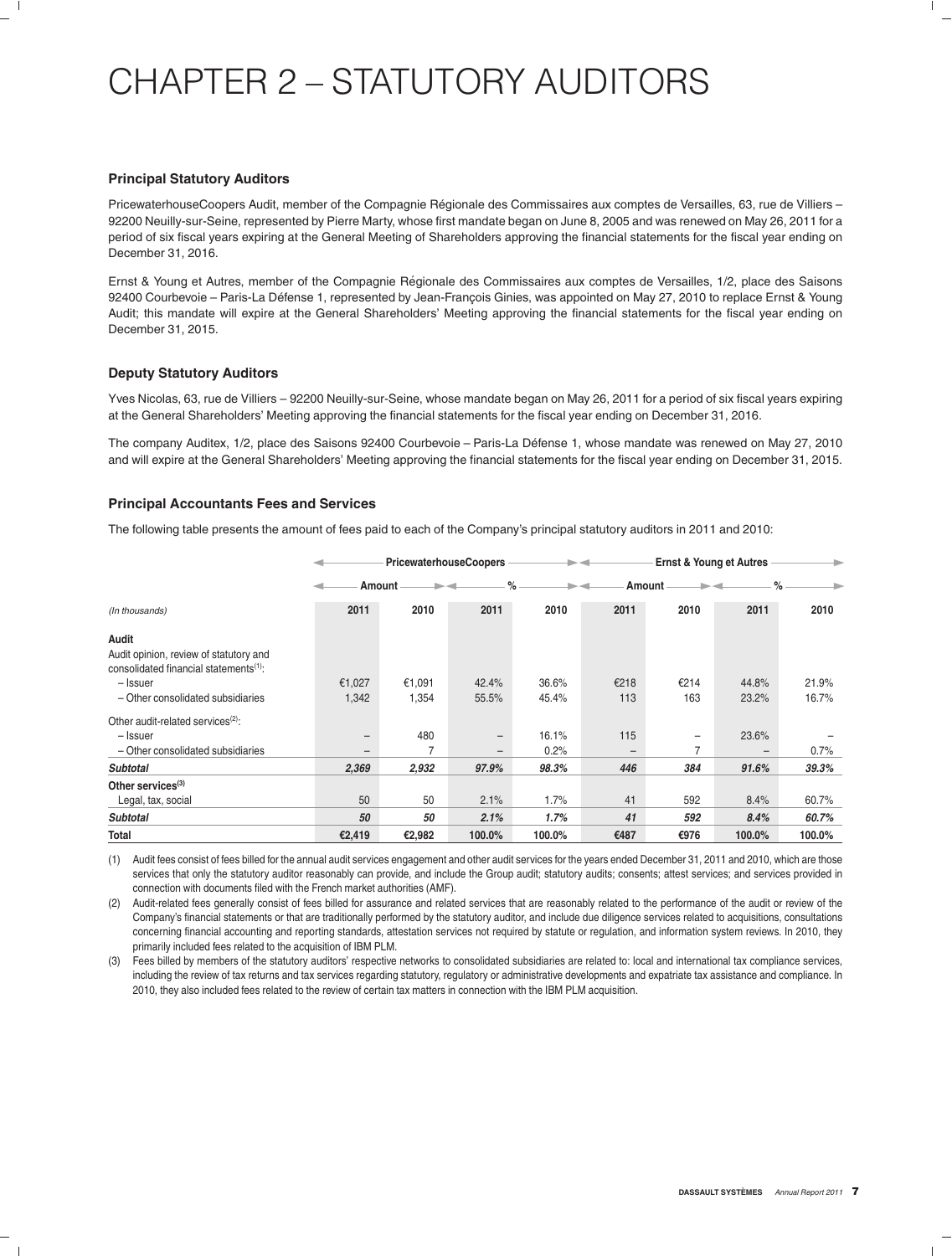# CHAPTER 3 – SELECTED FINANCIAL INFORMATION

The selected financial information set forth below has been prepared in accordance with International Financial Reporting Standards (''IFRS'') as adopted in the European Union, unless otherwise indicated.

|                                                            |                      | Year ended December 31, |          |  |
|------------------------------------------------------------|----------------------|-------------------------|----------|--|
| (in millions, except percentages and per share data)       | 2011                 | 2010                    | 2009     |  |
| Revenue                                                    | €1,783.0             | €1,563.8                | €1,251.3 |  |
| Operating Income                                           | 427.9                | 322.0                   | 231.0    |  |
| As a percentage of total revenue                           | 24.0%                | 20.6%                   | 18.5%    |  |
| Net Income attributable to shareholders                    | 289.2                | 220.5                   | 169.7    |  |
| Diluted Net Income Per Share                               | €2.33                | €1.82                   | €1.43    |  |
| Dividend paid (per share)                                  | €0.70 <sup>(1)</sup> | €0.54                   | €0.46    |  |
| Supplemental non-IFRS Financial Information <sup>(2)</sup> |                      |                         |          |  |
| Revenue                                                    | €1,783.5             | €1.580.0                | €1,252.8 |  |
| Operating Income                                           | 542.6                | 451.7                   | 313.7    |  |
| As a percentage of total revenue                           | 30.4%                | 28.6%                   | 25.0%    |  |
| Net Income attributable to shareholders                    | 362.1                | 302.6                   | 221.0    |  |
| Diluted Net Income Per Share                               | €2.92                | €2.50                   | €1.86    |  |

(1) Dividends for 2011 will be proposed for approval at the annual General Shareholders' Meeting scheduled for June 7, 2012.

(2) Readers are cautioned that the supplemental non-IFRS financial information is subject to inherent limitations. It is not based on any comprehensive set of accounting rules or principles and should not be considered in isolation from or as a substitute for IFRS measurements. The supplemental non-IFRS financial information should be read only in conjunction with the Company's consolidated financial statements prepared in accordance with IFRS. Furthermore, its supplemental non-IFRS financial information may not be comparable to similarly titled adjusted measures used by other companies. For a reconciliation of this non-IFRS financial information with the Company's audited financial statements, see paragraph 9.1.2 ''Supplemental non-IFRS financial information''.

|                                                   |          | Year ended December 31, |          |  |
|---------------------------------------------------|----------|-------------------------|----------|--|
| (in millions)                                     | 2011     | 2010                    | 2009     |  |
| <b>ASSETS</b>                                     |          |                         |          |  |
| Cash, cash equivalents and short-term investments | €1,423.0 | €1,139.1                | €1,058.0 |  |
| Trade accounts receivable, net                    | 494.3    | 413.5                   | 322.3    |  |
| Other assets                                      | 1,599.5  | 1,519.2                 | 919.4    |  |
| <b>Total assets</b>                               | 3,516.8  | 3.071.8                 | 2,299.7  |  |
| <b>LIABILITIES</b>                                |          |                         |          |  |
| Long-term financial debt                          | 72.4     | 293.4                   | 200.0    |  |
| Other liabilities                                 | 1,378.2  | 987.6                   | 652.0    |  |
| Parent shareholders' equity                       | 2,066.2  | 1,790.8                 | 1,447.7  |  |
| <b>Total Liabilities</b>                          | €3,516.8 | €3,071.8                | €2,299.7 |  |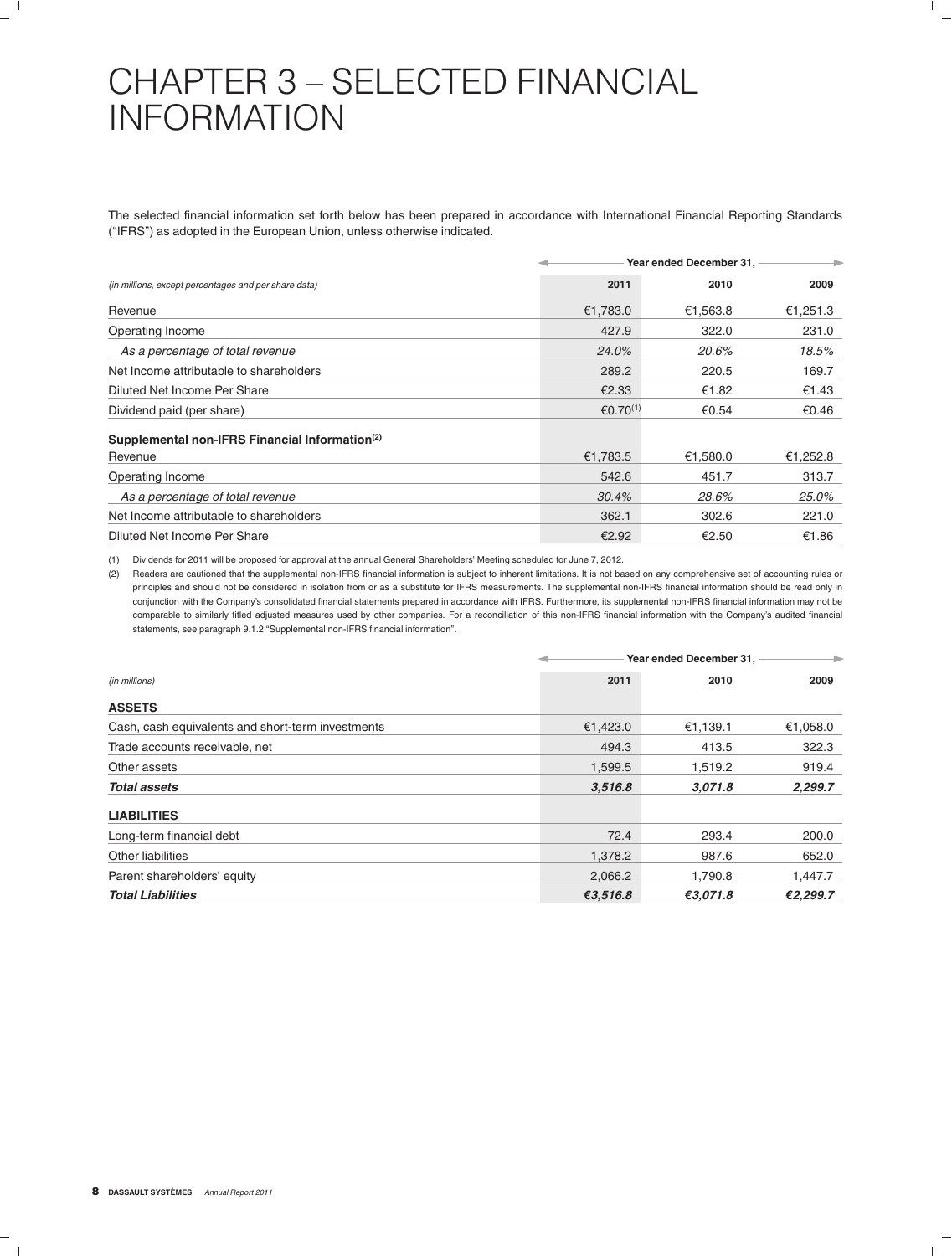# CHAPTER 4 – RISK FACTORS

# 4.1 Risks Related to the Company's Business

#### *Uncertain global economic environment*

In light of the highly uncertain economic, business and social conditions at the global level, the Company's revenue, net earnings and cash flows may grow more slowly, whether on an annual or quarterly basis, due to the following factors:

- the deployment of a Product Lifecycle Management (''PLM'') solution may represent a large portion of a customer's investments in software technology. Decisions to make such an investment are impacted by the economic environments in which the customers operate. Uncertain global economic conditions and the lack of visibility may cause some customers to reduce, postpone or terminate their investments in information technology, or to reduce or terminate on-going paid maintenance for their installed base. Such situations may impact the Company's revenues;
- the automotive, aerospace and industrial equipment industries, which represent a significant share of the Company's revenue, have been and will continue to be impacted by the current economic context; and
- the sales cycle of PLM products already relatively long due to the strategic nature of such investments for customers could further lengthen due to the uncertain global economic context.

The Company's current outlook for 2012 takes into consideration, among other things, an uncertain macroeconomic outlook, but if global economic and business conditions further deteriorate, the Company's business results may not develop as currently anticipated and may decline below their earlier levels for an extended period of time. Furthermore, due to factors affecting sales of the Company's products and services as described above, there may be a substantial time lag between an improvement in global economic and business conditions and an upswing in the Company's business results.

The current economic context together with high exchange rate volatility and tighter credit conditions may also adversely impact the financial situation or financing capabilities of the Company's potential and existing customers, reseller network and technology partners, some of whom may be forced to cease operations due to cash flow and profitability issues. The Company's ability to collect outstanding receivables may be affected. In addition, the uncertain economic environment could generate increased price pressure, as customers seek lower prices from various competitors, which could negatively impact the Company's revenue, financial performance and market position. Price pressure may have particularly negative consequences in geographic markets subject to inflation.

Finally, given the increased stresses on public finances, an increase in tax pressure resulting from either the modification or application of current tax structures, or the creation of new taxes could have a negative effect on the Company's business results.

To limit the impact of the economic environment on its business and financial results, the Company continues to further diversify its customer base through expanding its presence in new business sectors and new geographic markets, and it is also continuing to control costs throughout the Company.

#### *Challenges to the Company's intellectual property rights*

The Company's success is heavily dependent upon its proprietary software technology. The Company relies on a combination of copyright, patent, trademark, trade secret law and contractual restrictions to protect the proprietary aspects of its technology. These legal protections afford only limited protection. In addition, effective copyright, patent, trademark and trade secret protection may be unavailable or limited in certain countries where intellectual property ("IP") rights are less protected than in the United States or Western Europe.

If, despite the Company's strategies for protecting its intellectual property, certain third parties are able to develop similar technology, a reduction in the Company's software revenues may result. Furthermore, although the Company enters into confidentiality and license agreements with its employees, distributors, customers and potential customers, and limits access to and carefully controls the distribution of its software, documentation and other proprietary information, the measures taken may not be adequate to deter misappropriation or prevent independent third-party development of the Company's technology.

In addition, like most of its competitors, the Company faces an increasing level of piracy of its lead products, by both individuals and groups acting worldwide, which could potentially affect the Company's growth in specific markets.

Litigation may be necessary to enforce the Company's intellectual property rights and determine the validity and scope of the proprietary rights of third parties. Any litigation could result in substantial costs and diversion of Company resources and could seriously harm the Company's operating results. The Company may not prevail in any such litigation and its intellectual property rights may be found invalid or unenforceable.

In order to protect its intellectual property, the Company regularly registers patents for its most advanced innovation and systematically registers copyrights. The Company continues to strengthen its anti-pirating strategy, which is proving effective.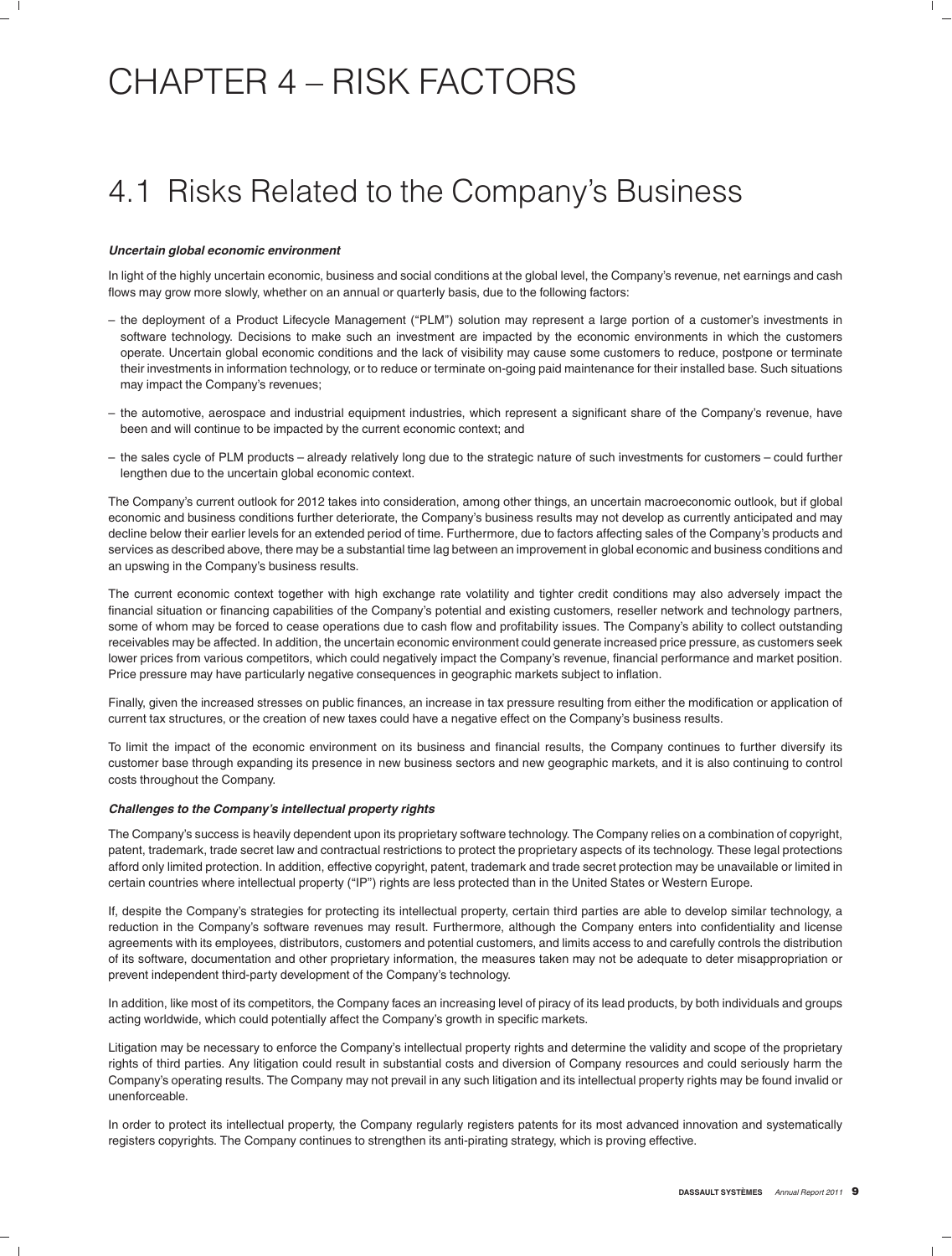#### *Infringement of third-party intellectual property rights and licensing of third-party technology*

Third parties, including the Company's competitors, may own or obtain copyrights, patents or other proprietary rights that could restrict the Company's ability to further develop, use, or sell its own product portfolio. Dassault Systèmes has received, and may in the future receive, letters of complaint alleging that its products infringe the patents and other intellectual property rights of others. Such claims could cause the Company to incur substantial costs to defend itself in any litigation which may be brought, regardless of its merits. If the Company fails to prevail in intellectual property litigation, it may be required to:

- cease making, licensing or using the products or services that incorporate the challenged intellectual property;
- obtain and pay for licenses from the holder of the infringed intellectual property right, which might not be available on acceptable terms for Dassault Systèmes, if at all; or
- redesign its products, which could involve substantial costs and require the Company to interrupt product licensing and product releases, or which might not be feasible at all.

In addition, the Company embeds in its products an increasing number of third-party components selected either by the Company itself or by companies which it acquires over time. Although Dassault Systèmes has implemented strict approval processes to certify the originality of third-party components and verify any corresponding licensing terms, the same approval processes may not have been adopted by companies acquired by Dassault Systèmes. As a result, the use of third-party embedded components in the Company's products generates exposure to the risk that a third party will claim that these components infringe their intellectual property rights. Also, due to the use of third-party components, there is also a risk that such license(s) might expire or terminate without renewal affecting certain Company products.

If any of the above situations were to occur for a significant product, it could have a material adverse impact on the Company's financial condition and results of operations.

The Company seeks to limit this risk through a process for certifying the origins of its products with respect to intellectual property.

#### *Security of internal systems and facilities*

The Company's research and development (''R&D'') facilities are computer-based and rely entirely on the proper functioning of complex software and integrated hardware systems. However, it is not possible to guarantee the uninterrupted operation and complete security of these systems. For example, the invasion of the Company's computer-based systems by either computer hackers or industrial pirates could interfere with their proper functioning and cause substantial damage, loss of data or delays in on-going research and development activities. Computer viruses, whether deliberately or unintentionally introduced, could also cause similar damage, loss or delays. As many of the Company's systems include advanced or state-of-the-art functionalities, computer bugs or design errors could also cause malfunctions.

In addition, because the Company's key facilities are located in a limited number of sites, including Japan and California, which may be exposed to earthquakes, substantial physical damage to any one of the Company sites, by natural causes or by attack or local violence, could materially reduce its ability to continue its normal business operations.

If any of these circumstances were to arise, the resulting damage, loss or delays could have a material negative impact on the Company's business, results of operations and financial condition.

The Company therefore maintains an IT security framework, including intrusion protection, data storage back-up and restricted access to critical and sensitive information, and also subscribes to insurance policies covering these risks (see paragraph 4.3 ''Insurance'').

#### *Product errors or defects*

Sophisticated software often contains errors, defects or other performance problems when first introduced or when new versions or enhancements are released. If the Company is not able to correct in a timely manner errors or defects discovered in its current or future products or provide an adequate response to its customers, the Company may need to expend significant financial, technical and management resources, or divert some of its development resources, to resolve or work around those defects. The Company may also incur an increase in its service and warranty costs.

Errors, defects or other performance problems in the Company's products may also result in the loss of, or delay in, the market acceptance of its products or postponement of customer deployment. Such difficulties could also cause the Company to lose customers and, particularly in the case of its largest customers, the potentially substantial associated revenues which would have been generated by its sales to companies participating in the customer's supply chain. Technical problems, or the loss of a customer with a particularly important global reputation, could also damage the Company's own business reputation and cause the loss of new business opportunities.

Because errors, defects or other performance problems in the Company's software could result in significant financial or other damage to its customers, such customers could pursue claims against the Company. A product liability claim brought against Dassault Systèmes,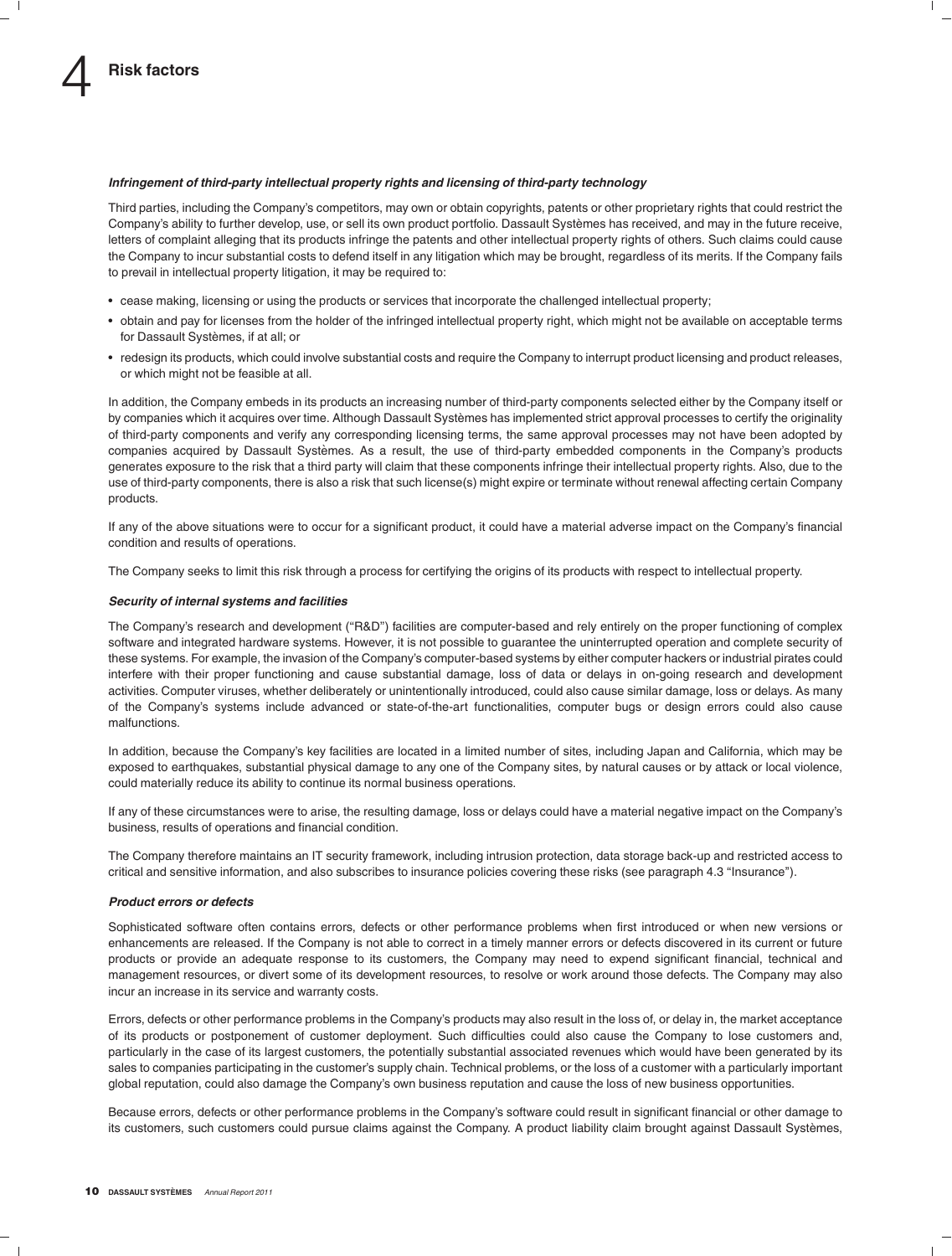even if not successful, would likely be time consuming for its management and costly to defend and could adversely affect the Company's marketing efforts.

To reduce the risk of product errors or defects, the Company carries out advanced testing on its new products, releases, and versions prior to market launch, sometimes in cooperation with carefully selected customers and partners.

The Company also subscribes to an ''Errors & Omissions'' insurance policy covering possible defects in its products, although insurance carried by the Company may only partially offset the cost of correcting significant errors (see paragraph 4.3 "Insurance").

#### *Currency fluctuations*

The Company's results of operations have been, and may in the future be, significantly affected by changes in exchange rates. Exchange rate fluctuations can impact revenues and expenses recorded in the Company's statement of income upon translation of other currencies into euro. Although the Company currently benefits from a natural coverage of most of its exposure to U.S. dollars from an operating margin perspective, the loss of revenue if the dollar weakens may still negatively impact the Company's operating income, net income and earnings per share. In addition, the Company's revenues denominated in Japanese yen, Korean won and British pound substantially outweigh its expenditures in these currencies. As a result, the Company's financial results are exposed to a potential depreciation in the value of these currencies relative to the euro, which could adversely affect the Company's revenue, as well as its operating income, operating margin, net income and earnings per share.

The Company's net financial revenue can also be significantly affected by changes in exchange rates between the time the revenue is recognized and when cash payments are received, and between the time an expense is recorded and when it is paid. Any such differences are accounted for in the "Exchange gain/loss" portion of the Company's financial revenue.

To address the risks created by currency fluctuations, the Company carries out hedging operations on a case-by-case basis (see paragraph 4.2.2 "Foreign Currency Exchange Risk").

Since market growth rates for the Company's software applications and the revenue growth rates of its significant competitors are computed in U.S. dollars, such growth rates from period to period may not be comparable to the Company's euro-computed revenue growth rates for the same periods.

Finally, in the current economic and political context of high stress on sovereign debt and financial institutions, the quality of the Company's counter-parties may be subject to downgrading, and the continued existence of a European currency could, in some scenarios, become uncertain. Although the consequences of such an extreme scenario are difficult to predict or anticipate, the Company has nevertheless adopted a strengthened review of the quality of its investments and remains vigilant as to the liquidity of its assets (see paragraphs 4.2.3 "Liquidity Risk" and 4.2.4 "Credit or Counterparty Risk").

#### *Development of a new services offering for ''cloud computing''*

Dassault Systemes is developing and distributing a services offering for the on-line use of certain of its products (Software as a Service) ` based on a "cloud computing" infrastructure. As a result, Dassault Systèmes will manage data hosting on behalf of its customers. The Company will thus be responsible for the solutions provided and will have increased responsibility toward its clients, particularly as concerns uninterrupted access to the on-line service and confidentiality for hosted data.

The progressive roll out of these services and their distribution also involves the deployment of new support and management processes (for example, processing orders and billing). The Company will also become exposed to a complex legal environment and could have increased risk regarding regulatory compliance in the countries where it has operations.

In case of difficulties in providing its clients with on-line services under satisfactory conditions, the Company's revenues, results of operations and competitive position, as well as the reputation of Dassault Systemes, could be negatively affected. `

The Company is seeking to minimize these risks by developing alliances with partners with recognized technical capabilities, and by simulating and controlling, to the extent possible, the technical, legal, and financial consequences of processes put in place to serve its customers.

#### *Retention of key personnel and executives*

The Company's success depends to a significant extent upon the continued service of its key managers and highly qualified research and development, technical support, sales management and other personnel, and on its ability to continue to attract, retain and motivate qualified personnel. In particular, if the Company fails to hire on a timely basis and retain highly skilled sales forces, the expansion of the sales organization could be hindered, which would slow revenue growth. The competition for such employees is intense, and if the Company loses the ability to hire and retain key employees and executives with a diversity and high level of skills in appropriate domains (such as research and development and sales), it could have a material adverse impact on its business activities and operating results. The Company does not maintain insurance with respect to the loss of key personnel.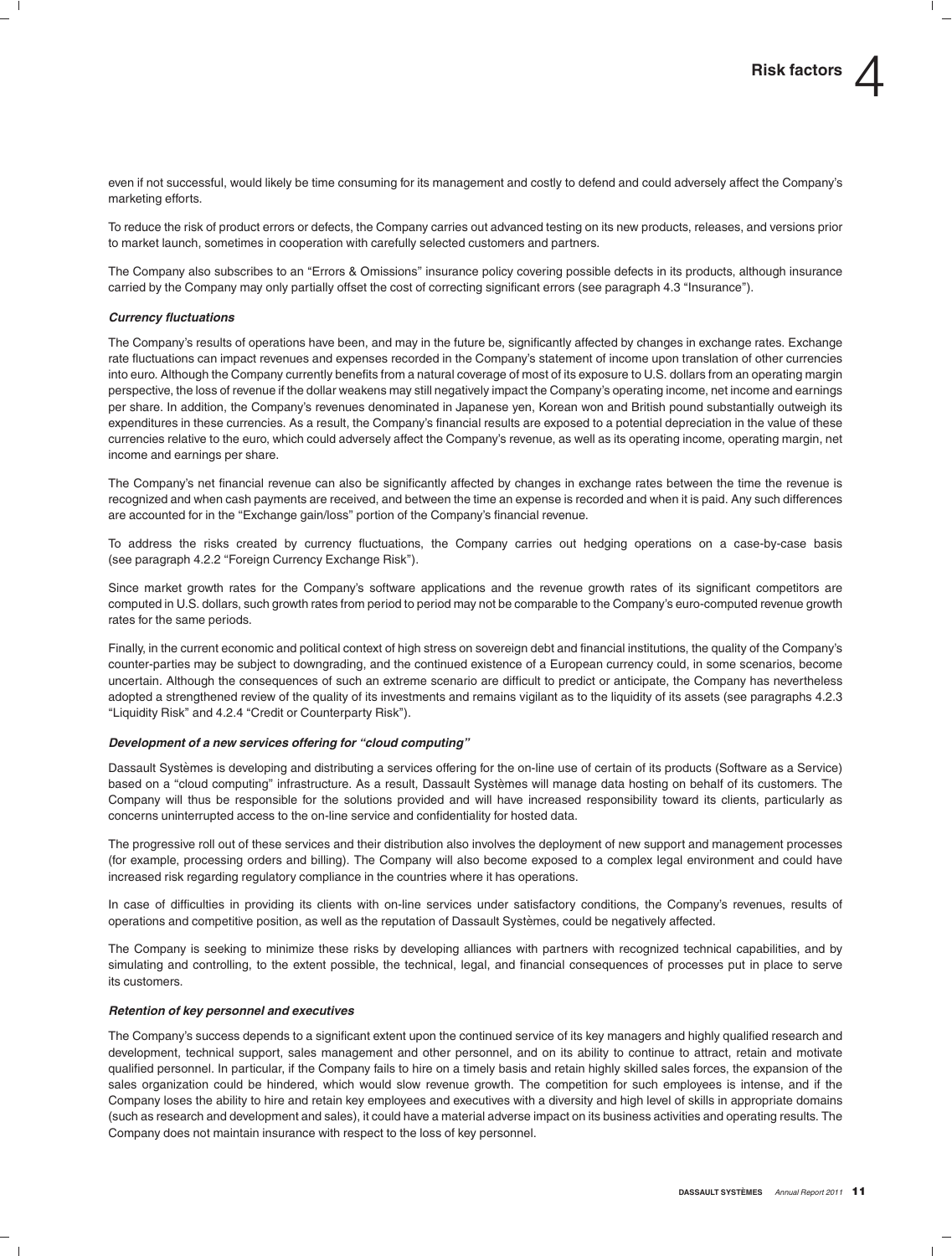In order to limit this risk, the Company has put in place training, career development and long-term compensation incentives to attract and retain key personnel, and has also diversified its research and development resources in different regions of the world. The identification of key personnel also constitutes an important step in the process of integrating newly acquired companies into the Company.

#### *Rapidly changing and complex technologies*

PLM solutions are characterized by the use of rapidly changing technologies and frequent new product introductions or enhancements. These solutions must address complex engineering needs in various areas of product design, simulation and manufacturing, and must also meet sophisticated process requirements in the areas of change management, industrial collaboration and cross-enterprise work.

As a result, the Company's success is highly dependent upon its ability:

- to understand its customers' complex needs in different business sectors, and support them in reengineering key product lifecycle processes and managing the migration of substantial amounts of data;
- to enhance its existing solutions by developing more advanced technologies;
- to anticipate and take timely advantage of quickly evolving technologies; and
- to introduce new solutions in a cost-competitive and timely manner.

The Company also continues to face the challenge of the increasingly complex integration of its products' different functionalities to address customers' PLM requirements. As a result, longer and more difficult industrialization work is required for new releases and offerings, with limitations on the options for interfacing with third-party systems installed at the customer. In addition, if the Company is not successful in anticipating technological leaps and developing new solutions and services that address its customers' increasingly sophisticated expectations, demand for its products could decline, and the Company's results of operations and financial condition could be negatively affected.

To limit this risk and keep abreast or ahead of technological developments which may affect its products, the Company commits substantial resources to the development of new offerings, and it maintains close and regular contacts with its key customers to identify and capture their emerging needs. In addition, the Company provides training courses to its research and development teams on new technologies. Complementing its internal research and development, the Company seeks to maintain an active monitoring of third-party technologies that it might acquire to improve its technology offerings where appropriate.

#### *Competition and pricing pressure*

In the past few years, there has been consolidation in the Company's historical software markets, which may lead to the adoption by competitors of business models different from Dassault Systemes' model and thus a substantial decline in pricing which could require the ` Company to adapt to a substantially different commercial environment. These competitive pricing pressures could cause competitive wins by competitors and could negatively impact the Company's revenue, financial performance and market position.

In addition, by regularly expanding its product portfolio, entering new geographic markets, diversifying its client base in new sectors of activity, and developing new applications for its products, the Company encounters new competitors. Such competitors could have, as a result of their size or prior presence in these markets, financial, human or technological resources not readily available to the Company. The Company's ability to expand it competitive position may thus be reduced.

In the event the Company has difficulties setting up the infrastructures needed to manage its businesses and the new competitive context, the revenues, results of operations, competitive position and reputation of Dassault Systèmes could be negatively impacted.

#### *Legal proceedings*

As a result of its business activity, the Company is subject to a variety of claims and lawsuits. The Company's risk of litigation and administrative proceedings increases as it expands its activities, enhances its position and visibility on the software market and develops new approaches to its business, particularly in connection with online activities. Litigation can be lengthy, expensive, and disruptive to the management of Company operations. Results cannot be predicted with certainty, and adverse outcomes in some or all of the claims pending against the Company may result in significant monetary damages or injunctive relief against the Company that could adversely affect its ability to conduct business. While, based on current knowledge, management believes that resolving any outstanding matters, individually or in the aggregate, will not have a material adverse impact on the Company's financial position or results of operations, litigation and other claims are by their nature subject to uncertainties. Actual outcomes of litigation and other claims may differ from management expectations, which could result in a material adverse impact on the Company's financial position and results of operations.

The Company's legal department, assisted by technical experts, monitors on a regular basis all outstanding claims and litigations, some of which may be covered by insurance (see paragraphs 20.8 "Legal and Arbitration Proceedings" and 4.3 "Insurance").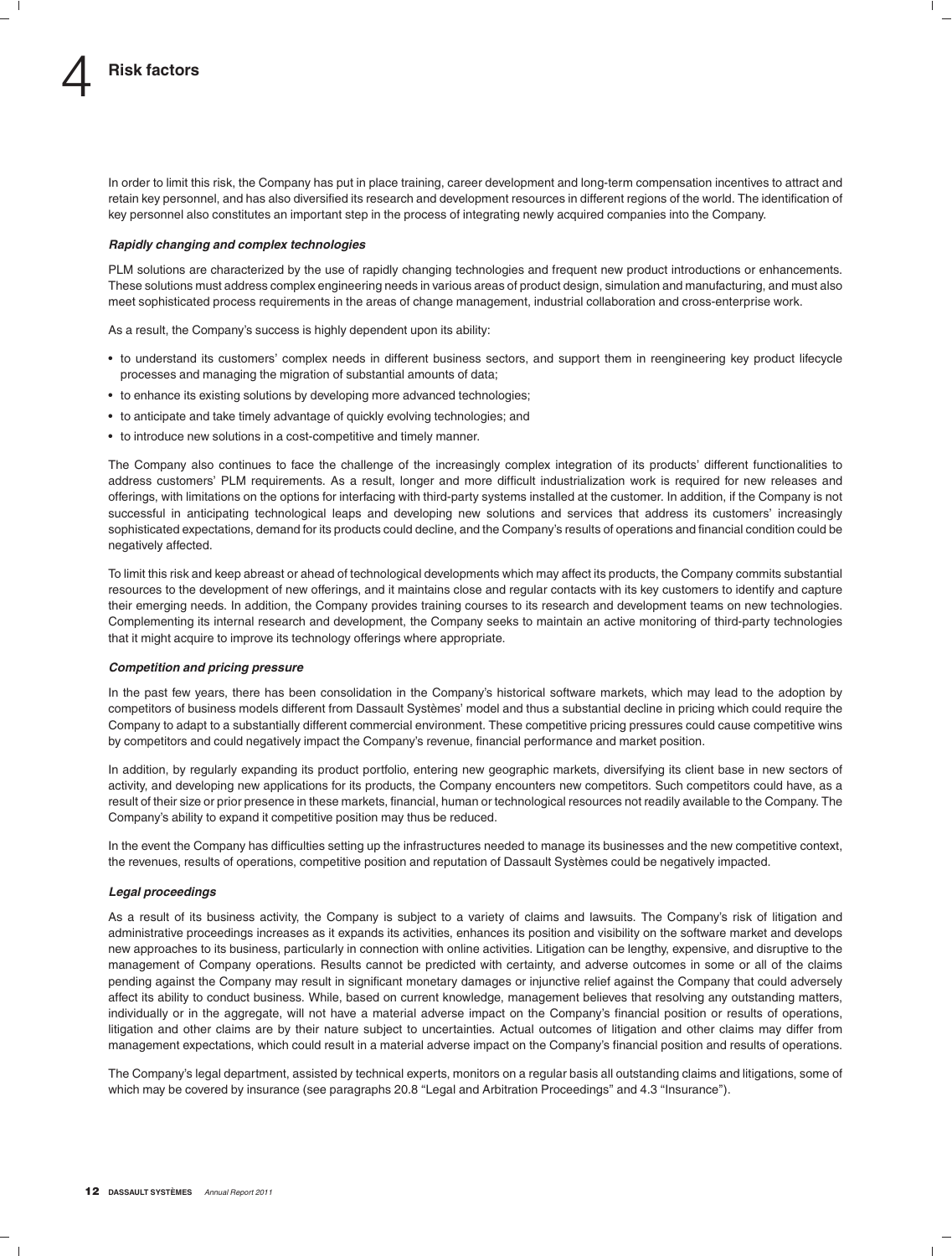#### *Complex regulatory environment*

Due to the global reach of the Company's operations and its listing on the Paris stock exchange, the Company is subject to complex and rapidly evolving laws, regulations and requirements. The complex laws and regulations to which the Company is subject apply to general business practices, competitive practices, financial reporting standards, corporate governance, internal controls, local and international tax regulations and export compliance for high technology products. The Company seeks to have fully compliant practices and requires its subsidiaries to respect the regulations of the countries where they have activities. The failure or suspected failure to comply with any of these regulations may result in increased regulatory scrutiny through inquiries or investigations, adverse media attention and fines and sanctions, as well as an increase to the Company's litigation risk or limits on the Company's business operations. A number of these adverse consequences could occur even if it is ultimately determined that there has been no failure to comply. There can be no assurance that additional regulation in any of the jurisdictions in which the Company currently operates, or may operate in the future, would not significantly increase the cost of regulatory compliance.

Personnel within the financial and legal departments attend regular training to stay abreast of regulatory or related issues, and the Company consults outside experts to validate the compliance of some of its practices with existing rules and regulations.

#### *Difficulties in relationships with extended enterprise partners*

The Company's PLM strategy requires fully integrated solutions of computer-aided design (''CAD''), simulation and manufacturing and data management products, which are increasingly complex and whose installation at the customer have become significant enterprise projects. To implement its PLM strategy, Dassault Systèmes has developed an extended enterprise model and partners with other companies in areas such as:

- computer hardware and technology, to maximize benefits from available technology;
- product development, to enable software developers to create and market their own software applications using Dassault Systemes' key ` product architecture; and
- consulting and services, to support and accompany customers as needed to adapt and deploy PLM solutions.

The Company believes that its partnering strategy allows it to benefit from complementary resources and skills and to reduce costs while achieving broader market coverage.

The Company's broad partnering strategy nevertheless creates a degree of dependency on such partners. The Company's ability to develop partnership relationships, particularly with systems integrators to deploy the new V6 version of its products, is an important element of its PLM strategy. Serious difficulties in the Company's relationships with its partners, or an unfavorable change of control of these partners, may adversely affect the Company's product and business development, and could cause it to lose the contribution of the employees or contractors of the Company's partners, particularly in the area of research and development. In addition, any failure by the Company's partners to deliver products of the quality or according to the timing expected may cause delays in the delivery of, or deficiencies in, the Company's own products.

Due to the rapid evolution of the software development and distribution sectors, it is difficult to ensure the long-term success of the relationship with any particular partner. However, whenever entering into a relationship with a new partner, the Company carefully considers the potential new partner's technical and financial viability.

#### *Organizational and management challenges arising from the evolution of the Company*

Dassault Systèmes has continued to expand through acquisitions and internal development. The Company's significant growth in revenues, employees, operations and customers requires the ongoing adaptation of management policies and internal systems which must be coordinated to meet the needs of a larger, more complex structure. The Company must also continue to reorganize itself to maintain efficiency and remain focused on its strategy, while ensuring customer retention. If the Company does not address these issues effectively and on a timely basis, the Company's product development, internal processes, cost management and commercial operations may experience inefficiencies or fail to satisfy adequately market or customer demands, which could negatively impact its business and results of operations.

In addition, in order to realize acquisitions or investments, the Company may use significant financial resources, make potentially dilutive issuances of equity securities or incur debt. The acquisitions may also cause the Company to incur amortization expenses related to intangible assets other than goodwill, or generate goodwill subject to annual (or more frequent, if necessary) impairment tests, which may trigger depreciation. Minority interests in unaffiliated partners or other investments may also have to be written down in the Company accounts as a result of impairment. Acquired companies may also carry the risk of unanticipated or contingent liabilities, including litigation risk related to prior events (for example, see above the risk of claims that embedded components violate third party intellectual property rights). Each of these potential consequences of an investment or acquisition could reduce the Company's operating margin or net income. Also, due to local regulatory constraints, a planned acquisition might not be realized as anticipated or at all.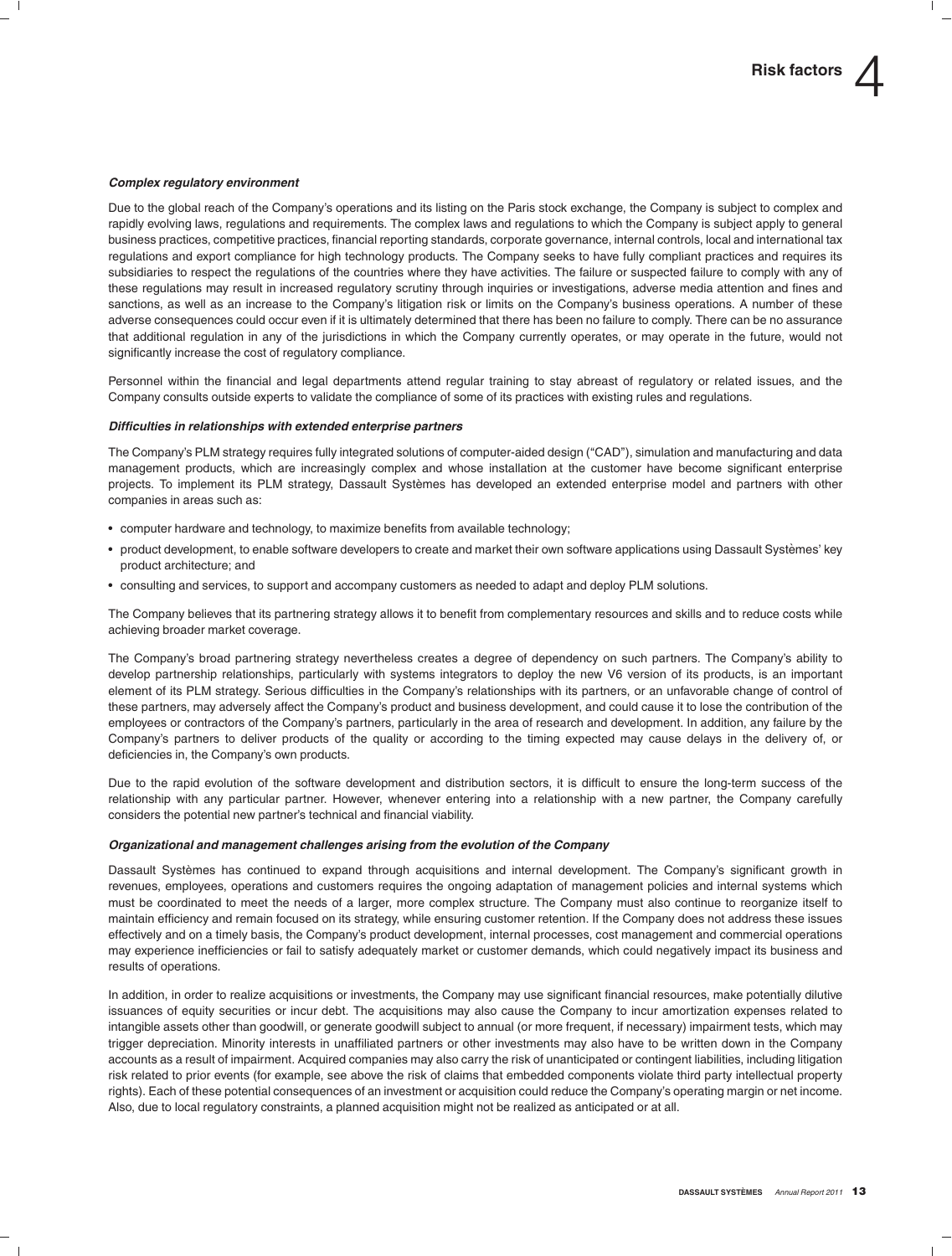The Company seeks to adjust on a regular basis its organization and management model to support its current level of growth. During 2011, the Company decided to strengthen its organization by industry to better understand the needs of its customers and more effectively demonstrate the value which it brings.

#### *International operations*

As a global participant in the software industry, the Company's business is subject to certain risks inherent in international operations that are beyond its control. These risks include tariffs, duties, export controls and other trade barriers, unexpected changes in regulatory requirements and applicable laws, and political and economic instability in certain countries. Any of these factors could harm the Company's operating results. There can be no assurance that the Company will not experience material adverse effects with respect to its international operations and sales.

The Company seeks to ensure compliance with applicable regulations by employee training and regular audits of its subsidiaries around the world.

#### *Variability in quarterly operating results*

The Company's quarterly operating results have in the past varied significantly, and may vary significantly in the future, depending on factors such as:

- the timing and cyclical nature of revenues received due to the signing of important new customer orders, the completion of major service contracts or the completion of customer deployments;
- the timing of any significant acquisitions or divestitures;
- fluctuations in foreign currency exchange rates;
- the Company's ability to develop, introduce and market new and enhanced versions of its products and customer order deferrals in anticipation of these new or enhanced products;
- the number, timing and significance of product enhancements or new products that the Company develops or that are released by its competitors; and
- general conditions in the Company's software markets, the software industry generally and computer industries and regional economies.

A substantial portion of the Company's orders and shipments typically occurs in the last month of each quarter and therefore, if any delay occurs in the timing of the order, the Company may experience significant quarterly fluctuations in its results of operations. Additionally, as is typical in the software applications industry, the Company has historically experienced its highest licensing activity for the year during the last quarter of the year. Delays in orders and shipments can also affect the Company's revenue and income.

The trading price of the Dassault Systèmes' shares may be subject to wide fluctuations in response to quarterly variations in the Company's operating results and the operating results of other software applications developers in the Company's markets.

#### *Technology stock volatility*

Under conditions of increased market uncertainty, the trading price of the Company's shares is likely to be volatile. The market for shares of technology companies has historically been more volatile than the stock market overall.

#### *Shareholder base*

Groupe Industriel Marcel Dassault SAS (''GIMD''), which represents the interests of some of the Company's founding shareholders, owned 42.15% of the Company's outstanding shares, representing 51.73% of the voting rights, as of December 31, 2011. As more fully described in Chapter 18 ''Major Shareholders'', GIMD plays a decisive role with respect to matters submitted to shareholders, including the election and removal of directors and the approval of any merger, consolidation or sale of all or substantially all of the Company assets.

# 4.2 Market Risk

The Company's overall risk management policy is based upon the prudent management of the Company's market risks, primarily interest rate risk and foreign currency exchange risk. The Company's programs with respect to the management of these risks, including the use of hedging instruments, are discussed below. The Company's exposure to these risks may change over time and there can be no assurance that the benefits of the Company's risk management policies will exceed the related costs. Such changes could have a materially adverse impact on the Company's financial results.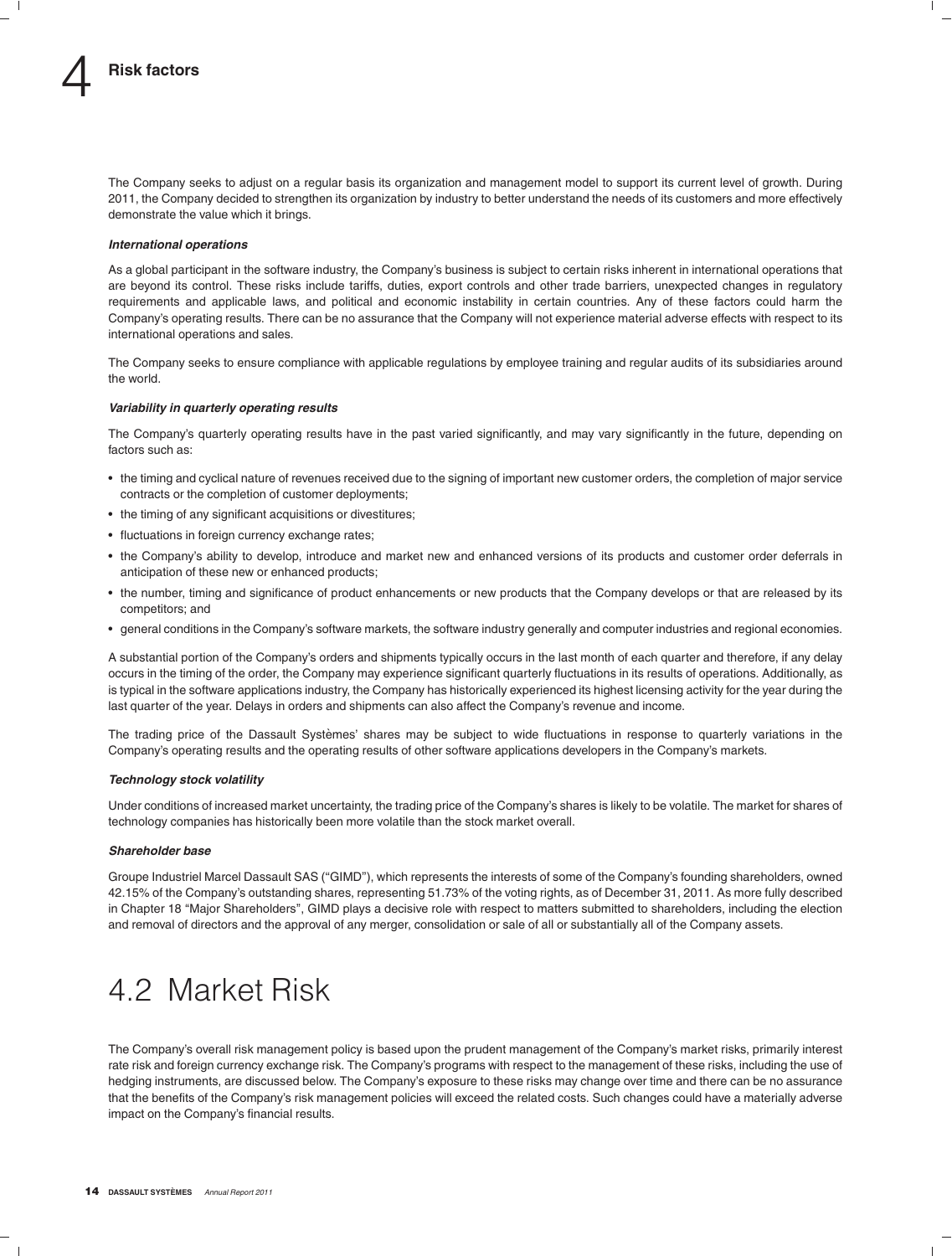Information in this section is complementary to the notes to the Company's consolidated financial statements with respect to information required by IFRS 7 "Financial Instruments: Disclosures", and is covered by the statutory auditors' report on the consolidated financial statements.

### **4.2.1 Interest Rate and Equity Risk**

Except for their impact on the general economic environment, which is difficult to quantify, the Company believes that changes in interest rates in 2011 did not materially affect its revenue and earnings before financial income. Similarly, interest rates are not expected to affect its business or future earnings before financial income. Therefore, the Company's interest rate risk is primarily a risk related to a reduction of financial revenue.

The Company generates positive cash flows from operations and has some financial obligations (e.g., credit lines, loan facilities, employee profit-sharing), but the Company's cash position net of debt is positive throughout the year. Certain entities of the Company may find themselves in a bank overdraft position on one or more of their bank accounts on occasion as a result of timing differences which may arise between expected value dates and actual dates of receipt or disbursement of funds. These differences do not concern significant amounts. The interest rate applied is a variable short-term market rate.

In December 2005, the Company signed a 5-year variable rate revolving credit facility for up to  $\epsilon$ 200 million and drew down the entire e200 million from the facility on March 15, 2006. The credit facility included two options for one-year extensions, one of the options having been exercised in 2006 and the other in 2007, with repayment due in December 2012. The Company entered into interest rate swap agreements in connection with this facility which had the economic effect of modifying a portion of forecasted interest obligations relating to this facility so that the interest payable effectively became fixed at 3.36% until September 15, 2010. In June and July 2009, the Company entered into two additional interest rate swap agreements for a nominal amount of €100 million each that fixed the underlying interest payable at 3.18% and 2.98%, respectively, from September 15, 2010, through December 3, 2012. In April 2010, the Company entered into interest rate basis swap agreements for a nominal amount of e200 million converting variable rates at Euribor 3 months into Euribor 1 month. Under the terms of the credit facility, the Company is subject to limitations on granting liens on, or selling, Company assets or the assets of its principal subsidiaries, and on restructurings involving the Dassault Systèmes SA. A change in control of the Company could trigger early reimbursement of amounts outstanding under the facility.

In April 2010, the Company entered into a term loan facility in Japan for JPY14,500 million (the equivalent of €115.0 million as of the draw date and e101.3 million as of December 31, 2011, following contractual reimbursements, of which e28.9 million were current liabilities as of December 31, 2011) in order to finance a portion of the IBM PLM acquisition. The facility bears interest at Japanese Yen Libor plus 0.60% per annum, and is scheduled to be repaid by the Company in ten equal semi-annual installments, with the last payment being due in June of 2015. In June 2010, the Company entered into interest rate swap agreements for a nominal amount of JPY14,500 million that have the economic effect of modifying forecasted interest obligations relating to this term loan facility so that the interest payable effectively becomes fixed at 0.41% until June 9, 2015.

Financial revenue is composed of interest income from cash, cash equivalents and short-term investments. As a result, it is sensitive to fluctuations in interest rates. As of December 31, 2011, cash and cash equivalents and short-term investments totaled €1,423.0 million, including e1,052.0 million sensitive to fluctuations in interest rates mostly in euro and U.S. dollars. With all other variables held constant, an increase in interest rates of 100 basis points would have had a positive impact in 2011 of e10.1 million on financial income and a decrease in interest rates of 100 basis points would have had a negative impact of e8.7 million. As of December 31, 2010 cash and cash equivalents and short-term investments totaled €1,139.1 million, including €532.9 million sensitive to fluctuations in interest rates mostly in euro and U.S. dollars. With all other variables held constant, an increase in interest rates of 100 basis points would have had a positive impact in 2010 of e3.4 million on financial income, and a decrease in interest rates of 100 basis points would have had a negative impact of e4.0 million.

For cash management purposes, the Company does not directly invest in listed shares, or any material amounts in funds invested primarily in or indexed to stocks. The Company's financial results are therefore not significantly and directly linked to stock market variations.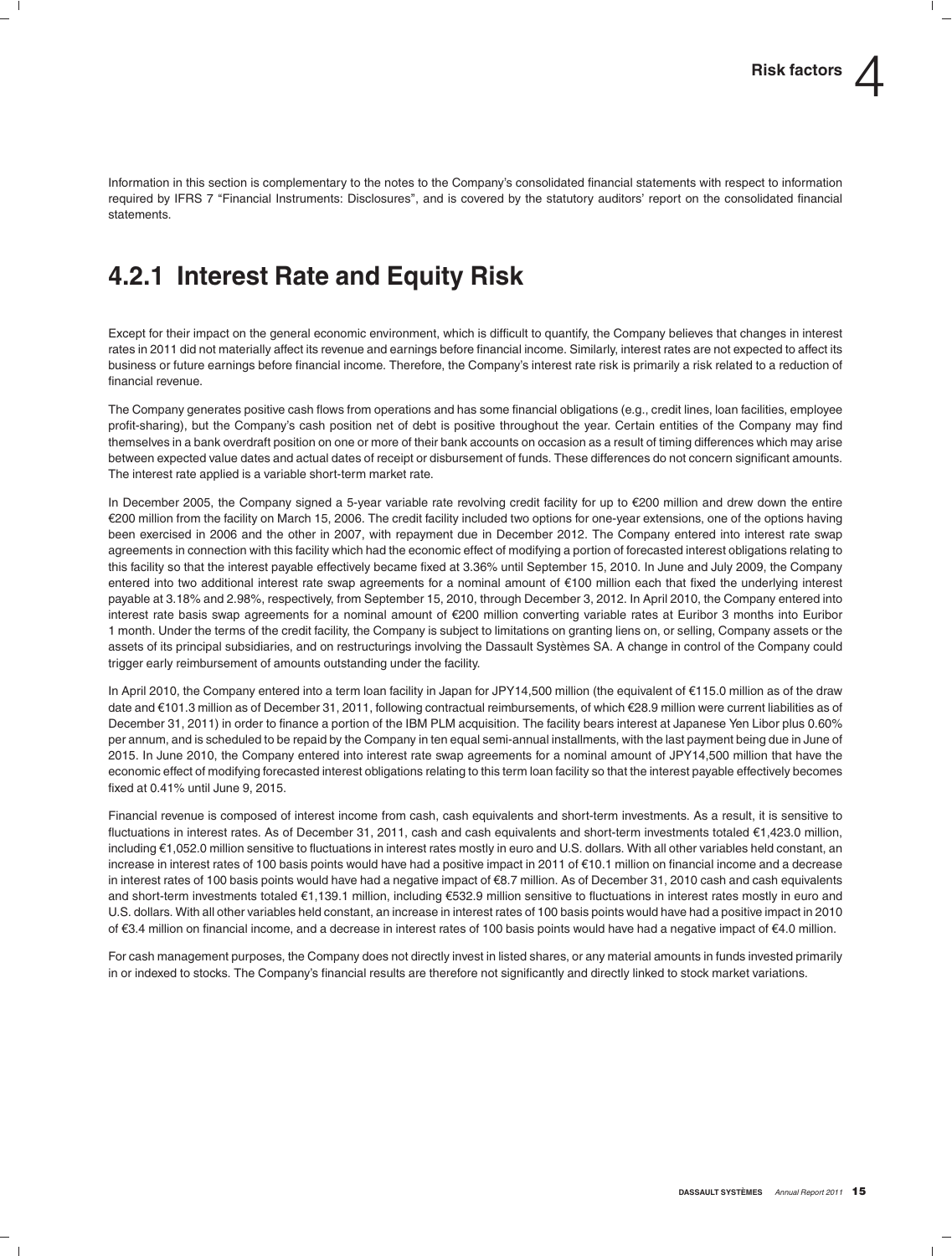|                                     | Year ended December 31.   |               |                           |               |  |  |
|-------------------------------------|---------------------------|---------------|---------------------------|---------------|--|--|
|                                     | 2011                      |               | 2010                      |               |  |  |
| (in thousands)                      | <b>Notional</b><br>amount | Fair<br>value | <b>Notional</b><br>amount | Fair<br>value |  |  |
| Interest rate swaps in euros        | €200,000                  | € $(3,405)$   | €200.000                  | €(6,152)      |  |  |
| Interest rate basis swaps in euros  | 200,000                   | (188)         | 200,000                   | 54            |  |  |
| Interest rate swaps in Japanese yen | 101.297                   | (446)         | 120.110                   | (476)         |  |  |

The following table presents the notional amount and fair value of interest rate financial instruments at December 31, 2011 and 2010:

The Company follows a conservative policy for investing its cash resources, mostly relying on short-term investments. Investment rules are determined and controlled by the treasury department of Dassault Systèmes SA.

# **4.2.2 Foreign Currency Exchange Risk**

The Company's financial position can be affected significantly by movements in USD/euro and JPY/euro exchange rates.

The Company bills its customers in major currencies, principally euros, U.S. dollars and Japanese yen. The Company also incurs expenses in different currencies, principally euros, U.S. dollars and Japanese yen, through the Company's employees and suppliers in different countries. Finally, the Company engages in mergers and acquisitions outside the euro zone and may lend money in different currencies to its fully or partially owned subsidiaries or affiliates. As a result, the Company's results of operations may be significantly affected by changes in exchange rates, particularly between the U.S. dollar or the Japanese yen and the euro.

In 2011, revenue denominated in U.S. dollars represented approximately 37% of total revenue, compared with 36% in 2010. The Company's operating expenses denominated in U.S. dollars represented 36% of total operating expenses in 2011, compared with 40% in 2010.

As a result, the Company's net operating exposure to U.S. dollars was limited to e166.3 million in 2011 (9% of the Company's total revenue). The average value of the U.S. dollar decreased by approximately 5% against the euro in 2011 following an increase of 5% in 2010, resulting in a negative impact on the Company's revenue and operating income in 2011.

In 2011 and 2010, revenue denominated in Japanese yen represented approximately 16% of total revenue. The Company's operating expenses denominated in Japanese yen represented 7% of total operating expenses in both 2011 and 2010.

The Company's net operating exposure to Japanese yen amounted to €190.9 million in 2011 (11% of the Company's total revenue), and this exposure was in part hedged through market instruments at a level of e88.7 million, as further described below. In 2011, the average value of the Japanese yen increased by approximately 5% against the euro, after an increase in value of approximately 12% in 2010, resulting in a positive impact on the Company's revenue and operating income in both years.

Currency fluctuations may impact financial income as well as revenue and expenses. The main items of financial income subject to fluctuations linked to exchange rates are:

- the difference between the exchange rate used to record invoices in foreign currencies and the exchange rate when the Company receives or makes the payment; and
- the revaluation of monetary assets and liabilities denominated in foreign currencies.

For further discussion of the impact of fluctuations in relative currency values on the Company's results, see Chapter 9 ''Operating and Financial Review''.

The Company usually hedges exchange rate risk related to its revenues and expenses coming from usual and predictable activity arising in the normal course of operations. The Company may also cover occasional exchange rate risk arising from specific transactions, such as acquisitions paid for in foreign currencies. The Company exclusively uses forward agreements or financial instruments with a guaranteed rate when the instruments are put in place. Hedging activities are generally carried out and managed by Dassault Systemes SA for its own ` account and on behalf of its subsidiaries. In certain cases, however, the Company can authorize select subsidiaries to enter into hedging instruments directly. All hedging transactions and the Company's net exposure are reported to the Chief Financial Officer on a monthly basis.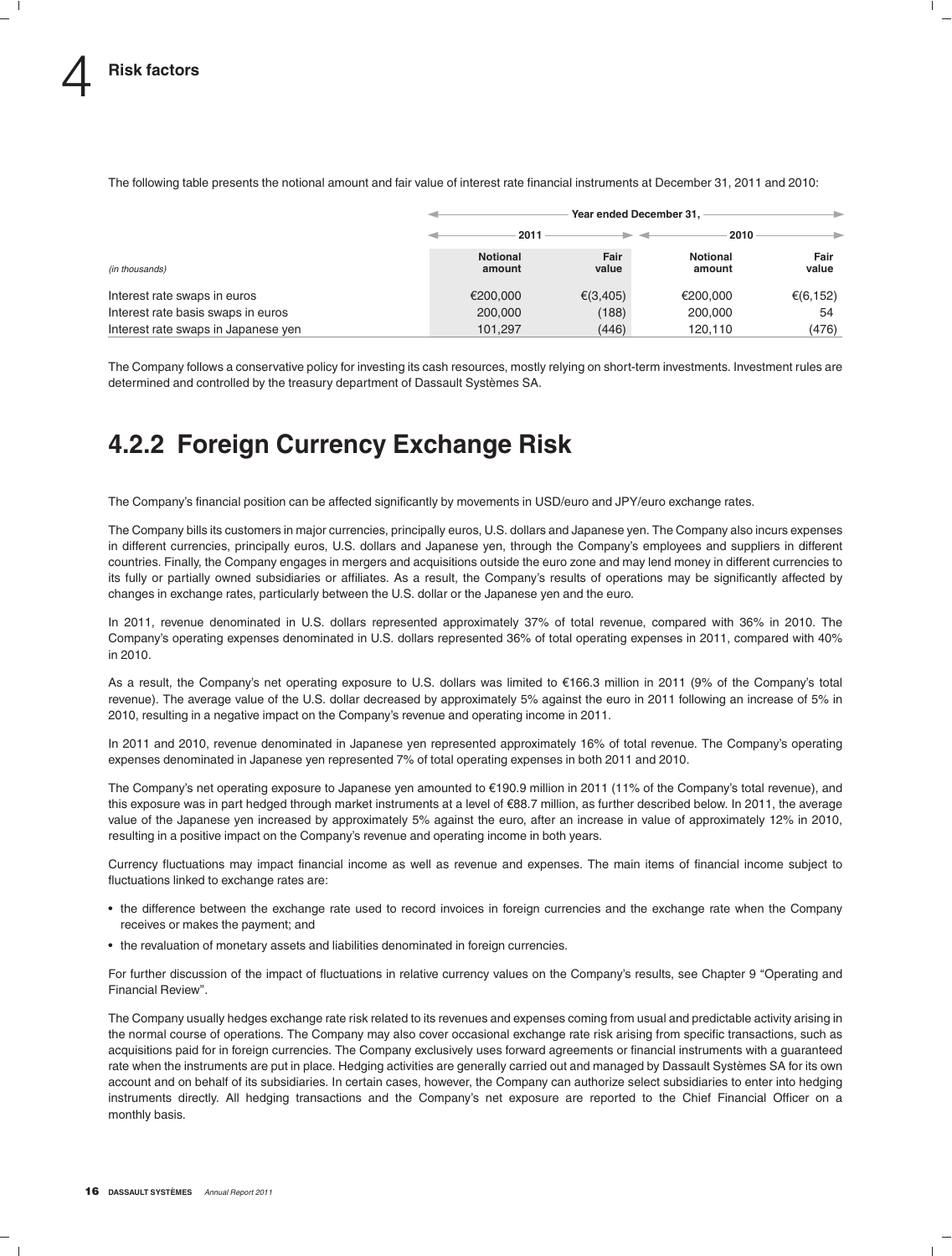The table below sets forth, for the year ended December 31, 2011, the euro value of the Company's revenue, operating expenses and net position, before and after hedging, denominated in U.S. dollars, Japanese yen and other currencies, principally the euro.

|                          |              | Year ended December 31, 2011 |                                 |  |
|--------------------------|--------------|------------------------------|---------------------------------|--|
| (in thousands)           | U.S. dollars | Japanese<br>yen              | Euro and<br>other<br>currencies |  |
| Revenue                  | €651,829     | €285,006                     | €846,208                        |  |
| Operating expenses       | 485,569      | 94,062                       | 775,494                         |  |
| Net position             | 166.260      | 190.944                      | 70,714                          |  |
| Hedge                    | -            | 88,681                       |                                 |  |
| Net position after hedge | 166,260      | 102.263                      | 70,714                          |  |

With all other variables held constant, movements in euro/USD exchange rates by +10% or  $-10%$  would have had an impact of  $\epsilon$ (15.1) and e18.5 million on operating income, respectively. In addition, with all other variables held constant, movements in euro/JPY exchange rates by +10% or -10% would have had an impact of  $\epsilon$ (17.4) and  $\epsilon$ 21.2 million on operating income, respectively.

The following table presents the notional amount and fair market value of foreign currency financial instruments at December 31, 2011 and 2010:

|                                                                               | Year ended December 31,  |               |                   |               |  |  |
|-------------------------------------------------------------------------------|--------------------------|---------------|-------------------|---------------|--|--|
|                                                                               | 2011                     |               | 2010              |               |  |  |
| (in thousands)                                                                | <b>Nominal</b><br>amount | Fair<br>value | Nominal<br>amount | Fair<br>value |  |  |
| Forward exchange contract Japanese yen/euros $-$ sale <sup>(1)</sup>          | €212,141                 | € $(18, 105)$ | €79,681           | € $(5,851)$   |  |  |
| Forward exchange contract Japanese yen/U.S. dollars -<br>sale <sup>(1)</sup>  | 16,099                   | (909)         | 30,124            | (1,087)       |  |  |
| Collars Japanese yen/euros <sup>(1)</sup>                                     | 14,909                   | (1,293)       | 78,650            | (3,264)       |  |  |
| Forward exchange contract U.S. dollars/Indian rupees -<br>sale <sup>(1)</sup> | 3,626                    | (439)         |                   |               |  |  |
| Forward exchange contract British pounds/euros $-$ sale <sup>(1)</sup>        |                          |               | 2,323             | (102)         |  |  |
| Forward exchange contract Japanese yen/euros - sale(2)                        | 9,385                    | 165           |                   |               |  |  |
| Forward exchange contract British pounds/euros $-$ sale <sup>(2)</sup>        | 5,673                    | 18            | 22,969            | 467           |  |  |
| Forward exchange contract Japanese yen/Chinese<br>yuan – sale $(2)$           | 248                      | 9             |                   |               |  |  |
| Forward exchange contract Japanese yen/U.S. dollars -<br>$\text{ sale}^{(2)}$ | 15                       | 5             |                   |               |  |  |
| Forward exchange contract Japanese yen/euros -<br>purchase <sup>(2)</sup>     |                          |               | 1,987             | 11            |  |  |
| Forward exchange contract British pounds/euros -<br>purchase <sup>(2)</sup>   |                          |               | 554               | (6)           |  |  |

(1) Instruments entered into by the Company to hedge the foreign currency exchange risk of forecasted sales.

(2) Derivatives not designated as hedging instruments. Changes in the derivatives' fair value were recorded in other financial income and expense in the consolidated statement of income.

Transactions denominated in currencies other than the functional currency of the entity carrying out the transaction are translated into the entity's functional currency using exchange rates determined in accordance with applicable accounting principles. For example, and according to accounting practice, most non-euro transactions originating in France are translated into euros using the average exchange rate of the month preceding the transaction.

When consolidating the revenue and expenses of subsidiaries reporting in currencies other than the euro, the average exchange rate of the period for which the consolidation takes place is used. Assets and liabilities recorded in functional currencies other than the euro are translated into euro equivalents at the rate of exchange in effect on the balance sheet date. In the context of business acquisitions, the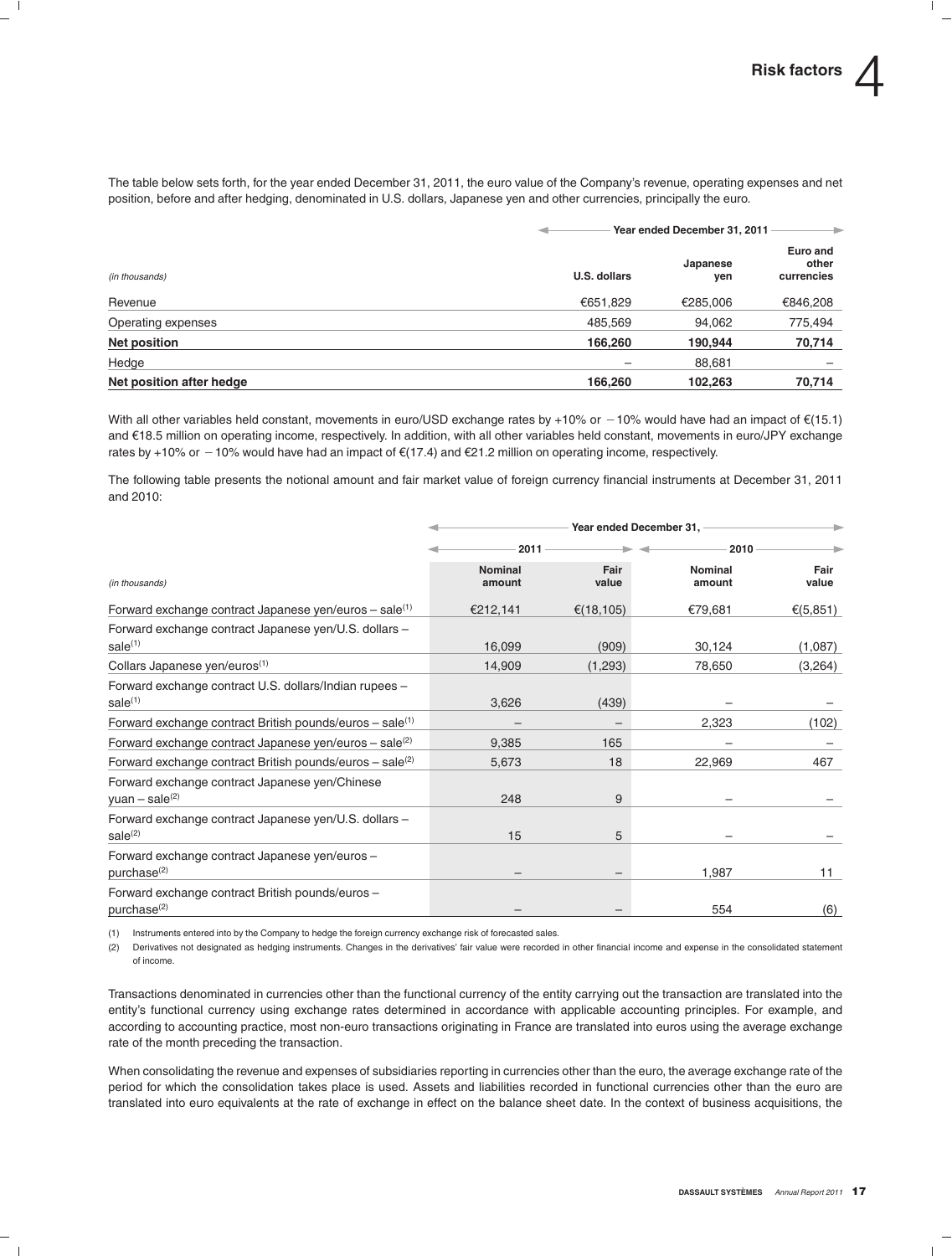currency exchange rate used is the rate on the date of the acquisition, or on the date the foreign currency used for the acquisition was purchased.

### **4.2.3 Liquidity Risk**

The Company generates positive cash flow from operations. The Company has financial debt (such as credit lines, loan facilities and employee profit sharing in earnings), but has a positive net financial position throughout the year.

The Company thus has a low liquidity risk, as shown by the following tables:

#### **Company financial assets as of December 31, 2011**

*(in thousands)*

| Cash and cash equivalents | €1.154.275 |
|---------------------------|------------|
| Short-term investments    | 268,693    |
| <b>Total</b>              | 1,422,968  |

The Company has analyzed the amounts it will be required to pay under its contractual commitments at December 31, 2011. The Company believes that it will be able to meet such obligations.

The following table summarizes the Company's principal contractual obligations to make future payments as of December 31, 2011.

#### **Contractual obligations**

|                                            |              |                     | Payments due by period |           |                      |  |
|--------------------------------------------|--------------|---------------------|------------------------|-----------|----------------------|--|
| (in thousands)                             | <b>Total</b> | Less than<br>1 vear | 1-3 years              | 3-5 years | More than<br>5 years |  |
| Operating lease obligations <sup>(1)</sup> | €385,316     | €51.263             | €86.436                | €78.779   | €168,838             |  |
| Loan facilities $(2)$                      | 306,275      | 232,035             | 59,392                 | 14.848    |                      |  |
| Employee profit-sharing                    | 61,468       | 51.959              | 9.509                  |           |                      |  |
| Total                                      | 753,059      | 335,257             | 155,337                | 93,627    | 168,838              |  |

(1) Including e165.1 million of future minimum rental payments for the Company's headquarters facilities located in Velizy, France and ´ e100.7 million of future minimum rental payments for the Company's "DS Boston Campus" in Waltham, outside Boston in the United States of America. See paragraph 8.1.1 "Facilities strategy".

(2) Including interest at Euribor 1 Month plus 0.18% at December 31, 2011, or 1.26% per annum, and Libor JPY 1 Month plus 0.60% at December 31, 2011, or 0.74% per annum.

### **4.2.4 Credit or Counterparty Risk**

The financial instruments which could expose the Company to credit risk include principally its cash equivalents, short-term investments, customer receivables and derivative instruments. Cash equivalents and short-term investments are placed with highly reputable financial institutions.

The Company has adopted policies regarding financial ratings and the spread of maturity dates in order to ensure the security and liquidity of its financial instruments. The Company's management oversees the credit-worthiness of its counterparts and the quality of its investments closely and believes that it has minimal exposure to the risk of bankruptcy of any one of them. The Company also closely oversees the liquidity of its financial assets held at these same counterparts. In this regard, the Company follows in particular the credit rating of each of its counterparties and, up to the present time, all of its counterparties are rated Investment Category by rating agencies.

As a result, the Company believes that it has very low exposure to credit or counterparty risk.

The Company is not dependent on any of its principal clients. See paragraph 6.2.4 "Sales and Marketing".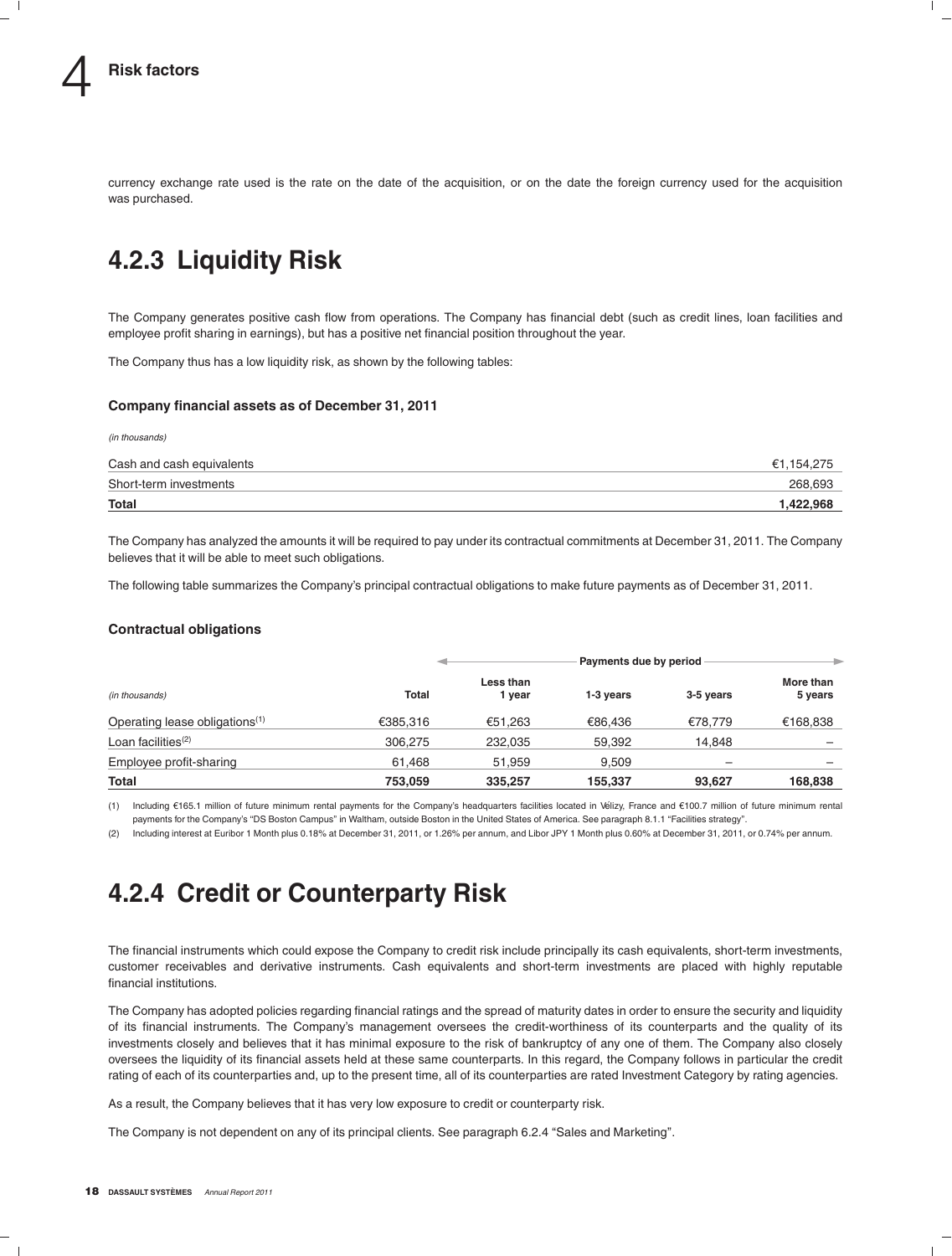# 4.3 Insurance

The Company is insured by several insurance companies for all significant risks. Most of these risks are covered either by insurance policies written in France, or by a North American policy which covers all the Company's North American subsidiaries and their own subsidiaries and branches around the world. In addition, the Company subscribes to specific coverage and/or local policies to comply with applicable local regulations or to meet the specific needs of certain activities or projects.

The insurance policies are reviewed regularly and may be modified to reflect changes in the revenue, activities and risks of the different companies within the Company.

In addition, the Company has put in place internal preventative measures to continue operations and limit the impact of a significant loss in the event of major damage. As a result, there are several secured computer protection systems for source codes and all electronic data stored on the servers, work stations and laptop computers used in the different entities of the Company. The computer protection systems are maintained in two separate sites.

All Dassault Systèmes companies are protected by an "Errors and Omissions" policy covering professional civil and product liability for a total insured amount of €20 million. A policy also covers the operating liability of Dassault Systèmes SA and its French and foreign subsidiaries (other than those covered by the North American program) for a total insured amount of €20 million. The Company has also subscribed to a policy covering risks related to director and officer liability for Dassault Systemes SA and its subsidiaries for a total amount ` of e25 million for 2011.

The Company also carries insurance to cover computer risks in an amount equal to the value of its computer equipment and coverage for damage to goods.

Based on the legal requirements applicable in each country, the Company's North American companies and most of their subsidiaries have specific insurance. This insurance includes in particular coverage for damage to goods, computer risks, loss of business and operational civil liability, and professional liability. In connection with this insurance, the Company also has coverage for work-related accidents and automobile accidents. As a complement to the different insurance policies covering the North American companies and their subsidiaries, Dassault Systèmes carries an umbrella policy for a maximum amount of \$10 million.

Dassault Systèmes has not established captive insurance coverage.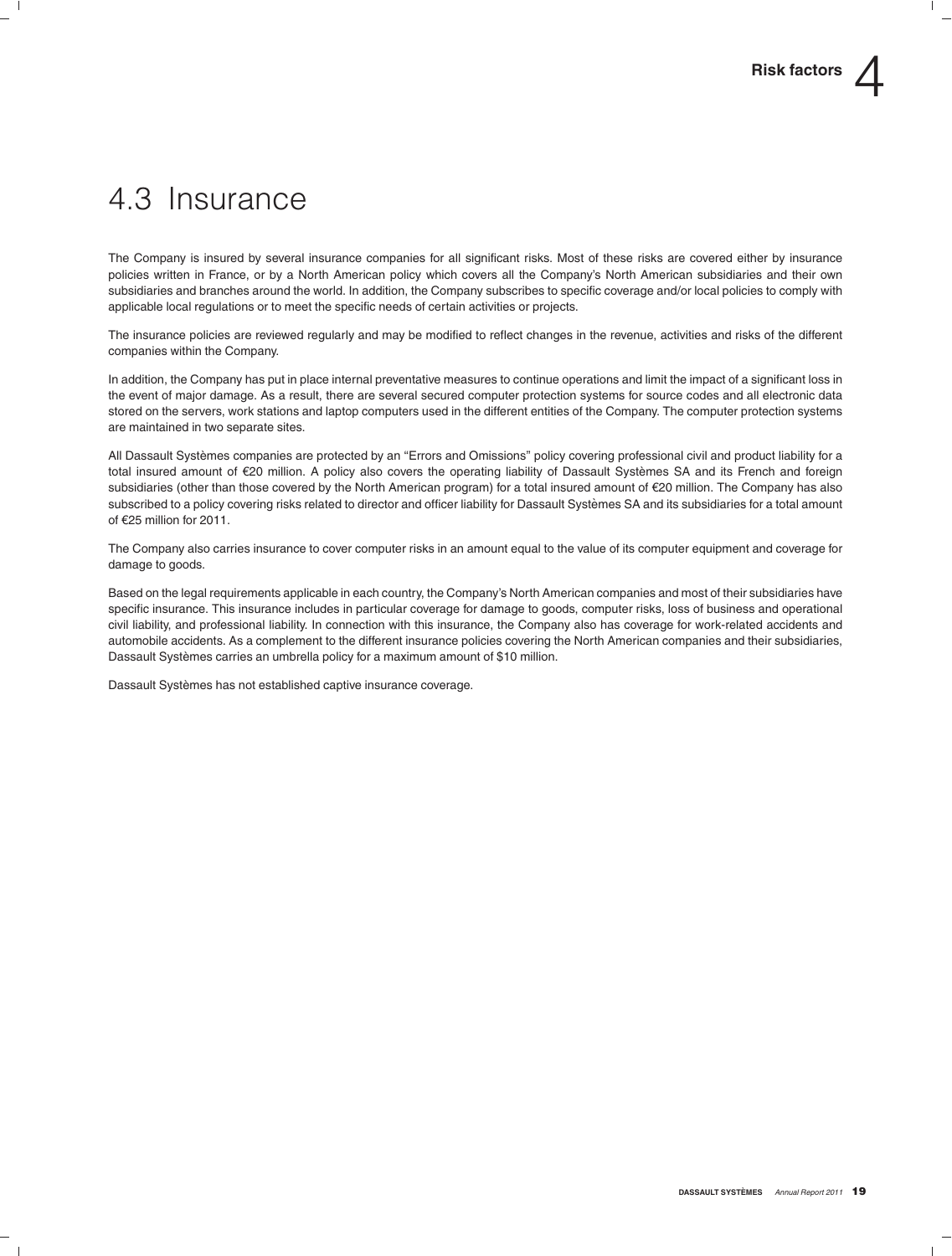# CHAPTER 5 – INFORMATION ABOUT THE ISSUER

# 5.1. History and Development of the Company

### **5.1.1 Corporate and commercial name**

Dassault Systèmes.

### **5.1.2 Place of corporate registration and registration number**

Dassault Systèmes SA is registered with the Versailles trade and companies registry under number 322 306 440. The Company's APE code is 5829 C.

### **5.1.3 Date of incorporation and term of Dassault Systemes SA `**

Dassault Systèmes SA was created as a form of limited liability company (société à responsabilité limitée) on June 9, 1981 for a period of 99 years starting on the date of its registration (until August 4, 2080). The Company was transformed into a public limited liability company (*societ ´ e anonyme ´* ) on April 8, 1993.

### **5.1.4 Legal form and applicable law, registered office and telephone number**

Dassault Systèmes SA is a public limited liability company (société anonyme) under French law, with a Board of Directors, subject to the provisions of the French Commercial Code. The Company's registered office is at 10, rue Marcel Dassault – 78140 Vélizy-Villacoublay, and its telephone number is +33(0) 1 61 62 61 62.

### **5.1.5 History of the Company**

#### *Summary*

Dassault Systemes was established in 1981 through the spin-off of a small team of engineers from Dassault Aviation, which was ` developing software to design wind tunnel models and therefore reduce the cycle time for wind tunnel testing, using surfacing modeling in three dimensions ("3D"). The Company entered into a distribution agreement with IBM the same year and started to sell its software under the CATIA brand. With the introduction of its Version 3 release, the foundations of 3D modeling for product design were established in 1986.

Through its work with large industrial customers, the Company learned how important it was for them to have a software solution that would support the design of highly diversified parts in 3D. The growing adoption of 3D design for all components of complex products, such as airplanes and cars, triggered the vision for transforming 3D part design process to a systematic integrated product design. Version 4 (''V4'') architecture was created, opening new possibilities to realize full digital mock-ups of any product. V4 helped customers reduce the number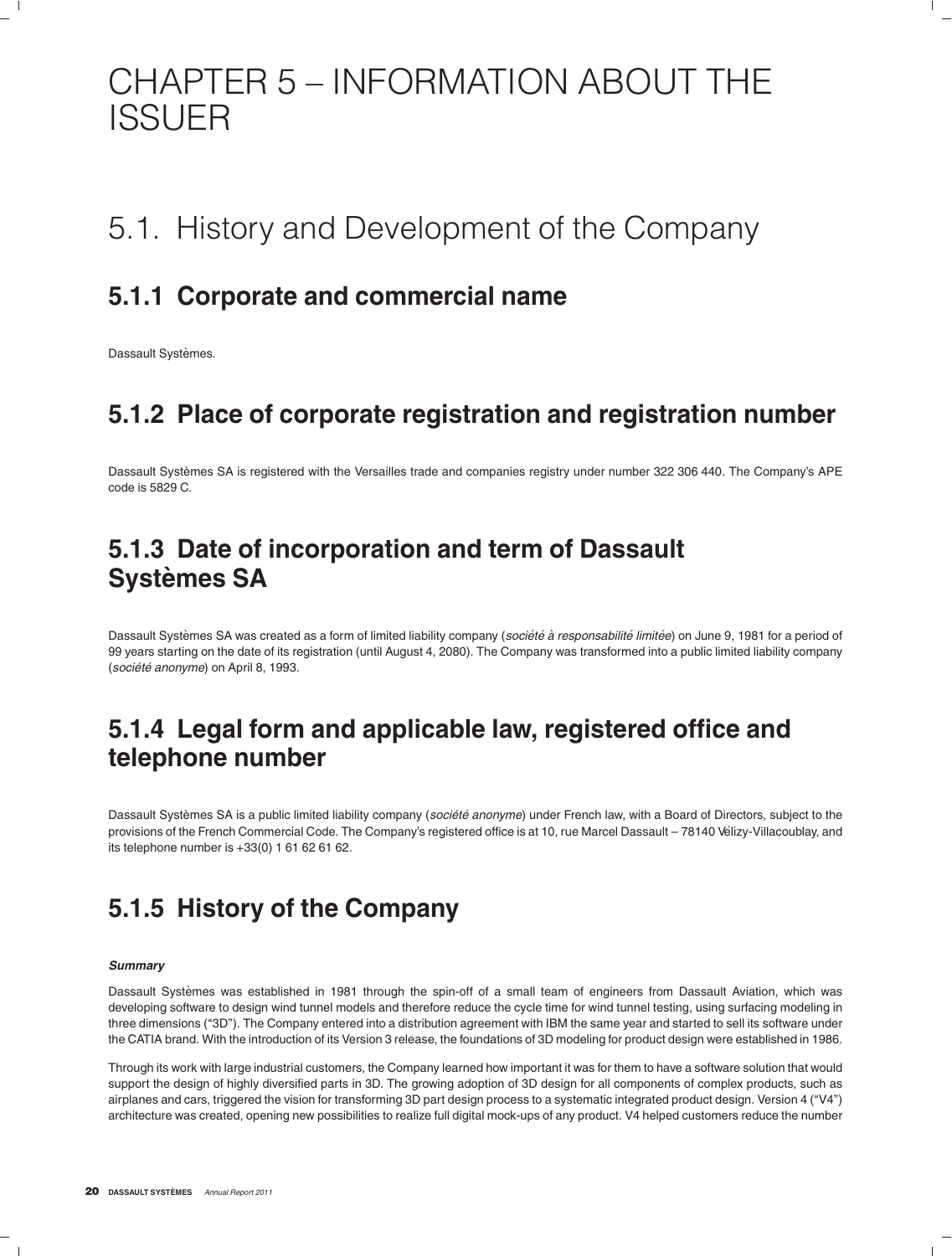of physical prototypes and realize substantial savings in product development cycle times, and it made global engineering possible as engineers were able to share their ongoing work across the globe virtually.

In order to fulfill the mission to provide a robust product lifecycle management solution supporting the entire product lifecycle, the Company developed a new software platform, Version 5 (''V5''), 3D Product Lifecycle Management, spanning virtual design to virtual manufacturing, which it first introduced in 1999. In conjunction with its development plans around its V5 software platform the Company undertook a series of targeted acquisitions expanding its software applications portfolio offering to include digital manufacturing, realistic simulation, product data management and enterprise business process collaboration.

The Company's current technology platform is Version 6 ("V6"), for 3DExperience. First introduced in 2008, this next generation, online application platform is Dassault Systèmes' major step forward to harness social innovation from online communities and enable users to imagine, share and experience products in the universal language of 3D. Over the last few years, working closely with its largest customers, the Company has enriched its V6 platform with the addition of intelligent information search-based technologies, collaboration and social innovation capabilities and realistic 3D virtual experiences. With Version 6, the Company is expanding its presence in 11 industries, going from its core Automotive and Aerospace segments to Life Science, Consumer Goods, Energy, Process & Utilities and Financial & Business Services. In order to accelerate its diversification, thanks to a deep understanding of each targeted industry, the Company recently reorganized to strengthen its Industry focus. The Company further enriched its social business applications with intelligent dashboarding technologies through its acquisition of Netvibes in early 2012. See paragraph 6.1.1 "Summary" for further information.

#### *Summary Timeline*

 $1981$ 

- Creation of Dassault Systèmes to design products in three dimensions through the spin-off of a team of engineers from Dassault Aviation.
- The Company's flagship brand, CATIA, is launched.
- Worldwide marketing, sales and support agreement with IBM, beginning of a long-standing partnership.
- Initial industry focus: automotive and aerospace.

#### 1986:

• Version 3 software introduced for 3D Design.

#### 1994:

- Version 4 introduced offering a new technology enabling the full digital mock-up of a product, enabling customers to significantly reduce the number of physical prototypes and to have a complete virtual understanding of the product.
- Expansion of the Company's industry focus to seven industries, adding fabrication and assembly, consumer goods, high-tech, shipbuilding and energy.

#### 1996:

• Initial public offering in Paris and listing on Nasdaq (the Company voluntarily delisted from Nasdaq in 2008).

#### 1997:

- Broadening of the Company's 3D design product line to the entry 3D market, with the acquisition of start-up SolidWorks, with a Windowsnative architecture, to target principally the 2D to 3D migration market opportunity.
- Formation of the Company's Professional channel, focused on marketing, sales and support of SolidWorks.
- Organization of the Company into two business segments, process-centric (Product Lifecycle Management), supporting its customers' end-to-end product development process, and design-centric (Mainstream/SolidWorks), dedicated to customers seeking to design products in a 3D design environment.

#### 1998:

• Creation of the ENOVIA brand, focused on management of CATIA product data with the acquisition of IBM's Product Manager software.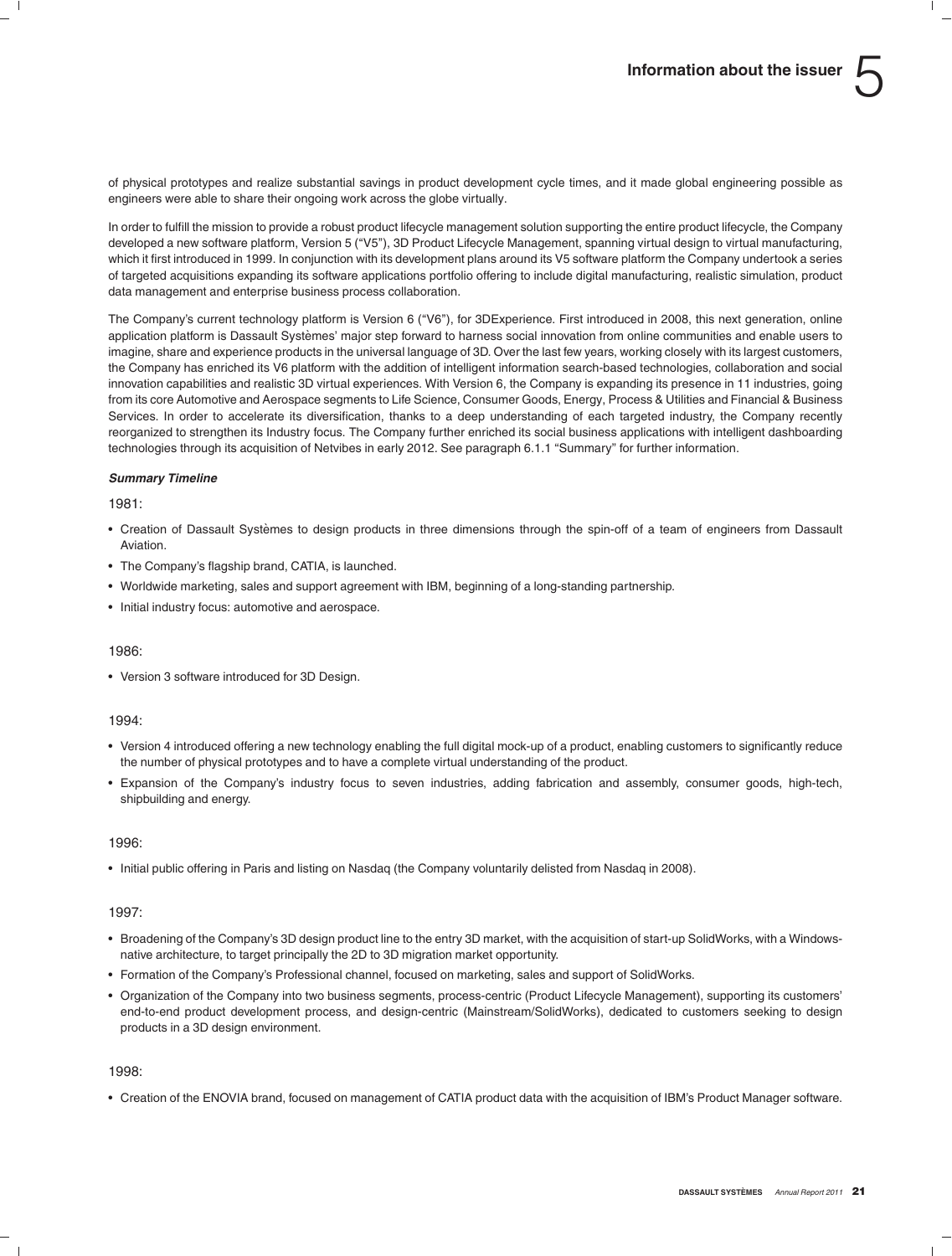1999:

- Initial launch of Version 5 (''V5''), new architecture software platform for the Product Lifecycle Management market designed for both Windows NT and UNIX environments.
- The Company expands its ENOVIA product line with the acquisition of Smarteam focused on product data management for the small and mid-size companies ("SMB") market.

#### 2000:

• Creation of the DELMIA brand, addressing the digital manufacturing domain (digital process planning, robotic simulation and human modeling technology).

#### 2005:

- Creation of the SIMULIA brand, addressing realistic simulation, representing a significant expansion of the Company's simulation capabilities, leveraging the acquisition of Abaqus, as the core of its realistic simulation offerings and the Company's existing simulation products.
- Sales generated through the long-standing distribution agreement with IBM account for 52% of the Company's total revenues.
- Creation of the Company's PLM Value Solutions sales channel, an indirect channel for the PLM market specifically focused on supporting SMB companies in the PLM market.

#### 2006:

- Expansion of the ENOVIA portfolio with the acquisition of MatrixOne, a global provider of collaborative PLM software and services to medium-to-large organizations.
- Expansion of the Company's industry focus from seven to eleven industries.

#### 2007:

- Amendment of the IBM PLM partnership agreement, outlining the progressive assumption of full responsibility for the Company's PLM Value Solutions channel.
- Creation of the 3DVIA brand. Building upon several years of research and investment 3DVIA was launched to bring 3D technology to new users to imagine, communicate and experience in 3D.
- Further expanding its product offering for CATIA, the Company also acquired ICEM, a U.K. company well-known in the automotive industry for its styling and high-quality surface modeling and rendering solutions.

#### 2008:

• The Company began its introduction of its Version 6 ("V6") technology.

#### 2010:

- The Company acquires full control of its distribution sales channels with the acquisition of IBM PLM, the IBM business unit dedicated exclusively to the marketing, sale and support of the Company's PLM software.
- Signing of a Global Alliance agreement with IBM in which the Company and IBM defined the next steps in their relationship, extending their cooperation in key areas: professional services, cloud computing, middleware, flexible financing and hardware.
- Acquisition of Exalead, a French company providing Search Platforms and Search-Based Applications (''SBA'') for consumer and business users.

#### 2011:

- DELMIA's offering expanded with the acquisition of Intercim.
- ENOVIA's industry offering for formula-based industries expanded with the acquisition of Enginuity.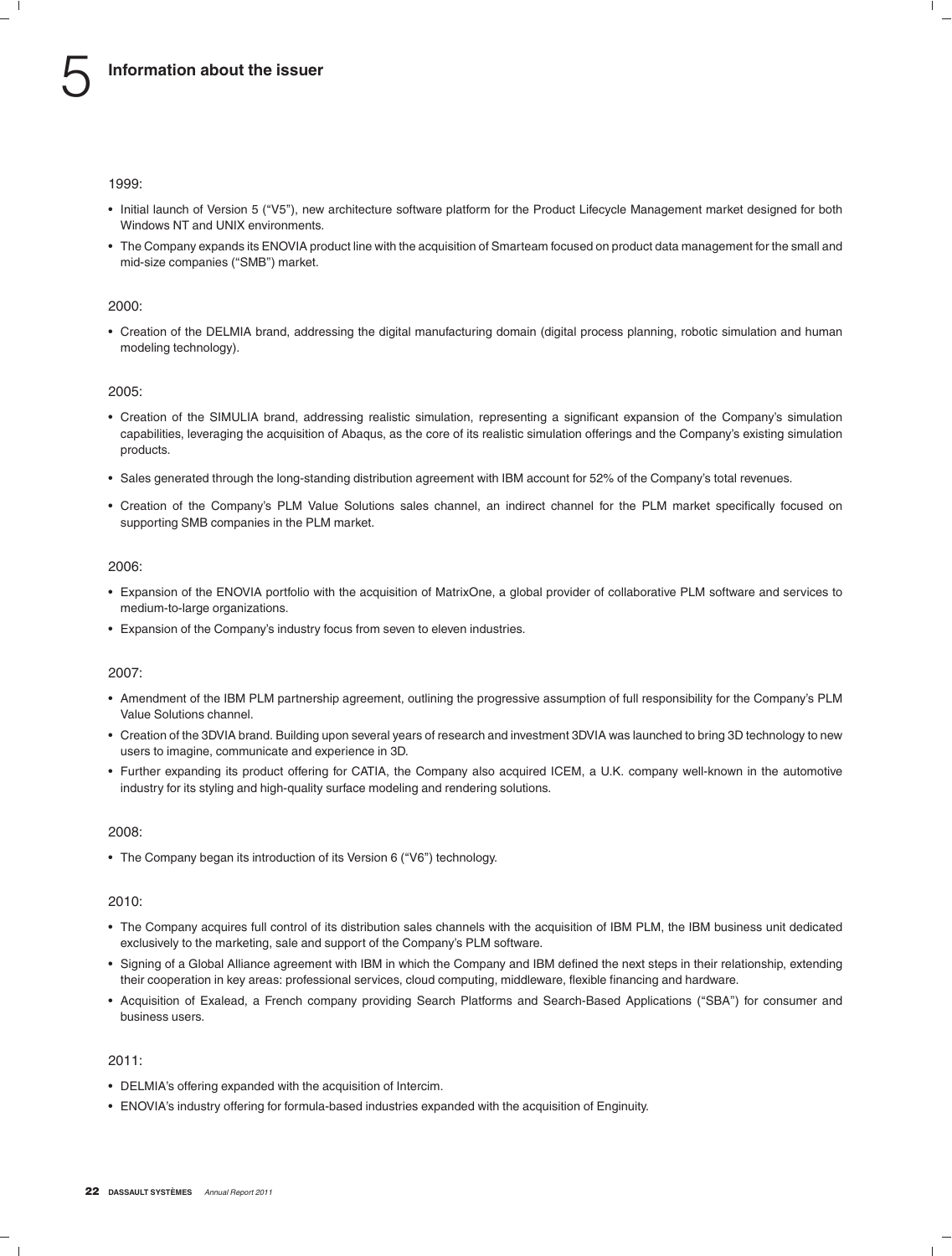- 100% of the Company's total revenues were derived from its wholly-directed three sales channels, completing the transition from IBM begun in 2005.
- Dassault Systemes and Amazon Web Services (AWS) enter into a Cloud services agreement. `

#### 2012:

- Expansion of the Company's strategy to "3DExperience" as presented in paragraph 5.1.6 "Dassault Systèmes Vision".
- Acquisition of Netvibes bringing intelligent dashboarding capabilities.

For further information on 2011 and 2010 acquisitions, see paragraph 5.2 ''Investments''.

### **5.1.6 Dassault Systemes' Vision `**

Dassault Systemes' corporate mission is to provide Business and People with 3DExperience universes to imagine sustainable innovations ` capable of harmonizing products, nature and life. A growing number of companies in all industry verticals are evolving their innovation processes to imagine the future both with, and for, their end-consumers.

To meet this challenge, it is vital to ensure collaborative work processes internally and externally to the Enterprise with designers, engineers, researchers and marketing managers, as well as external ad hoc participants because the innovation flow comes from many directions. Ensuring this flow unleashes the potential of what companies and academics call the new 'Social Enterprise'. Dassault Systèmes, with its V6 3DExperience platform, provides this 'linkage', enabling decision-makers and marketing personnel to create the value that their ultimate consumers are looking for. Working closely with its customers, the Company has enriched its V6 Platform over the last few years with the addition of intelligent information search-based technologies, collaboration and social innovation capabilities, realistic 3D virtual experiences and most recently, dashboarding technologies.

To be able to help customers simulate the end-consumer experience, it is important to have a complete understanding of the most critical business needs of the industries in which Dassault Systemes customers operate. Therefore, in conjunction with the V6 3DExperience Platform progress, Dassault Systèmes has adapted its organizational structure to focus on users and business decision-makers through its Brands and Industry organization, while further developing its geographic reach.

Dassault Systèmes has brought value to customers since its inception in 1981 by providing solutions in 3D Design for product creation, Digital Mock-Up for replacing physical mock-ups, and Product Lifecycle Management covering the product's whole life, from design to fabrication and maintenance. Now Dassault Systèmes is naturally directed towards the next step in its history: the 3DExperience era, a new phase already underway with key innovative customers who share this same vision and understand that 'experiences' are the new way of doing business.

# 5.2 Investments

The Company's investments, both through expenditures on its internal research and development efforts and through acquisitions, principally of complementary technology, are closely aligned to its strategic roadmap. The Company's internal research and development investments are the principal driver of its product innovation. At the same time, with the rapid pace of technological changes and its goal to accelerate its penetration and expand its footprint within the Company's targeted industries, the Company will continue to evaluate potential external investments complementing and extending its technology, brands and industry knowledge through partnerships, minority investments or acquisitions. For further information, see paragraph 6.1.4 "Technology" and Chapter 11 "Research and Development, Patents and Licenses''.

#### *Acquisitions in 2011 and 2010*

During 2011 the Company completed several acquisitions to further support its industry diversification by expanding its coverage of key business processes for the Company's target industries, and complement its brand domain expertise. The four primary acquisitions described hereafter represent a net investment of €37.4 million. In 2010 the Company completed two acquisitions, totaling €461.4 million, net focused on extending its offering to information intelligence and transforming the Company's go-to-market strategy with the significant expansion of its direct sales organization as a result of the IBM PLM acquisition, as discussed below.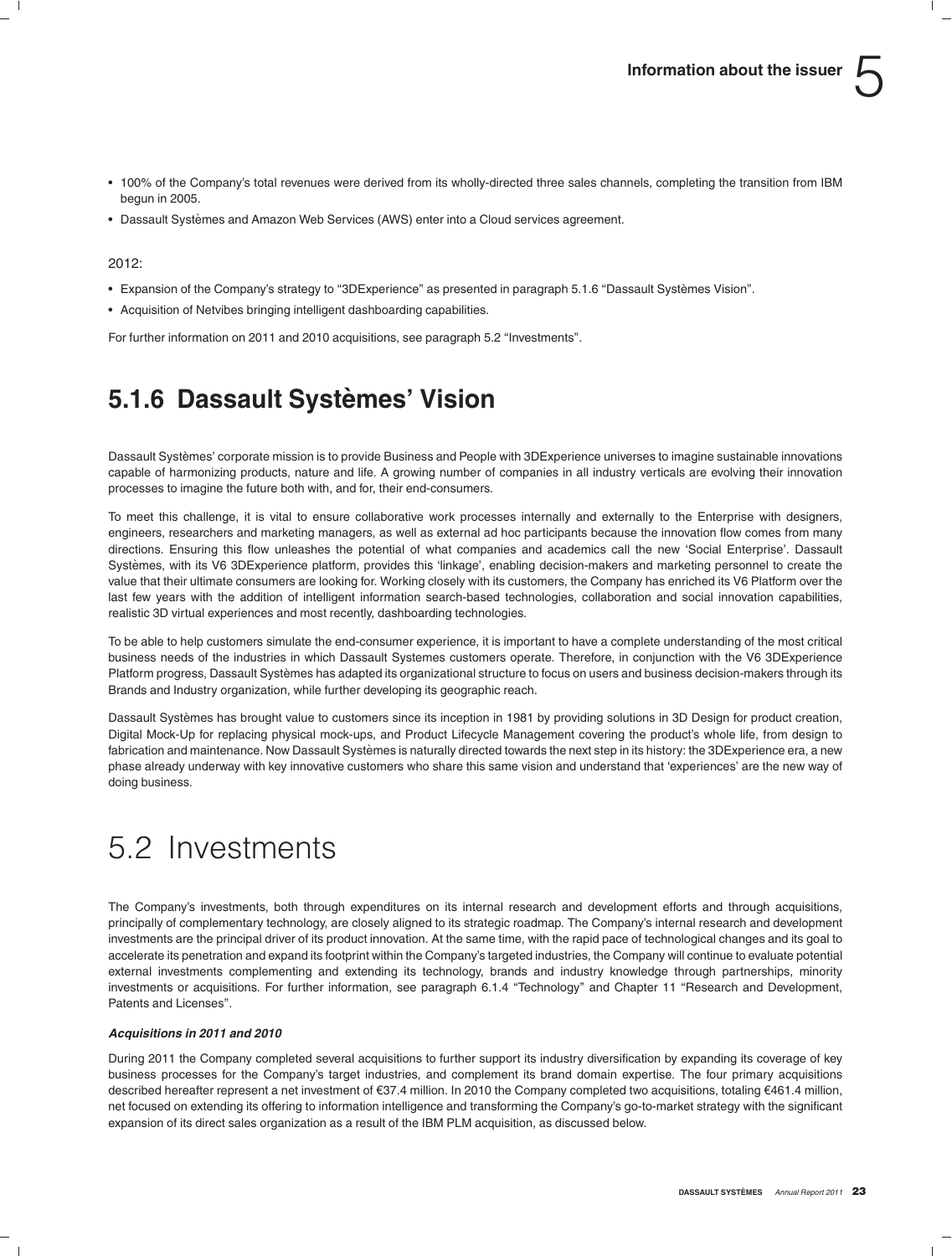#### *Extending the Company's manufacturing software offering to the shop-floor*

To expand DELMIA offerings for advanced industries, including those where regulatory certification is important, the Company acquired Intercim, a US based company with 65 employees in March 2011. Combining DELMIA and Intercim brings together the factory communities with the manufacturing and product engineers to establish a common understanding of the products being built with their potential design or certification non-conformance and ensure effective coordination between manufacturing and engineering. For the Company's customers, this enhanced communication translates into faster turn-around time to correct issues, improve product quality and production efficiency and enhance conformity information for certification purposes. Intercim customers include a number of leading aerospace manufacturers.

#### *Expanding the Company's offerings to formula-based industries*

In March 2011, the Company acquired Enginuity, a US based company with 25 employees, to help accelerate product innovation and product launches for formula-centric companies while successfully navigating complex regulatory requirements and more effectively managing and leveraging their formula, packaging and consumer IP in a single, global PLM solution with ENOVIA V6. Enginuity customers include several leading cosmetic and pharmaceutical companies.

#### *Expanding and advancing CATIA's offering in composites and electrical wiring*

In July and October 2011, the Company completed two acquisitions complementing its composite leadership and electrical strategy for its CATIA V6 portfolio:

- Simulayt (four employees) based in the UK is specialized in composites simulation and advanced draping simulation technology.
- Elsys, (17 employees) based in Belgium and in France, develops applications with the capability to address all aspects of the electrical logical and manufacturing definitions from design to manufacturing. Elsys customers include major international companies in the aerospace, automotive and shipbuilding industries.

#### *Transforming the Company's go-to-market strategy*

In March 2010, the Company made a significant investment to transform its go-to-market strategy with the acquisition of IBM PLM, the IBM business unit dedicated exclusively to the marketing, sale and support of the Company's PLM software (''IBM PLM''), as well as customer contracts and related assets for e361 million. The IBM PLM acquisition in combination with the Company's internal direct sales channel more than doubled the size of its global direct sales force. In addition, the Company and IBM signed a strategic Global Alliance agreement, whereby the Company and IBM defined the next steps in their relationship, extending their cooperation in key areas: professional services, cloud computing, middleware, flexible financing and hardware. The Company and IBM also continue to work together on selected research and development projects. See paragraph 6.2.4 "Sales and marketing".

#### *Introducing a new offering focused on information intelligence*

In June 2010, the Company acquired Exalead, a French company providing Search Platforms and Search-Based Applications (SBA) for consumer and business users, for e132 million. Its search platforms and search-based applications are used by companies in banking, retail, publishing, business services, life sciences and consumer services. See paragraph 6.2.1 ''Brands''.

#### *Principal acquisitions over the past three years*

The Company's principal acquisitions with an individual purchase price greater than  $\epsilon$ 100 million over the last three years include:

| <b>Acquisition</b> | Year | <b>Purchase Price</b> |
|--------------------|------|-----------------------|
| <b>IBM PLM</b>     | 2010 | €361 million          |
| Exalead            | 2010 | €132 million          |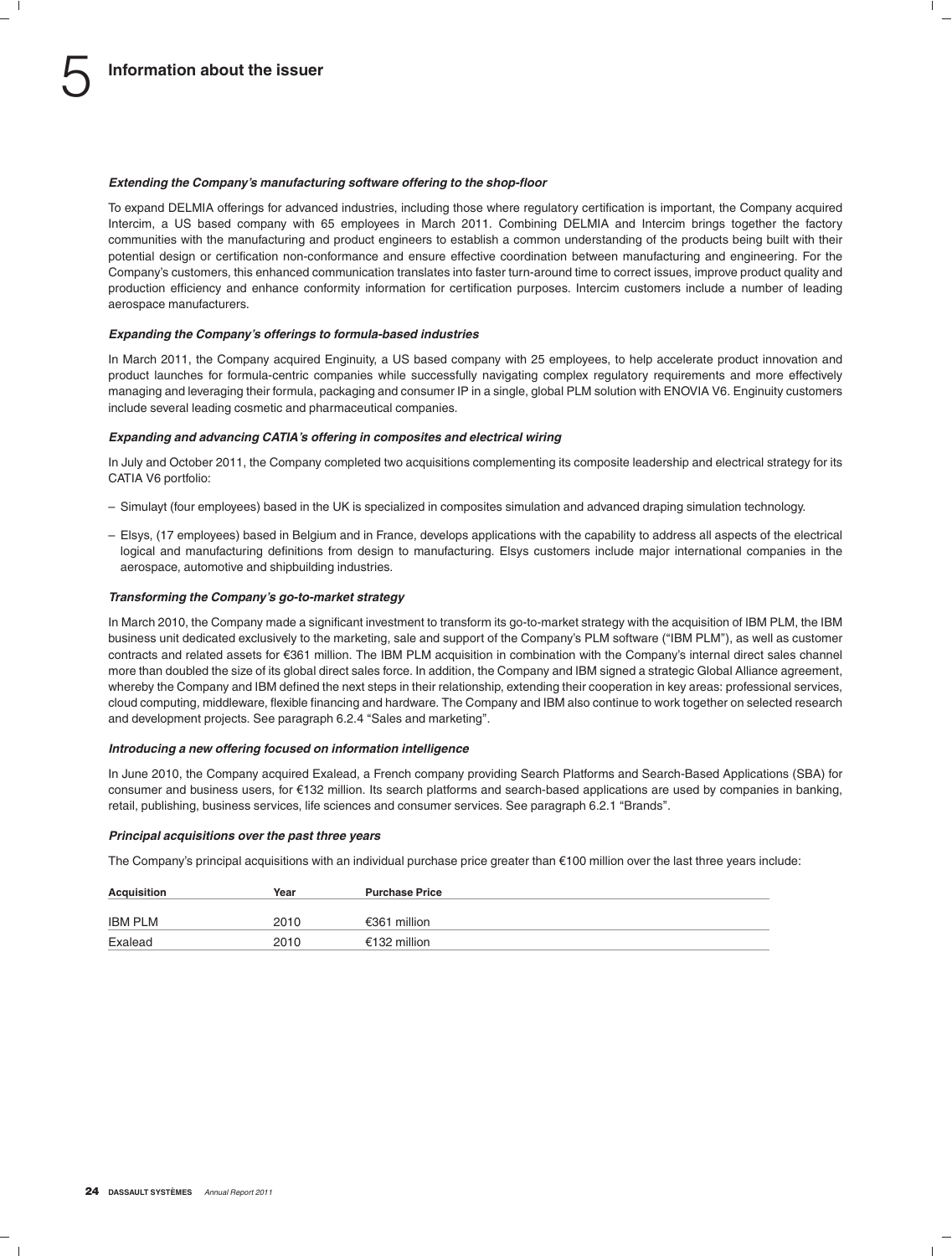# CHAPTER 6 – BUSINESS OVERVIEW

# 6.1 Principal Activities

### **6.1.1 Summary**

The Company is the world leader of the global PLM market based upon end-user software revenue (source: CIMDATA). The PLM software market is comprised of 3D software for design, simulation, digital manufacturing, product data management and social collaboration.

Dassault Systèmes software applications allow businesses to digitally define and simulate products, as well as the processes and resources required to manufacture, maintain, and recycle them while minimizing their impact on the environment. As the pace of technological change accelerates, companies increasingly depend on their intellectual capital. Dassault Systèmes believes that from product creators to the final consumers, everyone can play a critical role in bringing the right products to market at the right time. Optimal response to an on-demand marketplace requires that products be designed, tested, produced, shared, and experienced virtually in real-time. Simultaneously, the Internet has evolved to an environment with access to global information, online communities, and real-time interaction that position end-users to become contributors.

The Company's software solutions and consulting services enable its customers to:

- innovate in the design and quality of products and services;
- reduce design-cycle time to accelerate time-to-market;
- collaborate with partners and suppliers;
- create, manufacture and maintain products and production facilities more cost effectively;
- capture and leverage information intelligence, whether from internal sources and/or from the Internet; and
- simulate their end-customers' experiences.

The Company's software applications address a wide range of products, from apparel, consumer goods, machine parts and semiconductors to automobiles, aircraft, ships and factories. Its global customer base includes companies primarily in 11 industrial sectors: Aerospace & Defense; Transportation & Mobility; Marine & Offshore; Industrial Equipment; High-tech; Architecture, Engineering & Construction; Consumer Goods – retail; Consumer Packaged Goods – retail; Life Sciences; Energy, Process & Utilities; and Financial & Business Services. See paragraph 6.2.2 ''Industries Served''.

In addition to its sales of software applications, which accounted for 91% of its total revenue in 2011, the Company also provides selected services, principally to large customers. These services comprise consulting services in methodology for design, deployment and support, training services and engineering services.

The Company principally organizes its business and markets its products and services according to two types of applications: the PLM market, to support product development, production, maintenance and lifecycle management, and the SolidWorks market, which is primarily focused on product design. For information on revenue and operating income by segment, see paragraph 9.3 "Revenue and Operating Income by Segment''.

### **6.1.2 Key business strengths of the Company**

Dassault Systèmes believes that its leadership of the global product lifecycle management market reflects the fact that it has developed the largest 3D PLM software applications portfolio in the world with leadership positions in 3D design, simulation, digital manufacturing and production and business process management. With the addition of its newest software brands bringing information intelligence, social collaboration and realistic 3D virtual experiences, the Company is positioned to work with companies from the first stage of virtual product design with sketching through virtual manufacturing and into the virtual store or showroom.

#### **The Company's software applications are focused on helping customers address many of their most critical product issues:**

- Innovation
- Development cycle time
- Product quality
- Time-to-market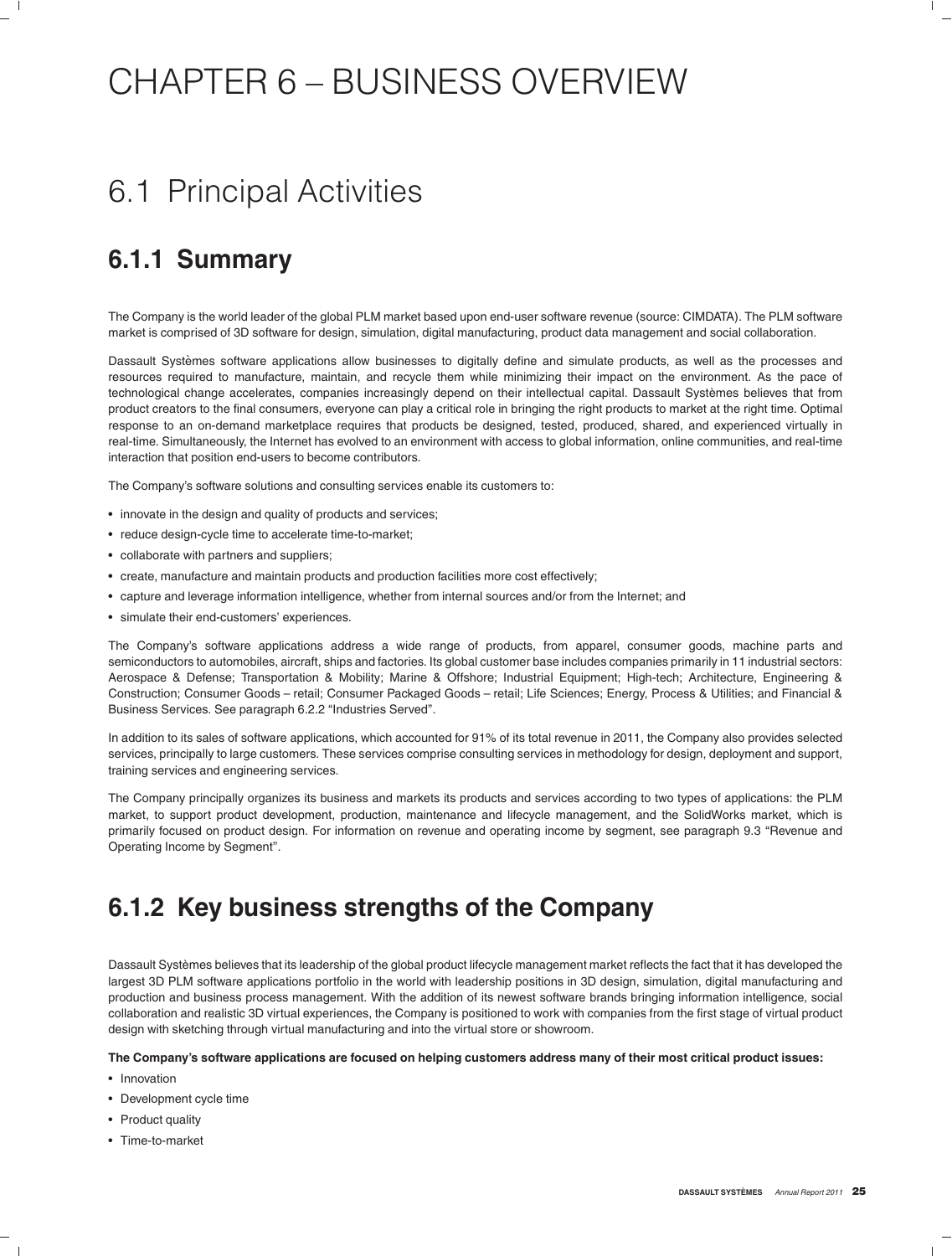- Globalization (design/manufacture anywhere)
- Supply chain collaboration
- Regulatory compliance
- IP protection
- Manufacturing efficiency
- Social innovation

#### **The Company maintains a long-term focus, well supported by its financial model with a high level of recurring software revenue.**

One of the key reasons for the Company's market share leadership over more than a decade is due to its focus on the creation and maintenance of a long-term vision which is visible in its investment in people and its long-term financial model. The Company has a diverse, highly educated employee base of over 9,500 employees representing more than 90 nationalities. The Company's long-standing financial model, with a high level of recurring software revenue (accounting for 71% and 72% of the Company's total software revenue in 2011 and 2010, respectively), has enabled the Company to maintain investments in critical resources in research and development and customer support even during challenging macroeconomic environments.

#### **The Company has a substantial commitment to technological innovation, benefiting from an active dialogue with customers and users in product development and an open development platform to broaden product offerings for customers.**

A key component to advancing the Company's technology is the close relationship it has with its customers, including partnerships with customers who are global leaders in their respective industries, and the input the Company solicits from the day-to-day users of its software products. The Company works closely with customers, involving them in many phases of product development. Through these close, long-term working relationships, the Company develops a deep understanding of its customers and their most critical product development and business process requirements. The Company believes this level of knowledge enables it to develop software solutions more closely attuned to the requirements of its customers, highly suited to the industries it addresses and designed to maximize the user productivity and experience.

The Company's research and development teams draw worldwide talent to bring together a research and development organization comprised of engineers, mathematicians, scientists and industry experts.

The numerous important areas of investment in research and development include in particular systems engineering, industry specific offerings, cloud-based applications, search-based technologies and bio-intelligence. The Company's research is centered on advancing its virtual technologies to be able to provide a virtual product and end-customer product experience environment more closely approximating real life product behavior and experience, reducing total cost of ownership through out-of-the-box industry solutions, simplifying adoption in particular for small and mid-size companies through the introduction of on-the-cloud offerings and broadening adoption through further advances in ease of use while offering robust technology to a wide array of users.

#### **The Company has a market-proven brand strategy, with each brand having a clear identity and value to customers.**

The Company's brand strategy (see paragraph 6.2.1 ''Brands'') focuses on developing software for specific domains (such as design, simulation, manufacturing and collaboration), with the objective of each brand being a leader within its respective markets. The Company's research and development strategies, as well as its sales and marketing strategies, support this objective.

#### **The Company has a resilient and dynamic ecosystem of sales partners, development partners, educational institutions and research enterprises.**

The Company has developed a network of partners for product development, marketing and enhancement of customer relations, which it calls its ''extended enterprise'' model, and it intends to continue to build on this model going forward. For marketing and sales, the Company operates through both a direct sales force and indirectly through value-added resellers.

The Company works with more than 400 software development partners building applications complementing its software applications in both its PLM and SolidWorks business segments. In addition, the Company works closely with research and academic organizations around the world.

### **6.1.3 Growth strategy**

The Company's principal growth opportunities reflect its current addressable market opportunity in PLM and the increased potential size of its addressable market with the announcement of its 3DExperience strategy in 2012. The Company's growth strategy is focused on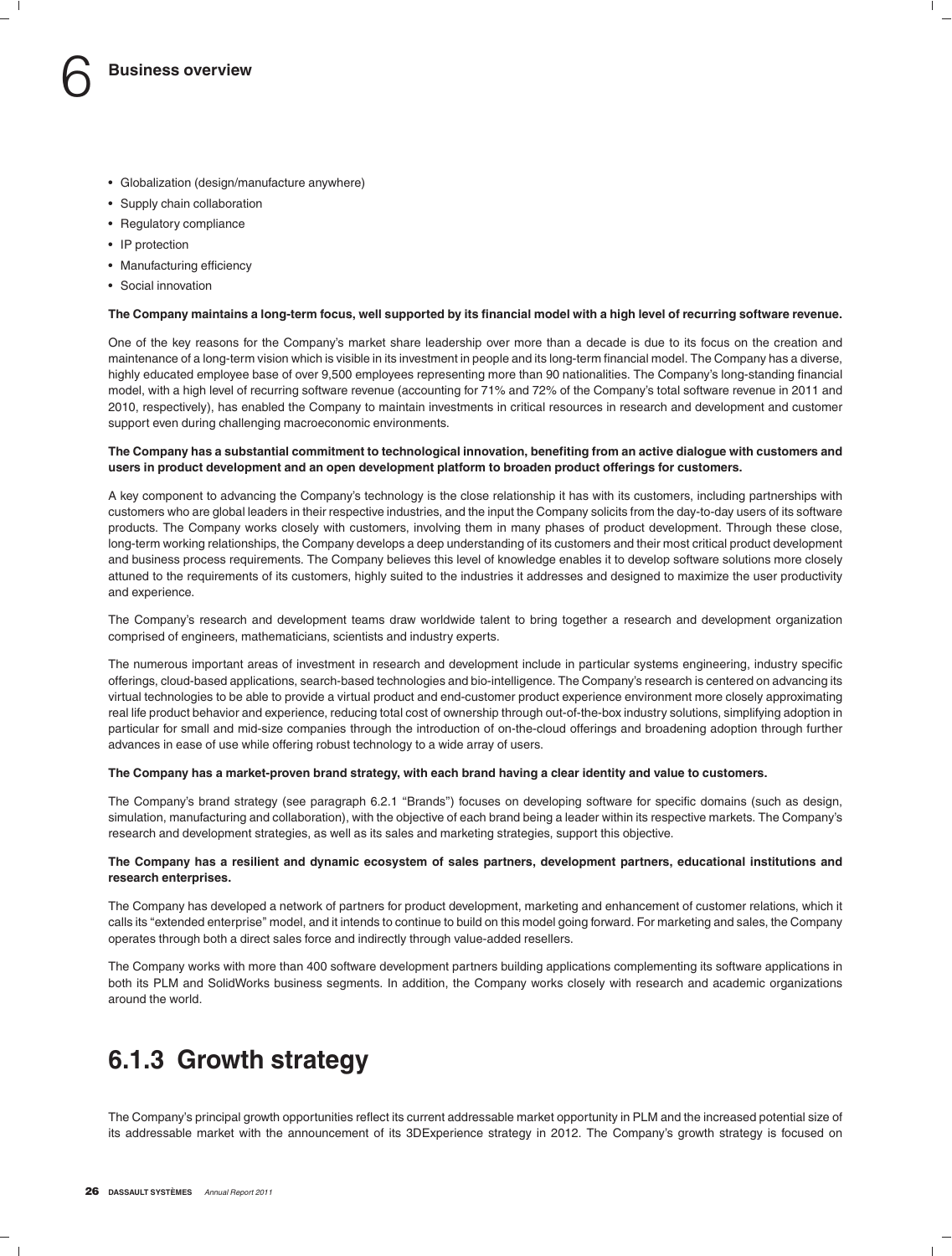advancing its Version 6 product cycle, broadening its industry coverage and diversification, deepening its regional market penetration, expanding its universe of users, and offering software as a service.

- **Advance its Version 6 Product Cycle and Platform Adoption:** Initially introduced in 2008, the Company is at the beginning of a new product cycle with its Version 6 online platform and software applications.
- **Broaden its Industry Coverage and Diversification:** Through its focus on enriching its software applications portfolio and developing industry-specific solutions, the Company has extended its reach to eleven vertical industries. The Company sees opportunities to expand its presence in each of the eleven industrial sectors it targets and has developed industry practices to further its progress in each of these sectors. For further information, see paragraph 6.2.2 ''Industries Served''.
- **Deepen its Regional Market Penetration:** The Company sees opportunities to grow its presence in all geographic markets. The Company's three global markets are Europe, representing approximately 47% of total revenue, the Americas (26%) and Asia (27%). In addition, the Company tracks ''High growth'' countries as a group which represented 14% of total revenue during 2011. In order to strengthen and broaden its global footprint the Company has established twelve regional organizations to enhance support for its strategic initiatives at a local level. See paragraph 9.1.1 "Executive Overview for 2011" for the regions included within "High Growth" and further information.
- **Expand its User Universe:** The Company sees opportunities to expand the number of users of its software solutions and V6 platform. It currently estimates that it reaches approximately 8 million users through its software solutions. Within a corporation, the Company's brands now target a large portion of the enterprise employees, spanning the engineering, project management, compliance, manufacturing, quality assurance and maintenance departments and now marketing and executive management with the 3D Product Experience focus. More broadly, the Company's target user market includes business, education, research and final product consumers. For further information see paragraphs 6.1.4 "Technology" and 6.2 "Principal Markets".
- **Offer Software as a Service:** With Version 6's online architecture, the Company is positioned to grow through offering Software as a Service (''SaaS''). In connection with this initiative during 2011 the Company announced its new online Version 6 platform, its new online store and its first online cloud business services. Since the Company has recently introduced its initial SaaS offering, its revenue contribution is not material at present, but the Company believes that it may become a growth driver for the Company with the progressive roll-out of its services offering over the next several years. For further information see paragraph 6.1.4 "Technology".

For a description of the challenges which must be met to maintain growth, see paragraph 4.1 "Risks Related to the Company's Business".

### **6.1.4 Technology**

The Company has a substantial commitment to technological innovation. Important areas of investment in research and development include, among others, systems engineering, industry specific offerings, cloud-based applications, mobility, search-based technologies and bio-intelligence. From a user perspective, the Company's research is centered on advancing its virtual technologies to become even more lifelike, reducing total cost of ownership through out-of-the-box industry solutions, simplifying adoption in particular for small and mid-size companies through the introduction of on-the-cloud offerings, and broadening adoption through further advances in ease of use while offering robust technology to a wide array of users.

#### **PLM**

Since 1981, the Company has introduced six versions of its PLM and Lifelike Experience software, the most recent of which, V6, was first released in 2008. Due to the scope of the work involved, the roll-out of new versions of the Company's PLM software has generally been structured over a multi-year timeframe.

In developing its Version 6 software architecture, platform and applications, the Company saw the following strategic demand drivers supporting the evolution of its software:

- **Social Innovation:** Companies leveraging the power of social communities in their extended ecosystem and innovation processes, from partners and value chains to the voice of the customer;
- **Intelligent information:** Explosion of structured and unstructured data The growing digitalization of industry creates a wealth of product-related information that must be harvested and unlocked;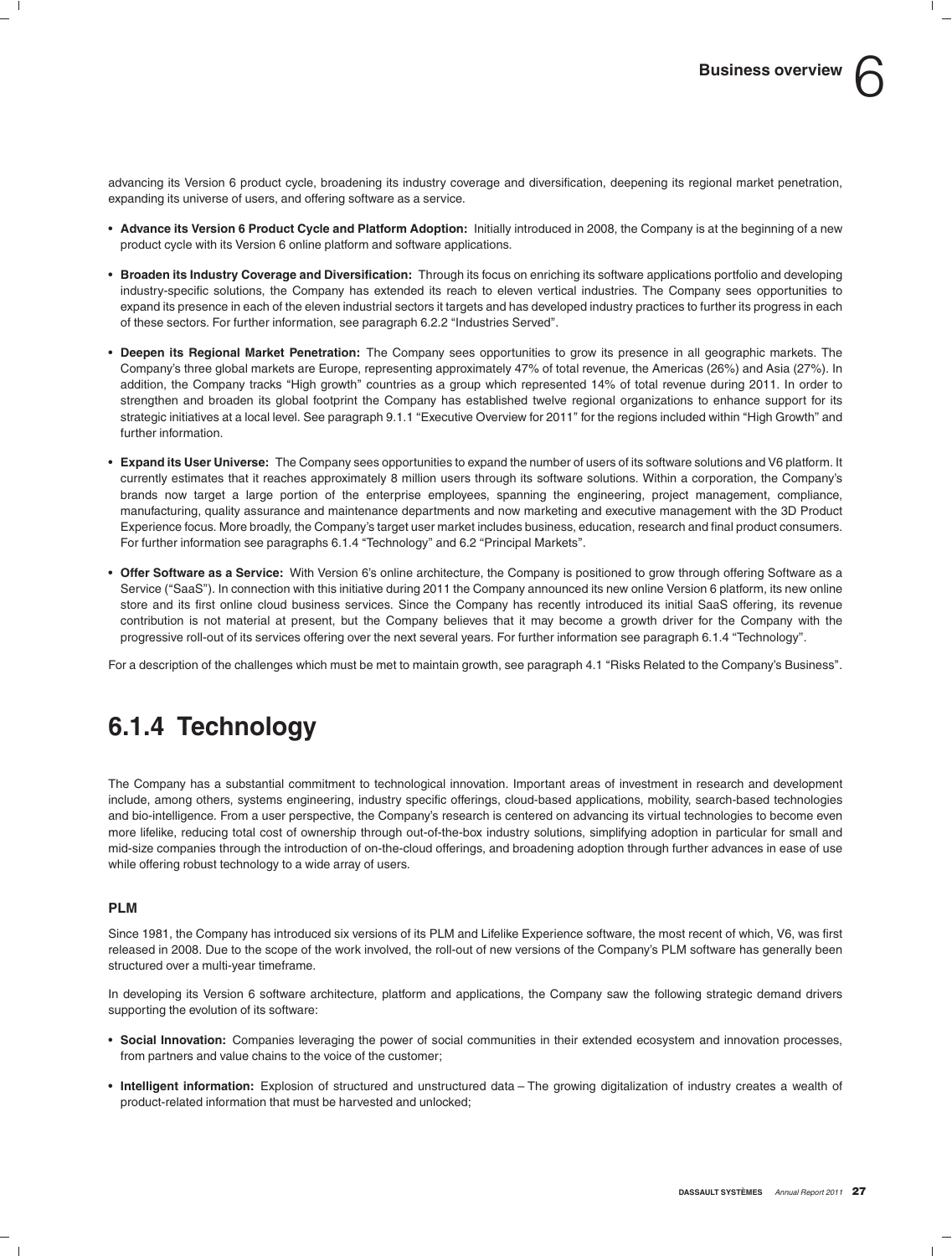- **3D as a Media:** 3D is becoming a new media, creating multiple opportunities for new software applications in all types of businesses and users;
- **Collaborative Innovation:** There is a growing imperative for more frequent, global, and even ad hoc collaboration throughout the lifecycle of any physical good from idea to delivery with a single version of the truth, embodied by a unified digital referential;
- **Realistic Modeling, Simulation and Production:** Reaching unmatched level of conformity between the real world and the virtual world.

The Company believes its V6 software is unique with its combination of online architecture, openness, scalability and flexibility and single platform. Specifically, Version 6 has been developed from inception with an online architecture. V6 is a completely unified, open and scalable Web services architecture platform, spanning from multidisciplinary engineering groups, all the way to enterprise business users and natively delivering engineering, manufacturing and simulation applications. With only a web connection, remote product authoring and collaboration are enabled.

The V6 platform has been designed to offer six key benefits to customers including:

- **A single PLM platform for Intellectual Property Management:** Harnessing a company's collective intelligence requires a single platform that can federate all product-related knowledge no matter where it resides, not just within the engineering and manufacturing realms, but all the way from idea to product experience. In addition, companies can share selected product information while also better protecting their intellectual property and all confidential information.
- **Global Collaborative Innovation:** Global collaborative innovation implies the expansion of PLM users to involve consumers working with designers and all the various professional users employing the universal language of 3D and the power of online communities.
- **Lifelike Experience:** Advanced product innovation requires that a 3D product be experienced as it looks and behaves in real life, as well as the most advanced intuitive interface capable of truly mimicking real life.
- **Online Creation and Collaboration:** Collaborative online authoring is enabled for real time, concurrent work across multiple remote locations and with only a web connection. Product development also brings product requirements together with functional, logical, and physical definitions of the product. Those capabilities are major breakthroughs for any company implementing a global engineering and manufacturing strategy.
- **Ready-to-use PLM Business Processes:** Based on industry-specific business process solutions, ready-to-use PLM business processes software enables rapid deployment and thus a quick return on investment.
- **Lower Cost of Ownership:** V6 offers a single solution, on-the-cloud or on-premises, for all applications and embraces the latest technology standards, thereby dramatically reducing the cost of ownership, allowing easy enterprise integration and rapid implementations, and spurring more efficient collaboration.

#### **SolidWorks**

The Company's SolidWorks technology enables designers and engineers to make an easy transition from 2D drafting to a 3D environment. Its intuitive user interface enables users to productively employ SolidWorks software with minimal training. Each year a new release of SolidWorks is introduced into the market with innovations to respond to customer requirements, further enhancements of existing functionalities that are more productive and easier to use, and specific enhancements explicitly requested by users through the close contact maintained by SolidWorks and its sales channel with customers.

#### **Information Search Capabilities technology**

Consistent with the Company's understanding of the importance of harnessing and re-using data, the Company acquired Exalead during 2010. With the acquisition of Exalead, the Company has significantly expanded its internal search capabilities technology and importantly acquired a search-based infrastructure for the development of search-based applications. The Company's search-based applications combine the sophisticated search and access typically associated with databases with the speed, scalability and simplicity of the Web.

#### **Cloud Initiatives**

In 2011 Dassault Systèmes announced its new online V6 platform, its new store, a 3DStore online (swym.3ds.com/#3DStore) for lifelike experiences and applications, and its first online cloud business services. Dassault Systemes also announced its strategic investment in ` Outscale, a start-up to provide SaaS operator services. The Company's V6 cloud-based solutions, which are in ''beta test'' versions, have been designed to enable users to get what they need, when they need it. Offered as a flexible subscription model, without upfront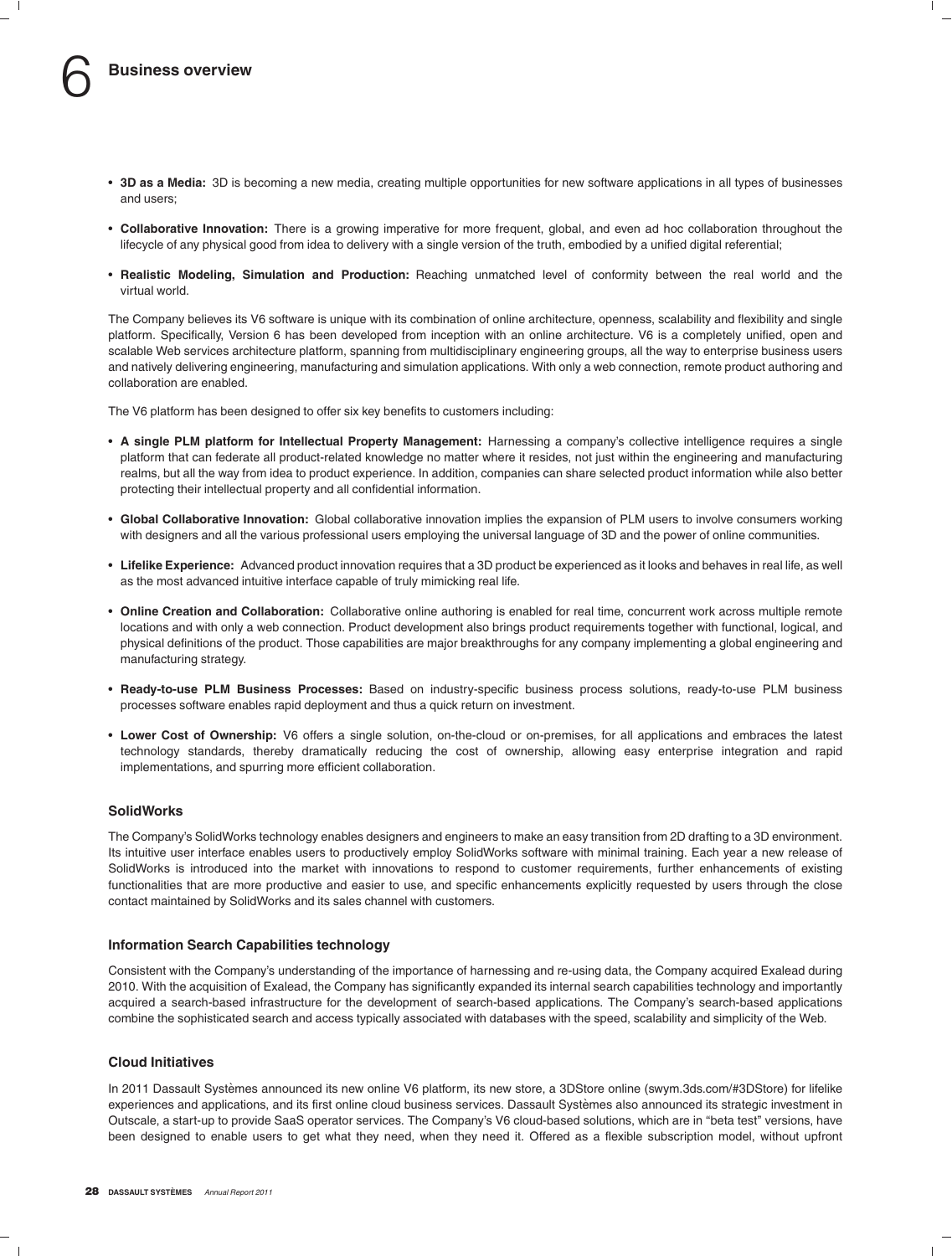investments in additional infrastructure, long-term volume commitments or administrative burden, Version 6 Online solutions are designed to adapt to the needs of organizations or projects of any scale.

In 2011, Dassault Systèmes and Amazon Web Services (AWS), an Amazon.com company, announced that they are working together to enable companies of all sizes to get started quickly with 3DS V6 solutions on AWS.

#### **Technology and Software Partners**

The Company has established long-standing, technical collaborations with key partners in order to maximize the benefits from available technology and to increase the value for shared customers. The Company's technology alliances are established with three objectives: to ensure compatibility between the IT infrastructure and its solutions; to expand the Company's global network of value partners sharing the same interests; and to integrate the latest features of these technologies into its solutions.

The Company has software development partners working with all its software solutions. The Company's largest program with software partners is its software community program that enables developers to create and market their own applications fully integrated with and complementary to the Company's PLM software solutions.

# 6.2 Principal Markets

### **6.2.1 Brands**

The Company believes a key component of its success has been its focus on creating leading software brands. Each brand is focused on specific applications critical to its target user communities and is designed to deliver a strong return on investment for its customers. By clearly setting each brand's identity and value for customers, the Company has developed more leading brands than any competitor in the product lifecycle management industry. The Company also believes that its V6 technology is strengthening the competitive value of each of its brands.

The Company continues to invest in research and development as well as targeted acquisitions to advance its brand portfolio. Its application coverage has enabled it to expand its addressable market to reach new domains and key business processes within the industries served.

#### **SolidWorks – 3D Design**

The SolidWorks Office suite of products combines ease of use with advanced 2D and 3D design tools, enabling companies to unleash design creativity while completing more work in less time. SolidWorks software reduces overhead because it is easy to deploy, use, and maintain, and it lets engineers spend more time creating new designs.

SolidWorks applications include 3D tools to design, manage, simulate, sustain and communicate.

- 3D Design: SolidWorks 3D's major capabilities include complex part and assembly modeling, production drawing creation, data management, design validation and simulation of motion, flow and structural performance, environmental impact evaluation and publishing.
- Data management: SolidWorks Data Management solutions enable complete control over all design information, eliminating concerns about version control or data loss. Files are securely stored and can be quickly retrieved using a variety of search attributes, such as part number, description, or workflow status. Collaboration and data reuse are promoted, reducing duplicate files and redundant work. Design processes are easily followed and with increased efficiency. These solutions are also designed to give users more opportunity to innovate and improve products by reducing time spent searching for files and concerns about manufacturing having the correct design information.
- Simulation: SolidWorks simulation technology ensures the quality and performance of the design before users commit to production. Comprehensive analysis tools enable users to test models digitally. With the information developed, users can easily determine methods to reduce weight and material costs, improve durability and manufacturability, optimize margins, and compare design alternatives to best meet specific customer requirements.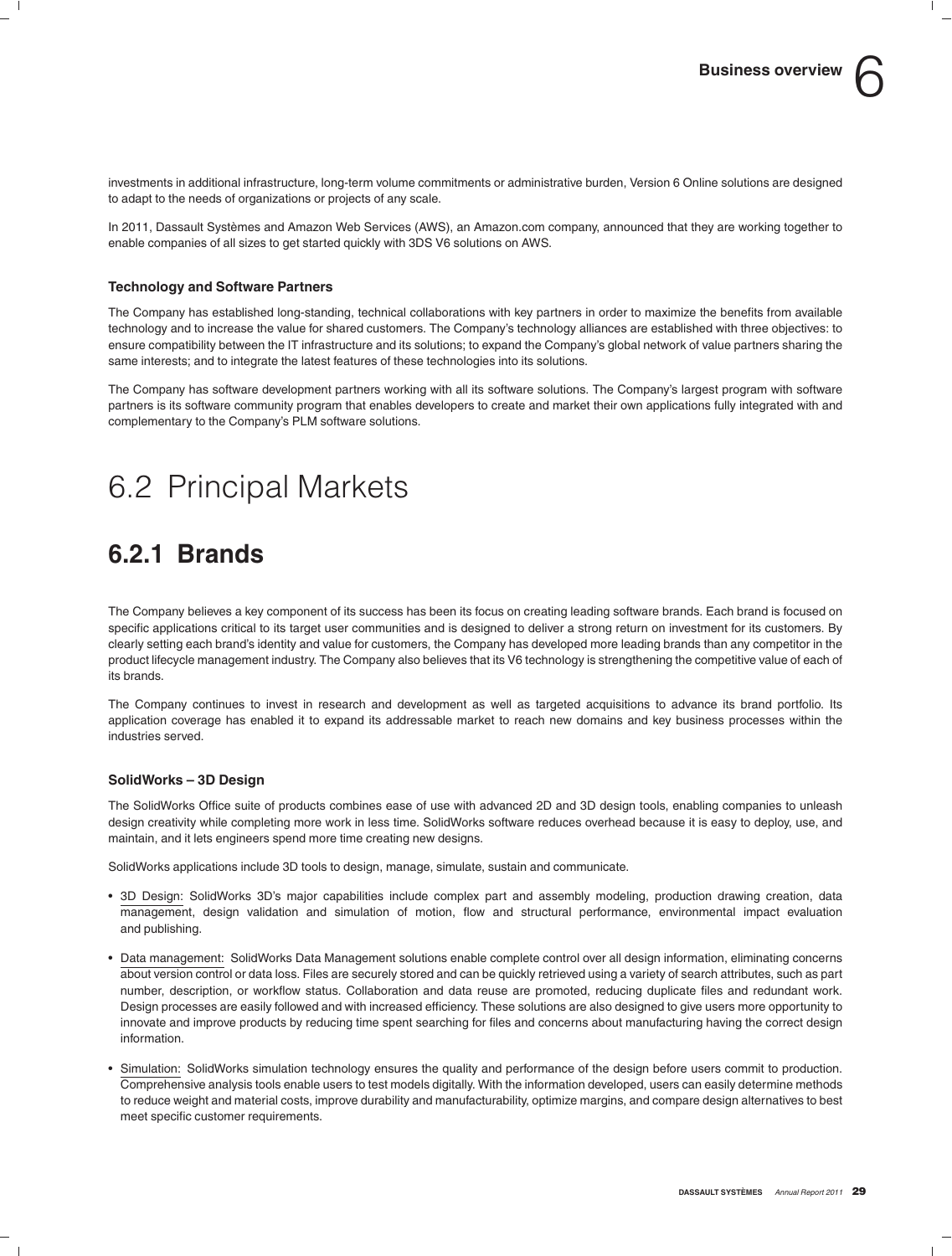• Environmental assessments: SolidWorks Sustainability technology enables users to quickly and easily assess the environmental impact of their design to create more sustainable products. The software integrates Life Cycle Assessment-based tools into the design process, measuring the environmental impacts of carbon, energy, air and water use. The material selection tool provides instant feedback to help users choose the most environmentally-friendly material for a particular design. In addition, one-click report generation helps users easily communicate their findings.

In addition, SolidWorks operates a development partnership program bringing together companies supplying complementary products that are either compatible with or tightly integrated with SolidWorks. Through this program, over 300 compatible products have been made available to customers in many functional areas, including manufacturing, rapid prototyping and mold design.

#### **CATIA – Virtual Products**

CATIA is the Company's pioneer and largest brand and its PLM solution for 3D collaborative creation. CATIA, which is used by companies of all sizes, addresses the complete product development process, from early product concept specification through product in service.

CATIA V6 goes far beyond traditional CAD software tools, offering a unique digital product experience that brings 3D product design to life with unmatched realism. CATIA V6 has been created to enable the full spectrum of next generation collaborative virtual design for smart products.

- Systems Engineering: CATIA Systems Engineering responds to the increasing challenges facing designers of smart products with the growth of complex, embedded systems within products of all types. CATIA Systems Engineering solution enables systems architects, product engineers, designers and technical experts to define both the technical and business aspects of the systems engineering processes, shortening the time required from initial specification definition through to development and product delivery. Early and comprehensive validation capabilities enable systems engineers to produce innovative designs more quickly, with a reduced need for costly rework that is often identified late in the development cycle.
- Shape design: CATIA Shape products and solutions cover the entire shape design, styling or surfacing workflow. Intuitive and easy to use shape design tools give everyone involved in the product design process the freedom to design any kind of complex shape. CATIA enables shape designers or design studios and engineering departments to work collaboratively in optimizing the product design for aesthetic and engineering purposes.
- Mechanical design: CATIA Mechanical products and solutions enable the creation of any type of 3D assemblies for a wide range of mechanical engineering processes, ranging from casting and forging, plastic injection and other molding operations, composite parts design and manufacturing, machined and sheetmetal parts design, to advanced welding and fastening operations. Predefined processes in CATIA enable engineers to gain tremendous productivity, not only to close on the mechanical design sooner but also to perform design changes much faster.
- Equipment engineering: CATIA Equipment provides an integrated environment that enables the collaborative detailed design of electronic, electrical, and fluidic systems in context of a virtual product. Knowledge and rules can be built into the system to enable the automatic propagation of change as well as compliance to regulatory standards throughout the design process, all the way to documentation and manufacturing. Such an integrated environment improves design quality, drastically reduces time needed for modifications, and minimizes errors.

#### **SIMULIA – Realistic Simulation**

SIMULIA provides a scalable portfolio of realistic simulation solutions designed to enable companies across a wide range of industries to improve product performance, reduce the number of physical prototypes and drive innovation.

SIMULIA's portfolio spans:

- Finite element analysis: With its finite element analysis software companies are able to create and test virtual prototypes of products and processes.
- Multi-physics solutions: Its multi-physics solutions enable companies to reach beyond the boundaries of a single domain to simulate two or more interacting physical phenomena.
- Optimization analysis: SIMULIA also provides design exploration and optimization technology, enabling designers and engineers to perform rapid trade-off studies of real-world behavior and accelerate product development.
- Simulation Lifecycle Management: SIMULIA offers simulation lifecycle management, based upon the Company's ENOVIA architecture, offering an open collaborative platform for management of simulation data, processes and intellectual property.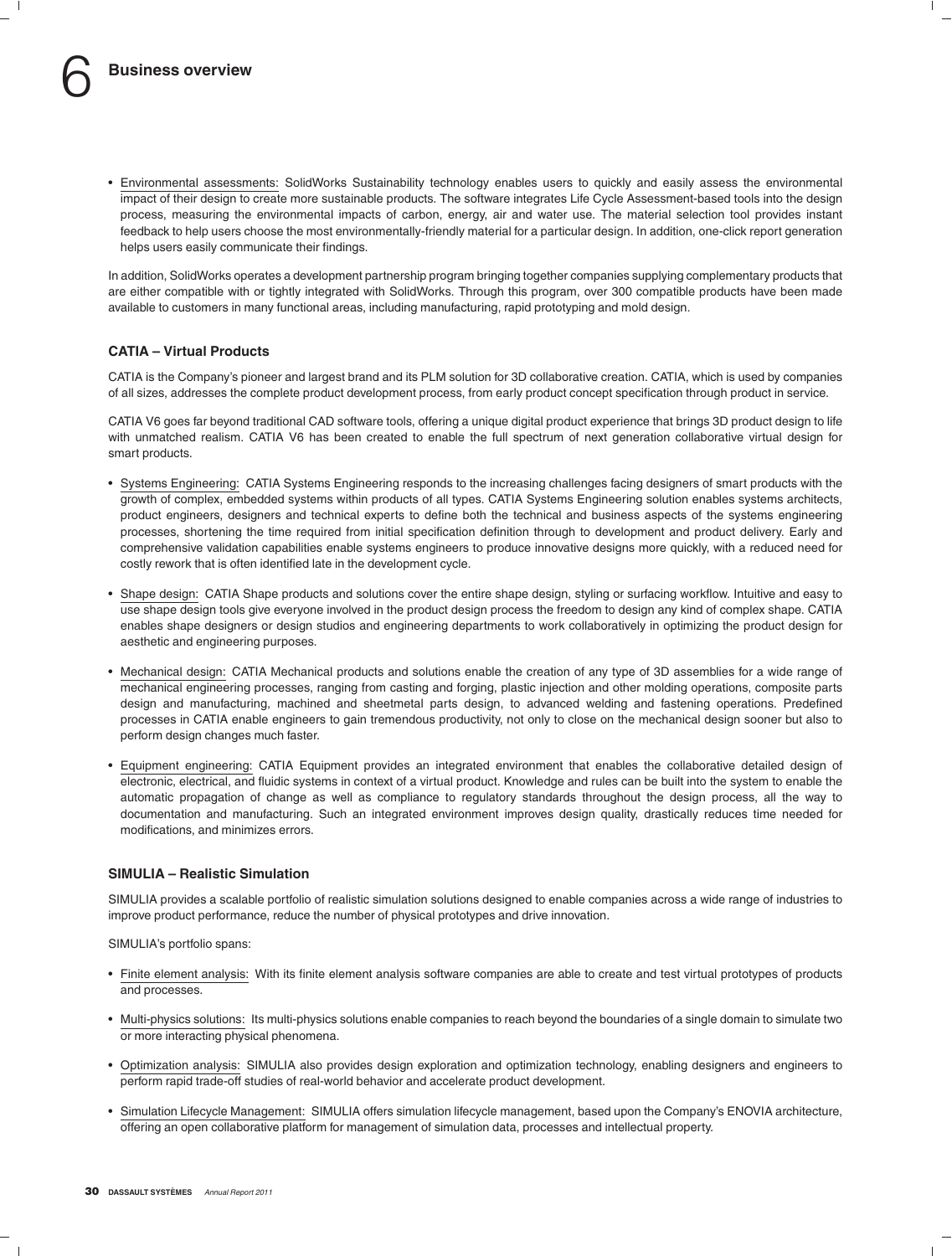#### **DELMIA – Digital Manufacturing & Production**

DELMIA covers the Company's PLM digital manufacturing solutions ranging from virtual process definition, workcell set-up, optimization, scheduling, and operation, to maintenance of real-time production systems. Its solutions assist teams across the development enterprise make better decisions faster and accelerate process engineering to achieve maximum production efficiency, lower costs, improved quality, and reduced time to market.

DELMIA includes four principal domains:

- Manufacturing planning: With comprehensive 3D process and resource planning tools for creating and optimizing build-to-order and lean production manufacturing systems.
- Plant and resources engineering: With tools to virtually define and optimize manufacturing assets concurrently with manufacturing planning.
- Program and control engineering: To virtually program, validate and simulate manufacturing systems for the virtual commissioning of production facilities; and
- Control and production execution: Which offers an accurate virtual production system to enable companies to track real time production activities, perform schedule changes, launch new programs and introduce model changeovers, and schedule maintenance operations.

#### **ENOVIA – Global Collaborative Innovation**

ENOVIA Version 6 is a scalable, online, open collaboration platform. Its online architecture was designed to enable geographically dispersed teams to work together with instant collaboration through 3D viewing while ensuring that everyone is working on the same version of the truth. As an enterprise system, it was designed to be an open integration platform connecting to other enterprise systems, including ERP (Enterprise Resource Planning) and CRM (Customer Relationship Management), as well as being CAD agnostic, able to work in multi-cad environments or multi-CAE environments.

ENOVIA enables companies to bring together people, processes, content and systems involved in product creation, development, introduction and maintenance. By unifying and streamlining product development processes across the product lifecycle, ENOVIA helps companies easily and cost-effectively work on projects within and outside of their enterprises.

ENOVIA addresses business process needs across a broad spectrum of industries and includes individual industry solutions to ensure the most value is delivered to each industry. Deployments can range from small development teams to extended enterprises with tens of thousands of users, including suppliers and partners.

The ENOVIA portfolio covers an increasingly larger range of critical business processes, including program management, systems engineering, product development and regulatory compliance, among others.

ENOVIA V6 products are organized by user types for major business processes:

- For Governance users: Provides companies with a platform to launch enterprise-wide new product introductions on-time and on-budget.
- For Supply chain users: Allows companies to leverage supply chain capabilities throughout the product lifecycle and make their suppliers an integral part of product development.
- For Designers and engineer users: Helps eliminate costly product development errors by enhancing collaborative product design, IP asset management and bill of material management and integration.

#### **3DVIA – 3D Lifelike Experience**

3DVIA brings 3D technology to new users, businesses and consumers. The Company's 3DVIA portfolio includes, among other solutions: 3DVIA Composer, which enables users to visually communicate accurate and up-to-date assembly procedures, technical illustrations and marketing materials leveraging existing 3D images and other 3D source engineering data; 3DVIA Store, which enables retailers to visually communicate merchandising strategy at three levels (store, department and shelf) and enables brand managers to virtually test consumer response to packaging and promotions; 3DVIA Studio Pro, which is a social development platform that leverages interactive gaming technology and enables teams of programmers, 3D artists and designers to rapidly prototype, develop and publish engaging 3D applications that enhance exploration, learning and teaching; and 3DVIA.com, a community Web site dedicated to 3D enthusiasts and digital content creators to showcase 3D interactive experiences.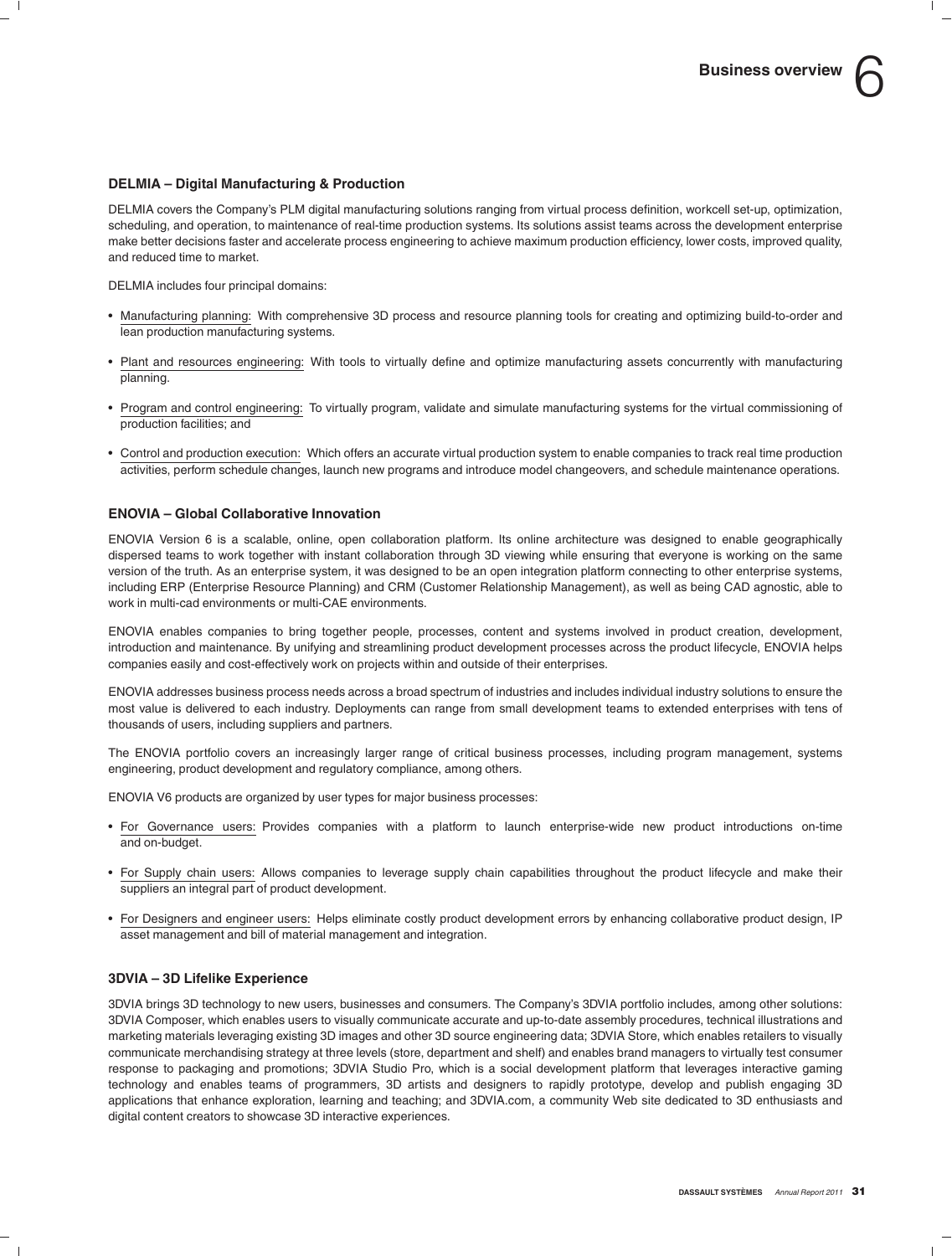#### **Exalead – Information Intelligence**

Exalead's technology offers a platform for search and search-based applications designed to optimize search and the utilization of these search-based results. With Exalead, companies are able to conduct searches of information, externally from the Internet, and internally across both structured and unstructured data. Its contextual configured search capabilities enable companies to access information in a filtered and organized manner, and to conduct searches using multi-criteria as companies do every day in their decision making. Exalead's flagship product, CloudView, provides a unified platform for information search, access and reporting as well as an infrastructure platform for developing specialized search-based applications.

#### **3DSwYm – Social Innovation**

3DSwYm (See what you mean) is the Company's online solution for social (community) innovation. The goal of 3DSwYm is to enable people and businesses of any size to unleash the power of communities to collaborate and innovate simply and instantly by creating their own complete, on-the-cloud communities for social innovation.

Employees, partners, suppliers, or consumers and any other stakeholders can become active participants in the innovation process, extending and enriching the innovation ecosystem. Participants network, explore ideas, share content, and form virtual projects and experiences spontaneously, all via online communities, in a safe and secure Web environment.

### **6.2.2 Industries Served**

The Company's target market is comprised of eleven industrial sectors:

Aerospace & Defense Consumer Goods – Retail Transportation & Mobility Consumer Packaged Goods – Retail Marine & Offshore **Life Sciences** Industrial Equipment Energy, Process & Utilities High-Tech Financial & Business Services Architecture, Engineering & Construction

To deepen its penetration of each industry, the Company undertakes industry-targeted initiatives which include the establishment of industry practice groups, the continuing development of industry specific solutions (see paragraph 6.2.3 "2011 Project Highlights") both through internal development and by acquisition, and increasing its industry expertise through partnerships with leading companies and system integrators and the addition of direct sales and sales partners with significant industry-relevant experience.

During 2011, the Company saw strong growth in its largest industries, in particular with automotive and aerospace new licenses revenue growth of more than 20% in constant currencies. Other industries accounted for 23% of end-user software revenue, increasing by approximately 8 percentage points since 2008. Other industries are comprised of high-tech; consumer goods; consumer packaged goods; energy, process and utilities; life sciences; architecture, engineering and construction; and new sectors within financial and business services such as financial services companies, among others.

The approximate breakdown of end-user software revenue by major industry was as follows for 2011 and was similar to the 2010 industry breakdown:

- Transportation & Mobility: 31%
- Industrial Equipment: 21%
- Aerospace & Defense: 14%
- Business Services (core industry): 11%
- New industries (including High Tech at 10%): 23%

In today's complex and rapidly evolving business environment, companies need help addressing their most important product and business process requirements. Critical issues for customers across the Company's target markets range from driving innovation, reducing product development cycle time, improving product quality, accelerating overall time-to-market, enabling globalization (design/manufacture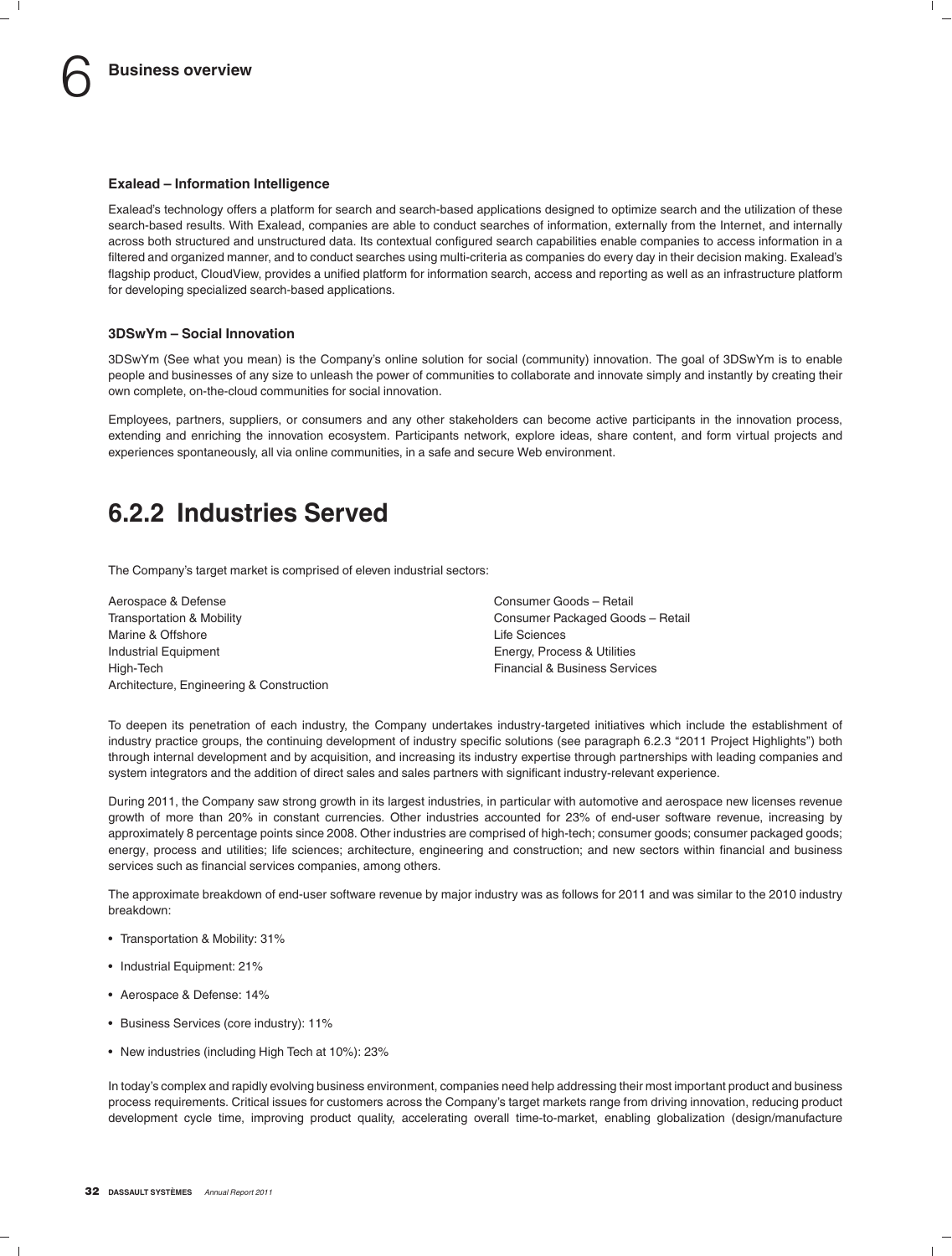anywhere) and supply chain collaboration, providing security of intellectual property, enhancing eco-friendliness through reduction of materials, weight and waste, improving manufacturing efficiency, ensuring regulatory compliance, and enabling social innovation.

Through strategic alliances with leading IT system integrators, service providers and consulting firms with profound expertise in industry processes, the Company's Industry Solution Partnerships ("ISP") provide innovative PLM solutions and services by industry or industrial segment to address clients' business challenges. Based on their strong competence in industries and application domains as well as their regional expertise, in conjunction with Dassault Systèmes' products and solutions, ISP partners help to deliver innovative solutions that customers need for success in their business.

During 2011, several of the Company's acquisitions supported the build-out of its industry offerings. The Company acquired Enginuity, which provides lifecycle management of formulations. In combination with internal development, this acquisition will enable the Company to offer ENOVIA V6 to formula-centric companies in the pharmaceutical, personal care, cosmetics, food and beverage and fragrance industries to accelerate product innovation and launch, navigate complex requilatory requirements, and more effectively manage and leverage their formula, packaging and consumer intellectual property in a single, global PLM solution.

To expand the Company's DELMIA offerings for advanced and regulated industries, including those where certification is important, the Company acquired Intercim. See paragraph 5.2 ''Investments''.

### **6.2.3 2011 Project Highlights**

The customer examples below provide specific illustrations of the Company's work with companies in different industries, with V6, and addressing a range of business processes.

**Jaguar Land Rover:** In February 2011, the Company announced plans to enter into a strategic partnership with Jaguar Land Rover. Jaguar Land Rover will deploy Dassault Systèmes' V6 solutions for Product Lifecycle Management to increase operational efficiency and reduce complexity through enhanced innovation and accelerated development capabilities.

**CLAAS:** In March 2011, CLAAS, one of the world's leading manufacturers of agricultural equipment and products, committed to shaping its entire product creation process worldwide – from design, construction and simulation to system validation and production planning – with CATIA V6, ENOVIA V6, DELMIA V6, and SIMULIA V6.

**Benetton Group:** In May 2011, Benetton Group selected the Company's V6 PLM solution as its platform for global development and sourcing. ENOVIA V6 will provide Benetton with deep domain-specific apparel design and production capabilities and industry-leading global sourcing management that will enable Benetton to achieve lead time reduction, optimize its sourcing operations, streamline product line complexities and enhance collaboration while accommodating the Benetton Group's diverse product portfolio.

**Alstom:** In June 2011 Alstom, a world leader in transport infrastructure, power generation and transmission, selected the Company's V6 PLM platform to improve end-to-end business processes. As a first step in this major transformation, Alstom Transport will leverage ENOVIA V6 to unify its different sites under a unique, worldwide platform enabling its employees to efficiently collaborate on customer projects. Alstom is consolidating its PLM system in order to streamline information sharing, increase its manufacturing capacity and reduce time-to-market.

**Cessna Aircraft Company:** In November 2011, the Company announced that Cessna Aircraft Company, one of the world's leading general aviation companies, has selected the Company's V6 solutions to accelerate the introduction of new products, lower development costs and reduce time to certification. A longtime user of Dassault Systemes' 3D virtual product design solution, CATIA, and ENOVIA, its ` collaborative innovation platform, Cessna has chosen to migrate to V6 of both solutions, while adding DELMIA for digital manufacturing to better manage additional phases of the product lifecycle.

### **6.2.4 Sales and marketing**

The Company's customer base is comprised of a wide range of companies, from start-ups, small and mid-sized companies to the largest companies in the world as well as educational institutions and government departments. To ensure sales and marketing coverage of all its customers, the Company has developed three sales channels, with sales teams combining individuals with deep knowledge of their respective industries with brand specialists. No single customer or sales channel partner represented more than 5% of the Company's total revenue in 2011.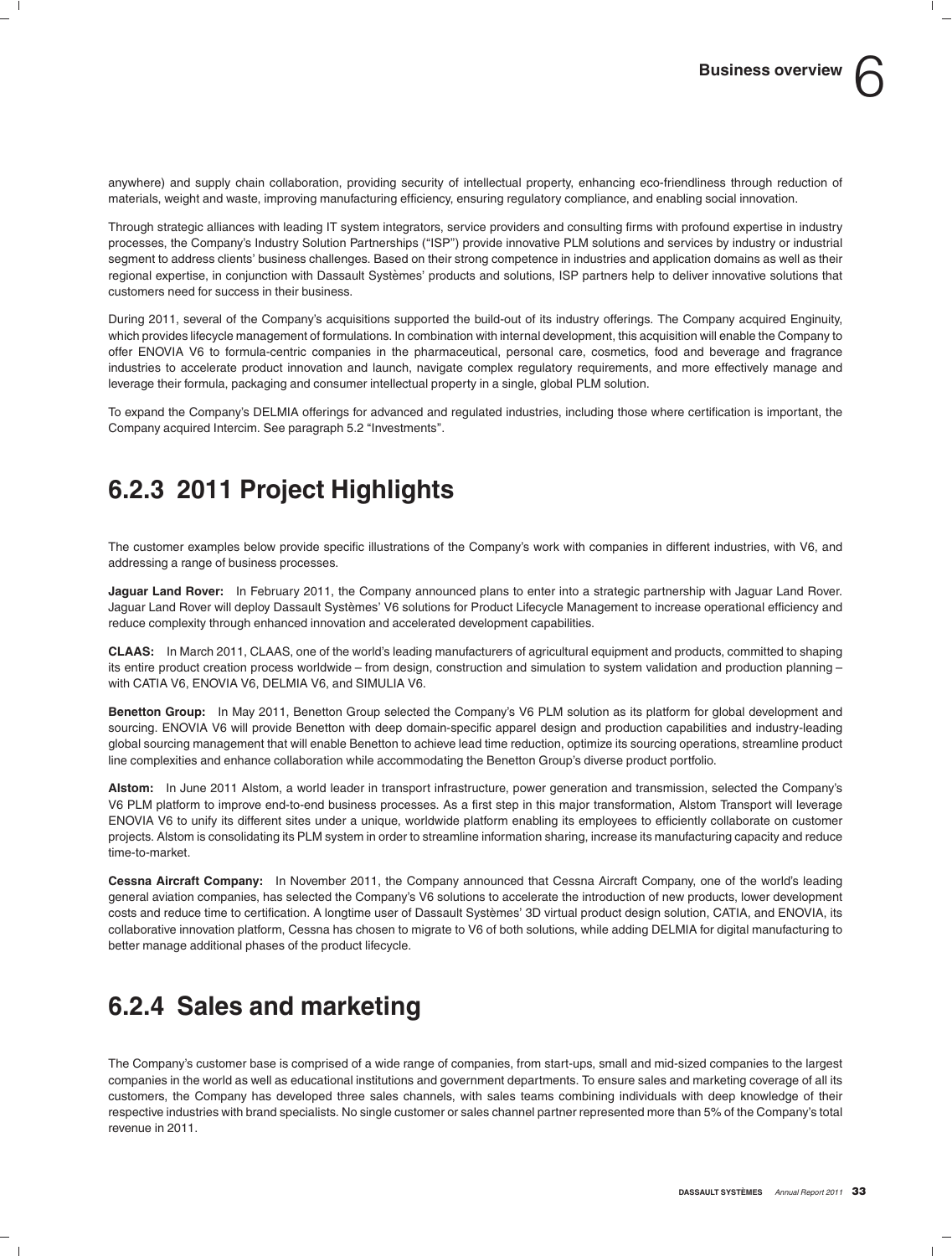- *Direct sales through the PLM Enterprise Business Transformation Channel.* Sales to large companies and government entities are generally conducted through the Company's direct sales channel, the PLM Enterprise Business Transformation channel. Direct sales represented 57% of total revenue during 2011 compared to 56% in 2010. The Company completed a major transformation of this sales channel, bringing sales to large customers entirely under its management, with the acquisition and integration of IBM PLM on March 31, 2010. In 2009, the year preceding the acquisition of IBM PLM, licensing revenue through IBM represented approximately 23% of the Company's sales, and in 2010 it represented less than 10% of the Company's total revenue due to the acquisition of IBM PLM on March 31, 2010.
- *Indirect sales through the PLM Value Solutions Channel.* Sales to small and mid-sized companies in the PLM market are generally conducted indirectly through the Company's PLM Value Solutions channel, a global network of value-added resellers. This channel represented 24% of the Company's total revenue in 2011 and 2010.
- *Indirect sales through the Professional Channel.* The Professional Channel is focused on the SolidWorks market. The Company's Professional Channel is comprised of a network of value-added resellers (''VARs'') and distributors worldwide providing local training, services and support to customers. Sales through its Professional Channel represented 19% and 20% of the Company's total revenue in 2011 and 2010, respectively.

In addition to its sales channels the Company is actively developing and expanding relationships with system integrators, including IBM Global Services, and more recently with Capgemini.

The Company has an active educational program with universities and schools around the world where its software is used as engineering learning tools. The Company estimates that more than 1.5 million SolidWorks seats have been sold to educational institutions, in addition to sales of its other software applications to educational institutions.

### **6.2.5 Competition**

The Company operates in a highly competitive marketplace. As it continues to broaden its addressable market, by expanding its current product portfolio, diversifying its client base in new sectors of activity, and developing new applications and markets, the Company faces an increasing level of competition, coming from new competitors ranging from technology start-ups to the largest technology companies in the world as well as from existing competitors.

The Company's competitors generally compete with it in specific areas of its portfolio, but due to the breadth of its product portfolio, no single company competes with it across its entire product portfolio.

The Company's competitors include Siemens PLM Software, a business unit of Siemens Industry Automation Division, Parametric Technology Corporation (PTC) and Autodesk, Inc. (principally in the SolidWorks market), which generally compete with it on a worldwide basis. Competitors also include companies focusing on specific domains, point solutions or industries and include among others Oracle with its Agile product family and SAP PLM in product data management and collaboration. In simulation, where the Company has the largest presence among global PLM software vendors, it competes with simulation specialists such as Ansys and MSC.Software, among others.

The Company's software solutions may also compete with other companies in information intelligence, and in social enterprise innovation and collaboration.

Additional software developers competing with the Company in specific applications or industries include, among others, Adobe, Autonomy (owned by Hewlett Packard), Aveva, Bentley, Google, Intergraph (owned by Hexagon AB), Microsoft, Nemetschek AG and Right Hemisphere (owned by SAP).

For additional information, see also paragraph 4.1 "Risk Factors - Competition and pricing pressure".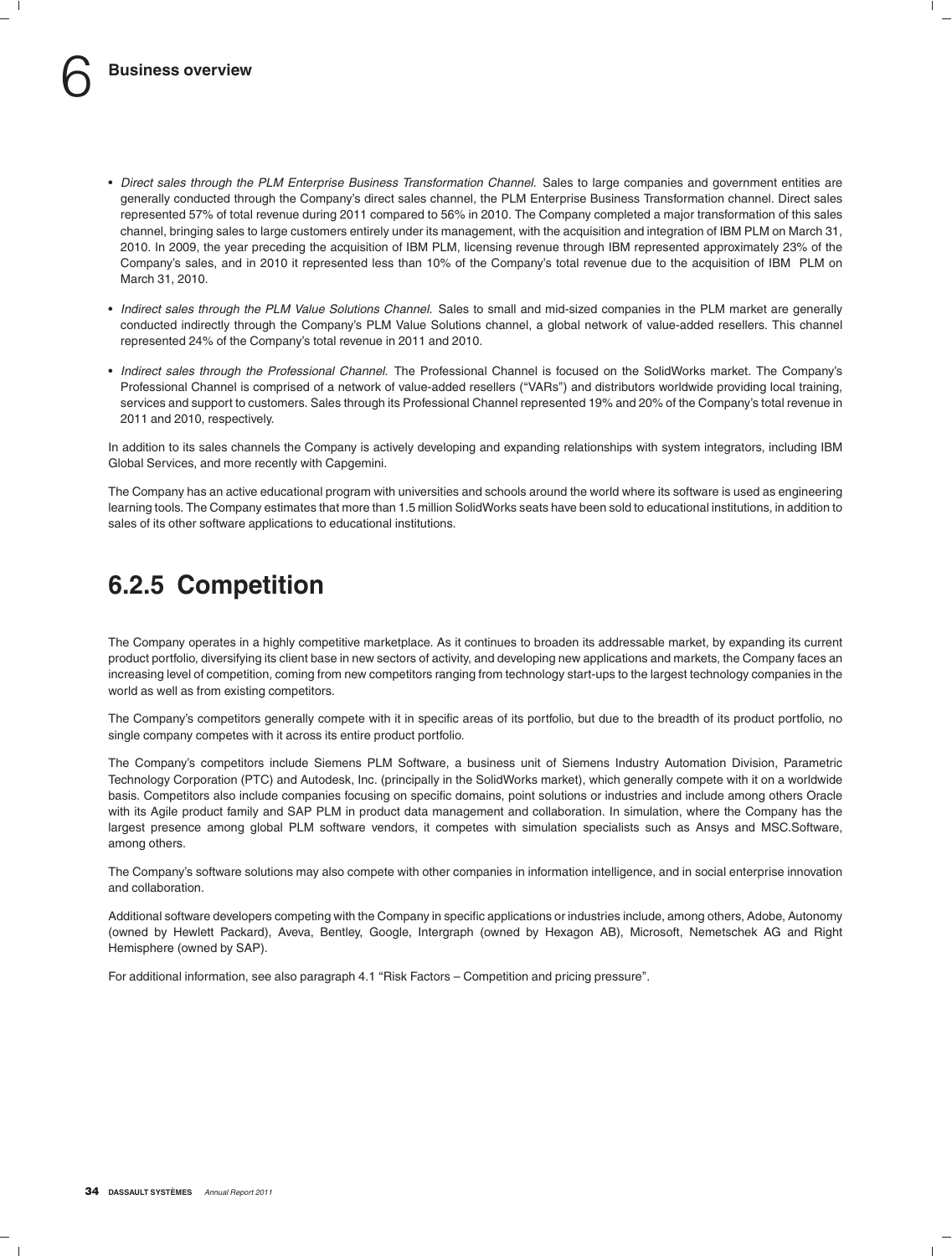# CHAPTER 7 – ORGANIZATIONAL **STRUCTURE**

# 7.1 Dassault Systèmes SA's Position within the Group

Dassault Systemes SA, the Group's parent company, which owns directly or indirectly all the companies that make up the Group, has two ` primary functions: First, it is the Group's largest operating company and its principal research and development center, responsible for the development of a number of the Group's software solutions, including principally CATIA and 3DSwYm, as well as a part of the Group's ENOVIA, DELMIA, SIMULIA and 3DVIA solutions. Second, Dassault Systemes SA operates as a holding company and provides ` centralized services to all the companies in the Group. The business of Dassault Systèmes SA's subsidiaries is generally similar to the parent company's business: primarily the development and/or sales of software and/or, in certain cases, activity as a holding company.

Dassault Systèmes SA defines the Group's overall strategy and operating plans. The executive management team is based primarily at Dassault Systèmes' corporate headquarters at the corporate Campus in Vélizy-Villacoublay (in the department of les Yvelines) to the southwest of Paris. The research and development policy is set by Dassault Systèmes SA. Research and development activities are carried out in laboratories located primarily in France, the United States, and India. The Company has R&D facilities in other countries as well, notably in Germany, the United Kingdom and Sweden. A specific objective is assigned to each laboratory within the Company's global research and development strategy according to brand. With regard to marketing and sales, the entire range of products is commercialized through three sales channels (described in paragraph 6.2.4 "Sales and marketing") by Dassault Systèmes SA and by its subsidiaries that have sales operations. As part of its growth strategy, Dassault Systèmes SA continues to adapt its organization to respond to the challenges it faces. The Group has defined three primary geographical zones representing its three global markets: Europe, the Americas and Asia. Within these zones, the Group has established twelve distinct regional organizations where it would like to strengthen its presence in order to be closer to its clients and the issues they face, better adapt to the local market, and broaden its global footprint.

Finally, with respect to financing of the subsidiaries, the parent company has put in place a centralized cash management arrangement with most of its subsidiaries, which enables resources to be shared.

Dassault Systèmes SA provides support to the Group in a range of areas, such as finance, communications, marketing, legal, human resources and information technology. The costs of providing centralized services are charged back to the respective subsidiaries using these services. In 2011, the total amount charged back to subsidiaries by Dassault Systèmes SA for these areas was  $\epsilon$ 61.8 million (compared to e51.6 million in 2010). This amount included management fees for administrative and technical services of e30.9 million in 2011 (compared to €22.9 million in 2010). With respect to the Company's assets, intellectual property for the Company's products is held primarily in France by Dassault Systèmes SA and Exalead SA, and in the United States by certain of the Company's subsidiaries.

See also the report of the Statutory Auditors on regulated agreements between Dassault Systèmes SA and its subsidiaries set forth in paragraph 20.4.3 "Special report of the Statutory Auditors on regulated agreements and commitments".

# 7.2 Principal Subsidiaries of the Company

At December 31, 2011, the Company included Dassault Systemes SA and 65 operational subsidiaries, as compared to 84 operational ` subsidiaries in 2010; the decrease is due principally to the Company's efforts to simplify the organization of its legal entities throughout the world. The objective of this effort, which was launched in 2007, is to reduce the number of legal entities held in each country. The Company is present in 31 countries and, in addition to the countries mentioned below, operates in various European countries as well as in China, India, Canada and Latin America.

The list below sets forth the Company's main subsidiaries and also indicates the percentage equity interest and voting rights directly or indirectly held by Dassault Systèmes SA.

| Dassault Data Services SAS (France) - 95%           | Dassault Systèmes Americas Corp. (US) - 100%   |
|-----------------------------------------------------|------------------------------------------------|
| Exalead SA (France) - 100%                          | Dassault Systèmes Services LLC (US) - 100%     |
| Dassault Systèmes Deutschland GmbH (Germany) - 100% | Dassault Systèmes SolidWorks Corp. (US) - 100% |
| Dassault Systèmes K.K. (Japan) – 100%               | Dassault Systèmes Enovia Corp. (US) - 100%     |
| SolidWorks Japan K.K. (Japan) - 100%                | Dassault Systèmes Delmia Corp. (US) - 100%     |
| Dassault Systèmes Korea Corp. (Korea) – 100%        | Dassault Systèmes Simulia Corp. (US) - 100%    |

See also Note 27 to the Company's consolidated financial statements and the table of subsidiaries and shareholdings under Note 25 to the parent company financial statements.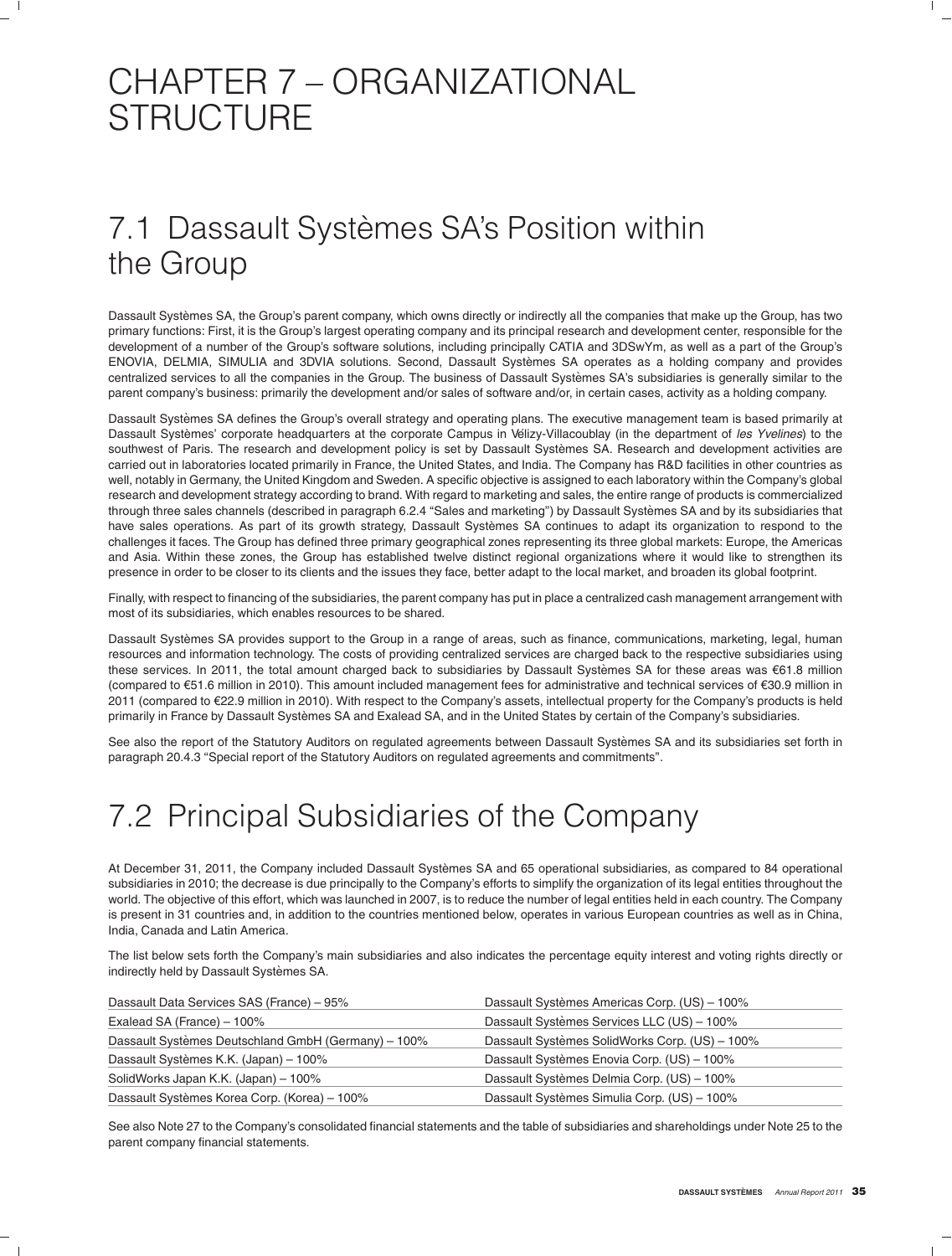# CHAPTER 8 – PROPERTY, PLANT AND EQUIPMENT

# 8.1 Properties Occupied by the Company and Other Important Existing or Planned Real Estate **Interests**

### **8.1.1 Facilities strategy**

The Company does not own the offices it occupies, with the exception of facilities totaling 21,000 square meters belonging to 3D PLM located in Pune, India. Except for the Pune facility, the Company does not have full ownership rights over any real estate or building, either directly or through a lease (see paragraph 20.1 "Historical Financial Information", Note 14 to the consolidated financial statements).

All of the Company's administrative, research and development and sales facilities, located particularly in France, the United States, Germany, India, Japan and the United Kingdom, are rented under rental contracts, with the only exception mentioned in the preceding paragraph. The undertakings thereunder are described in Note 25 to the consolidated financial statements. There is no relationship between the lessors and the Company or its management.

Decisions regarding the location of Dassault Systèmes facilities are guided by an on-going desire to encourage synergies within the Company, control costs and reduce environmental impact, while also improving staff working conditions. The Company seeks to be close to its customers, its partners in research and principal secondary schools and universities, which are one of the main sources of recruiting for Dassault Systèmes.

#### *Facilities rationalization strategy*

The rationalization of the Company's facilities is effected by grouping together subsidiaries and operations on a limited number of sites throughout a single region or country.

Co-localization analysis, particularly in connection with acquisitions, results in an audit of facilities and their usage conditions to determine steps to be taken in connection with the Company's strategy (such as maintaining the lease, facilities rehabilitation, or consolidation).

In this respect, Dassault Systèmes grouped all employees from Dassault Systèmes Americas Corp., ENOVIA, SolidWorks and 3DVIA previously located in facilities in Lowell and Concord (approximately 800 employees) together onto one site, the ''DS Boston Campus'' located in Waltham, outside Boston, United States.

#### *Respecting the environment*

The Company is committed to a voluntary process of limiting its impact on the environment. This process leads to seeking sites offering performance criteria in terms of modern facilities, communications networks, environmental impact, accessibility and Dassault Systemes' ` corporate image, as illustrated by the recent decision to change facilities in Boston. The Company seeks to rent buildings certified ''HQE'' (*Haute Qualité Environnementale*, or High Environmental Quality) or satisfying the "RT 2005" thermal standard.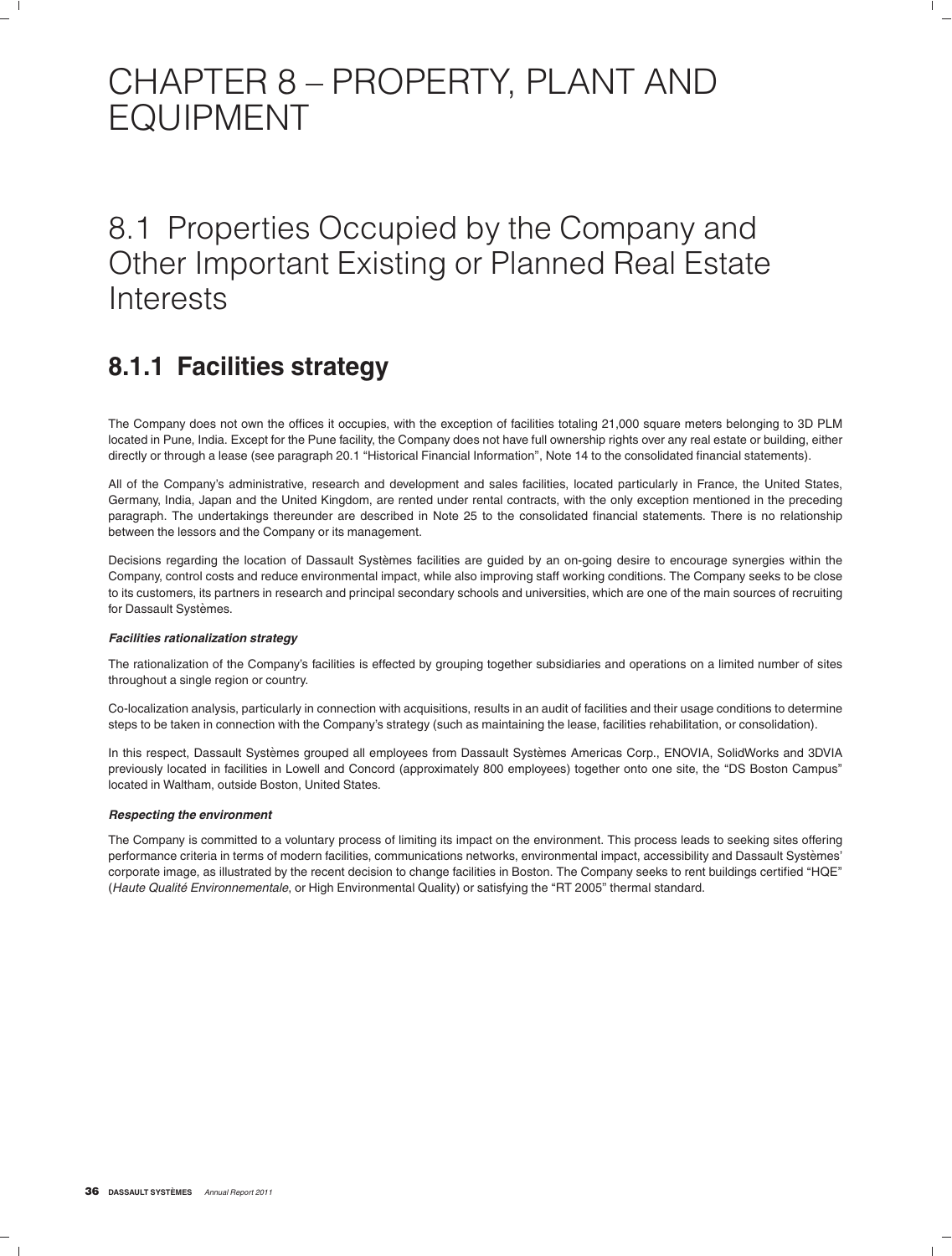# **8.1.2 Principal sites**

At December 31, 2011, the principal sites occupied by Group companies in its three geographic zones are as set forth in the table below.

| Geographic<br>Zone | Site                                       | Surface area<br>(in square)<br>meters) | Activities on the site                   |
|--------------------|--------------------------------------------|----------------------------------------|------------------------------------------|
| Europe             | Vélizy-Villacoublay, France <sup>(1)</sup> | 70.000                                 | Headquarters – R&D – Marketing and sales |
| Americas           | Waltham, Massachusetts, USA <sup>(2)</sup> | 20,000                                 | R&D, Marketing and sales                 |
|                    | Providence, Rhode Island, USA              | 8,900                                  | R&D, Marketing and sales                 |
| Asia               | Tokyo, Japan                               | 4,000                                  | Marketing and sales                      |

(1) The Company's site in Velizy-Villacoublay includes 60,000 square meters leased under a build-to-suit arrangement, occupied since 2008, and 10,000 square meters leased in a nearby facility, occupied since 2011.

(2) In 2011, the personnel and activities of the Concord and Lowell sites were transferred to new facilities in Waltham, near Boston, in the United States (see paragraph 8.1.1 "Facilities strategy''), where the Company has options to lease additional space as necessary.

Dassault Systèmes believes that its existing real estate facilities are adequate, and that it is possible to acquire additional or alternative space in the future, depending on need, at reasonable conditions.

# 8.2 Industrial and Environmental Risk

Dassault Systèmes, which operates as a software publisher in the services sector, does not believe that it is exposed to significant environmental risks. None of the Company's sites produce dangerous waste, emissions having an environmental impact on the soil, air or water, and none are classified SEVESO (a classification of sites presenting risks due to dangerous substances used by the European Directive) or ICPE (classified sites presenting risks). A significant portion of the Company's assets are intangible, which limits its industrial and environmental risks. The Company is not aware of any environmental situations or factors which could have a significant impact on its financial situation or results. The only elements for which there is a minor environmental risk, but which the Company believes could not have a significant impact on the Company's financial situation, are: (i) fuel reserves are stocked on the DS Campus HQ and the DS Boston Campus to provide electrical needs in case of a power outage; (ii) a pyralene/PCB transformer was identified on the Dassault Systemes ` site in Bangalore, India. The principal sites occupied by the Company are described in paragraph 8.1 "Properties Occupied by the Company and Other Important Existing or Planned Real Estate Interests''.

The organization of its operational locations is guided by a desire to rationalize its activities and take into account environmental considerations (see paragraph 8.3 "Environmental Report").

The Company's activities do not generate noise or odors which could disturb its surroundings.

In light of the limited nature of the Company's industrial and environmental risks, the costs related to the assessment, prevention and treatment of industrial and environmental risks are not significant and are included in the different investment and expense items set forth in the consolidated financial statements.

In 2011, no provision or guaranty for environmental risks was recorded in the Company's consolidated financial statements, and no charge was integrated in the financial statements as a result of a court decision related to environmental issues or for actions taken to repair any environmental damage.

In order to anticipate regulatory risks regarding the environment, the Company carefully monitors all environmental regulations that could potentially impact its business.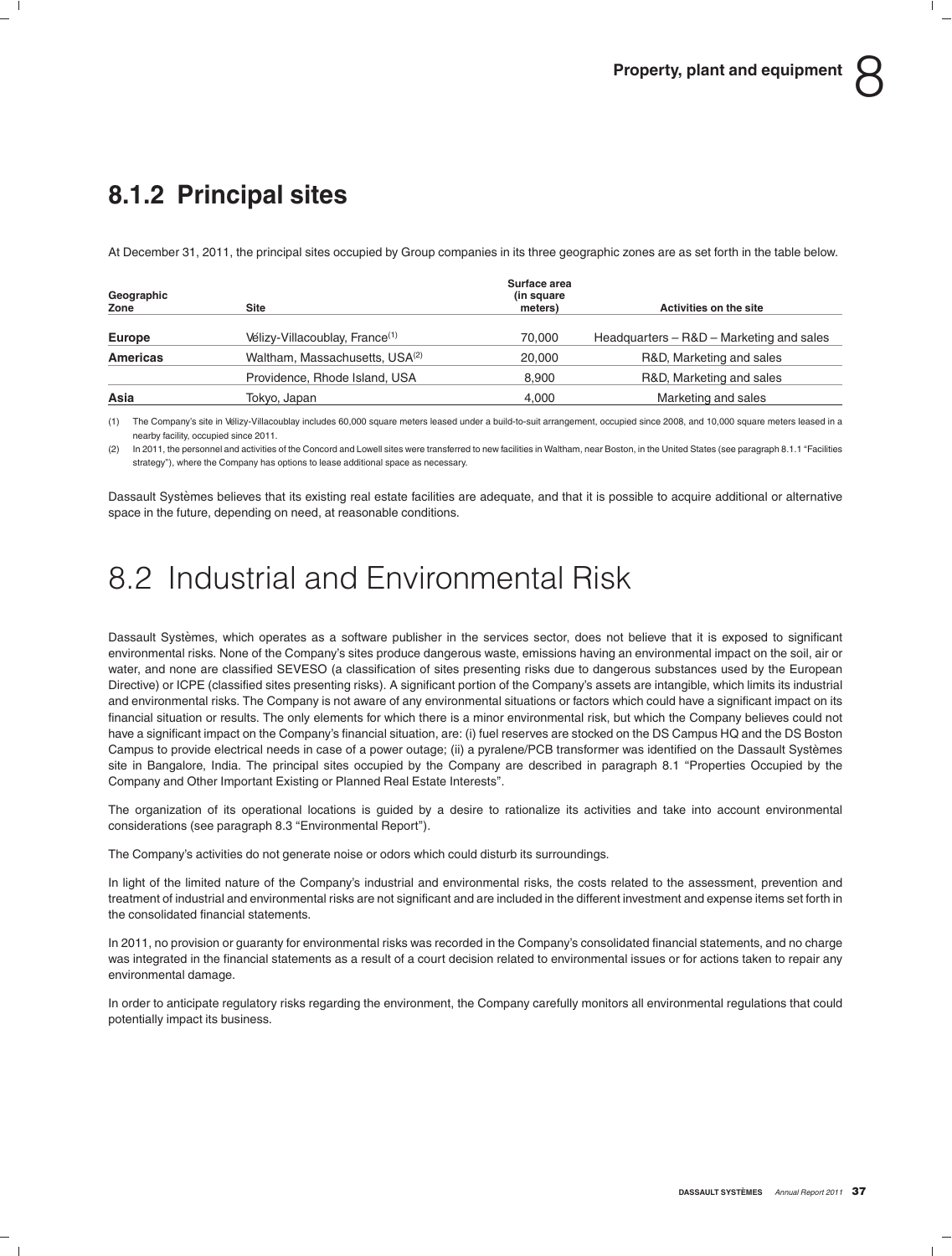# 8.3 Environmental Report

## **8.3.1 Dassault Systemes and environmental issues `**

Since Dassault Systèmes' business is publishing software, its activities have little environmental impact. Nevertheless, the Company is aware of its responsibility for protecting the environment. It has made sustainable development central to its objectives, with a strategy based on sustainable innovation, and implemented a strategy for optimizing and transforming its activities to reduce its environmental impact.

### **8.3.1.1 Dassault Systemes' solutions contribute to sustainable development `**

Most of Dassault Systèmes' brands offer a promise of sustainable development. PLM solutions for product lifecycle management now consider the ''Product in life'', which means not only the product itself, but also the integration of the product into its environment.

**SolidWorks,** for ''3D professionals'', and in particular SolidWorks Sustainability, allows design teams to reduce the carbon footprint of their products, as well as pollution. By conducting a product lifecycle analysis directly in SolidWorks before starting production, designers can see how the supply of materials in a given region, manufacturing, use and product disposal will affect the product's lifecycle.

**CATIA,** for ''virtual products'' eliminates physical prototypes and enables users to confirm, starting with the design phase, that their products may be produced. By using a digital model, Dassault Systèmes' customers reduce their waste and, as a result, their consumption of raw materials while optimizing energy consumption.

SIMULIA, for "realistic simulation", enables companies to test their products' and materials' performance in a virtual 3D environment. Businesses can rely on SIMULIA's simulation capabilities to ensure an optimal use of materials and the effectiveness of their products while also making them safer, reducing their weight, and therefore making them more environmentally friendly.

**DELMIA,** for ''digital manufacturing and production'', provides testing of the operation of production systems, enabling manufacturers of all industrial sectors to anticipate new challenges. From planning processes to upstream assembly simulation through to the complete definition of machinery and equipment, DELMIA assists businesses in reaching maximal efficiency and cost control, while also providing for the health and safety of employees.

**ENOVIA**, for "collaborative global innovation", enables businesses to take full advantage of opportunities for collaboration: bringing together the best ideas to coordinate development and comply with safety and environmental regulations.

**3DVIA,** for ''lifelike experience'', uses 3D immersion technology to optimize the functional and environmental aspects of operations. 3DVIA Composer permits companies to replace paper manuals with interactive digital versions while at the same time making the information in technical documents clearer. Digital professional training using 3DVIA Studio Pro reduces the cost and environmental impact resulting from building facilities by replacing them with a digital environment. The risks related to employee training in potentially dangerous work environments are thus minimized.

### **8.3.1.2 Consideration of environmental matters in the Company's operational locations**

Dassault Systemes' desire to limit its environmental impact is also reflected through recent decisions regarding its operational locations: `

### *The DS Campus HQ*

Dassault Systèmes' world headquarters, located in Vélizy (France) received the HQE certification "NF Bâtiments tertiaires Démarche HQE" as well as a "very effective" score in five environmental areas (water, energy, the building and its immediate surroundings, construction site and maintenance), exceeding the minimum of three areas required for HQE certification.

Optimization of energy consumption at the DS Campus HQ is based on different technologies, including:

- Computer servers: heat generated by the servers is used to heat a significant portion of air circulated;
- Lighting: Dassault Systèmes saves energy by using motion detectors and detectors of natural light together with high-yielding lighting elements. For example, the lights used are 30% more efficient than fluorescent lights and five times more efficient than incandescent lights, with a 12- to 15-times greater life expectancy;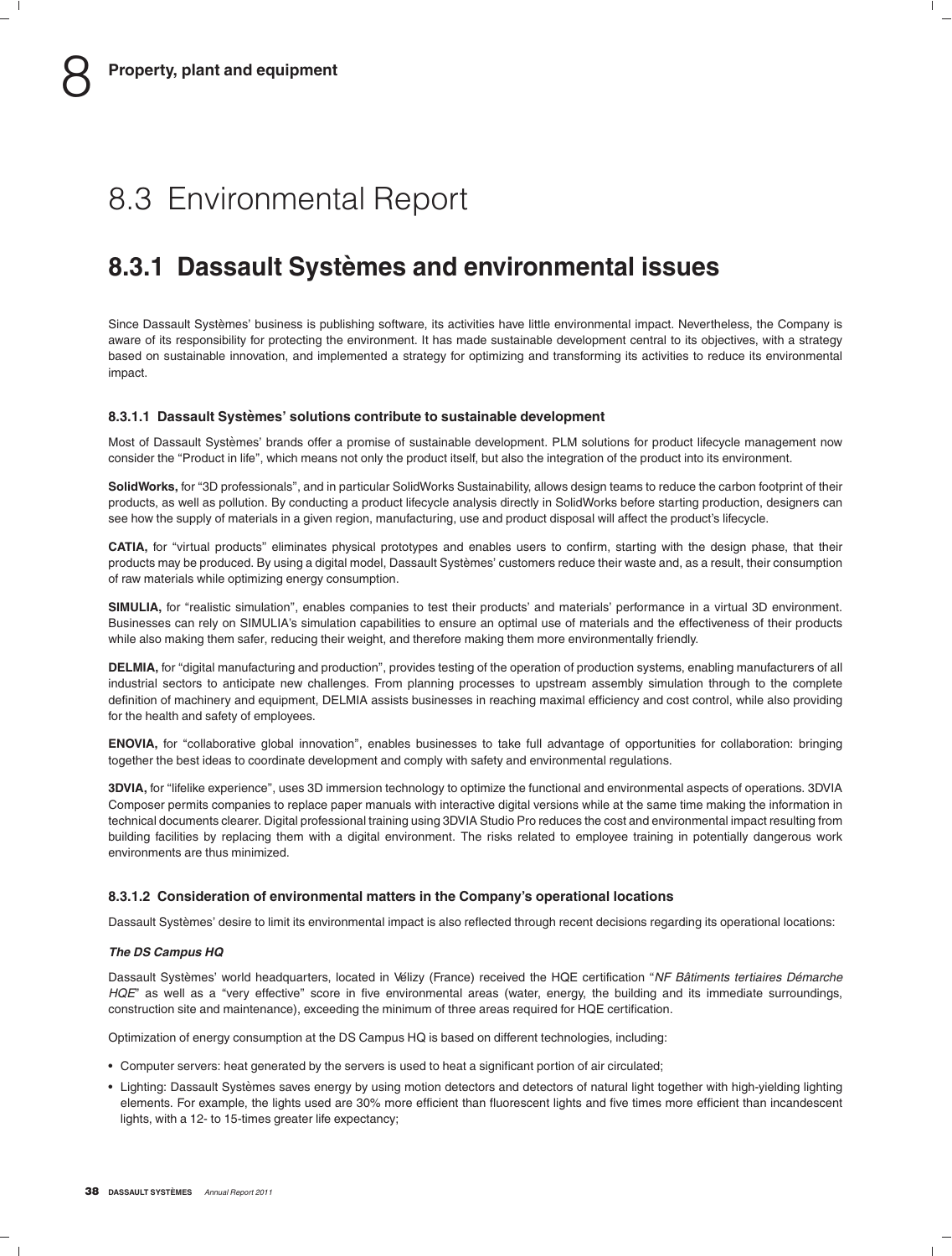• Maintenance: A centralized computerized system oversees energy consumption, making it possible to locate leaks and defects and accelerate repair work to avoid energy loss.

Dassault Systemes generally includes requirements regarding sustainable development in the terms and conditions for bids from suppliers ` of the DS Campus HQ. In particular, the terms and conditions for maintaining the green spaces and cleaning require the service provider to use non-toxic products.

To the extent possible, Dassault Systemes seeks to work with companies that are, or are in the process of becoming, ISO 9001 and ` 14001 certified. For example, the Company has put in place real-time monitoring of the results of operational incidents and building maintenance with the assistance of ISO 9001 certified companies.

### *DS Boston Campus*

The DS Boston Campus received the American certification LEED Gold, awarded for buildings designed to optimize environmental performance and built according to strict environmental standards. The building's construction used 61,000 metric tons of crushed materials (cement, masonry, steel, glass) for its embankment and 2,000 metric tons of recycled steel, and reused more than 75% existing materials.

To optimize its energy consumption, the DS Boston Campus is equipped with condensation heaters, high-yield air conditioning, and daylight sensors.

### **8.3.1.3 Environmental impact of the Company's transportation policy**

Since the Company's business is publishing software, transportation is the principal source of its greenhouse gas emissions.

Dassault Systemes' travel policy limits the impact of travel on the environment. Under this policy, employees are encouraged to give ` preference to meetings by conference call and video conference rather than by physical travel, train travel rather than air travel for trips under three hours in length, and economy class for air travel (the carbon footprint of business class being substantially greater than for economy class).

The greenhouse gas effect of travel is presented in paragraph 8.3.4 ''Greenhouse gas emissions''.

### **8.3.1.4 Environmental considerations of the Company's computer equipment management policy**

Dassault Systèmes places significant importance on managing its computer equipment both in terms of usage and recycling. The Company's computer equipment includes fixed terminals, laptop computers and the servers of its data center and has received the ''Energy Star'' certificate. When buying new material, the Company gives preference to environmental certificates such as ''Energy Star'' and ''TCO''.

Recycling of computer equipment is generally handled by businesses or groups complying with applicable local environmental requirements regarding the treatment of electronic waste. Management of the retirement of computer equipment is set forth in paragraph 8.3.3.2 "Waste treatment".

### **8.3.1.5 Creating Company employee awareness**

Dassault Systemes pursues an on-going policy of employee awareness by involving them in steps taken to save water and energy through ` presentations of actions and technologies which can reduce the environmental impact of the Company's activities.

In 2011, the Company repeated the organization at the DS Campus HQ of a week of communication dedicated to sustainable development, with a presentation of the carbon footprint analysis for the Campus by the Social and Environmental Responsibility Department. In addition, the department made a presentation on issues regarding water conservation and the management of water within the Company's facilities.

In 2010, Dassault Systèmes created a "Sustainable Development for All" community on its intranet site in order to inform employees about subjects concerning sustainable development. Based on the success of this initiative, the Company created a ''DS Global Green Team'' community which enables the exchange of information on more specific environmental topics at Dassault Systemes. `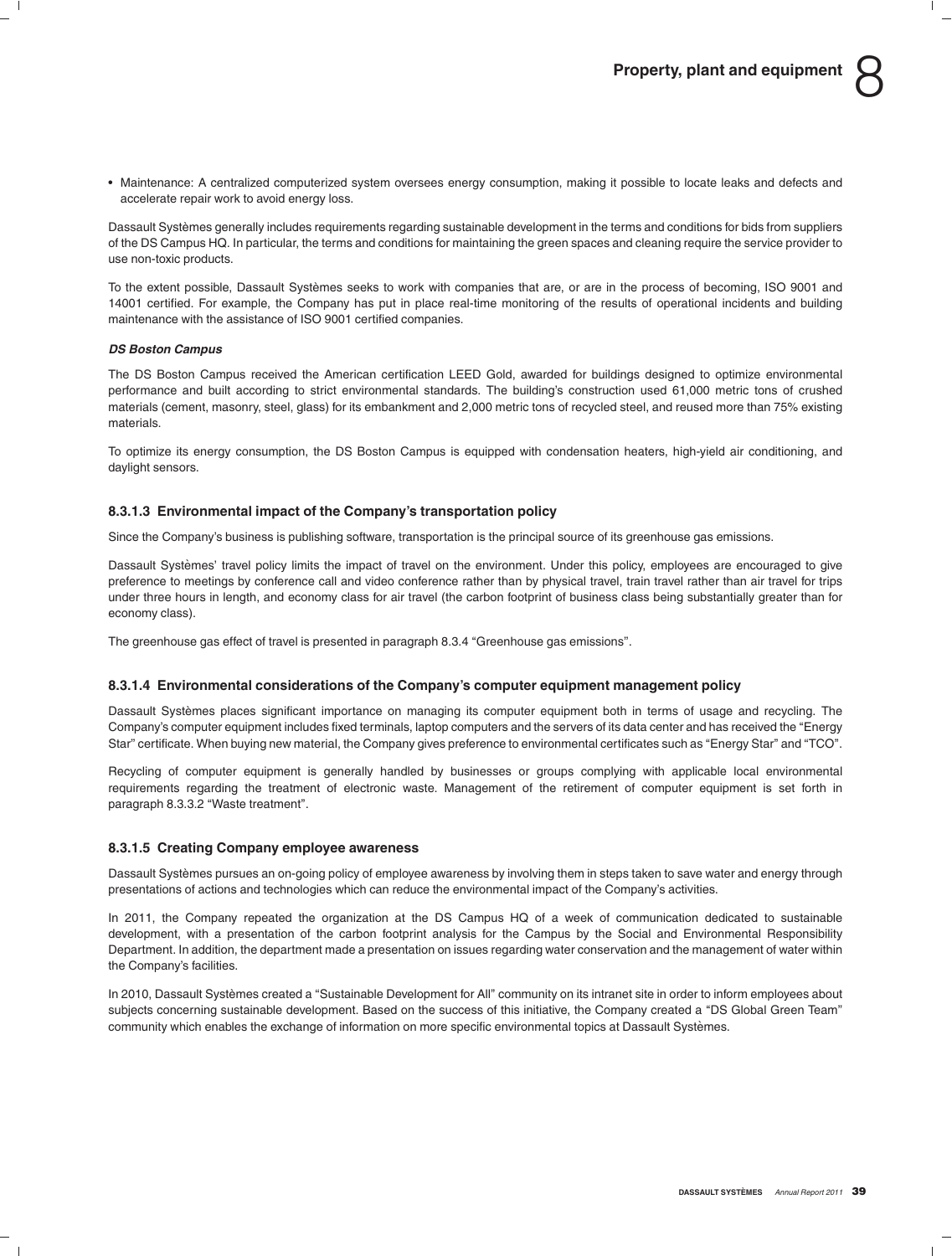## **8.3.2 Methodology for environmental reporting**

#### *Definition of environmental reporting*

Dassault Systemes adopted its ''Environmental Reporting Protocol'' in 2010. This protocol defines the Company's environmental indicators ` and the methodology for collecting and calculating environmental information. This protocol was enhanced in 2011 as part of the Company's continuous improvement policy:

• The Company currently produces information regarding CO<sub>2</sub> emissions due to the use of coolants and employee car travel (see paragraph 8.3.4 ''Greenhouse gas emissions''), as well as the number of computers destroyed (see paragraph 8.3.3.2 ''Waste treatment'').

When information on these new indicators is available for 2010, historical data are presented to provide comparability. In other cases, ''n.a'' (''not available'') has been indicated.

- Methodological improvements were put into effect regarding certain indicators, in particular those regarding:
	- water consumption: in 2010, facilities in the Americas zone had provided information on their water consumption only on the basis of consumption at the offices. In 2011, data for these sites includes offices, common areas and green spaces.
	- the concept of recycling according to ''European environmental standards'' was clarified in 2011 for persons reporting from the Americas and Asia zones as regards the indicator for the number of recycled computers.

When differences in the method used to report data were identified between 2010 an 2011, "not comparable", or "n.c.", is indicated in the "change" column.

• Finally, in the marginal situation where a reporting error was detected for the preceding year, historical data has been restated. These cases are limited and concern only the consumption of paper in the Asia zone.

Environmental indicators thus determined for 2011 are presented in paragraph 8.3.3 ''Company environmental indicators''.

The Company's environmental reporting may evolve as part of the on-going process of improvement undertaken by the Company, or to take account of changes in applicable regulations.

#### *Environmental reporting scope*

The targeted scope for environmental reporting covers Dassault Systèmes SA and all the companies included in the scope of consolidation, with the exception of entities recently acquired by Dassault Systèmes, which are not integrated in the environmental reporting scope until one full year of operation has passed.

During 2011, environmental reporting covered 98% of the Company's employees, compared to 90% in 2010. This scope expansion was achieved through improved coverage of sites in the Americas zone.

#### *Collecting and consolidating environmental data*

Environmental data were collected and consolidated by the Social and Environmental Responsibility Department on the basis of the environmental reporting Protocol and the responses to questionnaires sent to contributors (principally, the Finance, Human Resources and R&D Departments) identified at each Company entity concerned. For certain questions, such as the carbon footprint and data concerning recycling, external service providers were also consulted.

#### *Limitations on environmental reporting*

When information could not be produced on the basis of real consumption (particularly for sites for which the charges related to water and energy consumption are included in rental charges), the environmental reporting Protocol specifies the approach to be followed to make necessary estimates (for example, an estimate of water and energy consumption on the basis of averages observed on other sites of the geographic zone pro rata according to the number of employees or square footage occupied). Actual consumption may as a result be different from our estimates.

In addition, in connection with waste treatment, collection is handled for most subsidiaries by the local government, which does not furnish any information on collected waste. It is thus not possible to provide any information on the amount of waste generated. Dassault Systemes ` has nevertheless inquired of all the subsidiaries included in the 2011 reporting scope as to whether recycling was put in place at their facilities. The Company produces on this basis information as to the percentage of sites adopting waste recycling rather than as to the quantity of waste treated (see paragraph 8.3.3.2 "Waste treatment").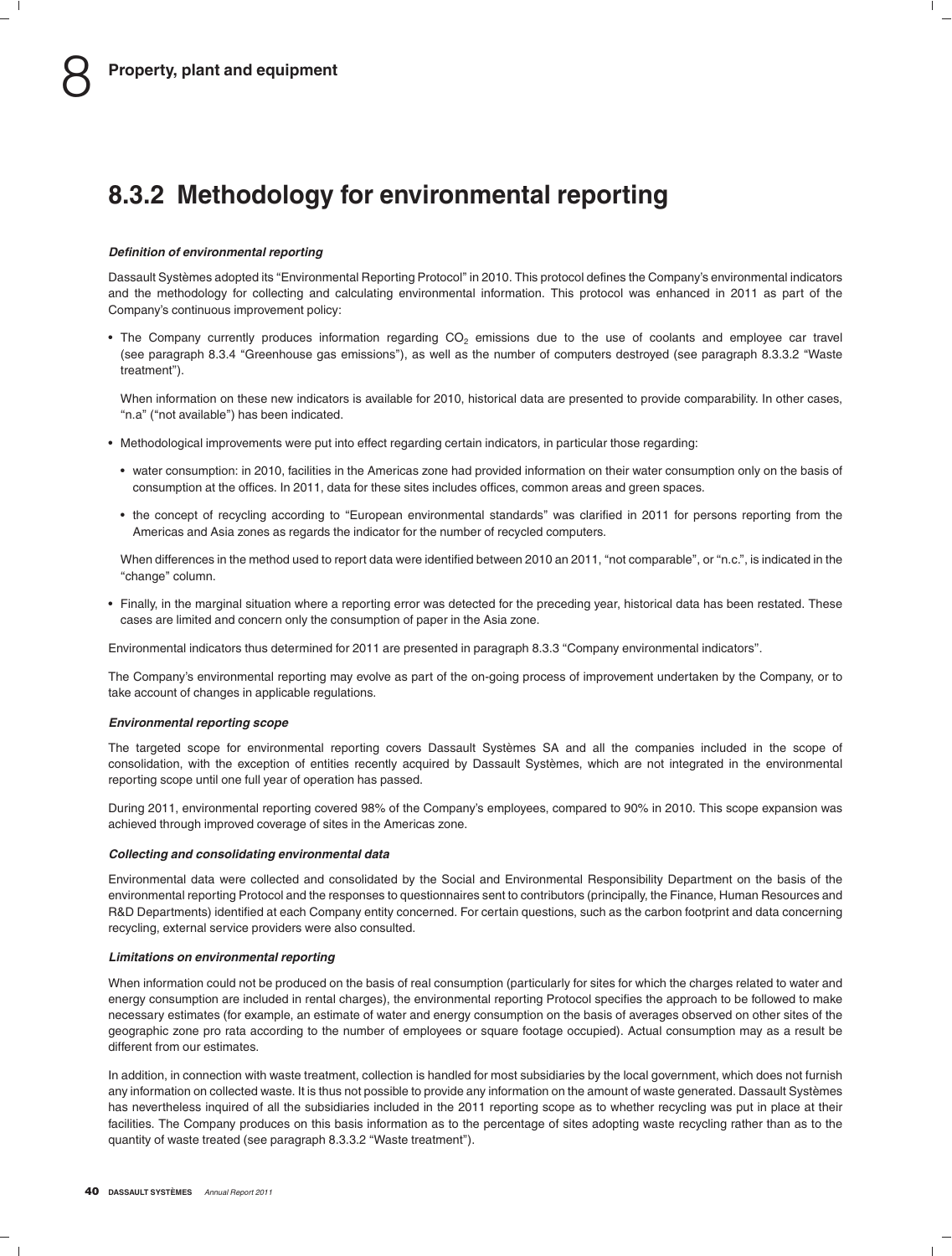# **8.3.3 Company environmental indicators**

The Company's environmental indicators are set forth below. Dassault Systèmes presents more detailed information for the DS Campus HQ, the Company's headquarters and principal site. It should be noted that in July 2011 approximately 450 employees who worked on site moved to a nearby facility. The information related to the "DS Campus HQ" does not include these employees after the date of the move.

The indicators concerning the DS Campus HQ were thus affected by this move, which lead to a decline in consumption at the site, and by the unfavorable one-time impact of the move in terms of the treatment of the resulting waste.

### **8.3.3.1 Company consumption levels**

### *Energy*

Information set forth below concerns only electricity consumption at Dassault Systemes sites and data centers. Information on other forms ` of energy consumption is set forth in paragraph 8.3.4 ''Greenhouse gas emissions''.

| Electricity consumption (in kWh) | Year<br>2011             | Year<br>2010             | Change          |
|----------------------------------|--------------------------|--------------------------|-----------------|
| Europe<br>of which DS Campus HQ  | 27,800,000<br>15,800,000 | 28,300,000<br>17,100,000 | (2)%<br>$(8)\%$ |
| Americas                         | 16,000,000               | 16,300,000               | (2)%            |
| Asia                             | 4,200,000                | 4,000,000                | 5%              |
| Total                            | 48,000,000               | 48,600,000               | $(1)\%$         |

The main change is related to the DS Campus HQ. The decrease observed on this site resulted principally from the relocation of certain employees in July 2011 as indicated above. The combined consumption of employees at the DS Campus HQ and affected employees in their new locations amounted to 16,700,000 kWh, or a decrease of 2% compared to 2010.

When considering data regarding energy consumption at the DS Campus HQ, the following information should also be taken into account: the energy supplier for the DS Campus HQ realized at the end of 2011 that the electricity counters of two of the four buildings at the campus had not been activated. Recorded and billed consumption has as a result been understated since Dassault Systèmes moved into these facilities. Data set forth in the table above correspond to the consumption recorded and billed.

Dassault Systemes has located part of its servers at several data centers in the world. Energy consumption at these centers is included in ` the total electricity consumption above. The largest center underwent major modifications in 2010 with the "virtualization" of its servers: the replacement of several physical servers by a single high density virtual server. The ''virtualization'' of servers leads to better use of material, savings in space at the data center and a reduction in power consumed by the infrastructure, and thus a reduction in greenhouse gas emissions. The percentage of virtual servers in the world was estimated at 28% for 2009 according to a study by Gartner. Dassault Systèmes is far ahead in this area with 80% of the servers at its principal data center already virtualized. For equivalent capacity, the virtualization of the data center generated a 14% savings in energy consumption in 2011 and a 25% savings in 2010 for this data center.

#### *Water consumption*

| Water consumption (in cubic meters) | Year<br>2011 | Year<br>2010 | Change |
|-------------------------------------|--------------|--------------|--------|
| Europe                              | 31,900       | 22,500       | n.c    |
| of which DS Campus HQ               | 19,500       | 18,200       | 7%     |
| Americas                            | 20,300       | 3,500        | n.c    |
| Asia                                | 3,200        | 2,200        | n.c    |
| <b>Total</b>                        | 55,400       | 28,200       | n.c    |

On the DS Campus HQ, water consumption for 2011 amounted to slightly more than 19,500 cubic meters, compared to 18,200 cubic meters in 2010. The increase in water consumption on the DS Campus HQ was due to the increase in events organized on the site, the cleaning of hydraulic networks and watering tests for the facades and gutters as well as the filling of the canal in connection with insurance recovery for work damage. For the other geographic zones, data for 2011 and 2010 are not comparable.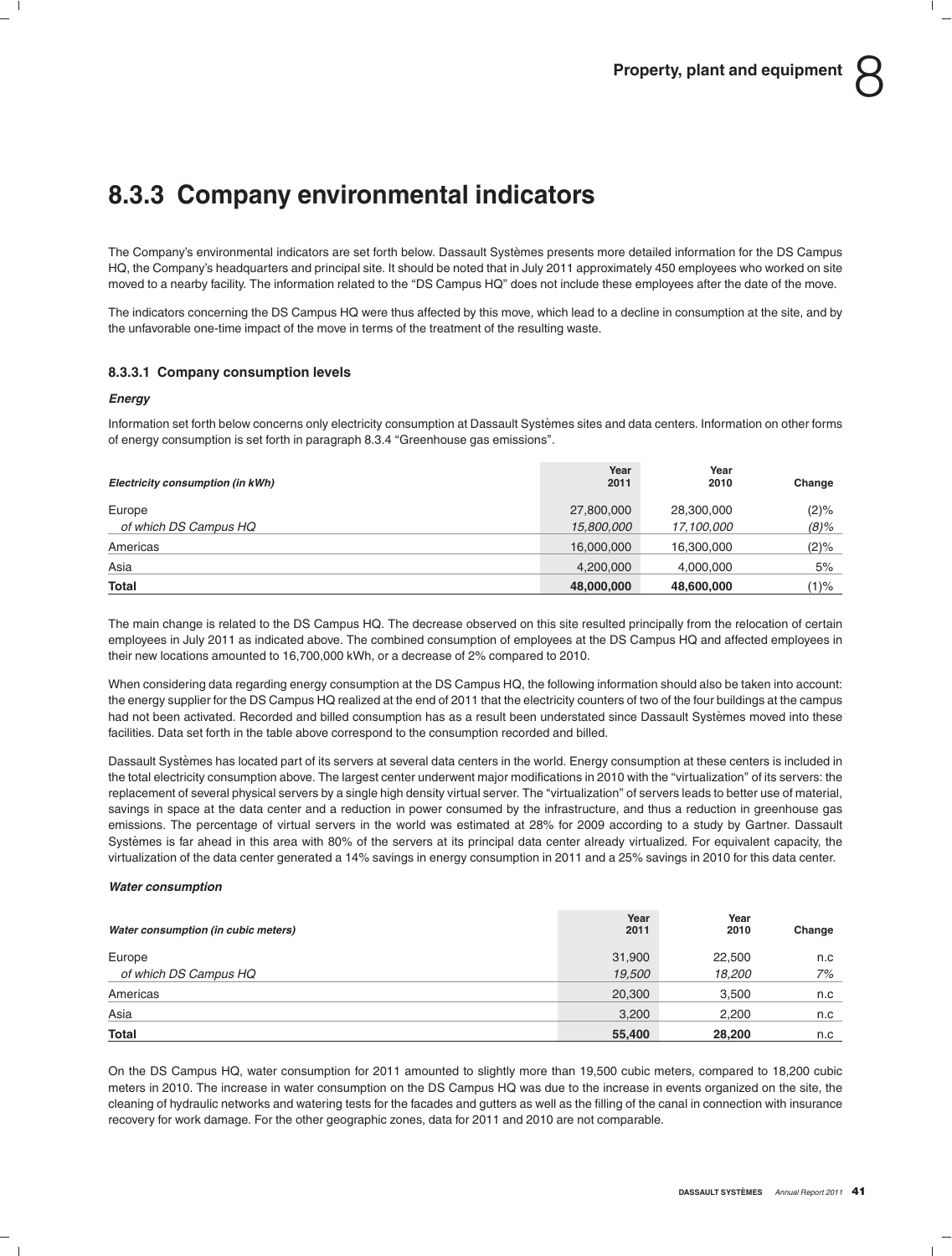Data related to water consumption presented above are partially based on estimates and as such may differ from actual water consumption (see paragraph 8.3.2 ''Methodology for environmental reporting – Limitations on environmental reporting'').

#### *Paper and packaging*

| Paper consumption (in metric tonnes) | Year<br>2011 | Year<br>2010 | Change |
|--------------------------------------|--------------|--------------|--------|
| Europe                               | 58           | 52           | 12%    |
| of which DS Campus HQ                | 24           | 30           | (20)%  |
| Americas                             | 23           | 23           | 0%     |
| Asia                                 | 19           | $16(*)$      | 19%    |
| <b>Total</b>                         | 100          | $91 (*)$     | 10%    |

(\*) restated data

Paper consumption at the DS Campus HQ amounted to 24 metric tonnes in 2011, compared to 30 metric tonnes in 2010. Paper consumption per employee on the DS Campus HQ remained stable. From July to December 2011, the employers transferred to nearby rented facilities, consumed 3 metric tonnes.

On the DS Campus HQ, the paper used is 'FSC certified', an eco-label which ensures sustainable forest management. At a global level, 65% of employees use paper that is 100% recycled or FSC or PEFC certified, compared to 60% in 2010.

Packaging at Dassault Systèmes consists principally of packaging for the Company's software products. The supplier responsible for packaging the Company's products complies with Reach (Registration, Evaluation, Authorisation and Restriction of Chemicals), a legal framework for environmental protection in Europe, and received the Imprim'Vert label for its printing facility, which certifies, among other things, that no toxic products are used and that waste is sorted for recycling. The supplier's packaging is 100% recyclable and biodegradable.

For the other geographic zones, data for 2011 and 2010 are not comparable (see paragraph 8.3.2 ''Methodology for environmental reporting – Definition of environmental reporting'').

#### **8.3.3.2 Waste treatment**

#### *Waste generally*

In light of the nature of its business, Dassault Systèmes generates principal ordinary waste (food products) and paper, cardboard and plastic. The Company does not generate hazardous waste.

The table below indicates the percentage of employees with access to recycling facilities at their work location by geographic zone.

| Percentage of employees with access to recycling facilities at their work location     | Year<br>2011 | Year<br>2010 |
|----------------------------------------------------------------------------------------|--------------|--------------|
| Europe                                                                                 | 76%          | 90%          |
| of which DS Campus HQ                                                                  | 100%         | 100%         |
| Americas                                                                               | 93%          | 74%          |
| Asia                                                                                   | 100%         | 100%         |
| % of employees with access to recycling facilities at their work location in the world | 85%          | 86%          |

On the DS Campus HQ, the service provider that collects waste is ISO 9001 certified for collection and ISO 14001 certified at all its waste treatment sites. The service provider carries out the sorting and collection of paper and boxes, removes large waste items once each quarter and offers electrical battery collection. Ordinary waste at the DS Campus HQ is recycled for energy production by the service provider.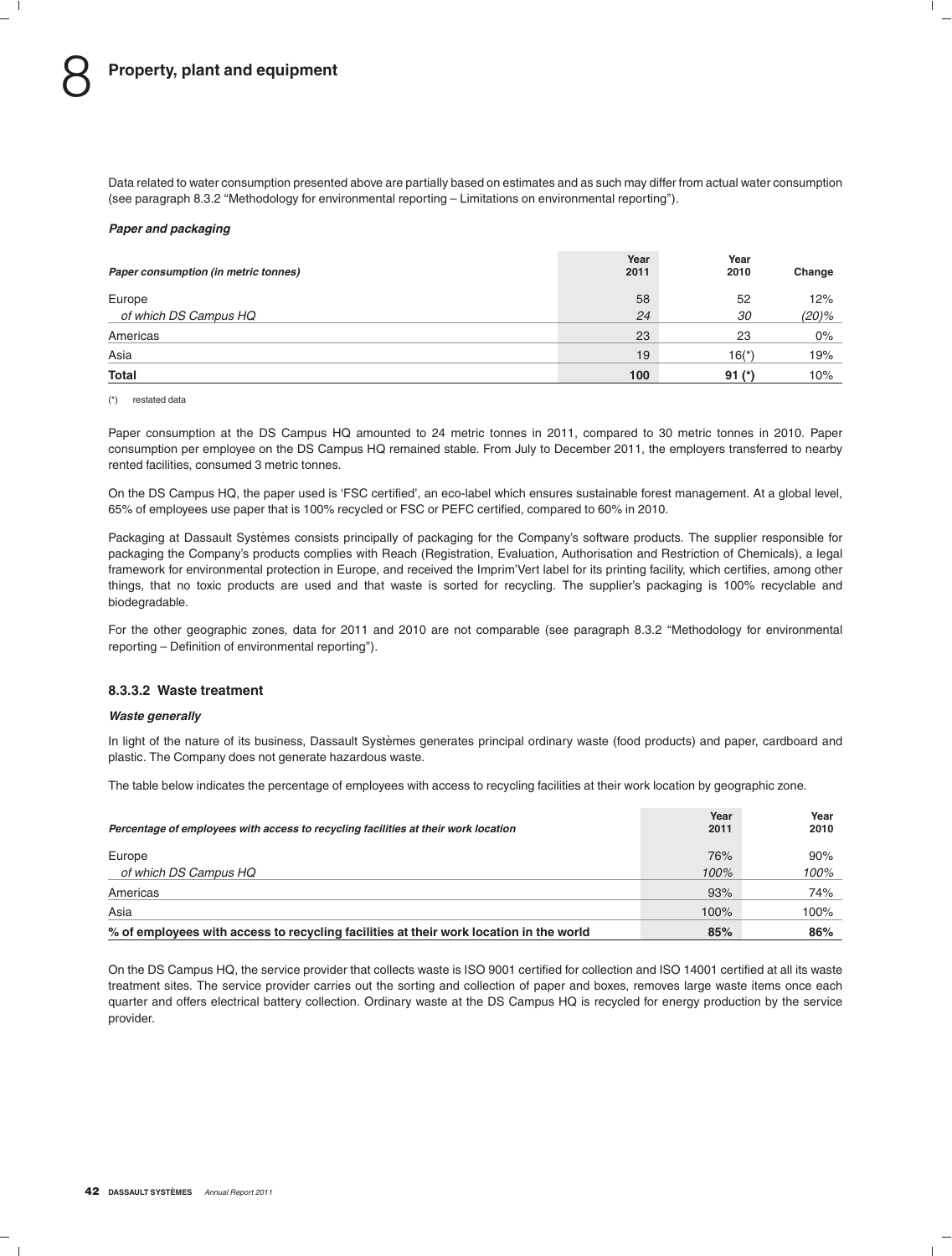In the rest of the world, changes in the number of employees with access to recycling facilities is due to the extension of the reporting scope.

| Waste treatment at DS Campus HQ        | Year<br>2011 | Year<br>2010 |
|----------------------------------------|--------------|--------------|
| Normal waste (metric tonnes)           | 72           | 50           |
| Recyclable paper waste (metric tonnes) | 68           | 73           |
| % of ordinary waste recycled           | 49%          | 59%          |

The proportion of recycled waste decreased from 59% in 2010 to 49% in 2011. This decrease was due principally to the one-time effect of moving 500 employees off the DS Campus HQ.

### *Specific waste*

| Computers (laptop and desktop) destroyed (in kg)                                     | Year<br>2011 | Year<br>2010 |
|--------------------------------------------------------------------------------------|--------------|--------------|
| Europe                                                                               | 500          | 100          |
| of which DS Campus HQ                                                                | –            |              |
| Americas                                                                             | 900          | 200          |
| Asia                                                                                 | 1,700        | 1,000        |
| Total                                                                                | 3,100        | 1,300        |
|                                                                                      |              |              |
| Computers (laptop and desktop) recycled according to environmental standards (in kg) | Year<br>2011 | Year<br>2010 |
| Europe                                                                               | 6,900        | 4,700        |
| of which DS Campus HQ                                                                | 6,300        | 3,900        |
| Americas                                                                             | —            | 600          |
| Asia                                                                                 | 100          | 100          |
| Total                                                                                | 7,000        | 5,400        |

In 2011, on the DS Campus HQ, 6,300 kilograms of computer equipment were recycled by an association supporting and reinserting handicapped persons for recycling or rehabilitating computer equipment. The Company organized a collection procedure at the DS Campus HQ for recycling computers from all Dassault Systèmes' European sites. This policy explains the increase in the quantity of computers reculed at the DS Campus HQ from 2010 to 2011.

## **8.3.4 Greenhouse gas emissions**

To analyze its carbon footprint on a global basis, Dassault Systemes uses the GHG Protocol (GreenHouse Gas Protocol). This method of ` evaluation of greenhouse gas effects was launched in 2001 by the World Business Council for Sustainable Development (WBCSD) and the World Resource Institute (WRI). It was developed through a partnership among businesses, non-governmental organizations and governments in order to create a common framework for accounting and reporting, measurement tools and actions to resist climate change.

The GHG Protocol divides the operational perimeter of greenhouse gas emissions of an organization as follows:

- Scope 1: direct emissions resulting from the combustion of fossil fuels from resources owned or controlled by the enterprise,
- Scope 2: indirect emissions resulting from the purchase or production of electricity,
- Scope 3: all other indirect emissions, from the extended supply chain to transport of goods and persons.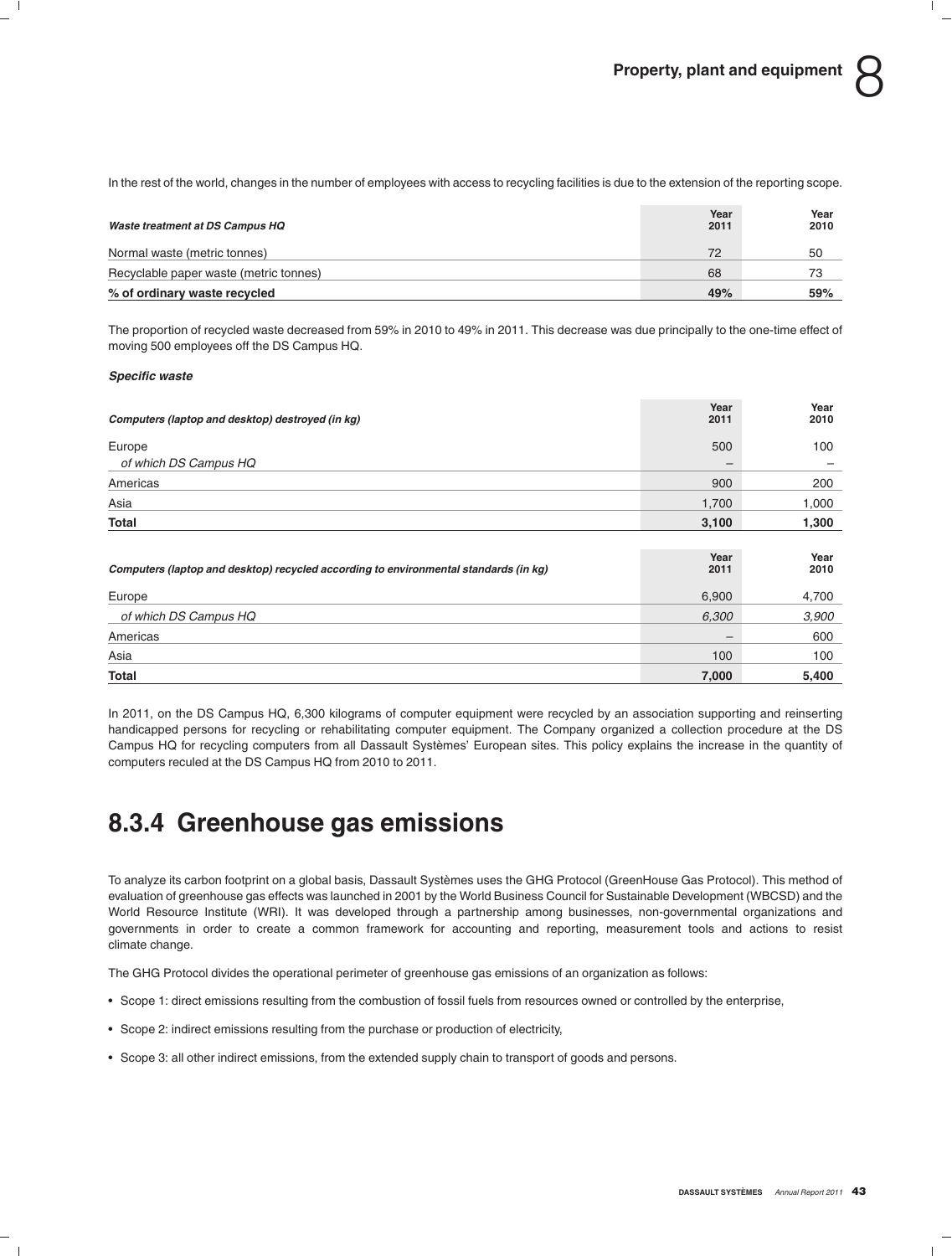The information used to evaluate the global carbon footprint of the Company covered a scope representing 98% of its employees. As part of the policy of continuous improvement at Dassault Systèmes, Scope 3 integrated in 2011 employee travel by personal car in connection with work. The results are set forth below:

|                                                                                | 2011                 | 2010                      |
|--------------------------------------------------------------------------------|----------------------|---------------------------|
|                                                                                | <b>Metric Tonnes</b> | <b>Metric Tonnes</b>      |
| Scope 1                                                                        | <b>CO2</b> emissions | CO <sub>2</sub> emissions |
| Emissions due to on-site fuel consumption                                      | 1.460                | 90                        |
| Total emissions due to the use of company vehicles                             | 3,140                | 2,300                     |
| Emissions due to the use of company vehicles in Europe                         | 3,000                | 2,220                     |
| Emissions due to the use of company vehicles in the Americas                   | 10                   | 10                        |
| Emissions due to the use of company vehicles in Asia                           | 130                  | 70                        |
| Emissions due to the use of refrigerants                                       | 220                  | 160                       |
| Total scope 1                                                                  | 4,820                | 2,550                     |
| Scope 2                                                                        |                      |                           |
| Total emissions due to purchases of electricity                                | 12,240               | 12,960                    |
| Emissions due to purchases of electricity in Europe                            | 3,180                | 3,150                     |
| Emissions due to purchases of electricity in the Americas                      | 6,310                | 7,180                     |
| Emissions due to purchases of electricity in Asia                              | 2,750                | 2,630                     |
| <b>Total scope 2</b>                                                           | 12,240               | 12,960                    |
| Scope 3                                                                        |                      |                           |
| Total emissions due to employee business air travel                            | 18,120               | 12,520                    |
| Emissions due to employee business air travel in Europe                        | 4.750                | 3.800                     |
| Emissions due to employee business air travel in the Americas                  | 10,540               | 7,920                     |
| Emissions due to employee business air travel in Asia                          | 2,830                | 800                       |
| Total emissions due to employee business travel by train                       | 2,260                | 500                       |
| Emissions due to employee travel by train in Europe                            | 270                  | 180                       |
| Emissions due to employee travel by train in the Americas                      | 10                   | 10                        |
| Emissions due to employee travel by train in Asia                              | 1,980                | 310                       |
| Total emissions due to employee travel by personal car in connection with work | 3,670                | n.a                       |
| Emissions due to employee travel using their personal vehicles in Europe       | 1,900                | n.a                       |
| Emissions due to employee travel using their personal vehicles in the Americas | 1,130                | n.a                       |
| Emissions due to employee travel using their personal vehicles in Asia         | 640                  | n.a                       |
| Total scope 3                                                                  | 24,050               | 13,020                    |
| Total greenhouse gas emissions (scopes $1 + 2 + 3$ )                           | 41.110               | 28.530                    |

#### *''n.a.'': information not available*

The general increase in greenhouse gas emissions was principally due to:

- the increase in the Company's business activities, which generated more employee travel,
- the inclusion of additional indicators in 2011, in particular regarding employee travel by car, and
- the extension of the environmental reporting scope (see paragraph 8.3.2 ''Methodology for environmental reporting Environmental reporting scope'') which mechanically causes an increase in the data produced regarding greenhouse gas emissions on all indicators and particularly in connection with fuel consumption, which in 2011 included for the Americas zone:
	- 15 sites consuming natural gas (compared to 2 sites in 2010)
	- 8 sites consuming domestic fuel (none in 2010).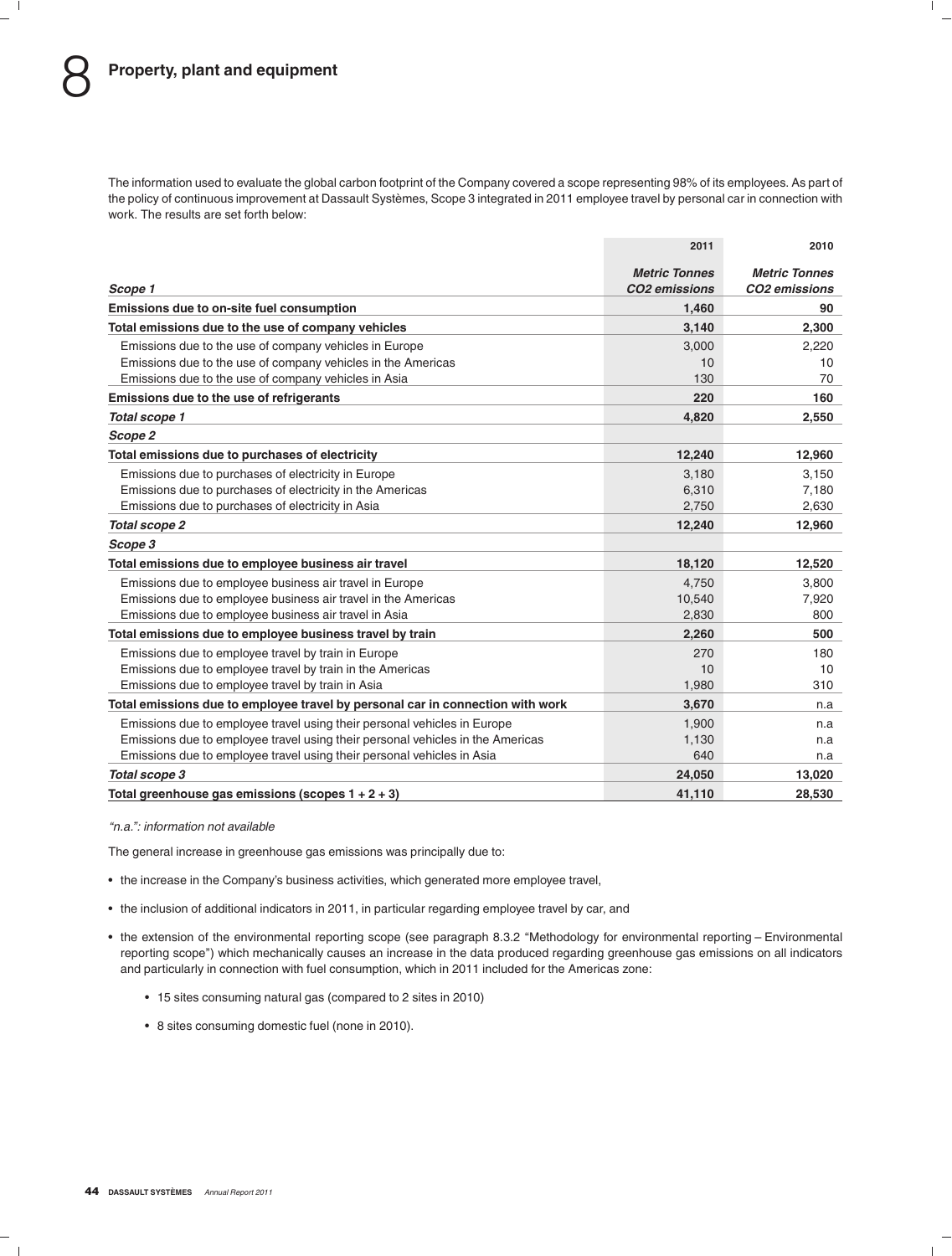# **8.3.5 NRE correspondence table**

|                                                                                               | Environmental |           |
|-----------------------------------------------------------------------------------------------|---------------|-----------|
| Article R. 225-105 of the French Commercial Code (Code de commerce)                           | report        | Page      |
| Water consumption                                                                             | 8.3.3.1       | 41        |
| Energy consumption                                                                            | 8.3.3.1       | 41        |
| Raw materials consumption                                                                     | 8.3.3.1       | 41        |
| Measures taken to improve energy efficiency                                                   | 8.3.1         | 38        |
| Use of renewable energy                                                                       | 8.3.1         | 38        |
| Conditions of use of the soil, discharge into the air, water and soil                         | 8.2 and 8.3.1 | 37 and 38 |
| Noise and odor                                                                                | 8.2           | 37        |
| Waste treatment                                                                               | 8.3.3.2       | 40        |
| Measures taken to limit impact on environmental equilibrium and natural environments          | 8.2           | 37        |
| Measures taken to ensure legal compliance                                                     | 8.2           | 37        |
| Evaluation processes or business environmental certificates                                   | 8.3.4         | 43        |
| Expenses undertaken to prevent environmental impact of the Company's business activities      | 8.2           | 37        |
| Existence of Company environmental management services                                        | 8.3.2         | 40        |
| Employee training and information                                                             | 8.3.1.5       | 39        |
| Provisions and guaranties for environmental issues                                            | 8.2           | 37        |
| Indemnifications paid during the year pursuant to judicial decisions on environmental matters | 8.2           | 37        |
| Matters assigned to foreign subsidiaries                                                      | 8.3.1         | 38        |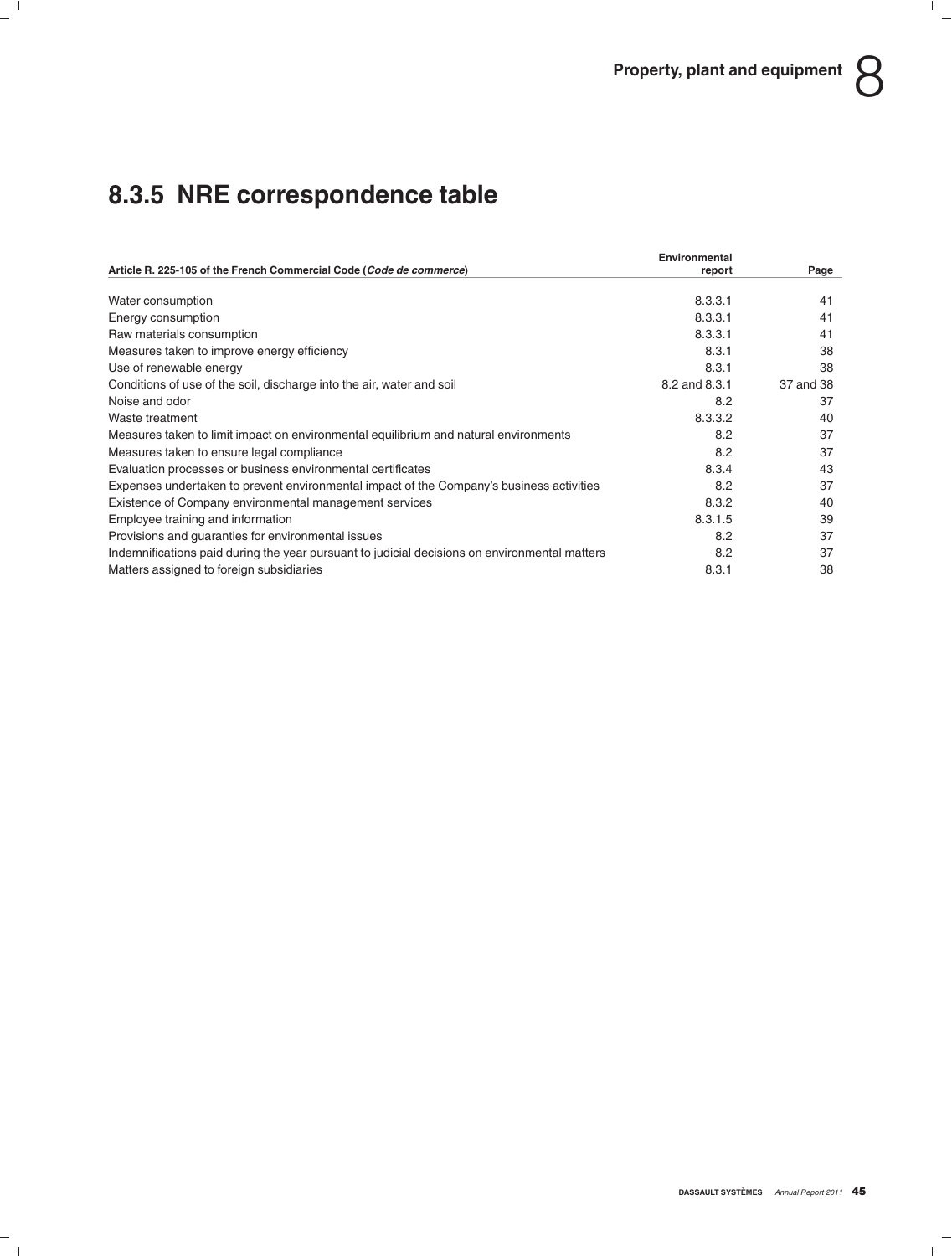# CHAPTER 9 – OPERATING AND FINANCIAL REVIEW

# 9.1 General

*The executive overview in paragraph 9.1.1 ''Executive Overview for 2011'' highlights selected aspects of the Company's IFRS financial results for 2011. The executive overview, the supplemental non-IFRS financial information and the more detailed discussion that follows should be read together with the Company's consolidated financial statements and the related notes included in paragraph 20.1 ''Historical Financial Information'' of this Annual Report.*

*In discussing and analyzing the Company's results of operations, the Company considers supplemental non-IFRS financial information which excludes (i) the effect of adjusting the carrying value of acquired companies' deferred revenue, (ii) the amortization of acquired intangibles, (iii) share-based compensation expense, (iv) certain other operating income and expense, net, (v) certain one-time items included in financial income and other, net, and (vi) certain one-time tax effects. A reconciliation of this supplemental non-IFRS financial information with information set forth in the Company's consolidated financial statements and the notes thereto is presented below under paragraph 9.1.2 ''Supplemental Non-IFRS Financial Information''.*

*When the Company believes it would be helpful for understanding trends in its business, it restates percentage increases or decreases in selected financial data to eliminate the effect of changes in currency values, particularly the U.S. dollar and the Japanese yen, relative to the euro. When trend information is expressed below ''in constant currencies'', the results of the most recent year have first been recalculated using the average exchange rates of the preceding year, and then compared with the results of the preceding year. All constant currency information is provided on an approximate basis. Unless otherwise indicated, the impact of exchange rate fluctuations is approximately the same for both the Company's IFRS and supplemental non-IFRS financial data.*

## **9.1.1 Executive Overview for 2011**

### *2011 Year in Review*

2011 was an excellent year for Dassault Systemes, in fact a record year – for revenue, earnings and cash flow as customers adopted its Product Lifecycle Management solutions. And it was also a good year from the perspective that the Company achieved all its key strategic objectives.

2011 was the first full year where Dassault Systemes was fully responsible for its sales channels, following the acquisition of the IBM PLM ` salesforce in March 2010. For the three months from January 1, 2010, to March 31, 2010, after payment of software royalties to the Company, IBM PLM's software revenue portion was estimated at approximately e50 million and was not consolidated with the Company's revenue during this period prior to acquisition.

During 2011 total revenue increased 14.0%, and 16% in constant currencies, to €1.78 billion, net income increased 31.2% to €289.2 million and net income per diluted share increased 28.0% to €2.33. On a non-IFRS basis, total revenue increased 12.9%, and 14% in constant currencies, to €1.78 billion, net income increased 19.7% to €362.1 million and net income per diluted share increased 16.8% to €2.92 and compared favorably to the Company's initial non-IFRS revenue growth objective of 9% to 11% in constant currencies and its initial non-IFRS EPS growth objective of 6% to 10%, which were set in February 2011.

- The Company met its target for new licenses revenue growth, with new licenses revenue up 20% in constant currencies and representing 29% of total software revenue in 2011. New licenses revenue growth was broad-based with all of the Company's brands reporting double-digit new licenses revenue growth in constant currencies. By region, new licenses revenue growth was strongest in Europe, followed by the Americas and Asia.
- Recurring software revenue increased 15% and 13% (non-IFRS) in constant currencies, benefiting from new licensing activity, solid trends across the Company with respect to maintenance renewal rates and growth in its rental business. Recurring software revenue growth also benefited from the IBM PLM acquisition. By region, recurring software revenue growth was well balanced across all three regions. Recurring software revenue represented approximately 71% of total software revenue in 2011.
- Services revenue increased 10% in constant currencies principally reflecting an increase in V6 service engagements.
- The Company exceeded its initial 2011 non-IFRS operating margin growth goal, and more importantly reached its mid-term growth goal in advance with a non-IFRS operating margin of 30.4% for 2011, advancing from 28.6% in 2010. The Company reached this objective sooner thanks to the demand for its products as customers focus on innovation in all areas of product development, which helped drive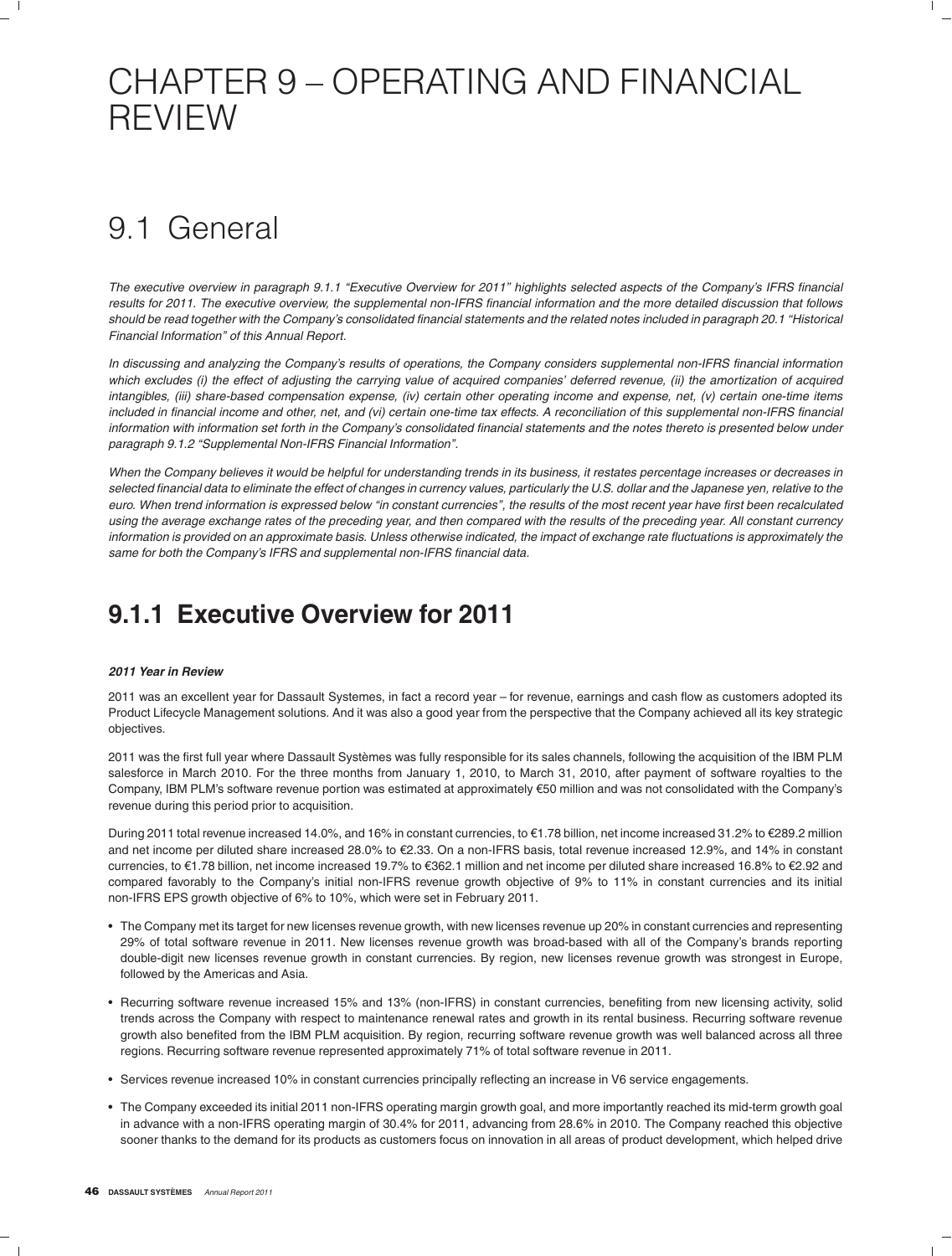adoption of its 3D PLM software, as well as its continued focus on leveraging its infrastructure through a number of initiatives the Company has advanced over the last several years.

- Cash flow from operations increased 10.4% with a net operating cash flow of €450.9 million during 2011, compared to €408.3 million in 2010.
- The Company ended the year with a net financial position of €1.15 billion, up from €845.7 million at the end of 2010. The net financial position is comprised of cash, cash equivalents and short-term investments less long-term debt and less the €200 million debt which has become current as of December 31, 2011.
- Total software revenue increased 16% and 14% (non-IFRS) in constant currencies. All of the Company's brands achieved double-digit software revenue growth in constant currencies, underscoring their market leadership, technological innovations and understanding of their target user communities.
	- CATIA software revenue increased 16% in constant currencies, reflecting an excellent level of activity in both the automotive and aerospace industries in particular.
	- ENOVIA software revenue increased 14% in constant currencies with new licenses revenue growth increasingly driven by V6 transactions and good breadth across industries, including high tech, energy, automotive, aerospace and consumer goods.
	- SolidWorks software revenue increased 12% with new seats up 14% to just under 48,000 seats and average selling prices were up slightly in constant currencies. In terms of footprint and reach, both with businesses and educational institutions, total seats licensed at the end of 2011 approximated 1.7 million for SolidWorks.
	- Other PLM software revenue, comprised principally of SIMULIA, DELMIA, Exalead and 3DVIA, increased 18% in constant currencies.
- Demand for the Company's products was strong around the globe, with double-digit revenue growth in constant currencies in its three geographic regions.
	- Revenue in Europe increased 17% and 17% (non-IFRS) driven by the Company's largest markets in Germany and France, well supported by growth in many of the other regional markets within Europe. From an industry perspective growth came from a number of industries.
	- Revenue in the Americas increased 11% in constant currencies as the Company benefited from growth in aerospace and industrial equipment as well as in other target industries.
	- Revenue in Asia increased 14% in constant currencies for 2011 reflecting a strong increase in new licensing activity in China, Korea and India and growth in recurring software throughout Asia. With respect to Japan the Company saw a second half recovery in spending following the tsunami and subsequent events.
- The Company's financial results demonstrate that it is benefiting from its geographic diversification investments and transformations that have been made in its sales channels. Revenue from high growth countries increased more than 20% in constant currencies in 2011. Since 2008 high growth countries, which include China, India, South Korea, Asia Pacific, East Europe and Latin America, have grown by 4 points. They represented 14% of total revenue and a higher percent of the Company's new licenses revenue during 2011.
- Revenue growth during 2011 and over the last several years also demonstrates a good dynamic of customer interest across a number of industry verticals and underscores the significant opportunity from the investments the Company is making in broadening and deepening its industry expertise. During 2011 and moving into 2012 the Company has established formal industry practice groups in the eleven industry groupings it is addressing to provide a comprehensive framework for research and development, industry solutions, marketing communications and go-to-market strategies.
	- The Company saw an excellent dynamic in two of its largest industry groups with automotive and aerospace new licenses revenue increasing by more than 20% in constant currencies during 2011.
	- Industry diversification is well on track. As a percent of end-user software sales, other target verticals represented approximately 23% of end-user software sales, stable with 2010, reflecting the strong dynamic in the Company's largest industries. Since 2008, other target industries have grown as a percent of revenues by eight points.
- From a sales channel perspective, the Company benefited from a strong performance in both its small and mid-sized business channels and its direct sales channel, following the IBM PLM salesforce integration in April 2010. The Company estimates that it added more than 18,000 new 3D application customers during 2011.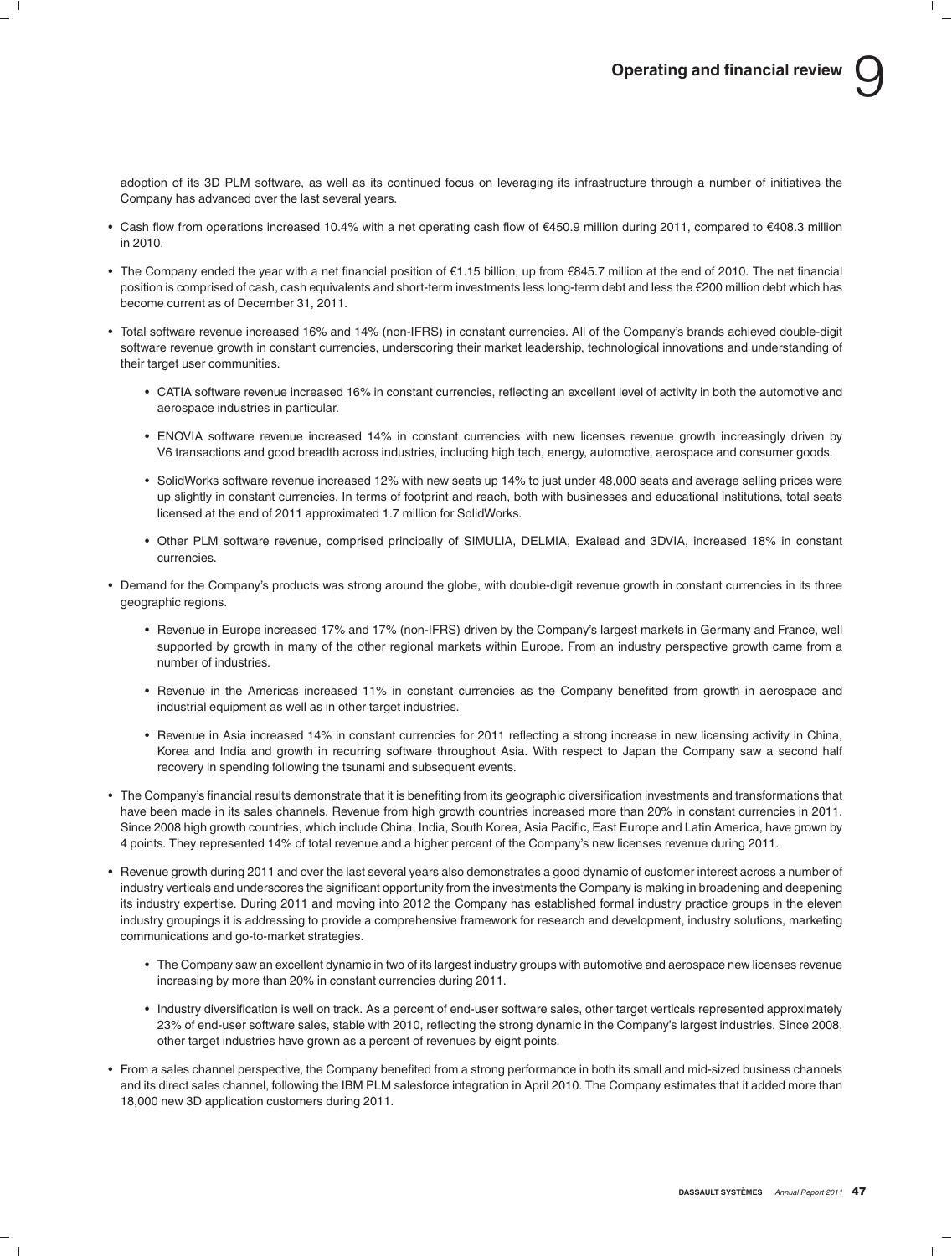#### *2012 Business Outlook*

Entering 2012 the Company continues to see steady interest from customers. Its initial 2012 revenue growth objective incorporates the assumption that customers are continuing to make new investments in the Company's software applications, although it anticipates a lower rate of new licenses revenue growth in 2012 than in 2011.

At the same time, the Company's initial revenue growth objective for 2012 takes into consideration the uncertain economic context globally, including tighter credit markets which could cause extended sales cycles, postponements or cancellations in investment spending or reduced levels of investment spending by customers. For further information regarding the Company's 2012 business outlook, see Chapter 13 "Profit Forecasts or Estimates", and for further information regarding risks facing the Company, see paragraph 4.1 "Risks Related to the Company's Business''.

## **9.1.2 Supplemental non-IFRS financial information**

*Readers are cautioned that the supplemental non-IFRS financial information is subject to inherent limitations. It is not based on any comprehensive set of accounting rules or principles and should not be considered in isolation from or as a substitute for IFRS measurements. The supplemental non-IFRS financial information should be read only in conjunction with the Company's consolidated financial statements prepared in accordance with IFRS. Furthermore, the Company's supplemental non-IFRS financial information may not be comparable to similarly titled non-IFRS measures used by other companies. Specific limitations for individual non-IFRS measures are set forth below.*

In evaluating and communicating its results of operations, the Company supplements its financial results reported on an IFRS basis with non-IFRS financial data. As further explained below, the supplemental non-IFRS financial information excludes: deferred revenue adjustments for acquired companies, amortization of acquired intangibles, share-based compensation expense, other operating income and expense, net, certain one-time items included in financial revenue and other, net, and the income tax effect of the non-IFRS adjustments and certain one-time tax effects. Subject to the limitations set forth above and below, the Company believes that the supplemental non-IFRS financial information provides a consistent basis for period-to-period comparisons which can improve investors' understanding of its financial performance.

The Company's management uses the supplemental non-IFRS financial information, together with its IFRS financial information, to evaluate its operating performance, make operating decisions, conduct planning and set objectives for future periods. Compensation of its executive officers is based in part on the performance of its business measured with the supplemental non-IFRS information. The Company believes that the supplemental non-IFRS data also provides meaningful information to investors and financial analysts who use the information for comparing the Company's operating performance to its historical trends and to other companies in its industry, as well as for valuation purposes.

The supplemental non-IFRS financial information adjusts the Company's IFRS financial information to exclude:

– *deferred revenue adjustment of acquired companies:* Under IFRS, deferred revenue of an acquired company must be adjusted by writing it down to account for the fair value of customer support obligations assumed under support contracts acquired through the acquisition of the company. As a result, in the case of a typical one-year contract, the Company's IFRS revenues for the one-year period subsequent to an acquisition do not reflect the full amount of revenue on assumed contracts that would have otherwise been recorded by the acquired entity in the absence of the acquisition.

In its supplemental non-IFRS financial information, the Company has excluded this write-down to the carrying value of the deferred revenue, and reflects instead the full amount of such revenue. The Company believes that this non-IFRS measure of revenue is useful to investors and management because it reflects a level of revenue and operational results which corresponds to the combined business activities of Dassault Systemes and the acquired company. In addition, the non-IFRS financial information provides a consistent basis for ` comparing its future operating performance, when no further adjustments to deferred income are required against recent results.

However, by excluding the deferred revenue adjustment, the supplemental non-IFRS financial information reflects the total revenue that would have been recorded by the acquired entity but may not reflect the total cost associated with generating the non-IFRS revenue.

– *amortization of acquired intangibles, including amortization of acquired software:* Under IFRS, the cost of acquired intangible assets, whether acquired through acquisitions of companies or of technology or certain other intangible assets, must be recognized according to the assets' fair value and amortized over their useful life.

In its supplemental non-IFRS financial information, the Company has excluded the amortization expenses related to acquired intangibles in order to provide a consistent basis for comparing its historical results. For technology and other intangible assets the Company develops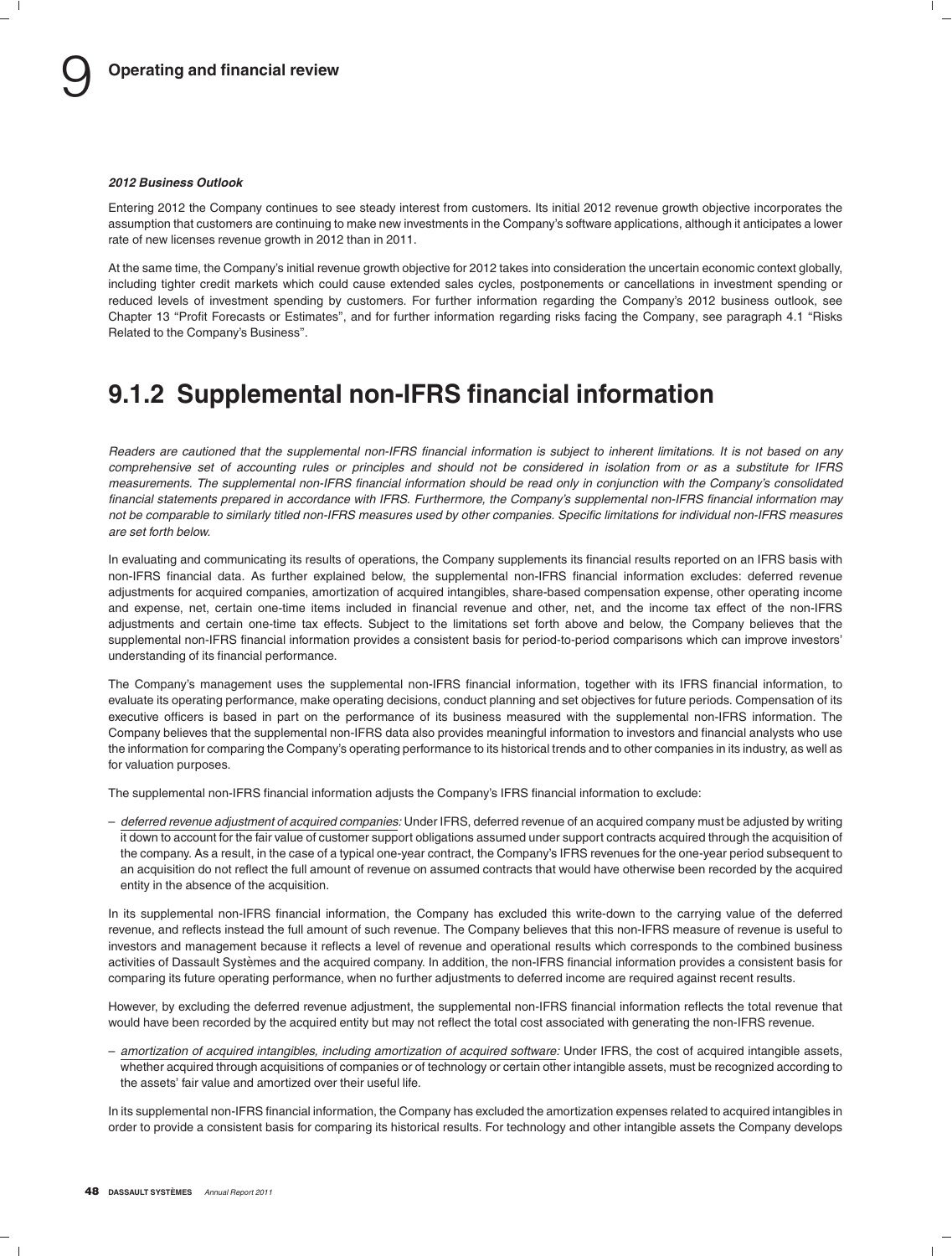internally, it typically expenses costs in the period in which they are incurred. For example, because it typically incurs most of its research and development costs prior to reaching technical feasibility, its research and development costs are expensed in the period in which they are incurred. By excluding the amortization expenses related to acquired intangibles, the supplemental non-IFRS financial information provides a uniform approach for evaluating the development cost of all the Company's technology, whether developed internally or acquired externally. As a result, the Company believes that the supplemental financial information offers investors a useful basis for comparing its historical results.

However, the acquired intangible assets whose amortization costs are excluded contributed to revenue earned during the period, and it may not have been possible to earn such revenue without such assets. In addition, the amortization of acquired intangibles is a recurring expense until their total cost has been amortized.

– *share-based compensation expense:* Under IFRS, the Company is required to recognize in its income statement all share-based payments to employees, including grants of employee stock options and free performance shares, based on their fair values over the period that an employee provides service in exchange for the award.

The Company excludes this expense in its supplemental non-IFRS financial information as financial analysts and investors use a valuation model which may not take into account its share-based compensation expense. The exclusion of share-based compensation expense in the Company's supplemental non-IFRS financial information therefore helps them ensure the consistency of their valuation metrics. The Company's management considers the supplemental non-IFRS information which excludes share-based compensation expense when reviewing the Company's operating performance, since share-based compensation expenses can fluctuate due to factors other than the level of its business activity or operating performance.

However, share-based compensation is one component of employee compensation. By excluding share-based compensation expense, the supplemental non-IFRS financial information does not reflect the Company's full cost of attracting, motivating and retaining its personnel. Share-based compensation expense is a recurring expense.

– *other operating income and expense, net:* Under IFRS, the Company has recognized certain other operating income and expense comprised of income and expense related to restructuring expenses, acquisition costs, and relocation income and expense related to corporate or regional headquarters and certain facilities and gain or loss on sale of subsidiaries or operations.

In its supplemental non-IFRS financial information, the Company excludes other operating income and expense effects because of their unusual, infrequent or generally non-recurring nature. As a result, the Company believes that its supplemental non-IFRS financial information helps investors better understand the current trends in its operating performance.

However, other operating income and expense are components of the Company's income and expense and by excluding them the supplemental non-IFRS financial information excludes their impact to its net income.

– *certain one-time items included in financial income and other, net:* Under IFRS, the Company has recognized certain one-time items in financial income and other, net comprised of gains or losses on previously held interest upon acquiring the control of businesses and the expense recognized following the impairment of non controlling equity investments.

In its supplemental non-IFRS financial information, the Company excludes certain one-time items included in financial income and other, net because of their unusual, infrequent or generally non-recurring nature. As a result, the Company believes that its supplemental non-IFRS financial information helps investors better understand the current trends in its operating performance.

However, these one-time items included in financial income and other, net are components of the Company's income and expense and by excluding them the supplemental non-IFRS financial information excludes their impact to its net income.

– *certain one-time tax effects:* The Company restructured certain activities in 2010 that led to the utilization of tax losses carried forward that were reserved for in 2009. The Company's IFRS financial statements reflect the impact of these one-time tax effects.

In its supplemental non-IFRS financial information for 2010, the Company has excluded the one-time tax impact attributable to the restructuring of some of these activities because of their unusual nature in both qualitative and quantitative terms. The Company does not expect such tax effects to occur as part of its normal business on a regular basis. As a result, the Company believes that by excluding this one-time tax impact, its supplemental non-IFRS financial information helps investors understand the current trends in its operating performance. The Company also believes that the exclusion of certain one-time tax effects facilitates a comparison of its effective tax rate between different periods.

However, these one-time tax effects are a component of the Company's income tax expense for these periods. By excluding these effects, the supplemental non-IFRS financial information overstates the Company's income tax expense. These one-time tax effects are not a recurring benefit.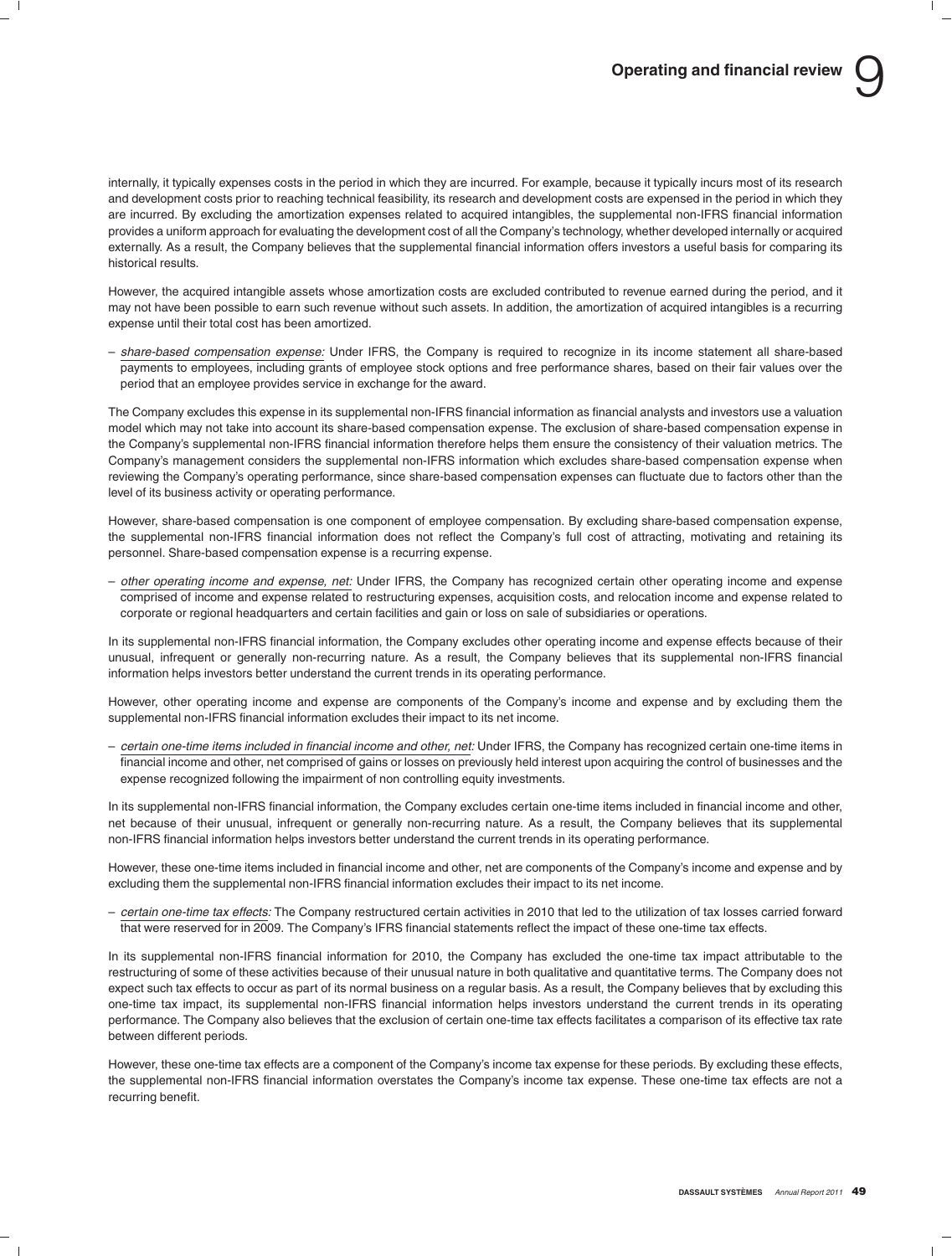The following table sets forth the Company's supplemental non-IFRS financial information, together with the comparable IFRS financial measure and a reconciliation of the IFRS and non-IFRS information.

|                                                          | Year ended December 31, |                           |                   |                     |                           | % Change                 |             |                         |
|----------------------------------------------------------|-------------------------|---------------------------|-------------------|---------------------|---------------------------|--------------------------|-------------|-------------------------|
| (in millions, except percentages and<br>per share data)  | 2011<br><b>IFRS</b>     | Adjustment <sup>(1)</sup> | 2011<br>non-IFRS  | 2010<br><b>IFRS</b> | Adjustment <sup>(1)</sup> | 2010<br>non-IFRS         | <b>IFRS</b> | Non-IFRS <sup>(2)</sup> |
| <b>Total Revenue</b>                                     | €1,783.0                | €0.5                      | €1,783.5          | €1,563.8            | €16.2                     | €1,580.0                 | 14.0%       | 12.9%                   |
| Total revenue by activity                                |                         |                           |                   |                     |                           |                          |             |                         |
| Software revenue                                         | 1,616.9                 | 0.5                       | 1,617.4           | 1,411.0             | 16.2                      | 1,427.2                  | 14.6%       | 13.3%                   |
| Services and other revenue                               | 166.1                   | $\overline{\phantom{0}}$  | 166.1             | 152.8               | $\overline{\phantom{0}}$  | 152.8                    | 8.7%        | 8.7%                    |
| Total revenue by geography                               |                         |                           |                   |                     |                           |                          |             |                         |
| Americas                                                 | 488.8                   | $\overline{\phantom{0}}$  | 488.8             | 456.5               | 5.3                       | 461.8                    | 7.1%        | 5.8%                    |
| Europe                                                   | 827.1                   | 0.2                       | 827.3             | 702.9               | 6.3                       | 709.2                    | 17.7%       | 16.7%                   |
| Asia                                                     | 467.1                   | 0.3                       | 467.4             | 404.4               | 4.6                       | 409.0                    | 15.5%       | 14.3%                   |
| Total revenue by segment                                 |                         |                           |                   |                     |                           |                          |             |                         |
| PLM revenue                                              | 1,442.0                 | 0.5                       | 1,442.5           | 1,252.3             | 16.2                      | 1,268.5                  | 15.1%       | 13.7%                   |
| SolidWorks revenue                                       | 341.0                   | $\overline{\phantom{0}}$  | 341.0             | 311.5               | $\qquad \qquad -$         | 311.5                    | 9.5%        | 9.5%                    |
| <b>Total Operating Expenses</b>                          | €1,355.1                | €(114.2)                  | €1,240.9          | €1,241.8            | €(113.5)                  | €1,128.3                 | 9.1%        | 10.0%                   |
| Share-based compensation expense                         | (20.7)                  | 20.7                      | $\qquad \qquad -$ | (20.9)              | 20.9                      | $\overline{\phantom{0}}$ | 0.0%        |                         |
| Amortization of acquired intangibles                     | (83.6)                  | 83.6                      | -                 | (71.8)              | 71.8                      | ÷                        | 16.4%       | $\qquad \qquad$         |
| Other operating income and expense, net                  | (9.9)                   | 9.9                       | $\qquad \qquad -$ | (20.8)              | 20.8                      | -                        | $(52.4)\%$  |                         |
| <b>Operating Income</b>                                  | €427.9                  | €114.7                    | €542.6            | €322.0              | €129.7                    | €451.7                   | 32.9%       | 20.1%                   |
| PLM Operating income                                     | 283.5                   | 112.2                     | 395.7             | 201.3               | 129.2                     | 330.5                    | 40.8%       | 19.7%                   |
| SolidWorks Operating income                              | 144.4                   | 2.5                       | 146.9             | 120.7               | 0.5                       | 121.2                    | 19.6%       | 21.2%                   |
| <b>Operating Margin</b>                                  | 24.0%                   |                           | 30.4%             | 20.6%               |                           | 28.6%                    |             |                         |
| PLM Operating margin                                     | 22.2%                   |                           | 31.0%             | 16.1%               |                           | 26.1%                    |             |                         |
| SolidWorks Operating margin                              | 42.3%                   |                           | 43.1%             | 38.7%               |                           | 38.9%                    |             |                         |
| Financial income (expense) and other, net                | 0.4                     | (2.4)                     | (2.0)             | (3.8)               | $\overline{\phantom{0}}$  | (3.8)                    | 110.5%      | 47.4%                   |
| Income before Income Taxes                               | €429.0                  | €112.3                    | €541.3            | €320.0              | €129.7                    | €449.7                   | 34.1%       | 20.4%                   |
| Income tax expense                                       | (138.5)                 | (39.1)                    | (177.6)           | (99.4)              | (47.6)                    | (147.0)                  | 39.3%       | 20.8%                   |
| (of which certain one-time tax restructuring<br>effects) |                         | $\overline{\phantom{0}}$  | $\qquad \qquad -$ | 4.5                 | (4.5)                     | $\overline{\phantom{0}}$ |             |                         |
| Minority interest                                        | (1.3)                   | (0.3)                     | (1.6)             | (0.1)               | $\qquad \qquad -$         | (0.1)                    |             |                         |
| Net Income attributable to shareholders                  | €289.2                  | €72.9                     | €362.1            | €220.5              | €82.1                     | €302.6                   | 31.2%       | 19.7%                   |
| Diluted Net Income Per Share <sup>(3)</sup>              | €2.33                   | €0.59                     | €2.92             | €1.82               | €0.68                     | €2.50                    | 28.0%       | 16.8%                   |

(1) In the reconciliation schedule above, (i) all adjustments to IFRS revenue data reflect the exclusion of the deferred revenue adjustment of acquired companies, (ii) adjustments to IFRS operating expense data reflect the exclusion of the amortization of acquired intangibles, share-based compensation expense (as detailed below), and other operating income and expense, net (iii) adjustments to IFRS financial income and other, net reflect the exclusion of certain one-time items included in financial income and other, net in 2011, and (iv) all adjustments to IFRS income data reflect the combined effect of these adjustments, plus with respect to net income and diluted net income per share, the income tax effect of the non-IFRS adjustments and certain one-time tax effects in 2010.

|                                           |                     | Year ended December 31, |                  |                     |            |                  |  |
|-------------------------------------------|---------------------|-------------------------|------------------|---------------------|------------|------------------|--|
| (in millions)                             | 2011<br><b>IFRS</b> | <b>Adjustment</b>       | 2011<br>non-IFRS | 2010<br><b>IFRS</b> | Adjustment | 2010<br>non-IFRS |  |
| Cost of services and other revenue        | €249.4              | $\epsilon(0.6)$         | €248.8           | €144.9              | € $(0.8)$  | €144.1           |  |
| Research and development                  | 329.3               | (10.1)                  | 319.2            | 322.1               | (12.0)     | 310.1            |  |
| Marketing and sales                       | 535.3               | (5.5)                   | 529.8            | 480.1               | (4.3)      | 475.8            |  |
| General and administrative                | 147.6               | (4.5)                   | 143.1            | 125.9               | (3.8)      | 122.1            |  |
| Total share-based compensation<br>expense |                     | (20.7)                  |                  |                     | (20.9)     |                  |  |

(2) The non-IFRS percentage change compares non-IFRS measures for the two different periods. In the event there is an adjustment to the relevant measure for only one of the periods under comparison, the non-IFRS change compares the non-IFRS measure to the relevant IFRS measure.

(3) Based on a weighted average of 124.0 million diluted shares for 2011 and 121.2 million diluted shares for 2010.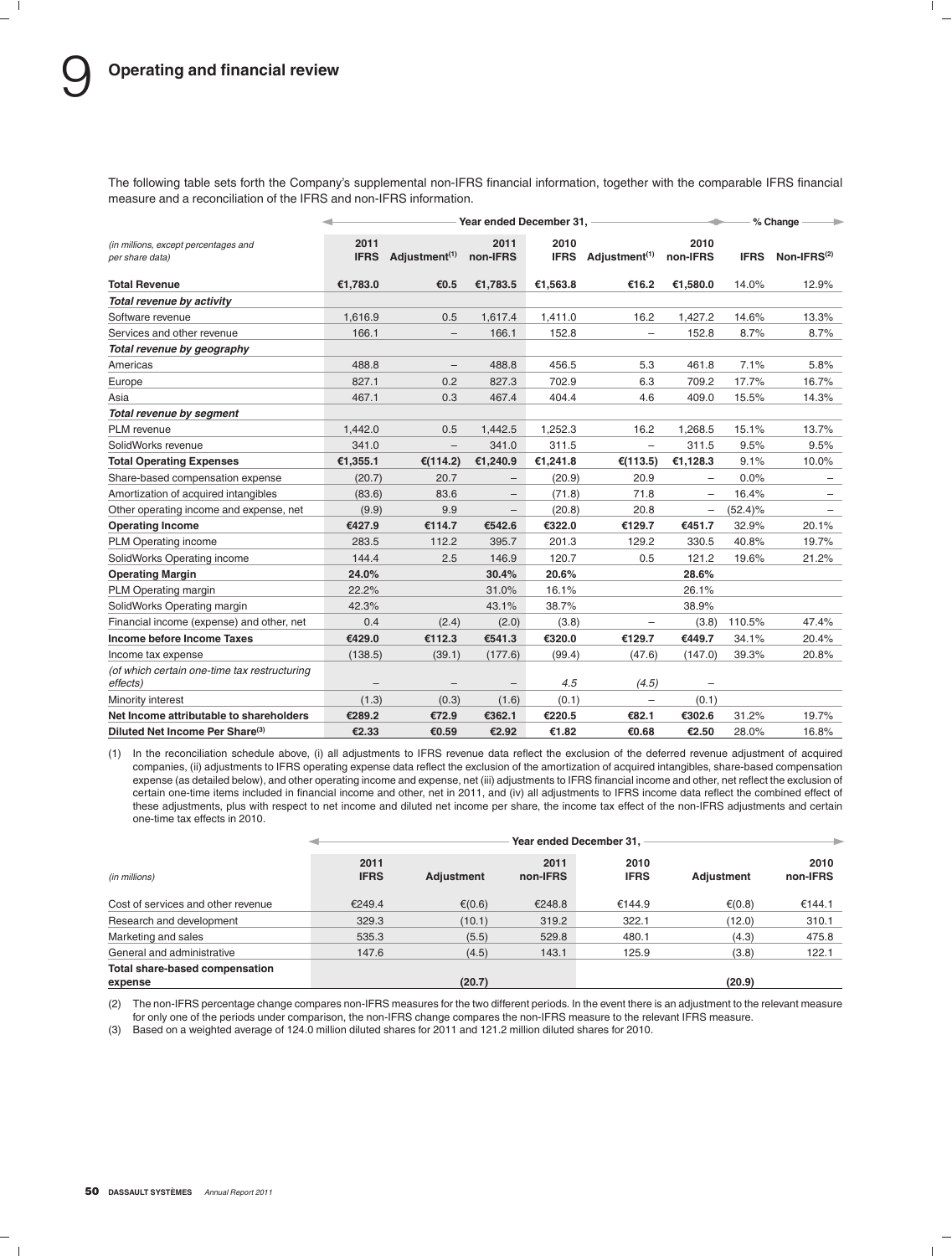# **9.1.3 Critical Accounting Principles**

The Company's consolidated financial statements have been prepared in accordance with IFRS. The preparation of these financial statements requires the Company to make certain assumptions and judgments. Actual results may differ from these estimates under different assumptions or conditions. The Company believes the following critical accounting policies, among others, involve the more significant judgments and estimates used in the preparation of its consolidated financial statements: revenue recognition, cost of software revenue, research and development, purchase price allocation for business combinations, goodwill and other intangible assets, and income taxes. See Note 2 to the Company's consolidated financial statements for a description of these accounting policies.

# 9.2 Consolidated Information: 2011 Compared to 2010

### *REVENUE*

The Company's revenue is comprised principally of (i) software revenue, which is its primary source of revenue, representing 91% of total revenue in 2011, and (ii) services and other revenue, which represented 9% of total revenue in 2011.

| (in millions, except percentages)     | Year ended<br>December 31.<br>2011 | % change | % change in<br>constant<br>currencies | Year ended<br>December 31,<br>2010 |
|---------------------------------------|------------------------------------|----------|---------------------------------------|------------------------------------|
| <b>Total Revenue</b>                  | €1,783.0                           | 14.0%    | 16%                                   | €1,563.8                           |
| Total revenue by activity             |                                    |          |                                       |                                    |
| Software revenue                      | €1,616.9                           | 14.6%    | 16%                                   | €1,411.0                           |
| Services and other revenue            | 166.1                              | 8.7%     | 10%                                   | 152.8                              |
| Total revenue by geographic region(1) |                                    |          |                                       |                                    |
| Americas                              | €488.8                             | 7.1%     | 12%                                   | €456.5                             |
| Europe                                | 827.1                              | 17.7%    | 18%                                   | 702.9                              |
| Asia                                  | 467.1                              | 15.5%    | 15%                                   | 404.4                              |
| Total revenue by segment              |                                    |          |                                       |                                    |
| PLM revenue                           | €1,442.0                           | 15.1%    | 17%                                   | €1,252.3                           |
| SolidWorks revenue                    | 341.0                              | 9.5%     | 12%                                   | 311.5                              |

(1) The Company has twelve geographic areas of focus, aggregating to the three geographic regions. The Company's largest markets as measured by total revenue are the United States, Germany, Japan and France. See Note 3 to the Company's consolidated financial statements.

Total revenue increased 14.0% to  $\epsilon$ 1.78 billion in 2011 from  $\epsilon$ 1.56 billion in 2010. In constant currencies, total revenue increased approximately 16%, principally reflecting an increase in software revenue of 16% as further discussed below. In constant currencies, revenue in Europe increased by 18%, in the Americas by 12% and in Asia by 15%. On a non-IFRS basis, total revenue increased by 13% to e1.78 billion in 2011, compared to e1.58 billion in 2010, and by approximately 14% in constant currencies. For the three months from January 1, 2010, to March 31, 2010, after payment of software royalties to the Company, IBM PLM's software revenue portion was estimated at approximately e50 million and was not consolidated with the Company's revenue during this period prior to acquisition.

#### *Software Revenue*

Software revenue is comprised of new licenses revenue and periodic licenses, maintenance and product development revenue. Periodic licenses and maintenance revenue are referred to together as ''recurring revenue''.

The Company's products are principally licensed pursuant to one of two payment structures: (i) new licenses, for which the customer pays an initial or one-time fee for a perpetual license or (ii) periodic (rental) licenses, for which the customer pays periodic fees (generally equal) to keep the license active. Access to maintenance and product updates or upgrades requires payment of a fee, which is recorded as maintenance revenue. Periodic (rental) licenses entitle the customer to corrective maintenance and product updates without additional charge. Product updates include improvements to existing products but do not cover new products. ''Periodic license'' revenue includes software revenue generated from new customers, or from new business with existing customers, if the customer chooses that payment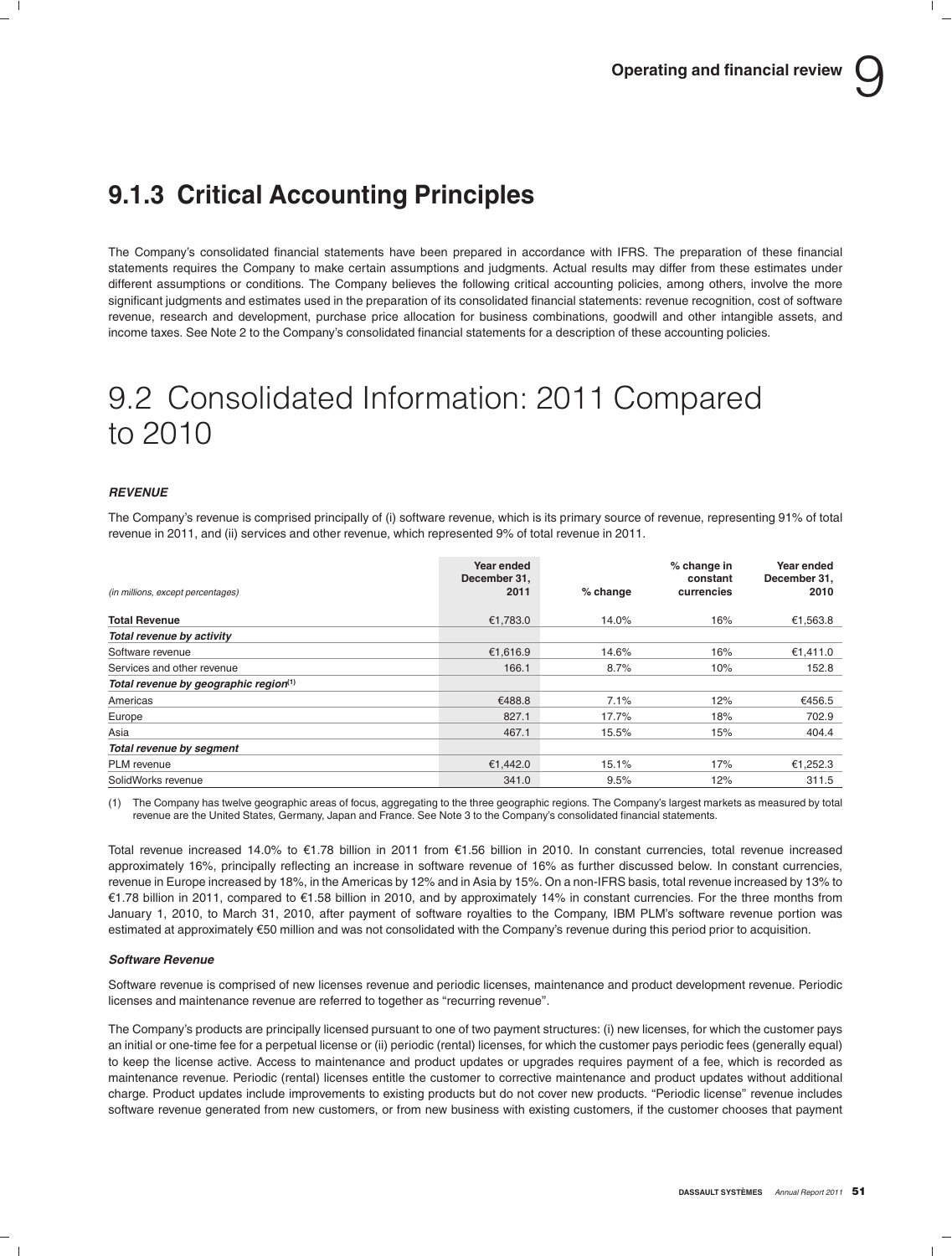structure. The Company's product development revenue relates to the development of additional functionalities of standard products requested by customers.

|                                                                |          | Year ended December 31, -- |
|----------------------------------------------------------------|----------|----------------------------|
| (in millions, except percentages)                              | 2011     | 2010                       |
| Software revenue                                               |          |                            |
| New licenses revenue                                           | €465.0   | €393.9                     |
| Periodic licenses, maintenance and product development revenue | 1,151.9  | 1,017.1                    |
| Total software revenue                                         | €1,616.9 | €1,411.0                   |
| (as % of total revenue)                                        | 90.7%    | 90.2%                      |

Software revenue increased 14.6%, and approximately 16% in constant currencies. Non-IFRS software revenue increased 13.3%, and approximately 15% in constant currencies, on strong growth in new licenses revenue and periodic licenses, maintenance and product development revenue.

IFRS and non-IFRS new licenses revenue increased 18.1%, and approximately 20% in constant currencies. The increase in new licenses revenue in 2011 principally reflected higher new business activity across all of the Company's businesses and in all geographic regions. The Company saw a substantial increase in activity in its core industries of automotive and aerospace and in new industries, in particular with energy, construction and business services companies.

Recurring software revenue increased 13.2%, and approximately 15% in constant currencies, to €1.15 billion for 2011, compared to e1.01 billion in 2010. Non-IFRS recurring software revenue increased 11.5%, and 13% in constant currencies. Recurring software revenue represented 71% and 72% of software revenue in 2011 and 2010, respectively. Recurring software revenue growth reflected an increase in customer subscription contracts, principally reflecting an increase in new business activity, the IBM PLM acquisition and an increase in rental licensing.

### *Services and Other Revenue*

Services and other revenue is largely comprised of revenue from consulting services in methodology for design, deployment and support, training services and engineering services. For each of the years 2011 and 2010, substantially all the Company's service revenue was generated by the PLM segment.

|                                   | - Year ended December 31, — → |        |  |
|-----------------------------------|-------------------------------|--------|--|
| (in millions, except percentages) | 2011                          | 2010   |  |
| Services and other revenue        | €166.1                        | €152.8 |  |
| (as % of total revenue)           | 9.3%                          | 9.8%   |  |

Services and other revenue increased 8.7%, and approximately 10% in constant currencies, principally reflecting an increase in Version 6 engagements.

### *OPERATING EXPENSES*

Average headcount growth of 9.3% for 2011 was the principal driver of the total increase in operating expenses of 9.1% (10.0% on a non-IFRS basis) in 2011 compared to 2010. Excluding a net positive currency impact of 2 percentage points, 2011 operating expenses increased approximately 11% (IFRS) and 12% (non-IFRS).

The growth in personnel reflected the integration of IBM PLM personnel following its acquisition on March 31, 2010, into sales and marketing, additional hires in both legal and finance to support the expanded base of sales activities and growth in research and development activities.

|                                            |          | Year ended December 31,<br>→ |  |  |
|--------------------------------------------|----------|------------------------------|--|--|
| (in millions)                              | 2011     | 2010                         |  |  |
| <b>Operating expenses</b>                  | €1,355.1 | €1,241.8                     |  |  |
| Adjustments <sup>(1)</sup>                 | (114.2)  | (113.5)                      |  |  |
| Non-IFRS operating expenses <sup>(1)</sup> | €1,240.9 | €1,128.3                     |  |  |

(1) The adjustments and non-IFRS operating expenses in the table above reflect adjustments to the Company's financial information prepared in accordance with IFRS by excluding (i) the amortization of acquired intangibles, (ii) share-based compensation expense, and (iii) other operating income and expense,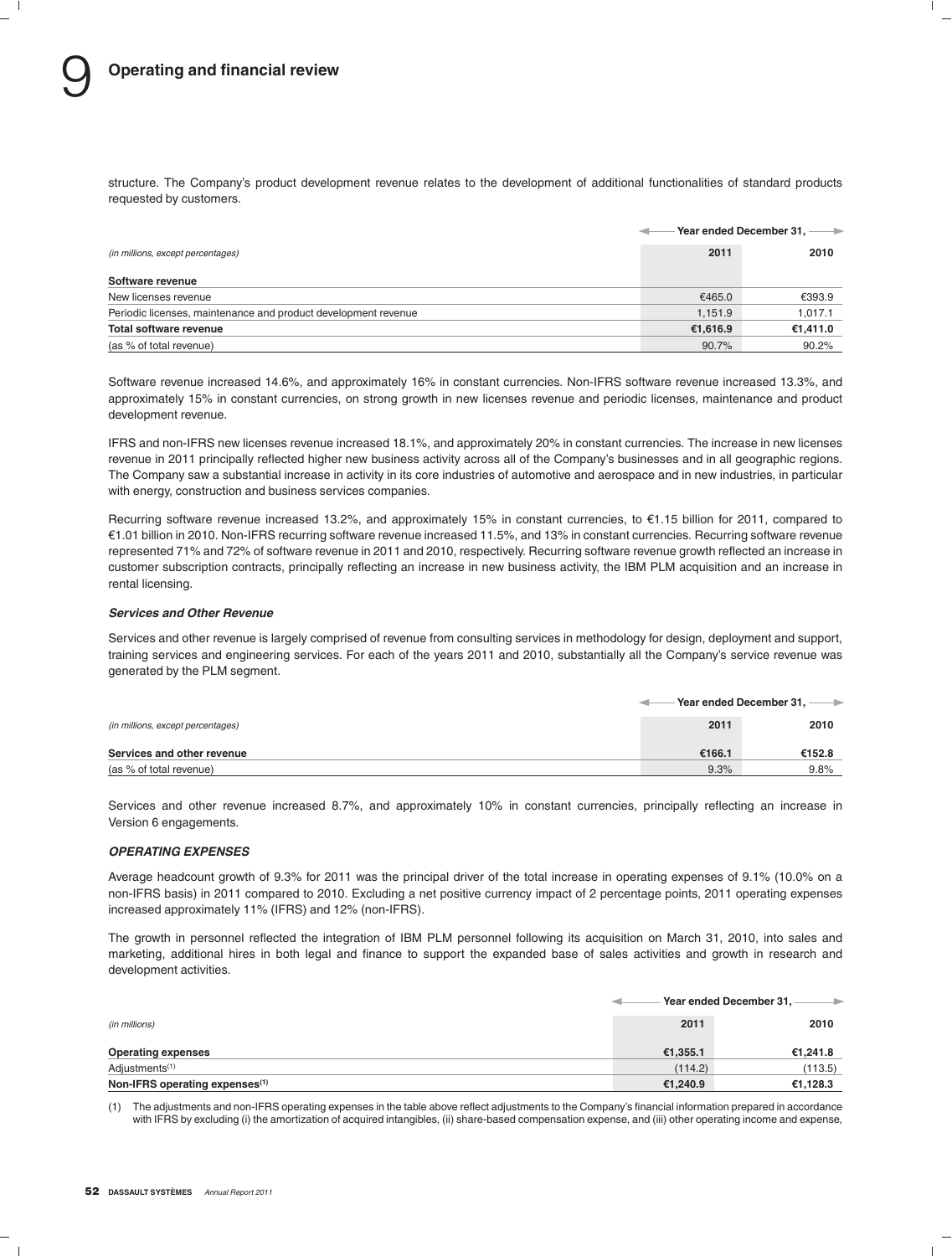net. For the reconciliation of this non-IFRS financial information with information set forth in the Company's financial statements and the notes thereto, see paragraph 9.1.2 "Supplemental non-IFRS financial information".

### *Cost of revenue*

The cost of revenue consists of:

- The cost of software revenue, which includes principally software personnel costs, licensing fees paid for third-party components integrated into the Company's own products, CD costs, preparation costs for user manuals and delivery costs.
- The cost of services and other revenue, which includes principally personnel and other costs related to organizing and providing consulting services.

|                                                                           | Year ended December 31, ---- |        |
|---------------------------------------------------------------------------|------------------------------|--------|
| (in millions)                                                             | 2011                         | 2010   |
| Cost of software revenue (excluding amortization of acquired intangibles) | €80.8                        | €76.2  |
| Cost of services and other revenue                                        | 168.6                        | 144.9  |
| Cost of revenue                                                           | €249.4                       | €221.1 |

Cost of software revenue (excluding amortization of acquired intangibles) increased 6.0%, principally due to the increase in personnel in connection with the IBM PLM acquisition, and to higher royalty costs primarily reflecting growth in software revenue. The cost of software revenue (excluding amortization of acquired intangibles) represented 4.5% of total revenue in 2011 and 4.9% in 2010.

Cost of services and other revenue increased e23.7 million or 16.4% compared to 2010 reflecting increased service activity, primarily related to Version 6 service projects. The services and other revenue gross margin was slightly negative at (1.5)% in 2011, compared to 5.2% in 2010, principally reflecting the one-time effect of forecasted overruns on inappropriately priced agreements which resulted in cost accruals. The cost of services and other revenue amounted to 9.5% and 9.3% of total revenue in 2011 and 2010, respectively.

#### *Research and development expenses*

The Company believes that research and development is one of the most important elements of its success. The Company conducts its research in three principal countries: France, the United States and India (through its 3D PLM business venture – see Chapter 19 ''Related Party Transactions''), as well as in Germany, the United Kingdom and Sweden. The Company continued to grow its resources in research and development, with average headcount growth of 8.4% for 2011, including through the additions of acquisitions. At the same time, the Company continues to focus on improving the efficiency of its research and development organization through co-location efforts, resulting in hardware and other infrastructure savings. In addition, the Company continues to benefit from government grants and related support to its research efforts.

Expenses for research and development include primarily personnel costs as well as the rental, depreciation and maintenance expenses for computers and computer hardware used in research and development, development tools, networking and communication expenses.

Costs for research and development of software are expensed in the period in which they were incurred. The Company does not capitalize any software costs. A small percentage of research and development personnel pursue research and development activities in the context of providing clients with software maintenance, and their cost is thus included under cost of software revenue.

Expenses for research and development are recorded net of grants received from various governmental authorities to finance certain research and development activities (including tax research credits in France).

|                                   | Year ended December 31, $-$<br>$\rightarrow$ |        |  |
|-----------------------------------|----------------------------------------------|--------|--|
| (in millions, except percentages) | 2011                                         | 2010   |  |
| Research and development expenses | €329.3                                       | €322.1 |  |
| (as % of total revenue)           | 18.5%                                        | 20.6%  |  |

For 2011 research and development cost increased €7.2 million or 2.2% in comparison to 2010. The growth in research and development expense principally reflected an increase in salaries, benefits and variable compensation, growth in R&D personnel of 8%, and a decrease in government grants and other governmental programs supporting research and development (e26.9 million in 2011 compared to €28.9 million in 2010) largely offset by a net positive impact of approximately 2 percentage points from currency fluctuations.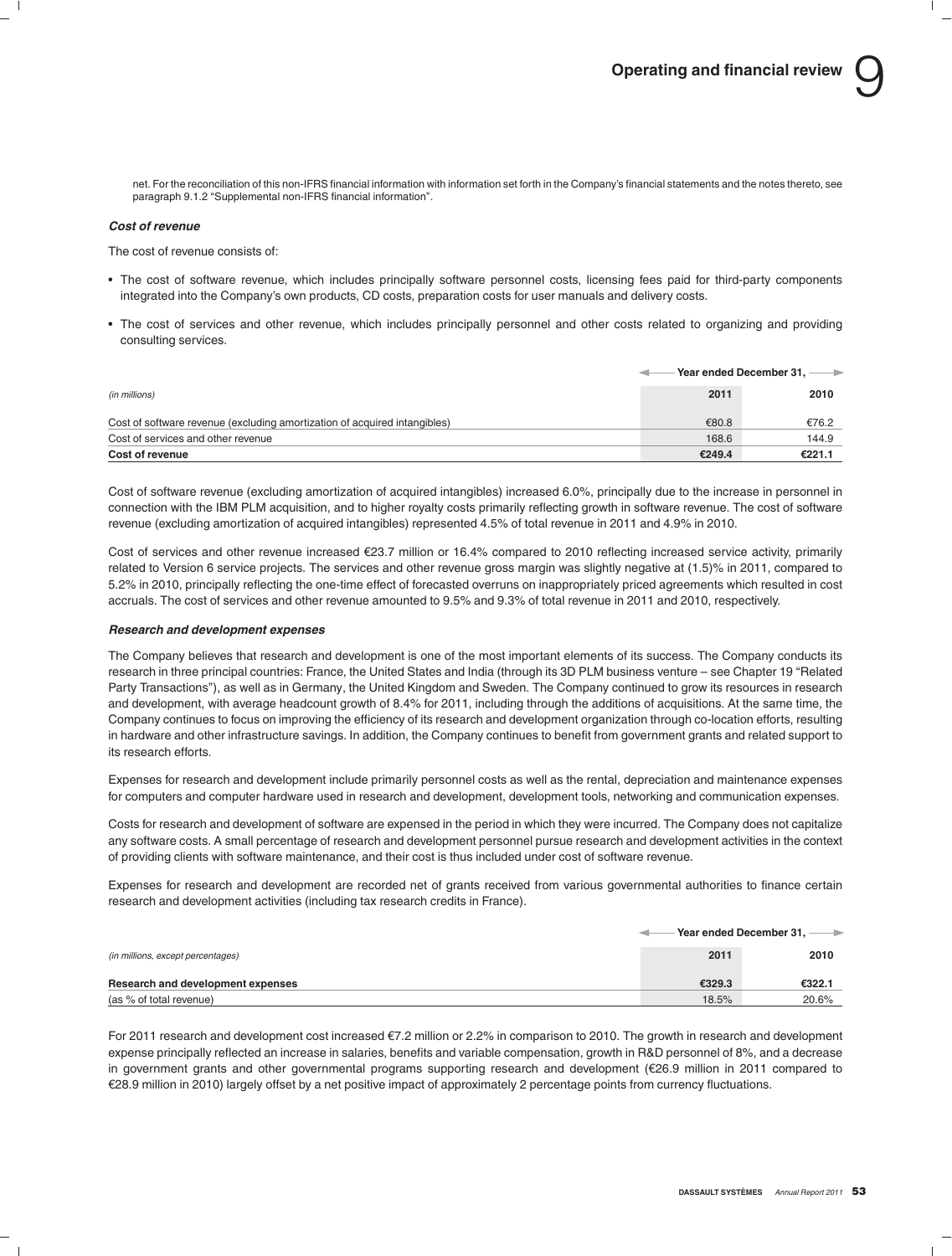#### *Marketing and sales expenses*

Marketing and sales expenses consist primarily of personnel costs, which include sales commissions and personnel for processing sales transactions; marketing and communications expenses; travel expenses; and marketing infrastructure costs, such as information technology resources used for marketing.

|                                   |          | Year ended December 31, $-$<br>$\rightarrow$ |
|-----------------------------------|----------|----------------------------------------------|
| (in millions, except percentages) | 2011     | 2010                                         |
| Marketing and sales expenses      | €535.3   | €480.1                                       |
| (as % of total revenue)           | $30.0\%$ | 30.7%                                        |

In 2011 marketing and sales expenses increased €55.2 million, or 11.5%, compared to 2010. The increase resulted principally from growth in personnel with the IBM PLM acquisition and other hires, an increase in commission compensation as a result of the growth in revenue, higher expenses for travel, events and other support activities for the sales channels, and an increase in IT and facilities costs. Currency fluctuations had a net positive impact on the evolution of marketing and sales expenses of approximately 2 percentage points.

#### *General and administrative expenses*

|                                     | $\cdot$ Year ended December 31, $-$<br>$\rightarrow$ |        |
|-------------------------------------|------------------------------------------------------|--------|
| (in millions, except percentages)   | 2011                                                 | 2010   |
| General and administrative expenses | €147.6                                               | €125.9 |
| (as % of total revenue)             | 8.3%                                                 | 8.1%   |

The Company has been expanding its infrastructure to support the higher level of sales and services activities, leading to growth in general and administrative expenses of €21.7 million or 17.2% in 2011, while maintaining G&A expenses at a similar percentage of total revenue in comparison to 2010. The increase in general and administrative expenses resulted principally from growth in legal personnel and in outside counsel fees to support the Company's larger direct sales force following the IBM PLM acquisition and increased activity to defend against third-party claims, particularly in the intellectual property field and generally without merit, an increase in third-party fees, and to a lesser extent an increase in costs for subcontractors and travel. Currency fluctuations had a positive impact on the evolution of general and administrative expenses of approximately 2 percentage points.

#### *Amortization of acquired intangibles*

Amortization of acquired intangibles includes amortization of acquired software, amortization of acquired technology and amortization of intangible assets recognized in connection with business combinations (primarily contractual customer relationships and technology). See the discussion above under paragraph 9.1.2 "Supplemental non-IFRS financial information".

|                                      | Fear ended December 31, → → |       |  |
|--------------------------------------|-----------------------------|-------|--|
| (in millions)                        | 2011                        | 2010  |  |
| Amortization of acquired intangibles | €83.6                       | €71.8 |  |

Amortization of acquired intangibles increased €11.8 million or 16.4% in 2011 compared to 2010 principally reflecting the full year impact of the IBM PLM acquisition (March 2010) and the Exalead acquisition (June 2010).

### *Other operating income and expense, net*

Other operating income and expense, net, includes the impact of events that are unusual, infrequent or generally non-recurring in nature.

|                                         |      | $-$ Year ended December 31, $\longrightarrow$ |
|-----------------------------------------|------|-----------------------------------------------|
| (in millions)                           | 2011 | 2010                                          |
| Other operating income and expense, net | €9.9 | €20.8                                         |

Other operating income and expense, net, declined €10.9 million in 2011, with a decrease in direct acquisition costs (€1.0 million in 2011 compared to €7.9 million in 2010) and acquisition-related expenses (€2.6 million in 2011 compared to €5.7 million in 2010); the high level of 2010 expense was principally due to the IBM PLM acquisition. Restructuring costs increased by €8.0 million in 2011 as the Company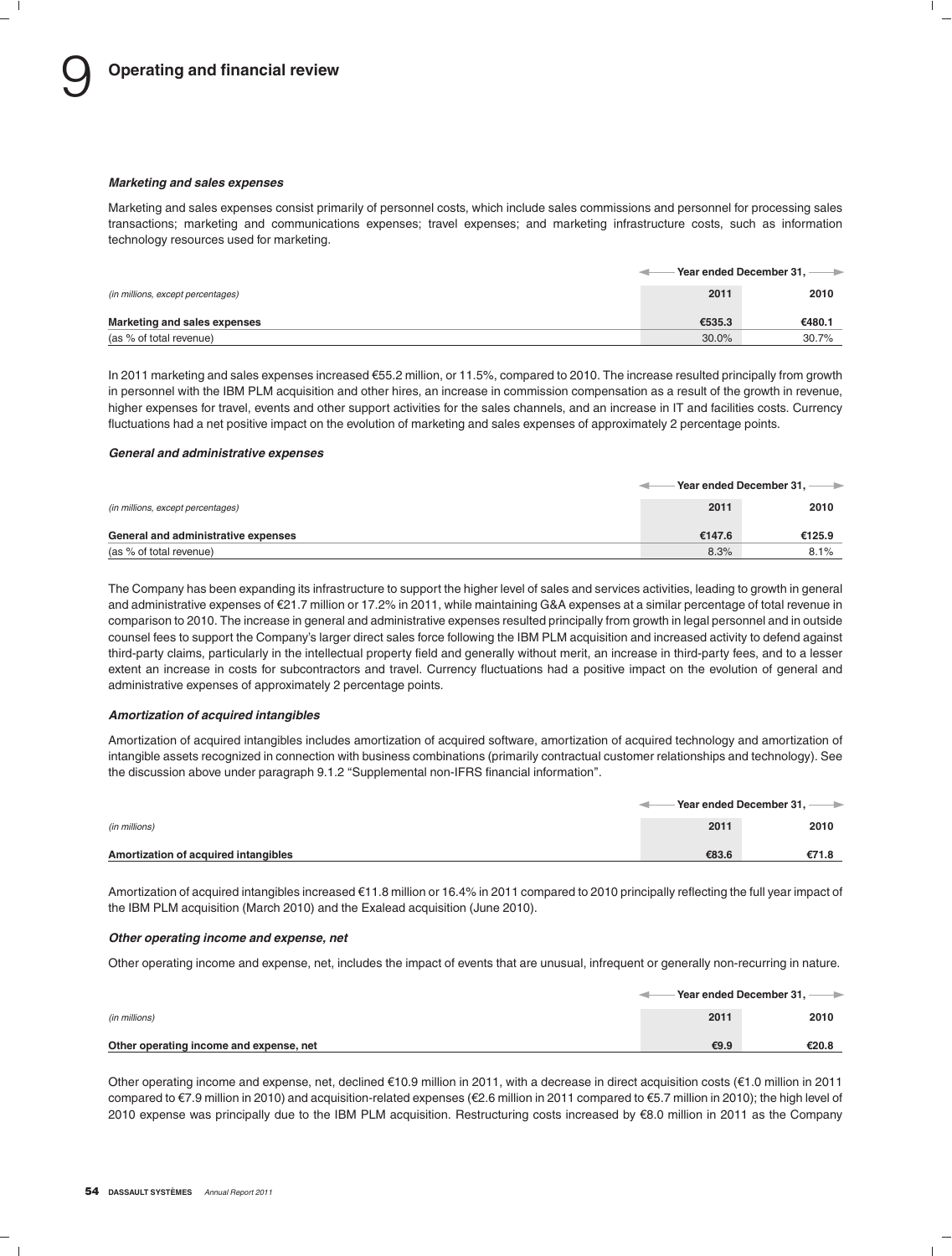undertook actions to rationalize its sales force in Japan and in Europe in 2011, and relocation costs decreased by e4.9 million. See Note 8 to the Company's consolidated financial statements.

#### *OPERATING INCOME*

|                         | ◅      | $-$ Year ended December 31, $\longrightarrow$ |
|-------------------------|--------|-----------------------------------------------|
| (in millions)           | 2011   | 2010                                          |
| <b>Operating income</b> | €427.9 | €322.0                                        |

Operating income increased 32.9% or €105.9 million for 2011 and principally reflected a 14.0% increase in revenue, offset in part by an increase in operating expenses of 9.1%. In addition to an increase in operating income, the operating margin improved to 24.0% for 2011 compared to 20.6% for 2010. On a non-IFRS basis, operating income increased 20.1% to €542.6 million for 2011 from €451.7 million in 2010 and the non-IFRS operating margin increased to 30.4%, compared to 28.6% for 2010. These improvements reflected the benefits from operating leverage.

### *FINANCIAL INCOME (EXPENSE) AND OTHER, NET*

|                                           | $-$ Year ended December 31, $\longrightarrow$ |        |
|-------------------------------------------|-----------------------------------------------|--------|
| (in millions)                             | 2011                                          | 2010   |
| Financial income (expense) and other, net | €0.4                                          | €(3.8) |

2011 financial income (expense) and other, net was principally comprised of net financial interest income of €5.8 million, exchange losses of e7.9 million, and one-time gains of e5.0 million on previously held interests. The increase in financial income, net primarily reflected an increase in financial net interest income of e7.0 million, offset in part by an increase in exchange losses of e5.2 million. On a non-IFRS basis, financial income (expense) and other, net totaled  $E(2.0)$  million for 2011 compared to  $E(3.8)$  million for 2010. See Note 9 to the Company's consolidated financial statements.

### *INCOME TAX EXPENSE*

|                                   | Year ended December 31. $-$<br>$\rightarrow$ |       |
|-----------------------------------|----------------------------------------------|-------|
| (in millions, except percentages) | 2011                                         | 2010  |
| Income tax expense                | €138.5                                       | €99.4 |
| Effective consolidated tax rate   | 32.3%                                        | 31.1% |

Income tax expense increased by e39.1 million or by 39.3%, largely reflecting an increase in pre-tax income of 34.1% and in part an increase of 120 basis points in the effective consolidated tax rate due notably to certain one-time tax restructuring effects in 2010. On a non-IFRS basis, the effective consolidated tax rate was 32.8% for 2011, compared to 32.7% for 2010. See Note 10 to the Company's consolidated financial statements for an explanation of the differences between the effective tax rate and the taxes computed at the statutory French tax rate of 36.10%.

#### *NET INCOME AND DILUTED NET INCOME PER SHARE*

|                                             | Year ended December 31, -- |        |
|---------------------------------------------|----------------------------|--------|
| (in millions, except per share data)        | 2011                       | 2010   |
| Net income attributable to shareholders     | €289.2                     | €220.5 |
| Diluted net income per share                | €2.33                      | €1.82  |
| Diluted weighted average shares outstanding | 124.0                      | 121.2  |

Net income increased 31.2% and diluted net income per share increased 28.0%, largely reflecting an increase in operating income of 32.9%. Diluted weighted average shares outstanding increased 2.3%. Non-IFRS net income increased 19.7% to e362.1 million reflecting an increase in non-IFRS operating income of 20.1%. Non-IFRS net income per diluted share increased 16.8% to €2.92 per share from  $E$ 2.50 per share, reflecting growth in net income offset slightly by the increase in shares outstanding.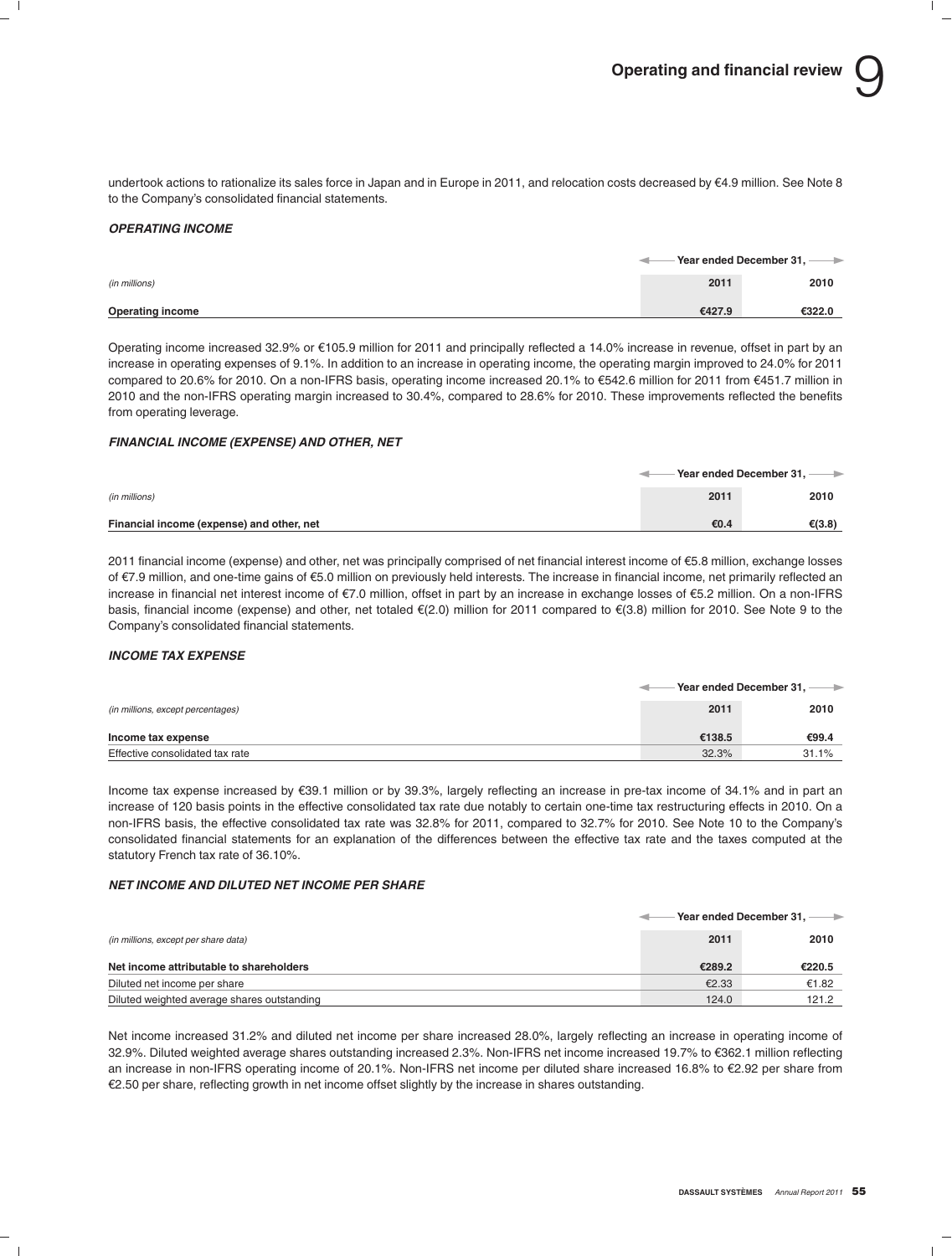# 9.3 Revenue and Operating Income by Segment

2011 software revenue trends for both segments reflected an increase in new licenses activity as well as growth in recurring software revenue. In addition, revenue and operating income results for the PLM segment also reflect the significant increase in the number of direct customer accounts and sales resources following the integration of IBM PLM as of April 1, 2010. For the three months from January 1, 2010 to March 31, 2010, after payment of software royalties to the Company, IBM PLM's software revenue portion was estimated at approximately e50 million and was not consolidated with the Company's revenue during this period prior to acquisition.

### *PLM*

*Revenue*

|                                                            | Year ended December 31. |                       |          |                       |
|------------------------------------------------------------|-------------------------|-----------------------|----------|-----------------------|
| (in millions, except percentages)                          | 2011                    | % of Total<br>revenue | 2010     | % of Total<br>revenue |
| Revenue (excluding inter-segment sales)                    |                         |                       |          |                       |
| PLM revenue                                                | €1.442.0                | 80.9%                 | €1.252.3 | 80.1%                 |
| Supplemental non-IFRS Financial Information <sup>(1)</sup> |                         |                       |          |                       |
| PLM non-IFRS revenue                                       | €1.442.5                | 80.9%                 | €1.268.5 | 80.3%                 |

(1) The supplemental non-IFRS financial information reflects adjustments to the Company's audited financial information by excluding the effect of adjusting the carrying value of acquired companies' deferred revenue. For the reconciliation of this non-IFRS financial information with information set forth in the Company's financial statements and the notes thereto, see paragraph 9.1.2 ''Supplemental non-IFRS financial information'' above.

PLM revenue totaled €1.44 billion (IFRS and non-IFRS) in 2011 and was comprised of CATIA software revenue of €762.9 million, Other PLM software revenue (SIMULIA, DELMIA, Exalead, 3DVIA and Swym) of €283.6 million, ENOVIA software revenue of €229.9 million and Services and other revenue of €166.1 million.

Total revenue for the PLM segment increased 15.1% in 2011 compared to 2010, and 13.7% on a non-IFRS basis. On a constant currency basis, PLM software revenue increased approximately 17%, and 16% on a non-IFRS basis. On a non-IFRS basis, CATIA software revenue increased 14.3% and approximately 16% in constant currencies, ENOVIA software revenue increased 12.0% and approximately 14% in constant currencies, and Other PLM software revenue increased 16.6% and approximately 18% in constant currencies. PLM service revenue increased 8.7% and approximately 10% on a constant currency basis. See paragraph 9.2 ''Consolidated Information: 2011 Compared to 2010-Services and Other Revenue''.

*Operating income*

|                                                            | Year ended December 31. |                                   |        |                                   |
|------------------------------------------------------------|-------------------------|-----------------------------------|--------|-----------------------------------|
| (in millions, except percentages)                          | 2011                    | % of Total<br>operating<br>income | 2010   | % of Total<br>operating<br>income |
| <b>Operating income</b>                                    |                         |                                   |        |                                   |
| PLM operating income                                       | €283.5                  | 66.3%                             | €201.3 | 62.5%                             |
| Supplemental non-IFRS Financial Information <sup>(1)</sup> |                         |                                   |        |                                   |
| PLM non-IFRS operating income                              | €395.7                  | 72.9%                             | €330.5 | 73.2%                             |

(1) The supplemental non-IFRS financial information reflects adjustments to the Company's audited financial information by excluding (i) the effect of adjusting the carrying value of acquired companies' deferred revenue, (ii) the amortization of acquired intangibles, (iii) share-based compensation expense and (iv) other operating income and expense, net. For the reconciliation of this non-IFRS financial information with information set forth in the Company's financial statements and the notes thereto, see paragraph 9.1.2 ''Supplemental non-IFRS financial information''.

Operating income for the PLM segment increased 40.8%, reflecting a 15.1% increase in revenue and an increase in the PLM operating margin. On a non-IFRS basis, PLM operating income increased 19.7%, reflecting an increase of 13.7% in revenue and an increase in the operating margin. The PLM operating margin grew to 19.7% in 2011 from 16.1% in 2010, and the non-IFRS PLM operating margin increased to 27.4% in 2011 from 26.1% in 2010, reflecting similar factors as for the Company's consolidated operating margin.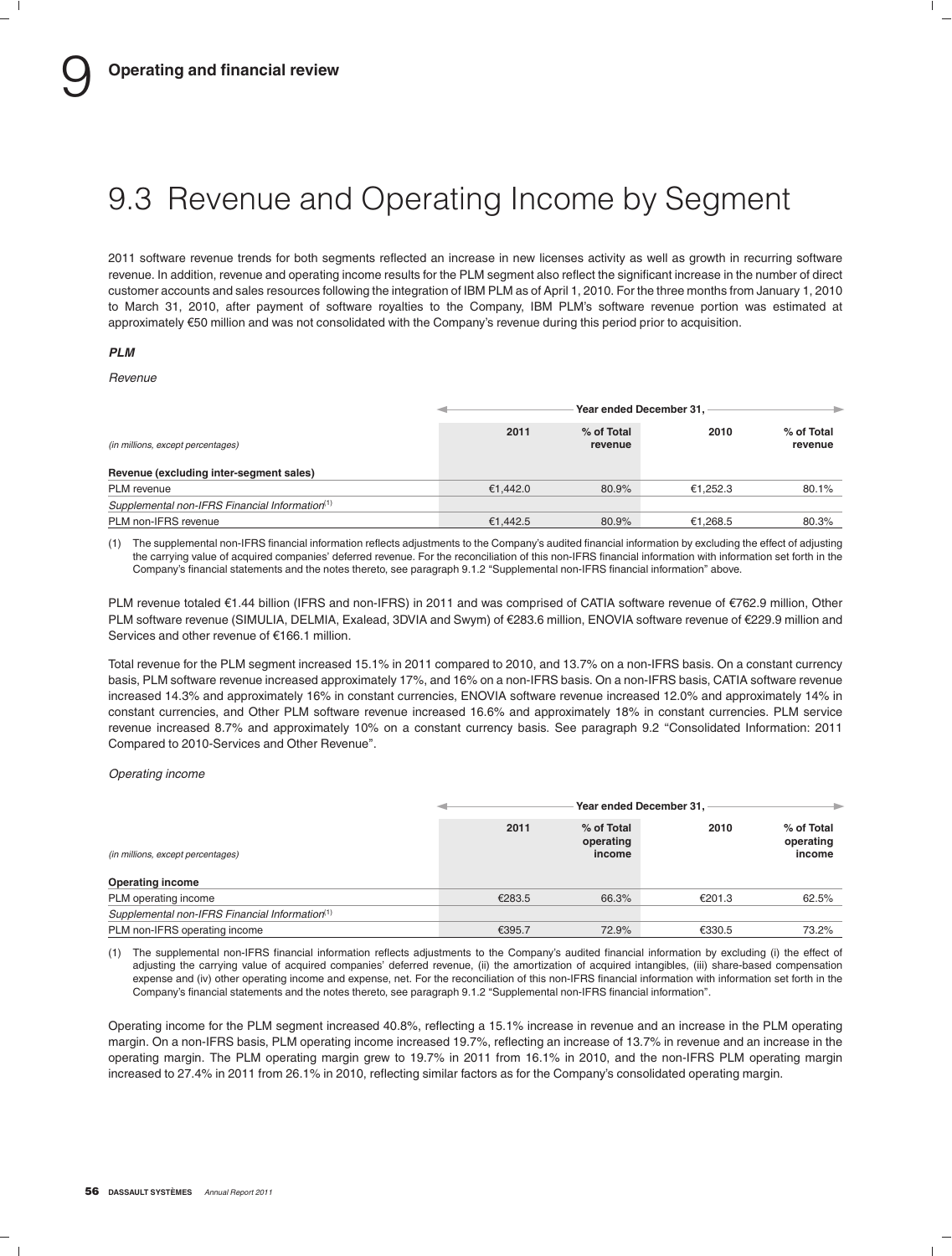#### *SolidWorks*

#### *Revenue*

|                                                | Year ended December 31. |                       |        |                       |
|------------------------------------------------|-------------------------|-----------------------|--------|-----------------------|
| (in millions, except percentages)              | 2011                    | % of Total<br>revenue | 2010   | % of Total<br>revenue |
| Revenue (excluding inter-segment sales)        |                         |                       |        |                       |
| SolidWorks revenue                             | €341.0                  | 19.1%                 | €311.5 | 19.9%                 |
| Supplemental non-IFRS Financial Information(1) |                         |                       |        |                       |
| SolidWorks non-IFRS revenue                    | €341.0                  | 19.1%                 | €311.5 | 19.7%                 |

(1) The supplemental non-IFRS financial information reflects adjustments to the Company's audited financial information by excluding the effect of adjusting the carrying value of acquired companies' deferred revenue. For the reconciliation of this non-IFRS financial information with information set forth in the Company's financial statements and the notes thereto, see paragraph 9.1.2 ''Supplemental non-IFRS financial information''.

SolidWorks revenue and non-IFRS revenue increased 9.5% and approximately 12% in constant currencies. SolidWorks new license revenue rose double-digits on an increase in new seats of 14%, growth in revenue from multi-product sales including SolidWorks product data management and simulation applications, as well as a higher average selling price for SolidWorks design software than in 2010. SolidWorks recurring software revenue increased double-digits, benefiting from higher new licensing activity and a further improvement in maintenance renewal rates in comparison to 2010.

*Operating income*

|                                                              |        | Year ended December 31.           |        |                                   |  |
|--------------------------------------------------------------|--------|-----------------------------------|--------|-----------------------------------|--|
| (in millions, except percentages)<br><b>Operating income</b> | 2011   | % of Total<br>operating<br>income | 2010   | % of Total<br>operating<br>income |  |
| SolidWorks operating income                                  | €144.4 | 33.7%                             | €120.7 | 37.5%                             |  |
| Supplemental non-IFRS Financial Information(1)               |        |                                   |        |                                   |  |
| SolidWorks non-IFRS operating income                         | €146.9 | 27.1%                             | €121.2 | 26.8%                             |  |

(1) The supplemental non-IFRS financial information reflects adjustments to the Company's audited financial information by excluding (i) the effect of adjusting the carrying value of acquired companies' deferred revenue, (ii) the amortization of acquired intangibles, (iii) share-based compensation expense and (iv) other operating income and expense, net. For the reconciliation of this non-IFRS financial information with information set forth in the Company's financial statements and the notes thereto, see paragraph 9.1.2 ''Supplemental non-IFRS financial information.

SolidWorks operating income increased €23.7 million, or 19.6% in 2011 compared to 2010, principally reflecting the 9.5% increase in revenue. In addition, the operating margin increased to 42.3% in 2011 from 38.7% for 2010, benefiting from operating leverage. Similarly, on a non-IFRS basis, SolidWorks operating income increased €25.7 million or 21.2% in 2011 compared to 2010, and the operating margin improved to 43.1% in 2011 from 38.9% for 2010.

# 9.4 Trends in Quarterly Results

The Company's quarterly new licenses revenue has varied significantly and is likely to vary significantly in the future. The Company's total revenue is subject to less quarterly variation due to the Company's significant level of recurring software revenue. As was evident during the 2009 global recession, the Company's high level of recurring software revenue acted as a stabilizing factor, helping to mitigate the impact of the significant decrease in new licensing activity on revenue and net income.

A significant portion of sales typically occurs in the last month of each quarter, and, as is typical in the software market, the Company normally experiences its highest licensing activity for the year in December. Software revenue, total revenue, operating income, operating margin and net income have generally been highest in the fourth quarter of each year.

In 2011, revenue for the fourth, third, second and first quarters represented, respectively, 28.7% (29.6% in 2010), 24.3% (25.8% in 2010), 24.0% (24.7% in 2010) and 23.0% (19.9% in 2010) of the Company's total revenue for the year. The revenue contribution variations by quarter in 2011 in comparison to 2010 principally reflected the impact of the IBM PLM acquisition which was consolidated as of April 1, 2010 and some seasonal and one-time effects from the 2010 economic recovery which benefited the 2010 fourth quarter in particular.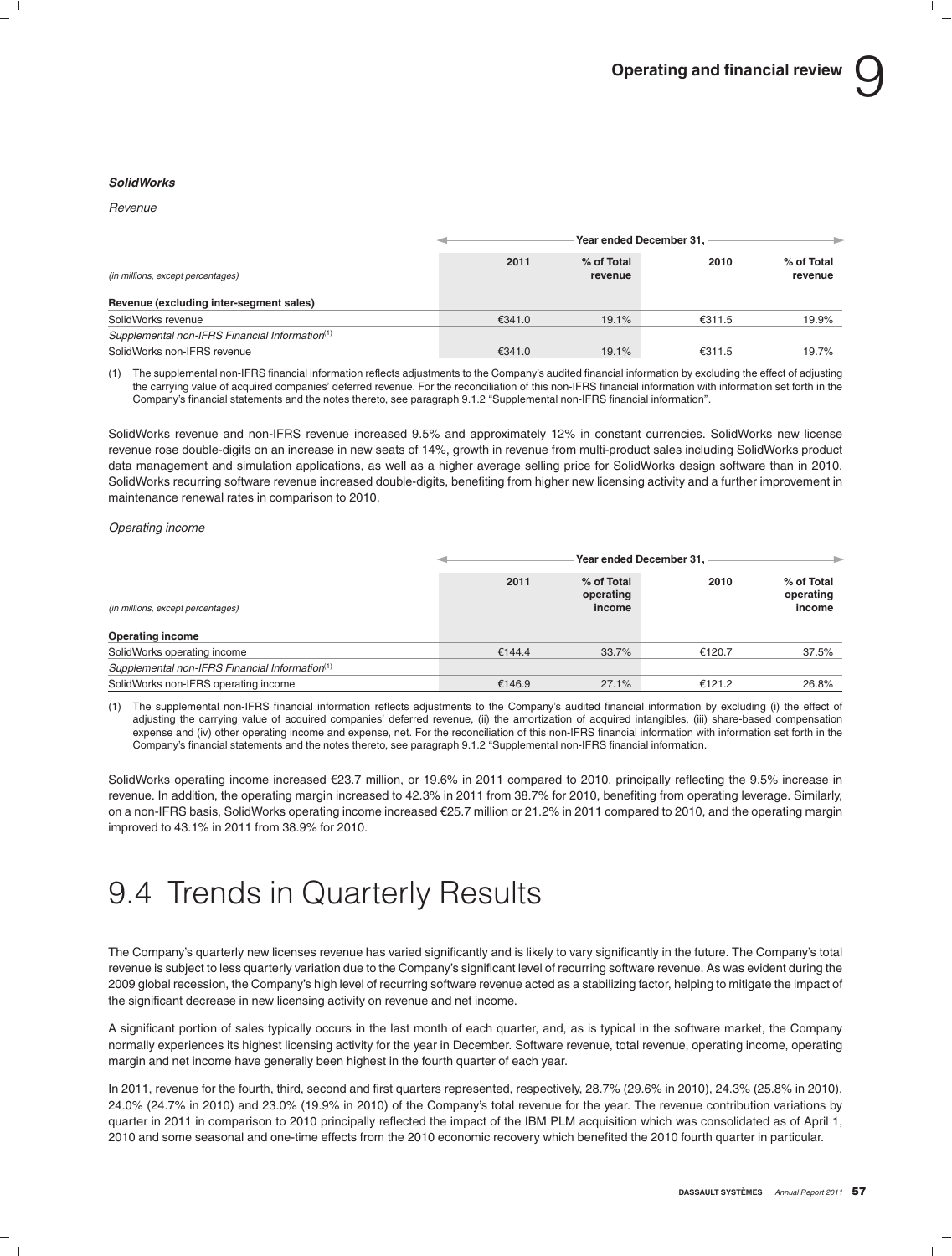Nonetheless, it is possible that the Company's quarterly total revenue could vary significantly and that its net income could vary significantly reflecting the change in revenues, together with the effects of the Company's investment plans.

Some of the factors that could cause the Company's quarterly revenues to vary include, but are not limited to: the timing and level of mergers and acquisition activities, changes in the macroeconomic environment, the size and number of larger software sales transactions occurring in the same quarter, the method of software licensing and the timing and size of service engagements. Additionally, quarterly revenue can vary due to the varying length of time required to negotiate and complete sales contracts or to the timing of recognition of service engagements. See paragraph 4.1 ''Risks Related to the Company's Business – Variability in quarterly operating results''.

# 9.5 Off-Balance Sheet Arrangements

See Note 25 to the Company's consolidated financial statements.

# 9.6 Tabular Disclosure of Contractual Obligations

See paragraph 4.2.3 "Liquidity Risk".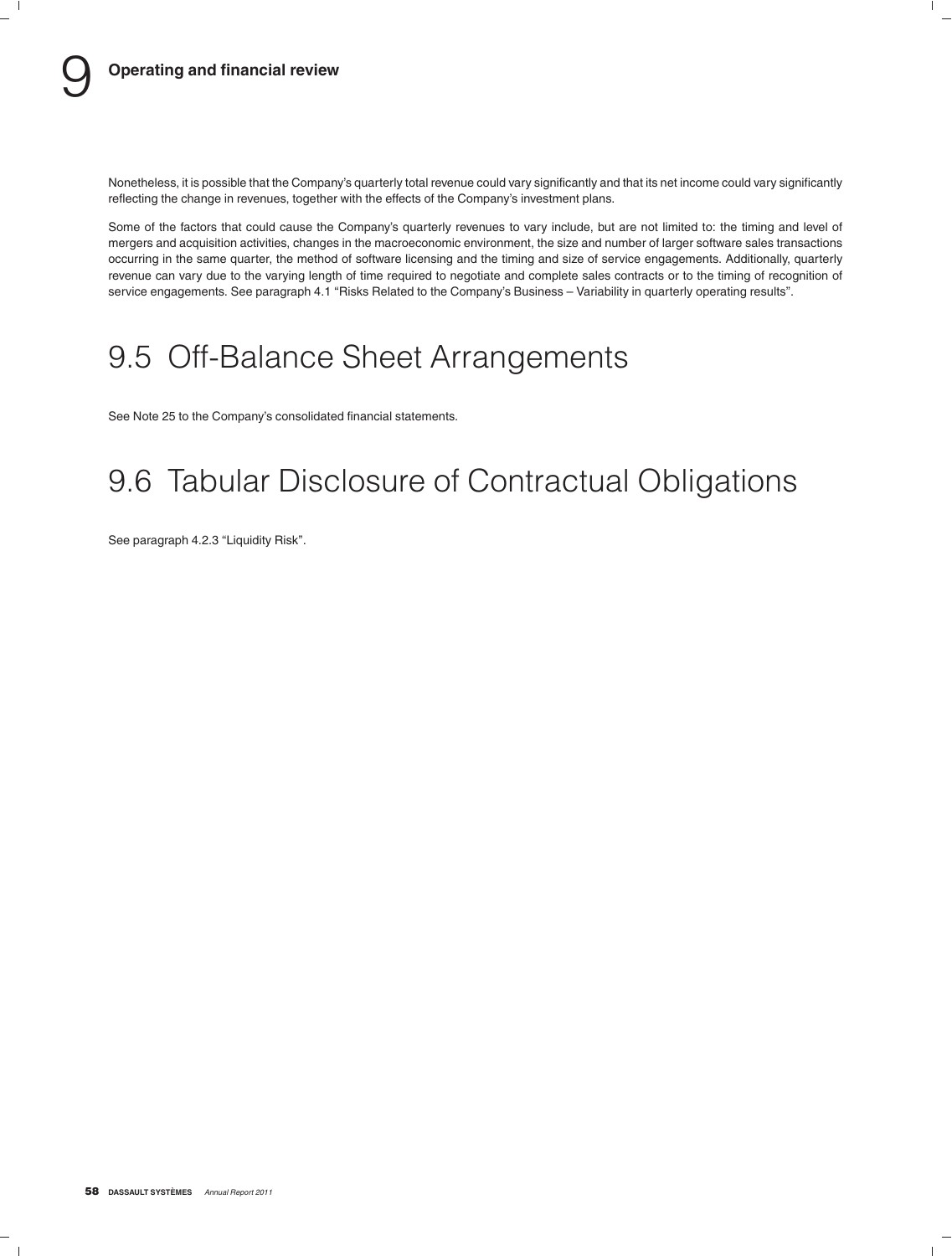# CHAPTER 10 – CAPITAL RESOURCES

#### *Overview*

Cash and cash equivalents and short-term investments increased to  $\epsilon$ 1.42 billion as of December 31, 2011, compared to  $\epsilon$ 1.14 billion as of December 31, 2010. The Company's net financial position, comprised of cash, cash equivalents and short-term investments less long-term debt of €72.4 million and less the €200 million debt which has become short-term as of December 31, 2011, was €1.15 billion at December 31, 2011, compared to a net financial position of e845.7 million at December 31, 2010.

The Company's principal source of liquidity is cash from operations amounting to  $\epsilon$ 450.9 million, increasing  $\epsilon$ 42.5 million compared to 2010. During 2011 cash obtained from operations was used primarily to repurchase Company shares in the amount of e226.7 million, to fund short-term investments amounting to e103.9 million net, invest in capital expenditures of e71.4 million and distribute cash dividends aggregating €65.8 million.

Exchange rate fluctuations had a positive translation effect of e27.1 million on the Company's December 31, 2011, cash balance compared to a positive translation effect of €32.5 million on the Company's December 31, 2010, cash balance.

The Company follows a conservative policy for investing its cash resources, mostly relying on short-term investments. Investment rules are determined and controlled by the treasury department of Dassault Systèmes SA. The Group believes that it will be able to meet its contractual commitments existing at December 31, 2011.

### *Investing activities*

Net cash used in investing activities decreased by €326.5 million to €214.9 million, compared to €541.4 million in 2010, reflecting net purchases of short term investments amounting to €103.9 million (€41.8 million in 2010), capital expenditures of €71.4 million (€37.3 million in 2010) and payments for acquisition of businesses amounting to €37.4 million net (€461.4 million net in 2010 for the acquisition of IBM PLM and Exalead) (see Note 16 to the Company's consolidated financial statements).

### *Financing activities*

In 2011, net cash used in financing activities amounted to €85.3 million; in 2010, net cash provided by financing activities was e138.0 million. During 2011 the Company paid dividends in the amount of e65.8 million (e54.5 million in 2010) and effected share repurchases for an amount of €226.7 million (€7.2 million in 2010) principally to offset the dilutive effect from stock options exercised in connection with the 2011 expiration of two major ten-year stock option programs in the amount of  $\epsilon$ 233.4 million ( $\epsilon$ 97.4 million of stock options exercised in 2010). In 2011, there was no new borrowing  $(£115.0$  million in 2010).

Note 21 to the Company's consolidated financial statements provides a description of the borrowings and their contractual maturity. The Company's e200 million revolving credit facility will terminate at the end of 2012. Pursuant to the terms of this credit facility, the Company is required to comply with limitations on its ability to grant liens on, or sell, its assets or the assets of its principal subsidiaries, or to carry out a restructuring. In the event of a change in control of the Company, its lenders could require immediate repayment. The term loan facility in Japan, amounting to 14,500 million yen, or e115.0 million as of the 2010 draw date, is scheduled to be repaid by the Company in ten equal semi-annual installments, with the last payment being due in June of 2015.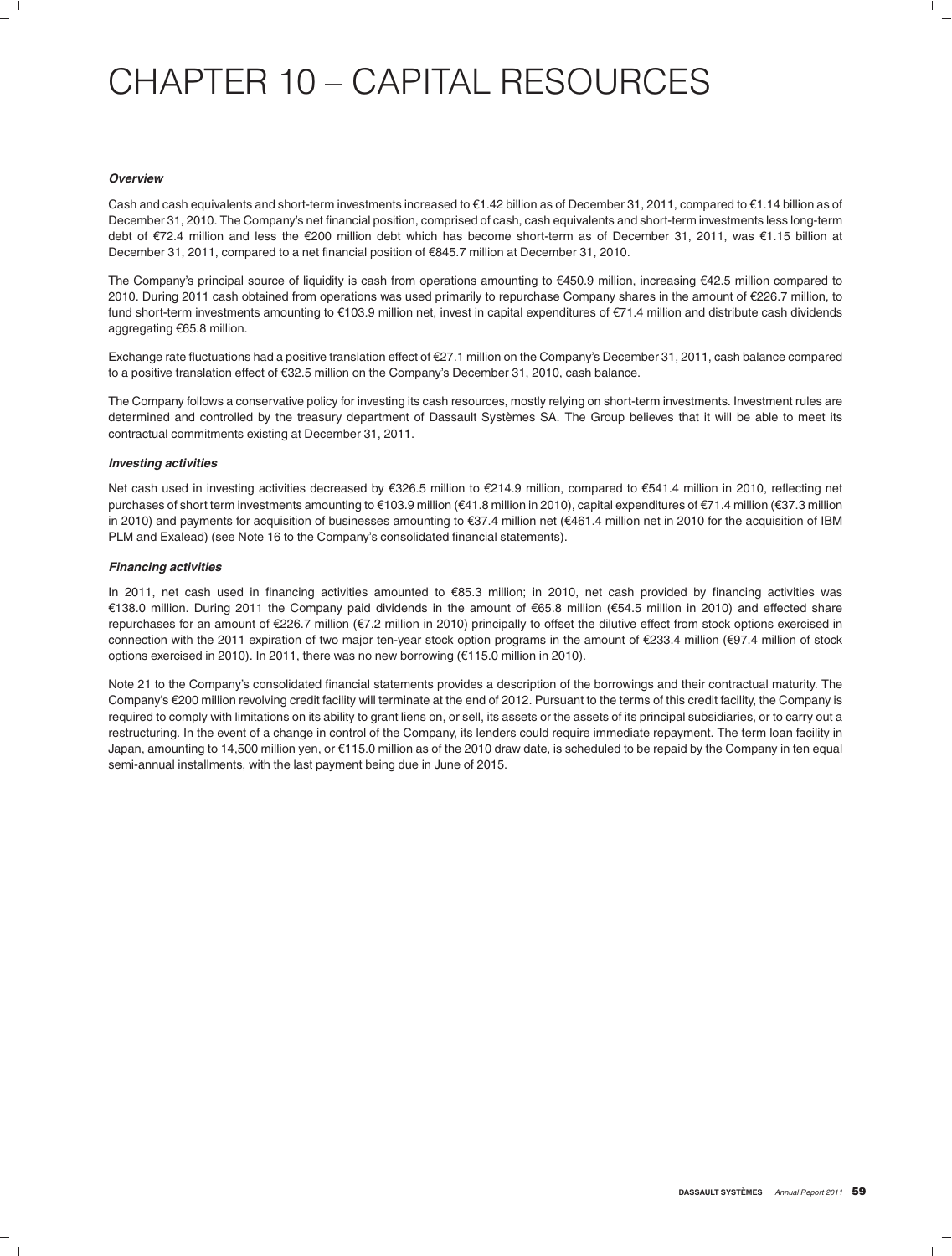# CHAPTER 11 – RESEARCH AND DEVELOPMENT, PATENTS AND LICENSES

# 11.1 Overview

At December 31, 2011, the Company's research and product development teams included 4,215 engineers, compared to 3,907 engineers at year-end 2010, representing approximately 44% of the total Company headcount. During 2011 the Company increased its total R&D headcount by 8% (including 65 personnel joining the Company in conjunction with acquisitions completed during 2011), and by 9% in 2010.

The Company has research facilities located primarily in France, the United States and India (including the 1,306 and 1,079 employees at December 31, 2011 and 2010, respectively, of the Company's 3D PLM business venture described in Chapter 19 ''Related Party Transactions''), as well as in Germany, the United Kingdom and Sweden.

Research and development expenses totaled €329.3 million for 2011, compared to €322.1 million for 2010 and excluding currency benefits increased 4%. R&D costs benefited from government grants and other governmental programs supporting research and development of €26.9 million in 2011 and €28.9 million in 2010.

The Company's research and development is conducted in close cooperation with users and customers in their respective industries to develop a deeper understanding of the unique business processes of these industries as well as the future product directions and requirements of its users and customers.

Important trends in business practices globally which underpin the Company's current research directions include:

- the increasing importance of realistic modeling simulation and production reaching unmatched level of conformity between the real world and the virtual world;
- product innovation incorporating the end-customer product experience;
- the increasing importance of communities and collaboration in the process of product creation;
- current product trends with the development of complex embedded systems and smart products;
- critical issues around intellectual property creation, management and protection;
- the increasing importance of information intelligence utilizing search-based applications to help customers better utilize and leverage the significant amount of data generated, whether structured or unstructured data, whether inside a company or on the web; and
- an increased focus on compliance with government rules and company processes in connection with product creation, manufacturing, maintenance and retirement.

The Company is also devoting significant resources to the development of on-line service offerings (SaaS) based on a ''cloud computing'' infrastructure.

# 11.2 Intellectual Property

The Company relies on a combination of copyrights, trade secret, trademark and patents to establish and protect its technology. The Company distributes its software products under licenses that grant software utilization rights, and not ownership rights, to the Company's customers. The contracts contain various provisions protecting the Company's intellectual property rights over its technology, as well as related confidentiality rights.

The source code (set of instructions written by a programmer in an intelligible form for the latter) of its products is protected as a trade secret and as a copyrighted work. In addition, some of the key capabilities of its software products are protected through patents when possible.

However, no assurance can be given that others will not copy or otherwise obtain and/or use the Company's products or technology without authorization. In addition, effective copyright, trade secret, trademark and patent protection or enforcement may be unavailable or limited in certain countries.

The Company is nevertheless also engaged in an active policy against piracy and takes systemic measures to prevent the illegal use and distribution of its products, ranging from regularizing illegal use to initiating court actions.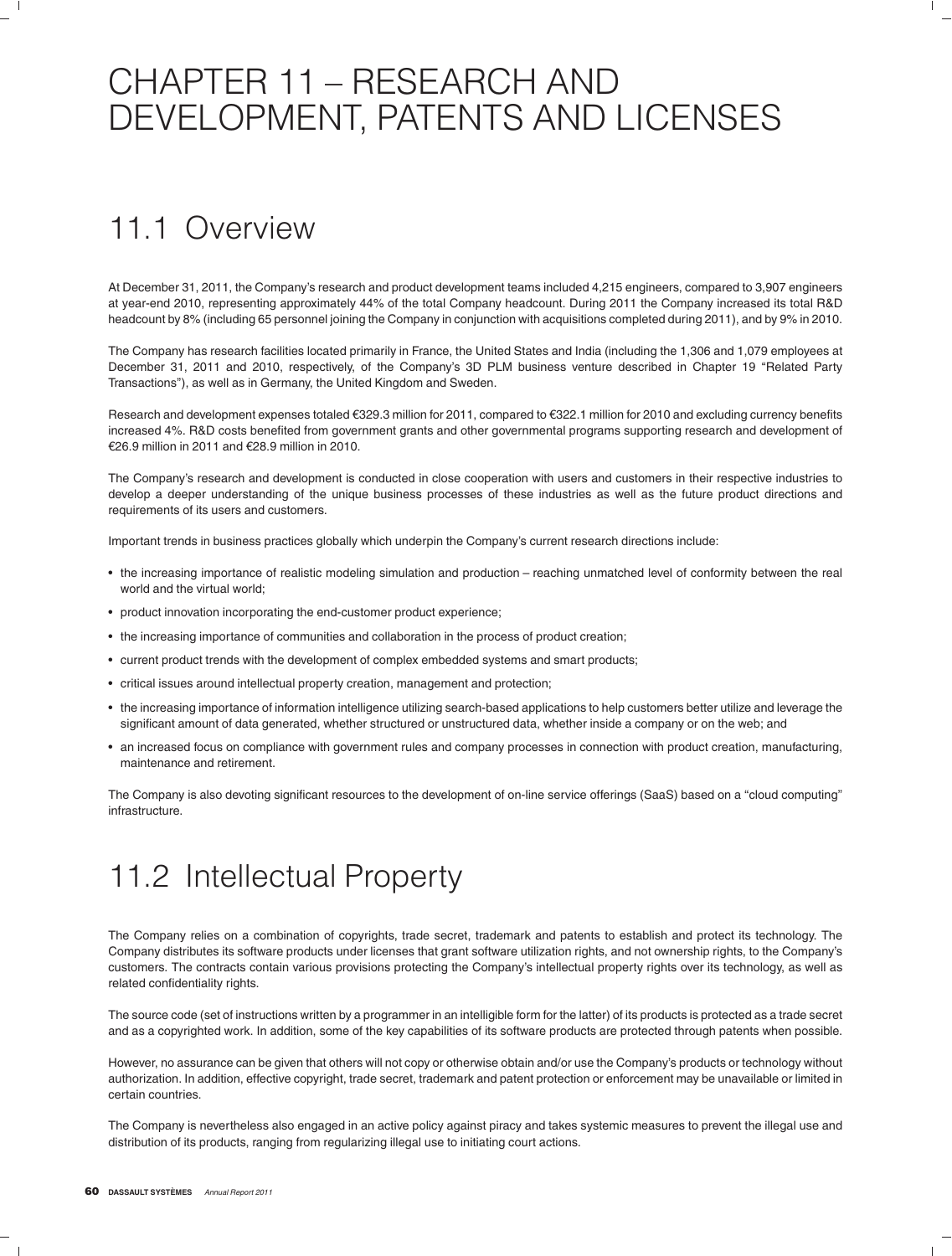With regard to trademarks, the Company's policy is to register trademarks for its principal products in the countries where it does business. Such registrations are a combination of international trademark, EU trademarks and/or national registrations. When companies are acquired, a review and an assessment of their main trademarks is made, and when necessary, complementary applications for registrations may be made in order to establish a scope of protection of such trademarks compliant with the Company's trademark policy.

In order to protect its core technologies and key product capabilities, the Company generally files patent applications in countries where many of its main customers and competitors are located. At year-end 2011, the Company's portfolio comprised more than 185 inventions protected by approximately 284 patents granted worldwide, among which nearly 116 were granted in the United States of America, and the Company had more than 350 pending patent applications. In addition, certain inventions are kept secret, proof of creation being preserved if necessary. The Company also applies a policy of crossed licenses for patents with major players in its environment.

See paragraph 4.1 "Risks Related to the Company's Business", and particularly "Infringement of third-party intellectual property rights and licensing of third-party technology'' for risks concerning possible third-party allegations of unauthorized use of their intellectual property, and ''Challenges to the Company's intellectual property rights'' for the difficulties in ensuring adequate protection for the Company's own intellectual property.

# CHAPTER 12 – TREND INFORMATION

For a discussion of the effects of current global economic conditions on the Company's business and operating results, see paragraph 4.1 ''Risks Related to the Company's Business'', and in particular the risk ''Uncertain global economic environment''.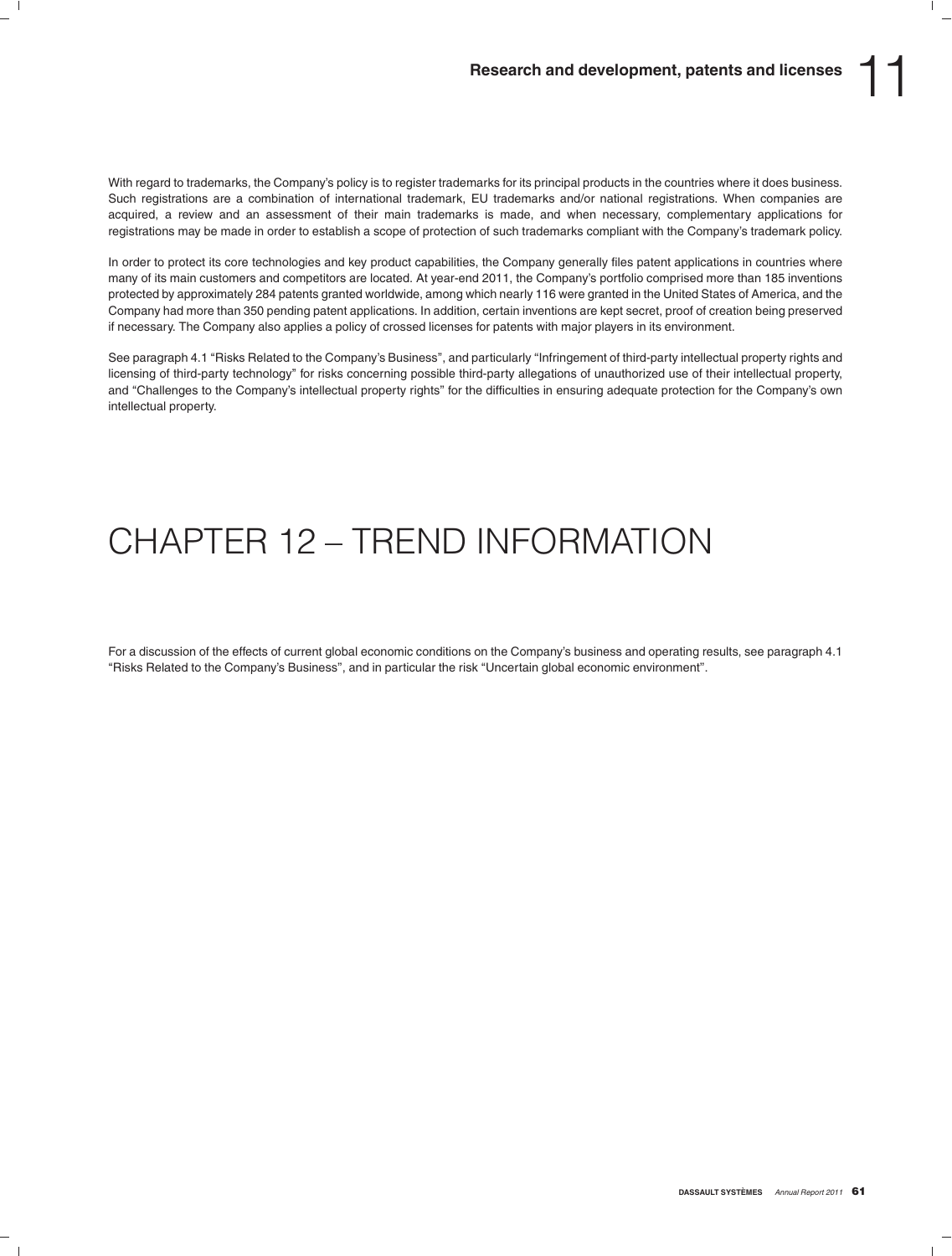# CHAPTER 13 – PROFIT FORECASTS OR **ESTIMATES**

The Company confirms its initial 2012 non-IFRS financial objectives which were announced on February 9, 2012, when the annual results for 2011 were released. These objectives are subject to the assumptions and cautionary statement set forth below and are subject to revision as market conditions change during 2012.

- Entering 2012 the Company continues to see interest from customers. Its initial 2012 revenue growth objective incorporates the assumption that customers are continuing to make new investments in the Company's software applications, although it anticipates a lower rate of new licenses revenue growth in 2012 than in 2011. The revenue growth outlook assumes continued growth in recurring software revenue with maintenance renewal rates similar to current levels as well as continued growth in rental licensing activity.
- At the same time, the Company's initial revenue growth objective for 2012 takes into consideration the uncertain economic context globally, including tighter credit markets which could cause extended sales cycles, postponements or cancellations in investment spending or reduced levels of investment spending by customers. See paragraph 4.1 "Risks Related to the Company's Business – Uncertain Global Economic Environment''.

The Company's initial 2012 non-IFRS financial objectives are as follows:

- Non-IFRS revenue growth objective range of about 5% to 7% in constant currencies ( $\epsilon$ 1.86 to  $\epsilon$ 1.89 billion based upon the 2012 currency exchange rate assumptions below);
- Non-IFRS operating margin of about 30%, stable as compared to 2011;
- Non-IFRS earnings per share (EPS) range of about  $63.00$  to  $63.10$ , representing growth of 3% to 6%;
- These financial objectives are based upon exchange rate assumptions of US\$1.40 per  $\epsilon$ 1.00 and JPY115 per  $\epsilon$ 1.00.

The Company's objectives are prepared and communicated only on a non-IFRS basis. The non-IFRS objectives set forth above do not take into account the following accounting elements and are based upon the 2012 currency exchange rate assumptions above: share-based compensation expense currently estimated at approximately e20 million for 2012 and amortization expense for acquired intangibles currently estimated at approximately e80 million for 2012. These objectives do not include any impact from other operating income and expense, net principally comprised of acquisition, integration and restructuring expenses. These estimates do not include any new stock option or share grants, or any new acquisitions or restructurings completed after February 9, 2012.

The information above includes statements that express objectives for the Company's future financial performance. Such forward-looking statements are based on Dassault Systèmes management's views and assumptions as of the date of this Annual Report and involve known and unknown risks and uncertainties. Actual results or performances may differ materially from those in such statements due to a range of factors including global economic and business conditions; changes in customers' investment plans or investment horizons; growth in market share by the Company's competitors; new product developments and technological changes; difficulties or adverse changes affecting the Company's partners or its relationships with its partners; errors or defects in the Company's products; and the realization of any risks related to the integration of any newly acquired company and internal reorganizations. The exchange rates mentioned above constitute a working hypothesis; currency values fluctuate, and the Company's results of operations may be significantly affected by changes in exchange rates if actual exchange rates are different.

For more information regarding the risks facing the Company, see paragraph 4.1 "Risks Related to the Company's Business".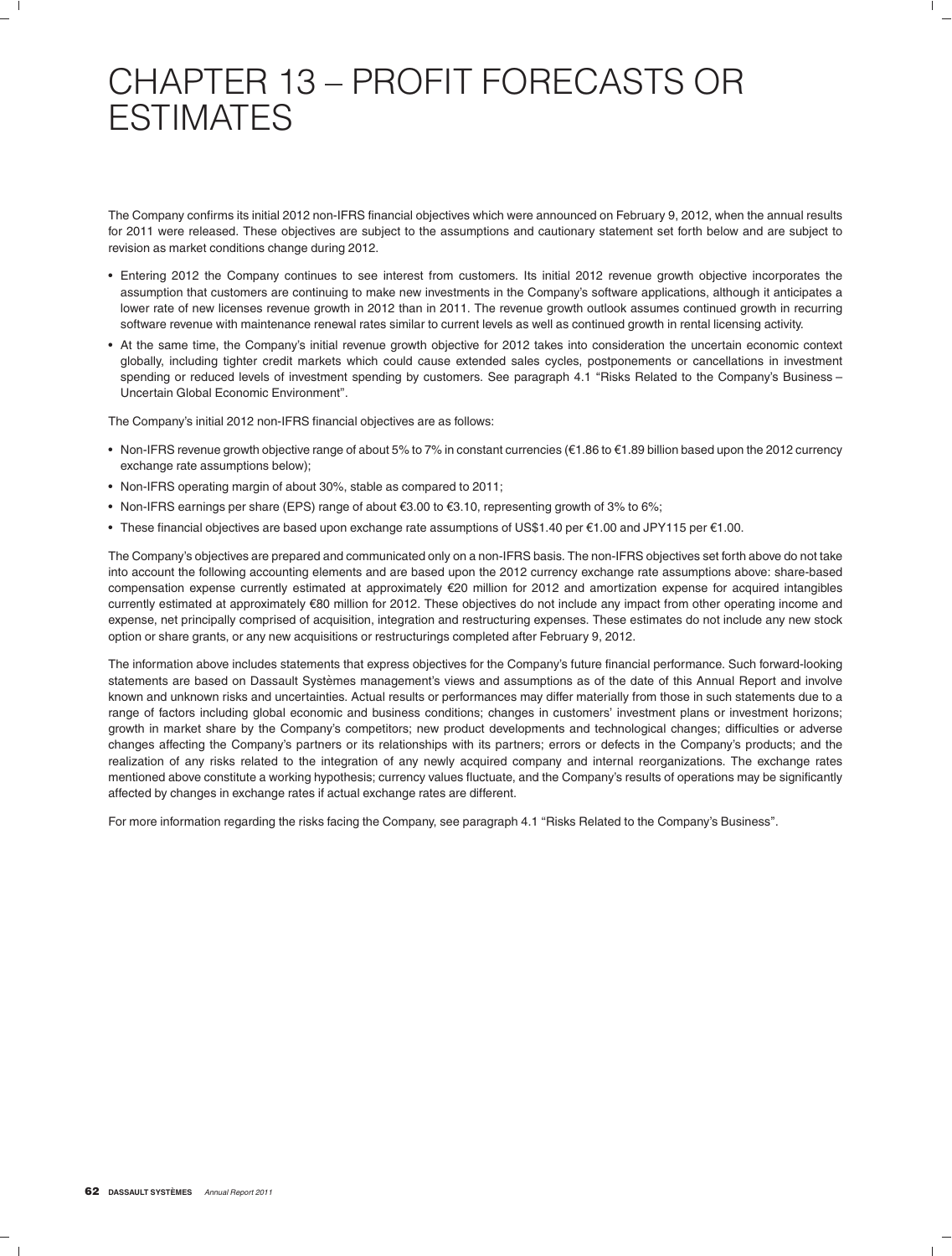# CHAPTER 14 – ADMINISTRATIVE, MANAGEMENT AND SUPERVISORY BODIES AND SENIOR MANAGEMENT

# 14.1 Board of Directors and Executive Officers

## **Board of Directors**

The Company's Board of Directors is made up of 9 members, of whom five are independent directors (the directors' terms were set at four years by the General Shareholders' Meeting of June 9, 2009, without effect on the length of the terms in-progress at such date). The independence criteria adopted by the Board of Directors takes into account market recommendations in France, in particular the recommendations by the Code of governance for listed companies of AFEP (Association Française des Entreprises Privées) and of MEDEF *(Mouvement des Entreprises de France*) (the ''Code AFEP-MEDEF''). These criteria reflect the general rule that an independent director must not be in a situation which may affect his independent judgment or give rise to a real or possible conflict of interest. The independent directors of Dassault Systèmes SA are Bernard Dufau, André Kudelski, Jean-Pierre Chahid-Nouraï, Arnoud De Meyer, and Paul Brown, until May 26, 2011, the date on which his mandate expired, and Mrs. Toshiko Mori, who was appointed on the same date. Their independence has been reviewed by the Board of Directors of March 23, 2012, upon the Compensation and Nomination Committee's report.

There are no directors on the Board of Directors appointed by the employees of Dassault Systèmes. There are three foreign directors, of Belgian, Japanese and Swiss nationality. The average age of the directors is 63 years old at the date of this Annual Report.

| Name                       | <b>Current position</b><br>within the<br>Company<br>Professional<br>address | Other occupations and Directorships (*)                                  | <b>Other mandates</b><br>(outside the Group)<br>expired<br>during the last 5 years | Company<br><b>Shares owned</b><br>at December 31,<br>2011 |
|----------------------------|-----------------------------------------------------------------------------|--------------------------------------------------------------------------|------------------------------------------------------------------------------------|-----------------------------------------------------------|
|                            |                                                                             |                                                                          |                                                                                    |                                                           |
| <b>Charles Edelstenne</b>  | Chairman of the                                                             | Chairman and Chief Executive Officer                                     | Director of Dassault<br>Réassurance                                                | 7,684,189                                                 |
| Age: 74<br>Director since: | Board                                                                       | (Président-Directeur Général) of Dassault<br>Aviation (a listed company) | (Luxembourg) and                                                                   | (including<br>5,763,600                                   |
| 04/08/1993                 | Dassault Aviation                                                           | French companies                                                         | <b>Thales Systèmes</b>                                                             | beneficial                                                |
| Term expires at annual     | 78 Quai Marcel                                                              | - Member of the Supervisory Board (Conseil                               | Aéroportés                                                                         | ownership                                                 |
| shareholders' meeting in   | Dassault                                                                    | de surveillance) of GIMD SAS                                             |                                                                                    | shares)                                                   |
| 2014                       | 92210 Saint                                                                 | - Director of Sogitec Industries SA                                      |                                                                                    |                                                           |
|                            | Cloud                                                                       | - Director of Thales and Carrefour (listed                               |                                                                                    |                                                           |
|                            |                                                                             | companies)                                                               |                                                                                    |                                                           |
|                            |                                                                             | - Manager (Gérant) of sociétés civiles Arie                              |                                                                                    |                                                           |
|                            |                                                                             | and Arie 2, Nili and Nili 2                                              |                                                                                    |                                                           |
|                            |                                                                             | Foreign companies                                                        |                                                                                    |                                                           |
|                            |                                                                             | - Director of SABCA                                                      |                                                                                    |                                                           |
|                            |                                                                             | - Chairman of Dassault Falcon Jet                                        |                                                                                    |                                                           |
|                            |                                                                             | Corporation                                                              |                                                                                    |                                                           |
|                            |                                                                             | - President of Dassault International, Inc.                              |                                                                                    |                                                           |
| <b>Bernard Charlès</b>     | President and                                                               | French subsidiary of Dassault Systèmes SA                                | Director of Business                                                               | 1 165 139                                                 |
| Age: 55                    | <b>Chief Executive</b>                                                      | - President of Dassault Systèmes Centrale                                | Objects                                                                            |                                                           |
| Director since:            | Officer (Directeur                                                          | Numérique                                                                |                                                                                    |                                                           |
| 04/08/1993                 | Général)                                                                    | Foreign subsidiaries of Dassault                                         |                                                                                    |                                                           |
| Term expires at annual     |                                                                             | Systèmes SA                                                              |                                                                                    |                                                           |
| shareholders' meeting in   | 10 rue Marcel                                                               | - Chairman of Dassault Systèmes                                          |                                                                                    |                                                           |
| 2014                       | Dassault                                                                    | SolidWorks Corp., Dassault Systèmes                                      |                                                                                    |                                                           |
|                            | 78140 Vélizy-                                                               | Simulia Corp., Dassault Systèmes Delmia                                  |                                                                                    |                                                           |
|                            | Villacoublay                                                                | Corp., Dassault Systèmes Enovia Corp. and                                |                                                                                    |                                                           |
|                            |                                                                             | Dassault Systèmes Corp.                                                  |                                                                                    |                                                           |

The mandates and responsibilities of the directors of Dassault Systèmes SA in 2011 are shown in the table below.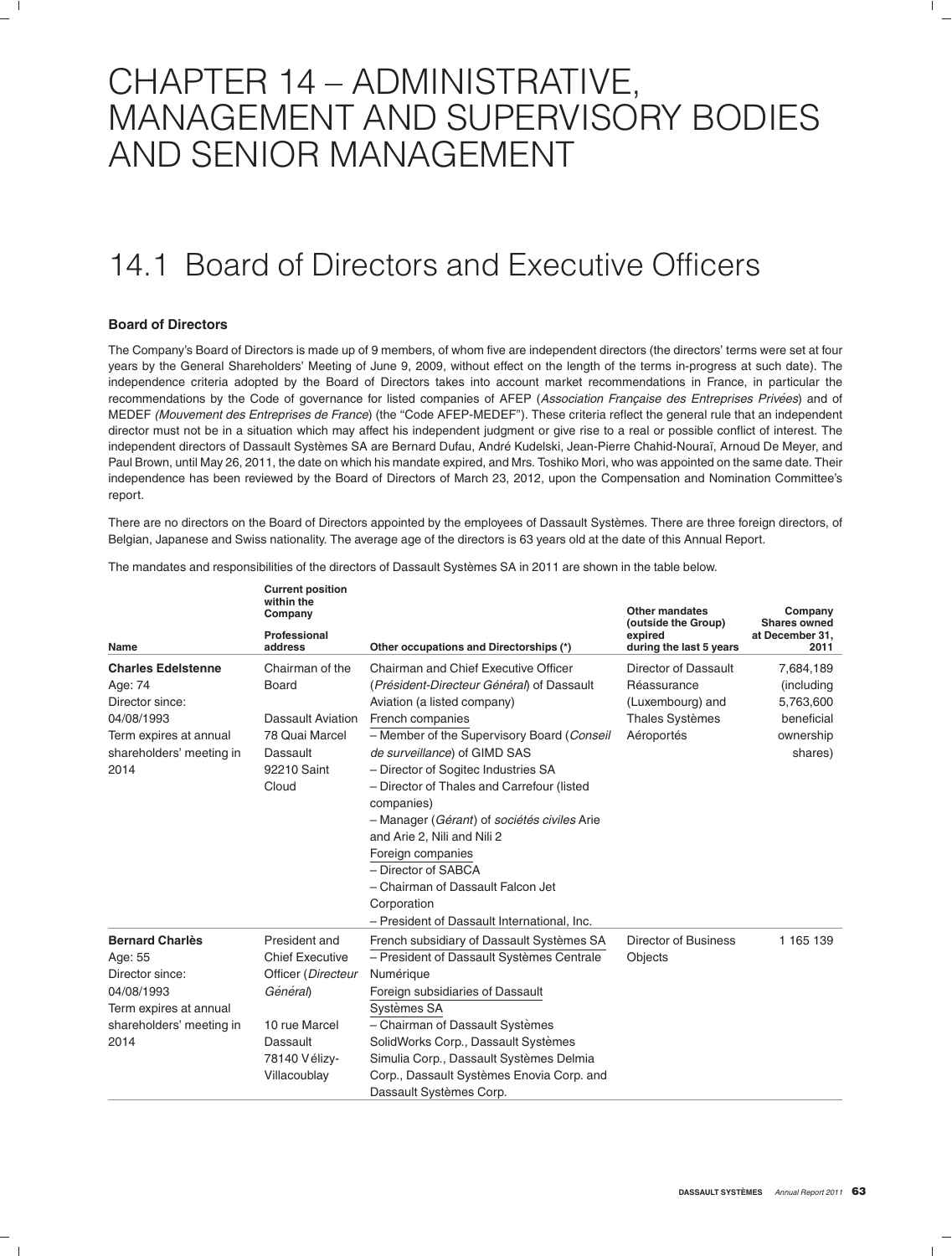| Name                                                                                                                                   | <b>Current position</b><br>within the<br>Company<br>Professional<br>address                                                                                                             | Other occupations and Directorships (*)                                                                                                                                                                                                                                                                                                                                                                                                                  | <b>Other mandates</b><br>(outside the Group)<br>expired<br>during the last 5 years                                                                              | Company<br><b>Shares owned</b><br>at December 31.<br>2011 |
|----------------------------------------------------------------------------------------------------------------------------------------|-----------------------------------------------------------------------------------------------------------------------------------------------------------------------------------------|----------------------------------------------------------------------------------------------------------------------------------------------------------------------------------------------------------------------------------------------------------------------------------------------------------------------------------------------------------------------------------------------------------------------------------------------------------|-----------------------------------------------------------------------------------------------------------------------------------------------------------------|-----------------------------------------------------------|
| <b>Thibault de Tersant</b><br>Age: 54<br>Director since:<br>04/08/1993<br>Term expires at annual<br>shareholders' meeting in<br>2014   | <b>Senior Executive</b><br><b>Vice President</b><br>and Chief<br><b>Financial Officer</b><br>10 rue Marcel<br>Dassault<br>78140 Vélizy-<br>Villacoublay                                 | French subsidiary of Dassault Systèmes SA<br>- President (Président) of Dassault Systèmes<br><b>International SAS</b><br>Foreign subsidiaries of Dassault<br>Systèmes SA<br>- Manager (Gérant) of Elsys SPRL<br>- Director and Chairman of Spatial Corp.<br>- Director of Dassault Systèmes SolidWorks<br>Corp., Dassault Systèmes Delmia Corp.,<br>Dassault Systèmes Corp., Dassault<br>Systèmes Simulia Corp. and of Dassault<br>Systèmes Enovia Corp. | Director of Icem Ltd                                                                                                                                            | 12,815                                                    |
| Paul R. Brown<br>Age: 61<br>Director since: 09/25/2000<br>Term expired at annual<br>shareholders' meeting of<br>26/05/2011             | Director<br>College of<br>Business and<br>Economics<br>Lehigh<br>University $-$<br>621 Taylor Street,<br><b>Rauch Business</b><br>Center<br>Bethlehem,<br>Pennsylvania<br>$18015 - USA$ | Dean of the College of Business and<br>Economics at Lehigh University, Pennsylvania                                                                                                                                                                                                                                                                                                                                                                      | Director and member<br>of the Audit Committee<br>of Dictaphone, Inc.                                                                                            | 2                                                         |
| Jean-Pierre<br>Chahid-Nouraï<br>Age: 73<br>Director since:<br>04/15/2005<br>Term expires at annual<br>shareholders' meeting in<br>2015 | Director<br>56 rue de<br><b>Boulainvilliers</b><br>75016 Paris                                                                                                                          | Executive Trustee of the Fondation Stanislas<br>pour l'Education                                                                                                                                                                                                                                                                                                                                                                                         | - Director of<br>Stanislas SA and of<br><b>Fondation Notre Dame</b><br>de Garaison<br>- Managing Director<br>(Administrateur<br>Délégué) of Finanval<br>Conseil | 1,010                                                     |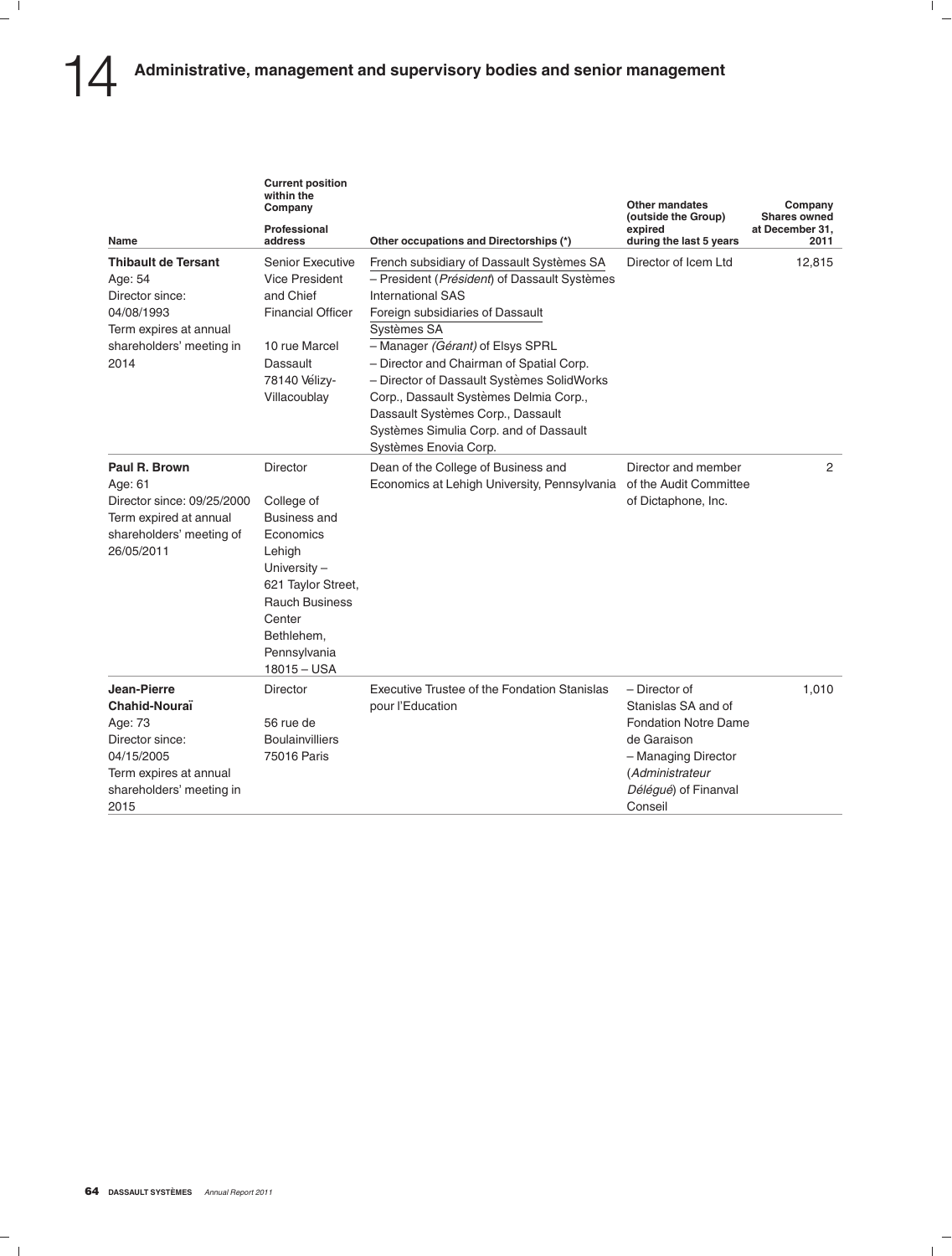| <b>Current position</b><br>within the<br>Company |                                                                                                                                                                                                                                     | Other mandates<br>(outside the Group)                         | Company<br><b>Shares owned</b> |
|--------------------------------------------------|-------------------------------------------------------------------------------------------------------------------------------------------------------------------------------------------------------------------------------------|---------------------------------------------------------------|--------------------------------|
| Professional<br>address                          | Other occupations and Directorships (*)                                                                                                                                                                                             | expired<br>during the last 5 years                            | at December 31.<br>2011        |
| Director                                         | Vice-President of the Supervisory Board<br>$\alpha$ , $\alpha$ , $\alpha$ , $\alpha$ , $\alpha$ , $\alpha$ , $\alpha$ , $\alpha$ , $\alpha$ , $\alpha$ , $\alpha$ , $\alpha$ , $\alpha$ , $\alpha$ , $\alpha$ , $\alpha$ , $\alpha$ | - Manager ( <i>Gérant</i> ) of<br>$\mathbb{R}$ - - - - - - 14 | 10                             |

| Name                                                                                                                                    | Professional<br>address                                       | Other occupations and Directorships (*)                                                                                                                                                                                                                                                                                                                                                                                                                                                                                                                                                                                                                                                                                                                                                                                                                                                                                                                                                                                                                                                                                                                                                                                                                                                                                                                    | expired<br>during the last 5 years                                                                                                                                                                                                                                                                                                                                                                                                                                                                                                                                                                                                                                                                                                                                                                                                                                                                                                                                                                                                          | at December 31,<br>2011 |
|-----------------------------------------------------------------------------------------------------------------------------------------|---------------------------------------------------------------|------------------------------------------------------------------------------------------------------------------------------------------------------------------------------------------------------------------------------------------------------------------------------------------------------------------------------------------------------------------------------------------------------------------------------------------------------------------------------------------------------------------------------------------------------------------------------------------------------------------------------------------------------------------------------------------------------------------------------------------------------------------------------------------------------------------------------------------------------------------------------------------------------------------------------------------------------------------------------------------------------------------------------------------------------------------------------------------------------------------------------------------------------------------------------------------------------------------------------------------------------------------------------------------------------------------------------------------------------------|---------------------------------------------------------------------------------------------------------------------------------------------------------------------------------------------------------------------------------------------------------------------------------------------------------------------------------------------------------------------------------------------------------------------------------------------------------------------------------------------------------------------------------------------------------------------------------------------------------------------------------------------------------------------------------------------------------------------------------------------------------------------------------------------------------------------------------------------------------------------------------------------------------------------------------------------------------------------------------------------------------------------------------------------|-------------------------|
| <b>Laurent Dassault</b><br>Age: 58<br>Director since:<br>04/08/1993<br>Term expired at annual<br>shareholders' meeting of<br>05/26/2011 | Director<br>9 Rond-point des<br>Champs Elysées<br>75008 Paris | Vice-President of the Supervisory Board<br>(Vice-président du Conseil de surveillance) of<br><b>GIMD SAS</b><br>French companies<br>- Chairman of the Supervisory Board<br>(Président du Conseil de surveillance) of<br>Immobilière Dassault SA<br>- President (Président) of Château Dassault<br>SAS and of Château La Fleur Mérissac<br>- Director and member of the Audit<br>Committee of Generali France SA<br>- Director of Sogitec Industries SA and of<br>Société financière Louis Potel & Chabot<br>- Co-Manager (Co-Gérant) of Artcurial<br>Développement<br>- Member of the Supervisory Board (Membre<br>du Conseil de surveillance) of 21 Central<br>Partners SA<br>- Advisor at <i>Directoire</i> of ARQANA SAS<br>- Member of the Steering Committee (Comité<br>de suivi) of Pechel Industries SAS and<br>Member of the Advisory Committee (Comité<br>consultatif) of Sagard Private Equity Partners<br>SAS<br>- Chairman of the Development Committee<br>(Président du Comité de développement) of<br>Groupe Artcurial<br>- Managing Partner of LDRP SCI<br>Foreign Companies<br>- Chairman of the Advisory Board of<br>CATALYST INVESTMENTS II L.P.<br>- Director of Power Corporation du Canada,<br>Kudelski SA (a listed company), Banque<br>Privée Edmond de Rothschild<br>Luxembourg SA, Lepercq, Neuflize<br>and Co. Inc., and SITA SA | - Manager (Gérant) of<br>Dassault<br>Investissements<br>- President of<br>Dassault Falcon Jet do<br>Brazil, Midway Aircraft<br>Corp., Dassault<br>Investment Fund Inc.,<br>Vina Dassault San<br>Pedro<br>- Director of<br>Fingen SA,<br>Compagnie Nationale<br>à Portefeuille, BSS<br>Investment SA,<br>Chenfeng Machinery,<br>Aero Precision Repair<br>and Overhaul<br>Company «A-pro»,<br><b>NAFCO National</b><br>Aerospace Stener Co.,<br>Generali Assicurazioni<br>SpA, Industrial<br>Procurement Services,<br>Société de Véhicules<br>Electriques SAS,<br><b>Fauchier Partners</b><br>Management Ltd,<br>Terramaris SA and<br>Génération Entreprise<br>- Member of the<br><b>Supervisory Board</b><br>(Conseil de<br>surveillance) of<br>Eurazeo and Member<br>of the Advisory Board<br>(Comité consultatif) of<br><b>Power Private Equity</b><br>Fund, Syntek<br>Capital SA and<br><b>ARQANA SAS</b><br>- Chairman and Chief<br><b>Executive Officer</b><br>(Président-Directeur<br>Général) of Dassault<br><b>Belgique Aviation</b> | 10                      |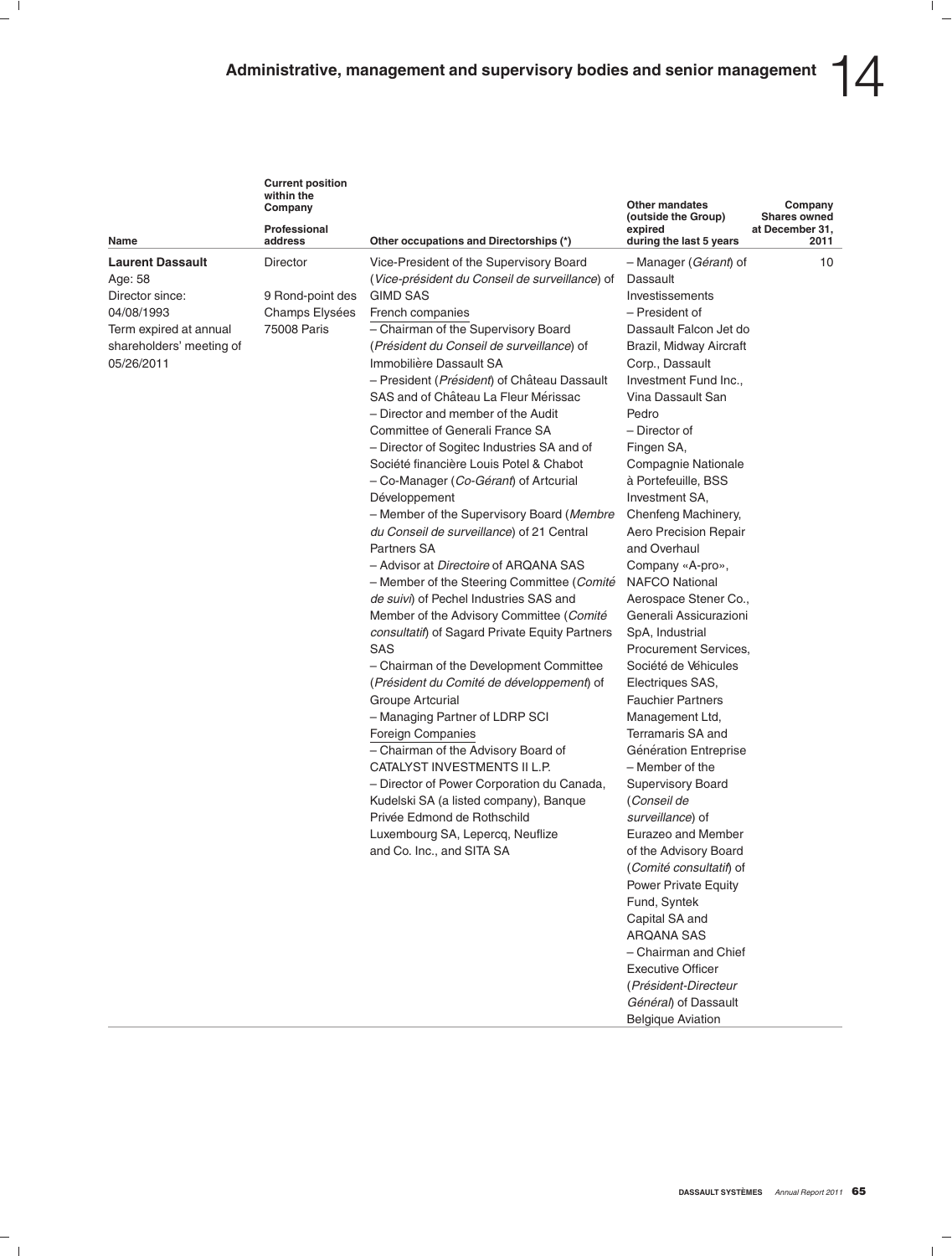|                                                                                                                                  | <b>Current position</b><br>within the<br>Company                                                                     |                                                                                                                                                                                                                                                                                                                                                                                                                                                            | <b>Other mandates</b><br>(outside the Group)                                                                                                                                                                                                        | Company<br><b>Shares owned</b> |
|----------------------------------------------------------------------------------------------------------------------------------|----------------------------------------------------------------------------------------------------------------------|------------------------------------------------------------------------------------------------------------------------------------------------------------------------------------------------------------------------------------------------------------------------------------------------------------------------------------------------------------------------------------------------------------------------------------------------------------|-----------------------------------------------------------------------------------------------------------------------------------------------------------------------------------------------------------------------------------------------------|--------------------------------|
| Name                                                                                                                             | Professional<br>address                                                                                              | Other occupations and Directorships (*)                                                                                                                                                                                                                                                                                                                                                                                                                    | expired<br>during the last 5 years                                                                                                                                                                                                                  | at December 31,<br>2011        |
| <b>Nicole Dassault</b><br>Age: 81<br>Director since:<br>05/26/2011<br>Term expires at annual<br>shareholders' meeting in<br>2015 | Director                                                                                                             | French companies<br>- Member of the Supervisory Board (Conseil<br>de surveillance) of GIMD SAS<br>- Vice-President of the Supervisory Board<br>(Conseil de surveillance) of Immobilière<br>Dassault SA<br>- Chief Executive Officer (Directeur Général<br>Délégué) of Rond-Point Immobilier SAS<br>- Director of Dassault Aviation (a listed<br>company), Société du Figaro SA,<br>Socpresse SA and Artcurial SA                                           |                                                                                                                                                                                                                                                     | 0                              |
| <b>Bernard Dufau</b><br>Age: 70<br>Director since:<br>05/31/2001<br>Term expires at annual<br>shareholders' meeting in<br>2013   | Director<br>165 avenue de<br>Wagram<br>75017 Paris                                                                   | - Director and Chairman of the Audit<br>Committee of France Telecom SA (a listed<br>company)<br>- Director and Member of the Audit<br>Committee of Kesa Electricals plc<br>- Director of Neo Sécurité                                                                                                                                                                                                                                                      | - Manager (Gérant) of<br><b>B. Dufau Conseil</b>                                                                                                                                                                                                    | 1,000                          |
| André Kudelski<br>Age: 51<br>Director since:<br>05/31/2001<br>Term expires at annual<br>shareholders' meeting in<br>2013         | Director<br>Case Postale 134<br>1033 Cheseaux<br>-sur-Lausanne<br>Suisse                                             | - President and Chief Executive Officer<br>(Président et Administrateur délégué) of<br>Kudelski SA (a listed company)<br>- Chairman and Chief Executive Officer<br>(Président-Directeur Général) of Nagra+ SA<br>- Director of HSBC Private Bank Holding,<br>Nestlé and Edipresse                                                                                                                                                                          | Chairman of the Board<br>of Open TV (USA)<br>(a listed company)                                                                                                                                                                                     | 10                             |
| <b>Arnoud De Meyer</b><br>Age: 57<br>Director since:<br>04/15/2005<br>Term expires at annual<br>shareholders' meeting in<br>2015 | Director<br>Singapore<br>Management<br>University,<br>81 Victoria street,<br><b>SINGAPORE</b><br>188065              | - President of the Singapore Management<br>University<br>- Director of Kylian Technology Management<br>Pte. Ltd, Temasex management Services<br>Pte. Ltd, Singapore International Chamber of<br>Commerce, SMU Ventures Pte. Ltd<br>- Member of the Board of Singapore National<br><b>Research Foundation</b>                                                                                                                                               | Director of SR&DM,<br>INSEAD (Singapore)<br>and INSEAD EAC<br>Pte. Ltd Director of<br>Option<br>International NV<br><b>Professor and Director</b><br>of the Judge Business<br>School at the<br>University of<br>Cambridge,<br><b>United Kingdom</b> | 570                            |
| <b>Toshiko Mori</b><br>Age: 60<br>Director since:<br>05/26/2011<br>Term expires at annual<br>shareholders' meeting in<br>2015    | <b>Director</b><br>Toshiko Mori<br>Architect<br>199 Lafayette<br><b>Street</b><br>New York NY<br>10012<br><b>USA</b> | - Member of Toshiko Mori Architect PLLC<br>- Robert P. Hubbard Professor in Harvard<br>Graduate School of Design<br>- Member of the American Institute of<br>Architects College of Fellows<br>- Member of the Economic Forum Global<br>Agenda Council on Design<br>- Member of the Board of Architecture for<br>Humanity<br>- Member of the Supervisory Board (Conseil<br>de surveillance) of $A + U$ Magazine and of<br>Sarasota Architectural Foundation | <b>President of World</b><br>Economic Forum<br>Global Agenda<br>Council on Design                                                                                                                                                                   | 300                            |

(\*) Principal occupation appears first for directors whose principal employment is not at Dassault Systemes. `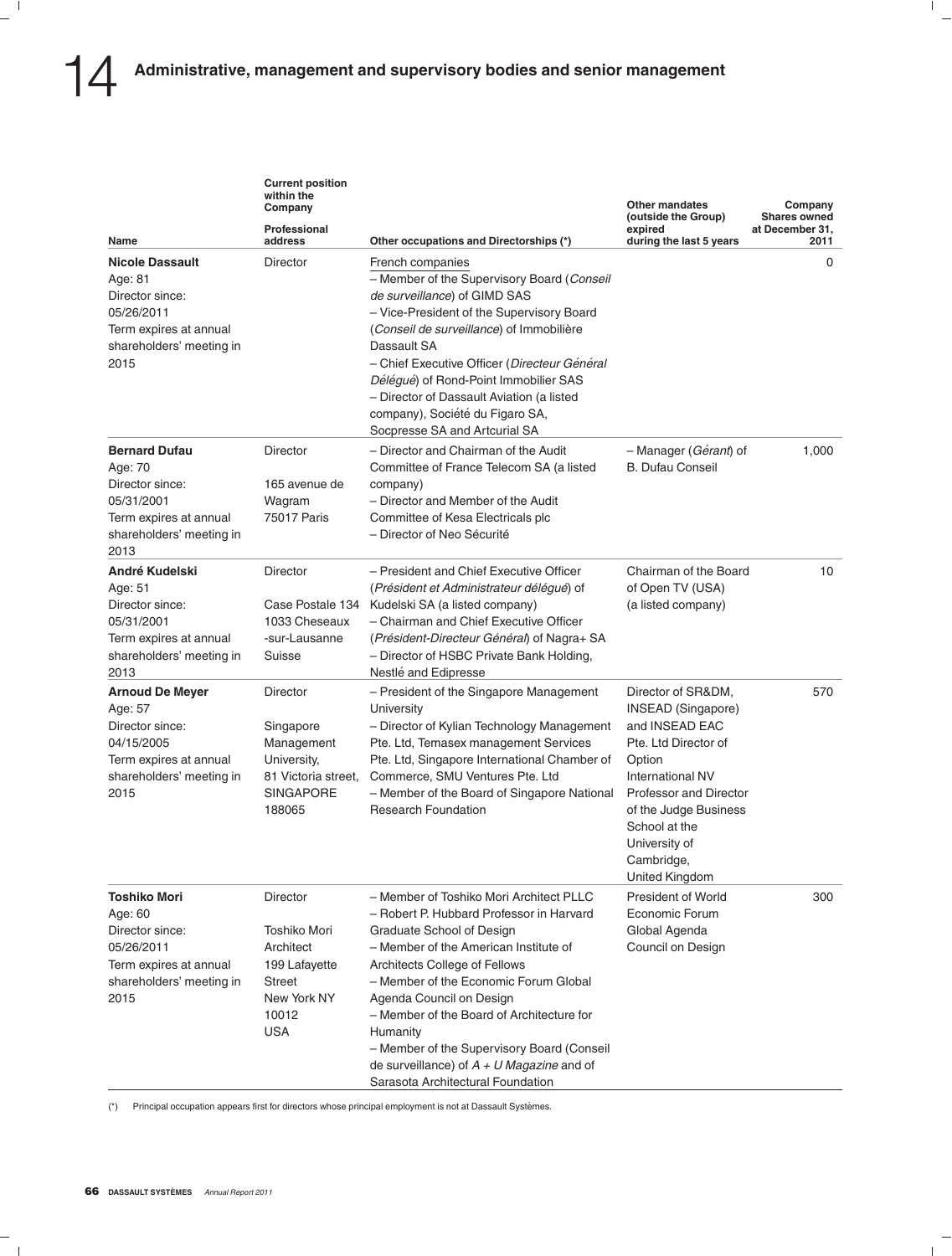- Charles Edelstenne was the founder of Dassault Systèmes in 1981 and was its Managing Director (*gérant*) until it was transformed into a *societ ´ e anonyme ´* in 1993. From 1993 to 2002, Mr. Edelstenne was Chairman and Chief Executive Officer (*President-Directeur G ´ en´ eral ´* ) of Dassault Systemes, and since 2002, Mr. Edelstenne has served as Chairman of the Board. Mr. Edelstenne devotes the majority of his ` time to his duties at Dassault Aviation, as indicated above.
- Bernard Charlès has been Chief Executive Officer (Directeur Général) of Dassault Systèmes since 2002, Mr. Edelstenne being since then only the Chairman of the Company's Board. Mr. Charlès served similar executive functions since 1995 which were shared with Mr. Edelstenne. Prior to holding this position, Mr. Charlès served as Director of Research and Strategy of Dassault Systèmes from 1985 to 1988 and as Director of Research and Development from 1988 to 1995.
- Thibault de Tersant has been Senior Executive Vice President and Chief Financial Officer of Dassault Systèmes since 2003. He joined Dassault Systèmes in 1988 as Chief Financial Officer. Prior to joining Dassault Systèmes, Mr. de Tersant served as a finance executive at Dassault International. Mr. de Tersant is also a member of the Board of Directors of the DFCG (French National Association of Chief Financial Officers and Financial Controllers).
- Paul R. Brown has been a certified public accountant in Pennsylvania since 1974. He is Dean of the College of Business and Economics of the Lehigh University in Bethlehem, Pennsylvania. He was formerly a Professor and Chairman of the Accounting, Taxation and Business Law Department of the Leonard N. Stern Business School at New York University.
- Jean-Pierre Chahid-Noura¨ı is an independent consultant. He was managing director (*administrateur del ´ egu ´ e´*) of Finanval Conseil from 1992 to 2007. A former member of the Executive Team (*gérance*) and Chief Financial Officer of Michelin, Mr. Chahid-Nouraï has also worked as an investment banker for MM. Lazard Frères et Cie., Banque Vve Morin-Pons, Financière Indosuez and S.G. Warburg and as a consultant with McKinsey & Co. He has also contemporaneously taught finance at ESSEC, at the *Centre de Formation a l'Analyse ` Financiere, `* INSEAD and at the CEDEP (*Centre Europeen d'Education Permanente ´* ).
- Laurent Dassault has served in management positions in the Dassault Group since 1991. He is in particular Vice President of GIMD, Chairman of the Supervisory Board (*Président du Conseil de Surveillance*) of Immobilière Dassault and President (*Président*) of Château Dassault. Prior to this, Mr. Dassault worked for 14 years in banking, in particular at Banque Vernes.
- Bernard Dufau first joined the IBM group as a commercial engineer and then served in various management positions notably as Sales Director of IBM France and as Executive Director of Distribution for IBM Europe. He was Chairman and Chief Executive Officer of IBM France from 1995 to 2001.
- Andre Kudelski is President and Chief Executive Officer ( ´ *President and administrateur d ´ el ´ egu ´ e´*) of Kudelski SA and of Nagra Plus SA, a joint-venture of Kudelski SA and Canal +. Mr. Kudelski started as an R&D engineer and then was Product Manager for pay-TV products from 1989 to 1990 and Managing Director of Nagravision, the pay-TV division of the group.
- Arnoud De Meyer is President of the Singapore Management University. Mr. De Meyer is a specialist in the Management of Innovation and has published numerous articles and books on this subject. He was previously Director of Judge Business School and Professor in Management Studies (University of Cambridge, UK) and Professor of Technology Management at INSEAD and Deputy Dean of INSEAD in France in charge of Administration and External Relations. He has also taught at Waseda University and Keio Business School in Japan and created the INSEAD Campus in Singapore.
- Toshiko Mori is the Robert P. Hubbard Professor in the Practice of Architecture at Harvard University's Graduate School of Design and was the chair of the Department of Architecture from 2002 to 2008. She is principal of Toshiko Mori Architect, and founder of VisionArc, a think-tank promoting global dialog for a sustainable future. Her firm's recent work includes performance spaces for the Brooklyn Children's Museum and for ART/New York, as well as the School of Environmental Science for Brown University, a Master Plan for NYU, and a lab facility for Novartis' Cambridge Campus. She is a member of the World Economic Forum's Global Agenda Council on Design.

## **Board and Committee Practices**

The practices of the Board of Directors and the principal terms of its internal rules are described in the Report of the Chairman reproduced in Section 16.1 ''Report on Corporate Governance and Internal Control'' below. The membership, responsibilities and practices of the Board's Committees are also described in the Report of the Chairman.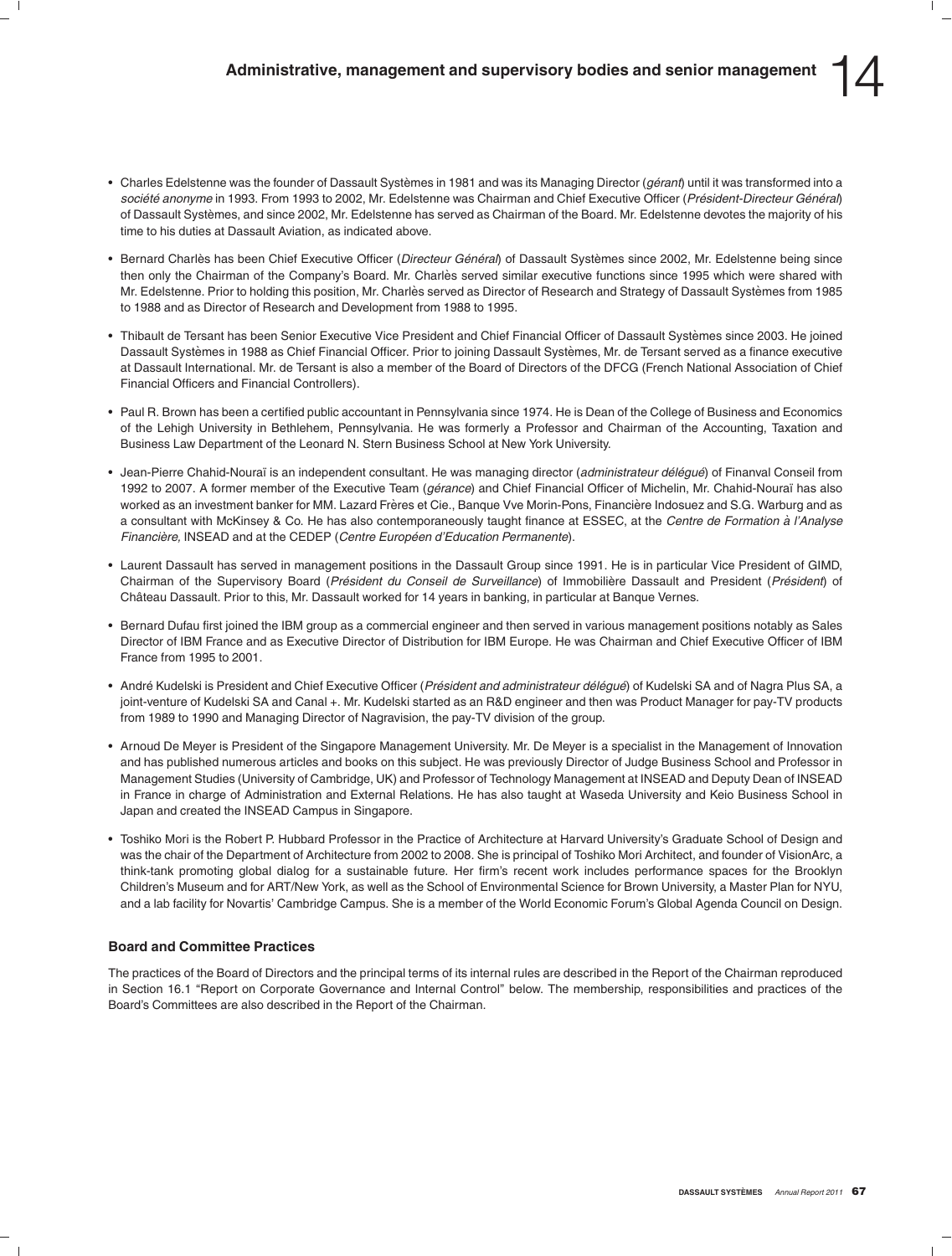### **Senior Management**

The Company's senior management, who are all members of the Executive Committee, in 2011 is set forth below:

| Name                      | <b>Position</b>                                                                                                                               |
|---------------------------|-----------------------------------------------------------------------------------------------------------------------------------------------|
| <b>Charles Edelstenne</b> | Chairman of the Board                                                                                                                         |
| Bernard Charlès           | President and Chief Executive Officer                                                                                                         |
| Dominique Florack         | Senior Executive Vice President, Products, Research and Development                                                                           |
| Thibault de Tersant       | Senior Executive Vice President and Chief Financial Officer                                                                                   |
| Laurence Barthès          | Executive Vice President, Chief People & Information Officer                                                                                  |
| Pascal Daloz              | Executive Vice President, Strategy and Market Development                                                                                     |
| Etienne Droit             | Executive Vice President, PLM Value Selling Channel until April 4, 2011, then Executive Vice President and<br>Chief Execuive Officer of CATIA |
| Philippe Forestier        | Executive Vice President, Global Affairs and Communities                                                                                      |
| Bruno Latchague           | Executive Vice President, PLM Business Transformation Channel until April 4, 2011, then Executive Vice<br>President, PLM Value Solutions      |
| Sylvain Laurent           | Executive Vice President, PLM Business Transformation since April 4, 2011                                                                     |
| Monica Menghini           | Executive Vice President, Industry, Marketing & Corporate Communication since July 27, 2011                                                   |
| Jeff Ray                  | Executive Vice President, Geographic Operations                                                                                               |

• Dominique Florack has been Senior Executive Vice President, Products, Research and Development since 2007. Mr. Florack served as Executive Vice President, Strategy, Research and Development of Dassault Systemes from 2004 to 2006, Executive Vice President ` Strategy, Applications, Research and Development from 1995 to 1999, Director of Mechanical CAD from 1994 to 1995, Director of Strategy and Research from 1990 to 1993, and he was responsible for Dassault Systemes data base solutions from 1986 to 1989. `

- Laurence Barthès is Executive Vice President, Chief People & Information Officer, since 2009. In this role, she has responsibility in particular for the development of the 3DS community and for the quality of the professional environment. She began her career at Dassault Systemes in 1987 in research and development and served in various management positions in quality, business process and ` product industrialization. In 2002 she was appointed Vice-President, Customer Support & Satisfaction and in 2008 Chief Information **Officer**
- Pascal Daloz is Executive Vice-President Strategy & Market Development since 2003. Before joining the Company in 2001, he served five years at Arthur D. Little, where he was a consultant and member of ''Arthur D. Little's Technology Innovation Management team'', and then four years at Credit Suisse First Boston Technology Company, where he served as a financial analyst.
- Étienne Droit is Executive Vice President and Chief Executive Officer of CATIA. Mr. Droit joined Dassault Systèmes in 1985 and served different management positions within strategy and applications development divisions from 1987 to 1995. In 1995, he became Executive Vice President of sales and services to large enterprises, a responsibility which was widened to global sales and distribution in 1997. From 2007 to 2011, he was in charge of the Company's PLM Value Selling Channel.
- Philippe Forestier has been Executive Vice President, Global Affairs and Communities of Dassault Systèmes since 2009. He joined Dassault Systèmes in 1981 and has notably served as responsible for marketing and technical support, responsible for sales and marketing for Americas from 1995 to 2001, Executive Vice President Alliances, Marketing and Communications until 2006, and as Executive Vice President Network Selling until 2008.
- Bruno Latchague has been Executive Vice President, Distribution Strategy, PLM Value Solutions since April 2011. Within Dassault Systemes, Mr. Latchague has notably been responsible for PLM Business Transformation (large accounts) from 2007 to 2011, R&D ` manager and manager of the infrastructure. Before joining Dassault Systemes in 1987, Mr. Latchague served as Manager of CAD/CAM ` Products Support at Renault.
- Sylvain Laurent has been Executive Vice President, PLM Business Transformation since April 2011. He joined Dassault Systemes in ` 2008 as head of BT Sales in Europe. Mr. Laurent worked previously at Siemens PLM Software and IBM PLM.
- Monica Menghini has been Executive Vice-President, Industry, Marketing & Corporate Communication since January 1, 2012, after becoming part of the Executive Committee in July 2011, when she was promoted to Executive Vice President, Industry. Mrs. Menghini joined Dassault Systèmes in 2009 to serve as Vice President, Industry for the consumer goods, consumer packaged goods, and retail sectors. Between 2007 and 2009 she worked in partnership with Dassault Systèmes. Mrs. Menghini previously held various management positions at Saatchi & Saatchi and Procter & Gamble.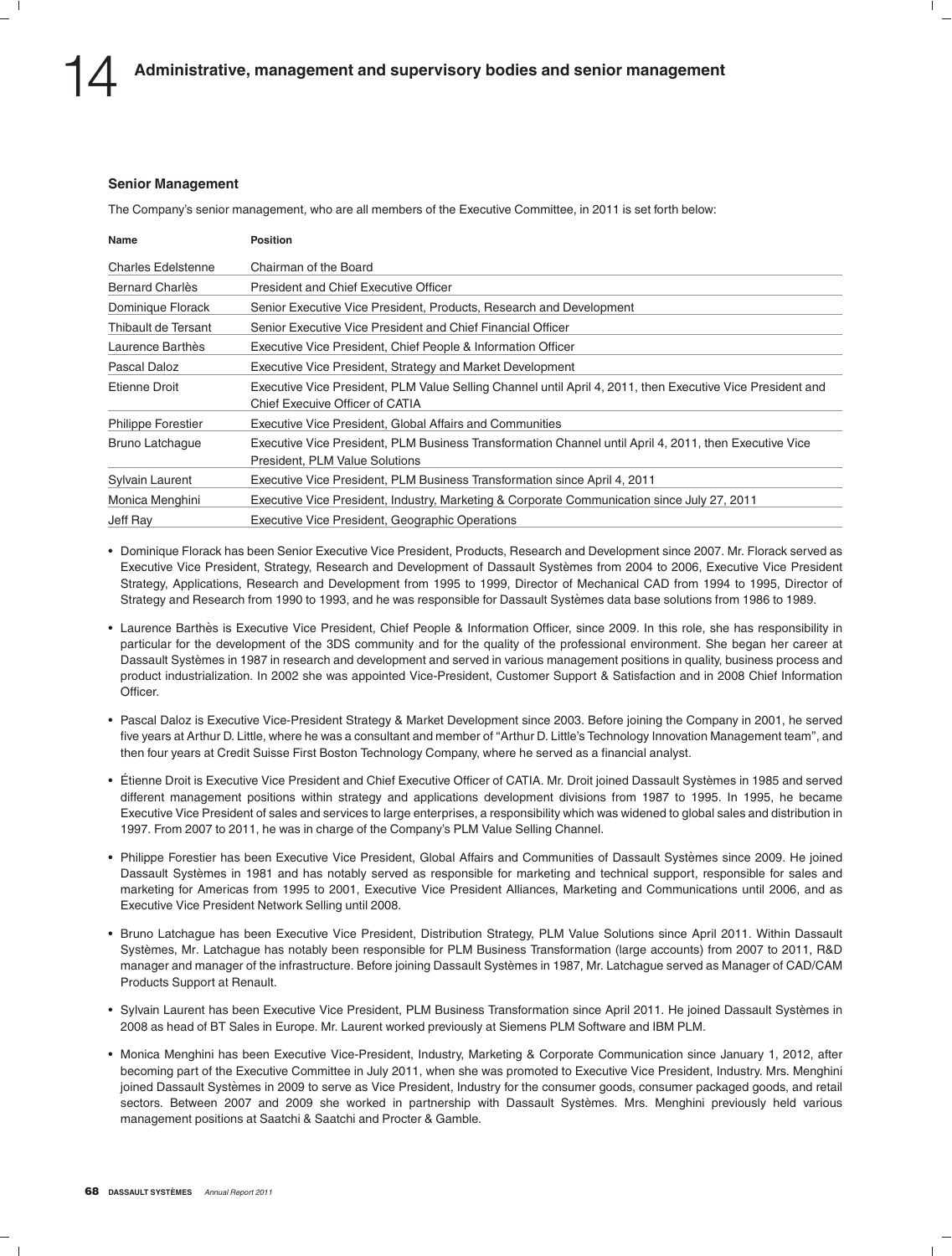• Jeff Ray has been Executive Vice President, Geographic Operations since January 1, 2011. From 2007 to 2010, he was Chief Executive Officer of SolidWorks and of the Professional Channel. Mr. Ray joined SolidWorks in 2003 as Chief Operating Officer. He started his career at IBM then has been Vice-President Global Solutions at Compuware Corp. and Vice-President Worldwide field operations at Progress Software Corp.

To Dassault Systèmes SA's knowledge, there is no family relationship between the Company's directors, or between the Company's directors and its executive officers.

In the past five years, to the Company's knowledge, none of the director or officer has been (i) convicted of fraud, (ii) declared bankrupt, had their property impounded or liquidated, (iii) subject to an official accusation and/or penalty delivered by legal or regulatory authorities, or (iv) prohibited by a court from becoming a member of an administrative, management or supervisory body of a company, or from being involved in the management or direction of the affairs of such a company.

# 14.2 Administrative, Management and Supervisory Bodies and Senior Management Conflicts of Interests

To the knowledge of Dassault Systèmes SA, there are no potential conflicts of interest between the duties to the Company of the members of the Board of Directors and their private interests and/or other duties, and no Director or member of senior management has been named to the Board or to an administrative, management or supervisory body as a result of an agreement between the Company's main shareholders, customers, suppliers or any other persons.

At the date of this Annual Report, no Director or senior manager is party to a service contract with Dassault Systèmes SA, or one of its subsidiaries, which provides him with a personal benefit.

To the knowledge of Dassault Systèmes SA, no loans or guaranties have been granted or established on behalf of the directors or members of senior management, and there are no assets used by the Company which belong directly or indirectly to the Directors, members of senior management or their families.

Bernard Charlès and Charles Edelstenne have accepted restrictions on the transfer of their interests in the capital of Dassault Systemes SA, as described at the end of paragraph 15.1 ''Compensation of the Company's Executive Directors ` *(''Mandataires Sociaux'')* and under paragraph 18.4 ''Shareholder Agreements''.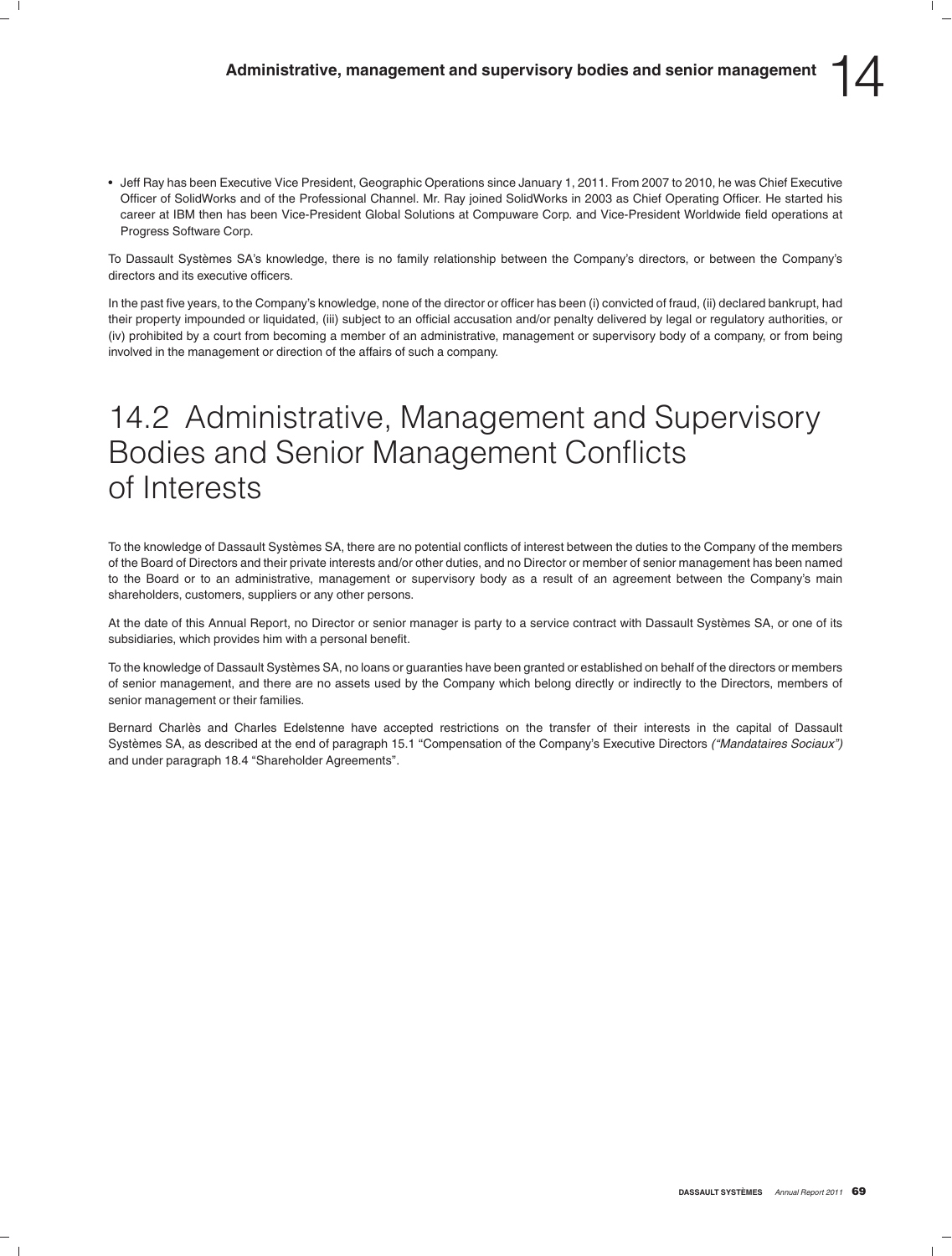# CHAPTER 15 – REMUNERATION AND **BENEFITS**

# 15.1 Compensation of the Company's Executive Directors (''*Mandataires Sociaux*'')

Compensation and benefits paid to each Executive Director (*mandataire social*) of the Company are described below (see also paragraphs 16.1 ''Report on Corporate Governance and Internal Control'' and 17.2 ''Shareholdings and Stock Options'').

### **Table 1 – Summary of the compensation, options and shares awarded to each Executive Director**

The table below presents the compensation owed for each of 2011 and 2010, as well as the value of the performance shares and subscription options awarded during these years.

|                                                                                                          | 2010       | 2011       |
|----------------------------------------------------------------------------------------------------------|------------|------------|
| <b>Charles Edelstenne, Chairman of the Board of Directors</b>                                            |            |            |
| Compensation due for the year (detailed in table 2)                                                      | €903,200   | €936,200   |
| Value of the stock options awarded during the year <i>(detailed in table 4)</i>                          |            |            |
| Value of the performance share grants awarded during the year <i>(detailed in table 6)</i>               | -          |            |
| Bernard Charlès, President and Chief Executive Officer                                                   |            |            |
| Compensation due for the year (detailed in table 2)                                                      | €2,037,727 | €2,113,663 |
| Value of the stock options awarded during the year <i>(detailed in table 4)</i> <sup>(1)</sup>           | €588,500   |            |
| Value of the performance share grants awarded during the year <i>(detailed in table 6)<sup>(2)</sup></i> | €6,762,000 | €8,813,020 |

(1) The valuation of one option granted was  $\epsilon$ 11.77 in 2010, based on the IFRS 2 methods used for the consolidated financial statements, before spreading out the expense over time. (2) The valuation of one granted performance share was e53.18 for the 2010-02 Shares and e53.79 for the 2010-03 Shares in 2011 and e45.08 in 2010, based on the IFRS 2 methods used for the consolidated financial statements, before spreading out the expense over time.

The global gross compensation paid in 2011 by the Company to its senior management, made up of twelve executive officers as set forth above in paragraph 14.1 ''Board of Directors and Executive Officers'', amounted to e8,349,013, including profit-sharing.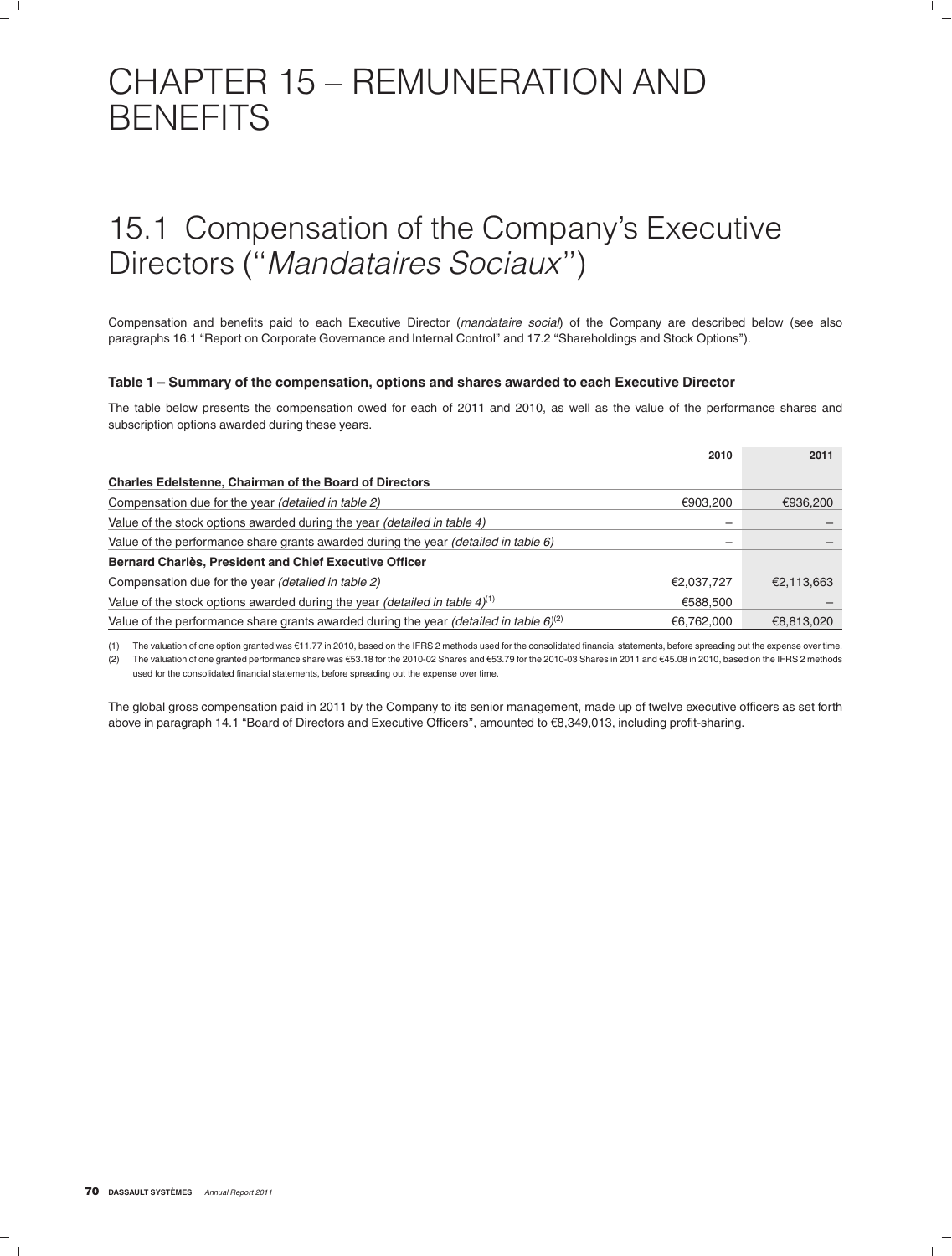## **Table 2 – Summary of the compensation of each Executive Director**

Gross compensation before tax of the Executive Directors (*dirigeants mandataires sociaux*) is set forth in the table below in accordance with the recommendations of the AFEP-MEDEF Code and the AMF.

|                                                               | 2010                      |                                | 2011                           |                                |
|---------------------------------------------------------------|---------------------------|--------------------------------|--------------------------------|--------------------------------|
|                                                               | Amounts due<br>for 2010   | <b>Amounts paid</b><br>in 2010 | <b>Amounts due</b><br>for 2011 | <b>Amounts paid</b><br>in 2011 |
| <b>Charles Edelstenne</b>                                     |                           |                                |                                |                                |
| <b>Chairman of the Board</b>                                  |                           |                                |                                |                                |
| Fixed compensation                                            | €866,000                  | €866,000                       | €899,000                       | €899,000                       |
| Variable compensation                                         | -                         | -                              | -                              |                                |
| Extraordinary compensation                                    |                           |                                |                                |                                |
| Directors' fees                                               | €37,200                   | €35,500                        | €36,000                        | €37,200                        |
| <b>Benefits</b>                                               |                           |                                |                                |                                |
| Total                                                         | €903,200                  | €901,500                       | €935,000                       | €936,200                       |
| <b>Bernard Charlès, President and Chief Executive Officer</b> |                           |                                |                                |                                |
| Fixed compensation                                            | €932,000                  | €932,000                       | €968,000                       | €968,000                       |
| Variable compensation <sup>(1)</sup>                          | €1,071,800 <sup>(4)</sup> | €945,000(2)                    | €1,113,200 <sup>(3)</sup>      | €1,071,800 <sup>(4)</sup>      |
| Extraordinary compensation                                    | -                         |                                |                                |                                |
| Directors' fees                                               | €22,200                   | €20,500                        | €21,000                        | €22,200                        |
| Benefits <sup>(5)</sup>                                       | €11,727                   | €11,727                        | €11,463                        | €11,463                        |
| Total                                                         | €2,037,727                | €1,909,227                     | €2,113,663                     | €2,073,463                     |

(1) Rules governing the awarding of variable compensation to the Executive Directors are described in the Report on Corporate Governance and Internal Control in paragraph 16.1 ''Report on Corporate Governance and Internal Control''.

(2) Variable portion due for 2009 and paid in 2010.

(3) Variable portion due for 2011 and paid in 2012.

(4) Variable portion due for 2010 and paid in 2011.

(5) These benefits are related to the use of a car provided by Dassault Systèmes SA.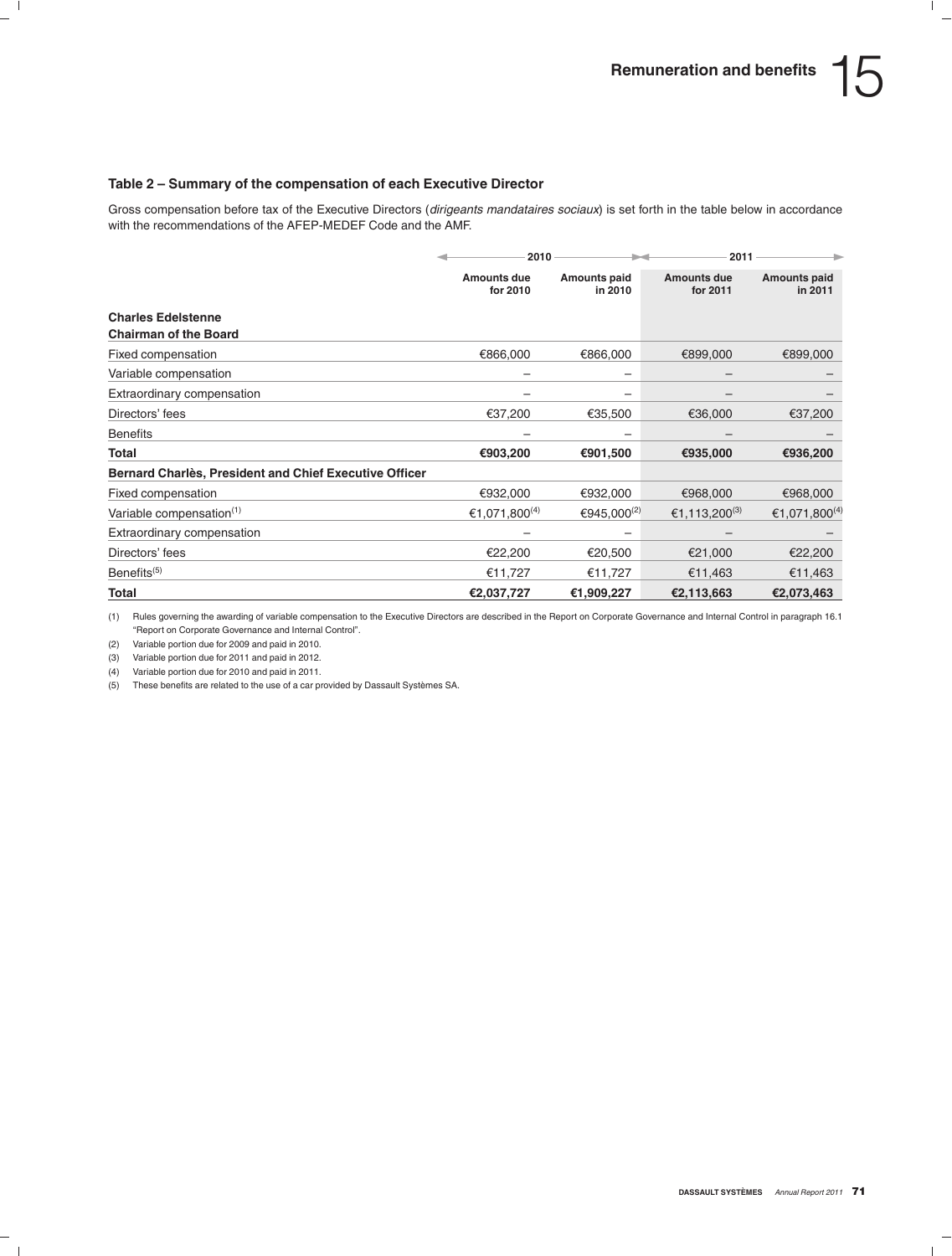### **Table 3 – Directors' fees and other compensation received by the Directors**

The Directors do not receive any compensation other than the fees set forth in the table below, except for Charles Edelstenne and Bernard Charlès, whose compensation is set forth in Table 2 above, and Thibault de Tersant, Senior Executive Vice President and Chief Financial Officer, whose compensation is set forth in Note 5 to the table below.

|                                    | Directors' fees<br>paid in 2010 for<br>the year<br>2009 | Directors' fees<br>paid in 2011 for<br>the year<br>2010 |
|------------------------------------|---------------------------------------------------------|---------------------------------------------------------|
| Paul Brown <sup>(1)</sup>          | €24,000                                                 | €24,000                                                 |
| Jean-Pierre Chahid-Nouraï          | €29,500                                                 | €31,800                                                 |
| Nicole Dassault $(2)(3)$           | -                                                       |                                                         |
| Laurent Dassault <sup>(1)</sup>    | €20,500                                                 | €20,400                                                 |
| <b>Bernard Dufau</b>               | €36,000                                                 | €38,200                                                 |
| André Kudelski                     | €31,500                                                 | €30,600                                                 |
| <b>Arnoud De Meyer</b>             | €23,500                                                 | €22,200                                                 |
| Toshiko Mori <sup>(2)</sup>        | -                                                       | -                                                       |
| Charles Edelstenne <sup>(4)</sup>  | €35,500                                                 | €37,200                                                 |
| <b>Bernard Charlès</b>             | €20,500                                                 | €22,200                                                 |
| Thibault de Tersant <sup>(5)</sup> | €20,500                                                 | €22,200                                                 |
| <b>TOTAL</b>                       | €241.500                                                | €248.800                                                |

(1) Paul Brown and Laurent Dassault's mandates as directors expired at the General Shareholders' Meeting held on May 26, 2011.

(2) Nicole Dassault and Toshiko Mori have been appointed directors by the General Shareholders' Meeting held on May 26, 2011; thus, they did not receive any Directors' fees in 2011 for 2010.

(3) Groupe Industriel Marcel Dassault SAS (''GIMD'') paid to Nicole Dassault e18,600 in Directors' fees in 2011 in connection with her mandate as a member of the Supervisory Board of GIMD.

(4) GIMD paid to Charles Edelstenne e20,740 in Directors' fees in 2011 in connection with his mandate as a member of the Supervisory Board of GIMD.

(5) Global compensation received by Thibault de Tersant in 2011 and 2010 is as set forth below:

|                                                                                            | Compensation<br>paid in 2010 | Compensation<br>paid in 2011 |
|--------------------------------------------------------------------------------------------|------------------------------|------------------------------|
| Thibault de Tersant, Director, Senior Executive Vice President and Chief Financial Officer |                              |                              |
| Fixed compensation                                                                         | €315.932                     | €385,000                     |
| Variable compensation                                                                      | €234.000 <sup>(a)</sup>      | €265,000 <sup>(b)</sup>      |
| Extraordinary compensation                                                                 |                              |                              |
| Directors' fees                                                                            | €20.500                      | €22,200                      |
| Benefits <sup>(c)</sup>                                                                    | €7.173                       | €6.874                       |
| Total                                                                                      | €577.605                     | €679.074                     |

(a) Variable portion due for 2009. In 2010, Thibault de Tersant also received e32,120 under the Company's French profit-sharing plans.

(b) Variable portion due for 2010. In 2011, Thibault de Tersant also received e30,924 under the Company's French profit-sharing plans.

(c) These benefits are related to the use of a car provided by Dassault Systèmes SA.

In addition, for the year ended December 31, 2011, the amount budgeted for Directors' fees totaled €273,400, of which €184,000 consisted of Board retainer fees and e89,400 were for attendance at meetings of the Board of Directors and its Committees.

The allocation of Directors' fees in 2011 was based on the following principles decided by the Board of Directors on May 26, 2011: e15,000 for each Director, and an additional e15,000 for the Chairman of the Board and an additional e4,000 for the Chairman of the Audit Committee; e1,200 per meeting of the Board attended in person; e2,400 per meeting of the Audit Committee attended in person; e1,200 per meeting attended in person of the Compensation and Nomination Committee or the Scientific Committee (for independent Directors); and  $\epsilon$ 600 for each meeting of the Board or its Committees attended by telephone or video-conference.

The Board will request the General Shareholders' Meeting scheduled on June 7, 2012, to increase the current maximum annual amount of Directors' fees, from  $\epsilon$ 275,000, to  $\epsilon$ 320,000 for the year 2012 and thereafter until otherwise decided by the shareholders.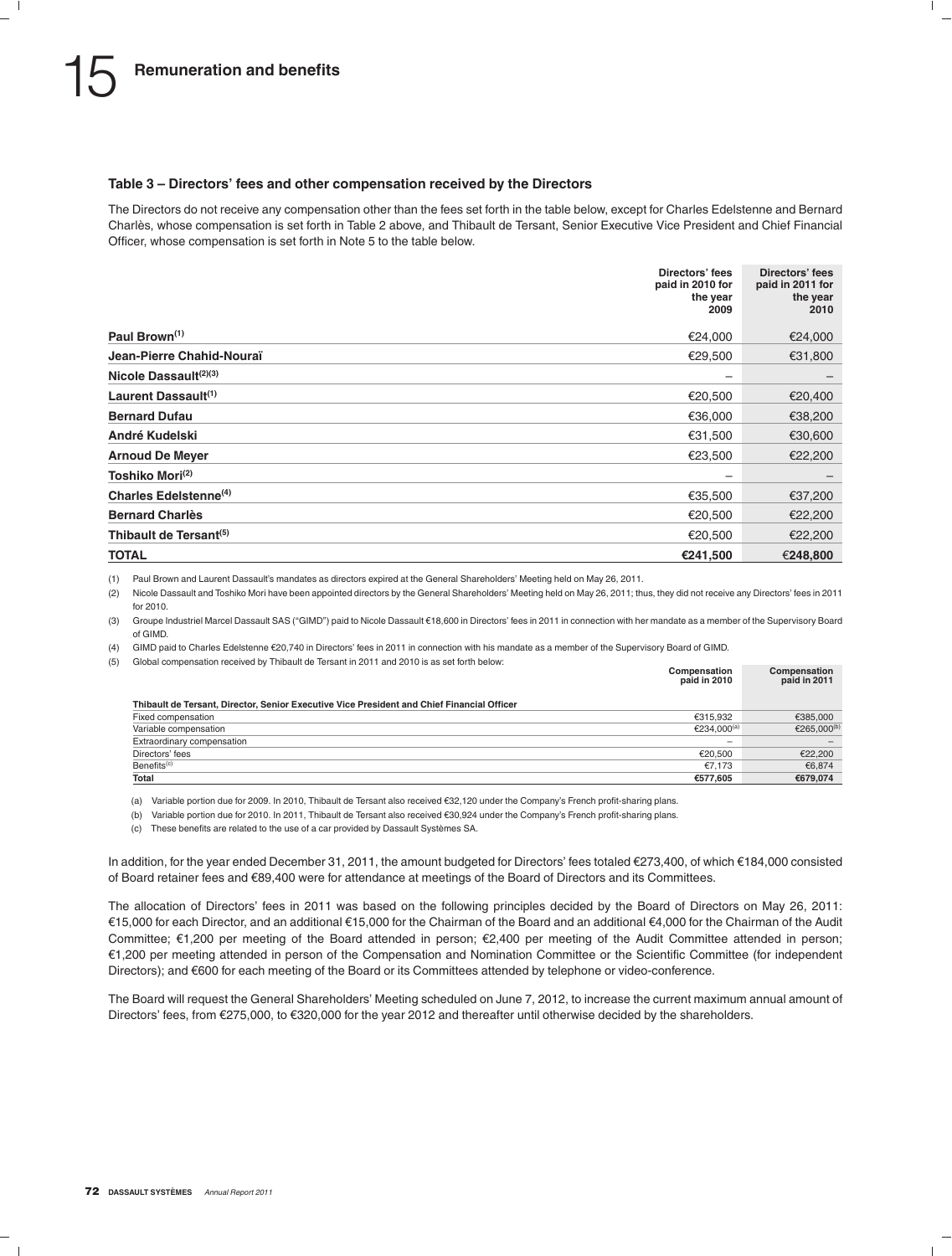#### **Table 4 – Subscription or purchase options awarded during 2011 to each Executive Director**

|                           | Number and<br>date of plan | Type of<br>option<br>(purchase or<br>subscription) | <b>Valuation of</b><br>the options | Number of<br>options<br>awarded in<br>2011 | <b>Exercise</b><br>price | <b>Exercise</b><br>period |
|---------------------------|----------------------------|----------------------------------------------------|------------------------------------|--------------------------------------------|--------------------------|---------------------------|
| <b>Charles Edelstenne</b> |                            |                                                    |                                    | None                                       |                          |                           |
| <b>Total</b>              |                            |                                                    |                                    |                                            |                          |                           |
| <b>Bernard Charlès</b>    |                            |                                                    |                                    | None                                       |                          |                           |
| Total                     |                            |                                                    |                                    |                                            |                          |                           |

The Board of Directors did not grant any subscription or purchase options in 2011. Indeed, on the basis of the recommendations of the Compensation and Nomination Committee, a new model of employees' participation in the Company's long term performance has been implemented by the grant of performance shares (see paragraph 17.2.2 "Performance shares").

#### **Table 5 – Subscription or purchase options exercised during 2011 by each Executive Director**

|                           | Number and   | Number of<br>options<br>exercised |                       |  |
|---------------------------|--------------|-----------------------------------|-----------------------|--|
|                           | date of plan | during 2011                       | <b>Exercise price</b> |  |
|                           | 1998-08.     |                                   |                       |  |
| <b>Charles Edelstenne</b> | 03/29/2001   | 569,540                           | €52.00                |  |
| Total                     |              | 569,540                           |                       |  |
|                           | 1998-08.     |                                   |                       |  |
| <b>Bernard Charlès</b>    | 03/29/2001   | 799,638                           | €52.00                |  |
|                           | 1998-11,     |                                   |                       |  |
|                           | 10/05/2001   | 383,952                           | €35.00                |  |
|                           | 2002-01,     |                                   |                       |  |
|                           | 05/28/2002   | 308,614                           | €45.50                |  |
|                           | 2002-03,     |                                   |                       |  |
|                           | 01/20/2003   | 257,118                           | €23.00                |  |
| <b>Total</b>              |              | 1,749,322                         |                       |  |

It should be noted that M. Bernard Charlès generally reinvests the gains realized through the exercise of subscription stock options in shares of Dassault Systèmes SA.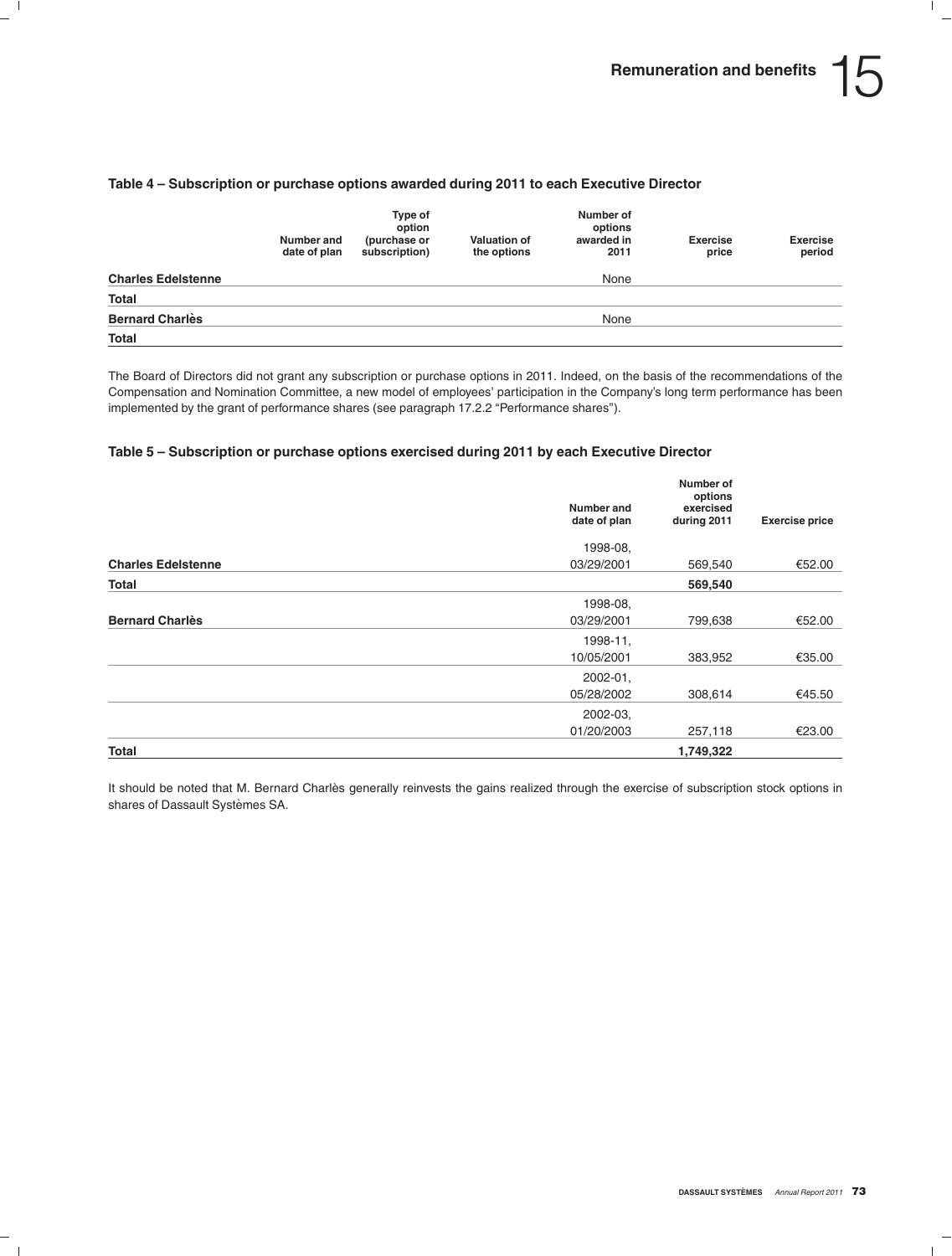#### **Table 6 – Performance shares granted in 2011 to each Executive Director (***mandataire social***)**

|                            | Number and<br>date of plan | Number of<br>performance<br>shares awarded<br>during 2011 | Valuation of the<br>shares based<br>on the method<br>used for the<br>consolidated<br>financial<br>statements | <b>Acquisition</b><br>date | Availability<br>date |
|----------------------------|----------------------------|-----------------------------------------------------------|--------------------------------------------------------------------------------------------------------------|----------------------------|----------------------|
| <b>Paul Brown</b>          |                            | none                                                      |                                                                                                              |                            |                      |
| Jean-Pierre Chahid-Nouraï  |                            | none                                                      |                                                                                                              |                            |                      |
| <b>Nicole Dassault</b>     |                            | none                                                      |                                                                                                              |                            |                      |
| <b>Laurent Dassault</b>    |                            | none                                                      |                                                                                                              |                            |                      |
| <b>Bernard Dufau</b>       |                            | none                                                      |                                                                                                              |                            |                      |
| André Kudelski             |                            | none                                                      |                                                                                                              |                            |                      |
| <b>Arnoud De Meyer</b>     |                            | none                                                      |                                                                                                              |                            |                      |
| <b>Toshiko Mori</b>        |                            | none                                                      |                                                                                                              |                            |                      |
| <b>Charles Edelstenne</b>  |                            | none                                                      |                                                                                                              |                            |                      |
| <b>Bernard Charlès</b>     | 2010-02<br>09/29/2011      | 14,000                                                    | €744,520                                                                                                     | 09/29/2014                 | 09/29/2016           |
|                            | 2010-03<br>09/29/2011      | 150,000                                                   | €8,068,500                                                                                                   | 09/29/2013                 | 09/29/2015           |
| <b>Thibault de Tersant</b> | 2010-02<br>09/29/2011      | 17,000                                                    | €904,060                                                                                                     | 09/29/2014                 | 09/29/2016           |
| <b>Total</b>               |                            | 181,000                                                   | €9,717,080                                                                                                   |                            |                      |

The valuation retained for the performance shares granted was €53.18 for the 2010-02 Shares and €53.79 for the 2010-03 Shares based on the IFRS 2 methods used for consolidated financial statements, before spreading out the expenses over time.

The percentage represented by the performance shares that are granted to the Executive Directors based on the authorization of the General Shareholders' Meeting of May 27, 2010, cannot represent more than 35% of the total number of shares fixed by the General Shareholders' Meeting held on such date. Thus, the performance shares granted on September 29, 2011, to the Chief Executive Officer, represented 9.19% of the total number of shares fixed by this General Shareholders' Meeting.

The 14,000 2010-02 Shares and the 150,000 2010-03 Shares are granted to the Chief Executive Officer Officer in light of his essential entrepreneurial contribution to the development and the performance of the Company.

• 2010-02 Shares

The 2010-02 Shares granted to the Chief Executive Officer will be definitively vested at the end of the 3 year vesting period that started on the grant date (i.e., in September 2014), subject to compliance by the beneficiary of a presence condition and a performance condition – applicable to all beneficiaries of the 2010-02 plan – the satisfaction of which is measured based on the consolidated non-IFRS diluted earnings per share actually realized (hereinafter referred to as the "EPS") compared to the high end of the range set for Dassault Systèmes' EPS objective as published for each of the 2011, 2012 and 2013 fiscal years (see also paragraph 17.2.2 "Performance shares").

Moreover, as provided for in the AFEP-MEDEF Code and on the basis of the recommendations of the Compensation and Nomination Committee, the Board of Directors made the definitive acquisition of the 2010-02 Shares by the Chief Executive Officer subject to an additional performance condition related to variable compensation actually paid to him over three financial years. The level of such variable compensation is itself dependent on achieving internal and external performance criteria previously established by the Board (see paragraph 16.1 ''Report on Corporate Governance and Internal Control''). In no case however, the number of 2010-02 Shares definitively vested may exceed the number of 2010-02 Shares granted by the Board on September 29, 2011.

As a result, the actual number of 2010-02 Shares which will be actually acquired by the Chief Executive Officer at the end of the three-year vesting period will depend on the product of the number of 2010-02 Shares acquired in application of the performance condition set in the 2010-02 plan and the average, calculated over three financial years (2011, 2012, 2013) and expressed as a percentage, of the ratio of the variable compensation actually paid to the Chief Executive Officer and the corresponding target variable compensation.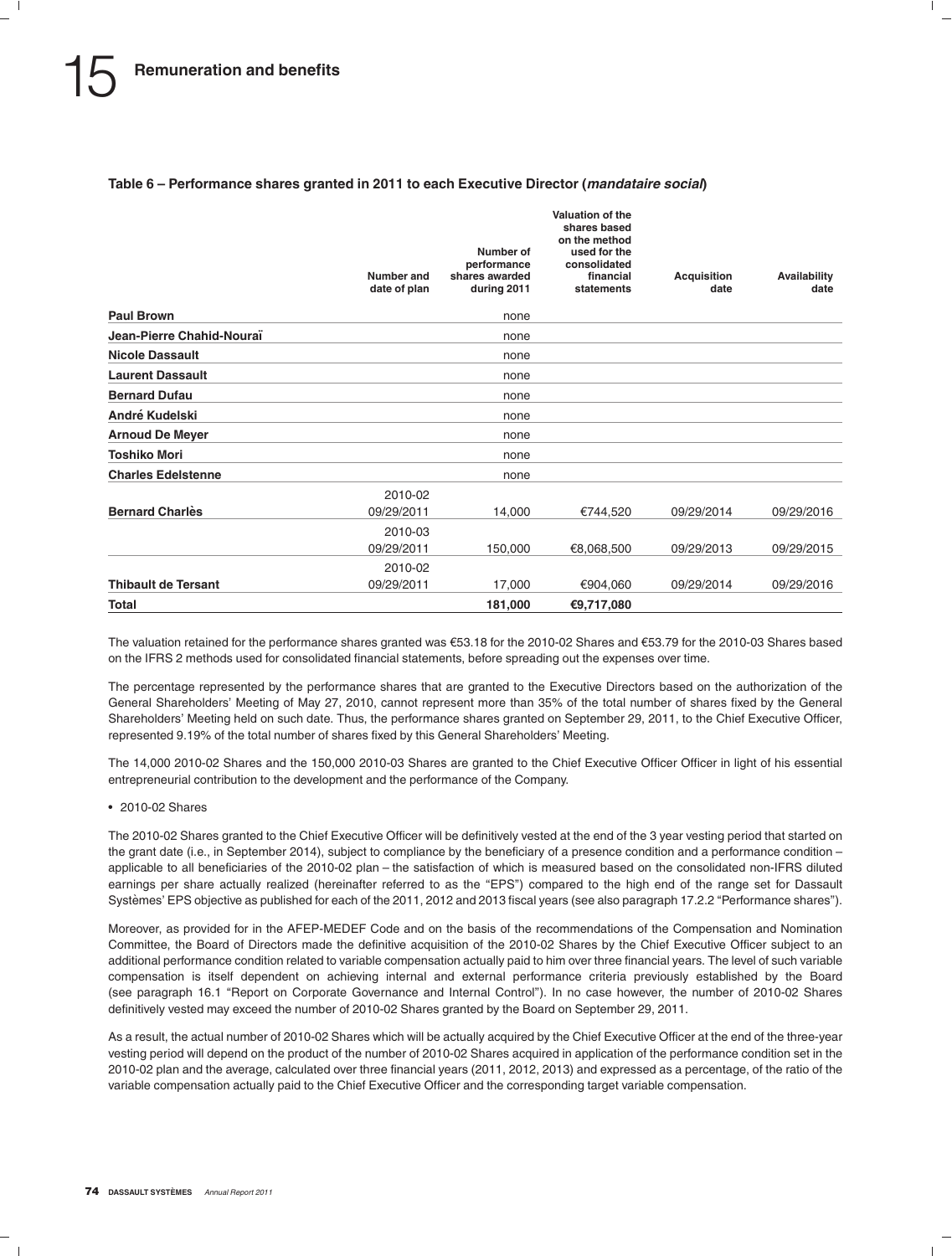#### • 2010-03 Shares

The 2010-03 Shares granted to the Chief Executive Officer shall be definitively acquired only in September 2013, at the end of an acquisition period of two years from the date of the Board meeting which granted them, subject to the condition that the Chief Executive Officer is an Executive Director (*mandataire social*) at such acquisition date.

As provided for in the AFEP-MEDEF Code and on the basis of the recommendations of the Compensation and Nomination Committee, the Board of Directors made the definitive vesting of the 2010-03 Shares granted to the Chief Executive Officer subject to a performance condition related to variable compensation actually paid to him over two financial years. The level of such variable compensation is itself dependent on achieving internal and external performance criteria previously established by the Board (see paragraph 16.1 "Report on Corporate Governance and Internal Control''). In no case, however, may the number of performance shares received exceed the number of 2010-03 shares granted by the Board on September 29, 2011.

As a result, the actual number of 2010-03 Shares which will actually be acquired by the Chief Executive Officer at the end of the two-year vesting period will depend on the product of the number of 2010-03 Shares granted to him, and the average, calculated over two financial years (2011 and 2012) and expressed as a percentage, of the ratios of the variable compensation actually paid to the Chief Executive Officer and the corresponding target variable compensation.

At the end of the acquisition periods of the 2010-02 Shares and of the 2010-03 Shares, the Chief Executive Officer will be required to hold the performance shares acquired for a period of two years.

Moreover, until he has left his current functions, the Chief Executive Officer is subject to a holding period for shares acquired through the grant of performance shares, as set forth under "Lock-up Commitment" below.

No company other than Dassault Systèmes SA granted shares to Executive Directors (*mandataires sociaux*).

#### **Table 7 – Shares that have become available during 2011 for each Executive Director (***mandataire social***)**

|                            |                            | Number of<br>shares that           |                             |
|----------------------------|----------------------------|------------------------------------|-----------------------------|
|                            | Number and<br>date of plan | became<br>available during<br>2011 | <b>Acquisition</b><br>terms |
| <b>Paul Brown</b>          |                            | none                               |                             |
| Jean-Pierre Chahid-Nouraï  |                            | none                               |                             |
| <b>Nicole Dassault</b>     |                            | none                               |                             |
| <b>Laurent Dassault</b>    |                            | none                               |                             |
| <b>Bernard Dufau</b>       |                            | none                               |                             |
| André Kudelski             |                            | none                               |                             |
| <b>Arnoud De Meyer</b>     |                            | none                               |                             |
| <b>Toshiko Mori</b>        |                            | none                               |                             |
| <b>Charles Edelstenne</b>  |                            | none                               |                             |
| <b>Bernard Charlès</b>     | 06/06/2007                 | 150,000                            |                             |
| <b>Thibault de Tersant</b> |                            | none                               |                             |
| <b>Total</b>               |                            | 150,000                            |                             |

• Shares becoming available

In June 2011, the 150,000 shares acquired by Bernard Charlès in 2009 pursuant to a former grant of shares became available.

• Shares subject to a two-year lock-up

The shares acquired by Bernard Charlès in 2010 and in 2011 (150,000 shares each year) pursuant to former grants of shares in 2008 and 2009, are subject to a two-year lock-up period.

It should also be noted that Bernard Charlès undertook an additional lock-up commitment of such shares until he has left his current functions according to the conditions described below under ''Lock-up commitment''.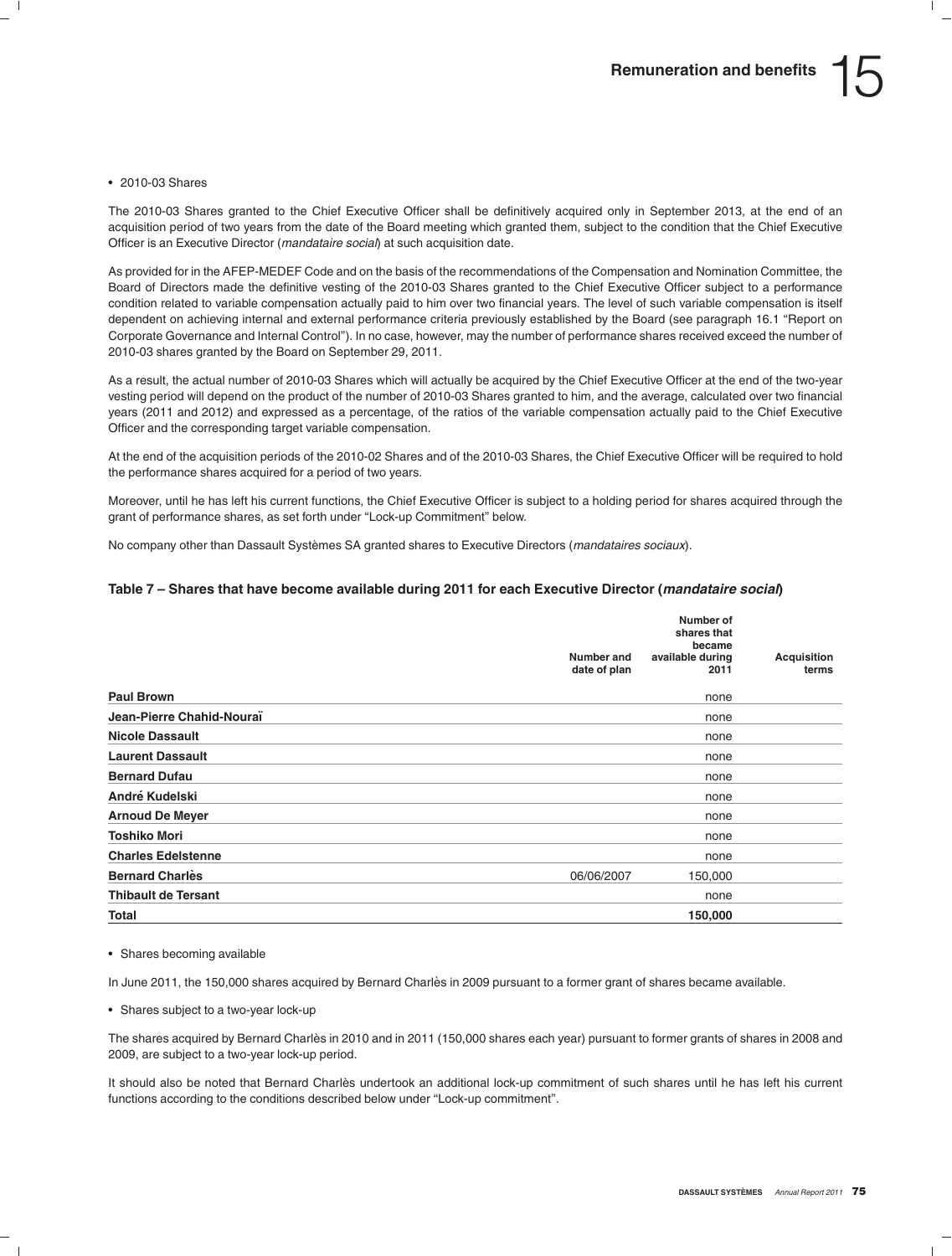• Shares being acquired

In addition to the performance shares granted to Bernard Charlès by the Board of Directors on September 29, 2011 (see Table 6 above), 150,000 performance shares, granted in 2010 and subject to the same lock-up conditions, are being acquired. They should be acquired in May 2012 and become available in May 2014, provided that Bernard Charlès is still an Executive Director at such date. In that regard, the Board of Directors of Dassault Systemes SA determined on March 23, 2012, that the performance condition to which such share grant was ` subject had been realized and confirmed the firm number of shares which would be acquired as a result (i.e., 150,000 shares).

• Authorization of the General Shareholders' Meeting

The authorization granted to the Company's Board of Directors by the shareholders on May 27, 2010 to grant performance shares to Company management and employees or certain categories of management and employees, representing up to 1.5% of the share capital, is still valid in 2012, since it was granted for a 38-month period. Taking into account the grants of shares decided by the Board in May 2010 and September 2011, a further 1,077,810 performance shares may still be granted by the Board.

#### **Table 8 – Grants of share subscription or purchase options**

See paragraph 17.2 "Shareholdings and Stock Options".

#### **Table 9 – Share subscription options granted to the ten employees who are not Executive Directors and who received the most share subscription options, and options exercised by these employees**

See paragraph 17.2 "Shareholdings and Stock Options".

#### **Table 10 – Follow-up of the AFEP-MEDEF's Recommendations**

| <b>Executive directors</b>                                                                                                                                                                                      | <b>Employment agreement</b> |    |     | <b>Additional</b><br>retirement plan | benefits due or which<br>may become due in<br>termination of or<br>change in present | <b>Indemnities or</b><br>the event of<br>functions | Indemnities related to<br>a non-competition | clause |
|-----------------------------------------------------------------------------------------------------------------------------------------------------------------------------------------------------------------|-----------------------------|----|-----|--------------------------------------|--------------------------------------------------------------------------------------|----------------------------------------------------|---------------------------------------------|--------|
|                                                                                                                                                                                                                 | yes                         | no | yes | no                                   | yes                                                                                  | no                                                 | yes                                         | no     |
| <b>Charles Edelstenne</b><br>Chairman of the Board<br>Director since $(1st$ appointment):<br>04/08/1993<br>Term: until the annual general<br>shareholders' meeting to be held<br>in 2014                        |                             | X  |     | X                                    |                                                                                      | X                                                  |                                             | X      |
| <b>Bernard Charlès</b><br><b>President and Chief Executive</b><br>Officer<br>Director since $(1st$ appointment):<br>04/08/1993<br>Term: until the annual general<br>shareholders' meeting to be held<br>in 2014 |                             | X  |     | X                                    | X                                                                                    |                                                    |                                             | X      |

At the time of the renewal of the mandate of the Chief Executive Officer, the Board of Directors authorized on May 27, 2010, upon the proposal of the Compensation and Nomination Committee and in compliance with Article L. 225-42-1 of the French Code of Commerce, the renewal of the agreement regarding the Company's undertakings to Bernard Charles relating to indemnities which would be due upon ` the termination of his functions as Chief Excecutive Officer, according to the terms adopted by the Board of Directors at its meetings on March 28, 2008, and March 27, 2009. The amount of the indemnity due will be equivalent to a maximum of two years of compensation as Chief Executive Officer and will depend on satisfying the performance conditions established for calculating his variable compensation. The amount paid would be calculated pro rata with respect to the percentage of variable compensation which was paid during the three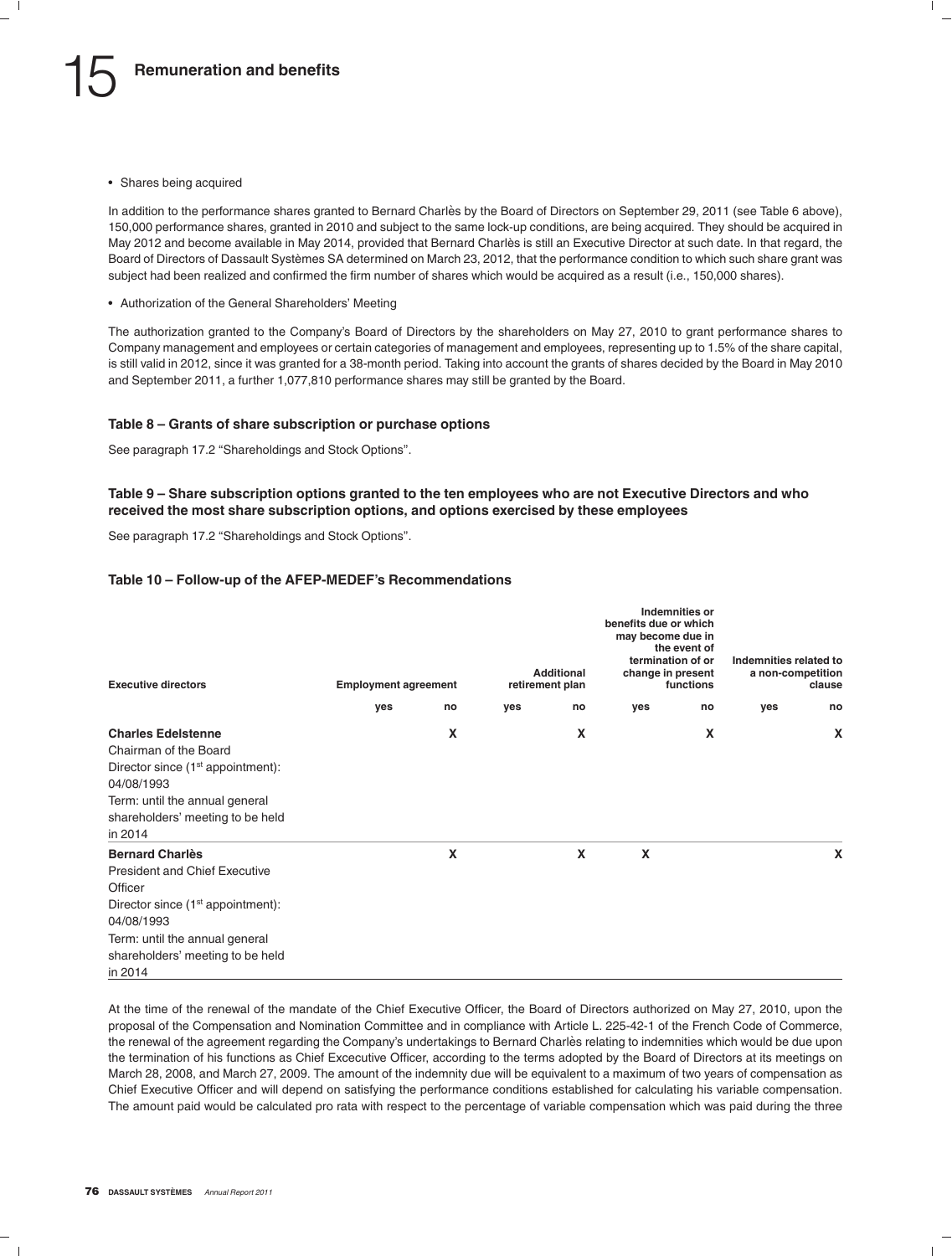years preceding his departure as compared to the targeted variable compensation for such years. The amount due would be calculated by applying the following formula:

- the aggregate gross compensation (including variable compensation but excluding compensation in kind and directors' fees) due in connection with his position for the two financial years completed prior to the date of departure;
- multiplied by the quotient of (i) the amount of variable compensation actually paid during the three financial years completed prior to the date of departure with respect to their respective years of reference, divided by (ii) the amount of target variable compensation determined for each of these years by the Board of Directors on the basis of achievement of the objectives set for the Company.

The indemnity is thus subject to performance conditions related to achieving targets fixed for the variable compensation (see paragraph 16.1 ''Report on Corporate Governance and Internal Control'').

The indemnity may be paid only in case of change in control or strategy of the Company, duly acknowledged by the Board of Directors, which results in an imposed departure (*départ contraint*) in the following 12 months. The indemnity may also be paid in the event of an imposed departure (*départ contraint*) which is not linked to poor results of the Company or to mismanagement by the Chief Executive Officer, the Board of Directors being entitled to decide to pay all or part of the indemnity.

The indemnity will not be due in the event Mr. Charlès would leave the Company on his own initiative to take a new position elsewhere or would be assigned a new position within the Group, or in the event he would be able to benefit from pension rights shortly after leaving the Company. In the event of exceptional circumstances seriously damaging the image or results of the Company and significantly reducing, in the opinion of the Board, the market price of the Company's shares, or in the event of misconduct other than in connection with his corporate functions (*faute separable de ses fonctions ´* ) and incompatible with the normal performance of his mandate, the Board may determine that the indemnity payment is not due.

There is no specific complementary retirement plan *(régime complémentaire de retraite)* for the Executive Directors. The companies controlled by Dassault Systèmes SA have not paid any compensation or granted any other benefits to the Executive Directors (*mandataires sociaux*) mentioned above.

#### **Lock-up commitment**

In accordance with the law, Dassault Systèmes SA's Board of Directors decided at the time of each of the share grants since 2007, including on September 29, 2011, upon the recommendation of the Compensation and Nomination Committee, that the Chairman of the Board and the Chief Executive Officer agree to a lock-up commitment with respect to shares which they may hold as a result of exercising stock options or the effective acquisition of shares. In light of the grants made, the Chief Executive Officer must maintain in registered form at least 15% of the total amount of shares he subscribes or acquires in connection with stock options or shares granted to him since 2007, until he has left his current functions at the Company.

# 15.2 Transactions in the Company's Shares by the Management of the Company

Pursuant to article 223-26 of the General Regulation of the *Autorite des march ´ es financiers ´* (the ''AMF''), the purchase, sale, subscription or exchange of any security issued by Dassault Systèmes S.A. made by Directors or executive officers of the Company, or by persons related to them (according to article R. 621-43-1 of the French Monetary and Financial Code), must be disclosed to the Company's shareholders. The table below presents those transactions as published by the AMF in 2011 ("SO Exercise" means "Stock Option Exercise").

| Date and place                      | Directors and<br><b>Executive Officers</b> | Nature of the<br>transaction | <b>Unit Price</b>    | Gross amount                   | Date and place                      | Directors and<br><b>Executive Officers</b> | Nature of the<br>transaction | <b>Unit Price</b>    | Gross amount                   |
|-------------------------------------|--------------------------------------------|------------------------------|----------------------|--------------------------------|-------------------------------------|--------------------------------------------|------------------------------|----------------------|--------------------------------|
| 02/14/2011<br><b>Euronext Paris</b> | Laurence Barthès                           | <b>SO Exercise</b><br>Sale   | €52,0000<br>€55,8700 | €217.100.00<br>€233.257.25     | 02/14/2011<br><b>Euronext Paris</b> | <b>Charles Edelstenne</b>                  | SO Exercise<br>Sale          | €52,0000<br>€56,0000 | €1.040.000.00<br>€1.120.000.00 |
| 02/14/2011<br><b>Euronext Paris</b> | Laurence Barthès                           | <b>SO Exercise</b><br>Sale   | €52,0000<br>€55,9500 | €189,800,00<br>€204.217.50     | 02/14/2011<br><b>Euronext Paris</b> | <b>Charles Edelstenne</b>                  | SO Exercise<br>Sale          | €52,0000<br>€56,0007 | €1.040.000.00<br>€1.120.014.00 |
| 02/14/2011<br><b>Euronext Paris</b> | Laurence Barthès                           | <b>SO Exercise</b><br>Sale   | €52,0000<br>€56,1400 | €224.900.00<br>€242.805.50     | 02/14/2011<br><b>Euronext Paris</b> | <b>Charles Edelstenne</b>                  | SO Exercise<br>Sale          | €52,0000<br>€56.1000 | €1.040.000.00<br>€1,122,000.00 |
| 02/14/2011<br><b>Euronext Paris</b> | <b>Bernard Charlès</b>                     | <b>SO Exercise</b><br>Sale   | €52,0000<br>€56.1500 | €1.040.000.00<br>€1.050.566.50 | 02/14/2011<br><b>Euronext Paris</b> | <b>Charles Edelstenne</b>                  | SO Exercise<br>Sale          | €52,0000<br>€56,2000 | €644,436.00<br>€696,486.60     |
| 02/14/2011<br><b>Euronext Paris</b> | <b>Bernard Charlès</b>                     | <b>SO Exercise</b><br>Sale   | €52,0000<br>€56,0004 | €1.040.000.00<br>€1.043.847.46 | 02/14/2011<br><b>Euronext Paris</b> | Thibault de Tersant                        | SO Exercise<br>Sale          | €52,0000<br>€55.9540 | €2.600.000.00<br>€2,797,700.00 |
| 02/14/2011<br><b>Euronext Paris</b> | <b>Bernard Charlès</b>                     | <b>SO Exercise</b><br>Sale   | €52,0000<br>€56,1000 | €1,040,000.00<br>€1.044.021.00 | 02/15/2011<br><b>Euronext Paris</b> | <b>Bernard Charlès</b>                     | <b>SO Exercise</b><br>Sale   | €52,0000<br>€55,8000 | €657.020.00<br>€659.053.80     |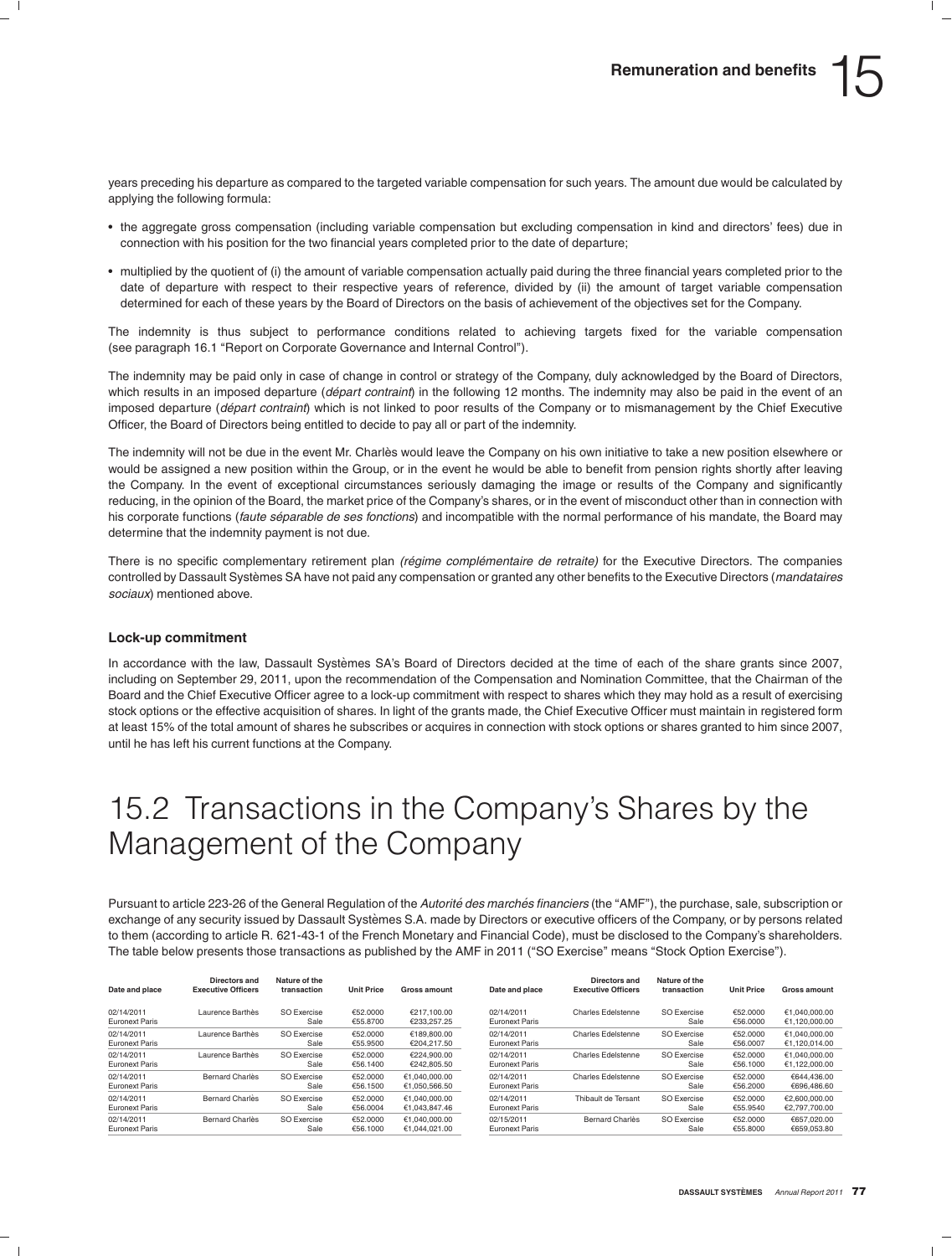| Date and place                      | Directors and<br><b>Executive Officers</b>       | Nature of the<br>transaction | <b>Unit Price</b>    | <b>Gross amount</b>            | Date and place                      | Directors and<br><b>Executive Officers</b>     | Nature of the<br>transaction | <b>Unit Price</b>    | <b>Gross amount</b>            |
|-------------------------------------|--------------------------------------------------|------------------------------|----------------------|--------------------------------|-------------------------------------|------------------------------------------------|------------------------------|----------------------|--------------------------------|
| 02/15/2011<br>Euronext Paris        | <b>Bernard Charlès</b>                           | <b>SO Exercise</b><br>Sale   | €52.0000<br>€56.0000 | €221,728.00<br>€222,432.00     | 02/23/2011<br><b>Euronext Paris</b> | <b>Philippe Forestier</b>                      | SO Exercise<br>Sale          | €52.0000<br>€55.0809 | €1,560,000.00<br>€1,652,427.00 |
| 02/16/2011<br><b>Euronext Paris</b> | Bernard Charlès                                  | <b>SO Exercise</b><br>Sale   | €52.0000<br>€55.9000 | €2,080,000.00<br>€2,086,747.00 | 02/24/2011<br><b>Euronext Paris</b> | Philippe Forestier                             | <b>SO Exercise</b><br>Sale   | €52.0000<br>€55.0159 | €1,560,000.00<br>€1,650,477.00 |
| 02/16/2011<br><b>Euronext Paris</b> | <b>Bernard Charlès</b>                           | <b>SO Exercise</b><br>Sale   | €52.0000<br>€55.7000 | €1,040,000.00<br>€1,043,261.00 | 02/25/2011<br><b>Euronext Paris</b> | <b>Bernard Charlès</b>                         | SO Exercise<br>Sale          | €52.0000<br>€55.7101 | €1,040,000.00<br>€1,043,450.17 |
| 02/16/2011                          | <b>Bernard Charlès</b>                           | <b>SO Exercise</b>           | €52.0000             | €382,980.00                    | 02/25/2011                          | Etienne Droit                                  | SO Exercise                  | €39.5000             | €250,785.50                    |
| Euronext Paris<br>02/16/2011        | Bernard Charlès                                  | Sale<br><b>SO Exercise</b>   | €55.8000<br>€52.0000 | €384,406.20<br>€559,832.00     | <b>Euronext Paris</b><br>02/25/2011 | Philippe Forestier                             | Sale<br><b>SO Exercise</b>   | €55.3000<br>€52.0000 | €351,099.70<br>€104,000.00     |
| <b>Euronext Paris</b><br>02/16/2011 | Natural person linked to                         | Sale<br>Sale                 | €56.0000<br>€55.6800 | €561,568.00<br>€166,542.47     | <b>Euronext Paris</b><br>02/25/2011 | <b>Bruno Latchague</b>                         | Sale<br><b>SO Exercise</b>   | €55.8000<br>€52.0000 | €111,600.00<br>€1,095,796.00   |
| <b>Euronext Paris</b><br>02/16/2011 | <b>Etienne Droit</b><br>Natural person linked to | Sale                         | €55.6800             | €166,542.47                    | <b>Euronext Paris</b><br>02/28/2011 | Thibault de Tersant                            | Sale<br>SO Exercise          | €55.7918<br>€52.0000 | €1,175,700.60<br>€6,155,500.00 |
| Euronext Paris<br>02/16/2011        | <b>Etienne Droit</b>                             |                              |                      |                                | <b>Euronext Paris</b>               |                                                | Sale                         | €55.5926             | €6,580,774.03                  |
| <b>Euronext Paris</b>               | Natural person linked to<br><b>Etienne Droit</b> | Sale                         | €55.6800             | €166,542.47                    | 02/28/2011<br><b>Euronext Paris</b> | Philippe Forestier                             | <b>SO Exercise</b><br>Sale   | €52.0000<br>€55.8000 | €12,376.00<br>€13,280.40       |
| 02/16/2011<br><b>Euronext Paris</b> | Natural person linked to<br><b>Etienne Droit</b> | Sale                         | €55.6800             | €166,542.47                    | 02/28/2011<br><b>Euronext Paris</b> | <b>Bruno Latchague</b>                         | SO Exercise<br>Sale          | €52.0000<br>€55.6412 | €1,942,252.00<br>€2,078,254.46 |
| 02/16/2011<br>Euronext Paris        | <b>Charles Edelstenne</b>                        | <b>SO Exercise</b><br>Sale   | €52.0000<br>€56.0000 | €1,020,656.00<br>€1,099,168.00 | 03/01/2011<br><b>Euronext Paris</b> | <b>Bernard Charlès</b>                         | SO Exercise<br>Sale          | €52.0000<br>€55.5656 | €1,542,840.00<br>€1,547,501.96 |
| 02/17/2011<br><b>Euronext Paris</b> | Laurence Barthès                                 | <b>SO Exercise</b><br>Sale   | €52.0000<br>€56.2300 | €200,200.00<br>€216,485.50     | 03/01/2011<br><b>Euronext Paris</b> | <b>Bernard Charlès</b>                         | <b>SO Exercise</b><br>Sale   | €52.0000<br>€55.5312 | €1,560,000.00<br>€1,565,702.18 |
| 02/17/2011<br><b>Euronext Paris</b> | <b>Bernard Charlès</b>                           | <b>SO Exercise</b><br>Sale   | €52.0000<br>€56.3000 | €1,040,000.00<br>€1,043,802.00 | 03/01/2011<br><b>Euronext Paris</b> | <b>Bernard Charlès</b>                         | <b>SO Exercise</b><br>Sale   | €52.0000<br>€55.7231 | €1,040,000.00<br>€1,043,693.66 |
| 02/17/2011                          | <b>Bernard Charlès</b>                           | <b>SO Exercise</b>           | €52.0000             | €1,560,000.00                  | 03/01/2011                          | <b>Bernard Charlès</b>                         | SO Exercise                  | €52.0000             | €1,560,000.00                  |
| <b>Euronext Paris</b><br>02/17/2011 | Bernard Charlès                                  | Sale<br><b>SO Exercise</b>   | €56.1000<br>€52.0000 | €1,565,190.00<br>€1,560,000.00 | <b>Euronext Paris</b><br>03/01/2011 | Bernard Charlès                                | Sale<br><b>SO Exercise</b>   | €55.6484<br>€52.0000 | €1,566,224.22<br>€1,040,000.00 |
| <b>Euronext Paris</b><br>02/17/2011 | <b>Bernard Charlès</b>                           | Sale<br><b>SO Exercise</b>   | €56.4000<br>€52.0000 | €1,565,100.00<br>€258,440.00   | <b>Euronext Paris</b><br>03/01/2011 | <b>Bernard Charlès</b>                         | Sale<br>SO Exercise          | €56.1134<br>€52.0000 | €1,043,709.24<br>€1,040,000.00 |
| <b>Euronext Paris</b><br>02/17/2011 | <b>Bernard Charlès</b>                           | Sale<br><b>SO Exercise</b>   | €56.0000<br>€52.0000 | €259,840.00<br>€253,240.00     | <b>Euronext Paris</b><br>03/01/2011 | <b>Bernard Charlès</b>                         | Sale<br>SO Exercise          | €56.0238<br>€52.0000 | €1,044,283.63<br>€1,560,000.00 |
| <b>Euronext Paris</b>               |                                                  | Sale                         | €56.5000             | €254,250.00                    | <b>Euronext Paris</b>               |                                                | Sale                         | €55.9112             | €1,566,631.82                  |
| 02/17/2011<br><b>Euronext Paris</b> | <b>Charles Edelstenne</b>                        | <b>SO Exercise</b><br>Sale   | €52.0000<br>€56.0500 | €2,080,000.00<br>€2,242,000.00 | 03/01/2011<br><b>Euronext Paris</b> | <b>Bernard Charlès</b>                         | <b>SO Exercise</b>           | €52.0000             | €17,628.00                     |
| 02/17/2011<br><b>Euronext Paris</b> | <b>Charles Edelstenne</b>                        | <b>SO Exercise</b><br>Sale   | €52.0000<br>€56.1000 | €1.560.000.00<br>€1,683,000.00 | 03/01/2011<br><b>Euronext Paris</b> | <b>Charles Edelstenne</b>                      | <b>SO Exercise</b><br>Sale   | €52.0000<br>€56.1154 | €1.040.000.00<br>€1,122,308.00 |
| 02/17/2011<br>Euronext Paris        | <b>Charles Edelstenne</b>                        | <b>SO Exercise</b><br>Sale   | €52.0000<br>€56.3000 | €1,040,000.00<br>€1,126,000.00 | 03/01/2011<br><b>Euronext Paris</b> | <b>Charles Edelstenne</b>                      | SO Exercise<br>Sale          | €52.0000<br>€56.0212 | €1,040,000.00<br>€1,120,424.00 |
| 02/17/2011<br><b>Euronext Paris</b> | <b>Charles Edelstenne</b>                        | <b>SO Exercise</b><br>Sale   | €52.0000<br>€56.2000 | €395,564.00<br>€427,513.40     | 03/01/2011<br><b>Euronext Paris</b> | Philippe Forestier                             | <b>SO Exercise</b><br>Sale   | €52.0000<br>€55.5541 | €1,443,624.00<br>€1,542,292.92 |
| 02/17/2011<br><b>Euronext Paris</b> | <b>Charles Edelstenne</b>                        | <b>SO Exercise</b><br>Sale   | €52.0000<br>€56.4003 | €2,080,000.00<br>€2,256,012.00 | 03/01/2011<br><b>Euronext Paris</b> | Philippe Forestier                             | SO Exercise<br>Sale          | €52.0000<br>€56.0236 | €1,560,000.00<br>€1,680,708.00 |
| 02/17/2011                          | <b>Charles Edelstenne</b>                        | <b>SO Exercise</b>           | €52.0000             | €539,344.00                    | 03/01/2011                          | Thibault de Tersant                            | SO Exercise                  | €52.0000             | €709,592.00                    |
| Euronext Paris<br>02/17/2011        | <b>Charles Edelstenne</b>                        | Sale<br><b>SO Exercise</b>   | €56.0000<br>€52.0000 | €580,832.00<br>€273,364.00     | <b>Euronext Paris</b><br>03/01/2011 | Bruno Latchague                                | Sale<br>SO Exercise          | €55.3827<br>€52.0000 | €755,752.32<br>€3,126,136.00   |
| <b>Euronext Paris</b><br>02/17/2011 | Bruno Latchague                                  | Sale<br><b>SO Exercise</b>   | €56.5000<br>€52.0000 | €297,020.50<br>€3,154,216.00   | <b>Euronext Paris</b><br>03/02/2011 | <b>Bernard Charlès</b>                         | Sale<br><b>SO Exercise</b>   | €55.5264<br>€52.0000 | €3,338,136.12<br>€1,560,000.00 |
| <b>Euronext Paris</b><br>02/18/2011 | <b>Bernard Charlès</b>                           | Sale<br><b>SO Exercise</b>   | €56.5000<br>€52.0000 | €3,427,177.00<br>€352,508.00   | <b>Euronext Paris</b><br>03/02/2011 | <b>Bernard Charlès</b>                         | Sale<br>SO Exercise          | €55.8811<br>€52.0000 | €1,565,788.42<br>€1,076,192.00 |
| Euronext Paris                      |                                                  | Sale                         | €56.4000             | €353,628.00                    | <b>Euronext Paris</b>               |                                                | Sale                         | €55.9371             | €1,079,865.72                  |
| 02/18/2011<br><b>Euronext Paris</b> | Bernard Charlès                                  | <b>SO Exercise</b><br>Sale   | €52.0000<br>€56.1000 | €1,040,000.00<br>€1,043,460.00 | 03/02/2011<br><b>Euronext Paris</b> | <b>Etienne Droit</b>                           | <b>SO Exercise</b><br>Sale   | €23.0000<br>€55.8958 | €230,000.00<br>€558,958.00     |
| 02/18/2011<br><b>Euronext Paris</b> | <b>Bernard Charlès</b>                           | <b>SO Exercise</b><br>Sale   | €52.0000<br>€56.3500 | €996,996.00<br>€1,000,043.45   | 03/03/2011<br><b>Euronext Paris</b> | <b>Bernard Charlès</b>                         | SO Exercise<br>Sale          | €52.0000<br>€56.0009 | €906.568.00<br>€909,342.61     |
| 02/18/2011<br>Euronext Paris        | <b>Etienne Droit</b>                             | <b>SO Exercise</b><br>Sale   | €45.5000<br>€56.0472 | €910,000.00<br>€1,120,944.00   | 03/03/2011<br><b>Euronext Paris</b> | <b>Bernard Charlès</b>                         | SO Exercise<br>Sale          | €52.0000<br>€55.9925 | €1,040,000.00<br>€1,043,420.24 |
| 02/18/2011<br><b>Euronext Paris</b> | <b>Charles Edelstenne</b>                        | <b>SO Exercise</b><br>Sale   | €52.0000<br>€56.3000 | €2,080,000.00<br>€2,252,000.00 | 03/03/2011<br><b>Euronext Paris</b> | <b>Etienne Droit</b>                           | SO Exercise<br>Sale          | €45.5000<br>€55.9108 | €455,000.00<br>€559,108.00     |
| 02/18/2011<br><b>Euronext Paris</b> | <b>Charles Edelstenne</b>                        | <b>SO Exercise</b><br>Sale   | €52.0000<br>€56.2500 | €1,560,000.00<br>€1,687,500.00 | 03/03/2011<br><b>Euronext Paris</b> | <b>Etienne Droit</b>                           | SO Exercise<br>Sale          | €23.0000<br>€55.9160 | €276,000.00<br>€670,992.00     |
| 02/18/2011                          | <b>Charles Edelstenne</b>                        | SO Exercise                  | €52.0000             | €1,560,000.00                  | 03/03/2011                          | <b>Charles Edelstenne</b>                      | SO Exercise                  | €52.0000             | €1,667,744.00                  |
| Euronext Paris<br>02/18/2011        | Bruno Latchaque                                  | Sale<br>SO Exercise          | €56.2193<br>€52.0000 | €1,686,579.00<br>€41,600.00    | <b>Euronext Paris</b><br>03/03/2011 | <b>Charles Edelstenne</b>                      | Sale<br><b>SO Exercise</b>   | €56.0002<br>€52.0000 | €1,796,038.41<br>€2,373,644.00 |
| <b>Euronext Paris</b><br>02/21/2011 | Laurence Barthès                                 | Sale<br><b>SO Exercise</b>   | €56.5000<br>€45.5000 | €45,200.00<br>€166,075.00      | <b>Euronext Paris</b><br>03/03/2011 | <b>Philippe Forestier</b>                      | Sale<br><b>SO Exercise</b>   | €56.0000<br>€45.5000 | €2,556,232.00<br>€119,073.50   |
| <b>Euronext Paris</b><br>02/21/2011 | <b>Bernard Charlès</b>                           | Sale<br><b>SO Exercise</b>   | €56.3900<br>€52.0000 | €205,823.50<br>€1,083,004.00   | <b>Euronext Paris</b><br>03/03/2011 | Natural person linked to                       | Sale<br>SO Exercise          | €56.0004<br>€23.0000 | €146,553.05<br>€10,534.00      |
| Euronext Paris<br>02/21/2011        | Bernard Charlès                                  | Sale<br><b>SO Exercise</b>   | €56.3500<br>€52.0000 | €1,086,597.05<br>€1,849,328.00 | <b>Euronext Paris</b><br>03/03/2011 | Philippe Forestier<br>Natural person linked to | Sale<br>SO Exercise          | €56.0000<br>€52.0000 | €25,648.00<br>€31,200.00       |
| <b>Euronext Paris</b>               |                                                  | Sale                         | €56.3260             | €1,854,927.83                  | <b>Euronext Paris</b>               | Philippe Forestier                             | Sale                         | €56.0000             | €33,600.00                     |
| 02/21/2011<br><b>Euronext Paris</b> | <b>Bernard Charlès</b>                           | <b>SO Exercise</b><br>Sale   | €52.0000<br>€56.4000 | €89,908.00<br>€90,240.00       | 03/04/2011<br><b>Euronext Paris</b> | <b>Bernard Charlès</b>                         | <b>SO Exercise</b><br>Sale   | €52.0000<br>€56.0000 | €133,432.00<br>€133,952.00     |
| 02/21/2011<br>Euronext Paris        | <b>Etienne Droit</b>                             | <b>SO Exercise</b><br>Sale   | €39.5000<br>€56.2688 | €144,214.50<br>€205,437.39     | 03/04/2011<br><b>Euronext Paris</b> | <b>Bernard Charlès</b>                         | SO Exercise<br>Sale          | €52.0000<br>€56.0564 | €1,124,604.00<br>€1,128,022.94 |
| 02/21/2011<br><b>Euronext Paris</b> | <b>Etienne Droit</b>                             | <b>SO Exercise</b><br>Sale   | €39.5000<br>€56.2753 | €395,000.00<br>€562,753.00     | 03/04/2011<br><b>Euronext Paris</b> | Bernard Charlès                                | SO Exercise<br>Sale          | €52.0000<br>€56.1000 | €14,716.00<br>€14,810.40       |
| 02/21/2011<br><b>Euronext Paris</b> | <b>Charles Edelstenne</b>                        | <b>SO Exercise</b><br>Sale   | €52.0000<br>€56.4000 | €129.584.00<br>€140,548.80     | 03/04/2011<br><b>Euronext Paris</b> | <b>Charles Edelstenne</b>                      | SO Exercise<br>Sale          | €52.0000<br>€56.0000 | €412,256.00<br>€443,968.00     |
| 02/21/2011                          | Thibault de Tersant                              | <b>SO Exercise</b>           | €52.0000<br>€56.0901 | €1,095,016.00                  | 03/04/2011                          | <b>Charles Edelstenne</b>                      | SO Exercise                  | €52.0000             | €746,356.00<br>€804,220.12     |
| Euronext Paris<br>02/21/2011        | Thibault de Tersant                              | Sale<br><b>SO Exercise</b>   | €52.0000             | €1,181,145.33<br>€51,532.00    | <b>Euronext Paris</b><br>03/04/2011 | <b>Charles Edelstenne</b>                      | Sale<br>SO Exercise          | €56.0315<br>€52.0000 | €1,228,812.00                  |
| <b>Euronext Paris</b><br>02/21/2011 | Thibault de Tersant                              | Sale<br><b>SO Exercise</b>   | €56.0833<br>€35.0000 | €55,578.55<br>€875,000.00      | <b>Euronext Paris</b><br>03/04/2011 | Philippe Forestier                             | Sale<br>SO Exercise          | €56.0505<br>€45.5000 | €1,324,529.37<br>€1,018,426.50 |
| <b>Euronext Paris</b><br>02/21/2011 | Thibault de Tersant                              | Sale<br><b>SO Exercise</b>   | €55.7019<br>€35.0000 | €1,392,547.50<br>€875,000.00   | <b>Euronext Paris</b><br>03/04/2011 | Natural person linked to                       | Sale<br>SO Exercise          | €56.0329<br>€23.0000 | €1,254,184.40<br>€35,466.00    |
| Euronext Paris                      |                                                  | Sale                         | €55.7078             | €1,392,695.00                  | <b>Euronext Paris</b>               | Philippe Forestier                             | Sale                         | €56.0000             | €86,352.00                     |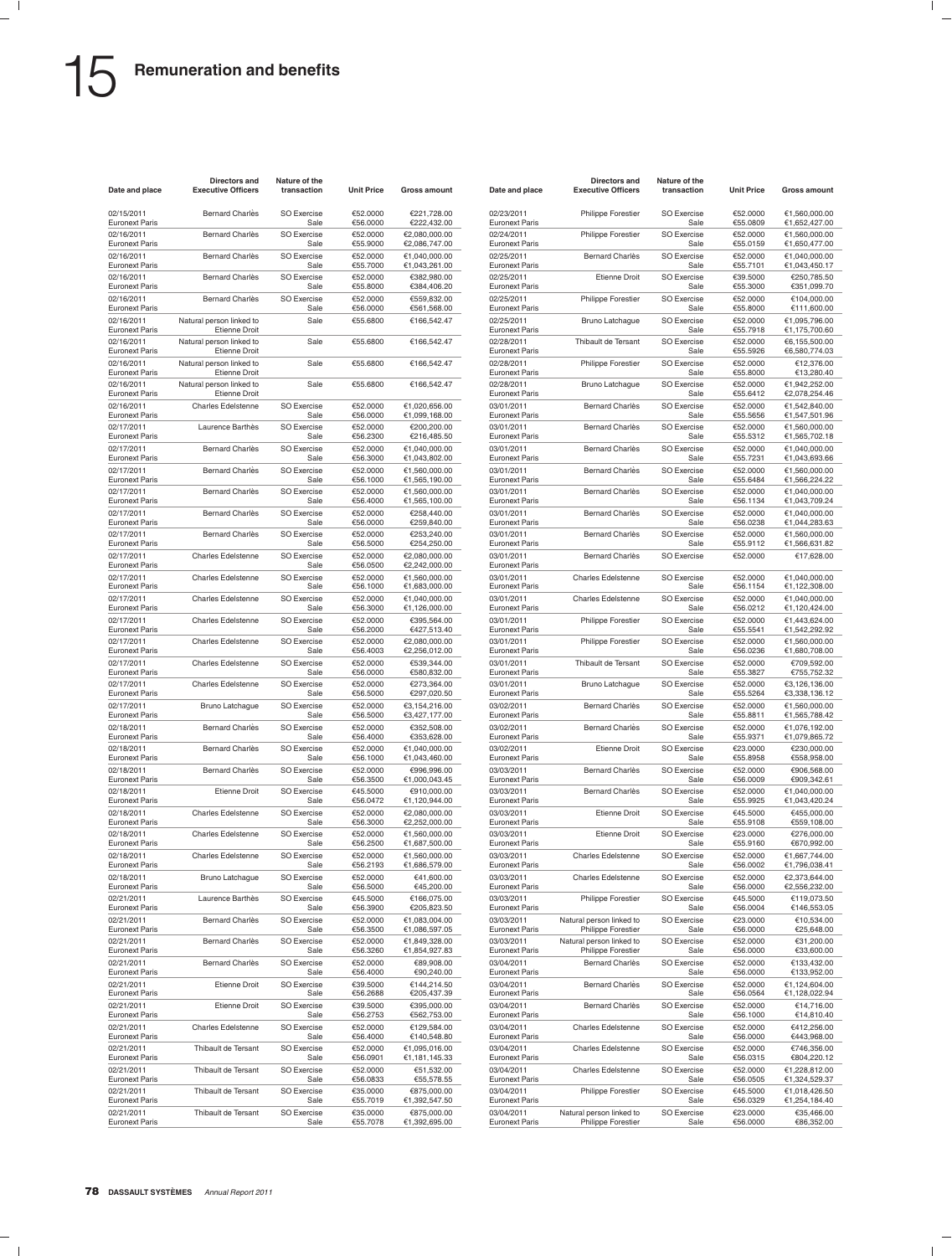| Date and place                      | Directors and<br><b>Executive Officers</b>     | Nature of the<br>transaction | <b>Unit Price</b>    | Gross amount                   | Date and place                      | Directors and<br><b>Executive Officers</b>      | Nature of the<br>transaction | <b>Unit Price</b>    | Gross amount                   |
|-------------------------------------|------------------------------------------------|------------------------------|----------------------|--------------------------------|-------------------------------------|-------------------------------------------------|------------------------------|----------------------|--------------------------------|
| 03/07/2011<br><b>Euronext Paris</b> | Bernard Charlès                                | <b>SO Exercise</b><br>Sale   | €52.0000<br>€56.0223 | €1,560,000.00<br>€1,565,543.17 | 05/11/2011<br><b>Euronext Paris</b> | Bernard Charlès                                 | <b>SO Exercise</b><br>Sale   | €45.5000<br>€57.1061 | €11,739.00<br>€11,820.96       |
| 03/07/2011<br><b>Euronext Paris</b> | <b>Bernard Charlès</b>                         | <b>SO Exercise</b><br>Sale   | €52.0000<br>€56.1000 | €129,896.00<br>€130,320.30     | 05/11/2011<br><b>Euronext Paris</b> | <b>Bernard Charlès</b>                          | <b>SO Exercise</b><br>Sale   | €35.0000<br>€57.1061 | €11.760.00<br>€11,820.96       |
| 03/07/2011<br><b>Euronext Paris</b> | <b>Bernard Charlès</b>                         | <b>SO Exercise</b><br>Sale   | €52.0000<br>€56.0500 | €435.396.00<br>€437,021.85     | 05/11/2011<br><b>Euronext Paris</b> | <b>Bernard Charlès</b>                          | SO Exercise<br>Sale          | €23.0000<br>€57.0992 | €1,136,545.00<br>€1,141,984.00 |
| 03/07/2011<br><b>Euronext Paris</b> | Charles Edelstenne                             | SO Exercise<br>Sale          | €52.0000<br>€56.0611 | €613,132.00<br>€661,016.43     | 05/11/2011<br><b>Euronext Paris</b> | <b>Etienne Droit</b>                            | <b>SO Exercise</b><br>Sale   | €45.5000<br>€57.2033 | €682,500.00<br>€858,049.50     |
| 03/07/2011                          | <b>Charles Edelstenne</b>                      | <b>SO Exercise</b>           | €52.0000             | €456,144.00                    | 05/13/2011                          | <b>Bernard Charlès</b>                          | <b>SO Exercise</b>           | €35.0000             | €1,411,445.00                  |
| <b>Euronext Paris</b><br>03/07/2011 | Charles Edelstenne                             | Sale<br><b>SO Exercise</b>   | €56.0011<br>€52.0000 | €491,241.65<br>€666,328.00     | <b>Euronext Paris</b><br>05/13/2011 | <b>Bernard Charlès</b>                          | Sale<br>SO Exercise          | €57.1023<br>€45.5000 | €1,415,737.32<br>€1,696,149.00 |
| <b>Euronext Paris</b><br>03/07/2011 | Natural person linked to                       | Sale<br>SO Exercise          | €56.0436<br>€35.0000 | €718,142.69<br>€26,600.00      | <b>Euronext Paris</b><br>05/18/2011 | Bernard Charlès                                 | Sale<br><b>SO Exercise</b>   | €57.1032<br>€35.0000 | €1,701,275.64<br>€1,400,000.00 |
| <b>Euronext Paris</b><br>03/07/2011 | Philippe Forestier<br>Natural person linked to | Sale<br><b>SO Exercise</b>   | €55.9555<br>€39.5000 | €42,526.22<br>€55,300.00       | <b>Euronext Paris</b><br>05/18/2011 | Bruno Latchague                                 | Sale<br><b>SO Exercise</b>   | €57.5000<br>€45.5000 | €1,404,725.00<br>€1,390,935.00 |
| <b>Euronext Paris</b>               | Philippe Forestier                             | Sale                         | €55.9227             | €78,291.90                     | <b>Euronext Paris</b>               |                                                 | Sale                         | €57.5000             | €1,757,775.00                  |
| 03/07/2011<br><b>Euronext Paris</b> | Natural person linked to<br>Philippe Forestier | <b>SO Exercise</b><br>Sale   | €45.5000<br>€55.9037 | €36,400.00<br>€44,723.00       | 05/19/2011<br><b>Euronext Paris</b> | Bernard Charlès                                 | SO Exercise<br>Sale          | €35.0000<br>€57.6000 | €1,400,000.00<br>€1,404,288.00 |
| 03/08/2011<br><b>Euronext Paris</b> | Bernard Charlès                                | SO Exercise<br>Sale          | €52.0000<br>€56.1222 | €895,388.00<br>€898,404.18     | 05/19/2011<br><b>Euronext Paris</b> | Bernard Charlès                                 | <b>SO Exercise</b><br>Sale   | €35.0000<br>€58.0642 | €1,400,000.00<br>€1,406,314.92 |
| 03/08/2011<br><b>Euronext Paris</b> | <b>Bernard Charlès</b>                         | <b>SO Exercise</b><br>Sale   | €52.0000<br>€56.0047 | €957,840.00<br>€961,040.65     | 05/19/2011<br><b>Euronext Paris</b> | <b>Bernard Charlès</b>                          | <b>SO Exercise</b><br>Sale   | €45.5000<br>€58.1285 | €558,512.50<br>€560,940.03     |
| 03/08/2011<br><b>Euronext Paris</b> | <b>Bernard Charlès</b>                         | <b>SO Exercise</b><br>Sale   | €52.0000<br>€56.0000 | €1,560,000.00<br>€1,564,920.00 | 05/19/2011<br><b>Euronext Paris</b> | <b>Bernard Charlès</b>                          | SO Exercise<br>Sale          | €23.0000<br>€57.7000 | €920,000.00<br>€923,200.00     |
| 03/08/2011<br><b>Euronext Paris</b> | Charles Edelstenne                             | SO Exercise<br>Sale          | €52.0000<br>€56.0000 | €957,528.00<br>€1,031,184.00   | 05/19/2011<br><b>Euronext Paris</b> | Bruno Latchague                                 | SO Exercise<br>Sale          | €45.5000<br>€57.5250 | €1,111,565.00<br>€1,405,335.75 |
| 03/08/2011                          | <b>Charles Edelstenne</b>                      | <b>SO Exercise</b>           | €52.0000             | €331,188.00                    | 05/20/2011                          | <b>Bernard Charlès</b>                          | <b>SO Exercise</b>           | €35.0000             | €462,735.00                    |
| <b>Euronext Paris</b><br>03/09/2011 | <b>Bernard Charlès</b>                         | Sale<br><b>SO Exercise</b>   | €56.0425<br>€52.0000 | €356,934.68<br>€81,692.00      | <b>Euronext Paris</b><br>05/20/2011 | <b>Bernard Charlès</b>                          | Sale<br>SO Exercise          | €58.3000<br>€45.5000 | €464,709.30<br>€578,987.50     |
| <b>Euronext Paris</b><br>03/09/2011 | Bernard Charlès                                | Sale<br>SO Exercise          | €56.2000<br>€52.0000 | €82,108.20<br>€1,140,568.00    | <b>Euronext Paris</b><br>05/20/2011 | Thibault de Tersant                             | Sale<br><b>SO Exercise</b>   | €58.1000<br>€23.0000 | €581,000.00<br>€230,000.00     |
| <b>Euronext Paris</b><br>03/09/2011 | <b>Etienne Droit</b>                           | Sale<br><b>SO Exercise</b>   | €56.0574<br>€45.5000 | €1,144,019.42<br>€455.000.00   | <b>Euronext Paris</b><br>05/20/2011 | Thibault de Tersant                             | Sale<br><b>SO Exercise</b>   | €58.1028<br>€45.5000 | €581,028.00<br>€455,000.00     |
| <b>Euronext Paris</b>               |                                                | Sale                         | €56.0589             | €560,589.00                    | <b>Euronext Paris</b>               |                                                 | Sale                         | €58.1041             | €581,041.00                    |
| 03/10/2011<br><b>Euronext Paris</b> | <b>Bernard Charlès</b>                         | <b>SO Exercise</b><br>Sale   | €52.0000<br>€56.0000 | €32,812.00<br>€32,928.00       | 06/27/2011<br><b>Euronext Paris</b> | Thibault de Tersant                             | SO Exercise                  | €23.0000             | €690,000.00                    |
| 03/10/2011<br><b>Euronext Paris</b> | <b>Bernard Charlès</b>                         | <b>SO Exercise</b><br>Sale   | €52.0000<br>€55.8059 | €271,284.00<br>€272,165.37     | 08/01/2011<br><b>Euronext Paris</b> | Laurence Barthès                                | <b>SO Exercise</b><br>Sale   | €47.0000<br>€62.3000 | €282,000.00<br>€373,800.00     |
| 03/10/2011<br><b>Euronext Paris</b> | Bernard Charlès                                | <b>SO Exercise</b><br>Sale   | €52.0000<br>€55.6294 | €115,336.00<br>€115,764.78     | 08/01/2011<br><b>Euronext Paris</b> | Laurence Barthès                                | <b>SO Exercise</b><br>Sale   | €47.5000<br>€62.2300 | €475.000.00<br>€622,300.00     |
| 03/11/2011<br><b>Euronext Paris</b> | Dominique Florack                              | <b>SO Exercise</b><br>Sale   | €52.0000<br>€54.6000 | €6,655,844.00<br>€6,988,636.20 | 08/01/2011<br><b>Euronext Paris</b> | Laurence Barthès                                | SO Exercise<br>Sale          | €45.5000<br>€62.2600 | €288,925.00<br>€395,351.00     |
| 05/02/2011<br>Euronext Paris        | Thibault de Tersant                            | SO Exercise<br>Sale          | €35.0000<br>€54.7547 | €1,225,000.00<br>€1,916,414.50 | 08/01/2011<br><b>Euronext Paris</b> | Thibault de Tersant                             | <b>SO Exercise</b><br>Sale   | €39.5000<br>€61.4869 | €790,000.00<br>€1,229,738.00   |
| 05/03/2011<br><b>Euronext Paris</b> | Pascal Daloz                                   | <b>SO Exercise</b><br>Sale   | €45.5000<br>€55.4857 | €227,500.00<br>€277,428.50     | 08/01/2011<br><b>Euronext Paris</b> | Thibault de Tersant                             | <b>SO Exercise</b><br>Sale   | €45.5000<br>€61.4900 | €1,365,000.00<br>€1,844,700.00 |
| 05/03/2011<br><b>Euronext Paris</b> | Pascal Daloz                                   | <b>SO Exercise</b><br>Sale   | €23.0000<br>€55.4169 | €345,000.00<br>€831,253.50     | 08/01/2011<br><b>Euronext Paris</b> | Natural person linked to<br>Thibault de Tersant | Sale                         | €61.0500             | €610,500.00                    |
| 05/03/2011                          | Pascal Daloz                                   | SO Exercise                  | €39.5000             | €1,975,000.00                  | 08/01/2011                          | Natural person linked to                        | Sale                         | €61.0500             | €610,500.00                    |
| <b>Euronext Paris</b><br>05/03/2011 | <b>Etienne Droit</b>                           | Sale<br><b>SO Exercise</b>   | €55.4121<br>€23.0000 | €2,770,605.00<br>€460,000.00   | <b>Euronext Paris</b><br>08/01/2011 | Thibault de Tersant<br>Natural person linked to | Sale                         | €61.0500             | €610,500.00                    |
| <b>Euronext Paris</b><br>05/04/2011 | <b>Bernard Charlès</b>                         | Sale<br><b>SO Exercise</b>   | €55.3206<br>€35.0000 | €1,106,412.00<br>€714,245.00   | <b>Euronext Paris</b><br>08/12/2011 | Thibault de Tersant<br><b>Bernard Charlès</b>   | SO Exercise                  | €23.0000             | €690,000.00                    |
| <b>Euronext Paris</b><br>05/04/2011 | Bernard Charlès                                | Sale<br>SO Exercise          | €56.5455<br>€35.0000 | €716,431.49<br>€1,400,000.00   | <b>Euronext Paris</b><br>08/12/2011 | <b>Bernard Charlès</b>                          | Sale<br><b>SO Exercise</b>   | €56.6100<br>€45.5000 | €701,397.90<br>€1,365,000.00   |
| <b>Euronext Paris</b>               |                                                | Sale                         | €56.2022             | €1,407,303.09                  | <b>Euronext Paris</b>               |                                                 | Sale                         | €56.6100             | €1,384,114.50                  |
| 05/04/2011<br><b>Euronext Paris</b> | <b>Bernard Charlès</b>                         | <b>SO Exercise</b><br>Sale   | €35.0000<br>€56.0000 | €700.000.00<br>€702,240.00     | 08/15/2011<br><b>Euronext Paris</b> | <b>Bernard Charlès</b>                          | <b>SO Exercise</b><br>Sale   | €45.5000<br>€55.7461 | €1,820,000.00<br>€1,834,046.69 |
| 05/04/2011<br><b>Euronext Paris</b> | <b>Etienne Droit</b>                           | <b>SO Exercise</b><br>Sale   | €23.0000<br>€55.8000 | €460,000.00<br>€1,116,000.00   | 08/15/2011<br><b>Euronext Paris</b> | <b>Bernard Charlès</b>                          | SO Exercise<br>Sale          | €23.0000<br>€55.7461 | €920,000.00<br>€927,057.64     |
| 05/04/2011<br>Euronext Paris        | <b>Etienne Droit</b>                           | <b>SO Exercise</b><br>Sale   | €23.0000<br>€56.3000 | €460,000.00<br>€1,126,000.00   | 08/16/2011<br>Euronext Paris        | <b>Bernard Charlès</b>                          | <b>SO Exercise</b><br>Sale   | €23.0000<br>€56.3000 | €63,365.00<br>€144,522.10      |
| 05/05/2011<br><b>Euronext Paris</b> | Bernard Charlès                                | <b>SO Exercise</b><br>Sale   | €35.0000<br>€56.4000 | €19,215.00<br>€19,288.80       | 08/16/2011<br><b>Euronext Paris</b> | Bernard Charlès                                 | <b>SO Exercise</b><br>Sale   | €23.0000<br>€56.3000 | €343,413.00<br>€778,797.90     |
| 05/06/2011<br><b>Euronext Paris</b> | Bernard Charlès                                | SO Exercise<br>Sale          | €35.0000<br>€56.2000 | €1,400,000.00<br>€1,405,000.00 | 08/16/2011<br><b>Euronext Paris</b> | <b>Bernard Charlès</b>                          | SO Exercise<br>Sale          | €45.5000<br>€56.3000 | €1,178,723.00<br>€1,351,200.00 |
| 05/09/2011<br><b>Euronext Paris</b> | <b>Bernard Charlès</b>                         | <b>SO Exercise</b><br>Sale   | €35.0000<br>€56.4000 | €668,430.00<br>€670,483.20     | 09/29/2011<br><b>Euronext Paris</b> | Thibault de Tersant                             | <b>SO Exercise</b>           | €23.0000             | €69,000.00                     |
| 05/09/2011<br><b>Euronext Paris</b> | Bernard Charlès                                | <b>SO Exercise</b><br>Sale   | €35.0000<br>€56.7700 | €1,400,000.00<br>€1,421,520.80 | 10/31/2011<br><b>Euronext Paris</b> | <b>Etienne Droit</b>                            | <b>SO Exercise</b><br>Sale   | €47.0000<br>€62.2448 | €95,269.00<br>€126,170.21      |
| 05/09/2011<br><b>Euronext Paris</b> | Bernard Charlès                                | SO Exercise<br>Sale          | €35.0000<br>€56.5000 | €588,000.00<br>€589,803.50     | 10/31/2011<br><b>Euronext Paris</b> | Etienne Droit                                   | SO Exercise<br>Sale          | €47.0000<br>€61.3794 | €1,175,000.00<br>€1,534,485.00 |
| 05/09/2011<br>Euronext Paris        | Bernard Charlès                                | SO Exercise<br>Sale          | €23.0000<br>€56.5000 | €513,774.00<br>€515,336.50     | 10/31/2011<br><b>Euronext Paris</b> | Thibault de Tersant                             | <b>SO Exercise</b><br>Sale   | €23.0000<br>€60.5092 | €690,000.00<br>€1,815,276.00   |
| 05/09/2011                          | Bruno Latchague                                | <b>SO Exercise</b>           | €45.5000             | €1,482,663.00                  | 10/31/2011                          | Thibault de Tersant                             | <b>SO Exercise</b>           | €39.5000             | €1,185,000.00                  |
| <b>Euronext Paris</b><br>05/10/2011 | <b>Bernard Charlès</b>                         | Sale<br>SO Exercise          | €56.4600<br>€23.0000 | €1,839,805.56<br>€406,617.00   | <b>Euronext Paris</b><br>10/31/2011 | Philippe Forestier                              | Sale<br>SO Exercise          | €60.5318<br>€23.0000 | €1,815,954.00<br>€4,186.00     |
| <b>Euronext Paris</b><br>05/10/2011 | Bernard Charlès                                | Sale<br>SO Exercise          | €56.5000<br>€35.0000 | €407,873.50<br>€462,490.00     | <b>Euronext Paris</b><br>11/01/2011 | <b>Philippe Forestier</b>                       | Sale<br><b>SO Exercise</b>   | €61.5000<br>€23.0000 | €11,193.00<br>€37,099.00       |
| <b>Euronext Paris</b><br>05/10/2011 | <b>Bernard Charlès</b>                         | Sale<br><b>SO Exercise</b>   | €56.5000<br>€45.5000 | €463,921.50<br>€1,365,000.00   | <b>Euronext Paris</b><br>11/02/2011 | Etienne Droit                                   | Sale<br><b>SO Exercise</b>   | €60.1071<br>€47.5000 | €96,952.75<br>€1,187,500.00    |
| <b>Euronext Paris</b><br>05/10/2011 | <b>Etienne Droit</b>                           | Sale<br>SO Exercise          | €56.6000<br>€45.5000 | €1,369,720.00<br>€682,500.00   | <b>Euronext Paris</b><br>11/02/2011 | Philippe Forestier                              | Sale<br>SO Exercise          | €58.9624<br>€23.0000 | €1,474,060.00<br>€276,138.00   |
| <b>Euronext Paris</b>               |                                                | Sale                         | €56.8000             | €852,000.00                    | <b>Euronext Paris</b>               |                                                 | Sale                         | €60.0000             | €720,360.00                    |
| 05/10/2011<br><b>Euronext Paris</b> | Bruno Latchague                                | SO Exercise<br>Sale          | €45.5000<br>€56.4558 | €1,702,337.00<br>€2,112,237.30 | 11/02/2011<br><b>Euronext Paris</b> | Philippe Forestier                              | <b>SO Exercise</b><br>Sale   | €39.5000<br>€60.0000 | €197,500.00<br>€300,000.00     |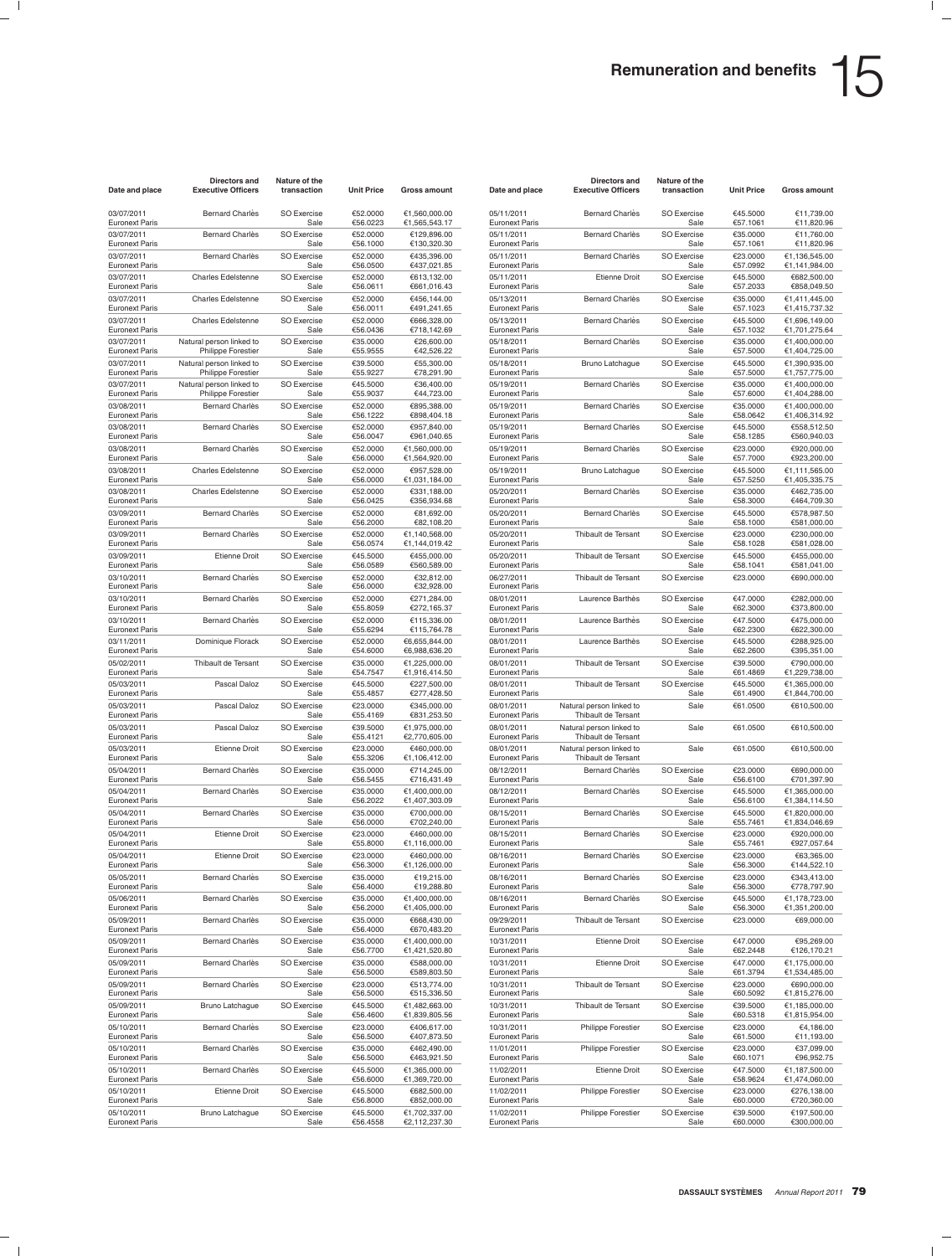| Date and place                      | Directors and<br><b>Executive Officers</b> | Nature of the<br>transaction | <b>Unit Price</b>    | <b>Gross amount</b>            | Date and place                      | Directors and<br><b>Executive Officers</b> | Nature of the<br>transaction | <b>Unit Price</b>    | Gross amount                   |
|-------------------------------------|--------------------------------------------|------------------------------|----------------------|--------------------------------|-------------------------------------|--------------------------------------------|------------------------------|----------------------|--------------------------------|
| 11/03/2011<br><b>Euronext Paris</b> | <b>Etienne Droit</b>                       | SO Exercise<br>Sale          | €47,5000<br>€60,9000 | €1,187,500.00<br>€1.522.500.00 | 11/10/2011<br><b>Euronext Paris</b> | Thibault de Tersant                        | SO Exercise<br>Sale          | €39,5000<br>€59.0571 | €1,185,000.00<br>€1.771.713.00 |
| 11/03/2011<br><b>Euronext Paris</b> | <b>Philippe Forestier</b>                  | SO Exercise<br>Sale          | €23,0000<br>€60,0000 | €142.577.00<br>€371.940.00     | 11/11/2011<br><b>Euronext Paris</b> | <b>Bernard Charlès</b>                     | <b>SO Exercise</b><br>Sale   | €45,5000<br>€60,0000 | €1,021,975.50<br>€1,025,100.00 |
| 11/03/2011<br><b>Euronext Paris</b> | Laurence Barthès                           | SO Exercise<br>Sale          | €23,0000<br>€61.2300 | €28.750.00<br>€76.537.50       | 11/11/2011<br><b>Euronext Paris</b> | <b>Etienne Droit</b>                       | <b>SO Exercise</b><br>Sale   | €47.0000<br>€59,2000 | €1.079.731.00<br>€1.360.001.60 |
| 11/04/2011<br><b>Euronext Paris</b> | Dominique Florack                          | SO Exercise<br>Sale          | €23,0000<br>€60,5192 | €253.782.00<br>€667.768.85     | 11/15/2011<br><b>Euronext Paris</b> | <b>Bernard Charlès</b>                     | <b>SO Exercise</b><br>Sale   | €23,0000<br>€60.1000 | €920,000,00<br>€923.136.00     |
| 11/04/2011<br><b>Euronext Paris</b> | Dominique Florack                          | SO Exercise<br>Sale          | €39,5000<br>€60.5393 | €509.352.50<br>€780.654.27     | 11/15/2011<br><b>Euronext Paris</b> | <b>Bernard Charlès</b>                     | <b>SO Exercise</b><br>Sale   | €45,5000<br>€60,0000 | €143.598.00<br>€144.060.00     |
| 11/07/2011<br><b>Euronext Paris</b> | Dominique Florack                          | SO Exercise<br>Sale          | €23,0000<br>€59.1922 | €2.448.718.00<br>€6.301.956.77 | 11/15/2011<br><b>Euronext Paris</b> | <b>Bernard Charlès</b>                     | <b>SO Exercise</b><br>Sale   | €45,5000<br>€60,0000 | €995.449.00<br>€998,460.00     |
| 11/07/2011<br><b>Euronext Paris</b> | Dominique Florack                          | SO Exercise<br>Sale          | €39,5000<br>€59.2412 | €3.440.647.50<br>€5,160,204.73 | 11/21/2011<br><b>Euronext Paris</b> | <b>Bernard Charlès</b>                     | <b>SO Exercise</b><br>Sale   | €45,5000<br>€60,0000 | €1.273.408.50<br>€1,277,280.00 |
| 11/08/2011<br><b>Euronext Paris</b> | <b>Bernard Charlès</b>                     | SO Exercise<br>Sale          | €45,5000<br>€60.0839 | €1.365.000.00<br>€1.371.114.60 | 11/21/2011<br><b>Euronext Paris</b> | <b>Bernard Charlès</b>                     | <b>SO Exercise</b><br>Sale   | €45,5000<br>€60.0000 | €225.953.00<br>€226,680.00     |
| 11/09/2011<br><b>Euronext Paris</b> | <b>Bernard Charlès</b>                     | <b>SO Exercise</b><br>Sale   | €45,5000<br>€61.0000 | €99.417.50<br>€99.857.00       | 11/22/2011<br><b>Euronext Paris</b> | Thibault de Tersant                        | <b>SO Exercise</b><br>Sale   | €23,0000<br>€59.0599 | €230,000,00<br>€590.599.00     |
| 11/10/2011<br><b>Euronext Paris</b> | Bernard Charlès                            | SO Exercise<br>Sale          | €45,5000<br>€60,0000 | €343.024.50<br>€344.100.00     | 11/22/2011<br><b>Euronext Paris</b> | Thibault de Tersant                        | <b>SO Exercise</b><br>Sale   | €45,5000<br>€59.0917 | €1.365.000.00<br>€1.772.751.00 |
| 11/10/2011<br><b>Euronext Paris</b> | Thibault de Tersant                        | SO Exercise<br>Sale          | €45,5000<br>€59.0865 | €910.000.00<br>€1.181.730.00   | 11/25/2011<br><b>Euronext Paris</b> | <b>Etienne Droit</b>                       | <b>SO Exercise</b>           | €38.1500             | €457,800.00                    |

With respect to Mr. Bernard Charlès, it should be noted that he generally reinvests in shares of Dassault Systèmes SA the gains realized through the exercise of subscription stock options.

|  |  |  |  |  | Transactions made by GIMD, a legal entity linked to Nicole Dassault, director of Dassault Systèmes SA: |
|--|--|--|--|--|--------------------------------------------------------------------------------------------------------|
|--|--|--|--|--|--------------------------------------------------------------------------------------------------------|

| Date and place                        | Nature of the transaction | Unit price | <b>Gross amount</b> | Date and place                        | Nature of the transaction | Unit price | Gross amount |
|---------------------------------------|---------------------------|------------|---------------------|---------------------------------------|---------------------------|------------|--------------|
| 05/03/2011<br><b>Euronext Paris</b>   | Sale of call options      | €0.26      | €29,362.50          | 09/28/2011<br>over-the counter market | Sale of call options      | €0.39      | €26,493.75   |
| 05/17/2011<br><b>Euronext Paris</b>   | Sale of call options      | €0.26      | €28,755.00          | 09/28/2011<br>over-the counter market | Sale of call options      | €0.39      | €17,662.50   |
| 05/24/2011<br><b>Euronext Paris</b>   | Sale of call options      | €0.31      | €34,458.75          | 10/24/2011<br>over-the counter market | Sale of call options      | €0.59      | €35,340.00   |
| 06/20/2011<br>over-the counter market | Sale of call options      | €0.31      | €20,614.50          | 10/31/2011<br>over-the counter market | Sale of call options      | €0.34      | €20,346.00   |
| 06/28/2011<br>over-the counter market | Sale of call options      | €0.43      | €38,253.60          | 11/03/2011<br><b>Euronext Paris</b>   | Sale of call options      | €1.27      | €50,912.00   |
| 07/06/2011<br>over-the counter market | Sale of call options      | €0.28      | €24,939.00          | 11/03/2011<br><b>Euronext Paris</b>   | Sale of put options       | €1.03      | €41,056.00   |
| 07/15/2011<br>over-the counter market | Sale of call options      | €0.36      | €32,499.00          | 11/07/2011<br><b>Euronext Paris</b>   | Sale of put options       | €1.30      | €52,064.00   |
| 08/11/2011<br>over-the counter market | Sale of call options      | €0.32      | €28,440.00          | 11/08/2011<br><b>Euronext Paris</b>   | Sale of call options      | €1.36      | €54,244.00   |
| 08/23/2011<br>over-the counter market | Sale of call options      | €0.51      | €46,170.00          | 11/09/2011<br><b>Euronext Paris</b>   | Sale of call options      | €1.10      | €43,968.00   |
| 08/23/2011<br><b>Euronext Paris</b>   | Sale                      | €2.10      | €104.915.00         | 11/10/2011<br><b>Euronext Paris</b>   | Sale of put options       | €1.30      | €51,856.00   |
| 08/24/2011<br><b>Euronext Paris</b>   | Sale                      | €1.95      | €48.740.00          | 11/16/2011<br><b>Euronext Paris</b>   | Sale of put options       | €1.07      | €42,800.00   |
| 08/24/2011<br><b>Euronext Paris</b>   | Sale                      | €1.79      | €44,755.00          | 11/16/2011<br>over-the counter market | Sale of call options      | €0.36      | €21,852.00   |
| 08/25/2011<br><b>Euronext Paris</b>   | Sale                      | €1.84      | €46,007.50          | 11/18/2011<br><b>Euronext Paris</b>   | Sale of put options       | €1.07      | €42,400.00   |
| 08/25/2011<br><b>Euronext Paris</b>   | Sale                      | €1.69      | €42.225.00          | 11/22/2011<br>over-the counter market | Sale of call options      | €0.32      | €28.404.00   |
| 08/26/2011<br><b>Euronext Paris</b>   | Sale                      | €1.82      | €45,610.00          | 11/22/2011<br><b>Euronext Paris</b>   | Sale of call options      | €1.01      | €19,288.29   |
| 08/26/2011<br><b>Euronext Paris</b>   | Sale                      | €2.00      | €49,970.00          | 11/22/2011<br><b>Euronext Paris</b>   | Sale of put options       | €1.10      | €43,984.00   |
| 08/30/2011<br><b>Euronext Paris</b>   | Sale of call options      | €0.33      | €29,952.00          | 11/23/2011<br><b>Euronext Paris</b>   | Sale of put options       | €1.24      | €49,764.00   |
| 08/31/2011<br>over-the counter market | Sale of call options      | €0.67      | €45,022.50          | 11/28/2011<br>over-the counter market | Sale of call options      | €0.40      | €36,063.00   |
| 08/31/2011<br>over-the counter market | Sale of call options      | €0.67      | €30,015.00          | 11/30/2011<br>over-the counter market | Sale of call options      | €0.56      | €37,597.50   |
| 08/31/2011<br>over-the counter market | Sale of call options      | €0.67      | €45,022.50          | 11/30/2011<br>over-the counter market | Sale of call options      | €0.56      | €25.065.00   |
| 08/31/2011<br>over-the counter market | Sale of call options      | €0.67      | €30,015.00          | 12/12/2011<br>over-the counter market | Sale of call options      | €0.84      | €56,625.75   |
| 09/20/2011<br>over-the counter market | Sale of call options      | €0.43      | €38,745.00          | 12/12/2011<br>over-the counter market | Sale of call options      | €0.84      | €37,750.50   |
|                                       |                           |            |                     |                                       |                           |            |              |

| Date and place                        | Nature of the transaction | Unit price | <b>Gross amount</b> |
|---------------------------------------|---------------------------|------------|---------------------|
| 09/28/2011<br>over-the counter market | Sale of call options      | €0.39      | €26,493.75          |
| 09/28/2011<br>over-the counter market | Sale of call options      | €0.39      | €17,662.50          |
| 10/24/2011<br>over-the counter market | Sale of call options      | €0.59      | €35,340.00          |
| 10/31/2011<br>over-the counter market | Sale of call options      | €0.34      | €20,346.00          |
| 11/03/2011<br><b>Euronext Paris</b>   | Sale of call options      | €1.27      | €50,912.00          |
| 11/03/2011<br><b>Euronext Paris</b>   | Sale of put options       | €1.03      | €41,056.00          |
| 11/07/2011<br><b>Euronext Paris</b>   | Sale of put options       | €1.30      | €52,064.00          |
| 11/08/2011<br>Euronext Paris          | Sale of call options      | €1.36      | €54,244.00          |
| 11/09/2011<br>Euronext Paris          | Sale of call options      | €1.10      | €43,968.00          |
| 11/10/2011<br><b>Euronext Paris</b>   | Sale of put options       | €1.30      | €51,856.00          |
| 11/16/2011<br><b>Euronext Paris</b>   | Sale of put options       | €1.07      | €42,800.00          |
| 11/16/2011<br>over-the counter market | Sale of call options      | €0.36      | €21,852.00          |
| 11/18/2011<br><b>Euronext Paris</b>   | Sale of put options       | €1.07      | €42,400.00          |
| 11/22/2011<br>over-the counter market | Sale of call options      | €0.32      | €28,404.00          |
| 11/22/2011<br><b>Euronext Paris</b>   | Sale of call options      | €1.01      | €19,288.29          |
| 11/22/2011<br>Euronext Paris          | Sale of put options       | €1.10      | €43,984.00          |
| 11/23/2011<br><b>Euronext Paris</b>   | Sale of put options       | €1.24      | €49,764.00          |
| 11/28/2011<br>over-the counter market | Sale of call options      | €0.40      | €36,063.00          |
| 11/30/2011<br>over-the counter market | Sale of call options      | €0.56      | €37,597.50          |
| 11/30/2011<br>over-the counter market | Sale of call options      | €0.56      | €25,065.00          |
| 12/12/2011<br>over-the counter market | Sale of call options      | €0.84      | €56,625.75          |
| 12/12/2011<br>over-the counter market | Sale of call options      | €0.84      | €37,750.50          |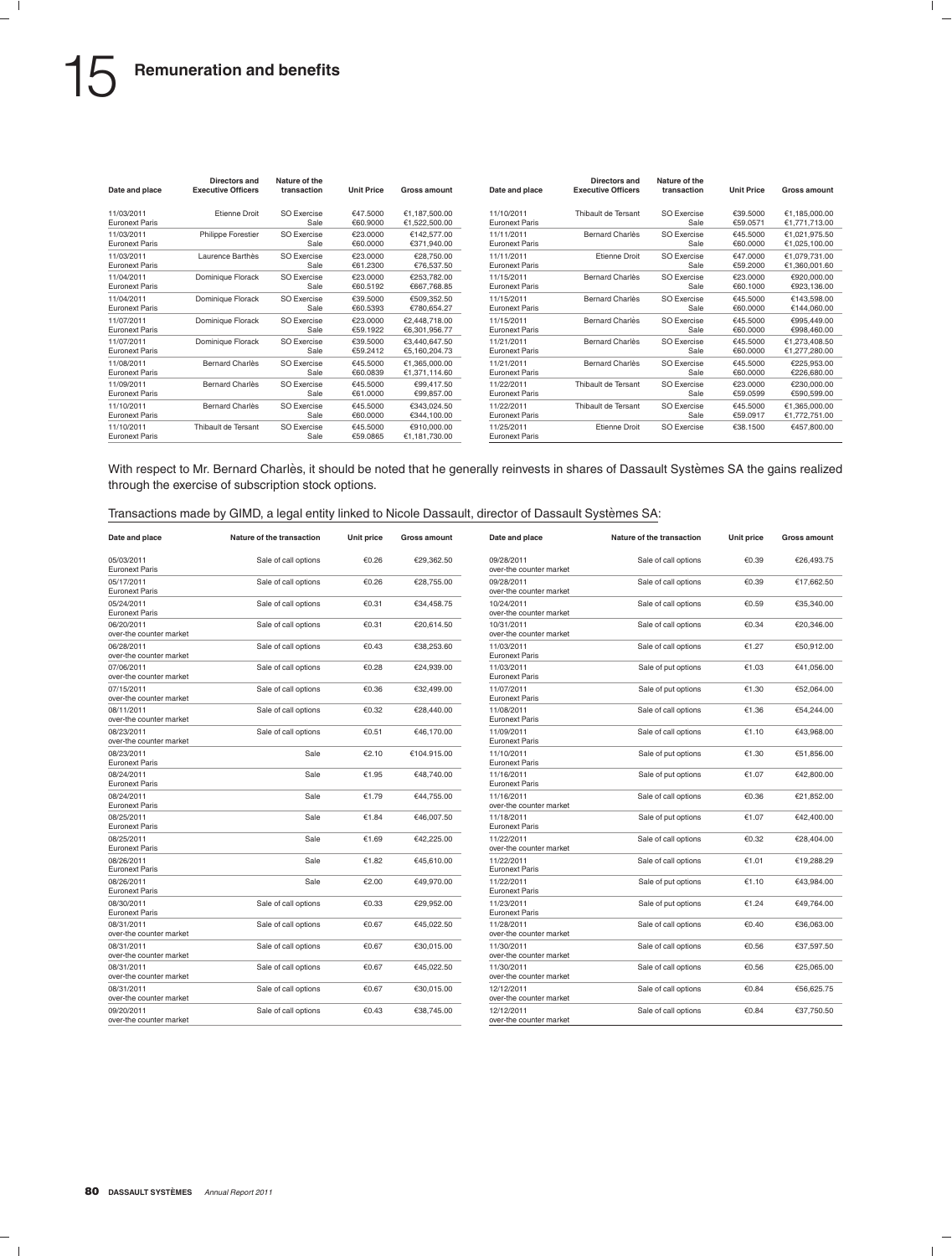# CHAPTER 16 – BOARD PRACTICES

# 16.1 Report on Corporate Governance and Internal Control

#### **Report of the Chairman of the Board of Directors to the shareholders' meeting of June 7, 2012, on corporate governance and internal control**

To the Shareholders of Dassault Systèmes,

The purpose of this report is to describe the composition of the Board of Directors of Dassault Systèmes SA and the conditions under which the work of its Board of Directors is prepared and organized, as well as the internal control and risk management procedures established by the Company during the fiscal year ended December 31, 2011. It is presented to you in addition to the management report included in the annual report (*Document de référence*) of the Company for 2011.

This report has been prepared pursuant to article L. 225-37 paragraph 6 of the French Code of Commerce and the recommendations of the AMF (*Autorite des march ´ es financiers) ´* contained in particular in its Report on corporate governance and executive compensation of December 13, 2011. The Chairman has entrusted the diligence related to the preparation of this report to the finance, legal and internal audit departments; the report was then reviewed by the Audit Committee and approved by the Board of Directors during its meeting held on March 23, 2012.

It should first be recalled that Dassault Systèmes SA is a French company listed on NYSE Euronext Paris – Compartiment A since 1996. Until October 2008, it was also listed on the Nasdaq Stock Market in the United States; the Company decided upon the voluntary withdrawal of its American Depository Shares ("ADS") from the Nasdaq, which became effective on October 16, 2008, its deregistration from the Securities and Exchange Commission ("SEC") being effective on January 15, 2009.

With respect to corporate governance, Dassault Systèmes SA ensures compliance with the French recommendations, and in particular refers to the recommendations of the AFEP-MEDEF Code available on the MEDEF website (www.medef.fr). The provisions of this Code with which Dassault Systèmes SA does not directly comply are mentioned in this report.

### **16.1.1 Composition and practices of the Board of Directors**

#### **16.1.1.1 Composition of the Board of Directors**

In 2011, the Board of Directors of Dassault Systèmes SA was composed of nine members: Charles Edelstenne, Bernard Charlès, Jean-Pierre Chahid-Nouraï, Bernard Dufau, André Kudelski, Arnoud De Meyer and Thibault de Tersant, as well as Laurent Dassault and Paul Brown until May 26, 2011, the date on which their appointment as directors expired, and Nicole Dassault and Toshiko Mori, who were appointed starting on that date. More than half of the members are independent directors, as this term is defined by the criteria set forth by the AFEP-MEDEF Code. According to the terms of the Company's internal regulation, a director is independent when he has no relationship of any type with the Group, the Company or its management which could reduce his freedom of judgment. The five independent directors are Messrs Brown (until May 26, 2011), Chahid-Nouraï, Dufau, Kudelski and De Meyer, as well as Mrs. Toshiko Mori (beginning May 26, 2011). The independence of Directors is subject to an annual review by the Board on the basis of a questionnaire completed by the directors concerned.

Pursuant to the amendment to our by-laws adopted at the General Shareholders' Meeting on June 9, 2009, the Directors are appointed for terms of 4 years for new appointments and for appointments to be renewed, with the terms in progress remaining for an unchanged duration of 6 years.

It is proposed to the General Shareholders' Meeting of June 7, 2012, to appoint Mr. Serge Dassault as an additional director (see paragraph 26.1 ''Presentation of the Resolutions Proposed by the Board of Directors to the General Meeting of June 7, 2012''). If these proposals are adopted at the General Shareholders' Meeting, the Board of Directors of Dassault Systemes SA will be composed 20% by ` women, in compliance with the law and with the recommendation of the AFEP-MEDEF Code, and half of the Board would be composed of independent directors, thus beyond the threshold of a third recommended by the AFEP-MEDEF Code.

All the information related to the composition of the Board of Directors is provided in Chapter 14 "Administrative, management and supervisory bodies and senior management''.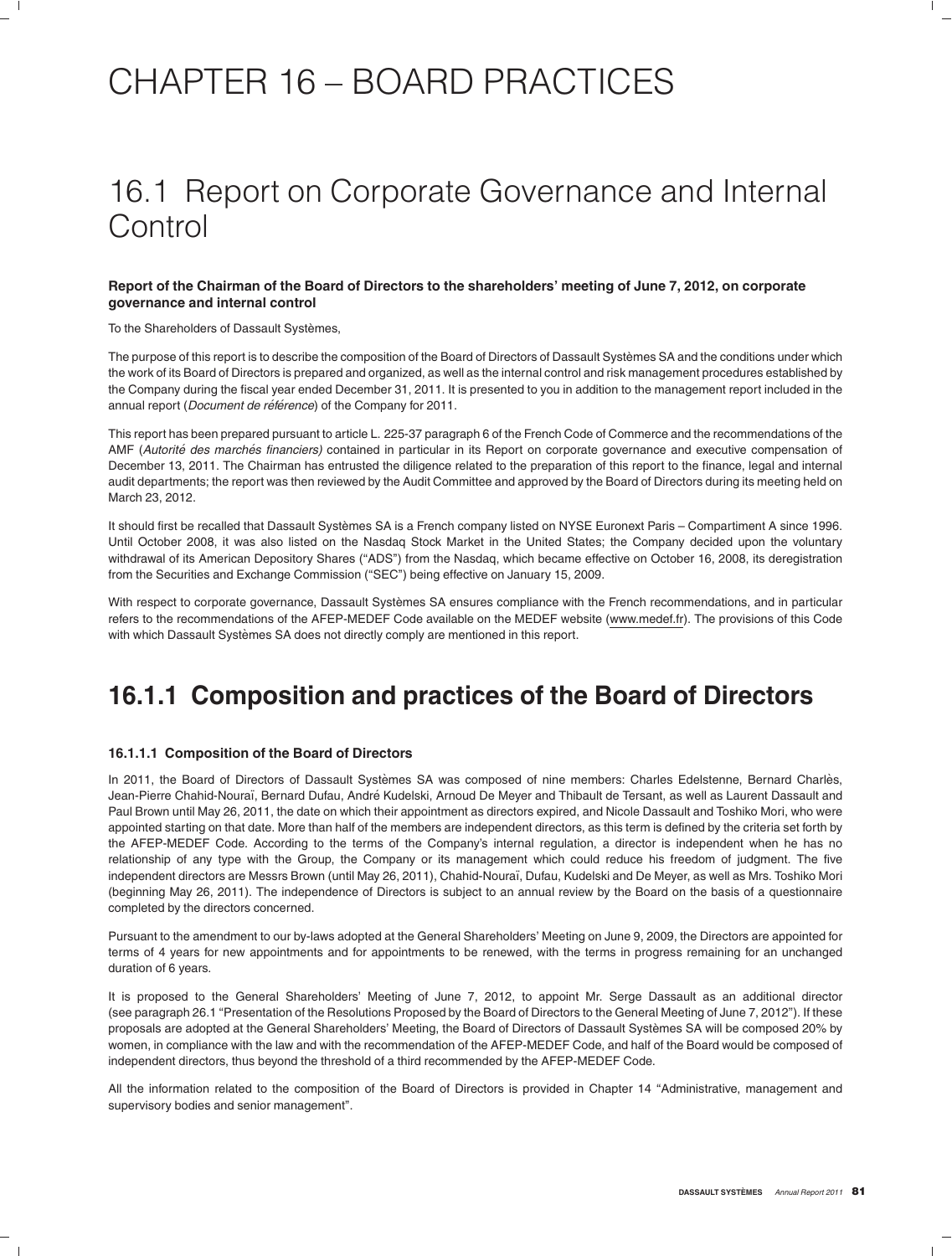#### **16.1.1.2 Practices of the Board of Directors**

In addition to the deliberations and resolutions on its agenda pursuant to the laws and regulations in France (including the notice of Shareholders' Meetings and the approval of the annual management report), the Board also discussed principally the following issues:

- the Company's strategy (definition and review of strategic directions, review of partnership and acquisition transactions);
- the accounts and the budget (approval of the 2010 parent company and consolidated accounts, the consolidated accounts for the first half of 2011, the management planning documents for 2011, review of quarterly results). The Board is informed as to the Company's financial condition by reports from the Audit Committee and presentations made at each meeting by the Senior Executive Vice President and Chief Financial Officer;
- the compensation of executive directors (*mandataires sociaux*);
- internal control (review of the assessment of the internal control procedures);
- the compliance of Dassault Systèmes SA with French and European rules and recommendations on financial communication and corporate governance, and in particular with the law of January 27, 2011, regarding the balanced representation of women and men on boards of directors and supervisory boards, and equal professional treatment.

The Board of Directors met 7 times in 2011, with an attendance rate of 92%.

For purposes of good corporate governance, the offices of Chairman of the Board and Chief Executive Officer have been separated. The Chairman of the Board, Mr. Charles Edelstenne, organizes and supervises the work of the Board and reports thereon at the shareholders' meeting. He ensures the proper functioning of the Board and its committees and their compliance with the principles and practices of good corporate governance. He ensures in particular that the directors are able to perform their duties. The Chairman is regularly informed by the Chief Executive Officer of significant matters concerning the Company, and in particular its strategy, organization and investment projects. The Chairman also oversees maintaining quality relations with shareholders in close coordination with measures taken in this area by the Chief Executive Officer. All of these tasks of the Chairman of the Board are directed toward serving the Company, and his actions are taken into account in reviewing and determining his remuneration.

The Chief Executive Officer, Mr. Bernard Charlès, is legally vested with the widest powers to act in any circumstances in the name of the Company, subject to the limitations set forth in paragraph 16.1.1.7 "Powers of the Chief Executive Officer" below, and represents the Company vis-à-vis third parties.

Specialized committees have been established to assist the Board of Directors in the performance of its duties: the Audit Committee in 1996 and the Compensation and Nomination Committee and the Scientific Committee, both in 2005. The Committees report regularly to the Board as to the performance of their missions.

The Board's internal regulation defines its objectives, the rules governing the composition and operation of the Board and its committees, and their interactions. It also sets the normal frequency of Board meetings, the means of participating in them and the rules related to the information to be continuously available to the members of the Board, including if an event occurs which might have a significant impact on the prospects, outlook or the implementation of the Company's strategy as presented to the Board, and the rules related to the limitations on the powers of the Chief Executive Officer and to the annual review of the independence of the Directors.

This regulation specifies that the Board must proceed with an annual review of its practices, and formal assessments shall be made every three years. The last formal review took place in 2009. In 2011, the functioning of the Board was on the agenda of one of its meetings.

The internal regulation restates the obligation of confidentiality applying to the Directors. The Directors must also comply with the insider trading rules established by Dassault Systèmes SA, which prohibit trading in any securities issued by Dassault Systèmes SA if they are aware of any insider information, and in any event if they have not received the prior approval of the Insiders Committee of Dassault Systèmes SA.

Finally, in compliance with the internal regulation, external Directors (i.e., Directors who are neither executives nor employees of Dassault Systemes SA) meet at least once a year without the presence of the other Directors to perform a general review of how the Board ` is operating.

#### **16.1.1.3 Audit Committee**

The Audit Committee is composed of three directors, each of whom is independent: Bernard Dufau, Chairman, Andre Kudelski, and ´ Jean-Pierre Chahid–Nouraï. Mr. Paul Brown was also a member of the Audit Committee until May 26, 2011. Messrs. Bernard Dufau and André Kudelski are or have been company managers. Mr. Jean-Pierre Chahid-Nouraï, who held responsible positions in finance in companies and commercial banks, offers specific skills in finance or accounting.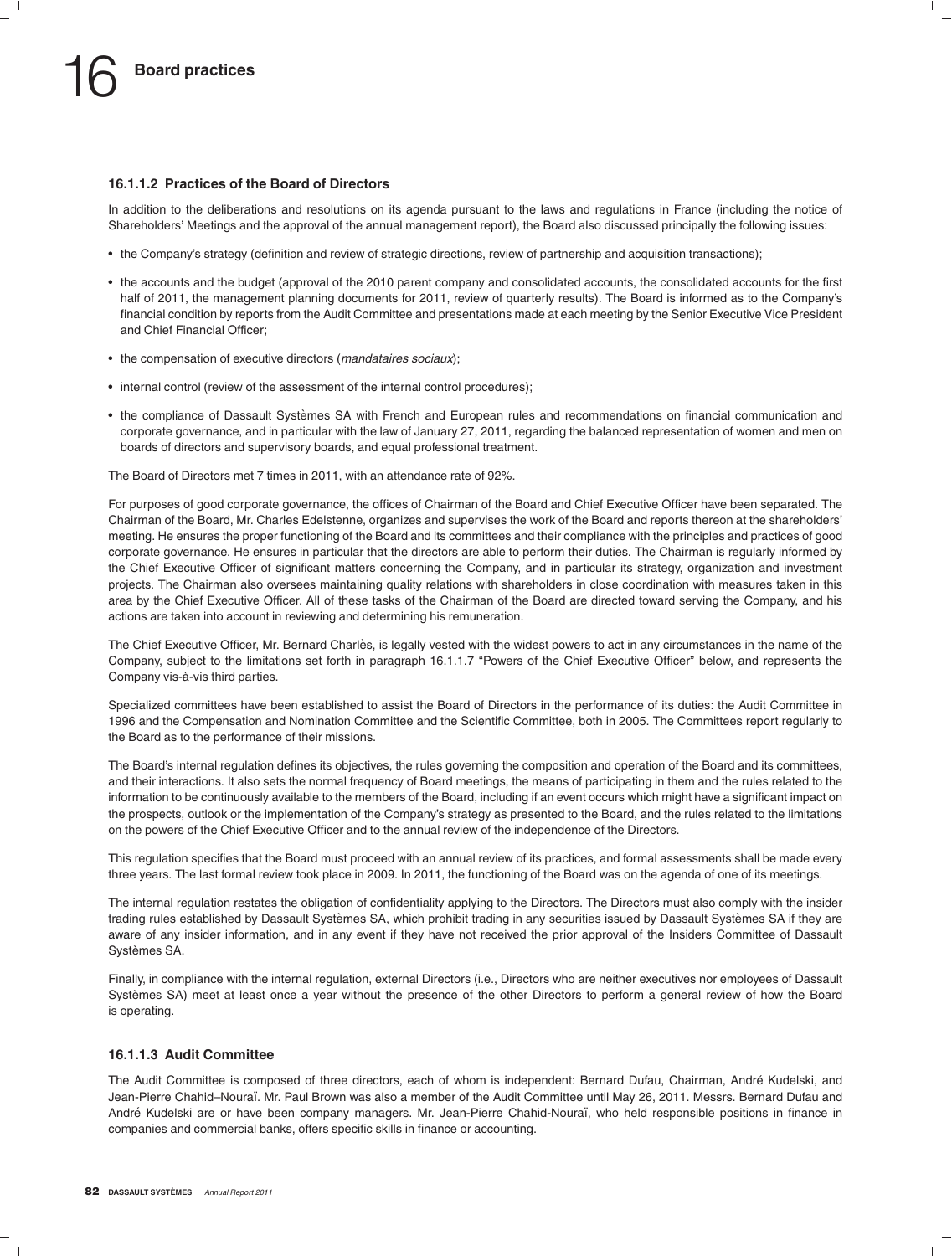This Committee met seven times in 2011, including three physical meetings. The Senior Executive Vice President and Chief Financial Officer of Dassault Systemes, the Company Finance Vice President, the consolidation director, the internal audit director, the general ` counsel and the statutory auditors of the Company attended these meetings. In order to review the quarterly earnings announcements and other occasional issues, the members of the Audit Committee held four conference calls with the Senior Executive Vice President and Chief Financial Officer, the Company Finance Vice President and the consolidation director. The attendance rate for these meetings and calls was 92% in 2011.

The responsibilities of this Committee as defined in its charter comply with regulations in effect, and Dassault Systèmes SA respects the spirit of the AMF recommendation of July 22, 2010 regarding audit committees while identifying certain matters which should be formalized.

The Audit Committee's mission is to ensure the follow up of matters related to the preparation and the monitoring of accounting and financial information. Without limiting the powers of the Board of Directors, this Committee is, in particular, responsible for overseeing the preparation process of the financial information, the effectiveness of the internal control and risks management systems, the audit by the statutory auditors of the annual parent company and consolidated accounts and the independence of the statutory auditors. The Audit Committee is responsible for examining these various matters and giving its recommendations to the Board of Directors.

The Audit Committee oversees the relationship between the Company and its statutory auditors and participates in their appointment or the renewal of their mandate.

The Audit Committee thus recommended that the proposals to renew the statutory auditor, PricewaterhouseCoopers Audit, and to appoint a new deputy statutory auditor, Yves Nicolas, be submitted to the General Shareholders' Meeting on May 26, 2011. The Audit Committee also approves the annual plan of the internal audit missions. The internal audit director reports to the Audit Committee on the outcome of its work.

#### **16.1.1.4 Compensation and Nomination Committee**

The Compensation and Nomination Committee is composed of two independent directors: Bernard Dufau and Andre Kudelski. The ´ missions and the operating rules of the Committee are defined in the internal regulation of the Board of Directors.

The Compensation and Nomination Committee's main objectives are: (i) to propose to the Board of Directors the amounts for compensation and benefits of the Chairman of the Board and the Chief Executive Officer, to set the formulas and the rules to apply for determining the variable part of their compensation, and to verify the application of these rules, (ii) to evaluate the global amount and the allocation of the directors' fees, (iii) to propose to the Board the nomination or renewal of Directors and review the independence of those who are so identified, (iv) to examine the Company's policy for nominating and to be informed of the compensation policy for, the executive officers, (v) to consider the employee profit-sharing policy based on the Company's shares and make proposals on this topic, and (vi) to propose to the Board of Directors solutions in case of vacancy of the position of Chairman of the Board and of Chief Executive Officer.

In 2011, this Committee met three times, twice physically and once by conference call, with an attendance rate of 100%. It has confirmed the independence of the Board's ''independent directors'', on the basis of responses to the questionnaire sent to each Director concerned. It formulated recommendations to the Board of Directors about the allocation of Directors' fees, the allocation of performance shares to the Chief Executive Officer, the performance conditions related thereto and the establishment of a new model for employee profit-sharing in the business's long-term performance, consisting of the allocation of performance shares to certain executives and employees of the Company. It also reviewed the allocation process of performance shares in general. The Committee also studies the development in 2011 of the composition of the Executive Committee as well as the structure and level of remuneration of executive management who are not also members of the Board.

The Compensation and Nomination Committee advised on the variable portion of the compensation of the Chief Executive Officer for 2010 and proposed to the Board compensation composed of a fixed amount and variable amount for the Chief Executive Officer and the amount of fixed compensation for the Chairman of the Board for 2011.

This Committee was consulted on the renewal of the appointments of the Directors Messrs. De Meyer and Chahid-Nouraï and the appointments of two new directors Mses. Nicole Dassault and Toshiko Mori as proposed to the General Shareholders' Meeting on May 26, 2011, and finally, the proposal of appointment of Mr. Serge Dassault as director as proposed to the General Shareholders' Meeting to be held on June 7, 2012. The Compensation and Nomination Committee examined as a general matter Dassault Systèmes SA's compliance with the recommendation of the Code AFEP-MEDEF in this area.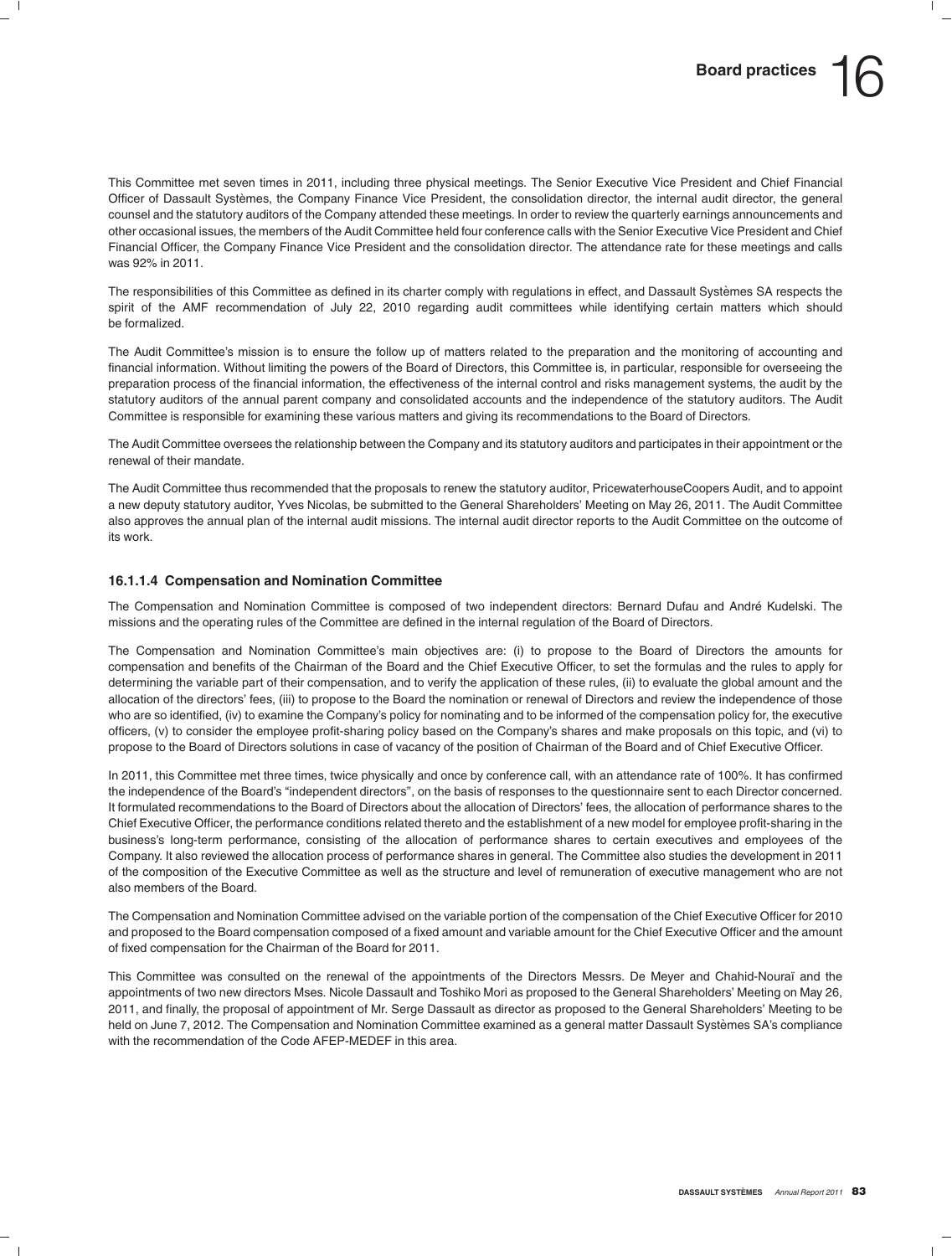#### **16.1.1.5 Principles and rules set forth by the Board of Directors of Dassault Systemes SA in order to determine the ` compensation of the Executive Directors and the senior management**

The Dassault Systèmes SA compensation policy is designed to attract, motivate and retain highly qualified individuals in order to achieve the Company's strategic, business and financial objectives. In setting forth criteria for the determination of compensation, the balance between short-term and long-term financial objectives is sought, the creation of stockholder value is taken into account and individual performance is rewarded.

• Fixed and variable compensation

From this perspective, the annual compensation of each executive officer includes two portions – a fixed portion and a variable portion – except for the Chairman of the Board of Directors, who receives only a fixed portion. The variable portion may represent a significant part of the total compensation if the annual targets are achieved or overachieved. The targets are reviewed every year in order to be consistent with the Company's strategic orientations and include individual management targets.

Beyond their fixed and variable compensation, the French executive officers, except for the Chairman of the Board and the Chief Executive Officer, are eligible for corporate profit-sharing in the same manner as other employees of the Company. More than 90% of the employees of the French direct subsidiaries of Dassault Systemes SA are also eligible for corporate profit-sharing. `

The annual target compensation with objectives achieved for the Chief Executive Office is comprised of a fixed portion for 50%, paid monthly, and a variable portion for 50%, paid annually as a function of the achievement of the performance criteria previously set by the Board of Directors. The level of achievement of the objectives determines the amount actually paid for the variable compensation, which can result in a payment below the target, or up to 140% above the target.

In addition, the Chief Executive Officer receives benefits in-kind, as indicated in Chapter 15 ''Remuneration and benefits'', which contains all the data with respect to compensation of the executive officers.

The Board of Directors, during its meeting held on March 23, 2012, decided to fix the amount of the variable compensation due to the Chief Executive Officer for 2011, paid in 2012, at e1,113,200, after review of the achievement of the performance criteria set in 2011, which included the diluted net profit per share on a non-IFRS consolidated basis (hereinafter referred to as the ("EPS") for 2011 as announced by the Company, an increase in the Company's market share, an evaluation of the Company's efficiency process, the product portfolio and the execution of the Company's strategy.

At its meeting on March 23, 2012, the Board of Directors also fixed the performance criteria governing the payment of the variable compensation to the Chief Executive Officer for 2012, which include the EPS achieving the objectives announced by Dassault Systemes, ` the evaluation of the Company's efficiency processes as measured in particular by its non-IFRS operating margin, the competitive positioning of the Company measured in particular by the evolution of the relative growth in the Company's revenue compared to its competitors, the composition of the Company's product portfolio and the implementation of the Company's strategy. In order to protect the Company's competitive position, the Board of Directors considered that it was not appropriate to reveal more details about these performance criteria, which are subject to discussion by the the Compensation and Nomination Committee and by the Board of Directors. Furthermore, these performance criteria are both internal and external in nature and at a short, medium and long term perspective. In addition, these criteria include a strong dimension of ''Social and Environmental Responsibility'' in relation with the Company's business, each of Dassault Systèmes' brands containing a promise of Sustainable Development (see paragraphs 8.3.1 "Dassault Systèmes and environmental issues", 17.1.8 "Business ethics and professional equality" and 17.1.9 "Social projects and relations with the social, regional and associative environment'').

At its meeting on March 23, 2012, the Board of Directors decided to set the Chairman's fixed compensation for 2012 at €922,000 and the annual target compensation with objectives achieved of the Chief Executive Officer for 2012 at €1,986,000, with €993,000 for fixed compensation and e993,000 for the target variable compensation.

As in preceding years, the Chairman and the Chief Executive Officer will receive Director's fees (see Chapter 15 ''Remuneration and benefits'').

The Board meeting of March 23, 2012, also noted the achievement of the performance conditions regarding the shares granted on May 27, 2010, to the Chief Executive Officer, and the final number of shares acquired as a result (150,000 shares). The Chief Executive Officer will acquire these performance shares on May 27, 2012, provided that he is still an Executive Director *(mandataire social)* at such date.

• Indemnities due in case of the imposed departure (*départ contraint*) of the Chief Executive Officer

The amount of the indemnity due to the Chief Executive Officer in the event of the termination of his functions will be equivalent to a maximum of two years of compensation as Chief Excecutive Officer and will depend on satisfying the performance conditions established for calculating his variable compensation. The amount paid would be calculated pro rata with respect to the percentage of variable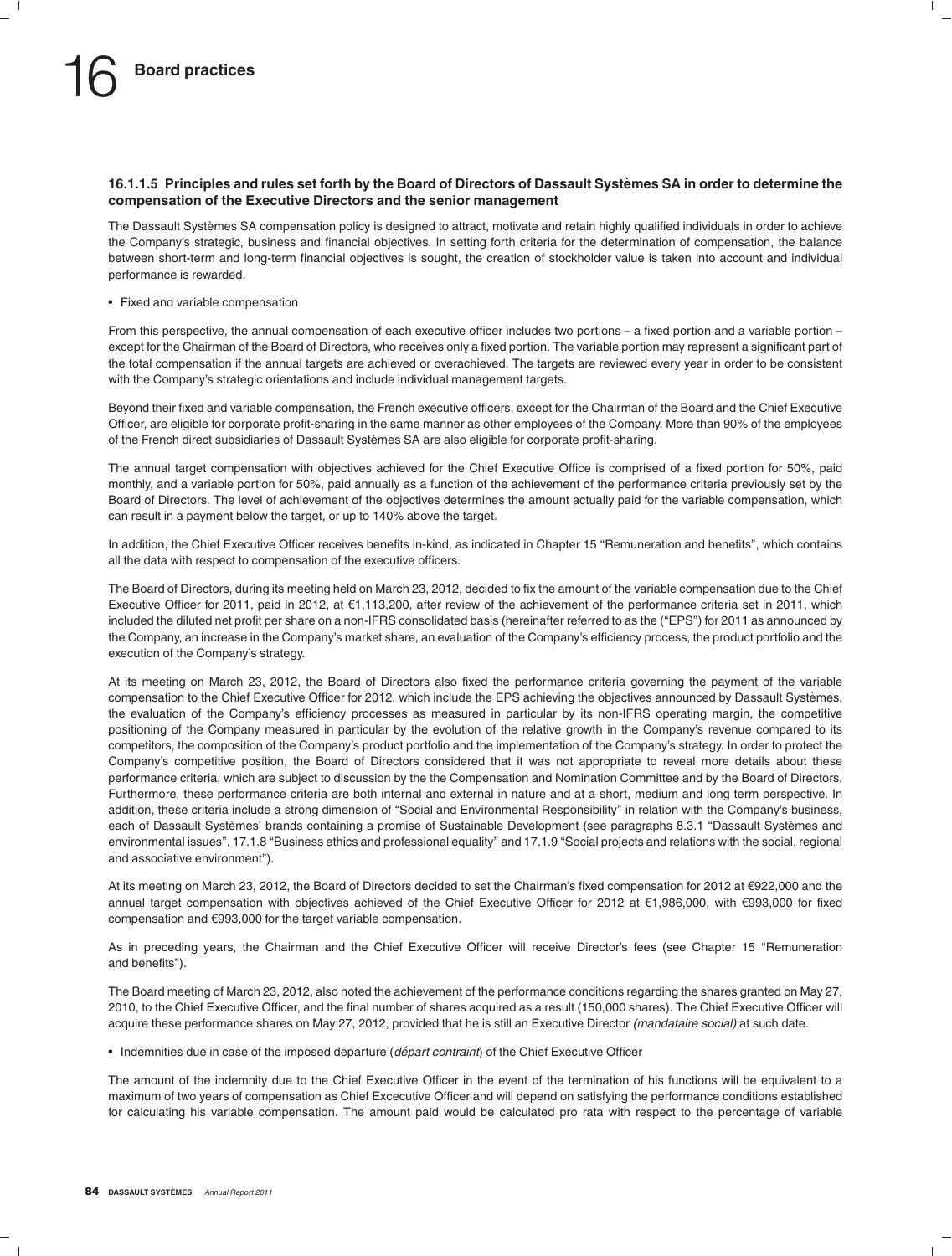compensation which was paid during the three years preceding his departure as compared to the targeted variable compensation for such years. The amount due would be calculated by applying the following formula:

- the aggregate gross compensation (including variable compensation but excluding compensation in kind and Directors' fees) due in connection with his position for the two financial years completed prior to the date of departure;
- multiplied by the quotient of (i) the amount of variable compensation actually paid during the three financial years completed prior to the date of departure with respect to their respective years of reference, divided by (ii) the amount of target variable compensation determined for each of these years by the Board of Directors on the basis of achievement of the objectives set for the Company.

The indemnity is thus subject to performance conditions related to achieving targets fixed for the variable compensation.

The indemnity will be due only in case of change in control or strategy of the Company, duly acknowledged by the Board of Directors, which results in an imposed departure (*départ contraint*) in the following 12 months. The indemnity may also be paid if the imposed departure is not linked to poor results of the Company or to mismanagement by the Chief Executive Officer, the Board of Directors being entitled to decide to pay all or part of the indemnity. The Board decided to provide for this indemnity payment, which is in addition to those recommended by the AFEP-MEDEF Code, given the shareholder structure of the Company and the seniority of Mr. Charlès in the Company.

The indemnity will not be due in the event the Chief Executive Officer would leave the Company on his own initiative to take a new position elsewhere, or would be assigned a new position within the Company, or if he would be able to benefit from pension rights shortly after leaving. Furthermore, in the event of exceptional circumstances seriously damaging the image or results of the Company and significantly reducing, in the opinion of the Board, the market price of the Company's shares or in the event of misconduct other than in connection with his corporate functions *(faute separable de ses fonctions) ´* and incompatible with the normal performance of his mandate, the Board may decide that the indemnity payment is not due.

• Performance shares and share subscription options

The executive officers are given long-term incentives notably through grants of Dassault Systèmes performance shares (and prior to 2011, of stock options) to associate them with the development and performance of the Company. In general, performance shares may be granted to key employees, including executive officers, of the Company, and the number granted is dependent on individual performance and level of responsibility.

The Company's Chief Executive Officer was granted, as one of 626 beneficiaries, 14,000 performance shares under the ''2010-02'' plan (the ''2010-02 Shares'') and 150,000 performance shares under a second plan (the ''2010-03 Shares''). In conformity with the recommendation of the AFEP-MEDEF Code, the definitive acquisition of performance shares is subject to the condition that the Chief Executive Officer remains with the Company and to performance conditions related to variable compensation actually paid to Mr. Bernard Charlès over several financial years (calculated according to the criteria described above, which are both internal and external in nature and for some of them with a multiannual perspective). With regard to the 2010-02 Shares, these performance conditions are in addition to the condition provided by the regulation of the 2010-02 Shares plan, the satisfaction of which is measured according to the EPS of Dassault Systèmes actually realized, compared to the high end of the range set for the EPS objective announced, respectively, for the years 2011, 2012 and 2013.

In addition, upon the recommendation of the Compensation and Nomination Committee, the Board of Directors set the number of shares which could be granted to the Executive Directors (*dirigeants mandataires sociaux*) at 35% of the global envelope approved at the shareholders' meeting of May 27, 2010, or 624,473 shares. Thus, the performance shares granted to the Chief Executive Officer on September 29, 2011, represent 9.19% of the global envelope decided by the General Shareholders' Meeting on May 27, 2010, and all the performance shares which have been granted to him since 2010 represent 17.6% of this global envelope. The performance shares were granted to the Chief Executive Officer in light of his essential entrepreneurial contribution to the development and the performance of the Company. These grants are in compliance with the law nº 2008-1258 of December 3, 2008, regarding remuneration from work.

The Board of Directors also decided to impose a lock-up period on 15% of the shares which could be acquired as a result of these grants until the termination of his functions as Chief Executive Officer. Hedging transactions to ensure the gains which would result from the sale of the shares or from the exercise of stock options are prohibited.

The Company has profit sharing plans for employees. The results of the financial year ended December 31, 2011, which are subject to the approval by the General Shareholders' Meeting on June 7, 2012, should enable the distribution of €14,165,501 in profit and to set aside a special profit sharing reserve (intéressement) of €13,192,985.

Other information concerning share subscription options and shares are provided in Chapter 15 ''Remuneration and Benefits'' and paragraph 17.2 "Shareholdings and Stock Options".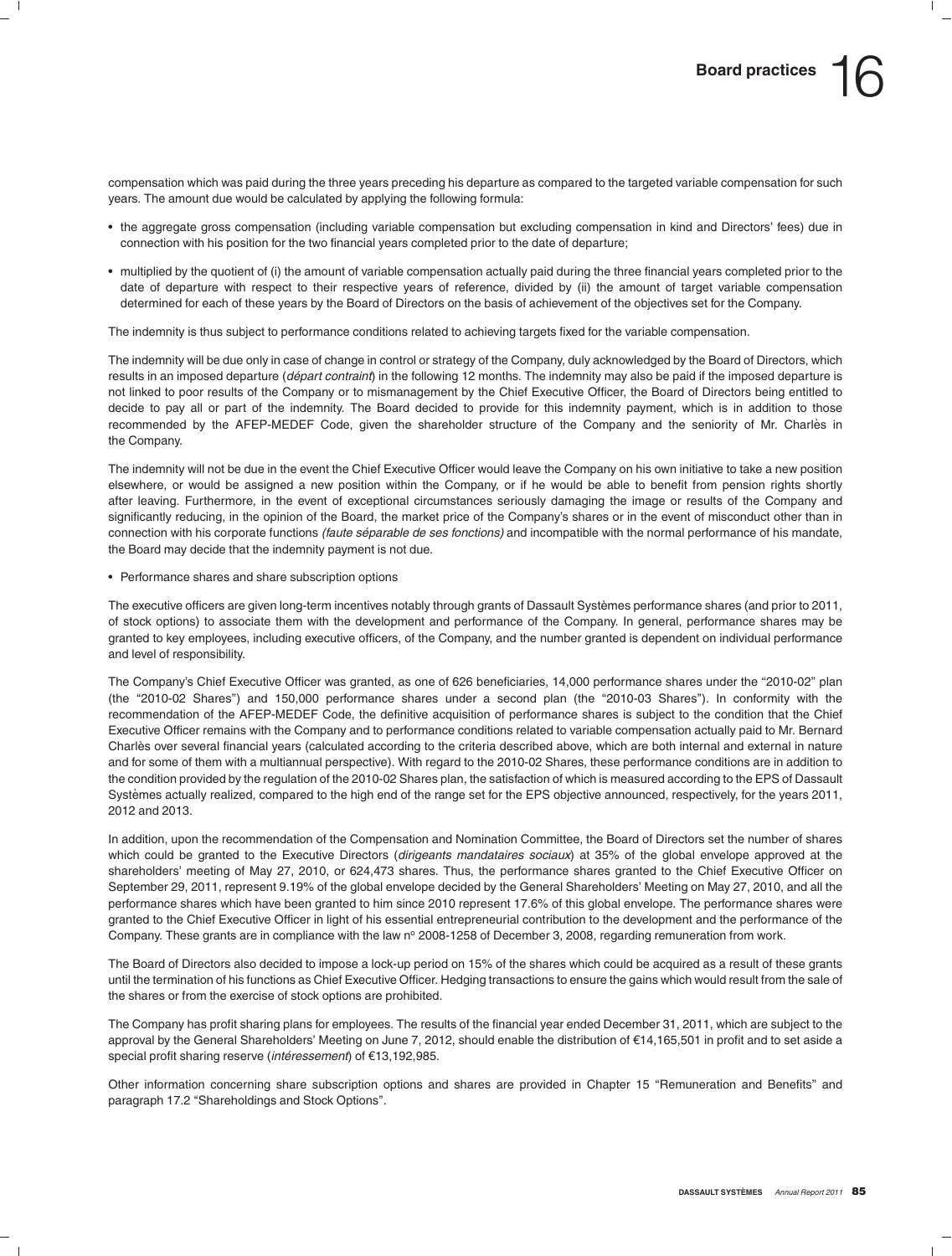#### **16.1.1.6 Scientific Committee**

The Scientific Committee is composed of three directors, Mssrs. Bernard Charles and Arnoud De Meyer and Madame Toshiko Mori, the ` latter two being independent, and of an executive officer, Dominique Florack, the Company's Senior Executive Vice President, Products – Research and Development. The Scientific Committee meets at least once a year. The Committee reviews the main directions of research and development, examines the Company's technological advances and makes recommendations on these matters. Dassault Systèmes employees with relevant skills may be invited to these meetings.

The Scientific Committee met twice in 2011 with an attendance rate of 57%. In 2011, the Scientific Committee considered a number of subjects central to Dassault Systèmes' strategy and thus confirmed the Company's principal strategic orientations. In addition to the presentation of the products of companies recently acquired by Dassault Systèmes, the Committee examined, in connection with the Company's diversification policy, the market for ordinary consumer goods, an industry which presents new characteristics such as chemically formulated goods and their compliance with applicable regulations. The Scientific Committee also studied the opportunities offered by new technologies and in particular the Natural Sketch products in the artistic design area and n!Fuze, which represents a new generation of SaaS (''Software as a Service'') solutions enabling sharing and collaboration around 3D models in a ''cloud'' environment.

#### **16.1.1.7 Powers of the Chief Executive Officer**

Pursuant to French law, the Chief Executive Officer represents Dassault Systèmes SA to third parties. However, his powers are limited by the corporate purpose of the Company and by the powers reserved to the shareholders or the Board of Directors.

Thus, amendments to the by-laws, approval of the financial statements and allocation of profits, appointment or dismissal of Directors, decisions on their compensation, appointment of the auditors and approval of regulated agreements fall under the sole and exclusive responsibility of the shareholders.

Similarly, the Board of Directors has sole responsibility to call shareholders' meetings, prepare the parent company and consolidated financial statements and the annual management report, prepare forecast management documents and the corresponding reports, issue prior authorizations for regulated agreements, co-opt directors, appoint and dismiss the Chairman of the Board or the Chief Executive Officer, set their respective compensation, create Board committees and appoint committee members, and allocate directors' fees.

In addition, pursuant to the Board's internal regulation, certain decisions of the Chief Executive Officer must be submitted to the prior authorization of the Board.

Thus, the completion of a significant transaction outside the scope of the Company's strategy presented to the Board of Directors requires the prior approval of the Board. Such prior approval is also required in case of any acquisition or disposal of any entity or minority interests, any organic growth investment, any internal restructuring and any external financing (through bank debt or accessing the capital markets), in the event where these transactions exceed a threshold which is determined at the beginning of the year by the Board of Directors when meeting to establish the accounts for the preceding fiscal year, and which is effective until the next Board meeting approving the parent company financial statements. The Board of Directors meeting on March 23, 2012, thus set a threshold of €400 million, as in 2011, above which the prior approval of the Board is required for the operations mentioned above.

On March 23, 2012, the Board authorized the Chief Executive Officer, until the meeting of the Board approving the accounts for 2012, to grant guarantees in the name of Dassault Systèmes SA in the global limit of  $\epsilon$ 500 million.

#### **16.1.1.8 Application of the AFEP-MEDEF Code**

With respect to corporate governance, Dassault Systèmes follows the French recommendations and refers in particular to the recommendation of the AFEP-MEDEF Code. The Company seeks to improve its good governance practices each year. Nevertheless, it has been necessary to adjust or interpret certain provisions of the Code in light of the specific situation of the Company or in light of other provisions of the AFEP-MEDEF Code:

– Indemnity payment in the event of the departure of the Chief Executive Officer

The Company respects the exclusions of the AFEP-MEDEF Code in this area and will not pay an indemnity in the event of poor Company results or mismanagement by the officer. It nevertheless retains three cases for payment, one of which is not explicitly provided for by the AFEP-MEDEF Code, in light of the Company's shareholder base and the long term of service of Mr. Charles in ` the Company. It applies in the event of an imposed departure (*départ contraint*) if the departure is not related to poor results of the Company or mismanagement on the part of the Chief Executive Officer. In such case, the Board could decide to pay all or a portion of the departure indemnity.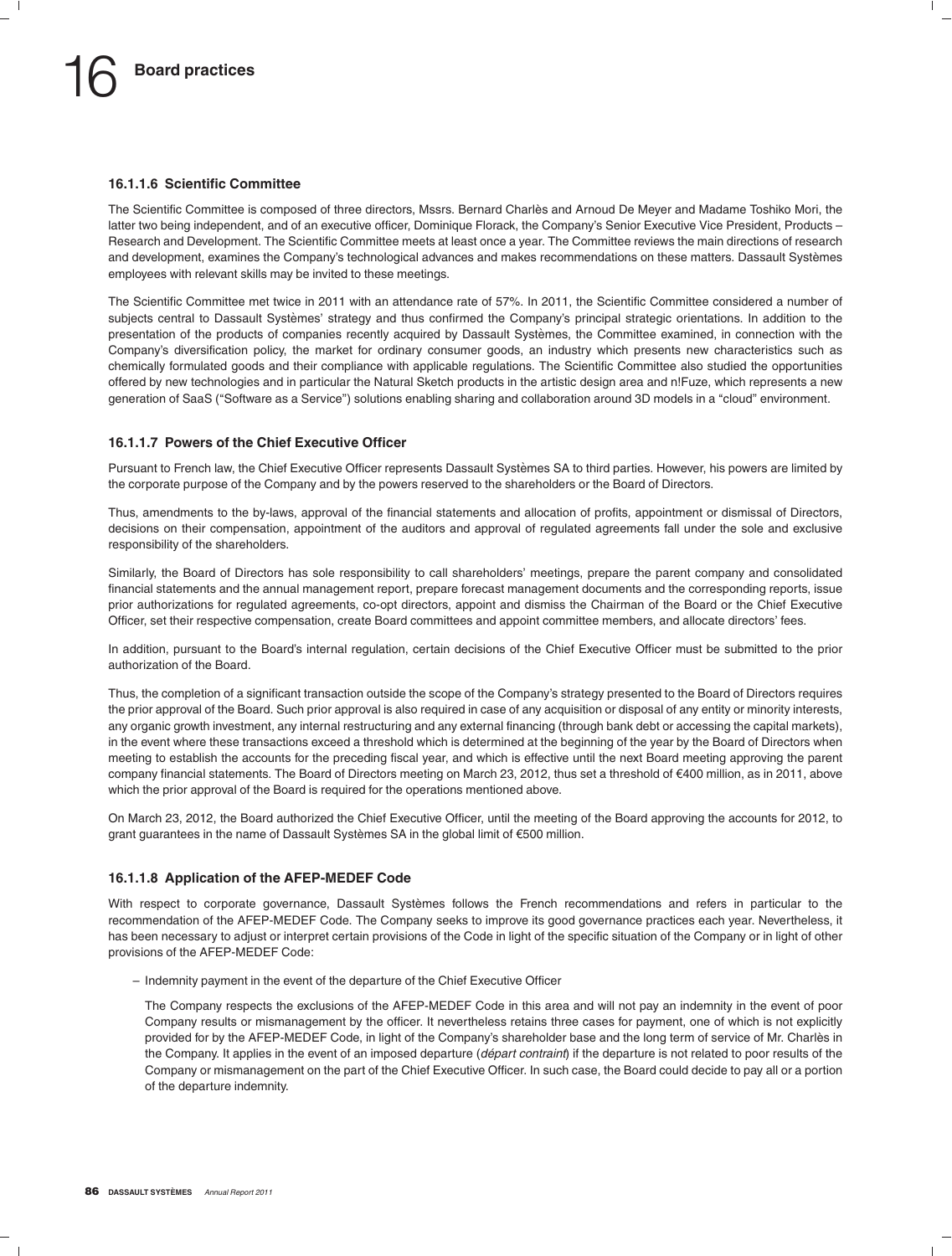– Calendar period for the granting of performance shares

As for the prior grants of share subscription options, the Company seeks to grant performance shares during the same calendar periods provided they are compatible with the restrictive rules related to the Company possessing inside information.

– Proportion of performance shares in executive officer compensation

Performance shares are granted to the Chief Executive Officer in light of his essential entrepreneurial contribution to the development and the performance of the Company.

– Acquisition of shares by the executive officers (*dirigeants mandataires sociaux*) benefitting from grants of performance shares

The Company believes that the lock-up of 15% of the shares which may be acquired as a result of these grants by the Chief Executive Officer, until he terminates his functions, represents a mechanism with an effect equivalent to the recommendation in the AFEP-MEDEF Code to subject the acquisition of shares related to the performance of executive officers to the purchase of a fixed number of shares once the shares become available.

### **16.1.2 Internal control procedures and risk management**

Given that Dassault Systèmes SA was listed on the stock market in the United States until the end of 2008, Dassault Systèmes defined and implemented an internal control procedure based mainly on the COSO framework (Committee of Sponsoring Organization of the Treadway Commission), as well as on the AMF's suggested reference framework regarding internal control updated on July 22, 2010.

According to the COSO framework, internal control is a process carried out by the Board of Directors, management, and other personnel, designed to provide reasonable assurance regarding the achievement of the following objectives: realization and optimization of operations, reliability of financial and accounting information and compliance with applicable law and regulations.

The Chairman's report on internal control procedures applies to Dassault Systèmes SA and its consolidated subsidiaries.

#### **16.1.2.1 Internal control objectives**

The internal control procedures within the Company, whether at the level of Dassault Systemes SA or its subsidiaries, are designed to: `

- improve the performance and efficiency of operations through optimized use of available resources (an objective inspired by the COSO framework);
- ensure the reliability, quality and availability of financial data (an objective inspired by the COSO and AMF frameworks);
- ensure that operations comply with legislation in effect and the Company's internal procedures (an objective inspired by the COSO and AMF frameworks);
- guarantee the safety of the assets, particularly the intellectual property, the human and financial resources and the image of the Company (an objective inspired by the AMF framework);
- prevent risks of error or fraud.

#### **16.1.2.2 Internal control participants and organization**

All corporate governance bodies participate in the implementation of the internal control processes.

The Board of Directors, which is sensitive to the issue of internal control, created in 1996 an Audit Committee, with the mission described above.

In parallel, the Company's management has established the following bodies:

• An Insider Committee: this Committee is responsible for setting and communicating to employees, directors and consultants the dates of the periods during which it is recommended that they not buy or sell Dassault Systèmes SA shares, in order to prevent insider trading. This Committee's role is to be informed of transactions executed by members of the management of the Company. The Company applies the rules issued by the AMF regarding the prevention of insider trading.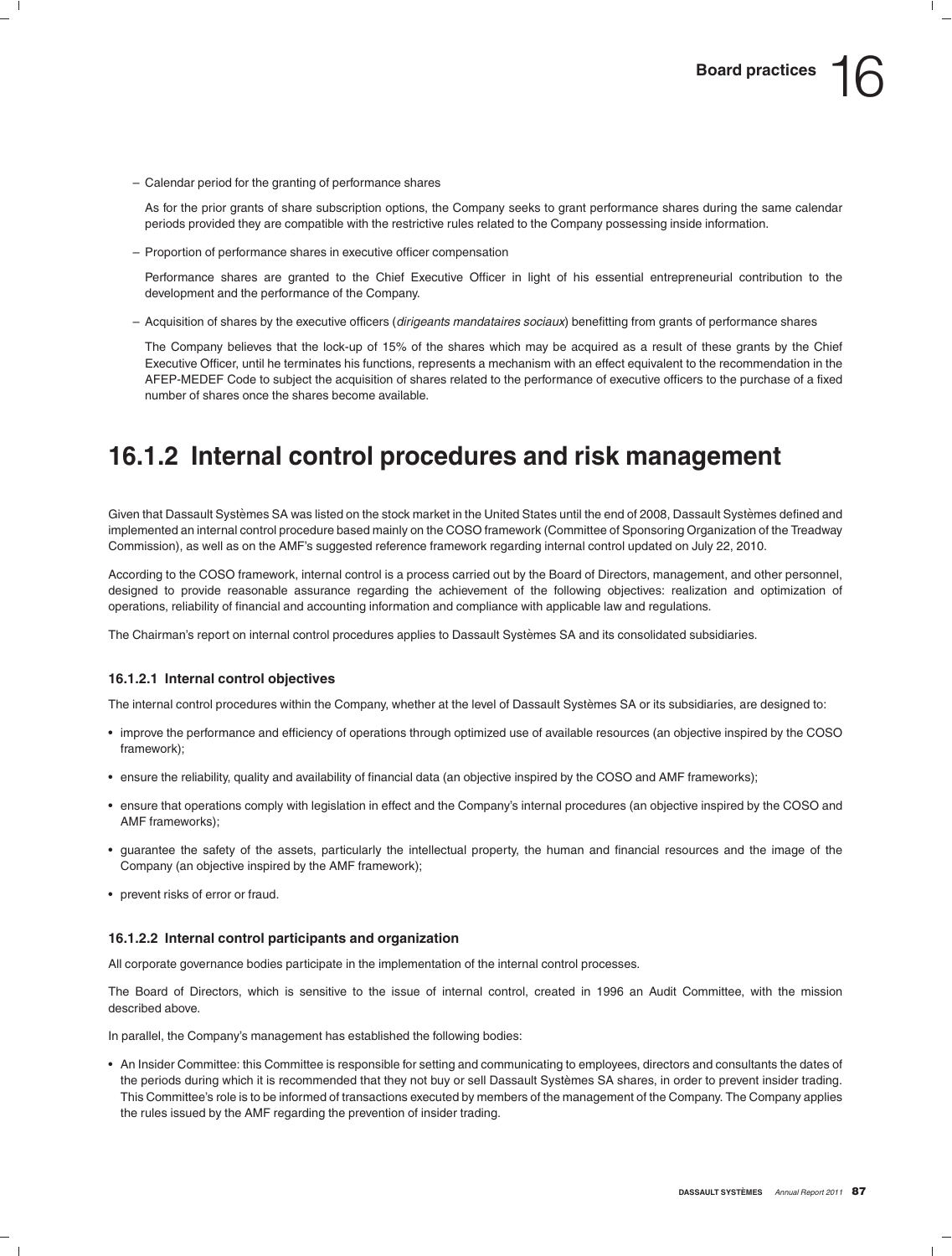- An internal audit department reporting to the Senior Executive Vice President and Chief Financial Officer and to the Audit Committee: the mission of this department is to evaluate the relevance of Dassault Systèmes' internal control processes, to alert the management and the Audit Committee regarding possible deficiencies or risks, and to propose measures that will limit the risks and improve the efficiency of operations. In 2011, the internal audit department was responsible for evaluating, for the management team, internal control mechanisms related to financial reporting.
- An Ethics & Compliance Department reporting to the Chief Executive Officer, responsible for ensuring the implementation and respect of the Code of Business Conduct, which defines the ethical behavior rules applicable within the Company.

The internal control organization is also based on the principle of giving responsibility to each of the departments and subsidiaries of the Company in its respective area of expertise, and on delegations of powers to certain members of the Executive Committee of the Company.

Moreover, the subsidiaries' chief executives and financial officers are responsible for the preparation of the subsidiaries' accounts which are to be included in the consolidated accounts of the Company, and the annual accounts and activity reports for each of their respective subsidiaries, whether the accounts are prepared by their own financial teams or by shared internal financial and accounting services centers, particularly in the United States and France.

The Company financial planning and analysis department is responsible for directing the financial objectives of the Company in accordance with budget monitoring procedures and, in this respect, performs specific controls and analyses of the quarterly accounts. It is also responsible for identifying, analyzing and warning of any differences from the previous year, the previous quarter and the Company's budget objectives, which are subject to a quarterly update.

#### **16.1.2.3 Internal control and risk management procedures**

The internal control mechanisms developed by the Company rely on the COSO methodology and on the recommendations of the framework recommended by the AMF, and promote internal control in the following areas:

- Control environment: the professional ethics of the Company are set forth in the corporate governance procedures, and specifically in the Code of Business Conduct, which describes the manner in which Dassault Systemes expects to conduct business and which may serve ` as a reference tool for each Group employee to help guide their behavior and their interactions in their professional work. The Code of Business Conduct, which applies to all employees of Dassault Systemes and is available on the Company's internet and intranet sites, ` addresses, among other matters (i) compliance with regulations applicable to the Company's business, (ii) individual interactions within the Company and with its ecosystem, and (iii) protecting the Company's assets (in particular, the Company's intellectual property and that of its clients and partners). The Code also includes rules governing conflicts of interest, insider trading and financial reporting.
- Risk analysis: the main risks which may impact the performance of the Company are identified, assessed and regularly reviewed by the management of the Company. These risks are described in Chapter 4 ''Risk factors'' which mentions the measures taken by the Company to manage or limit the risks when possible. The Audit Committee reviews measures to limit the main risks which could affect the Company.

Operational risks are managed mostly at the level of the subsidiaries, with intellectual property risks handled by the Company's headquarters legal services, and ethical conduct risks handled by the Company's Ethics & Compliance Department in close collaboration with the internal audit department. Management of financial risks is the responsibility of the Company's Treasury and Financial Division and by the other finance departments.

- Protection and monitoring activities:
	- 1) Protecting the Company's intellectual property is a constant concern. This protection is ensured by implementing and monitoring corporate processes designed to verify the Company's rights before it markets its software products.

The Company has also developed during recent years protection for its inventions through a reasonable and well-considered approach to filing patents in several jurisdictions. The Company's principal brands are also registered in a large number of countries.

- 2) Information systems protection, which is critical to ensure the security of the source codes for the Company's applications, is continually evaluated, tested and strengthened in the areas of network access or performance, anti-virus protection, and the physical security of servers and other information system facilities.
- 3) Publication of the annual report is reviewed in detail in close cooperation between the financial, the legal and investors relations departments.
- 4) The internal control policies related to the main processes within the Company (information technology security, sales administration, human resources, protection of intellectual property, closing and publication of financial statements, treasury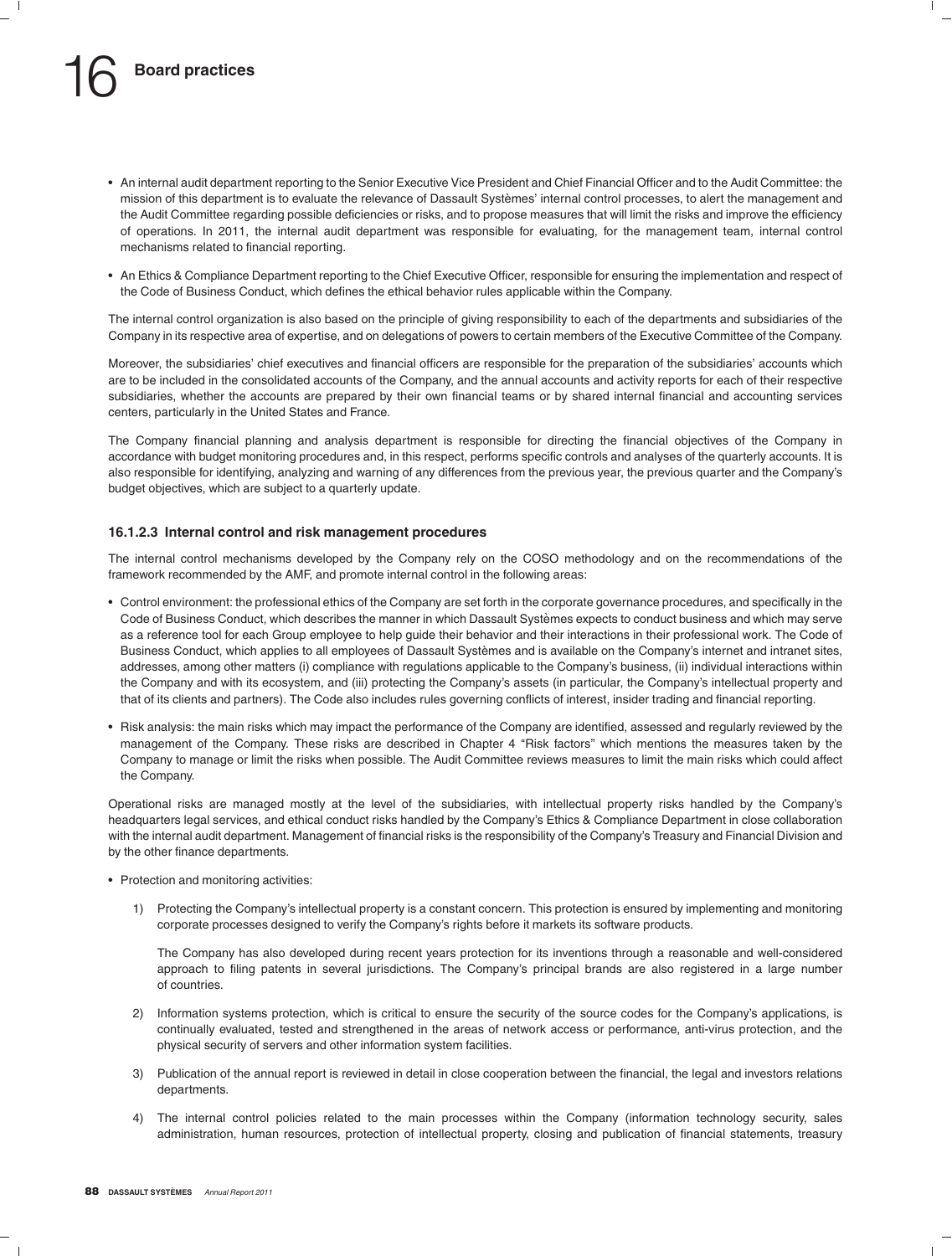management, client credit risk management) are formalized and updated at the level of both Dassault Systèmes SA and its main subsidiaries or the related shared services centers.

- 5) Key control points making it possible to prevent or detect risks impacting the financial information in the significant entities of the Company are documented.
- 6) Tests are performed annually on these key control points to evaluate their effectiveness.
- 7) The implementation of action plans by the operational entities with a purpose of continuous enhancement.
- Communication:

The Company has deployed processes to review on a regular basis the performance of its main subsidiaries (budget review meetings, quarterly activity review, board meetings) and bi-annual communication forums.

• Monitoring:

In 2011 the internal audit department carried out different missions within the Company's subsidiaries to verify compliance of the local internal control procedures with the Company objectives. These missions, authorized by the Audit Committee, result in the issuance of recommendations to the local management teams and the implementation of action plans when deemed necessary to reinforce the audited processes and organizations.

#### **16.1.2.4 Internal Control Procedures relating to the preparation and the treatment of financial and accounting information**

Finally, with respect to the internal control processes related to the preparation of financial and accounting information, the Company's focus has been to:

• Implement a quarterly control system to update budget objectives and identify and analyze any variation from the objectives set by the Financial Division of the Company and from the previous quarter and financial year.

Thus, each of the subsidiaries prepares a detailed and documented presentation of its sales activity for the past quarter and the year, and performs a comparative analysis of its financial results (revenues and costs) in comparison with its budget targets and with the same quarter for the previous year.

Budget projections are reviewed, analyzed and updated each quarter to take into account all changes in the PLM market and the economic environment, particularly as regards exchange rates, and to present realistic objectives to shareholders and financial markets.

- Improve the reliability of its consolidation tools and processes in order to establish and publish required financial information every quarter as soon as possible. The consolidation procedure as defined by the Company is based on:
	- 1. Giving responsibility to the chief financial officers in the subsidiaries, who are required to certify the quarterly statements transmitted to Dassault Systemes SA and to provide detailed business reviews and analyses before the accounts are ` consolidated.
	- 2. The use of reporting and consolidation tools that make data transmission and processing secure and allow the elimination of intragroup transactions. The use of a new consolidation and reporting tool continued to improve the analytical and internal control capabilities of the headquarters consolidation and internal control teams.
	- 3. The implementation of an annual process to monitor off-balance sheet commitments, related party or regulated agreements (''*conventions reglement ´ ees ´* '').
	- 4. A detailed review of the quarterly accounts of the subsidiaries and of the parent company by the Group's financial division.
	- 5. The detailed analysis by the Company accounting department of all the software and services transactions impacting in a significant manner the accounts in order to validate the accounting process.
- Systematize the processes by which the Audit Committee and the Board of Directors review financial information during quarterly conferences calls prior to the publication of the financial statements and during meetings of the Audit Committee prior to meetings of the Board of Directors.
- Structure its financial communications to ensure simultaneous and equivalent publication of information on its principal markets of financial results or transactions that could have an impact on the price of its shares.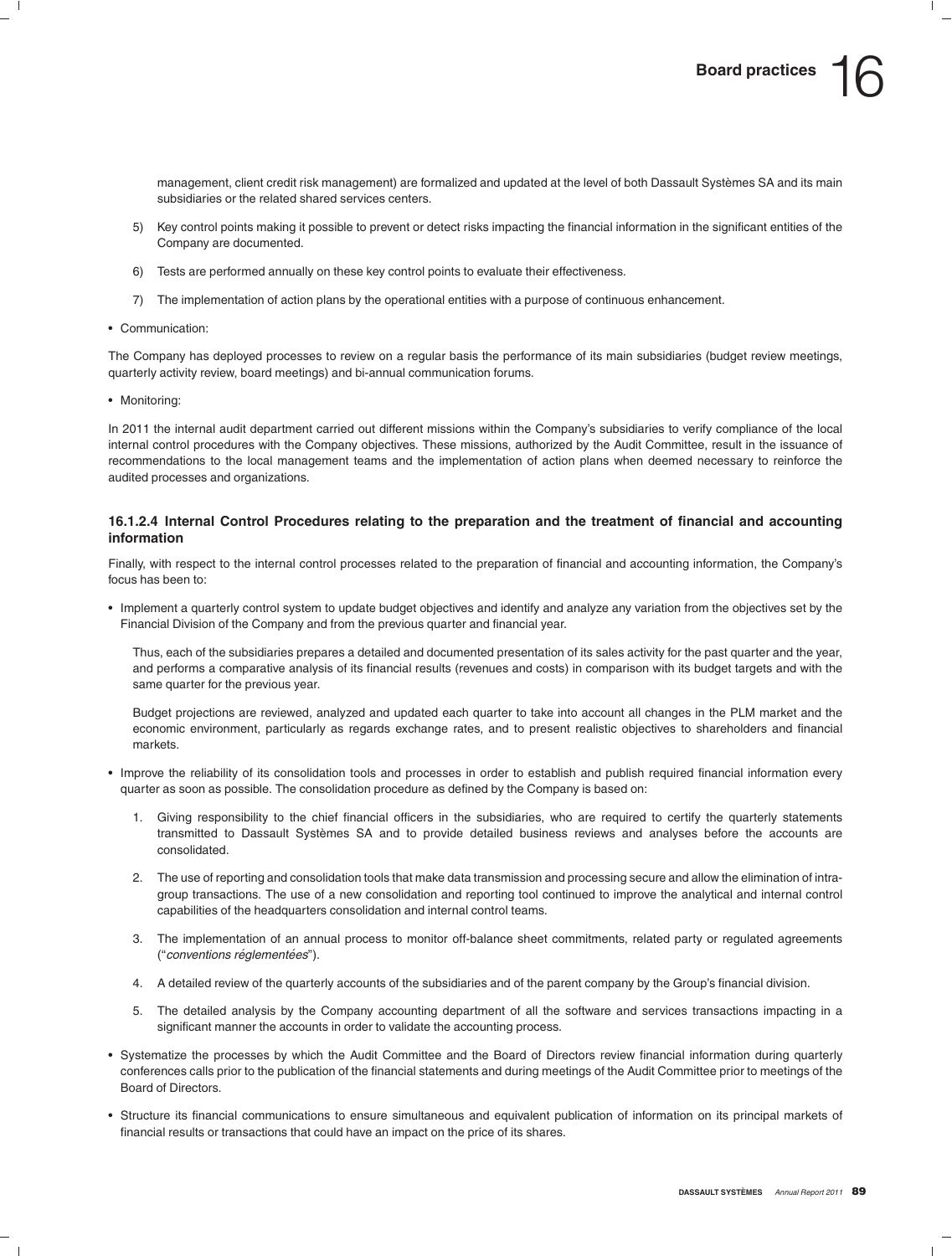#### **16.1.2.5 Evaluation of internal control**

Since its voluntary delisting from the Nasdag in October 2008. Dassault Systèmes SA is no longer subject to the requirements of the U.S. Sarbanes-Oxley Act with regard to the assessment of its internal control procedures.

Nevertheless, in conformity with European regulations, the Company evaluates its internal control procedures applicable to its principal processes and subsidiaries.

Thus, in 2011, detailed assessment work continued to be carried out, the management of the Company wishing to maintain a high level of internal control within the Company. This work is in line with the continuing improvement process of internal control, and allows the implementation of action plans and specific audits. In this respect, the scope of Group entities subjected to an internal control evaluation was expanded, via self-evaluation questionnaires, to entities that had previously been considered immaterial.

#### **16.1.2.6 Limitations on internal control**

The internal control system cannot provide an absolute guaranty that the Company's objectives in this area will be achieved. Inherent limitations apply to all internal control systems, related in particular to uncertainties in the external environment, the exercise of individual judgments, or dysfunctions which may occur as a result of human failure or simple error.

### **16.1.3 Other information required pursuant to section L. 225-37 of the French Code of Commerce**

#### **16.1.3.1 Specific modalities related to the shareholders' participation in the Shareholders' meeting**

Shareholders participate in the shareholders' meetings of the Company according to provisions specified by law and by Articles 24 to 33 of the Company's by-laws. More specifically, any shareholder has the right to participate in shareholders' meetings and deliberations either personally or via a proxy, regardless of the number of shares held, according to conditions specified by Article 27 of the by-laws of Dassault Systèmes.

The right to vote attached to shares whose ownership rights have been split belongs to the owner of the "bare property" (*nu-propriétaire*) except for votes on decisions concerning the allocation of benefits, the right to which belongs to the holder of beneficial rights (*l'usufruitier*).

It is noted that the General Shareholders' Meeting of May 26, 2011, modified the by-laws to provide that the shareholders may have themselves represented by any physical or legal person they choose, subject to compliance with conditions specified by the law (see paragraph 21.2 ''Memorandum and by-laws'').

#### **16.1.3.2 Publication of the information as required by section L. 225-100-3 of the French Code of Commerce.**

Information required by section L. 225-100-3 of the Code of Commerce is set out in the 2011 Annual Report in Chapter 10 ''Capital Resources" (concerning early repayment of the credit line of €200 million), Chapter 18 "Major Shareholders" (concerning control by GIMD), paragraph 21.1.3 ''Summary of pending delegations to the Board of Directors'' (concerning share issuances), paragraph 21.1.4 ''Company shares'' (relating to the repurchase by the Company of its own shares), paragraph 21.2.5 ''Shareholder meetings'' (concerning conditions of voting rights) and paragraph 15.1 ''Compensation of the Company's Executive Directors (''*Mandataires Sociaux*'')'' (concerning an indemnity for the Chief Executive Officer in the event of an imposed departure (*départ contraint*)), which also includes the annual management report of the Board of Directors. The 2011 Annual Report *("Document de référence")* is available on the AMF website (www.amf-france.org) and on the Dassault Systèmes website (www.3ds.com). A press release will be issued to announce when this Annual Report becomes available.

> Charles Edelstenne Chairman of the Board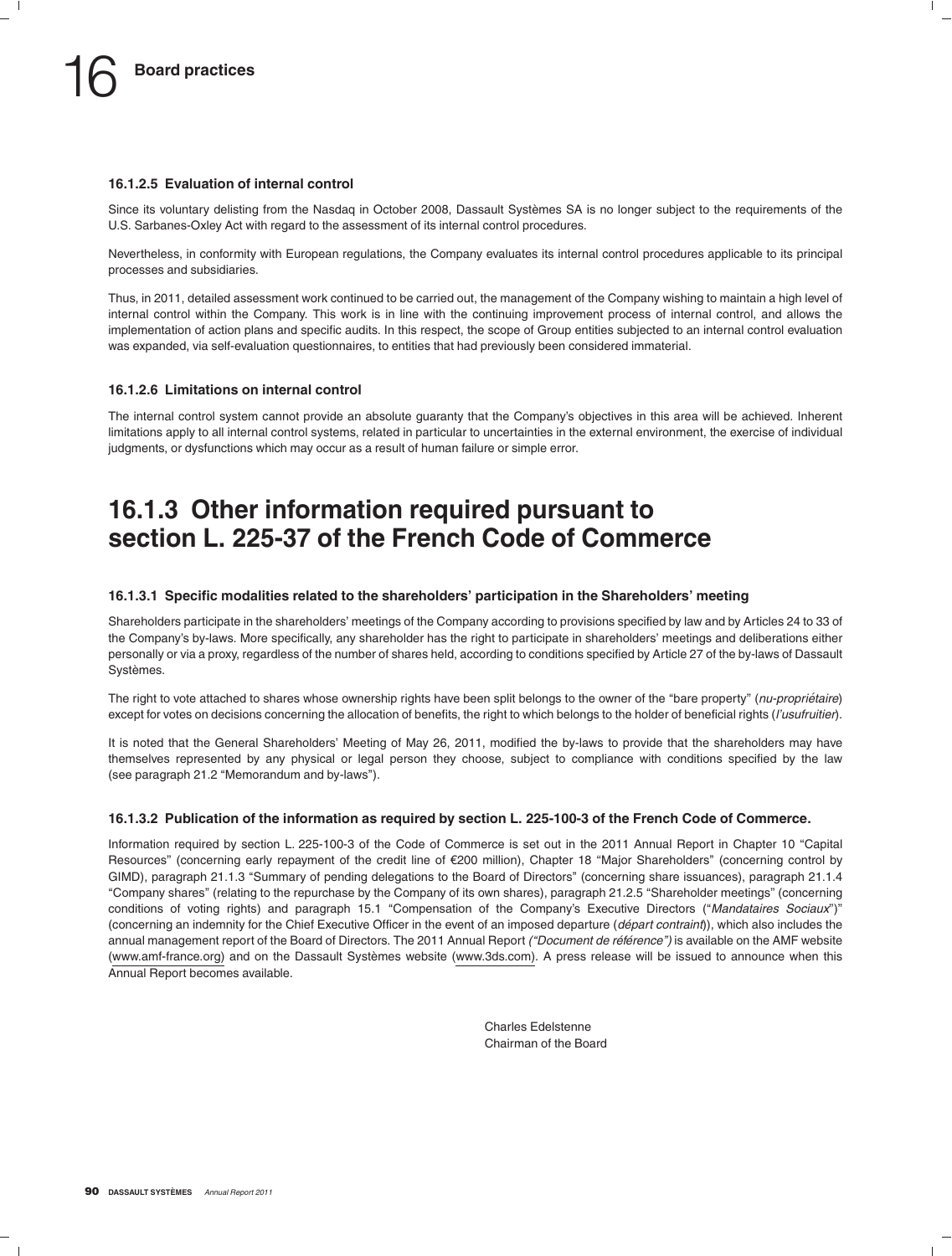# 16.2 Report of the Statutory Auditors on Corporate Governance and Internal Control

For the year ended December 31, 2011

*This is a free translation into English of the Statutory Auditors' report issued in the French language and is provided solely for the convenience of English speaking readers. This report should be read in conjunction with, and construed in accordance with, French law and professional auditing standards applicable in France.*

#### **Statutory Auditors' report, prepared in accordance with article L. 225-235 of the French Commercial Code on the report prepared by the Chairman of the Board of Directors of Dassault Systemes SA `**

#### To the Shareholders,

In our capacity as Statutory Auditors of Dassault Systèmes SA, and in accordance with article L. 225-235 of the French Commercial Code *(Code de commerce)*, we hereby report to you on the report prepared by the Chairman of your company in accordance with article L. 225-37 of the French Commercial Code for the year ended 31/12/2011.

It is the Chairman's responsibility to prepare, and submit to the Board of Directors for approval, a report describing the internal control and risk management procedures implemented by the company and providing the other information required by article L. 225-37 of the French Commercial Code in particular relating to corporate governance.

It is our responsibility:

- to report to you on the information set out in the Chairman's report on internal control and risk management procedures relating to the preparation and processing of financial and accounting information, and
- to attest that the report sets out the other information required by article L. 225-37 of the French Commercial Code, it being specified that it is not our responsibility to assess the fairness of this information.

We conducted our work in accordance with professional standards applicable in France.

#### **Information concerning the internal control and risk management procedures relating to the preparation and processing of financial and accounting information**

The professional standards require that we perform procedures to assess the fairness of the information on internal control and risk management procedures relating to the preparation and processing of financial and accounting information set out in the Chairman's report. These procedures mainly consisted of:

- obtaining an understanding of the internal control and risk management procedures relating to the preparation and processing of financial and accounting information on which the information presented in the Chairman's report is based, and of the existing documentation;
- obtaining an understanding of the work performed to support the information given in the report and of the existing documentation;
- determining if any material weaknesses in the internal control procedures relating to the preparation and processing of financial and accounting information that we may have identified in the course of our work are properly described in the Chairman's report.

On the basis of our work, we have no matters to report on the information given on internal control and risk management procedures relating to the preparation and processing of financial and accounting information, set out in the Chairman of the Board's report, prepared in accordance with article L. 225-37 of the French Commercial Code.

#### **Other information**

We attest that the Chairman's report sets out the other information required by article L. 225-37 of the French Commercial Code.

Neuilly-sur-Seine and Paris-La Défense, on 26 March 2012

The statutory auditors

PRICEWATERHOUSECOOPERS AUDIT THE RELATION OF THE RESERVED TO THE RESERVED TO THE RELATIONS TO THE PRICE OF THE RELATIONS OF THE RELATIONS OF THE RELATIONS OF THE RELATIONS OF THE RELATIONS OF THE RELATIONS OF THE RELATIONS Pierre Marty **Marty Pierre Marty Jean-François Ginies**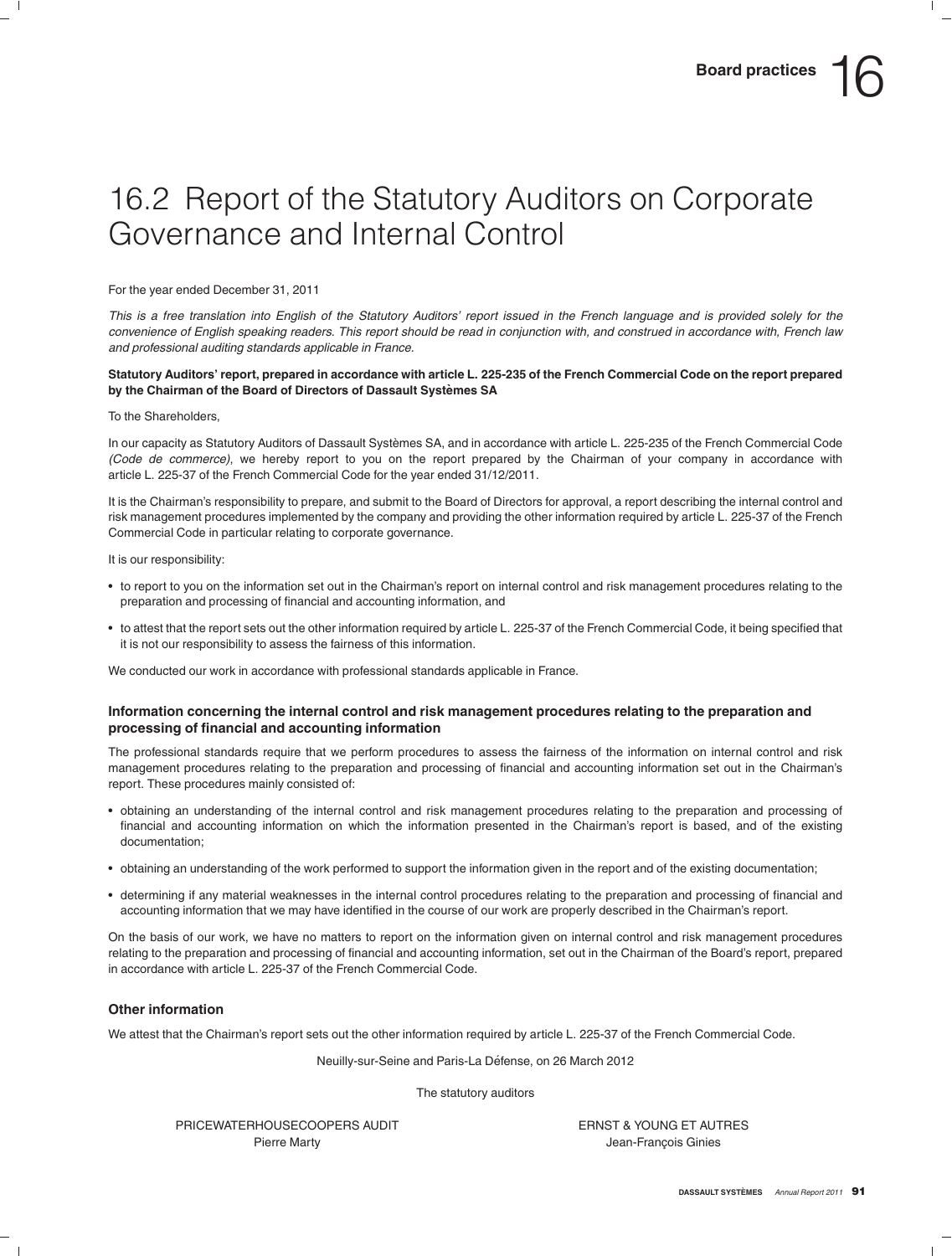# CHAPTER 17 – EMPLOYEES

# 17.1 Social Report

### **17.1.1 Dassault Systemes and its employees `**

In 2011, Dassault Systèmes continued its strategy of bringing 3D virtual universes to the service of sustainable innovation and development for man and the environment.

In connection with permanent innovation, employees constitute the Company's most important asset. They represent its culture and values and ensure its development.

#### *Technological innovation*

In order to respond to issues related to the development of its technology, Dassault Systèmes recruits employees with very diverse expertise, and seeks to retain them with an environment that encourages professional and personal development.

The acquisitions completed by Dassault Systèmes in 2011, which include Intercim, Enginuity, Elsys and Simulayt (see paragraph 5.2 ''Investments''), have increased the Company's technological portfolio, providing Dassault Systemes employees new opportunities to learn ` new skills.

#### *Social innovation*

Social innovation is, and will remain, at the heart of the Company's development process. Dassault Systèmes uses its products and solutions not only to bring value to its customers, but also to transform its own internal operations. The 3DSwYm platform, which has replaced the Group's Intranet, enables a true community spirit to be put in place within the Company to encourage collaborative innovation. This platform promotes a new business model organized as networks, radically changing processes for learning, testing and collaboration, and enhancing the skills and contributions of each participant.

In this context, the role of "People@3DS", the department responsible for human resources, is to attract and inspire talent to enable all Dassault Systèmes employees and partners to become actors in sustainable innovation.

### **17.1.2 Methodology for employee reporting**

#### *Scope*

Employee reporting covers all Dassault Systèmes companies, including employees of companies or businesses acquired during the year.

#### *Key employee indicators*

For the purposes of its social report, the Company has selected key indicators which are set forth beginning in paragraph 17.1.3 "Company employees''. These indicators were selected according to the indicators of articles R225-104 of the French Code of Commerce and specific indicators based on the Group's human resources policy.

As part of these indicators, Dassault Systèmes has defined the notion of "Group Employee Headcount", which means employees of Dassault Systèmes SA and subsidiaries in which it has at least 50% control, and the notion of "Total Group Headcount" which includes the Group employee headcount, employees of companies in which it has less than 50% control and outside service providers who have worked more than a full month for the Group at period end. At December 31, 2011, employees of companies in which the Group has less than 50% control include the employees of 3D PLM (in which the Company held a 42% interest at December 31, 2011, compared to 30% at December 31, 2010) and of Delmia Solutions Private Limited ''Delmia India'' (held at 42% at December 31, 2011, compared to 100% at December 31, 2010) (see Note 16 to the consolidated financial statements "Business Combinations" which describes the transaction carried out in 2011). As a result of this change in the percentage held and the definition of the Group's indicators, the employees of Delmia India (136 employees) were thus transferred in 2011 from the "Group Employee Headcount" indicator to the "Total Group Headcount" indicator.

Data related to employees is calculated on the basis of "Full-Time Equivalents", which corresponds to the proportion of "hours worked per standard full-time work hours''.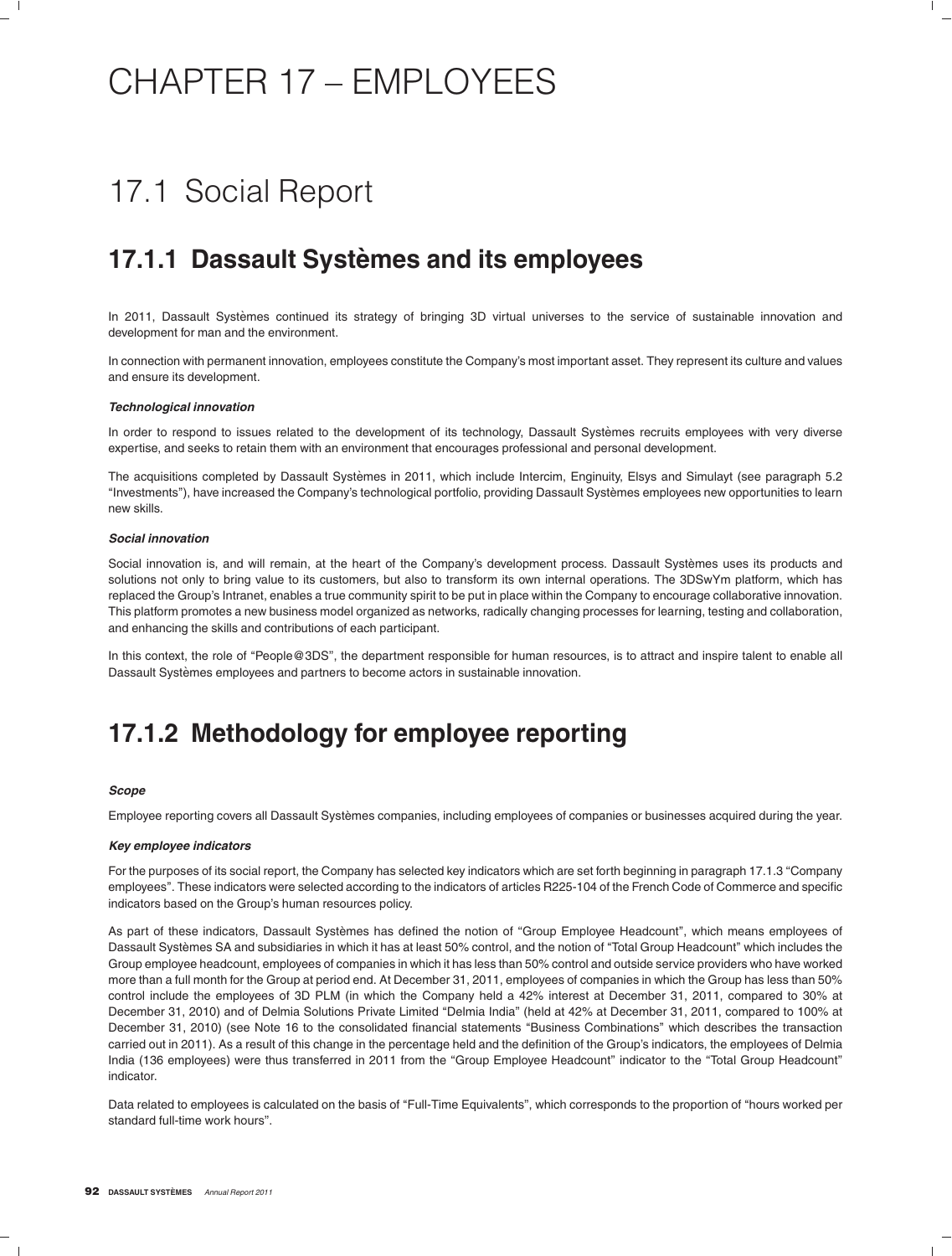In connection with its active process of on-going improvement in the quality of information produced, the Company has also sought to extend the scope of review in 2011 to include additional countries: China, India, Sweden and Canada.

To make the reporting process more reliable, a methodological guide including definitions and rules for calculating each indicator is updated each year. Data reliability checks are carried out at the time of accounting consolidation as well as throughout the year in connection with reviewing changes.

#### *Limits of the social report*

The Company operates in numerous countries with local regulations and practices which are not always harmonized or consolidated. Thus, for example, since notions generally adopted in France to define socio-professional categories (non-management (*non cadre*), management (*cadre*), senior management (*cadre supérieur*)) are not used outside France, and more than two thirds of Dassault Systèmes employees work outside France, the Company has used the following two categories: managers, which are responsible for a team, and non-managers, which do not manage a team and are specialized on specific issues.

For the same reasons of local differences, the Company is not able to provide consolidated data for overtime.

#### *Gathering and consolidating employee data*

The social report is prepared by the People@3DS department, which is responsible for gathering and consolidating data through human resources and financial management software used in the business units included within the scope. In addition, the People@3DS department has carried out interviews with the persons responsible for human resources at Dassault Systemes' principal subsidiaries in ` France, the United States, Canada, Germany, the United Kingdom, Sweden, Japan, Korea, China and India (representing 95% of the Group's employees, compared to 85% of the Group's employees in 2010) to complement the information from employee reporting related to principal policies for health and safety, anti-discrimination initiatives, training and absenteeism.

### **17.1.3 Company employees**

#### **17.1.3.1 Overview of total Group headcount (including outside service providers and employees of companies in which the Company has less than 50% control)**

As of December 31, 2011, total Group headcount is 9,552, up 5.7% as compared to December 31, 2010 (in 2010, total Group Headcount had increased 15.3% as a result of internal growth as well as the IBM PLM, Exalead and Geensoft acquisitions). The number of employees over the last three years is set forth below.

|      |                  | <b>Service</b>   | <b>Total</b>          |           |                |  |  |  |
|------|------------------|------------------|-----------------------|-----------|----------------|--|--|--|
| Year | <b>Employees</b> | <b>Providers</b> | 3D PLM <sup>(1)</sup> | Employees | Percent change |  |  |  |
| 2011 | 7.660            | 395              | 1.497                 | 9.552     | 5.7%           |  |  |  |
| 2010 | 7.507            | 449              | 1.079                 | 9.035     | 15.3%          |  |  |  |
| 2009 | 6.472            | 406              | 956                   | 7,834     | $(0.5)$ %      |  |  |  |

(1) and Delmia India in 2011

#### **17.1.3.2 Overview of Company employees (excluding outside service providers and employees of companies in which the Company has less than 50% control)**

#### *Growth of the Company*

As of December 31, 2011, Group Employee Headcount is 7,660 employees, representing 94 nationalities and working in 35 countries, up 2.0% from December 31, 2010. This increase was principally due to the Group's internal growth as well as to 2011 acquisitions (see paragraph 5.2 ''Investments''). Net growth in Group Employee Headcount, without taking into account the effect of the transfer of employees of Delmia India, amounted to 3.9% (see paragraph 17.1.2 "Methodology for employee reporting – Key employee indicators").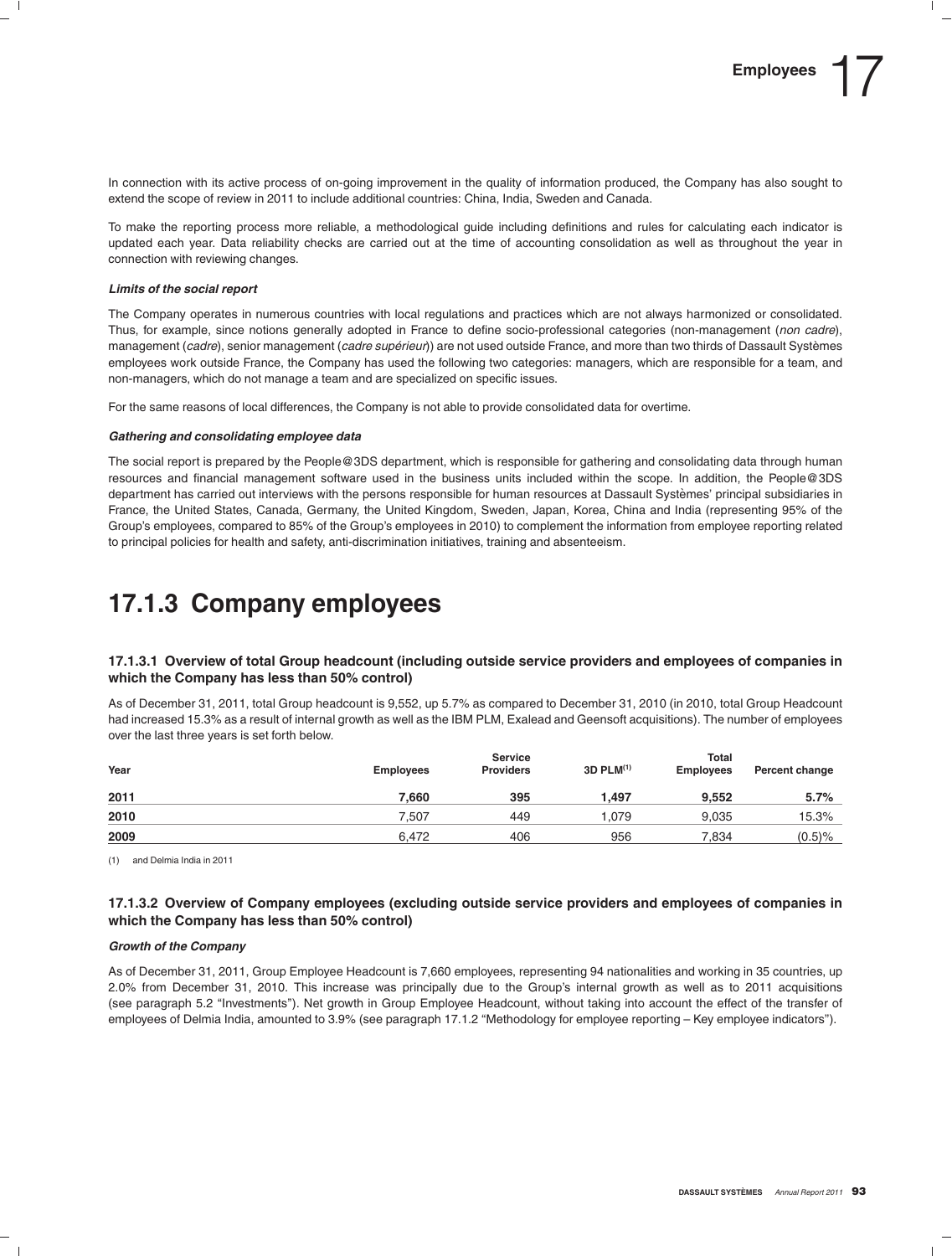#### *Geographic distribution*

|                | Europe           |     | Americas         |      | Asia             |      | <b>Total</b>     |      |
|----------------|------------------|-----|------------------|------|------------------|------|------------------|------|
| At 31 December | <b>Employees</b> | %   | <b>Employees</b> | $\%$ | <b>Employees</b> | $\%$ | <b>Employees</b> | $\%$ |
| 2011           | 4.020            | 52% | 2.734            | 36%  | 906              | 12%  | 7.660            | 100% |
| 2010           | 3.798            | 51% | 2.667            | 35%  | 1.042            | 14%  | 7.507            | 100% |

With respect to their geographic location, the distribution among the three major geographic zones remained stable between 2011 and 2010. The slight decrease in Asia reflected the transfer of 136 employees of Delmia India to 3D PLM.

#### *Distribution by activity*

|                               | Total                    |      | Europe                   |      | Americas                 |      | Asia                     |      | Total                    |      |
|-------------------------------|--------------------------|------|--------------------------|------|--------------------------|------|--------------------------|------|--------------------------|------|
| At 31 December                | <b>Employees</b><br>2010 | $\%$ | <b>Employees</b><br>2011 | %    | <b>Employees</b><br>2011 | %    | <b>Employees</b><br>2011 | %    | <b>Employees</b><br>2011 | $\%$ |
| R&D and maintenance           | 2.542                    | 34%  | .554                     | 39%  | 919                      | 34%  | 85                       | 9%   | 2.558                    | 33%  |
| Sales, marketing and services | 3.868                    | 51%  | .879                     | 46%  | .369                     | 50%  | 702                      | 78%  | 3.950                    | 52%  |
| Administration and other      | .097                     | 15%  | 587                      | 15%  | 446                      | 16%  | 119                      | 13%  | 1.152                    | 15%  |
| <b>Total</b>                  | 7.507                    | 100% | 4.020                    | 100% | 2.734                    | 100% | 906                      | 100% | 7.660                    | 100% |

The number of employees by major activity remained stable between 2011 and 2010. Employees in R&D and maintenance declined in Asia due to the transfer of employees from the subsidiary Delmia India to 3D PLM.

#### *Type of contract*

|                     | <b>Total</b>             |      | Europe                   |      | Americas                 |      | Asia                     |      | Total                    | ٠    |
|---------------------|--------------------------|------|--------------------------|------|--------------------------|------|--------------------------|------|--------------------------|------|
| At 31 December      | <b>Employees</b><br>2010 | $\%$ | <b>Employees</b><br>2011 | %    | <b>Employees</b><br>2011 | $\%$ | <b>Employees</b><br>2011 | %    | <b>Employees</b><br>2011 | %    |
| Open term contract  | 7.431                    | 99%  | 3.938                    | 98%  | 2.730                    | 100% | 903                      | 100% | 7.571                    | 99%  |
| Fixed term contract | 76                       | 1%   | 82                       | 2%   | 4                        | 0%   |                          | 0%   | 89                       | 1%   |
| <b>Total</b>        | 7.507                    | 100% | 4.020                    | 100% | 2.734                    | 100% | 906                      | 100% | 7.660                    | 100% |

The distribution of types of contracts was the same as in 2010; 99% of the Group's employees worked under open term contracts.

#### *Types of positions*

|                | Total                    |      | Europe                   |      | Americas                 |      | Asia                     |      | Total                    |      |
|----------------|--------------------------|------|--------------------------|------|--------------------------|------|--------------------------|------|--------------------------|------|
| At 31 December | <b>Employees</b><br>2010 | %    | <b>Employees</b><br>2011 | %    | <b>Employees</b><br>2011 | $\%$ | <b>Employees</b><br>2011 | %    | <b>Employees</b><br>2011 | %    |
| "Managers"     | .599                     | 21%  | 853                      | 21%  | 592                      | 22%  | 201                      | 22%  | .646                     | 21%  |
| "Non-Managers" | 5.908                    | 79%  | 3.167                    | 79%  | 2.142                    | 78%  | 705                      | 78%  | 6.014                    | 79%  |
| <b>Total</b>   | 7.507                    | 100% | 4.020                    | 100% | 2.734                    | 100% | 906                      | 100% | 7.660                    | 100% |

In 2011, managers represented 21% of Dassault Systèmes' employees, as in 2010.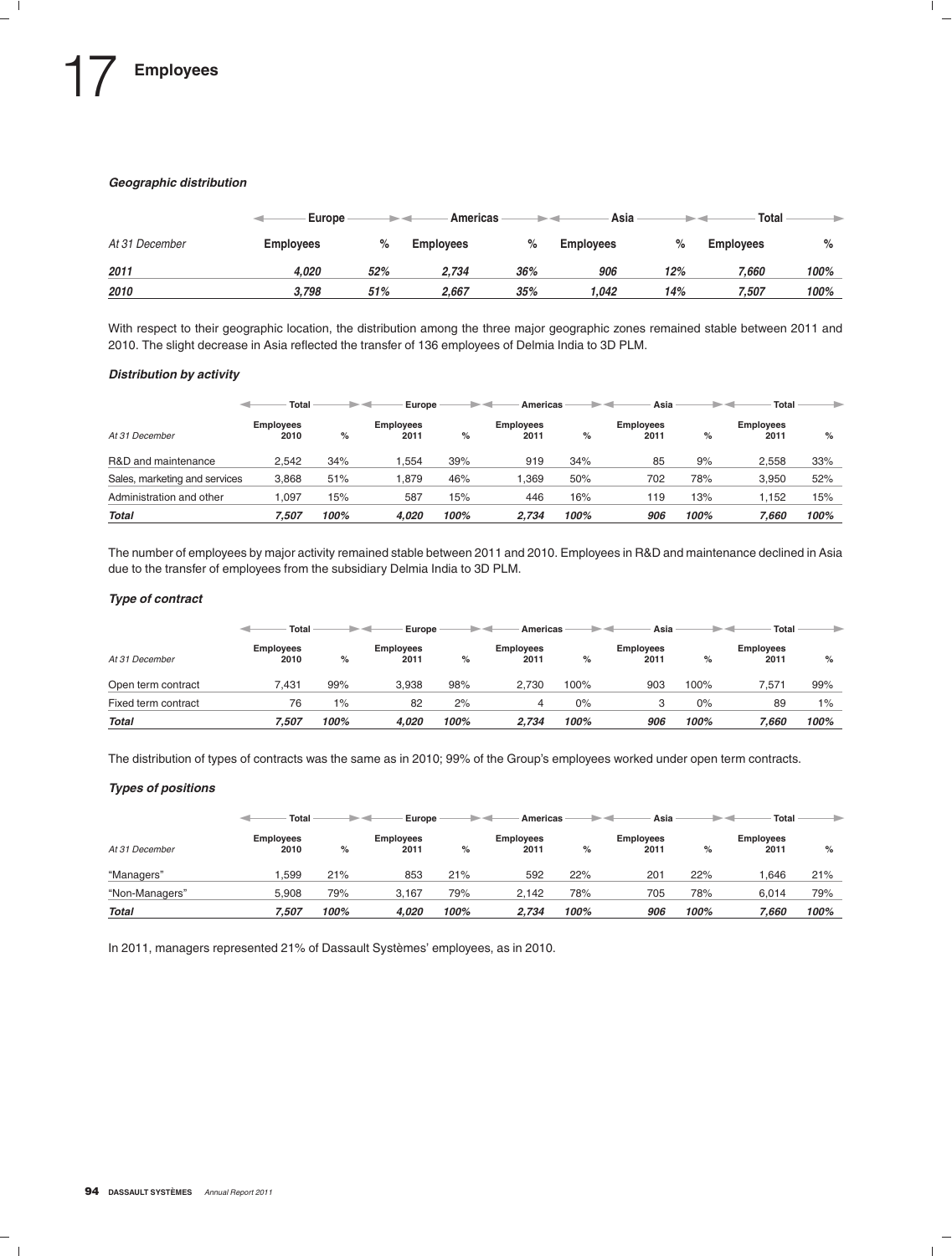#### *Distribution by age*

|                    | Total                    |      | Europe                   |       | America                  |      | Asia                     |       | Total                    |      |
|--------------------|--------------------------|------|--------------------------|-------|--------------------------|------|--------------------------|-------|--------------------------|------|
| At 31 December     | <b>Employees</b><br>2010 | %    | <b>Employees</b><br>2011 | %     | <b>Employees</b><br>2011 | %    | <b>Employees</b><br>2011 | %     | <b>Employees</b><br>2011 | %    |
| < 25 years old     | 55                       | 1%   | 143                      | 4%    | 20                       | 1%   | 4                        | 1%    | 167                      | 2%   |
| 25 to 30 years old | 1.012                    | 13%  | 674                      | 17%   | 292                      | 11%  | 110                      | 12%   | 1.076                    | 14%  |
| 31 to 40 years old | 2.615                    | 35%  | .348                     | 34%   | 846                      | 31%  | 404                      | 45%   | 2,598                    | 34%  |
| 41 to 50 years old | 2.452                    | 33%  | .260                     | 30%   | 878                      | 32%  | 302                      | 33%   | 2.440                    | 32%  |
| 51 to 60 years old | .208                     | 16%  | 562                      | 14%   | 578                      | 21%  | 83                       | 9%    | 1,223                    | 16%  |
| > 60 years old     | 165                      | 2%   | 33                       | $1\%$ | 120                      | 4%   | 3                        | $0\%$ | 156                      | 2%   |
| <b>Total</b>       | 7.507                    | 100% | 4.020                    | 100%  | 2.734                    | 100% | 906                      | 100%  | 7.660                    | 100% |

Half of the Company's employees were under 40 years old in 2011, similar to 2010.

#### *Distribution by seniority*

|                      | Total                    |       | Europe                   |      | <b>Americas</b>          |       | Asia                     |       | <b>Total</b>             |       |
|----------------------|--------------------------|-------|--------------------------|------|--------------------------|-------|--------------------------|-------|--------------------------|-------|
| At 31 December       | <b>Employees</b><br>2010 | %     | <b>Employees</b><br>2011 | $\%$ | <b>Employees</b><br>2011 | %     | <b>Employees</b><br>2011 | $\%$  | <b>Employees</b><br>2011 | %     |
| Fixed term contracts | 76                       | $1\%$ | 82                       | 2%   | 4                        | $0\%$ | З                        | $0\%$ | 89                       | $1\%$ |
| Less than 2 years    | 1.147                    | 15%   | 762                      | 19%  | 546                      | 20%   | 239                      | 26%   | 1,547                    | 20%   |
| 2 to 5 years         | 3.025                    | 40%   | 1,029                    | 26%  | 780                      | 28%   | 335                      | 37%   | 2,144                    | 28%   |
| 6 to 10 years        | 1.391                    | 19%   | 806                      | 20%  | 609                      | 22%   | 197                      | 22%   | 1,612                    | 21%   |
| 11 to 15 years       | 903                      | 12%   | 620                      | 15%  | 509                      | 19%   | 58                       | 6%    | 1.187                    | 16%   |
| 16 to 20             | 299                      | 4%    | 174                      | 4%   | 106                      | 4%    | 16                       | 2%    | 296                      | 4%    |
| More than 20 years   | 666                      | 9%    | 547                      | 14%  | 180                      | 7%    | 58                       | 7%    | 785                      | 10%   |
| <b>Total</b>         | 7.507                    | 100%  | 4.020                    | 100% | 2,734                    | 100%  | 906                      | 100%  | 7.660                    | 100%  |

#### *Distribution by gender*

|                | Total                    |      | Europe                   |      | Americas                 |      | Asia              |      | Total                    | ⋗    |
|----------------|--------------------------|------|--------------------------|------|--------------------------|------|-------------------|------|--------------------------|------|
| At 31 December | <b>Employees</b><br>2010 | %    | <b>Employees</b><br>2011 | %    | <b>Employees</b><br>2011 | %    | Employees<br>2011 | %    | <b>Employees</b><br>2011 | $\%$ |
| Women          | .608                     | 21%  | 883                      | 22%  | 651                      | 24%  | 163               | 18%  | .697                     | 22%  |
| Men            | 5.899                    | 79%  | 3.137                    | 78%  | 2,083                    | 76%  | 743               | 82%  | 5.963                    | 78%  |
| <b>Total</b>   | 7.507                    | 100% | 4,020                    | 100% | 2.734                    | 100% | 906               | 100% | 7.660                    | 100% |

The relatively low proportion of women in the Company (22% in 2011 compared to 21% in 2010) is due to the historically low number of women in engineering schools, which is one of Dassault Systèmes' principal sources of recruiting.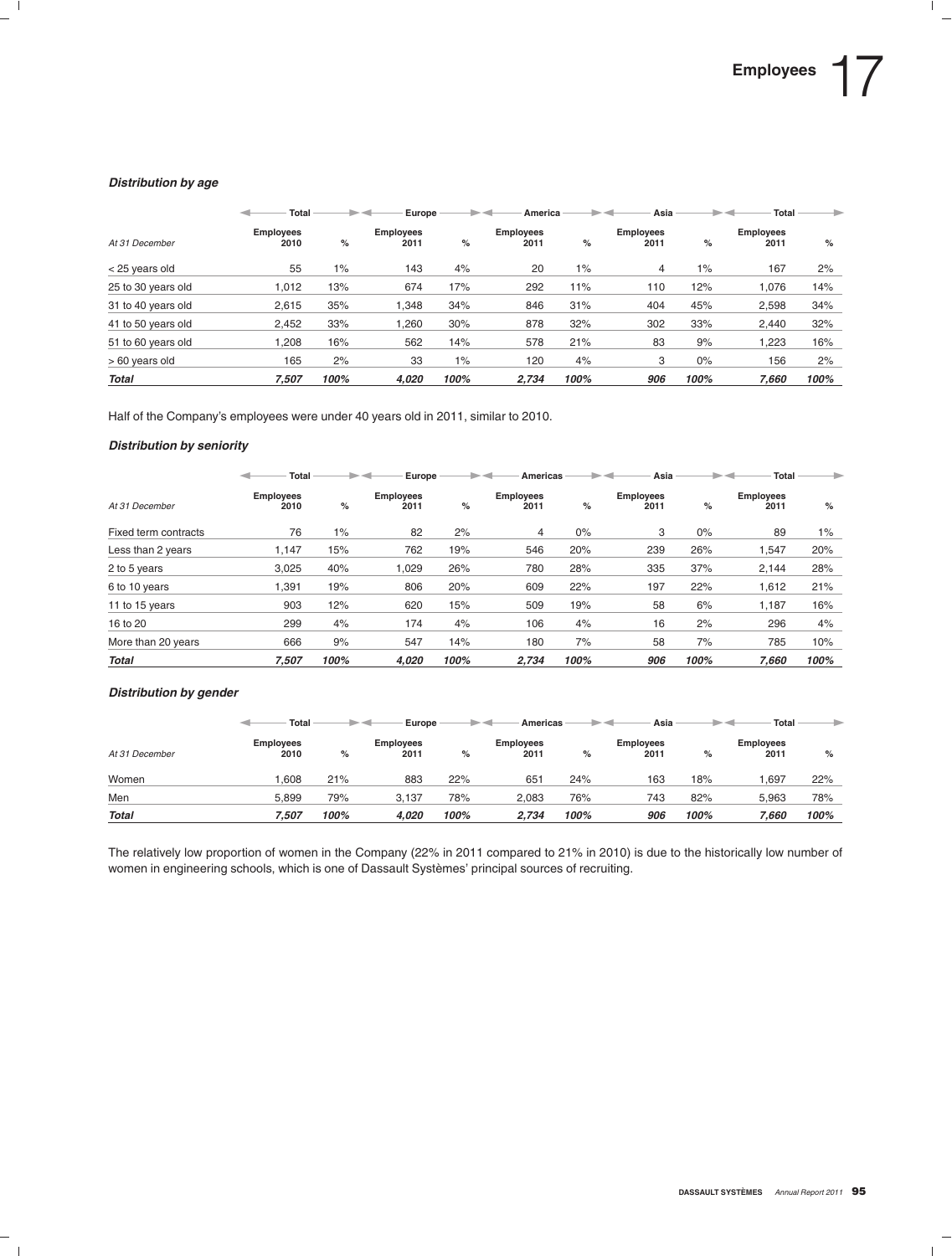|                    | Total                    |      | Europe                   |      | <b>Americas</b>          |      | Asia                     |      | Total                    | ۰    |
|--------------------|--------------------------|------|--------------------------|------|--------------------------|------|--------------------------|------|--------------------------|------|
| At 31 December     | <b>Employees</b><br>2010 | %    | <b>Employees</b><br>2011 | $\%$ | <b>Employees</b><br>2011 | %    | <b>Employees</b><br>2011 | %    | <b>Employees</b><br>2011 | %    |
| Women              |                          |      |                          |      |                          |      |                          |      |                          |      |
| Managers           | 276                      | 17%  | 132                      | 15%  | 141                      | 22%  | 25                       | 15%  | 298                      | 18%  |
| Non-Managers       | 1,332                    | 83%  | 751                      | 85%  | 510                      | 78%  | 138                      | 85%  | 1,399                    | 82%  |
| <b>Total Women</b> | 1,608                    | 100% | 883                      | 100% | 651                      | 100% | 163                      | 100% | 1,697                    | 100% |
| Men                |                          |      |                          |      |                          |      |                          |      |                          |      |
| Managers           | 1,322                    | 22%  | 721                      | 23%  | 451                      | 22%  | 176                      | 24%  | 1,348                    | 23%  |
| Non-Managers       | 4,577                    | 78%  | 2,416                    | 77%  | 1,632                    | 78%  | 567                      | 76%  | 4,615                    | 77%  |
| <b>Total Men</b>   | 5,899                    | 100% | 3,137                    | 100% | 2,083                    | 100% | 743                      | 100% | 5,963                    | 100% |
| <b>Total</b>       | 7.507                    |      | 4.020                    |      | 2,734                    |      | 906                      |      | 7.660                    |      |

The distribution by socio-professional category between men and women is set forth below.

As of December 31, 2011, 18% of women employees of Dassault Systèmes and 23% of men are managers, compared to 17% and 22% respectively in 2010. See also paragraph 17.1.8.2 "Professional equality between men and women".

#### **17.1.3.3 Employee arrivals and departures**

#### *Recruitment*

In 2011, Dassault Systèmes hired 1,126 employees: 617 in Europe, 361 in the Americas and 148 in Asia. 86% of the contracts signed in 2011 were for an open term.

|                       | <b>Total</b>             |      | Europe                   |      | Americas          |      | Asia                     |      | Total                    | ⋟    |
|-----------------------|--------------------------|------|--------------------------|------|-------------------|------|--------------------------|------|--------------------------|------|
| At 31 December        | <b>Employees</b><br>2010 | %    | <b>Employees</b><br>2011 | %    | Employees<br>2011 | %    | <b>Employees</b><br>2011 | %    | <b>Employees</b><br>2011 | %    |
| Open term contract    | .587                     | 95%  | 475                      | 77%  | 346               | 96%  | 146                      | 99%  | 967                      | 86%  |
| Limited term contract | 91                       | 5%   | 142                      | 23%  | 15                | 4%   |                          | 1%   | 159                      | 14%  |
| <b>Total</b>          | 1.678                    | 100% | 617                      | 100% | 361               | 100% | 148                      | 100% | 1.126                    | 100% |

The total number of new hires in 2011 was lower than in 2010 (1,126 persons compared to 1,678); similarly, the percentage of persons hired under open term contracts declined in 2011 compared to 2010 (86% compared to 95%). This trend reflected principally the acquisition of IBM PLM and Exalead in 2010, which resulted in the integration of 649 and 144 persons, respectively, under open term contracts.

Dassault Systemes did not experience any particular difficulties in recruiting employees, even if the employment markets in Asia, and ` particularly in China and India, reflected certain signs of tension related to strong economic growth in the region.

''Manager'' positions represented 5% of the new hires in 2011, compared to 9% in 2010. The higher percentage of managers recruited in 2010 is explained by the integration of the IBM PLM sales force which included its managers.

In addition, 29% of the new hires in 2011 were women, an increase of 3 percentage points compared to 2010.

|                | Total                    |      | Europe                   |      | Americas                 |      | Asia              |      | Total                    |      |
|----------------|--------------------------|------|--------------------------|------|--------------------------|------|-------------------|------|--------------------------|------|
| At 31 December | <b>Employees</b><br>2010 | $\%$ | <b>Employees</b><br>2011 | %    | <b>Employees</b><br>2011 | %    | Employees<br>2011 | %    | <b>Employees</b><br>2011 | %    |
| Women          | 428                      | 26%  | 198                      | 32%  | 106                      | 29%  | 28                | 19%  | 332                      | 29%  |
| Men            | .250                     | 74%  | 419                      | 68%  | 255                      | 71%  | 120               | 81%  | 794                      | 71%  |
| <b>Total</b>   | .678                     | 100% | 617                      | 100% | 361                      | 100% | 148               | 100% | 1.126                    | 100% |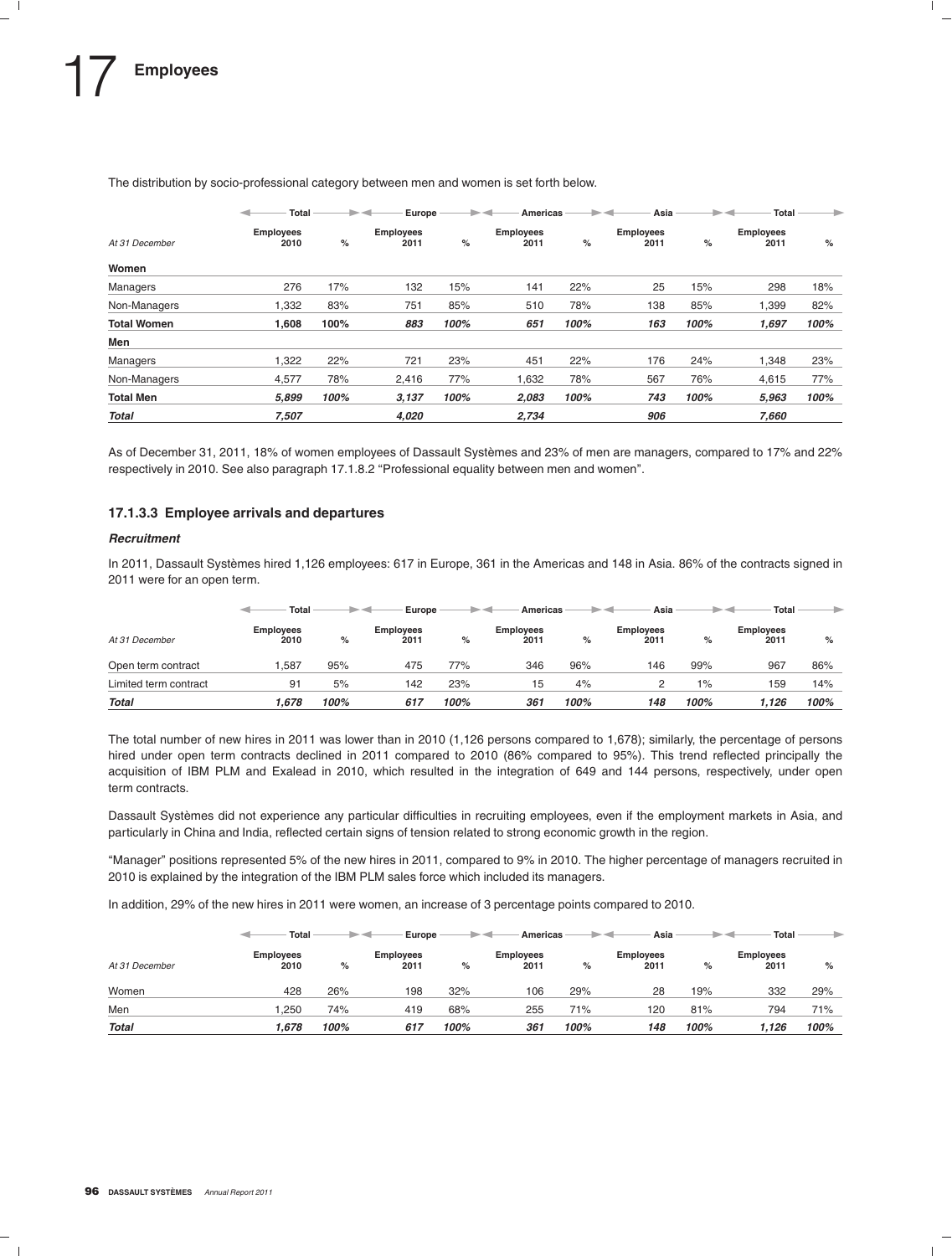Finally, the age distribution of new hires in 2011 included a higher proportion of young persons than in 2010, which was affected by hiring the IBM PLM sales force, which was made up largely of experienced sales personnel.

|                    | Total                    |      | Europe                   |       | <b>Americas</b>          |      | Asia                     |       | Total                    |       |
|--------------------|--------------------------|------|--------------------------|-------|--------------------------|------|--------------------------|-------|--------------------------|-------|
| At 31 December     | <b>Employees</b><br>2010 | %    | <b>Employees</b><br>2011 | %     | <b>Employees</b><br>2011 | %    | <b>Employees</b><br>2011 | %     | <b>Employees</b><br>2011 | %     |
| < 25 years old     | 56                       | 3%   | 196                      | 32%   | 25                       | 7%   | 4                        | 3%    | 225                      | 20%   |
| 25 to 30 years old | 348                      | 21%  | 176                      | 29%   | 73                       | 20%  | 42                       | 28%   | 291                      | 26%   |
| 31 to 40 years old | 448                      | 27%  | 143                      | 23%   | 118                      | 33%  | 75                       | 51%   | 336                      | 30%   |
| 41 to 50 years old | 435                      | 26%  | 82                       | 13%   | 92                       | 25%  | 24                       | 16%   | 198                      | 18%   |
| 51 to 60 years old | 336                      | 20%  | 19                       | 3%    | 46                       | 13%  | 3                        | 2%    | 68                       | 5%    |
| > 60 years old     | 55                       | 3%   |                          | $0\%$ |                          | 2%   | -                        | $0\%$ | 8                        | $1\%$ |
| <b>Total</b>       | 1.678                    | 100% | 617                      | 100%  | 361                      | 100% | 148                      | 100%  | 1.126                    | 100%  |

#### *Employee departures*

In 2011, 888 employees left the Group Employee Headcount: 335 in Europe, 274 in the Americas and 279 in Asia, including the transfer of 136 employees of the subsidiary Delmia India (see paragraph 17.1.2 ''Methodology for employee reporting – Key employee indicators'').

|                       | Total                    |      | Europe                   |      | Americas          |      | Asia                     |       | Total                    |      |
|-----------------------|--------------------------|------|--------------------------|------|-------------------|------|--------------------------|-------|--------------------------|------|
| At 31 December        | <b>Employees</b><br>2010 | %    | <b>Employees</b><br>2011 | %    | Employees<br>2011 | %    | <b>Employees</b><br>2011 | %     | <b>Employees</b><br>2011 | $\%$ |
| Open term contract    | 559                      | 87%  | 259                      | 77%  | 260               | 95%  | 278                      | 100%  | 797                      | 90%  |
| Limited term contract | 82                       | 13%  | 76                       | 23%  | 14                | 5%   |                          | $0\%$ | 91                       | 10%  |
| <b>Total</b>          | 641                      | 100% | 335                      | 100% | 274               | 100% | 279                      | 100%  | 888                      | 100% |

The average rate of employee turnover on a global basis amounted to 9.9% (not taking into account the effect of the transfer of Delmia India) for the year, compared to 8.9% in 2010. Excluding limited term contracts, the turnover rate amounted to 8.7%.

The table below sets forth the different reasons for these departures.

|                            | <b>Total</b>             |      | Europe                   |       | <b>Americas</b>          |       | Asia                     |       | Total                    |       |
|----------------------------|--------------------------|------|--------------------------|-------|--------------------------|-------|--------------------------|-------|--------------------------|-------|
| At 31 December             | <b>Employees</b><br>2010 | %    | <b>Employees</b><br>2011 | %     | <b>Employees</b><br>2011 | %     | <b>Employees</b><br>2011 | %     | <b>Employees</b><br>2011 | %     |
| Initiated by the Company   | 155                      | 24%  | 112                      | 33%   | 86                       | 31%   | 56                       | 20%   | 254                      | 29%   |
| Initiated by the employee  | 354                      | 55%  | 147                      | 44%   | 165                      | 60%   | 85                       | 31%   | 397                      | 45%   |
| Retirement                 | 29                       | 5%   | $\qquad \qquad -$        | $0\%$ | 3                        | $1\%$ | -                        | $0\%$ | 3                        | $0\%$ |
| End of fixed term contract | 74                       | 11%  | 72                       | 22%   | 16                       | 6%    |                          | $0\%$ | 89                       | 10%   |
| Other                      | 29                       | 5%   | 4                        | 1%    | 4                        | 2%    | 137                      | 49%   | 145                      | 16%   |
| <b>Total</b>               | 641                      | 100% | 335                      | 100%  | 274                      | 100%  | 279                      | 100%  | 888                      | 100%  |

The transfer of 136 employees from Delmia India is included under the heading "Other".

The distribution of employee departures in 2011 according to time spent with the Group is set forth below.

|                                | Total                    |       | Europe                   |      | <b>Americas</b>          |      | Asia                     |       | Total                    |      |
|--------------------------------|--------------------------|-------|--------------------------|------|--------------------------|------|--------------------------|-------|--------------------------|------|
| Seniority at time of departure | <b>Employees</b><br>2010 | %     | <b>Employees</b><br>2011 | %    | <b>Employees</b><br>2011 | %    | <b>Employees</b><br>2011 | %     | <b>Employees</b><br>2011 | $\%$ |
| Less than 2 years              | 122                      | 19%   | 54                       | 16%  | 11                       | 4%   | 5                        | 2%    | 70                       | 8%   |
| 2 to 5 years                   | 354                      | 55%   | 95                       | 28%  | 53                       | 20%  | 83                       | 30%   | 231                      | 26%  |
| 6 to 10 years                  | 87                       | 14%   | 106                      | 32%  | 94                       | 34%  | 123                      | 44%   | 323                      | 36%  |
| 11 to 15 years                 | 43                       | 7%    | 64                       | 19%  | 74                       | 27%  | 51                       | 18%   | 189                      | 21%  |
| 16 to 20                       |                          | $1\%$ | 12                       | 4%   | 33                       | 12%  | 16                       | 6%    | 61                       | 7%   |
| More than 20 years             | 28                       | 4%    | 4                        | 1%   | 9                        | 3%   |                          | $0\%$ | 14                       | 2%   |
| Total                          | 641                      | 100%  | 335                      | 100% | 274                      | 100% | 279                      | 100%  | 888                      | 100% |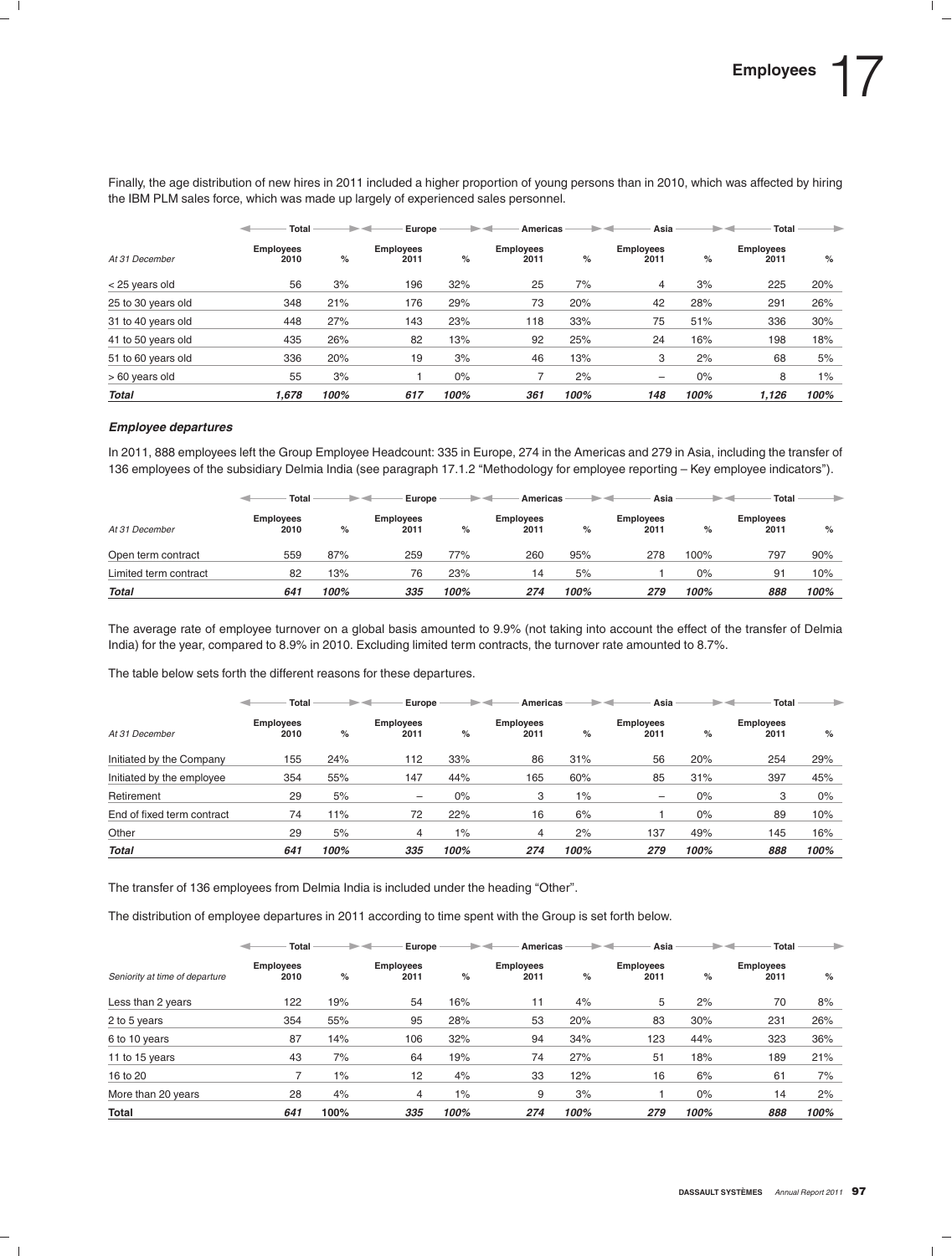#### **17.1.3.4 External labor resources and sub-contractors**

Dassault Systèmes regularly uses outside service providers when it needs to mobilize new resources with specific knowledge on projects for limited time periods.

In general, the Company seeks to hire only sub-contractors who respect the terms of the basic conventions of the International Labour Organization relating to the eradication of forced labor, the equality of pay between men and women, the absence of discrimination (in hiring and professional development), the elimination of child labor and freedom and protection for labor unions.

At December 31, 2011, 395 outside service providers (in full time equivalents) worked for the Company.

|                | Europe    |      | Americas  |     | Asia             |     | Total            |      |
|----------------|-----------|------|-----------|-----|------------------|-----|------------------|------|
| At 31 December | Employees | $\%$ | Employees | %   | <b>Employees</b> | %   | <b>Employees</b> | $\%$ |
| 2011           | 136       | 35%  | 203       | 51% | 56               | 14% | 395              | 100% |
| 2010           | 147       | 33%  | 238       | 53% | 64               | 14% | 449              | 100% |

Payments made in 2011 to companies providing outside service providers amounted to €70.5 million, compared to €73.0 million in 2010.

### **17.1.4 Organization**

#### **17.1.4.1 Full-time and part-time**

98% of the Company's employees work on a full-time basis. 7% of the women employees and 1% of the men employees work on a part-time basis, as in 2010.

|              | Total                    |      | Europe                   |      | Americas                 |       | Asia                     |       | Total                    | $\Rightarrow$ |
|--------------|--------------------------|------|--------------------------|------|--------------------------|-------|--------------------------|-------|--------------------------|---------------|
|              | <b>Employees</b><br>2010 | %    | <b>Employees</b><br>2011 | %    | <b>Employees</b><br>2011 | %     | <b>Employees</b><br>2011 | %     | <b>Employees</b><br>2011 | %             |
|              |                          |      |                          |      | Full-time / part-time    |       |                          |       |                          |               |
| Full-time    | 7.344                    | 98%  | 3.874                    | 96%  | 2,721                    | 99%   | 905                      | 100%  | 7,500                    | 98%           |
| Part-time    | 163                      | 2%   | 146                      | 4%   | 13                       | $1\%$ |                          | $0\%$ | 160                      | 2%            |
| <b>Total</b> | 7,507                    | 100% | 4.020                    | 100% | 2,734                    | 100%  | 906                      | 100%  | 7,660                    | 100%          |

|                    | Full-time/part-time as between men and women |       |       |      |       |       |                          |      |       |      |
|--------------------|----------------------------------------------|-------|-------|------|-------|-------|--------------------------|------|-------|------|
| Women              |                                              |       |       |      |       |       |                          |      |       |      |
| Full-time          | 1.483                                        | 92%   | 772   | 87%  | 640   | 98%   | 163                      | 100% | 1.575 | 93%  |
| Part-time          | 125                                          | 8%    | 111   | 13%  | 11    | 2%    | $\overline{\phantom{m}}$ | 0%   | 122   | 7%   |
| <b>Total Women</b> | 1.608                                        | 100%  | 883   | 100% | 651   | 100%  | 163                      | 100% | 1.697 | 100% |
| Men                |                                              |       |       |      |       |       |                          |      |       |      |
| Full-time          | 5.861                                        | 99%   | 3.102 | 99%  | 2.081 | 100%  | 742                      | 100% | 5.925 | 99%  |
| Part-time          | 38                                           | $1\%$ | 35    | 1%   | 2     | $0\%$ |                          | 0%   | 38    | 1%   |
| <b>Total Men</b>   | 5.899                                        | 100%  | 3,137 | 100% | 2,083 | 100%  | 743                      | 100% | 5,963 | 100% |
| Total              | 7.507                                        |       | 4.020 |      | 2.734 |       | 906                      |      | 7.660 |      |

#### **17.1.4.2 Workweek**

In each county where Dassault Systèmes has operations, the length of the workweek is determined according to local regulations in effect. When there is no legally determined workweek, it is generally set at 40 hours. This is the case in Japan, in China and in India, in the United States, Canada, the United Kingdom, Germany and Sweden.

In France, at Dassault Systèmes, the length of the workweek depends on whether an employee is subject to the system of annual working days (*forfait jours*) or not (*mode horaire*, or hourly system). Employees subject to the system of annual working days work a predefined number of days per calendar year and other employees work a certain number of hours per year as defined in local labor agreements.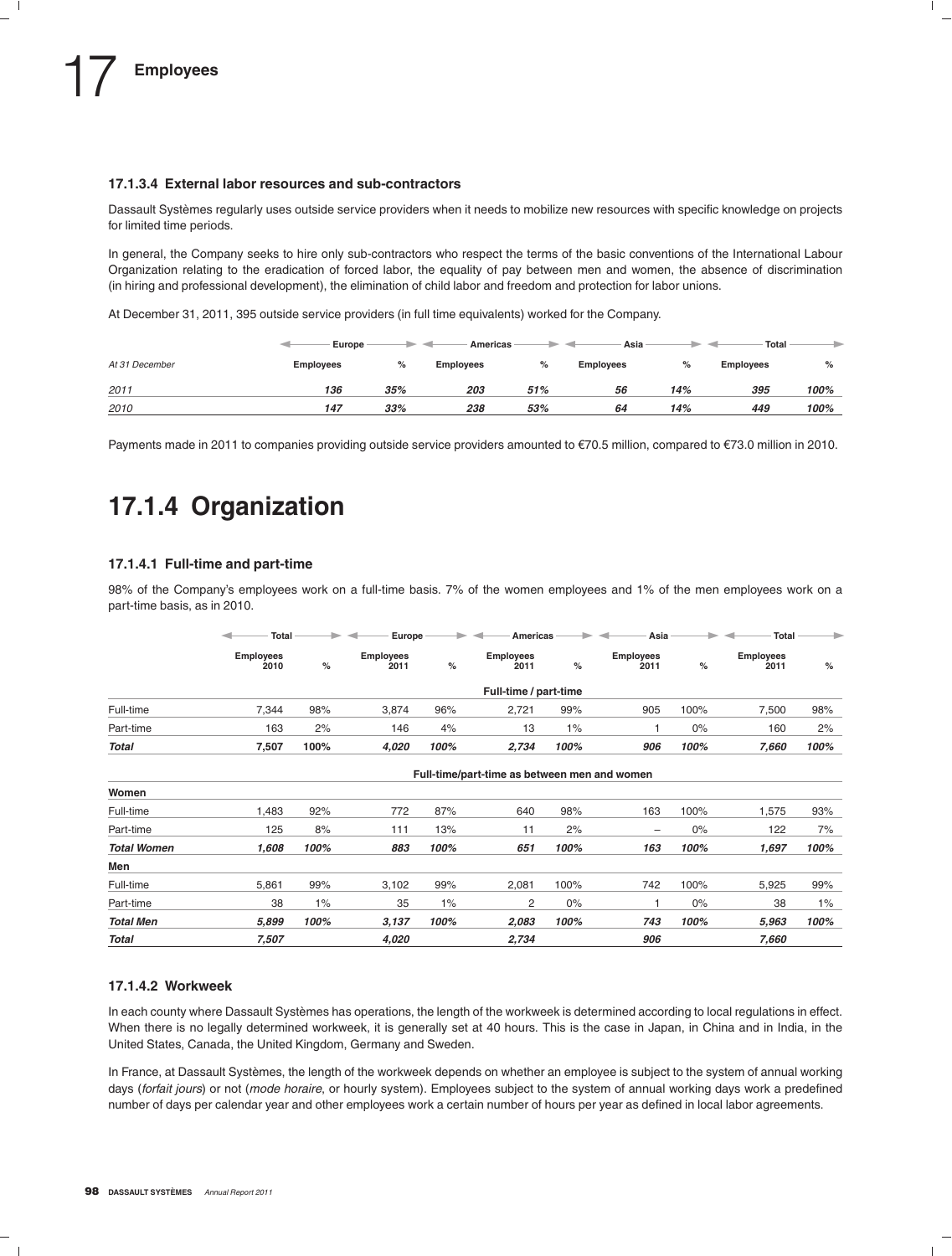• At Dassault Systèmes SA, management subject to the system of annual working days works 216 days per year, plus one day per year of ''solidarity''. For management not working under the ''annual working days'' system, the work week is set at 37.8 hours and takes into account "days of reduced work time" ("JRTT").

For non-management, the full-time workweek is set at 35 hours, taking into account days of reduced work time.

- At Dassault Data Services SAS, full time management and non-management work a 37 hour week over 5 days (with five weeks of paid vacation plus 12 days of additional ''reduced work time'' days off), and managers working under the ''annual working days'' system work 216 theoretical work days per year (taking into account the additional ''reduced work time'' days off, including the one day per year of ''solidarity'').
- At Dassault Systèmes Provence SAS, full-time management subject to the system of annual working days work 210 days a year plus one day of ''solidarity''; full-time management not subject to the system of annual working days may choose one of the following systems: a 39 hours for management under the ''1,670 hour'' system (this includes 13 days of ''reduced work time''), or a 37 hours and 30 minutes for management under the ''1,589 hour'' system (this includes 15 days of ''reduced work time''). For non-management, the average workweek is set at 35 hours after taking into account time off for JRTT.
- At SolidWorks Europe SARL, full time management working according to ''full time annual workdays'' works 217 days per year (not including ''reduced work time''), full-time management working on an hourly basis work 1,600 hours per year, and non-management works 35 hours per week.
- At Exalead SA, full-time management and non-management work on the basis of an average of 151.6 hours per month and have 10 days of JRTT.

#### **17.1.4.3 Absenteeism**

Absenteeism is tracked locally in accordance with regulations applicable in the different countries where Dassault Systèmes has operations. The Company does not have a harmonized system for managing absenteeism throughout its subsidiaries.

The data presented below covers the three French companies Dassault Systèmes SA, Dassault Systèmes Provence and Dassault Data Service, which represent approximately one third of the Company's employees.

- in 2011, the reasons for absence other than paid time off are: illness: 9,079 days; maternity and paternity leave: 2,291 days; work and travel accidents: 352 days. The resulting absenteeism rate is 2.24%, similar to 2010 (2.04%).
- the total number of authorized absences (such as parental leave and leave for family events and excluding paid leave) was 2,638 days, or 0.5% of the number of days theoretically worked.

### **17.1.5 Compensation**

#### **17.1.5.1 Salaries and social charges**

#### *Total salaries*

Total salaries paid by the Company (including for employees of 3D PLM and Delmia India) amounted to €600.6 million in 2011, compared to e547.3 million in 2010, an increase of 10% for the year.

The salary policy at Dassault Systèmes seeks to ensure that each employee receives compensation which is consistent with market practices in the advanced technology industry in each country where the Company has operations; and differentiated according to the individual performance of each employee as evaluated by his direct manager during an annual interview reviewing performance and goals.

Increases take place for the entire Company in April each year. All the employees who were with the Company on October 1 of the preceding year are eligible for the annual salary increase.

In 2011, the average increases granted by Dassault Systèmes varied according to expected inflation in each country where the Company has activities.

#### *Social charges*

Social charges for the Company amounted to €167.3 million in 2011 compared to €150.4 million in 2010.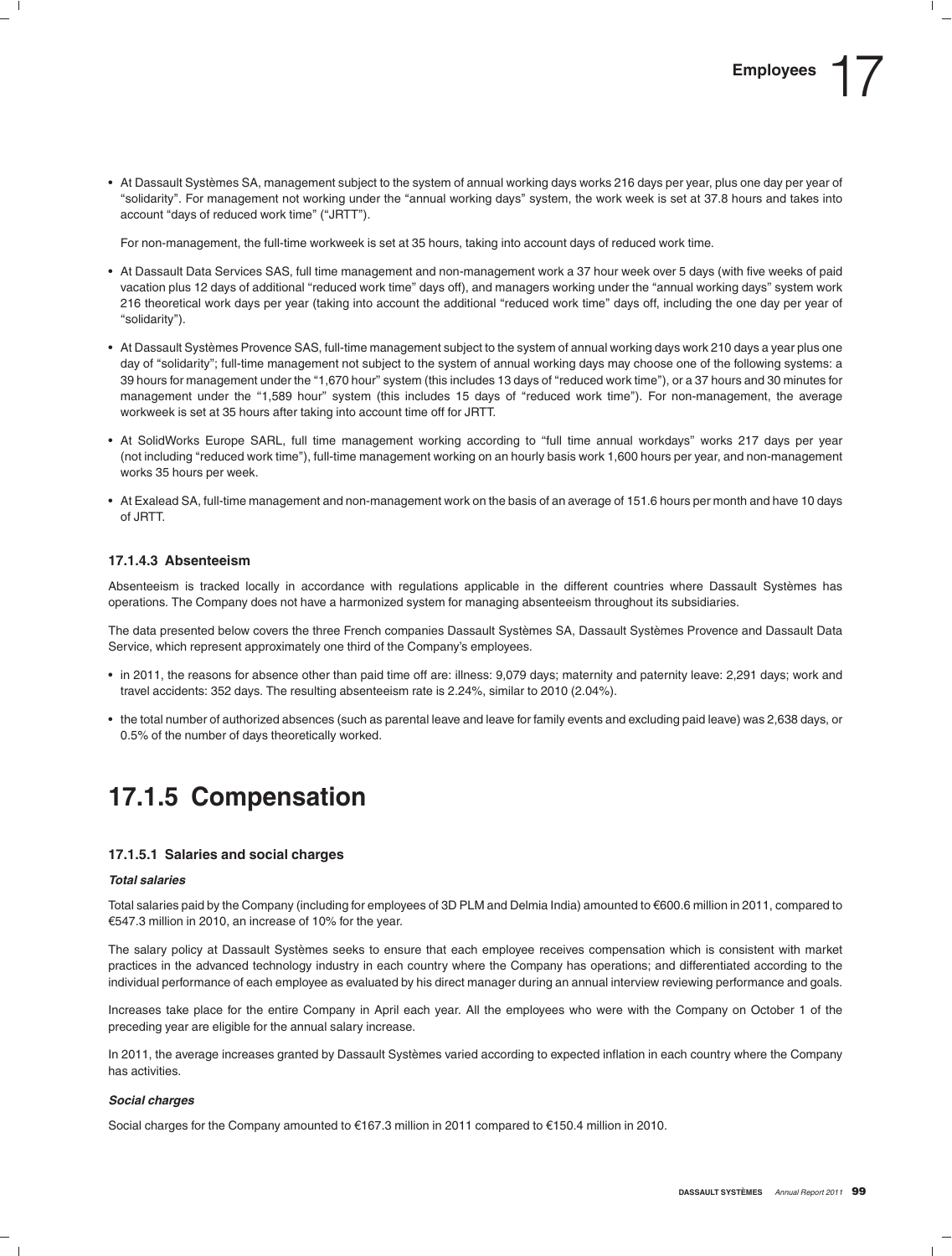#### **17.1.5.2 Profit-sharing (pursuant to Titles I and II of Book III of the Labor Code)**

Regulatory profit-sharing (*la participation*) and employee profit-sharing (*l'intéressement*) are two methods of employee sayings established by the law in France; regulatory profit-sharing is required for all businesses with more than 50 employees, while employee profit-sharing is optional.

In 2008, Dassault Systèmes SA signed both a regulatory profit-sharing agreement that is more favorable than what is imposed by the law and an employee profit-sharing agreement with labor unions. These two agreements covered 2008, 2009 and 2010.

Employee profit-sharing for the year 2010, which was paid in 2011 at Dassault Systèmes SA, amounted to  $\epsilon$ 10.5 million ( $\epsilon$ 7.2 million in 2010) and the total amount of the contribution by Dassault Systemes SA for regulatory profit-sharing for the year 2010, which was paid in ` 2011, was €10.9 million (€10.8 million in 2010).

In 2011, Dassault Systemes SA renegotiated its agreements with labor unions for regulatory profit-sharing and employee profit-sharing for ` a period of three years, covering 2011, 2012 and 2013.

The results of operations recorded by Dassault Systèmes SA for the year 2011, and which will be submitted for approval at the General Shareholders' Meeting on June 7, 2012, should permit the distribution of employee profit-sharing of €14,165,501 and of regulatory profitsharing of €13,192,985.

The table below sets forth the amounts of employee profit-sharing and regulatory profit-sharing at Dassault Systemes SA over the past ` three years.

|                                                    | 2011   |                            | 2010   |                            | 2009   | ۰                          |
|----------------------------------------------------|--------|----------------------------|--------|----------------------------|--------|----------------------------|
| (in thousands of euros)                            |        | % of total<br>remuneration |        | % of total<br>remuneration |        | % of total<br>remuneration |
| Employee profit-sharing (Intéressement)            | 14.166 | 11%                        | 10.503 | 9%                         | 7.208  | 7%                         |
| Regulatory profit-sharing ( <i>Participation</i> ) | 13,193 | 11%                        | 10,929 | 10%                        | 10,812 | 11%                        |
| <b>Total</b>                                       | 27,359 | 22%                        | 21.432 | 19%                        | 18.020 | 18%                        |

The amounts attributed individually to employee beneficiaries are, as each employee may choose, directly received, contributed to one of the Company's savings plans or deposited (only possible for regulatory profit-sharing) in a blocked, interest-bearing bank account.

At Dassault Data Services SAS, regulatory profit-sharing amounting to 6.5% of total remuneration relating to 2010 was paid in 2011.

At Dassault Systemes Provence SAS, employee profit-sharing for the year 2010 paid in 2011 amounted to 5.6% of total remuneration; ` regulatory profit-sharing for the year 2010 paid in 2011 amounted to 19.0% of total remuneration.

At SolidWorks Europe SARL, employee profit-sharing for the year 2010 paid in 2011 represented 7.2% of total remuneration. There is no regulatory profit-sharing at SolidWorks Europe SARL.

At Exalead SA, a specific profit-sharing agreement was signed in 2011, and a result profit sharing should be paid pout for the first time in 2012.

### **17.1.6 Labor relations**

#### **17.1.6.1 Social dialogue and collective agreements**

The quality of the social dialogue is based on the numerous exchanges between the Company's management and the employees and employee representatives.

#### *Europe*

In 2011, one meeting was held with the Group Council (*le Comité de Groupe*).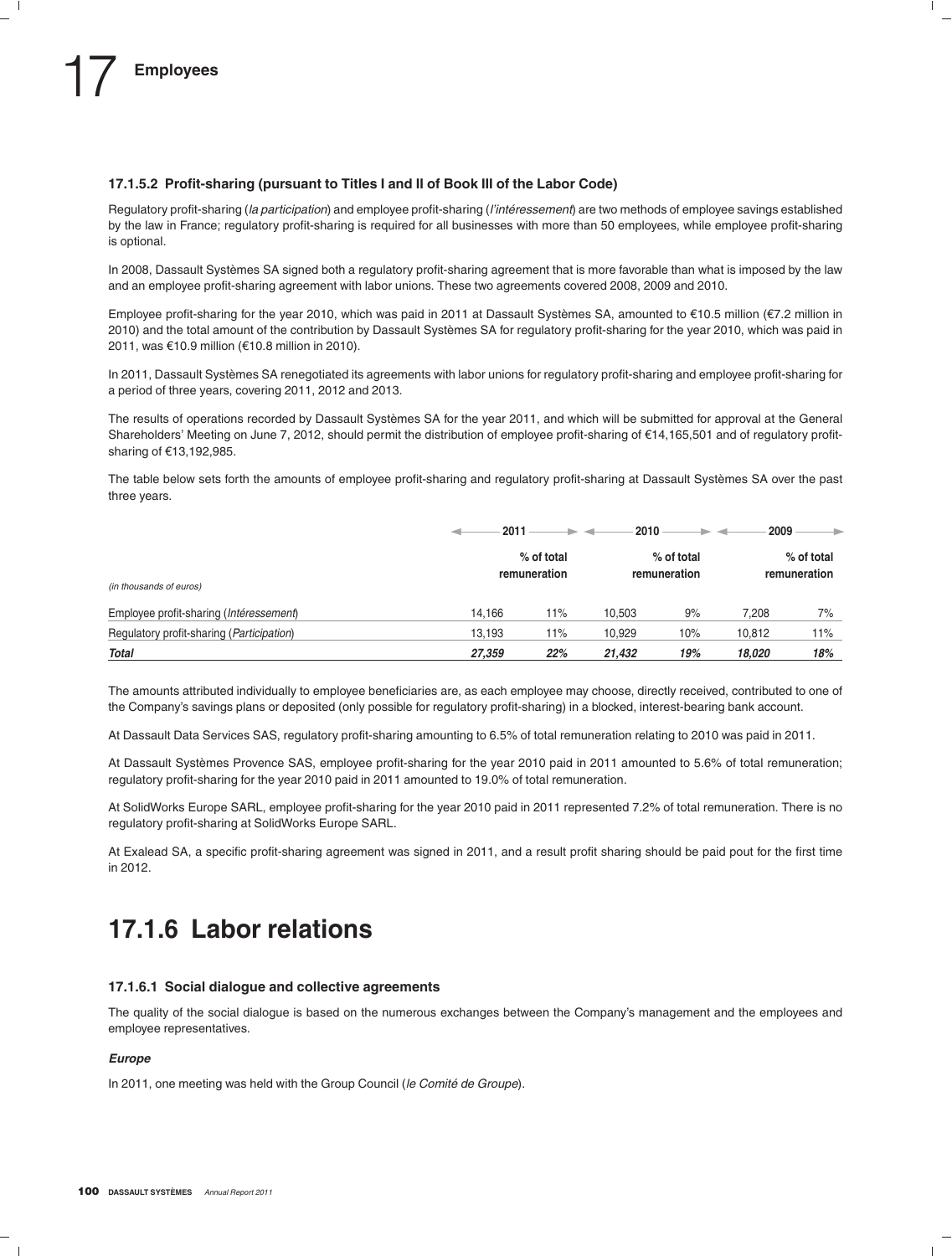In France, numerous meetings were organized by each business unit and collective agreements, concerning one or several subjects in connection with working and employment conditions, were negotiated and signed:

|                                               | <b>Dassault</b><br><b>Systèmes SA</b> | Dassault Data<br><b>Services SAS</b> | <b>Dassault</b><br><b>Systèmes</b><br><b>Provence SAS</b> | Exalead $SA(1)$ | <b>SolidWorks</b><br><b>Europe SARL</b> |
|-----------------------------------------------|---------------------------------------|--------------------------------------|-----------------------------------------------------------|-----------------|-----------------------------------------|
| Number of collective agreements in effect at  |                                       |                                      |                                                           |                 |                                         |
| December 31, 2011                             | 40                                    | 24                                   | 11                                                        |                 |                                         |
| Number of collective agreements signed during |                                       |                                      |                                                           |                 |                                         |
| 2011                                          | $13^{(2)}$                            | $5^{(3)}$                            | $3^{(4)}$                                                 | $2^{(5)}$       | -                                       |

(1) At Exalead SA, employees are represented by a DUP (*Del ´ egation Unique du Personnel ´* ) and three elected representatives in the management group.

(2) These agreements mainly concern regulatory profit-sharing, employee profit sharing, health and insurance costs for employees, worktime, required annual salary negotiation.

(3) These agreements mainly concern employee profit sharing, regulatory profit sharing, health and insurance costs, required annual salary negotiation.

(4) These agreements concern periods for holidays, required annual negotiation, and PERCO (*Plan d'epargne pour la retraite collectif ´* ).

(5) These agreements concern regulatory profit-sharing and bonuses from profit-sharing.

In 2011, the following meetings were held: (i) at Dassault Systèmes SA, 26 meetings with the Workers' Council (le Comité d'entreprise), 12 meetings with labor delegates and 31 negotiation meetings with all the representative labor unions; (ii) at Dassault Data Services SAS 14 meetings with the Workers' Council (le *Comité d'entreprise*), 12 meetings with labor delegates, and 18 meetings with labor union delegates; (iii) at Dassault Systèmes Provence SAS, 12 meetings with the Workers' Council (le *Comité d'entreprise*), 12 with labor delegates, and 15 with all the representative labor unions; (iv) at SolidWorks Europe SARL, monthly meetings were held with the employee representative.

In Germany, collective agreements are negotiated and signed with the workers' council of each Company site. As at December 31, 2011, there were 12 agreements in effect at Stuttgart and 25 at Hanover.

In 2011, Dassault Systèmes Deutschland GmbH signed six agreements at the level of the General Committee of which four are related to human resources management, one on employee data protection, and one the "Great Place To Work" annual survey, four in Stuttgart, including two regarding variable payment plans and bonus mechanism, one related to mechanism for the retirement plan, and one dedicated to V6 Certification (for setting up and certifying employee competencies in the V6 domain), and three in Hanover, including one for setting up a code source management system for developing CATIA brand products, one for setting up the ''Change Management'' tool in R&D and one for human resources management.

In the United Kingdom, there are no employee representatives or unions in the Dassault Systèmes subsidiaries.

In Sweden, Dassault Systèmes is a member of the management association ALMEGA and establishes the collective agreements signed in this framework which are applicable to all employees. All negotiations, and in particular those concerning compensation, take place with union representatives.

#### *Americas*

In the United States and Canada, there are no employee representatives or unions in the Dassault Systèmes subsidiaries.

#### *Asia*

In Korea, an employee representative is elected every year and participates in the organization of social activities.

In Japan, China and India, there are no employee representatives or unions in the subsidiaries.

#### **17.1.6.2 Health and Safety**

The Company ensures that each of its employees has medical coverage in compliance with the practices in the countries where it has activities. In addition, in certain countries, employee representatives are responsible for communicating with the management of the relevant business units on employee health and safety.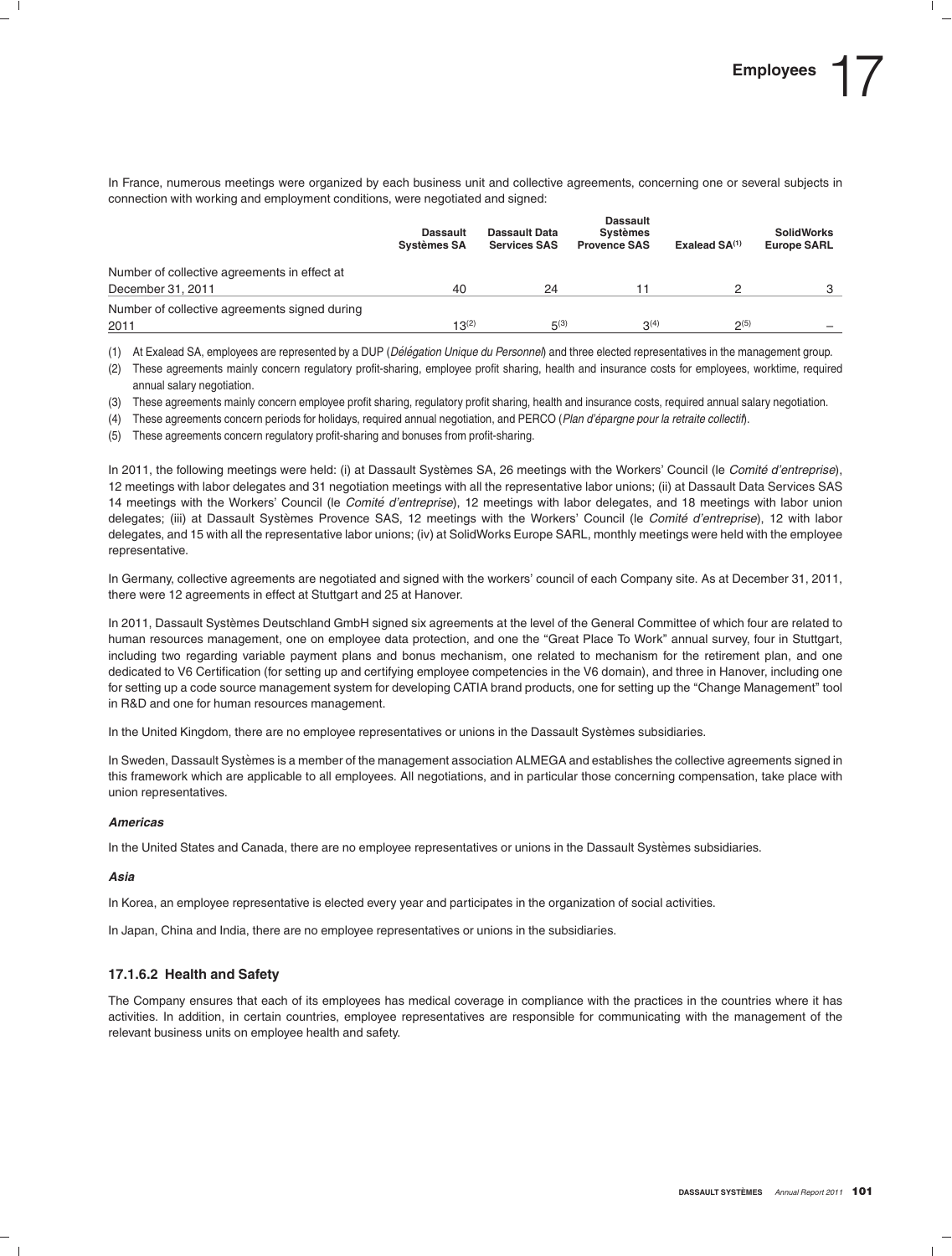#### *France*

Only three Dassault Systèmes companies in France have Health, safety and working conditions committees ("CHSCT"). In 2011:

- The CHSCT of Dassault Systèmes SA met 13 times. An agreement to prevent psycho-social risks was signed on June 11, 2010, for three years. An equal-opportunity working group on the prevention of such risks was created and met nine times since its creation, including four times during 2011.
- The CHSCT of Dassault Data Services SAS met seven times.
- The CHSCT of Dassault Systèmes Provence SAS met seven times.

All employees in France have regular medical check-ups and benefit from supplementary health coverage. On the DS Campus HQ, a medical team composed of an occupational physician and three nurses looks after the health and well-being of all on-site employees.

In France, work or travel accidents resulting in absence from work for more than one day amounted to 18 during 2011.

#### *Europe*

In Germany and Sweden, employees follow local policies in effect regarding health matters.

Work or travel accidents resulting in absence from work for more than one day in 2011 amounted to two in Germany and one in Sweden.

#### *United States*

The Company has put in place a health coverage program for all its employees working at least 20 hours per week. Depending on their family situation, the employees have the choice between two distinct programs. These programs include an individual health check-up every year.

Work accidents resulting in absence from work for more than one day numbered one during 2011.

#### *Canada*

Permanent employees are covered by a collective insurance policy including several benefits such as health insurance. The insurance program is required unless the employee is already insured elsewhere.

#### *Asia*

In Japan, an annual health check-up is organized by Dassault Systemes for each employee; in 2011, 80% of the employees participated. In ` addition, all the employees are covered by health insurance.

In Korea, an annual health check-up is organized each year for all the employees, who are also covered by a specific health insurance policy.

In India and China, employees are covered by medical insurance and are offered an annual medical check-up.

### **17.1.7 Development, training and career management**

The Company has implemented a process to evaluate each employee's performance and development (''P&DC''), enabling each employee to meet his direct manager at least once each year to define goals for the coming year, and evaluate the performance of the past year from the perspective of goals previously set.

In 2011, the goals of 96% of the Company's employees were discussed and formally documented in this manner (97% 2010). Each employee can also contact his manager or the human resources department to discuss his goals for individual development and consider together setting up training.

In 2011, Dassault Systèmes continued to invest in an original system for sharing information and expertise through on-line communities using the 3DSwYm solution. This collaborative platform enables employees to connect and exchange informally with all the Company's experts on a specific issue. In this manner, answers given to client questions, programming tips or trends affecting the markets can be very rapidly communicated, shared and handled using the collective knowledge within a community.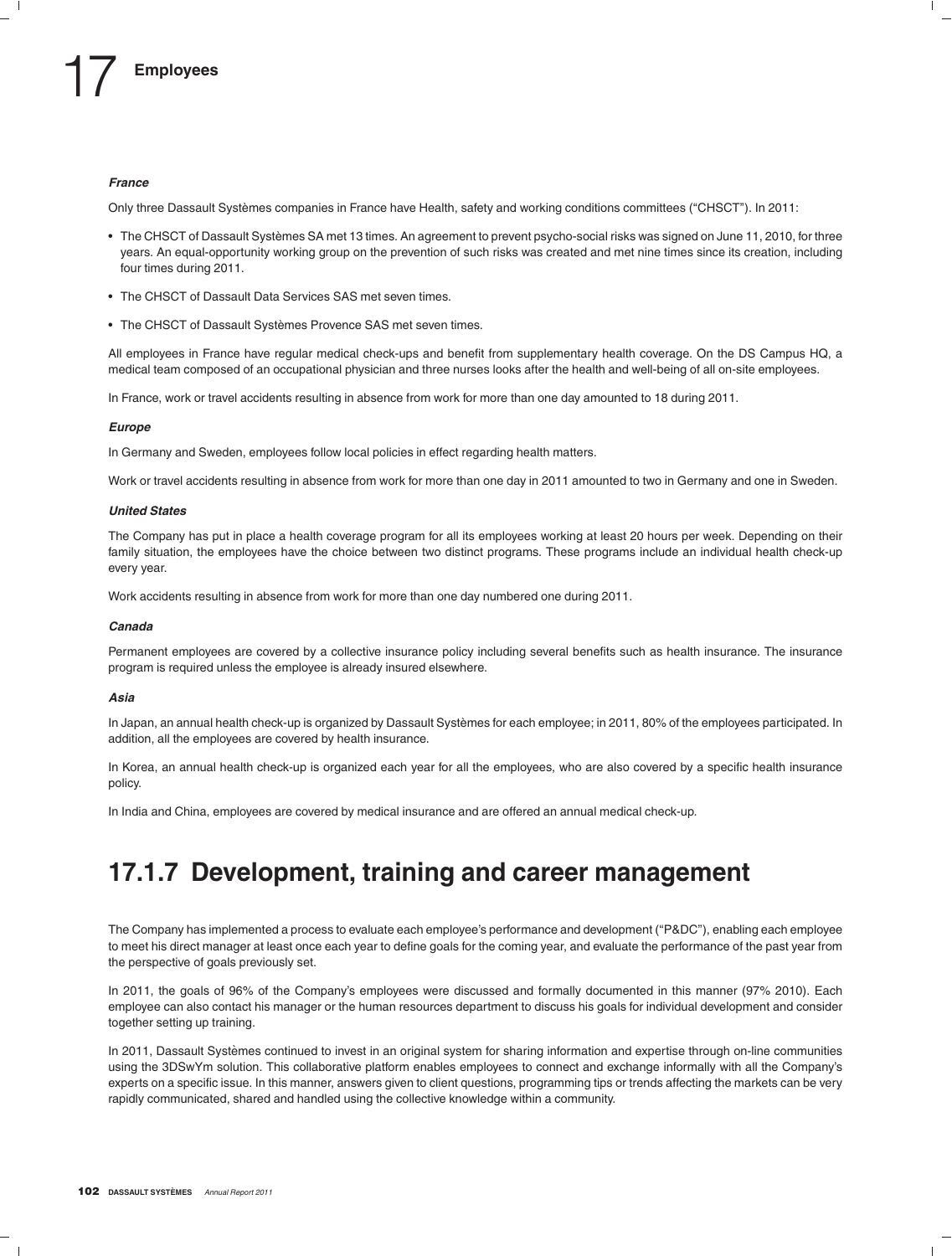In parallel with this informal knowledge sharing, structured training programs are deployed in the Company's different subsidiaries. The training plans put in place, aligned with the Dassault Systèmes' strategy and the evolution of the PLM market, allow employees to develop their expertise regarding the V6 product portfolio and industrial processes, and to strengthen managerial skills.

Several programs allow for enriching the professional expertise of the sales teams, project management teams, and client service and support teams. These programs apply to the fundamentals of V6, new sales techniques, and deepening operational skills and also include organizing workshops focused on the different industries addressed by the Company.

A training program is in place for all R&D departments (development, industrialization, client support and industries). A predefined program covering worldwide processes and tools was implemented for all new R&D employees. This program will help these employees understand and master the knowledge required for their development.

In 2011, the Company launched a new management training program regarding two main themes: the fundamentals of management for new managers and performance management as regards the ''Performance and Development Commitment'' process. 563 persons participated in these management programs around the world, representing nearly 9,826 training hours (4,190 hours in Europe, 3,020 in the Americas and 2,616 in Asia).

In 2011, in France, 1,593 employees benefited from at least one training during the year, representing 47,463 hours of training sessions, slightly less than in 2010 (50,134 hours), due principally to the organization of only one "Sales Booster Academy" session (for sales personnel) in 2011 instead of three in 2010.

| <b>DISLINGTION OF GRIFTING HOURS BY LYDE.</b> |        |
|-----------------------------------------------|--------|
| Management                                    | 3,057  |
| Job skills                                    | 26,015 |
| Health, safety and environment                | 30     |
| Language                                      | 3,003  |
| Computer skills (Dassault Systemes-           |        |
| specific tools)                               | 1,669  |
| Personal development                          | 3,148  |
| Dassault Systèmes Solutions Portfolio         | 6,704  |
| DIF (French specificity)                      | 3,837  |
| Total in 2011                                 | 47,463 |
| Distribution of training hours by category:   |        |
| Managers                                      | 9,360  |
| Non-Managers                                  | 38,103 |
| Distribution of training hours by men/women:  |        |
| Men                                           | 34,811 |
| Women                                         | 12,652 |

### **Distribution of training hours by type:**

### **17.1.8 Business ethics and professional equality**

#### **17.1.8.1 Business ethics**

Since its creation, Dassault Systèmes has developed its culture and built its reputation on different fundamental principles, particularly the creation of long-term relationships with its employees, customers, partners and shareholders, as well as high quality products with high value added. Confidence and integrity, supported by rigorous ethics and regulatory compliance, are at the heart of Dassault Systemes' ` commitments for sustainable innovation and growth.

The Company's commitment to professional ethics and business citizen is formalized through procedures regarding corporate governance, in particular the "Code of Business Conduct" distributed to all the Company's employees (see paragraph 16.1 "Report on Corporate Goverance and Internal Control") and "Principles of Social Responsibility and of the Company" on the Company's internet site. This commitment is also evidenced by the Company's ethical and compliance awareness training for the Company's new hires (more than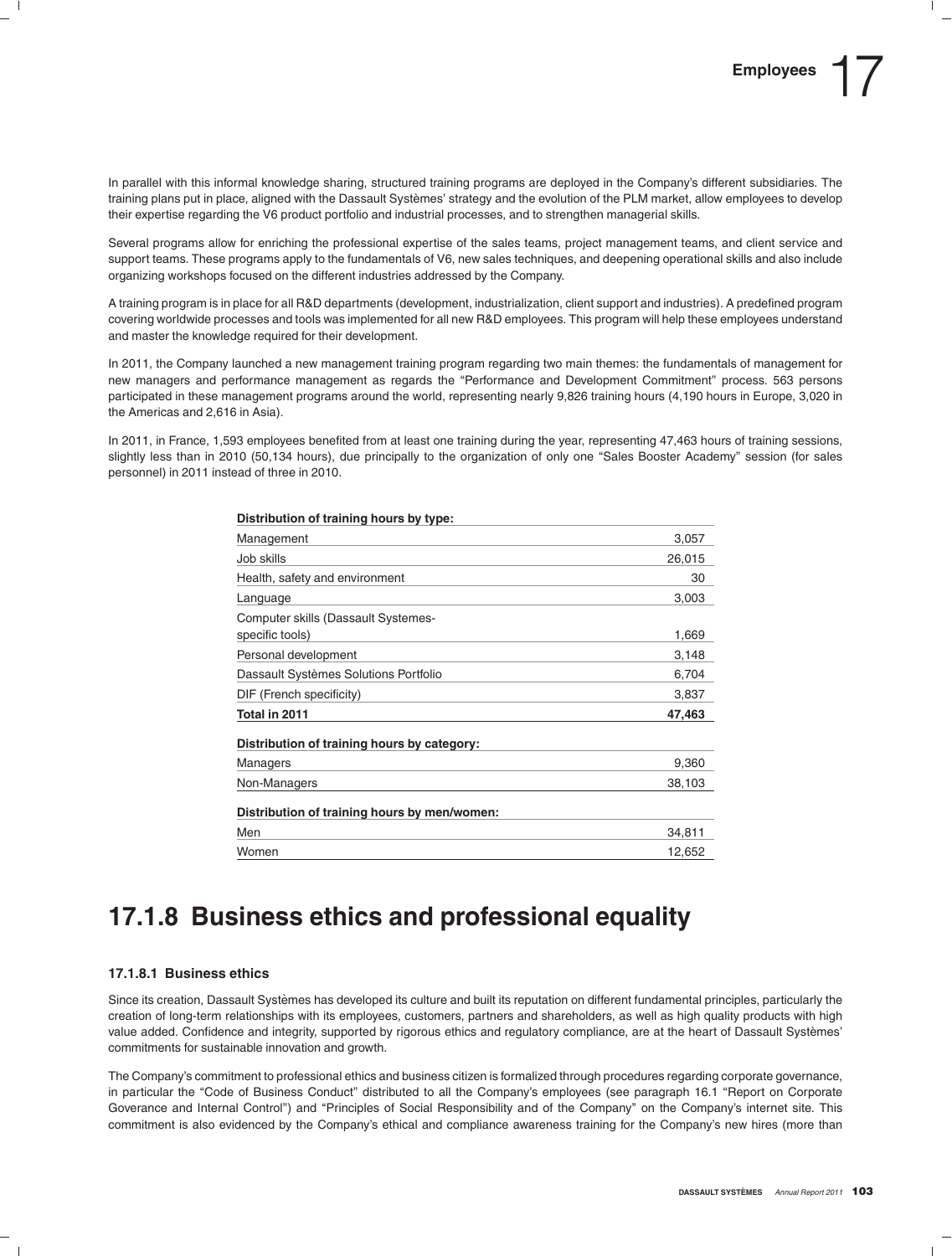40 sessions in 2010 throughout the world) and by targeted training given to employees who are the most exposed to ethical risks in connection with their daily activities.

#### *Business Code of Conduct and professional equality*

The Business Code of Conduct, backed up by specific policies, is intended to serve as the reference for each Company employee to guide his conduct and his interactions in connection with his activities. It recalls the Dassault Systèmes culture based on mutual respect, fairness and the diversity of its employees.

In this context, it is established as a principle that hiring, training, promotion, assignments and other decisions regarding work are based on the competence, talent and results demonstrated by employees and their professional motivations, with no discrimination, harassment or intimidation. The Company is particularly attentive to the health and safety of its employees, in their work conditions and environment, and respect for their privacy, particularly as regards the protection of personal data.

#### *Principles of Enterprise Social Responsibility*

The principles of Enterprise Social Responsibility, which the Company promotes to ensure that its ecosystem shares values based on the same universally recognized principles and rights, are founded on the recognition and respect of fundamental texts concerning social rights and the protection of the environment.

Dassault Systemes requests that its suppliers and partners commit to the respect of the principles of eradicating labor by children required ` to attend school (and in any event under 15 years of age), eliminating forced labor, ensuring working conditions sufficient to provide for employee health and safety, respecting applicable minimum legal or regulatory levels of pay, and freedom to unionize and to collective negotiation of labor contracts. The Company also asks them to commit to ban all forms of discrimination, to fight against corruption and to respect applicable law on the protection of the environment.

#### **17.1.8.2 Professional equality between men and women**

The French, American, Candian, Japanese, Swedish, English and German subsidiaries of Dassault Systèmes, which employ 89% of the Company's employees, are subject to specific laws against professional discrimination between men and women.

Dassault Systèmes encourages both men and women to be present among its employees, developing access for women to different functions, and ensuring fair treatment for women's career advancement, particularly for women who take maternity leave.

Dassault Systèmes takes care to respect applicable regulations regarding professional equality and non-discrimination in the different jurisdiction where it has employees. France and the United States are set forth below as examples:

#### *France*

The agreement regarding equality and mixed professional presence and equality between men and women expired in 2012. Negotiations are on-going at Dassault Systèmes; four negotiating meetings were held during 2010 and two during 2011.

In addition, in order analyze the positioning of men and women at Dassault Systèmes SA and to define actions to be undertaken to eliminate inequalities, an annual report on the situation comparing general employment conditions and training for men and women is prepared each year and has been available on the intranet site since 2010.

Dassault Systèmes Provence SAS has an agreement on the promotion of diversity in place.

In 2010, the company Dassault Data Services SAS and the representative union organizations held negotiations concerning equality between men and women. These negotiations continued in 2011 to take into account the latest changes in applicable laws and regulations.

There is no specific agreement for the subsidiaries of SolidWorks Europe SARL and Exalead SA.

#### *United States*

Dassault Systèmes subsidiaries in the United States take care to comply with regulations regarding equality on the job (hiring, training, promotions, compensation, firing and any other decision related to work), in particular Title VII of the Civil Rights Act. Dassault Systemes ` subsidiaries send reports of compliance with these regulations (EEO1, Vet 100 and Affirmative Action reports) to the U.S. authorities each year.

#### **17.1.8.3 Employment of handicapped workers**

The French, American, Canadian, Japanese, Swedish, English and German subsidiaries of Dassault Systèmes, which employ 89% of the Company's employees, are subject to specific laws regarding the employment of handicapped workers.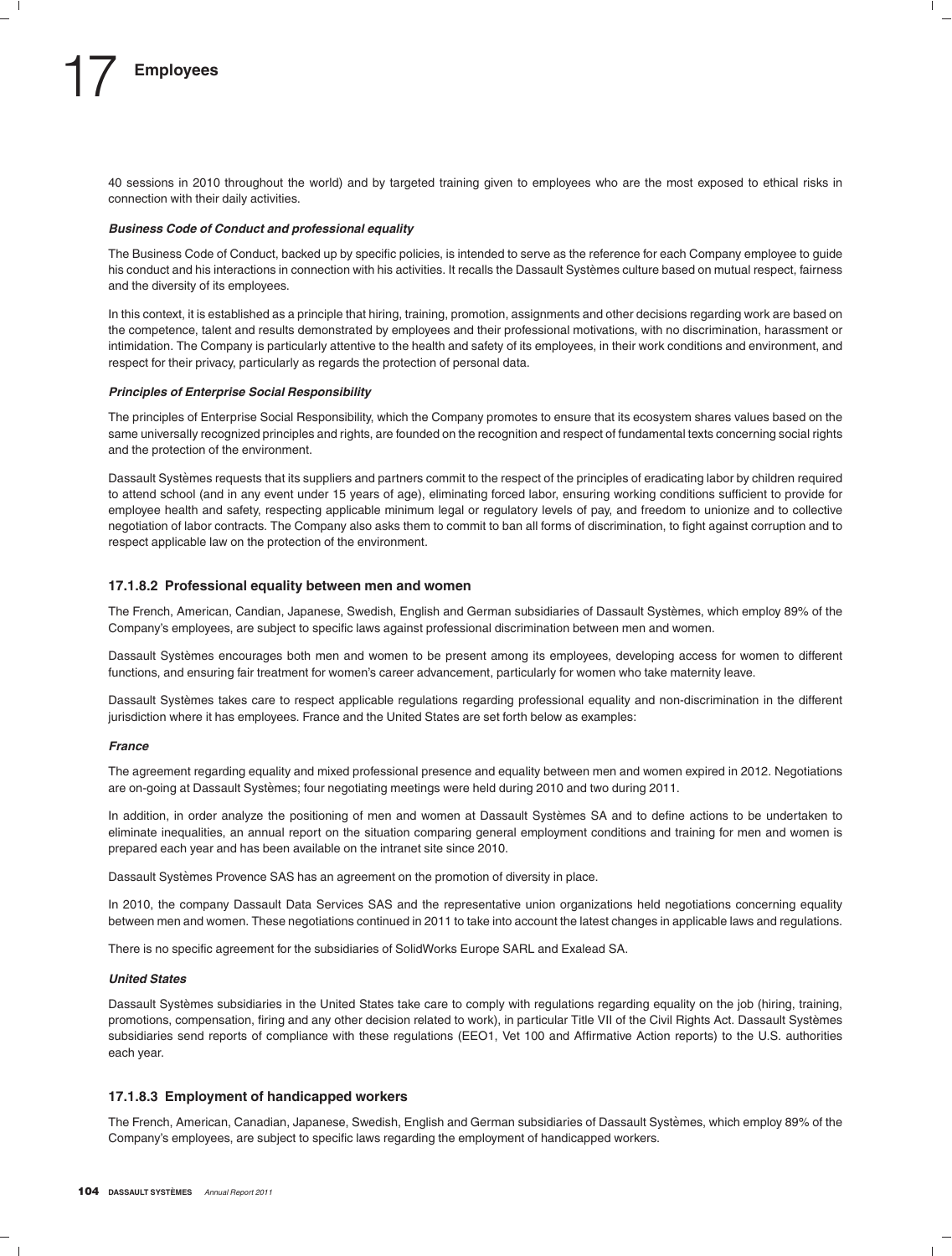In 2011, Dassault Systèmes has carried out different actions in favor of handicapped persons.

#### *France*

The company Dassault Systèmes SA entered into an agreement in 2003, for employing handicapped workers, creating conditions favorable for their integration; this agreement was renewed in 2007 for three years, and a new agreement was reached on December 11, 2009, for the period 2010-2012. The agreement provides for quantitative commitments in terms of recruitment, training and the budget.

These agreements reflect Dassault Systèmes SA's desire to make the hiring, training and continued employment of handicapped persons an important axis of its policy. The number of handicapped employees has thus been multiplied by a factor of four since 2003. As of December 31, 2011, 26 handicapped persons were employed by Dassault Systemes SA; 16 of them were engineers or management, and ` seven had a major handicap. In addition, during 2011, nine handicapped students were accepted for training or apprenticeship and 41 trainees seeking jobs were trained. Also, numerous actions for internal communication and awareness with respect to handicapped persons were performed (such as videos, articles, interviews, cartoons giving an inside look on what it means to be a handicapped worker, etc.).

Access to DS Campus HQ for handicapped persons was specifically considered during construction (such as floor quality, doors, furniture, signaling, magnetic loops, accessible meeting rooms, parking lot entries, etc.).

#### *United States*

In the United States, the regulations regarding equality on the job (see the paragraph above "Professional equality between men and women'') apply in cases of discrimination against handicapped employees. It is however not permitted to ask about handicapped employees, so no data can be provided.

#### **17.1.8.4 Older employees**

The agreement concerning the employment of older persons at Dassault Systèmes SA, signed in January 2010, reflects the new regulatory environment and the employment policy of Dassault Systèmes. The agreement establishes an approach toward considering older persons within the business. The parties to the agreement agreed to be particularly attentive to job stability for older persons, and to career management and professional development. The commission responsible for overseeing the agreement met on March 10, 2011, to examine actions for job stability for older persons.

An agreement on employing older persons was put in place at Dassault Data Services SAS, Dassault Systemes Provence SAS and at ` SolidWorks Europe SARL in 2010.

### **17.1.9 Social projects and relations with the social, regional and associative environment**

#### **17.1.9.1 Social projects**

In France, Dassault Systèmes SA subsidizes its Workers' Council (Comité d'Entreprise) in the amount of 5.2% of total salaries paid during the year, with 5.0% for social and cultural activities and 0.2% for the operating budget. In 2011, the Workers' Council thus received slightly more than  $\epsilon$ 7 million, compared to  $\epsilon$ 6.2 million in 2010 and  $\epsilon$ 5.5 million in 2009.

Dassault Data Services SAS and Dassault Systèmes Provence SAS subsidize their Workers' Council (Comité d'Entreprise) at a level of 1.5% of their total salaries paid during the year, with 1.3% for social and cultural activities and 0.2% for the operating budget.

#### **17.1.9.2 Relations with the social, regional and associative environment**

#### *Contribution to regional development*

Dassault Systemes has operations in 35 countries and seeks to recruit most of its employees locally. At December 31, 2011, more than two ` thirds of the Company's 7,660 employees were located outside France and the Company had employees from 94 different countries.

#### *Company relations with secondary and post secondary education*

In each country where Dassault Systèmes has operations, the Company has established a privileged relationship with the world of secondary and university education for several years. To facilitate innovation in teaching by the use of its technologies, Dassault Systèmes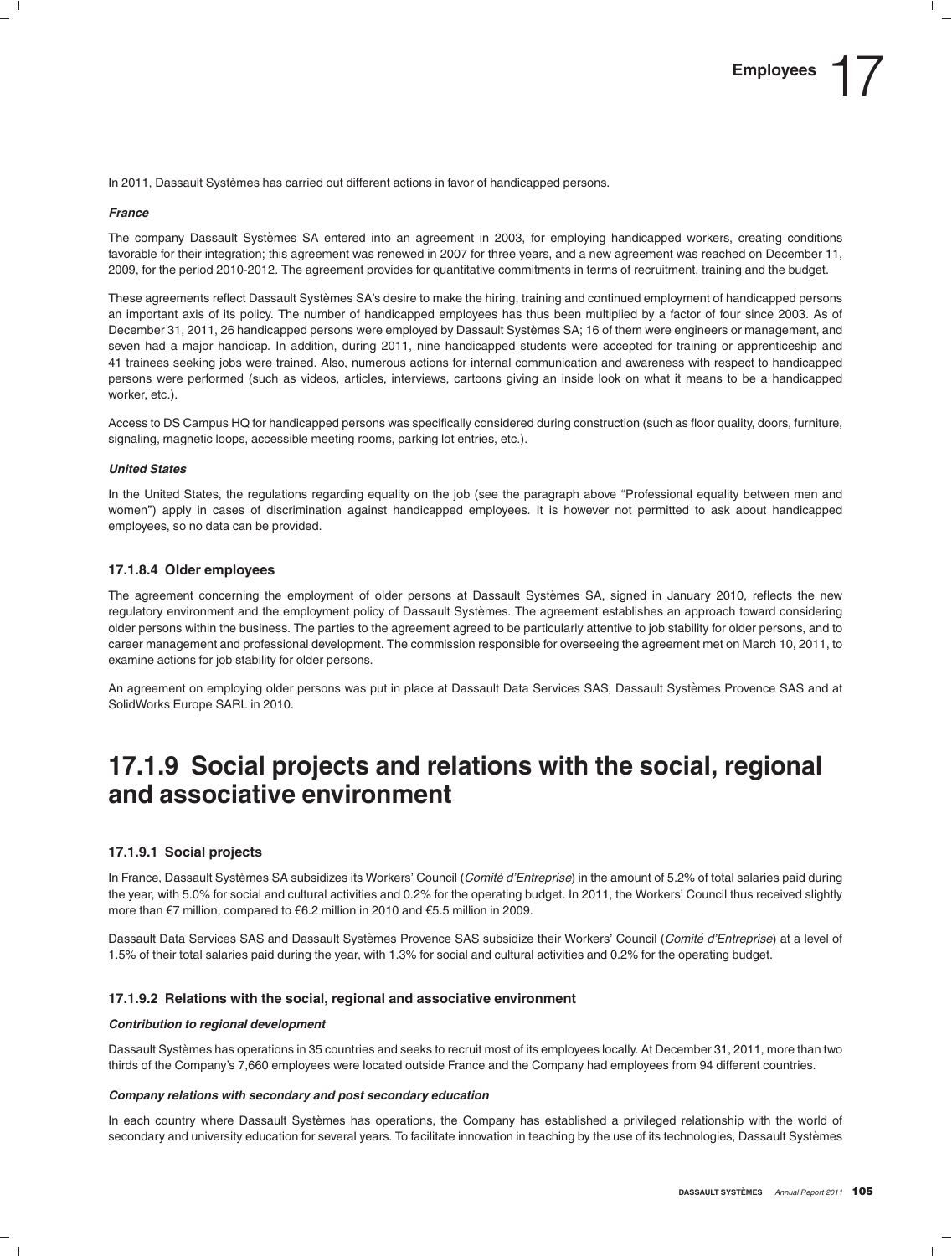# **Employees**

works together with schools, high schools, technical institutions, universities and major teaching centers around the world. Dassault Systèmes' academic partnership program includes a variety of actions specific to each of its brands, which are put in place via an internet site dedicated to making available participative educational resources, granting of certificates and diverse partnerships. Each year, more than two million students become familiar with Dassault Systemes' PLM and SolidWorks mechanical design technologies. `

In 2011, the Company chose to pursue initiatives seeking to:

- encourage professional interest in science and technology and contribute to eliminating the lack of interest among young people for these fields in developed countries with (i) sponsorship initiatives and participation in the work of associations (the American Society for Engineering Education – ASEE – and the European Society for Engineering Education – SEFI), (ii) support for high school students participating in advanced technical competitions such as the "Race in class", which were targeted to junior and senior high school students and lead them, in the context of their courses and clubs, to use CATIA or SolidWorks software to design, test and race miniature Formula 1 racecars. Begun in 2006 as a project for educational success, this initiative has reached a record of popularity in 2011-2012 with the participation of 11,500 students in France.
- improve the employability of degrees issued by different educational branches by giving them access to the Company's PLM solutions. This expertise should make it possible to respond rapidly to the needs of the 11 industrial sectors targeted by Dassault Systemes' ` products and solutions. The need for engineers to combine technical knowledge acquired during a teaching course and knowledge of Dassault Systèmes' PLM tools and methods used by our industrial customers is growing rapidly in emerging countries. India demonstrated a particularly rapid adoption of V6. In France, V6 was put into operation on a large scale, for more than 2,000 users, by the school Arts et Métiers ParisTech.
- prepare students for their future employers by providing certifications which enable them to access fundamental engineering design competencies, in 10 languages. SolidWorks offers specialized programs for all-terrain vehicle, small racecar, airplane, and hybrid racing teams, for learning an integrated design and analysis process. The Group is a founding partner of the Association of Unmanned Vehicle Systems International (AUVSI), providing software to unmanned intelligent ground, air, and submarine vehicles and robotics systems. SolidWorks enables students in sustainable development to make the right choices in material selection and manufacturing processes for our planet's future.
- introduce new teaching methods using virtual models well adapted to the modes of interaction and learning of today's students. The Company was thus retained as supplier of collaborative design technologies for electromechanical systems by the Georgia Institute of Technology (USA) in a four-year project for the deployment of a global educational project targeting high schools financed by the ''Defense Advanced Research Projects Agency'' (DARPA).

In 2011, innovative teaching projects continued with the extension of virtual teaching environments focusing on mechanical ''cyber-physics'' systems, combining physical programmable systems with their realistic representation in CATIA, all in real time. The teaching applications of 3D (3DVIA) were further explored above and beyond engineering through the production of an innovative virtual environment used for teaching geology.

The SolidWorks STEM Teacher blog and Dassault Systèmes' academic community "3DS Academia" on the internet allows sharing of Dassault Systems' teaching materials for all of its brands with teachers of all levels.

#### *Company commitment to sustainable development*

Dassault Systèmes is involved with associations to support the virtual economy and encourage sustainable innovation. To promote the development of the virtual economy in France and in Europe, Dassault Systèmes is a founding member of AFDEL (Association Française *des Editeurs de Logiciels*, or the French Association of Software Editors). The goal of this association is to promote the software industry as an industry that contributes to sustainable growth. Dassault Systèmes also supports the "Villette Foundation", a part of *Universcience* in France, whose goal is to promote and encourage scientific and technical culture to young people and to the public at large. Furthermore, to promote sustainable innovation, Dassault Systèmes sponsors the GoodPlanet Foundation, whose goal is to reduce greenhouse gases through its Action Carbone program, the IMS (*Institut de Mécénat Social*) in France, and "CSR Europe" in Brussels. Throughout the world, Dassault Systemes brands are involved in local community efforts. Finally, the Company spearheaded an initiative to provide support for ` education and economic development in Rwanda. What began as a simple project to provide engineering software and courseware to students evolved into helping participants structure and operate their first businesses providing CAD modeling services to other global industries, and finally to underwriting the investment in demand generation for those services.

Finally, most of the Company's subsidiaries organize efforts to contribute to sustainable development within their community, such as days for voluntary work with local associations organized by the employees of SIMULIA, collecting food by the employees of DELMIA, subsidizing an orphanage by the employees of Dassault Systèmes in China, participating in the PanMassachussets Challenge, a race intended to collect funds for the benefit of a health care and research institute (the Dana Farber Cancer Institute).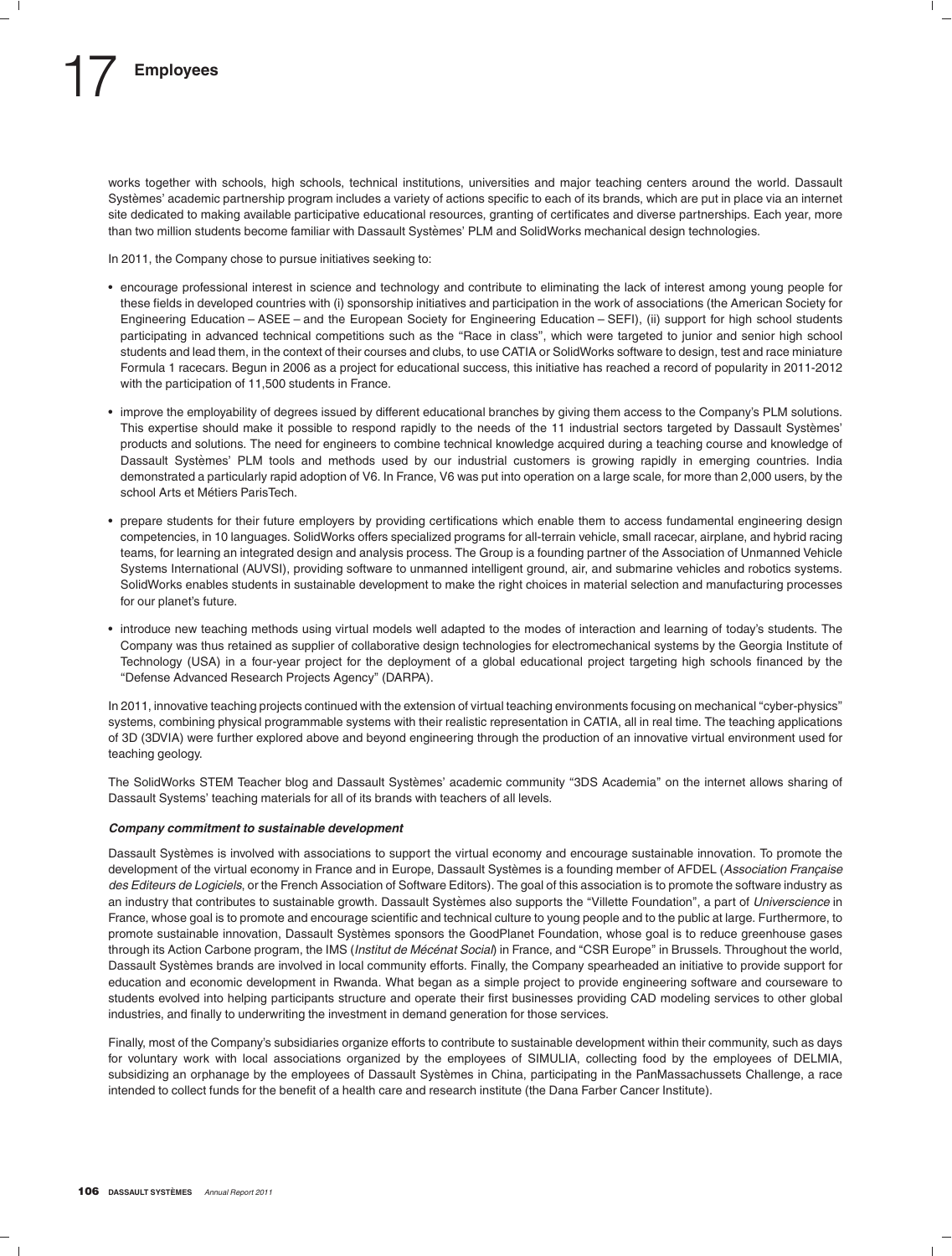# **17.1.10 Correspondence Table**

| Article R. 225-105 of the French Commercial Code (Code de commerce)                                                 | <b>Social Report</b>  | Page      |
|---------------------------------------------------------------------------------------------------------------------|-----------------------|-----------|
| Total employees                                                                                                     | 17.1.3.1              | 93        |
| New hires under fixed term and open term contracts                                                                  | 17.1.3.2 and 17.1.3.3 | 93 and 96 |
| Possible recruitment difficulties                                                                                   | 17.1.3.3              | 96        |
| Employee departures and reasons                                                                                     | 17.1.3.3              | 96        |
| Overtime                                                                                                            | 17.1.2                | 92        |
| External workers and sub-contractors                                                                                | 17.1.3.4              | 98        |
| Information concerning headcount reduction plans                                                                    | Not applicable        |           |
| Organization of the working time                                                                                    | 17.1.4                | 98        |
| Length of working time                                                                                              | 17.1.4.2              | 98        |
| Absenteeism and reasons                                                                                             | 17.1.4.3              | 99        |
| Compensation                                                                                                        | 17.1.5                | 99        |
| Development of compensation and social charges                                                                      | 17.1.5.1              | 99        |
| Employee profit-sharing, regulatory profit-sharing and employee savings plan                                        | 17.1.5.2              | 100       |
| Professional equality between men and women                                                                         | 17.1.8.2              | 104       |
| Professional relationships and summary of collective agreements                                                     | 17.1.6                | 100       |
| Health and safety                                                                                                   | 17.1.6.2              | 101       |
| Training                                                                                                            | 17.1.7                | 102       |
| Handicapped workers                                                                                                 | 17.1.8.3              | 104       |
| Social work                                                                                                         | 17.1.9.1              | 105       |
| Consideration by the company of the impact of its activities in its region and on local                             |                       |           |
| populations in terms of employment and regional development                                                         | 17.1.9.2              | 105       |
| Relations with employment agencies, teaching institutions, etc.                                                     | 17.1.9.2              | 105       |
| Respect by the subsidiaries of the terms of the fundamental conventions of the International<br>Labour Organisation | 17.1.8.1              | 103       |

Dassault Systèmes makes available at the request of any shareholder a summary of Dassault Systèmes SA's social activities as provided for by Articles L. 2323-68 *et seq.* of the Labor Code.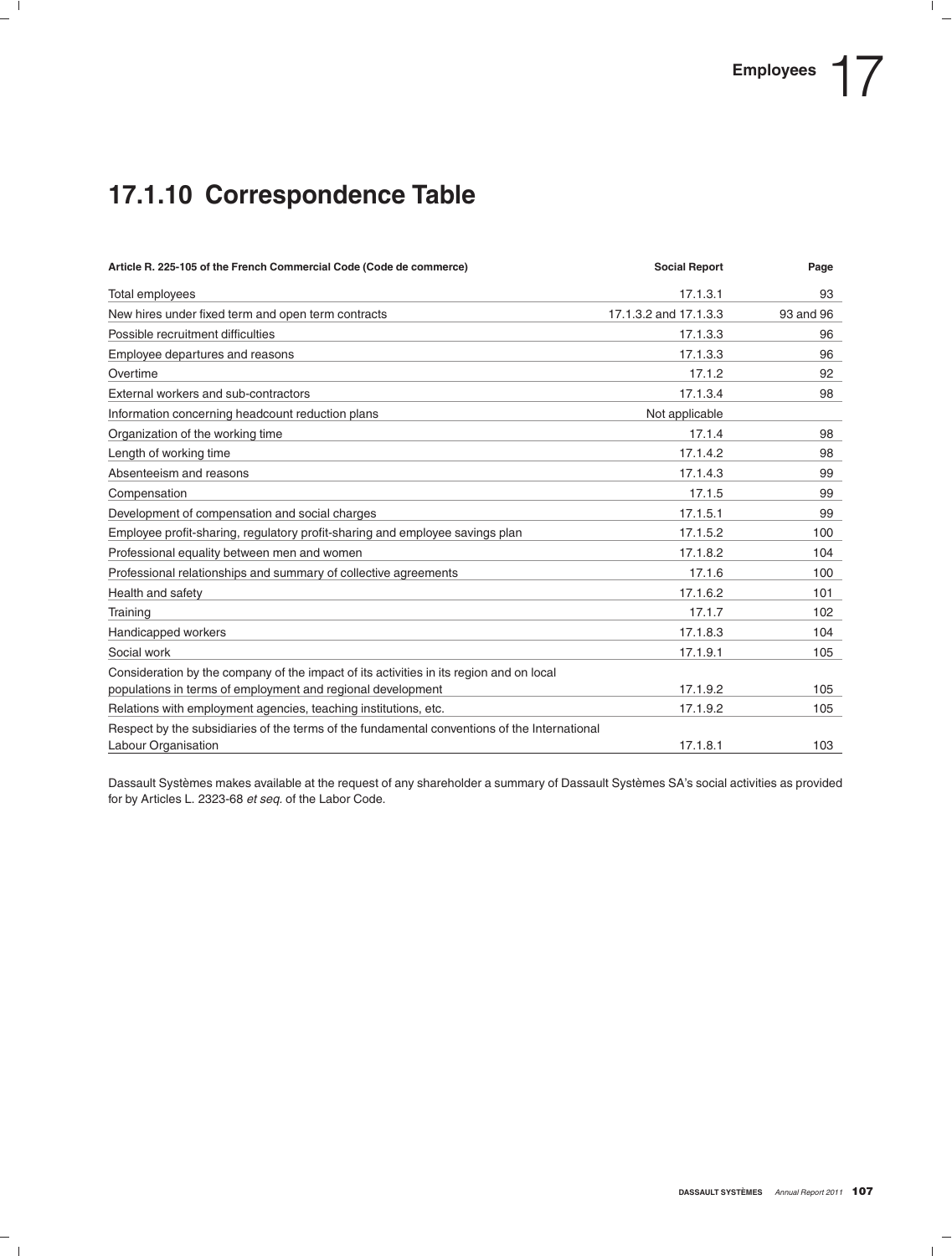# 17.2 Shareholdings and Stock Options

### **17.2.1 Options to subscribe Dassault Systemes shares `**

As of December 31, 2011, there were eleven active stock option subscription plans for the benefit of certain Company management and employees. Five stock option subscription plans expired during 2011.

The exercise price of stock options granted pursuant to all the plans was fixed without a discount in relation to the market value of the Dassault Systèmes shares on the date of grant of the stock options, with the exception of the plan 2008-01, for which a discount of 3% was applied.

The General Meeting of Shareholders on May 27, 2010, authorized the Board of Directors to grant stock options to subscribe or to purchase Company shares for a period of 38 months, provided that the total of all outstanding stock options does not give a right to more than 15% of Dassault Systèmes SA's share capital.

The Board of Directors did not use this authorization in 2011. Instead, based on the recommendations of the Compensation and Nomination Committee, a new model for employee participation in the Company's long term performance has been implemented by the grant of performance shares (see paragraph 17.2.2 "Performance shares" below).

It is recalled that new shares created by the exercise of options between the 1<sup>st</sup> of January and the date of the annual General Shareholders' Meeting deciding on the allocation of profit related to the most recently completed financial year are entitled to receive the dividend distributed with respect to that year. As a result, the new shares are quoted on the same line as the previously existing shares.

On the other hand, the new shares created as of the day after this general meeting do not have a right to receive this dividend. Those shares are temporarily quoted on a second trading line until the date the shares trade ex-dividend (ie, without the right to receive the dividend to be distributed on Dassault Systèmes shares), in accordance with the NYSE Euronext rules.

The following table provides certain information on the Company's stock options plans in effect during 2011.

#### *Grants of subscription or purchase options*

*(The table corresponds to Table 8 of the recommendation issued by the AMF on the remuneration of executive directors (mandataires sociaux) on December 22, 2008.)*

| Stock option plan                                                        | 1998-08           | 1998-09                  | 1998-10                  | 1998-11   | 1998-12           | 2002-01           | 2002-02                                                                           | 2002-03   |
|--------------------------------------------------------------------------|-------------------|--------------------------|--------------------------|-----------|-------------------|-------------------|-----------------------------------------------------------------------------------|-----------|
| Meeting of Board                                                         | Mar. 29, 2001     | Mar. 29, 2001            |                          |           |                   |                   | June 29, 2001 Oct. 05, 2001 Oct. 05, 2001 May 28, 2002 May 28, 2002 Jan. 20, 2003 |           |
| Shareholders' Meeting                                                    | Jan. 26, 1998     | Jan. 26, 1998            |                          |           |                   |                   | Jan. 26, 1998 Jan. 26, 1998 Jan. 26, 1998 May 28, 2002 May 28, 2002 May 28, 2002  |           |
| Number of options granted                                                | 2,909,600         | 553,300                  | 138,000                  | 1,387,400 | 328,650           | 1,363,563         | 355,300                                                                           | 3,325,000 |
| - to mandataires sociaux                                                 | 1.672.250         |                          | $\qquad \qquad -$        | 655,000   |                   | 651,433           | $\qquad \qquad -$                                                                 | 1,500,000 |
| <b>Charles Edelstenne</b>                                                | 569.540           | $\overline{\phantom{0}}$ | $\qquad \qquad -$        | -         | -                 | $\qquad \qquad -$ | $\qquad \qquad -$                                                                 |           |
| <b>Bernard Charlès</b>                                                   | 882.710           | $\equiv$                 | $\equiv$                 | 525.000   | $\equiv$          | 526.433           |                                                                                   | 1,200,000 |
| Thibault de Tersant                                                      | 220,000           |                          | $\qquad \qquad -$        | 130,000   | -                 | 125,000           | $\overline{\phantom{0}}$                                                          | 300,000   |
| - to the top 10 beneficiary employees (excluding<br>mandataires sociaux) | 736.000           | 176,600                  | 116,403                  | 424,100   | 101.000           | 454.000           | 139,000                                                                           | 1,060,000 |
| Maximum number of shares                                                 | 2.909.600         | 553,300                  | 138,000                  | 1,387,400 | 328,650           | 1.363.563         | 355,300                                                                           | 3,325,000 |
| Number of beneficiaries                                                  | 531               | 513                      | 44                       | 400       | 434               | 378               | 401                                                                               | 803       |
| Exercise price in euro                                                   | 52.00             | 52.00                    | 49.00                    | 35.00     | 35.00             | 45.50             | 45.50                                                                             | 23.00     |
| First exercise date                                                      | Mar. 29, 2003     | Mar. 29, 2001            |                          |           |                   |                   | June 29, 2001 Oct. 05, 2002 Oct. 05, 2002 May 28, 2003 May 28, 2003 Jan. 20, 2004 |           |
| Last exercise date                                                       | Mar. 28, 2011     | Mar. 28, 2011            |                          |           |                   |                   | June 28, 2011 Oct. 04, 2011 Oct. 04, 2011 May 27, 2012 May 27, 2012 Jan. 19, 2013 |           |
| Number of options exercised in 2011                                      | 2,210,868         | 45,005                   | 4.480                    | 548.753   | 24,581            | 743.790           | 20,563                                                                            | 641,931   |
| Number of options cancelled in 2011                                      | 22,050            | 44,100                   | $\qquad \qquad -$        | 1,100     | 6.430             | $\qquad \qquad -$ | 15,500                                                                            |           |
| Number of options outstanding as of Dec. 31, 2011                        | $\qquad \qquad -$ | -                        | $\qquad \qquad -$        | -         | -                 | 313.183           | 41.420                                                                            | 866,519   |
| Number of options exercised between Jan. 1, 2012<br>and Feb. 29, 2012    |                   |                          |                          |           |                   | 186,735           | 8,235                                                                             | 226,429   |
| Number of options cancelled between Jan. 1, 2012<br>and Feb. 29, 2012    |                   |                          |                          |           |                   |                   |                                                                                   |           |
| Number of outstanding options as of Feb. 29,<br>$2012^{(1)}$             |                   |                          |                          |           |                   | 126,448           | 33,185                                                                            | 640,090   |
| Number of options exercised as of Feb. 29, 2012                          | $\qquad \qquad =$ | $\overline{\phantom{0}}$ | $\overline{\phantom{m}}$ |           |                   | 1,148,365         | 257,239                                                                           | 2,665,885 |
| Number of options canceled as of Feb. 29, 2012                           |                   |                          | $\qquad \qquad -$        | -         | $\qquad \qquad -$ | 126,448           | 33,185                                                                            | 640,090   |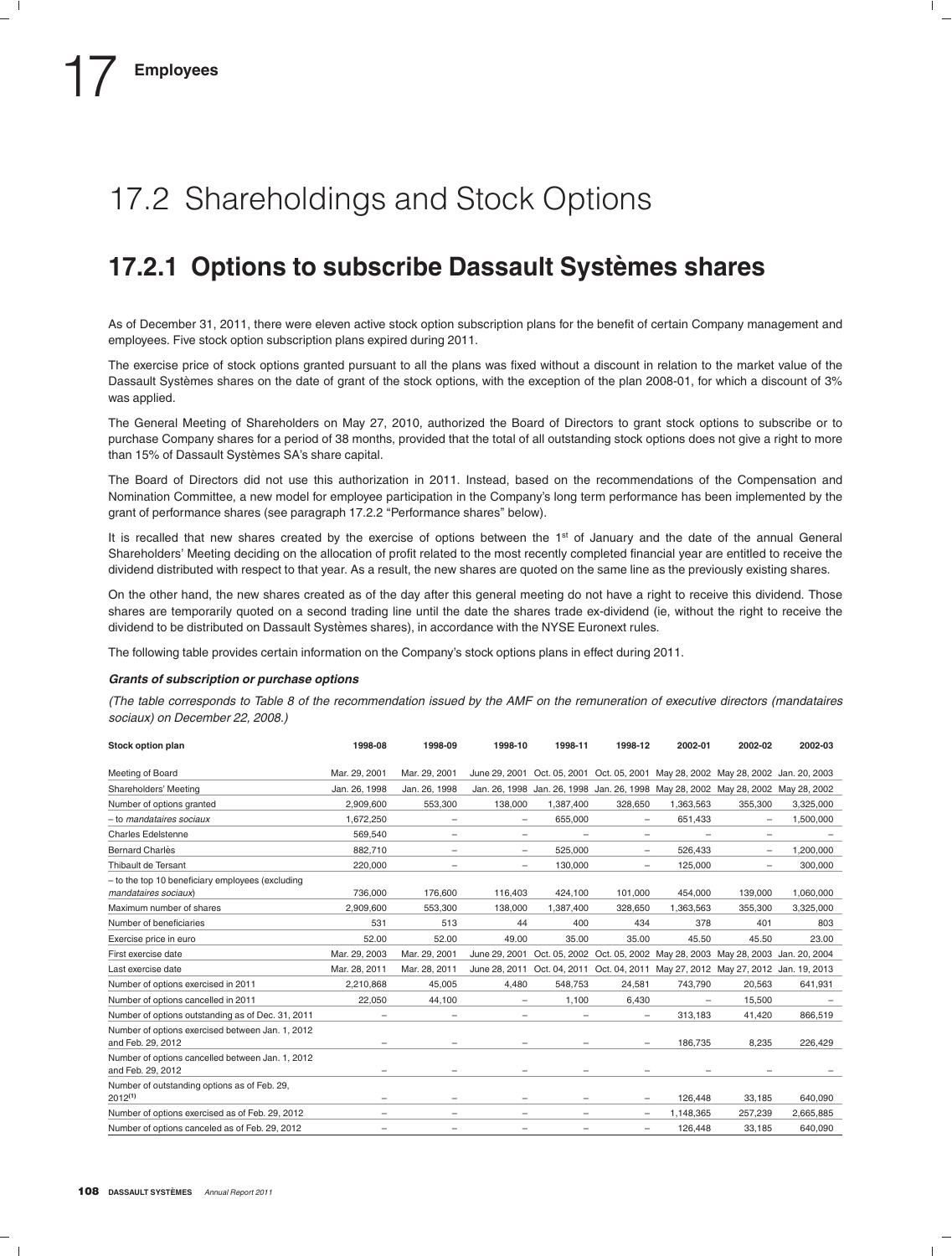| Stock option plan                                                             | 2002-04                  | 2002-05                  | 2002-06                     | 2006-01                  | 2006-02      | 2008-01        | 2008-02                  | 2010-01                        | <b>Total</b> |
|-------------------------------------------------------------------------------|--------------------------|--------------------------|-----------------------------|--------------------------|--------------|----------------|--------------------------|--------------------------------|--------------|
| Meeting of Board                                                              | Jan. 20, 2003            | Mar. 29, 2005            | Mar. 29, 2005               | Oct. 9, 2006             | June 6, 2007 | Sept.25, 2009  |                          | Nov.27, 2009 May 27, 2010      |              |
| Shareholders' Meeting                                                         | May 28, 2002             | May 28, 2002             | May 28, 2002                | June 8, 2005             | June 8, 2005 | May 22, 2008   |                          | May 22, 2008 May 27, 2010      |              |
| Number of options granted                                                     | 675,000                  | 967,150                  | 232,850                     | 1,405,700                | 1,325,900    | 1,436,600      | 1,851,500                | 1,240,000                      | 19,495,513   |
| - to mandataires sociaux                                                      |                          | 80,000                   | $\qquad \qquad -$           | 150,000                  | 150,000      | 150,000        | 170,000                  | 110,000                        | 5,288,683    |
| <b>Charles Edelstenne</b>                                                     | $\equiv$                 | $\overline{\phantom{m}}$ | $\overline{\phantom{0}}$    | $\overline{\phantom{m}}$ | $\equiv$     |                | $\overline{\phantom{0}}$ | $\overline{\phantom{m}}$       | 569,540      |
| <b>Bernard Charlès</b>                                                        | $\overline{\phantom{0}}$ |                          | $\overline{\phantom{0}}$    | 50.000                   | 50.000       | 50,000         | 50.000                   | 50,000                         | 3,384,143    |
| Thibault de Tersant                                                           | $\overline{\phantom{0}}$ | 80,000                   | $\equiv$                    | 100,000                  | 100,000      | 100,000        | 120,000                  | 60,000                         | 1,335,000    |
| $-$ to the top 10 beneficiary<br>employees (excluding<br>mandataires sociaux) | 219,000                  | 405,000                  | 104,000                     | 410,000                  | 407,000      | 440.000        | 490,000                  | 313,000                        | 5,995,103    |
| Maximum number of shares                                                      | 675,000                  | 967,150                  | 232,850                     | 1,405,700                | 1,325,900    | 1,436,600      | 1,851,500                | 1,240,000                      | 19,495,513   |
| Number of beneficiaries                                                       | 533                      | 264                      | 88                          | 447                      | 462          | 502            | 539                      | 542                            |              |
| Exercise price in euro                                                        | 23.00                    | 39.50                    | 39.50                       | 47.00                    | 47.50        | 38.15          | 39.00                    | 47.00                          |              |
| First exercise date                                                           | Dec. 31, 2004            | Mar. 30, 2007            | Mar. 30, 2006 Oct. 10, 2009 |                          | June 7, 2010 | Sept. 25, 2009 |                          | Nov. 27, 2013 May 27, 2014     |              |
| Last exercise date                                                            | Jan. 19, 2013            | Mar. 28, 2012            | Mar. 28, 2012               | Oct. 8, 2013             | June 5, 2014 | Sept. 24, 2015 |                          | Nov. 26, 2017 May 26, 2018     |              |
| Number of options exercised in<br>2011                                        | 12,300                   | 436.694                  | 27.800                      | 219,242                  | 192.640      | 61.398         |                          |                                | 5,190,045    |
| Number of options cancelled in<br>2011                                        |                          |                          |                             |                          | 800          | 10,135         | 24,700                   | 21,000                         | 145,815      |
| Number of options outstanding<br>as of Dec. 31, 2011                          | 70,450                   | 61,371                   | 37,000                      | 866,790                  | 955,060      | 1,214 459      | 1,770,000                | 1.206.600                      | 7,402,852    |
| Number of options exercised<br>between Jan. 1, 2012 and<br>Feb. 29, 2012      | 5.325                    | 38,571                   | 27,350                      | 212,279                  | 29.275       | 20,033         |                          |                                | 754,232      |
| Number of options cancelled<br>between Jan. 1, 2012 and<br>Feb. 29, 2012      | 200                      |                          |                             |                          |              |                | 15,700                   | 7,500                          | 23,400       |
| Number of outstanding options<br>as of Feb. 29, 2012 <sup>(1)</sup>           | 64,925                   | 22,800                   | 9,650                       | 654,511                  | 925,785      | 1,194,426      | 1,754,300                | 1,199,100                      | 6,625,220    |
| Number of options exercised as<br>of Feb. 29, 2012                            | 559,475                  | 810,850                  | 180,450                     | 530,289                  | 250,636      | 106,706        | 1,300                    | 900                            | 6,512,095    |
| Number of options exercisable<br>as of Feb. 29, 2012                          | 64,925                   | 22,800                   | 9,650                       | 654,511                  | 925,785      | 1,194,426      | $\overline{\phantom{m}}$ | $\qquad \qquad \longleftarrow$ | 3,671,820    |

(1) For information regarding the dilutive effect of the exercise of stock options, see also paragraph 21.1.1 ''Share capital at February 29, 2012''.

The Company's internal rules provide for periods during which it is recommended not to buy or sell Dassault Systemes SA's shares, notably ` during periods preceding and following the announcement of quarterly, half-year or annual results. Hedging operations to ensure gains in connection with exercising stock options are also prohibited.

At December 31, 2011, the only Company Executive Directors (*mandataires sociaux*) owning such options were Bernard Charles and ` Thibault de Tersant.

See paragraph 14.1 "Board of Directors and Executive Officers" and Chapter 18 "Major Shareholders" regarding Dassault Systèmes SA shares held by the Company's Executive Directors (*mandataires sociaux*).

The following table sets forth, on a global basis, the total number and weighted average exercise price of shares subscribed by the ten Company employees who have exercised the largest number of Company stock options during 2011 and who are not members of the Board, it being recalled that no option to subscribe shares was granted in 2011.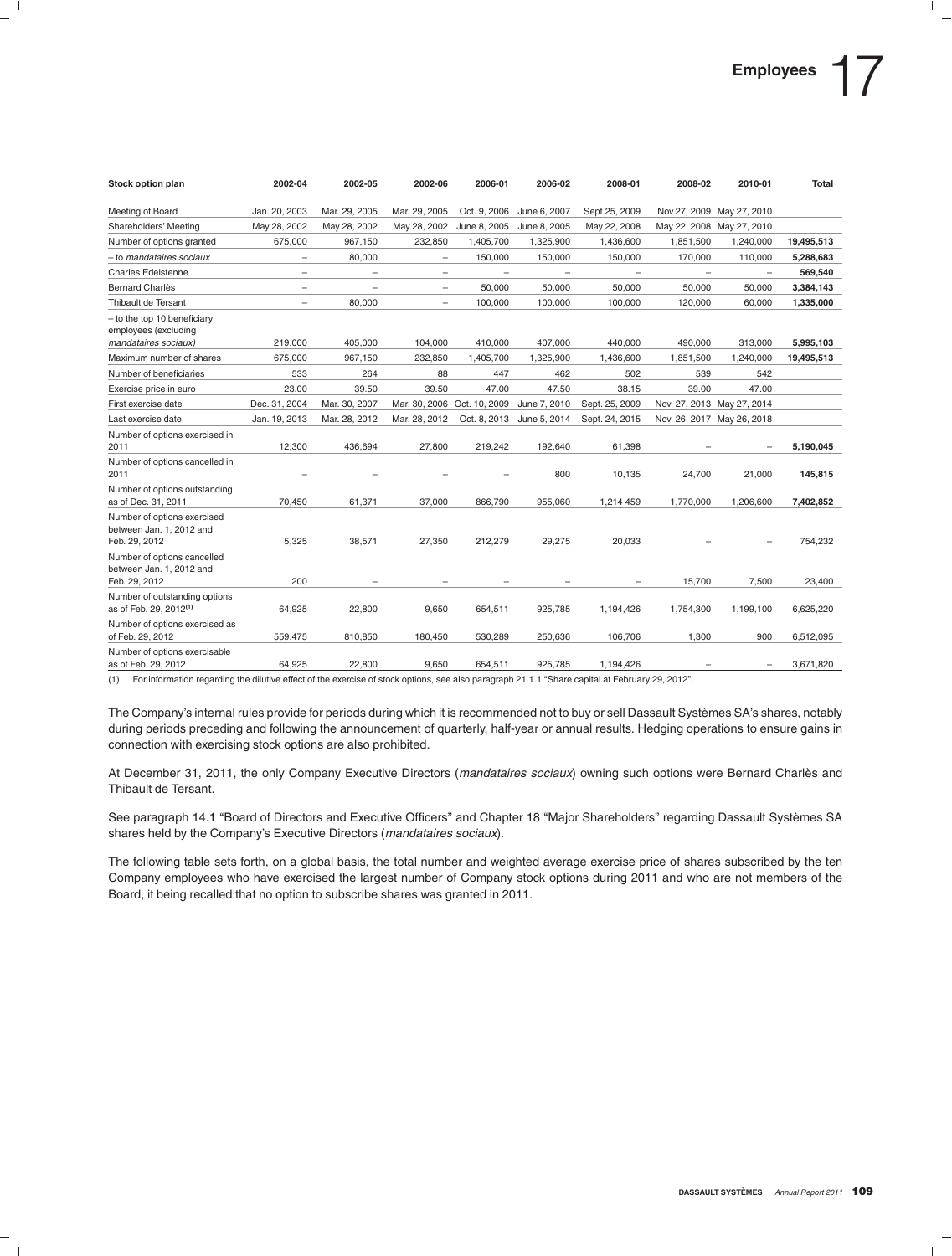#### *Subscription and purchase options of the top ten employees who are not executive directors*

*(The table corresponds to Table 9 of the recommendation issued by the AMF on the remuneration of Executive Directors (mandataires sociaux) on December 22, 2008.)*

|                                               | Total<br>number of<br>options | Weighted<br>average<br>exercise<br>price | Plan nº<br>1998-08 | Plan nº<br>2002-01 | Plan nº<br>2002-03 | Plan nº<br>2002-05 | Plan nº<br>2006-01 | Plan nº<br>2006-02 | Plan nº<br>2008-01 |
|-----------------------------------------------|-------------------------------|------------------------------------------|--------------------|--------------------|--------------------|--------------------|--------------------|--------------------|--------------------|
| Stock options granted in 2011 to              |                               |                                          |                    |                    |                    |                    |                    |                    |                    |
| the ten employees who received                |                               |                                          |                    |                    |                    |                    |                    |                    |                    |
| the largest number of stock options           | None                          |                                          |                    |                    |                    |                    |                    |                    |                    |
| Stock options exercised in 2011 by            |                               |                                          |                    |                    |                    |                    |                    |                    |                    |
| the ten employees who exercised               |                               |                                          |                    |                    |                    |                    |                    |                    |                    |
| the largest number of stock options 1,339,238 |                               | €42.85                                   | 463.810            | 259,000            | 248.428            | 195.000            | 78,000             | 83,000             | 12,000             |

### **17.2.2 Performance shares**

The Shareholders' meeting of May 27, 2010, authorized the Board of Directors to grant Dassault Systemes SA shares during a 38-month ` period, representing up to 1.5% of Dassault Systèmes SA's capital at the date of the general meeting of shareholders (i.e. up to 1,784,210 shares).

The Board of Directors used this authorization on September 29, 2011, to grant 406,400 performance shares to 626 beneficiaries according to the "2010-02" plan ("2010-02 Shares").

The 2010-02 Shares will be fully vested within (i) 3 years, followed by a two-year lock-up period for residents of France and/or beneficiaries of the French social security system or (ii) 4 years without any lock-up period for beneficiaries not subject to this system.

The 2010-02 Shares will be fully vested at the end of the vesting period applicable to the beneficiary, provided the beneficiary remains with the Company and satisfaction of a performance condition, which is measured according to the Non-IFRS diluted earnings per share actually realized (hereinafter referred to as the "EPS") compared to the high end of the range set for Dassault Systèmes' EPS objective as published for each of the 2011, 2012 and 2013 fiscal years.

In respect of this grant, in compliance with the AFEP-MEDEF Code, the definitive vesting of the performance shares granted to the Chief Executive Officer is subject to an additional performance condition in relation to his variable compensation actually received over three financial years 2011, 2012 and 2013.

See also paragraphs 15.1 ''Compensation of the Company's Executive Directors (*mandataires sociaux*)'' and 16.1.1 ''Composition and practices of the Board of Directors'' regarding the grant of 150,000 2010-03 Shares.

# 17.3 Arrangements for Involving the Employees in the Capital of the Issuer

Not applicable.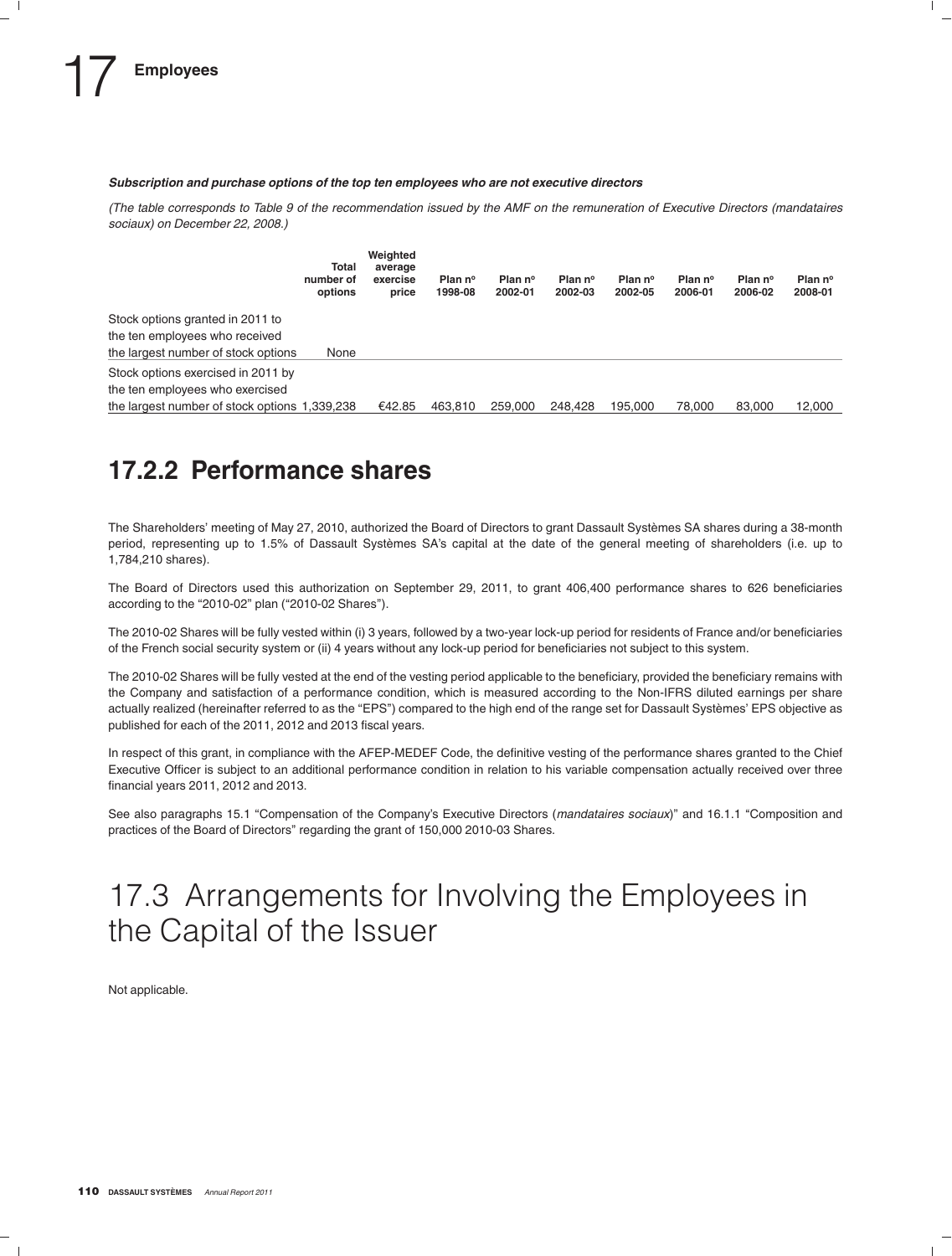# CHAPTER 18 – MAJOR SHAREHOLDERS

# 18.1 Shareholder Base

The table below sets forth certain information concerning Dassault Systemes SA's shareholder base over the last three fiscal years. Double ` voting rights are attributed to all fully paid-up shares held in nominative form registered in the name of the same shareholder for at least two years.

| <b>Shareholders</b>                                                | Number of<br>shares held | Capital % | Number of<br>voting rights       | Voting %(5)           |
|--------------------------------------------------------------------|--------------------------|-----------|----------------------------------|-----------------------|
| At December 31, 2011                                               |                          |           |                                  |                       |
| Groupe Industriel Marcel Dassault ("GIMD")                         | 51,887,334               | 42.15%    | 84,603,735                       | 51.73%                |
| Charles Edelstenne <sup>(1)</sup> and beneficiaries <sup>(2)</sup> | 7,684,189                | 6.24%     | 15,368,378                       | 9.40%                 |
| <b>Bernard Charlès</b>                                             | 1,165,139                | 0.95%     | 1,615,879                        | 0.99%                 |
| SW Securities LLC(3)                                               | 251,807                  | 0.20%     |                                  |                       |
| Treasury shares                                                    | 650,000                  | 0.53%     |                                  |                       |
| Directors and senior management <sup>(4)</sup>                     | 28,749                   | 0.02%     | 41,328                           | 0.03%                 |
| Public                                                             | 61,425,511               | 49.91%    | 61,924,904                       | 37.85%                |
| <b>Total</b>                                                       | 123,092,729              | 100%      | 163,554,224 <sup>(5)</sup>       | 100%                  |
| At December 31, 2010                                               |                          |           |                                  |                       |
| <b>GIMD</b>                                                        | 51,887,334               | 42.76%    | 80,032,735                       | 50.77%                |
| Charles Edelstenne <sup>(1)</sup> and beneficiaries <sup>(2)</sup> | 7,684,189                | 6.33%     | 15,342,311                       | 9.73%                 |
| <b>Bernard Charlès</b>                                             | 817,655                  | 0.67%     | 1,118,395                        | 0.71%                 |
| SW Securities LLC(3)                                               | 251,807                  | 0.21%     |                                  |                       |
| Treasury shares                                                    | 150,000                  | 0.12%     |                                  |                       |
| Directors and senior management <sup>(4)</sup>                     | 12,649                   | 0.01%     | 24,728                           | 0.02%                 |
| Public                                                             | 60,528,970               | 49.90%    | 61,120,521                       | 38.77%                |
| <b>Total</b>                                                       | 121,332,604              | 100.00%   | <b>157,638,690<sup>(5)</sup></b> | 100.00%               |
| At December 31, 2009                                               |                          |           |                                  |                       |
| <b>GIMD</b>                                                        | 51,887,334               | 43.84%    | 73,444,938                       | 49.71% <sup>(4)</sup> |
| Charles Edelstenne <sup>(1)</sup>                                  | 7,684,189                | 6.49%     | 15,342,311                       | 10.38%                |
| SW Securities LLC(3)                                               | 251,807                  | 0.21%     |                                  |                       |
| Treasury shares                                                    | 150,000                  | 0.13%     |                                  |                       |
| Directors and senior management <sup>(4)</sup>                     | 732,367                  | 0.62%     | 831,404                          | 0.56%                 |
| Public                                                             | 57,661,944               | 48.71%    | 58,134,400                       | 39.35%                |
| <b>Total</b>                                                       | 118,367,641              | 100.00%   | 147,753,053 <sup>(5)</sup>       | 100.00%               |

(1) Including shares held in trust for the benefit of his family and managed by Charles Edelstenne.

(2) At December 31, 2011, Mr. Edelstenne held 1,919,047 shares with all ownership rights and 1,542 shares through two family companies which he manages, representing in the aggregate 1.58% of the outstanding capital and 2.35% of the exercisable voting rights, as well as 5,763,000 shares, representing 7.05% of the outstanding share capital, with ''beneficial'' rights (*usufruit*). For the beneficial rights with respect to these shares, Mr. Edelstenne can only exercise the right to vote on decisions of the General Shareholders' Meeting concerning the allocation of profit; the holders of the bare property rights (nue-propriété) exercise the right to vote for other resolutions in compliance with Article 11 of the by-laws.

(3) Because SW Securities L.L.C. is a subsidiary of the Company, shares held by SW Securities L.L.C. do not have voting rights.

(4) ''Senior management'' includes the senior officers listed in this Annual Report, other than Mr. Edelstenne at December 31, 2010, and, at December 31, 2011, Mr. Charles. `

(5) See the following paragraph for an explanation.

The total number of votes published on Dassault Systèmes' web site is different from the number set forth in the table above. The number of votes published each month by Dassault Systèmes is an unadjusted number, which includes the voting rights attached to shares for which voting rights are suspended, in accordance with article 223-11 of the General regulation of the AMF. This number is used as the denominator by shareholders calculating their percentage holdings of equity interests and voting rights for purposes of required declarations of shareholdings (in particular, declarations concerning crossing ownership thresholds). The total number of voting rights in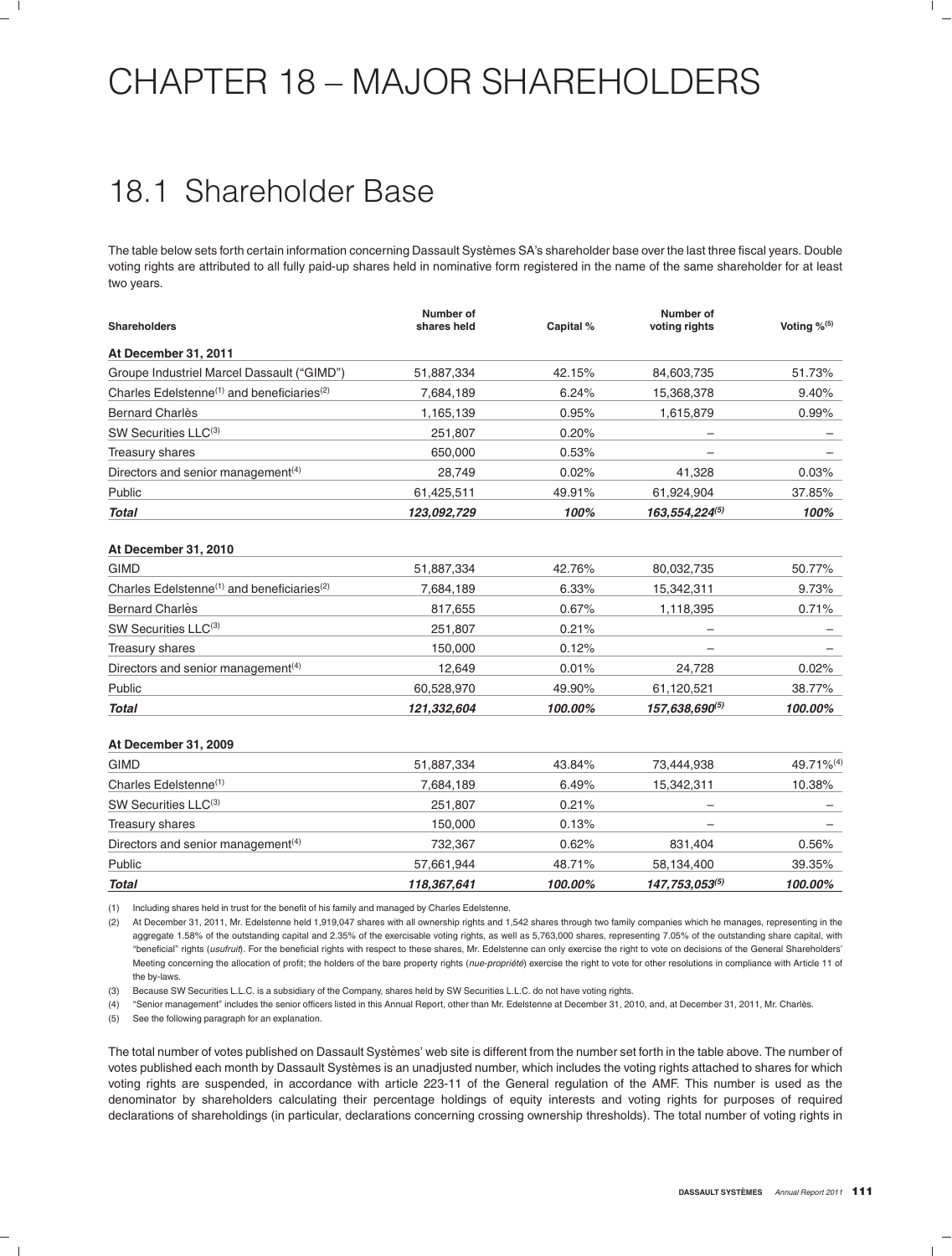the table above is the ''net'' number of voting rights (which does not include shares for which voting rights are suspended), or the number of votes which may be exercised in a shareholders meeting, in order for the presentation above to be consistent.

As a result, GIMD declared to the AMF on July 20, 2011, that it passed (i) on June 30, 2011, below the 50% threshold as a result of an increase in the voting rights of Dassault Systèmes SA and held on that date 51,887,334 shares representing 80,032,735 voting rights, or 42.10% of the outstanding share capital and 49.99% of the voting rights, then (ii) on July 9, 2011, above the 50% threshold as a result of the attribution of double voting rights and held, on such date, 51,887,334 shares of Dassault Systèmes representing 81,232,735 voting rights, or 42.10% of the outstanding share capital and 50.36% of the voting rights of the Company. GIMD held 51.44% of the unadjusted voting rights on December 31, 2011.

At December 31, 2011, the total number of voting rights amounted to 164,456,031 (the number of votes which may be exercised, not including shares for which voting rights have been suspended, was 163,554,224) and, on February 29, 2012, the total number was 165,209,296 (the number of votes which may be exercised was 164,300,898). The company MFS Institutional Advisors, Inc (MFSI) informed Dassault Systèmes SA in 2010 that it had passed above the 2.5% threshold of the share capital of Dassault Systèmes on April 27, 2011, through companies and investment funds which it indicated that it managed.

To the knowledge of Dassault Systèmes SA, based on shareholder obligations to declare their equity interest or voting rights if they exceed or fall below certain levels, there are no other shareholders (except as indicated in the table above) who held 2.5% or more of the Company's share capital or voting rights (the threshold set forth in the Company's by-laws), directly or indirectly, alone or in agreement with other shareholders, at December 31, 2011.

Although Dassault Systemes SA effected a voluntary delisting of its shares from NASDAQ in October 2008, it continues to maintain its ADR ` (''American Depositary Receipts'') program in the United States. The ADS are now traded on the over-the-counter market. On February 29, 2012, there were 2,583,215 ADSs outstanding and 61 record holders of ADS, holding either for themselves or for third parties.

In January 2012, Dassault Systèmes SA commissioned a survey on the Company's shares from an external specialized services provider. The survey indicated that approximately 327 institutional investors, each holding more than 2,000 shares, held in the aggregate approximately 47% of the Company's share capital as of December 31, 2011.

As of the date of this Document, Dassault Systèmes SA holds 650,000 treasury shares, 150,000 of which were repurchased by the Company as part of the share repurchase program authorized by the General Shareholders' Meeting on May 27, 2010, and 500,000 of which were repurchased by the Company as part of the share repurchase program authorized by the General Shareholders' Meeting on May 26, 2011. These treasury shares represented approximately 0.53% of the Company's outstanding share capital as of March 23, 2012, and carry no right to vote or to dividends.

As of December 31, 2011, 62,201,803 outstanding shares (i.e., approximately 50.53% of the share capital) were held in registered form, representing 102,915,105 voting rights (i.e. approximately 62.58% of total voting rights).

In accordance with article L. 225-102 of the Commercial Code, the number of Dassault Systèmes shares held by the employees through the corporate savings plan (the "PEE") was 30,343 shares at December 31, 2011, or approximately 0.02% of the total number of shares at that date.

# 18.2 Voting Rights

The major shareholders do not hold voting rights which are different from voting rights of other shareholders, and may benefit from double voting rights under the same conditions as any other shareholder (i.e., fully paid-up shares held in registered form by the same shareholder for at least two years).

In the event ownership rights with respect to a share are split between different persons, Article 11 of Dassault Systemes SA's by-laws ` provides that the right to vote belongs to the person holding the bare property right (nue-propriétaire), except for the right to vote on decisions concerning the allocation of profits, which belongs to the person holding "beneficial" rights (*usufruitier*) (see also paragraph 21.2 ''Memorandum and By-laws'').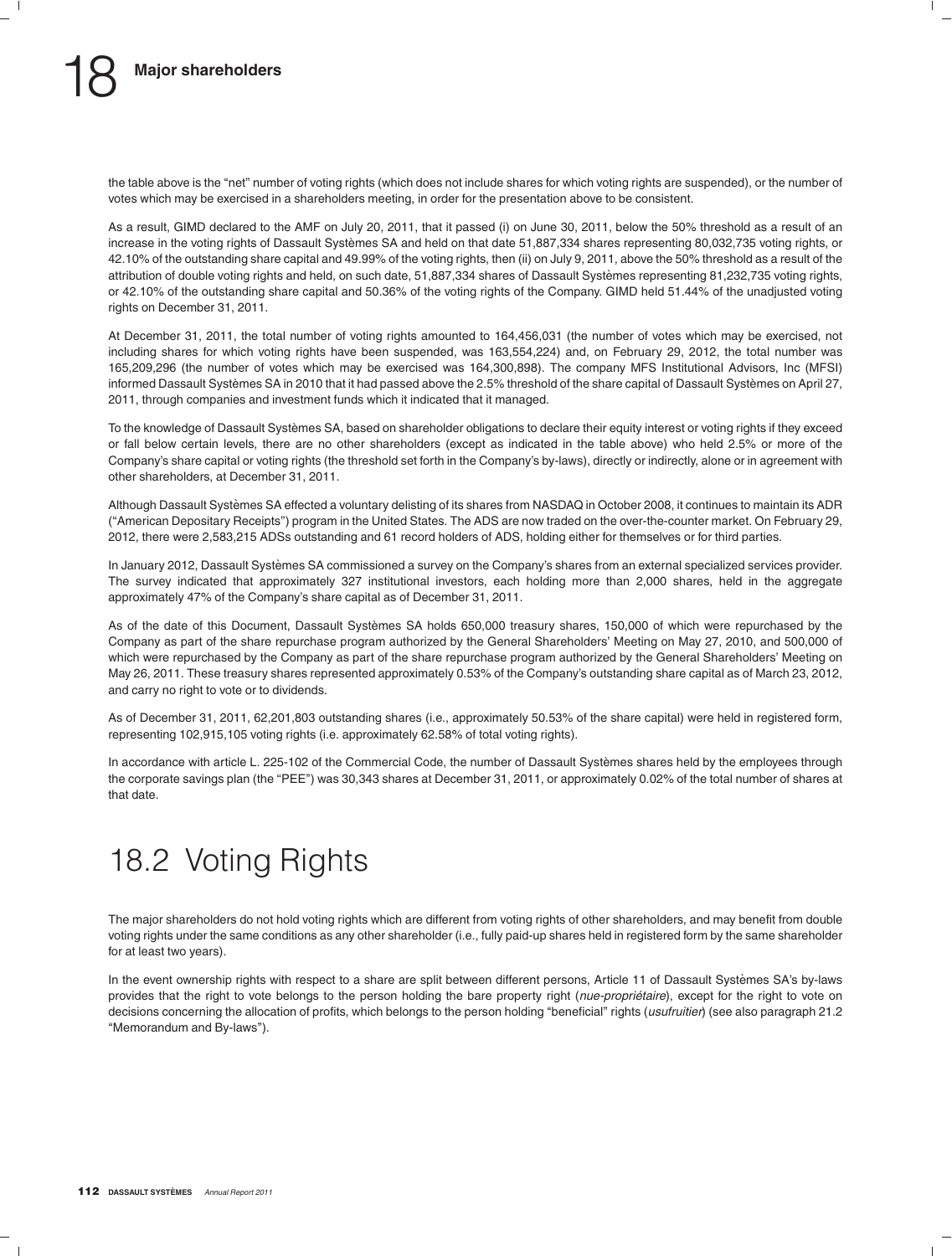# 18.3 Controlling Shareholder

GIMD is the principal shareholder of Dassault Systèmes SA with, as of December 31, 2011, 42.15% of the share capital and 51.73% of the exercisable voting rights. Since GIMD holds more than 50% of the voting rights of Dassault Systèmes SA, GIMD controls Dassault Systèmes. GIMD is wholly-owned by the members of the Dassault family.

In order to ensure that GIMD's ability to control the Company is not used in an abusive manner, the Company's Board of Directors includes a majority of independent directors, and the Audit Committee and the Compensation and Nomination Committee are composed entirely of independent directors. In addition, GIMD is not a member of the Company's Board of Directors. Two Directors of the Company, Nicole Dassault and Charles Edelstenne, are members of the Supervisory Board of GIMD but are not members of any Board committee of Dassault Systèmes SA. Laurent Dassault, director of Dassault Systèmes SA until May 26, 2011, is Vice Chairman of the Supervisory Board of GIMD.

It is proposed to the General Shareholders' Meeting of June 7, 2012 to appoint an additional director, Mr. Serge Dassault, also President of GIMD (see Chapter 26 "Shareholders Meeting"). Dassault Systèmes SA's Board of Directors would then be made up of 10 members, of whom half would be independent directors. Mr. Serge Dassault would not be a member of any committees of Dassault Systèmes SA.

In light of applicable regulations, because GIMD possesses more than one third but less than half of the shares and more than one half of the voting rights in the Company, GIMD may not increase its participation by more than 2% of the total number of shares of the Company in less than twelve consecutive months, unless it launches a public tender offer on all the equity securities issued by Dassault Systèmes, unless it receives an exemption from the obligation to make an offer based on Article 234-9 (6°) of the General Regulations of the AMF, which the latter can grant in its discretion.

# 18.4 Shareholder Agreements

In 2011, Dassault Systèmes SA was informed on December 23, 2010, that, in compliance with Articles 787 B and 885 I bis of the General Tax Code, collective agreements not to sell shares for two years were signed on June 21 and July 11, 2011, by GIMD, Charles Edelstenne, and Bernard Charles and certain persons connected to him. The agreements concern 34,029,003 shares and 36,432,938 shares of ` Dassault Systemes SA, respectively, representing 27.6% of the outstanding share capital and 38.9% of the voting rights for the agreements ` of June 21, 2011, and 29.6% of the outstanding share capital and 41.8% of the voting rights for the agreement of July 11, 2011.

In 2010, Dassault Systèmes was informed that, in the same context, collective agreements not to sell shares for two years were signed on December 16 and 22, 2010, by GIMD, Charles Edelstenne for himself and his beneficiaries, and Bernard Charlès and certain persons connected to him. The agreements concerned 39,672,603 shares of Dassault Systemes SA in total, representing 32.76% of the share ` capital and 42.82% of the voting rights on December 23, 2010.

To the Company's knowledge, other than the collective agreements cited above and the share lock-up agreements applicable to the Executive Directors (see paragraphs 15.1 ''Compensation of the Company's Executive Directors'' and 16.1.1 ''Composition and practices of the Board of Directors"), there is no shareholders' agreement or other convention between the shareholders of Dassault Systèmes SA.

The Company is not party to an agreement which could result in a change of control, and has no knowledge of the existence of such an agreement. Dassault Systèmes SA is not party to any shareholders' agreement with respect to any company, listed or unlisted, the terms of which could have a material effect on the market price of the shares of Dassault Systèmes.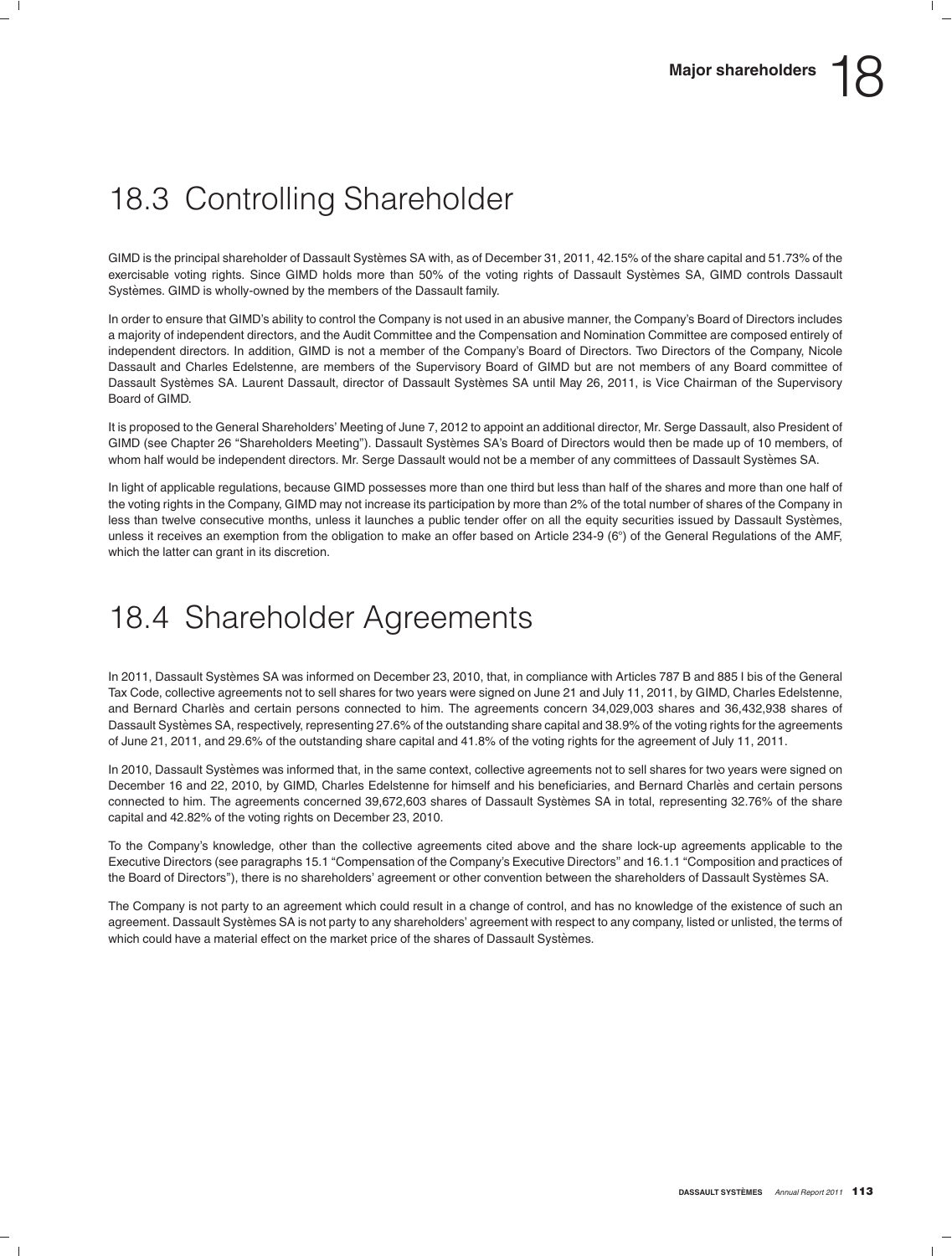# CHAPTER 19 – RELATED PARTY **TRANSACTIONS**

The Company's related parties include its principal shareholder GIMD (as well as companies under its control, such as Dassault Aviation, or related to GIMD), related companies and its principal executive officers and their close family members.

Dassault Systemes SA's related parties also include its subsidiaries. Transactions between the parent company and its subsidiaries as well ` as those between subsidiaries are eliminated in the consolidated financial statements.

Dassault Systemes licenses its products to Dassault Aviation and certain of its subsidiaries using commercial terms consistent with those ` used by the Company's other customers of similar size. Dassault Aviation is a sister company to the Group whose President and Chief Executive Officer, Mr. Charles Edelstenne, is the Chairman of the Company. The Company recorded software revenue from Dassault Aviation of €12.9 million for the year ended December 31, 2011 (€7.3 million for 2010 and €8.2 million for 2009).

Dassault Systèmes also provides services and technical support under market conditions to Dassault Aviation and certain of its subsidiaries. This activity generated revenues of €15.2 million for the year ended December 31, 2011 (€12.8 million for 2010 and  $£15.1$  million for 2009).

Most of Dassault Systemes' development centers subcontract software development work to 3D PLM Software Solutions Limited (''3D ` PLM"), a business venture created in 2002 between Dassault Systèmes and Geometric Software Solutions Co. Ltd., located in India. Effective July 1, 2011, the Company obtained the regulatory approvals required for the merger of the activities of its Indian subsidiary Delmia Solutions Private Limited into 3D PLM, thereby increasing its share in 3D PLM from 30% to 42%. Prior to this transaction, 3D PLM was a related party to the Company. 3D PLM is now fully consolidated in the Company's financial statements. Services purchased from 3D PLM for the period from January 1 through June 30, 2011 amounted to €13.6 million. For the 12 month period ended December 31, 2010, services purchased from 3D PLM amounted to €24.7 million and for 2009, €20.9 million. See Note 26 to the Company's consolidated financial statements for further information on related party transactions.

See also paragraphs 26.1 "Presentation of the Resolutions proposed by the Board of Directors to the General Meeting of June 7, 2012" regarding "Regulated agreements", and 20.4.3 "Special report of the Statutory Auditors or regulated agreements and commitments", and Chapter 7 "Organizational Structure".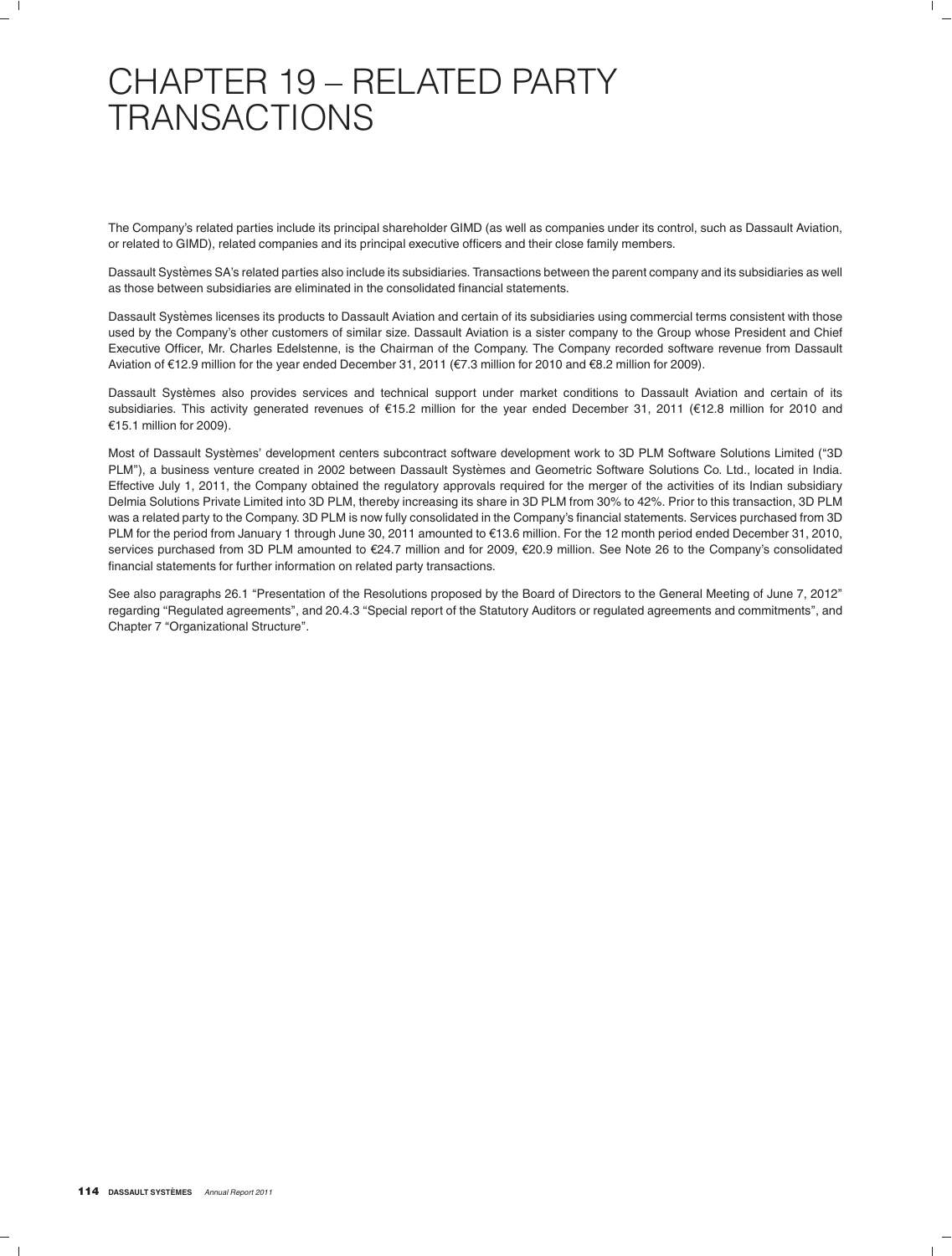# CHAPTER 20 – FINANCIAL INFORMATION CONCERNING THE ISSUER'S ASSETS AND LIABILITIES, FINANCIAL POSITION AND PROFITS AND LOSSES

The consolidated and parent company financial statements below will be submitted for approval at the annual shareholders' meeting of Dassault Systèmes scheduled for June 7, 2012.

# 20.1 Historical Financial Information

In compliance with article 28 of the European Regulation no. 809/2004 of the European Commission, the consolidated financial statements for 2009 and 2010 are incorporated by reference in this Annual Report as stated on page 2 hereof.

### **Consolidated Financial Statements**

### Consolidated Statements of Income

|                                                                |              | Year ended December 31, ---- |            |  |  |
|----------------------------------------------------------------|--------------|------------------------------|------------|--|--|
| (in thousands, except per share data)                          | <b>Notes</b> | 2011                         | 2010       |  |  |
| New licenses revenue                                           |              | €465,009                     | €393,873   |  |  |
| Periodic licenses, maintenance and product development revenue |              | 1,151,933                    | 1,017,130  |  |  |
| Software revenue                                               | 4            | 1,616,942                    | 1,411,003  |  |  |
| Services and other revenue                                     |              | 166,101                      | 152,836    |  |  |
| <b>Total revenue</b>                                           |              | 1,783,043                    | 1,563,839  |  |  |
| Cost of software revenue                                       |              | (80, 842)                    | (76, 212)  |  |  |
| Cost of services and other revenue                             |              | (168, 644)                   | (144, 855) |  |  |
| Research and development                                       |              | (329, 295)                   | (322, 119) |  |  |
| Marketing and sales                                            |              | (535, 233)                   | (480, 165) |  |  |
| General and administrative                                     |              | (147, 626)                   | (125,865)  |  |  |
| Amortization of acquired intangibles                           |              | (83,630)                     | (71, 835)  |  |  |
| Other operating income and expense, net                        | 8            | (9,855)                      | (20, 801)  |  |  |
| <b>Operating income</b>                                        |              | 427,918                      | 321,987    |  |  |
| Interest income (expense), net                                 | 9            | 5.774                        | (1,214)    |  |  |
| Other financial income and expense, net                        | 9            | (5,399)                      | (2,613)    |  |  |
| Income from equity investees                                   |              | 723                          | 1,838      |  |  |
| Income before income taxes                                     |              | 429,016                      | 319,998    |  |  |
| Income tax expense                                             | 10           | (138, 515)                   | (99, 301)  |  |  |
| Net income                                                     |              | €290,501                     | €220,697   |  |  |
| Attributable to:                                               |              |                              |            |  |  |
| Equity holders of the Company                                  |              | €289,184                     | €220,544   |  |  |
| Non-controlling interest                                       |              | €1,317                       | €153       |  |  |
| <b>Earnings per share</b>                                      |              |                              |            |  |  |
| Basic net income per share                                     | 11           | €2.38                        | €1.85      |  |  |
| Diluted net income per share                                   | 11           | €2.33                        | €1.82      |  |  |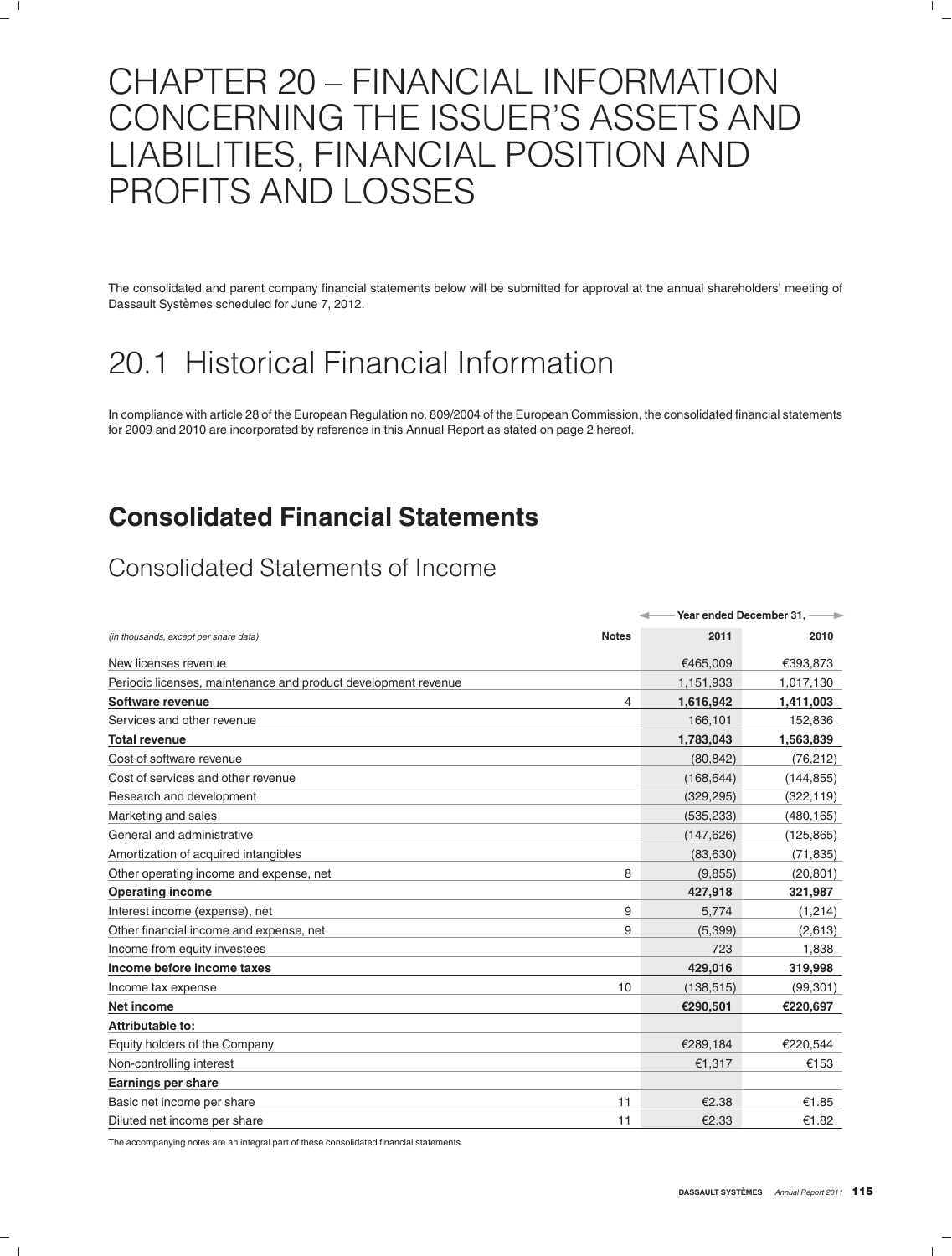### Consolidated Statements of Comprehensive Income

|                                                           |              | Year ended December 31, ---- |           |  |
|-----------------------------------------------------------|--------------|------------------------------|-----------|--|
| (in thousands)                                            | <b>Notes</b> | 2011                         | 2010      |  |
| Net income                                                |              | €290,501                     | €220,697  |  |
| Gains (losses) on available for sale securities           | 23           | 35                           | (11)      |  |
| Derivative (losses) on cash flow hedges                   | 23           | (7, 734)                     | (33, 777) |  |
| Foreign currency translation adjustment                   |              | 39.349                       | 80,188    |  |
| Tax on items taken directly to or transferred from equity |              | 2.855                        | 11,678    |  |
| Other comprehensive income, net of tax                    |              | 34,505                       | 58,078    |  |
| Total comprehensive income, net of tax                    |              | €325,006                     | €278,775  |  |
| Attributable to:                                          |              |                              |           |  |
| Equity holders of the Company                             |              | €324.824                     | €278.622  |  |
| Non-controlling interest                                  |              | €182                         | €153      |  |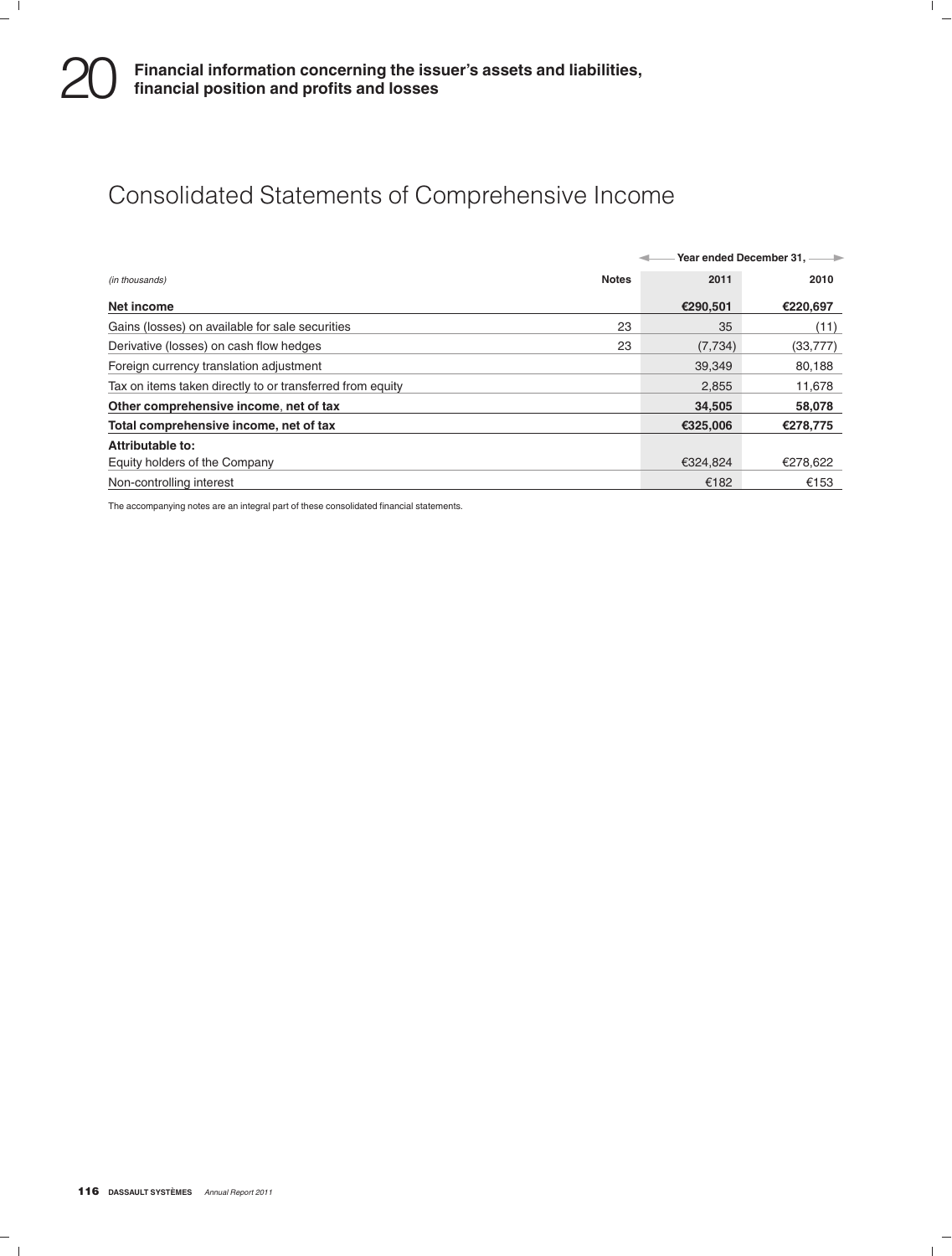### Consolidated Balance Sheets

|                                                |              | Year ended December 31, ---- |            |  |
|------------------------------------------------|--------------|------------------------------|------------|--|
| (in thousands)                                 | <b>Notes</b> | 2011                         | 2010       |  |
| <b>Assets</b>                                  |              |                              |            |  |
| Cash and cash equivalents                      | 12           | €1,154,275                   | €976,482   |  |
| Short-term investments                         | 12           | 268,693                      | 162,646    |  |
| Trade accounts receivable, net                 | 13           | 494,341                      | 413,447    |  |
| Income tax receivable                          |              | 65,020                       | 36,348     |  |
| Other current assets                           | 13           | 74,384                       | 84,273     |  |
| <b>Total current assets</b>                    |              | 2,056,713                    | 1,673,196  |  |
| Property and equipment, net                    | 14           | 106,601                      | 66,395     |  |
| Investments and other non-current assets       | 15           | 28,619                       | 26,161     |  |
| Deferred tax assets                            | 10           | 82,995                       | 72,766     |  |
| Intangible assets, net                         | 17           | 593,866                      | 616,697    |  |
| Goodwill                                       | 18           | 647,990                      | 616,619    |  |
| <b>Total non-current assets</b>                |              | 1,460,071                    | 1,398,638  |  |
| <b>Total assets</b>                            |              | €3,516,784                   | €3,071,834 |  |
|                                                |              |                              |            |  |
| <b>Equity and liabilities</b>                  |              |                              |            |  |
| Trade accounts payable                         |              | €99,844                      | €93,169    |  |
| Accrued compensation and other personnel costs |              | 183,849                      | 170,873    |  |
| Unearned revenue                               |              | 492,036                      | 386,996    |  |
| Income tax payable                             |              | 19,568                       | 21,819     |  |
| Borrowings, current                            | 21           | 228,942                      | 26,691     |  |
| Other current liabilities                      | 19           | 113,926                      | 75,561     |  |
| <b>Total current liabilities</b>               |              | 1,138,165                    | 775,109    |  |
| Deferred tax liabilities                       | 10           | 59,350                       | 57,222     |  |
| Borrowings, non-current                        | 21           | 72,355                       | 293,419    |  |
| Other non-current liabilities                  | 19           | 163,255                      | 154,277    |  |
| <b>Total non-current liabilities</b>           |              | 294,960                      | 504,918    |  |
| Common stock                                   |              | 123,093                      | 121,333    |  |
| Share premium                                  |              | 263,875                      | 229,865    |  |
| Treasury stock                                 |              | (36, 524)                    | (7, 172)   |  |
| Retained earnings and other reserves           |              | 1,763,065                    | 1,529,721  |  |
| Other items                                    |              | (47, 316)                    | (82,956)   |  |
| Parent shareholders' equity                    |              | 2,066,193                    | 1,790,791  |  |
| Non-controlling interest                       |              | 17,466                       | 1,016      |  |
| <b>Total equity</b>                            | 23           | 2,083,659                    | 1,791,807  |  |
| <b>Total equity and liabilities</b>            |              | €3,516,784                   | €3,071,834 |  |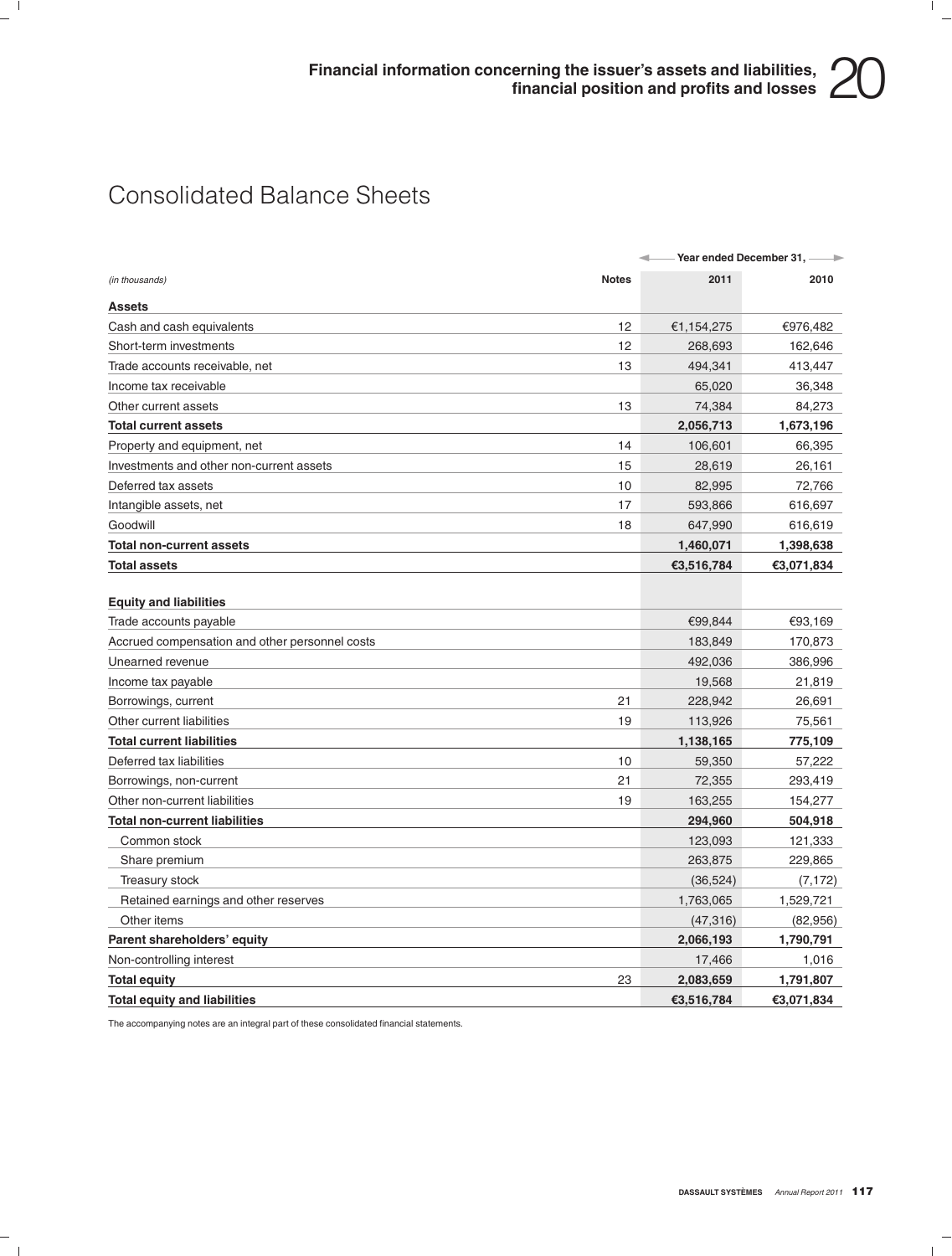### Consolidated Statements of Cash Flows

|                                                              |              |            | Year ended December 31, ---- |
|--------------------------------------------------------------|--------------|------------|------------------------------|
| (in thousands)                                               | <b>Notes</b> | 2011       | 2010                         |
| Net income                                                   |              | €290,501   | €220,697                     |
| Adjustments for non-cash items                               | 24           | 161,855    | 132,304                      |
| Changes in operating assets and liabilities                  | 24           | (1, 493)   | 55,357                       |
| Net cash provided by operating activities                    |              | 450,863    | 408,358                      |
| Additions to property, equipment and intangibles             | 14,17        | (71, 358)  | (37, 290)                    |
| Purchases of short-term investments                          |              | (420,372)  | (147, 077)                   |
| Proceeds from sales and maturities of short-term investments |              | 316,509    | 105,235                      |
| Payment for acquisition of businesses, net of cash acquired  | 16           | (37, 364)  | (461, 404)                   |
| Other                                                        |              | (2, 294)   | (913)                        |
| Net cash used in investing activities                        |              | (214, 879) | (541, 449)                   |
| Proceeds from exercise of stock options                      |              | 233,369    | 97,363                       |
| Cash dividends paid                                          | 23           | (65, 777)  | (54, 496)                    |
| Repurchase of common stock                                   | 23           | (226, 697) | (7, 172)                     |
| Proceeds from borrowings                                     | 21           |            | 115,042                      |
| Repayment of borrowings                                      | 21           | (26, 162)  | (12, 733)                    |
| Net cash (used in) provided by financing activities          |              | (85, 267)  | 138,004                      |
| Effect of exchange rate changes on cash                      |              | 27,076     | 32,512                       |
| Increase in cash and cash equivalents                        |              | 177,793    | 37,425                       |
| Cash and cash equivalents at beginning of period             |              | 976,482    | 939,057                      |
| Cash and cash equivalents at end of period                   |              | €1,154,275 | €976,482                     |
| <b>Supplemental disclosure</b>                               |              |            |                              |
| Income taxes paid                                            |              | €108,634   | €47,624                      |
| Cash paid for interest, net                                  |              | €7,247     | €7,592                       |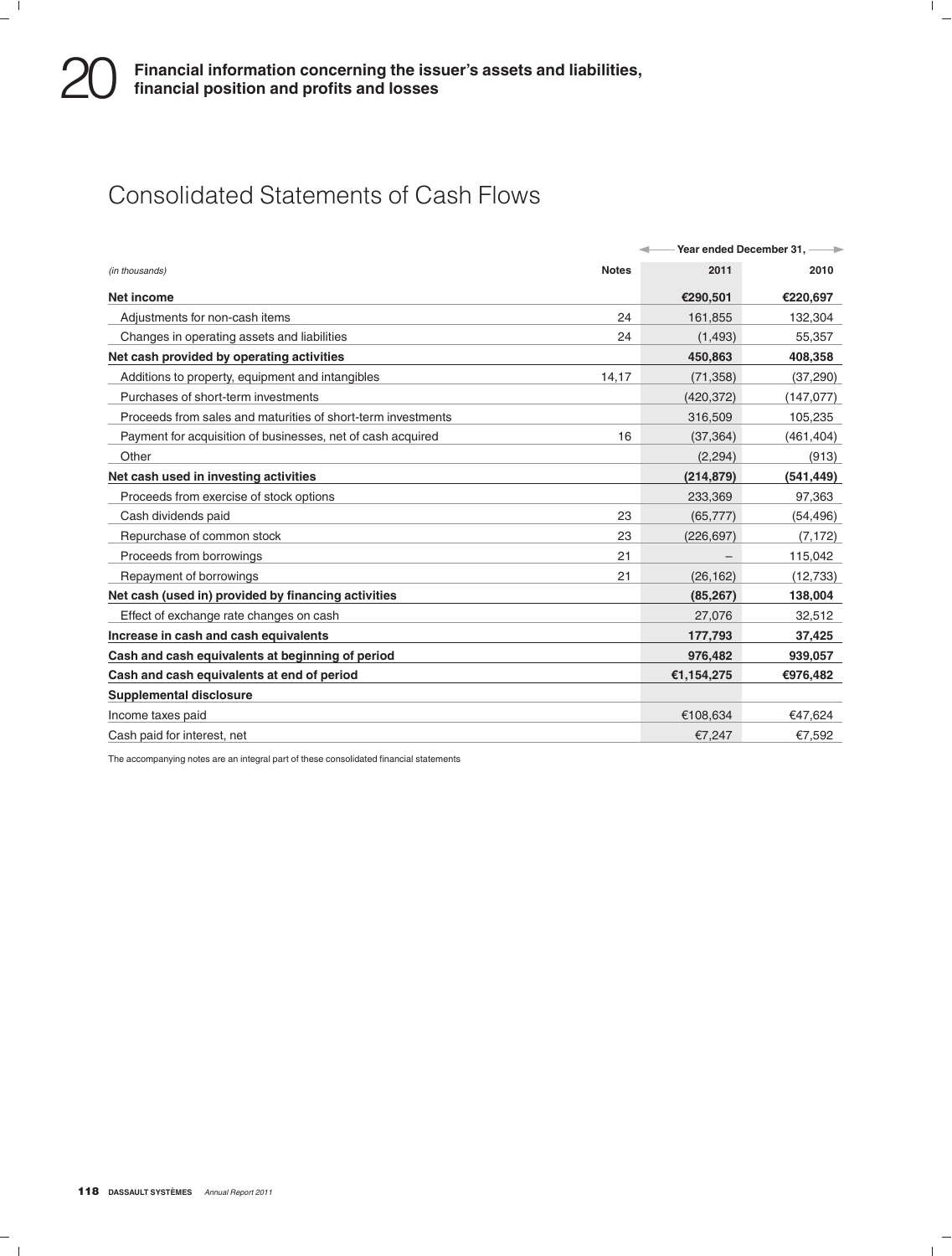### Consolidated Statements of Shareholders' Equity

| (in thousands)                   | Common<br>stock | Share<br>premium | <b>Treasurv</b><br>stock | Retained<br>earnings<br>and other<br>reserves | Other<br>items | Parent<br>shareholders'<br>equity | Non-<br>controlling<br>interest | Total<br><b>Equity</b> |
|----------------------------------|-----------------|------------------|--------------------------|-----------------------------------------------|----------------|-----------------------------------|---------------------------------|------------------------|
| <b>January 1, 2010</b>           | €118,369        | €125,438         | €(5,629)                 | €1,350,506                                    | €(141,034)     | €1,447,650                        | €1,113                          | €1,448,763             |
| Comprehensive income, net of tax |                 |                  |                          | 220,544                                       | 58,078         | 278,622                           | 153                             | 278,775                |
| Cash dividends paid              |                 |                  |                          | (54, 246)                                     | -              | (54, 246)                         | (250)                           | (54, 496)              |
| Exercise of stock options        | 2,964           | 104,427          |                          |                                               | -              | 107,391                           |                                 | 107,391                |
| Treasury stock transactions      |                 | -                | (1, 543)                 | (5,629)                                       |                | (7, 172)                          |                                 | (7, 172)               |
| Share-based payments             |                 |                  |                          | 19,092                                        |                | 19,092                            |                                 | 19,092                 |
| Other changes                    |                 |                  |                          | (546)                                         |                | (546)                             |                                 | (546)                  |
| December 31, 2010                | €121,333        | €229,865         | € $(7, 172)$             | €1,529,721                                    | €(82,956)      | €1,790,791                        | €1,016                          | €1,791,807             |
| Comprehensive income, net of tax |                 |                  |                          | 289,184                                       | 35,640         | 324,824                           | 182                             | 325,006                |
| Cash dividends paid              |                 |                  |                          | (65, 627)                                     | -              | (65, 627)                         | (150)                           | (65, 777)              |
| Exercise of stock options        | 5,190           | 220,753          |                          |                                               | -              | 225,943                           |                                 | 225,943                |
| Treasury stock transactions      | (3,430)         | (186, 743)       | (29, 352)                | (7, 172)                                      | -              | (226, 697)                        | -                               | (226, 697)             |
| Share-based payments             | -               | -                | -                        | 17,290                                        | -              | 17,290                            | -                               | 17,290                 |
| Other changes                    | -               | -                |                          | (331)                                         | -              | (331)                             | 16,418                          | 16,087                 |
| December 31, 2011                | €123,093        | €263,875         | €(36,524)                | €1,763,065                                    | €(47,316)      | €2,066,193                        | €17,466                         | €2,083,659             |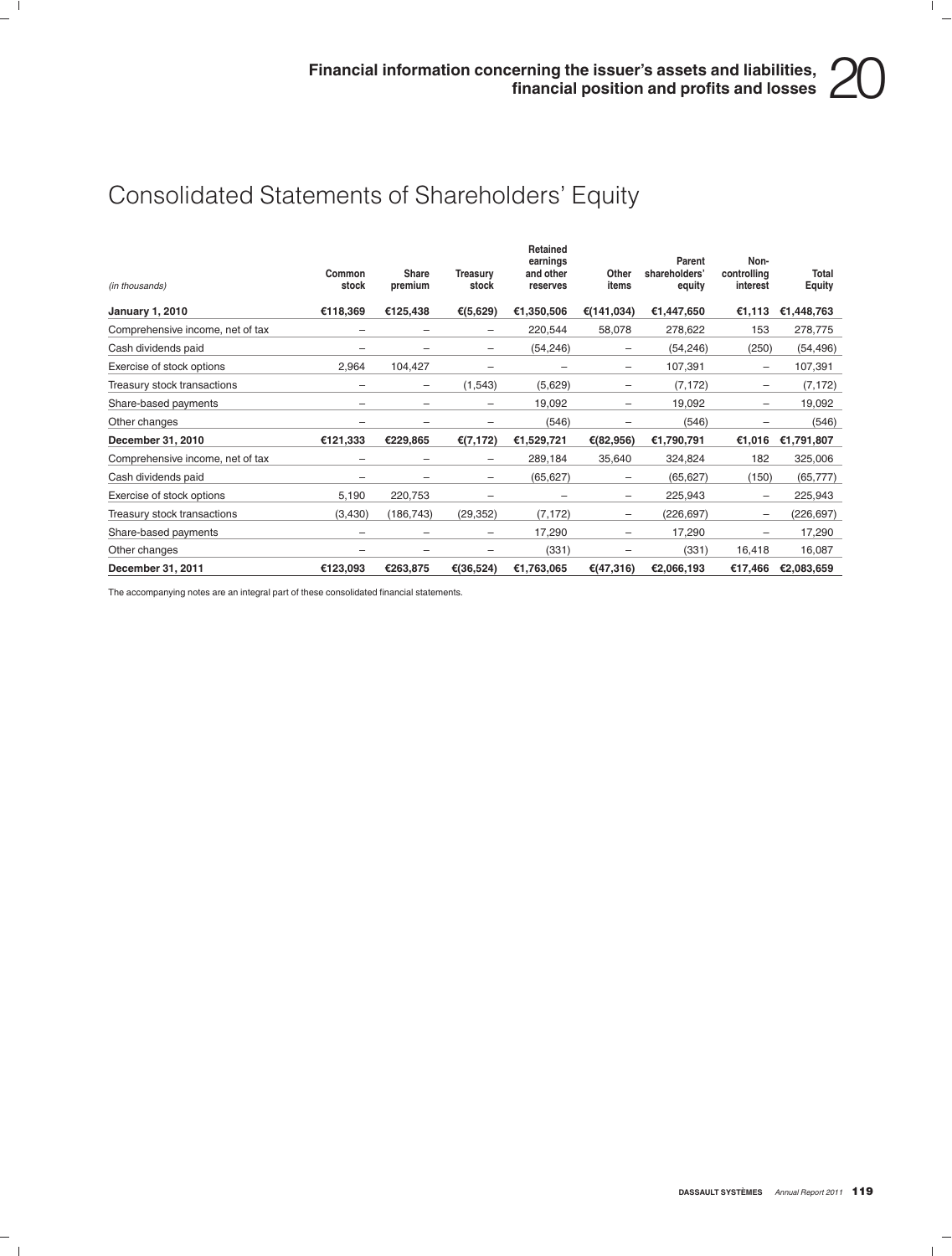### **Notes to the Consolidated Financial Statements for Years Ended December 31, 2011 and 2010**

### Note 1. Description of Business

The "Company" refers to Dassault Systèmes SA and its subsidiaries. The Company provides software solutions and consulting services which enable its customers to: innovate in the design and quality of products and services; reduce design-cycle time to accelerate time-to-market; collaborate with partners and suppliers in product development; create, manufacture and maintain products more cost effectively; simulate their end-customers' experiences; support product related business processes; and capture and leverage information intelligence, whether from internal sources and/or from the internet.

The Company's global customer base includes companies primarily in 11 industrial sectors: Aerospace & Defense; Transportation & Mobility; Marine & Offshore; Industrial Equipment; High-Tech; Architecture, Engineering & Construction; Consumer Goods – Retail; Consumer Packaged Goods – Retail; Life Sciences; Energy, Process & Utilities; and Financial & Business Services. To serve these industries, the Company has developed a broad software applications portfolio, organized in brands, in order to provide comprehensive solutions responding to the extensive requirements of product development: Design, Realistic Simulation, Virtual Manufacturing and Production, Collaborative Innovation, Lifelike Experiences and Information Intelligence.

The Company principally organizes its business and markets its products and services according to two types of applications: the Product Lifecycle Management ("PLM") market, to support product development, production, maintenance and lifecycle management, and the SolidWorks market (Mainstream 3D), which is primarily focused on product design.

Dassault Systèmes SA is a *société anonyme*, a form of limited liability company, incorporated under the laws of France. The Company's registered office is located at 10, rue Marcel Dassault, in Vélizy-Villacoublay, France. The Dassault Systèmes SA shares are listed in France on NYSE Euronext Paris. These consolidated financial statements were established under the responsibility of the Board of Directors on March 23, 2012.

### Note 2. Summary of Significant Accounting Policies

### Basis of Preparation and Consolidation

The accompanying consolidated financial statements were prepared in accordance with International Financial Reporting Standards (''IFRS'') as adopted in the European Union. The consolidated financial statements are presented in thousands of euros except where otherwise indicated.

The consolidated financial statements include the accounts of Dassault Systèmes SA and its subsidiaries. Companies over which the Company has control over operating and financial policies are fully consolidated. Companies over which the Company exercises significant influence over operating and financial policies are accounted for under the equity method. Intercompany transactions and balances are eliminated.

### Impact of Recently Issued Accounting Standards

The standards, interpretations and amendments which became mandatory from January 1, 2011 and were published in the Official Journal of the European Union at December 31, 2011 had no material impact on the Company's consolidated financial statements.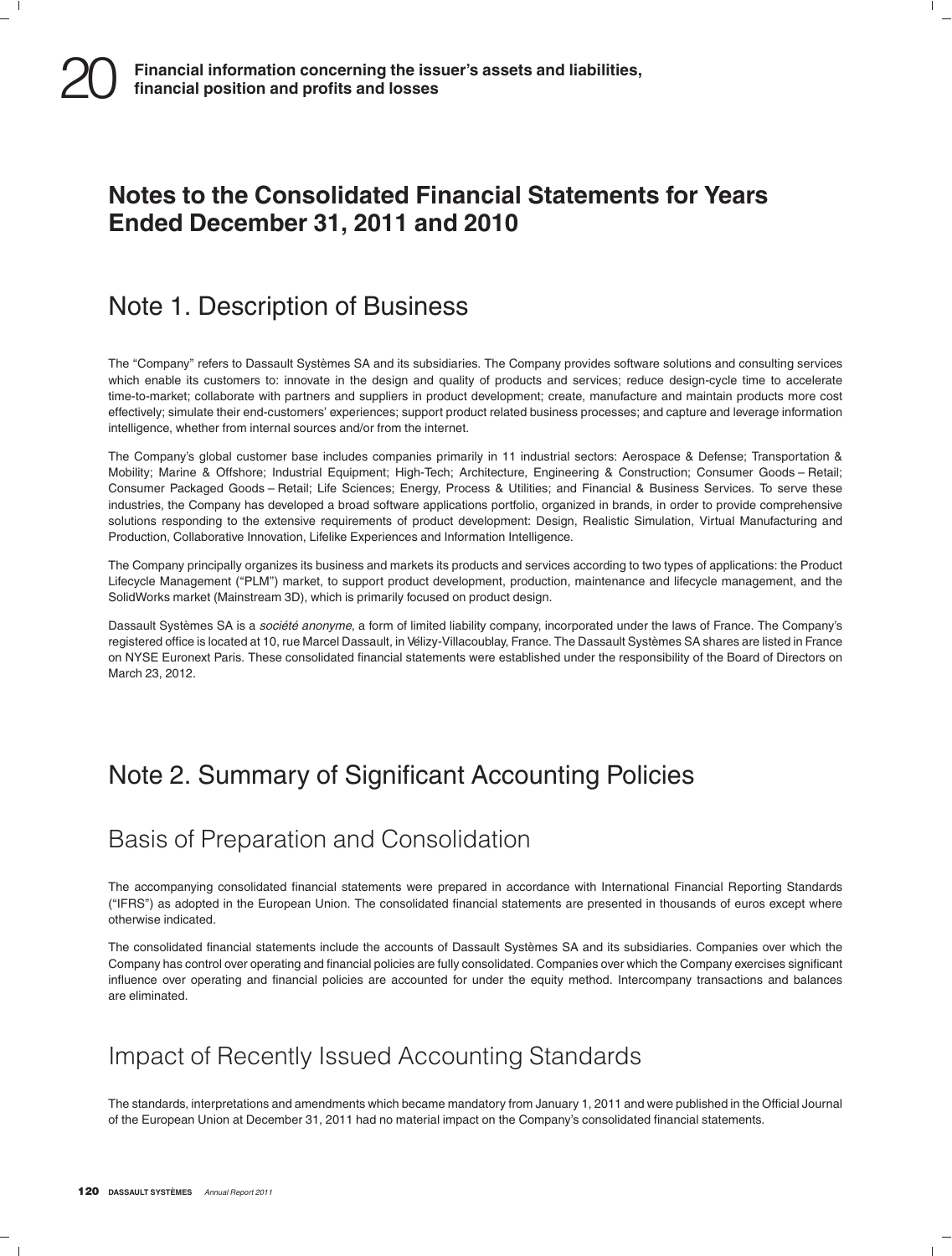The Company undertakes no early application of any standard or interpretation or associated amendments, including the following which was already published in the Official Journal of the European Union at December 31, 2011:

• Amendment to IFRS 7 ''Financial instruments: Disclosures on transfers of financial assets'', mandatory for financial years beginning on or after July 1, 2011.

The Company does not currently expect adoption of this amendment to have a material impact on the consolidated financial statements. In addition, the Company's consolidated financial statements do not take into account new standards, interpretations and amendments not yet approved by the European Union at December 31, 2011.

### Summary of Significant Accounting Policies

### **USE OF ESTIMATES**

The preparation of financial statements in conformity with IFRS requires management to make estimates and assumptions that affect the reported amounts of assets and liabilities, revenue and expenses and disclosure of contingent assets and liabilities at the date of the financial statements. Examples include: estimating loss contingencies; assessing product life cycles; identifying the different elements comprising a software arrangement, including the distinction between upgrades/enhancements and new products; determining when technological feasibility is achieved for its products; estimating the fair value of goodwill; determining when a decline in value of the Company's investments is other-than-temporary; determining the nature, fair value and useful life of acquired intangible assets in a business combination; determining assumptions for share-based payments; and assessing the realizability of deferred tax assets. Actual results and outcomes could differ from management's estimates and assumptions.

#### **FOREIGN CURRENCY ADJUSTMENTS**

The functional currency of the Company's foreign subsidiaries is generally the applicable local currency. Assets and liabilities with functional currencies other than the euro are translated into euro equivalents at the rate of exchange in effect on the balance sheet date. Revenues, expenses and cash flows are translated at the average exchange rates for the year unless this average is not a reasonable approximation of the cumulative effect of the rates prevailing on the transaction dates, in which case revenues, expenses and cash flows are translated at the rate on the dates of the transactions. Translation gains or losses are recorded in Other items in shareholders' equity.

Exchange differences on the settlement or retranslation of monetary items in a currency other than the Company's and its subsidiaries' functional currency are recorded in the statement of income.

### **REVENUE RECOGNITION**

The Company derives revenue from two primary sources: (1) new software licenses, periodic licenses, maintenance and product development, which includes software license updates, technical support and the development of additional functionalities of standard products requested by clients; (2) consulting and training services and other revenue.

Revenues are disclosed net of taxes collected from customers and remitted to governmental authorities.

*Software License, Maintenance and Product Development Revenue –* Software license revenue represents fees earned from granting customers licenses to use the Company's software. The Company's software license revenue consists of perpetual and periodic license sales of software products. Software license revenue is recognized (to the extent the Company has no remaining obligations to perform) when: evidence of an arrangement exists, delivery and acceptance has occurred, the amount of revenue and associated costs can be measured reliably, and it is probable that the economic benefits associated with the transaction will flow to the Company. In instances when any of the four criteria are not met, the Company defers recognition of software license revenue until all criteria are met. Revenue related to the licensing of software through value-added resellers (VARs) is generally recognized when evidence of a sale to an end-user customer is provided to the Company, assuming all other revenue recognition criteria have been met.

Periodic licenses generally have a one-year term and the corresponding fee is recognized ratably over the term of the license.

Maintenance revenue represents periodic fees associated with the sale of unspecified product updates on a when-and-if-available basis and technical support. Maintenance agreements are entered into in connection with the initial software license purchase. Maintenance support may be renewed by the customer at the conclusion of each term. Revenue from maintenance is recognized on a straight-line basis over the term of the maintenance agreement.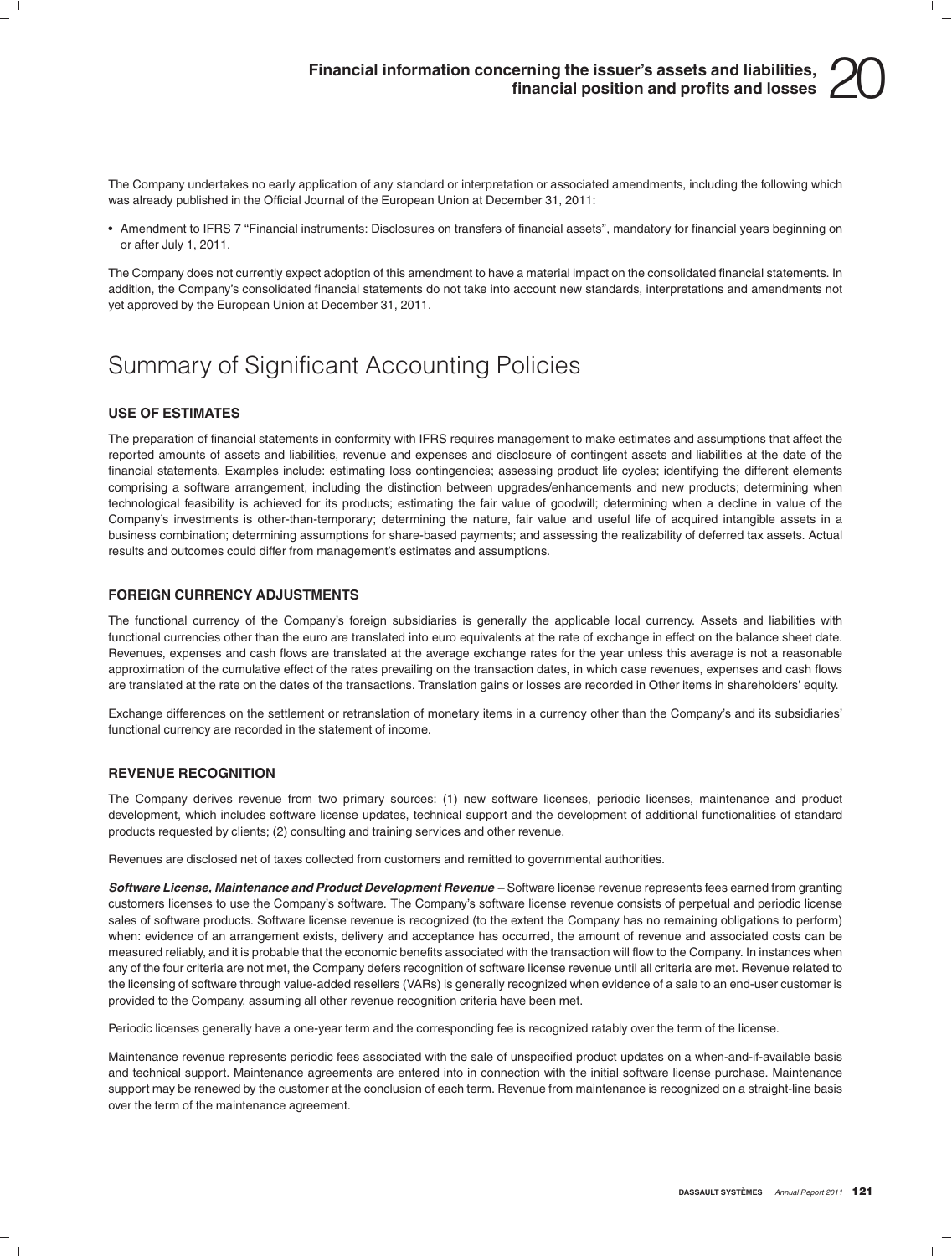Product development revenue relates to the development of additional functionalities of standard products requested by clients and is recognized as the development work is performed.

Recurring fees for periodic license and maintenance and product development revenue are reported within software revenue.

Revenue under multiple-element arrangements, which typically include new software licenses and maintenance agreements sold together, is allocated to each element in the arrangement primarily using the residual method based upon the fair value of the undelivered elements. Discounts, if any, are applied to the delivered elements, usually software licenses, under the residual method. For maintenance, fair value is generally determined based upon the expected renewal rate.

*Services and Other Revenue –* Services and other revenue consists primarily of fees from consulting services and training. Services generally do not require significant modification or customization of software products and are accounted for separately to the extent they are not essential to the functionality of software products. Service revenues derived from time and material contracts are recognized as time is incurred.

Service revenues derived from fixed price contracts are generally recognized using a percentage of completion basis. For customer support contracts, when no performance pattern is discernible, revenue is recognized ratably over the term of the contract, generally one year, on a straight-line basis.

### **SHARE-BASED PAYMENT**

The Company recognizes compensation expense for share-based payment awards expected to vest on a straight-line basis over the requisite service period of the entire award. Forfeitures are estimated at the time of grant and revised, if necessary, in subsequent periods if actual forfeitures differ from initial estimates.

The Company estimates the fair value of share-based payment awards on the date of the grant using an option-pricing model based on assumptions made by management on expected volatility, expected life and distributed dividends.

#### **COST OF SOFTWARE REVENUE**

Cost of software revenue primarily includes software license expense for software products included in the Company's software, maintenance costs, CD duplication costs and delivery expense.

#### **RESEARCH AND DEVELOPMENT**

Costs incurred to develop computer software products include mainly payroll and other headcount-related costs associated with development of the Company's products. They also include amortization expense, lease and maintenance costs of computer equipment used for product development, software expenditures and costs of information technology and communication.

Research costs are expensed as incurred. Development expenditure on an individual project is recognized as an intangible asset when the Company can demonstrate:

- the technical feasibility of completing the intangible asset;
- its intention to complete the intangible asset;
- its ability to use or sell the asset;
- how the asset will generate future economic benefits, notably demonstrating the existence of a market for the asset;
- the availability of technical, financial and other resources to complete and sell the asset; and
- the ability to measure reliably the expenditure during development.

Due to specificities in the software industry, the Company has determined that technological feasibility is the key criteria to capitalize development expenditure as it is generally the last criteria to be met. Currently the risks and uncertainties inherent in the software development process make it difficult to demonstrate technological feasibility before a working prototype has been completed, which generally occurs shortly before the commercial release of its software products. As a consequence, costs incurred after technological feasibility is established that could potentially be capitalized are not material.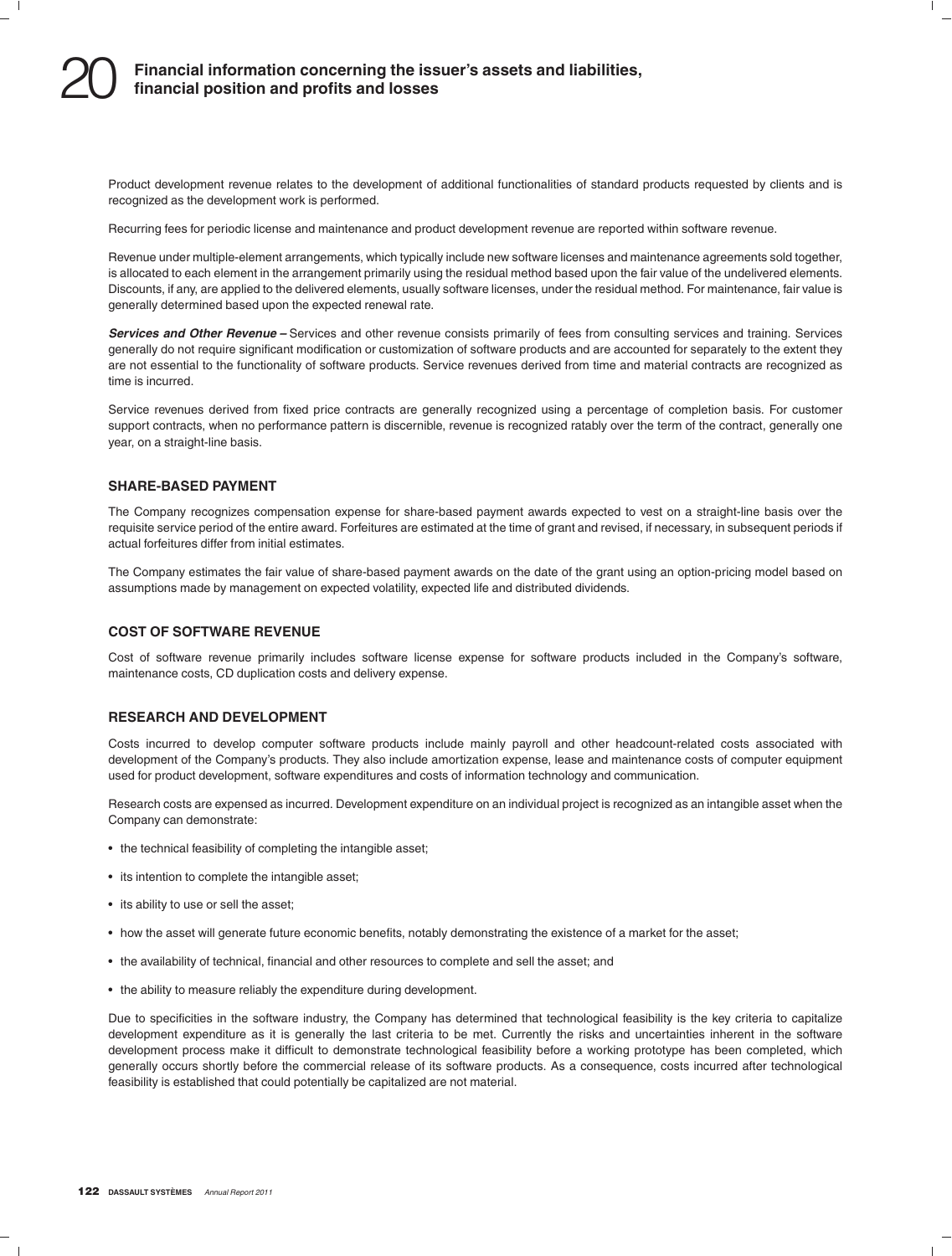#### **GOVERNMENT GRANTS**

The Company receives grants from various governmental authorities to finance certain research and development activities, including research and development tax credits in France that are treated as government grants because they are realizable in cash in the event the Company has insufficient income tax payable. Government grants are recognized as a reduction of research and development costs or cost of services and other revenue when the qualifying research and development activities have been performed and there is reasonable assurance that the grants will be received.

#### **OTHER OPERATING INCOME AND EXPENSE, NET**

The Company distinguishes income and expense that is unusual, infrequent or generally non-recurring in nature in the consolidated statement of income. Such income and expense includes the impact of restructuring activity and other generally non-recurring events, such as certain real estate transactions, gain or loss on sale of subsidiaries or operation, costs directly related to acquisitions and costs related to site closings or moving from one site to another.

#### **OTHER FINANCIAL INCOME AND EXPENSE, NET**

Other financial income and expense primarily includes the impact of remeasuring financial instruments at fair value, gains and losses on disposals and the impairment of investments in non-consolidated companies, exchange gains and losses on monetary items and change in fair value of derivative financial instruments not qualified for hedge accounting.

#### **INCOME TAXES**

Deferred income tax is recognized using the liability method on temporary differences arising between the tax bases of assets and liabilities and their carrying amounts in the consolidated financial statements. However, deferred income tax is not accounted for if it arises from initial recognition of an asset or liability in a transaction other than a business combination that, at the time of the transaction, affects neither accounting nor taxable profit or loss. Deferred income tax is determined using tax rates and laws that have been enacted or substantially enacted by the balance sheet date and are expected to apply when the related deferred income tax asset is realized or the deferred income tax liability is settled.

Deferred income tax assets are recognized only to the extent that it is probable that future taxable profit will be available against which the temporary differences can be utilized.

Deferred income tax is provided on temporary differences arising on investments in subsidiaries and associates, except where the timing of the reversal of the temporary difference is controlled by the Company and it is probable that the temporary difference will not reverse in the foreseeable future.

#### **ALLOWANCE FOR DOUBTFUL ACCOUNTS AND LOANS RECEIVABLE**

The allowance for doubtful accounts and loans receivable reflects the Company's best estimate of probable losses inherent in the receivable balance. The Company determines the allowance based on known troubled accounts, historical experience and other currently available evidence.

#### **FINANCIAL INSTRUMENTS**

Fair Value – The carrying amounts of cash and cash equivalents, short-term investments, accounts receivable, accounts payable and accrued expenses approximate fair value, due to the short-term maturities of such instruments. Foreign exchange options, futures, and forward contracts, which are designated and serve as hedges, are recorded at their fair market value. Based on the three hierarchy levels defined by IFRS 7 (Revised) (level 1: quoted price in active markets; level 2: inputs observable directly or indirectly (other than quoted price included in level 1); level 3: inputs not based on observable market data), cash, cash equivalents and short-term investments are measured using the level 1 fair value. Derivative instruments are measured using the level 2 fair value. Other investments that are not equity method investments are measured using the level 3 fair value.

*Cash and Cash Equivalents and Short-Term Investments –* The Company considers marketable debt securities with short-term maturities, deposits with banks, and investments in money market mutual funds to be cash equivalents since they are readily convertible to a known amount of cash and are subject to an insignificant risk of change in value. Other marketable debt securities and mutual funds that do not qualify as cash equivalents are considered to be short-term investments and are generally classified as trading securities with changes in fair value recorded in other financial income and expense, net.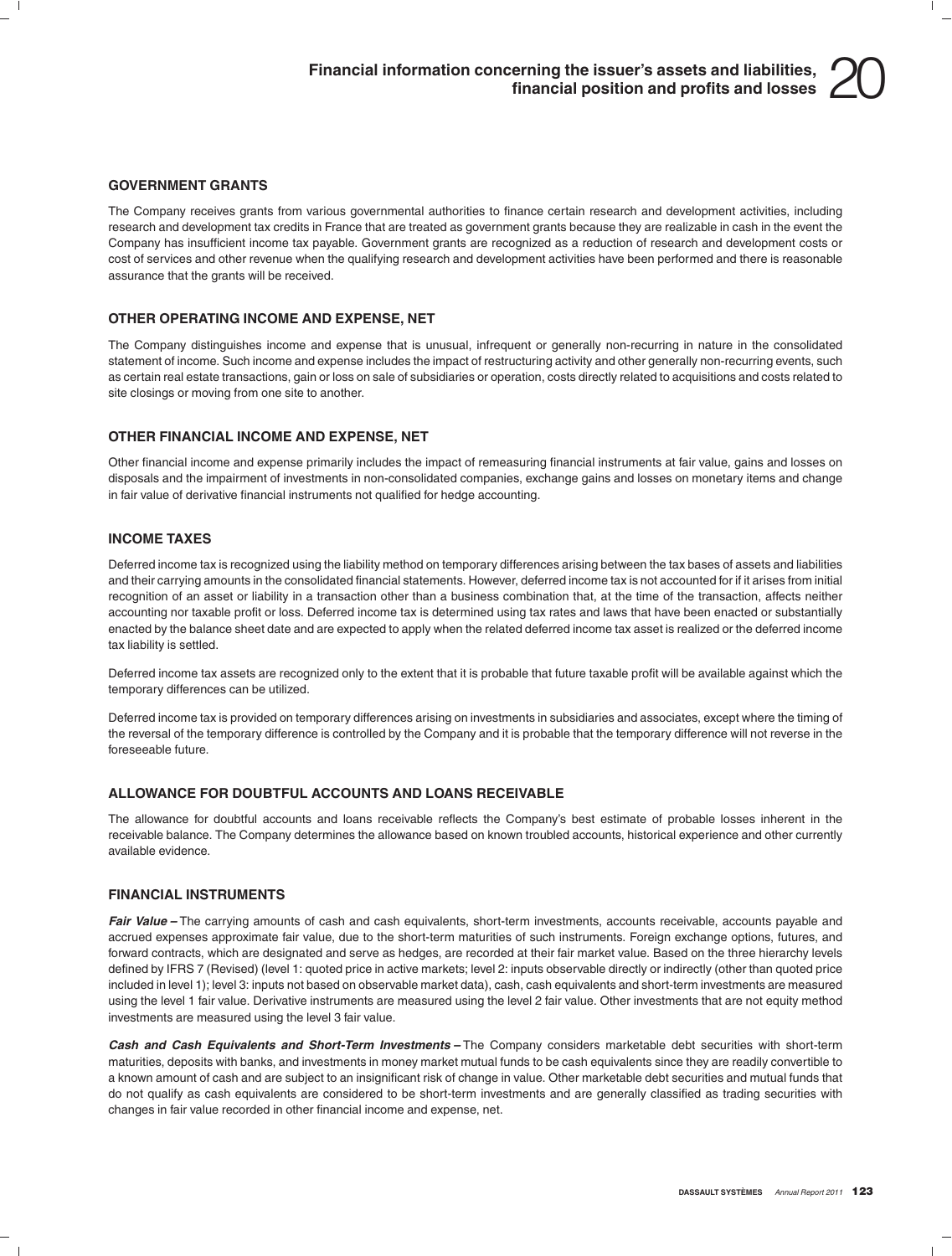**Investments** – Investments include, principally, available-for-sale equity securities at fair value, loans and deposits at amortized cost and equity method investments. For available-for-sale equity securities, any unrealized holding gains and losses are excluded from operating results and are recognized in consolidated statements of comprehensive income until realized. The Company assesses declines in the value of individual investments to determine whether such decline is other-than-temporary and thus the investment is impaired. This assessment is made by considering available evidence including changes in general market conditions, specific industry and individual company data, the length of time and the extent to which the market value has been less than cost, the financial condition and near-term prospects of the individual company, and the Company's intent and ability to hold the investment.

*Derivative Instruments –* The Company uses derivative instruments to manage exposures to foreign currency and interest rates. Derivative instruments are measured at their fair value and changes in the fair value affect the consolidated statements of income unless specific hedge accounting criteria are met. Changes in the fair value of derivatives designated as cash-flow hedges are reported as a component of shareholders' equity until the hedged item is recognized in earnings.

### **CONCENTRATION OF CREDIT RISK**

Financial instruments that potentially subject the Company to credit risk consist primarily of cash equivalents, short-term investments, accounts receivable and derivatives. The Company invests its cash equivalents and short-term investments with high credit-quality financial institutions. The Company invests its excess cash primarily in money market funds and bank certificates of deposit.

The Company has established guidelines relative to credit ratings and diversification of maturities that seek to maintain safety and liquidity. Management monitors the quality of its investments and the credit-worthiness of the aforementioned counter-parties and considers the credit risk exposure due to counter-party failure to be minimal.

### **PROPERTY AND EQUIPMENT**

Property and equipment are recorded at cost and depreciated using the straight-line method over their estimated useful lives: computer equipment, 18 months to five years; office furniture and equipment, five to 10 years; buildings, 30 years; leasehold improvements are amortized over the shorter of the life of the assets or the remaining lease term. Repair and maintenance costs are expensed as incurred.

### **INTANGIBLE ASSETS**

Intangible assets primarily include acquired technology, contractual customer relationships, computer software and trademarks. Costs related to intangible assets are capitalized and amortized using the straight-line method over their estimated useful lives, which range from two to 13 years. No intangible assets have been identified with an indefinite useful life.

### **BUSINESS COMBINATIONS AND GOODWILL**

Business combinations are accounted for using the purchase method. The cost of an acquisition is measured as the fair value of the assets transferred, equity instruments issued and liabilities incurred or assumed on the acquisition date. Identifiable assets acquired and liabilities and contingent liabilities assumed in a business combination are measured initially at fair value at the date of acquisition, irrespective of the extent of any non-controlling interest.

Goodwill is initially measured at cost being the excess of the cost of the business combination over the Company's share in the net fair value of the acquiree's identifiable assets, liabilities and contingent liabilities.

After initial recognition, goodwill is measured at cost less any accumulated impairment losses. For the purpose of impairment testing, goodwill acquired in a business combination is, from the acquisition date, allocated to each of the Company's cash generating units that are expected to benefit from the synergies of the combination, irrespective of whether other assets or liabilities of the acquiree are assigned to those units.

Goodwill is tested annually for impairment or whenever events or changes in circumstances indicate that the carrying amount may not be recoverable. For the purpose of the impairment test, the Company relies upon projections of future cash flows and takes into account assumptions regarding the evolution of the market and its ability to successfully develop and commercialize its products. Changes in market conditions could have a major impact on the valuation of these assets and could result in additional impairment losses.

#### **PROVISIONS**

Provisions are recognized as liabilities to cover probable outflows of resources that can be estimated and that result from present obligations (legal, contractual or constructive) relating to past events. In cases where a potential obligation resulting from past events exists, but where occurrence of the outflow of resources is not probable or where the amount cannot be reliably estimated, a contingent liability is disclosed among the Company's commitments.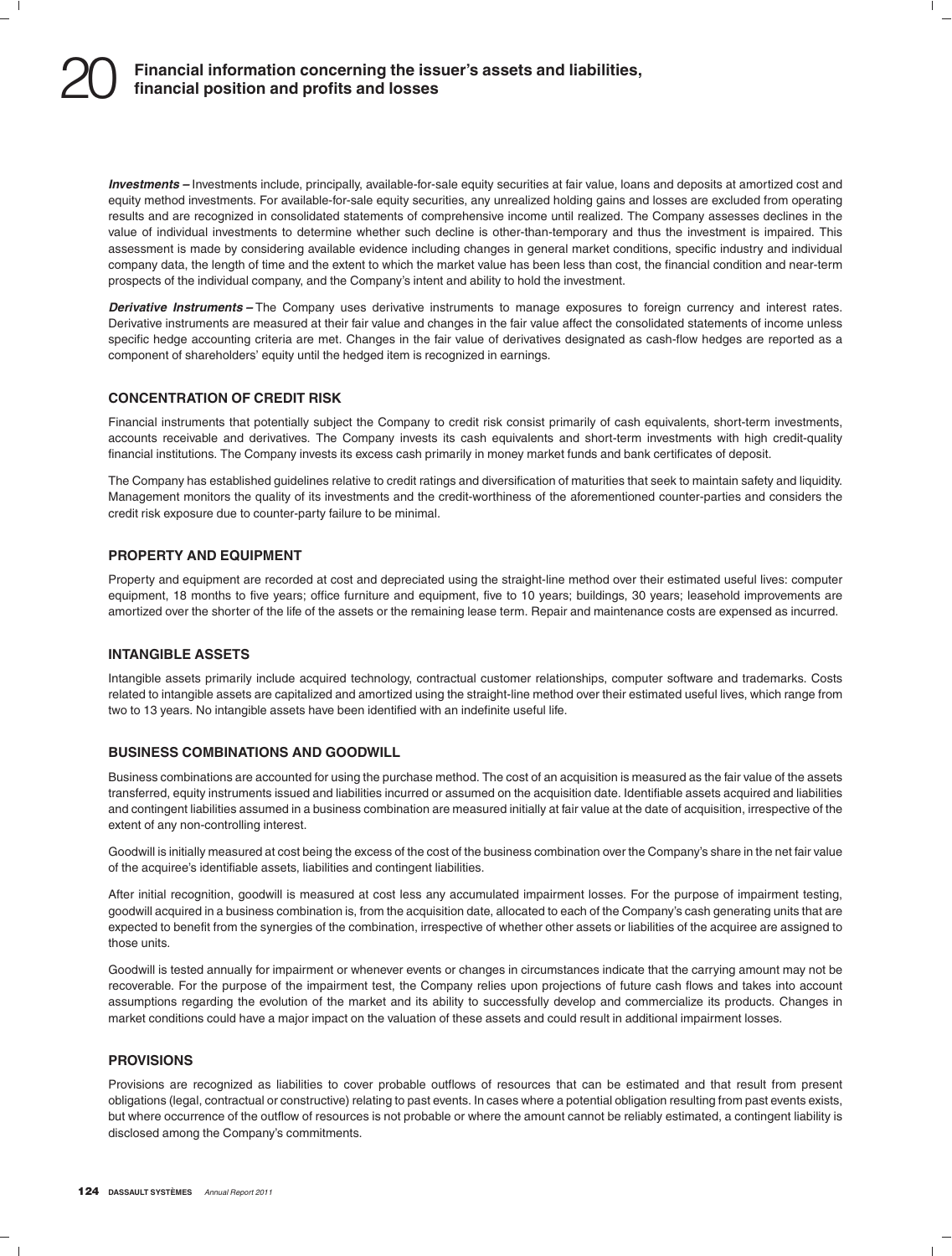

The amount of the provision provided is the best estimate of the outflow of resources required to extinguish this present obligation.

#### **TREASURY SHARES**

Own equity instruments which are reacquired (treasury shares) are recognized at cost and deducted from equity. Gains and losses on the purchase, sale, issue or cancellation of the Company's own equity instruments are credited or charged to shareholders' equity and are not recognized in the statement of income.

#### **BORROWINGS**

Borrowings are recognized initially at fair value, net of transaction costs incurred. Any difference between the recorded amount and the redemption value is amortized into income over the period of the borrowing using the effective interest rate method.

#### **POST-EMPLOYMENT BENEFITS**

The Company's payments for defined contribution plans are recorded as expenses for the relevant period.

For defined benefit plans concerning post-employment benefits, the Company uses the Projected Unit Credit Method to determine the present value of its obligations. Under this method, benefits are attributed to periods of service according to the plan's benefit formula. However, if an employee's service in later years will earn a materially higher level of benefit than in earlier years, benefits are attributed to periods of service on a straight-line basis.

Actuarial gains and losses are recognized as income or expense when the net cumulative unrecognized actuarial gains and losses for each individual plan at the end of the previous reporting period exceed 10% of the higher of the defined benefit obligation and the fair value of plan assets at that date (this is referred to as the corridor approach). These gains and losses are recognized over the expected average remaining working lives of the employees participating in the plans.

The future payments for employee benefits are measured on the basis of future salary increases, retirement age, mortality and length of employment with the company, and are discounted at a rate determined by reference to yields on long-term high quality corporate bonds of a duration corresponding to the estimated duration of the benefit plan concerned.

The net expense for the year, corresponding to the sum of the current period service costs, the discount cost less the expected return on fund assets and a portion of deferred past service costs, is charged in full to operating income.

### Note 3. Segment and Geographic Information

Operating segments are components of the Company for which discrete financial information is available and whose operating results are regularly reviewed by management to assess performance and allocate resources. The Company operates in two reportable business segments: the PLM segment and the SolidWorks segment. The PLM market serves customers seeking to optimize their industrial processes from the design stage through to manufacturing and maintenance. The SolidWorks market serves companies seeking to support product design. The accounting policies of the reportable segments are the same as those described in Note 2. Summary of Significant Accounting Policies.

Data by reportable segment is as follows:

|                            | Year ended December 31, 2011 |                                      |        |              |  |  |
|----------------------------|------------------------------|--------------------------------------|--------|--------------|--|--|
| (in thousands)             | <b>PLM</b>                   | <b>SolidWorks</b>                    | Elim.  | <b>Total</b> |  |  |
| Software revenue           | €1,276,167                   | €340.963                             | €(188) | €1,616,942   |  |  |
| Services and other revenue | 166.101                      | $\qquad \qquad \  \, -\qquad \qquad$ |        | 166,101      |  |  |
| <b>Total revenue</b>       | 1.442.268                    | 340,963                              | (188)  | 1,783,043    |  |  |
| <b>Operating income</b>    | €283.540                     | €144,378                             | € –    | €427,918     |  |  |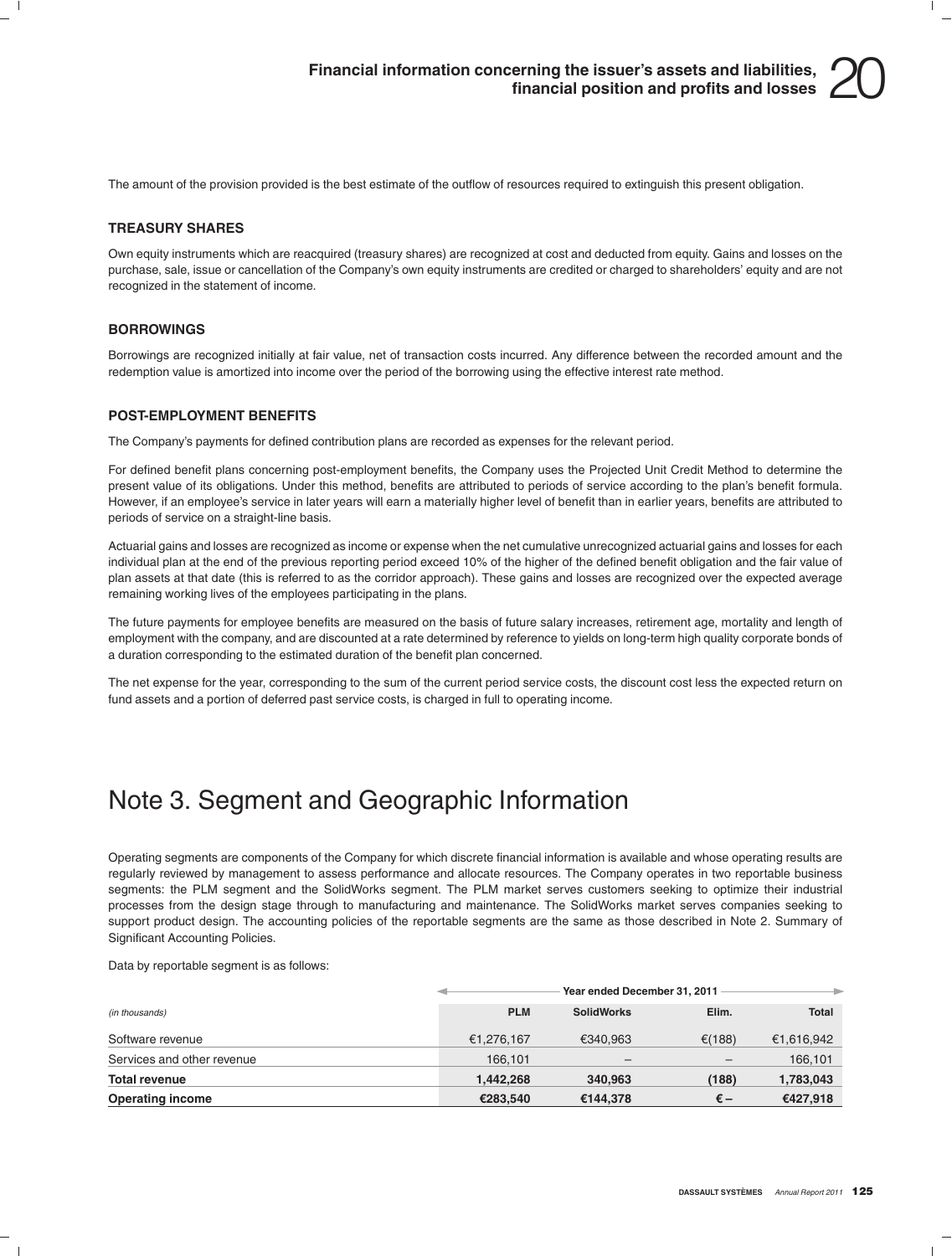# **Financial information concerning the issuer's assets and liabilities,** 20 **financial position and profits and losses**

|                            |            | Year ended December 31, 2010 |        |              |  |  |  |
|----------------------------|------------|------------------------------|--------|--------------|--|--|--|
| (in thousands)             | <b>PLM</b> | <b>SolidWorks</b>            | Elim.  | <b>Total</b> |  |  |  |
| Software revenue           | €1,099,633 | €311.525                     | €(155) | €1,411,003   |  |  |  |
| Services and other revenue | 152.789    | 47                           |        | 152,836      |  |  |  |
| <b>Total revenue</b>       | 1.252.422  | 311.572                      | (155)  | 1,563,839    |  |  |  |
| <b>Operating income</b>    | €201,344   | €120,643                     | €–     | €321,987     |  |  |  |

Information about certain non-cash and balance sheet items is as follows:

|                                                            | Year ended December 31, 2011 |                              |       |          |  |  |
|------------------------------------------------------------|------------------------------|------------------------------|-------|----------|--|--|
| (in thousands)                                             | <b>PLM</b>                   | <b>SolidWorks</b>            | Elim. | Total    |  |  |
| Depreciation of property and equipment and amortization of |                              |                              |       |          |  |  |
| intangible assets                                          | €107,565                     | €4.746                       | €—    | €112,311 |  |  |
| Non-cash share-based payment expense                       | 17.290                       |                              |       | 17,290   |  |  |
| Additions to property, equipment and intangibles           | 67.813                       | 3.545                        |       | 71,358   |  |  |
| Goodwill                                                   | 619.268                      | 28.722                       |       | 647.990  |  |  |
|                                                            |                              | Year ended December 31, 2010 |       |          |  |  |
| (in thousands)                                             | <b>PLM</b>                   | <b>SolidWorks</b>            | Elim. | Total    |  |  |
| Depreciation of property and equipment and amortization of |                              |                              |       |          |  |  |
| intangible assets                                          | €94.220                      | €5.790                       | €—    | €100.010 |  |  |
| Non-cash share-based payment expense                       | 19.092                       |                              |       | 19.092   |  |  |

| Additions to property, equipment and intangibles | <u>3.294</u> | 996.ر  | $\overline{\phantom{0}}$ | 37,290 |
|--------------------------------------------------|--------------|--------|--------------------------|--------|
| Goodwill                                         | 590.491      | 26.128 | $\overline{\phantom{0}}$ |        |
|                                                  |              |        |                          |        |

The data by geographic operations of the Company is established according to the geographical location of the consolidated companies and is as follows:

| (in thousands)                        | Revenue    | <b>Total assets</b> | <b>Additions to</b><br>property,<br>equipment and<br>intangibles |
|---------------------------------------|------------|---------------------|------------------------------------------------------------------|
| 2011                                  |            |                     |                                                                  |
| Europe                                | €687,841   | €2,163,892          | €31,411                                                          |
| of which France                       | 367,704    | 1,755,374           | 29,206                                                           |
| of which Germany                      | 164,871    | 197,100             | 825                                                              |
| Americas                              | 678,001    | 1,000,603           | 32,530                                                           |
| of which the United States of America | 649,234    | 963,052             | 32,244                                                           |
| Asia Pacific                          | 417,201    | 352,289             | 7,417                                                            |
| of which Japan                        | 335,940    | 241,658             | 1,414                                                            |
| Total                                 | €1,783,043 | €3,516,784          | €71,358                                                          |
| 2010                                  |            |                     |                                                                  |
| Europe                                | €625,052   | €1,479,976          | €20,927                                                          |
| of which France                       | 380,394    | 1,077,882           | 16,420                                                           |
| of which Germany                      | 129,269    | 186,825             | 1,228                                                            |
| Americas                              | 614,277    | 1,266,207           | 8,498                                                            |
| of which the United States of America | 592,237    | 1,235,244           | 7,740                                                            |
| Asia Pacific                          | 324,510    | 325,651             | 7,865                                                            |
| of which Japan                        | 281,951    | 247,501             | 5,415                                                            |
| Total                                 | €1,563,839 | €3,071,834          | €37,290                                                          |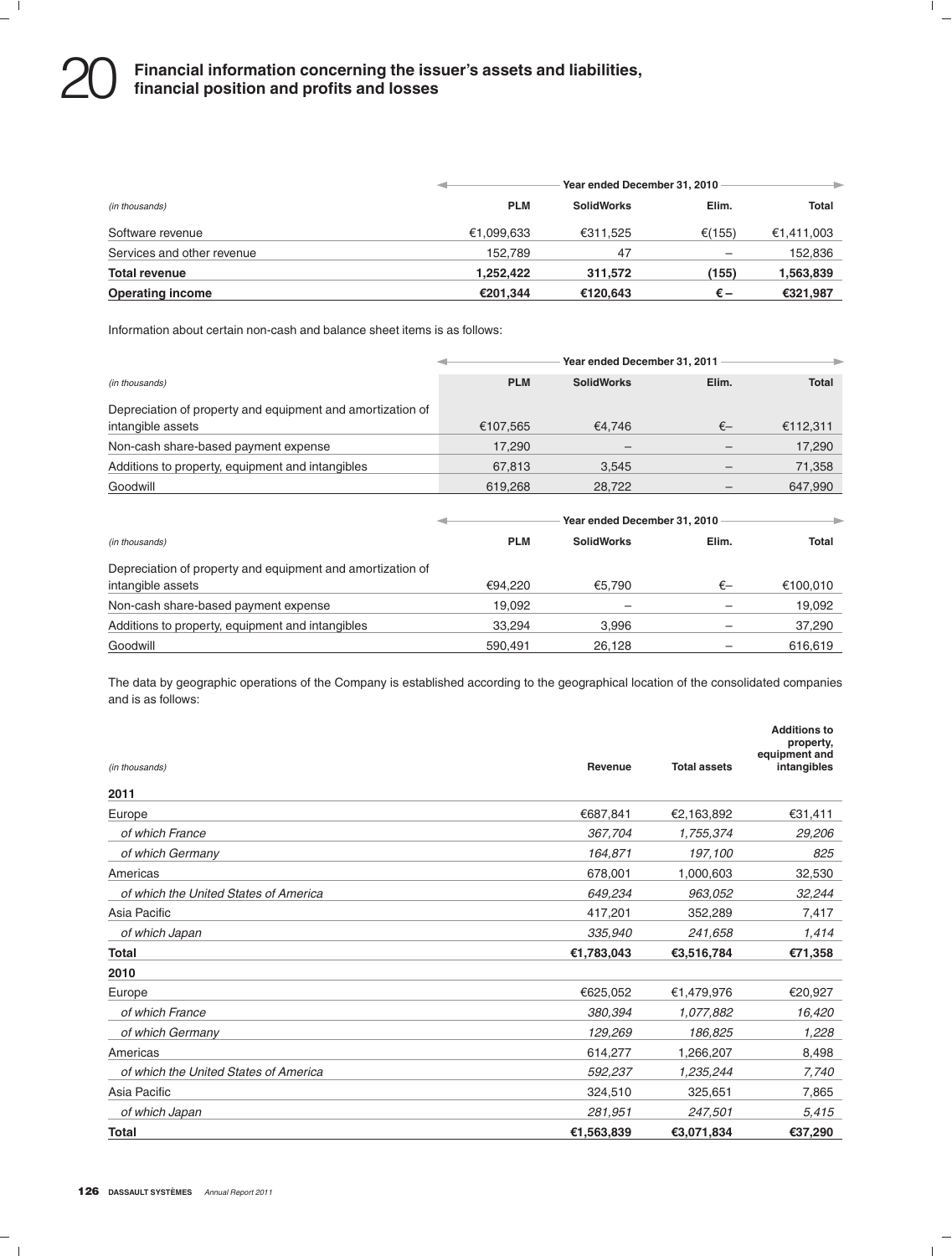The Company also receives data that identifies the location of the Company's end-user customers. Using such information, revenue by geographic area would be as follows:

|                                       |            | Year ended December 31, ---- |
|---------------------------------------|------------|------------------------------|
| (in thousands)                        | 2011       | 2010                         |
| Europe                                | €827,134   | €702,968                     |
| of which France                       | 212,977    | 173,429                      |
| of which Germany                      | 291,084    | 238,193                      |
| Americas                              | 488,878    | 456,500                      |
| of which the United States of America | 466,350    | 432,292                      |
| Asia Pacific                          | 467,031    | 404,371                      |
| of which Japan                        | 289,937    | 258,752                      |
| <b>Total revenue</b>                  | €1,783,043 | €1,563,839                   |

### Note 4. Software Revenue

Software revenue is comprised of the following:

|                                           | Vear ended December 31, --- |            |
|-------------------------------------------|-----------------------------|------------|
| (in thousands)                            | 2011                        | 2010       |
| New licenses revenue                      | €465.009                    | €393,873   |
| Periodic licenses and maintenance revenue | 1,148,110                   | 1,014,575  |
| Product development revenue               | 3.823                       | 2,555      |
| Software revenue                          | €1,616,942                  | €1,411,003 |

### Note 5. Personnel Costs

### **PERSONNEL COSTS**

Personnel costs excluding share-based payments (see Note 6. Share-based Payments) are presented in the following table:

|                       |            | Year ended December 31, -<br>$\rightarrow$ |  |
|-----------------------|------------|--------------------------------------------|--|
| (in thousands)        | 2011       | 2010                                       |  |
| Personnel costs       | €(642,224) | €(580,563)                                 |  |
| Social security costs | (163,939)  | (148,654)                                  |  |
| Total personnel costs | €(806,163) | €(729,217)                                 |  |

#### **INDIVIDUAL RIGHT TO TRAINING FOR EMPLOYEES IN FRANCE**

French law provides employees employed under indefinite-term employment contracts by French entities within the Company with the right to receive individual training of at least 20 hours per year. Individual training rights can be accumulated over six years and the related costs are expensed as incurred.

As of December 31, 2011, accumulated Individual Training Rights were approximately 231,000 hours.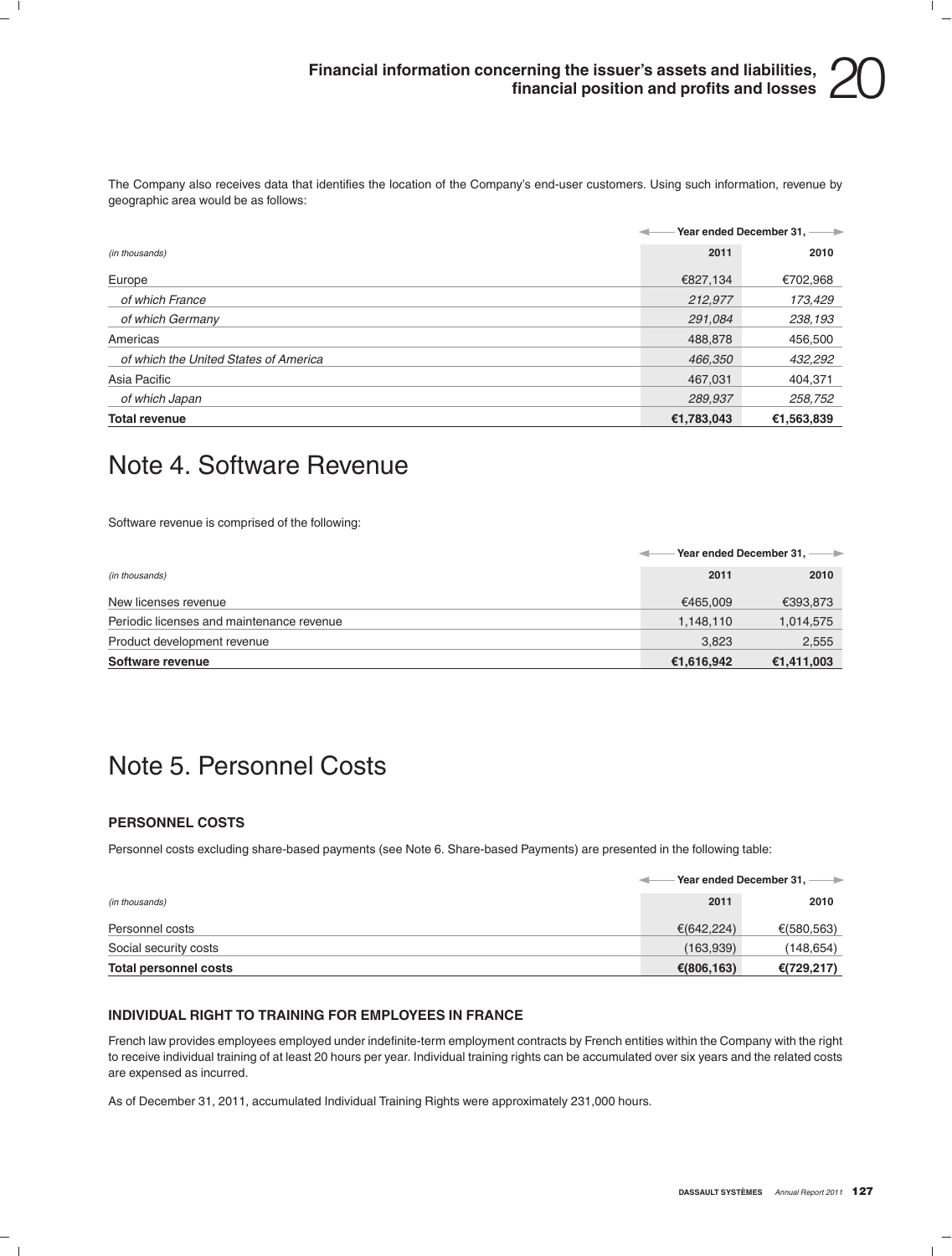### Note 6. Share-based Payments

Compensation expense related to share-based payments is recorded in the consolidated statements of income as follows:

|                                                            | Year ended December 31, -- |               |
|------------------------------------------------------------|----------------------------|---------------|
| (in thousands)                                             | 2011                       | 2010          |
| Research and development                                   | € $(8,349)$                | €(12,067)     |
| Marketing and sales                                        | (4, 445)                   | (5,629)       |
| General and administrative                                 | (3,981)                    | (5,531)       |
| Cost of services and other revenue                         | (515)                      | (1,082)       |
| Total compensation expense related to share-based payments | €(17,290)                  | € $(24, 309)$ |

A reconciliation of changes during 2010 and 2011 of unvested options and free performance shares to which IFRS 2, ''Share-based Payment" is applicable is as follows:

|                               | Number of awards              |                              |                                   |
|-------------------------------|-------------------------------|------------------------------|-----------------------------------|
|                               | Free<br>performance<br>shares | <b>Stock option</b><br>plans | Total share-<br>based<br>payments |
| Unvested at January 1, 2010   | 300,000                       | 4,420,317                    | 4,720,317                         |
| Granted                       | 150.000                       | 1,240,000                    | 1,390,000                         |
| Vested                        | (150,000)                     | (2,079,471)                  | (2,229,471)                       |
| Forfeited                     | -                             | (129, 882)                   | (129,882)                         |
| Unvested at December 31, 2010 | 300,000                       | 3,450,964                    | 3,750,964                         |
| Granted                       | 556.400                       |                              | 556,400                           |
| Vested                        | (150,000)                     | (397, 574)                   | (547, 574)                        |
| Forfeited                     | -                             | (76, 790)                    | (76, 790)                         |
| Unvested at December 31, 2011 | 706,400                       | 2,976,600                    | 3,683,000                         |

As of December 31, 2011, total compensation cost related to unvested awards expected to vest but not yet recognized was €43.3 million, and the Company expects to recognize this expense over a weighted average period of 2.1 years, no later than September 29, 2015.

### **FREE PERFORMANCE SHARES**

Pursuant to an authorization granted by the shareholders at the shareholders' meetings held on May 27, 2010, the Board of Directors decided to grant 556,400 shares to the employees and executives in 2011 (406,400 shares of the 2010-02 plan and 150,000 shares of the 2010-03 plan) and 150,000 shares in 2010 to the Company's Chief Executive Officer (''CEO''). Such shares shall be vested at the end of an acquisition period of two to four years, subject to the condition that the beneficiary be an employee or a director of the Company at the acquisition date.

2010-02 Shares granted to the employees and executives are subject to non-market performance conditions based on actual non-IFRS earnings per share of the Group compared to the upper limit of the non-IFRS earnings per share objective for the years 2011, 2012 and 2013.

As provided for in the Code AFEP-MEDEF and on the basis of the recommendations of the Compensation and Nomination Committee, the Board of Directors made the vesting by the CEO of the 14,000 shares of the 2010-02 plan, of the 150,000 shares of the 2010-03 plan and of the 150,000 shares of the 2010 plan, subject to a performance condition related to variable compensation actually paid to the CEO over two financial years for the 2010-03 and 2010 plans, and three financial years for the 2010-02 plan. The level of such variable compensation is itself dependent on achieving performance criteria previously established by the Board. In no case, however, may the number of free performance shares received exceed the number of free performance shares initially granted by the Board.

All free performance shares are measured at fair value based on the quoted price of the Company's common stock on the date of grant.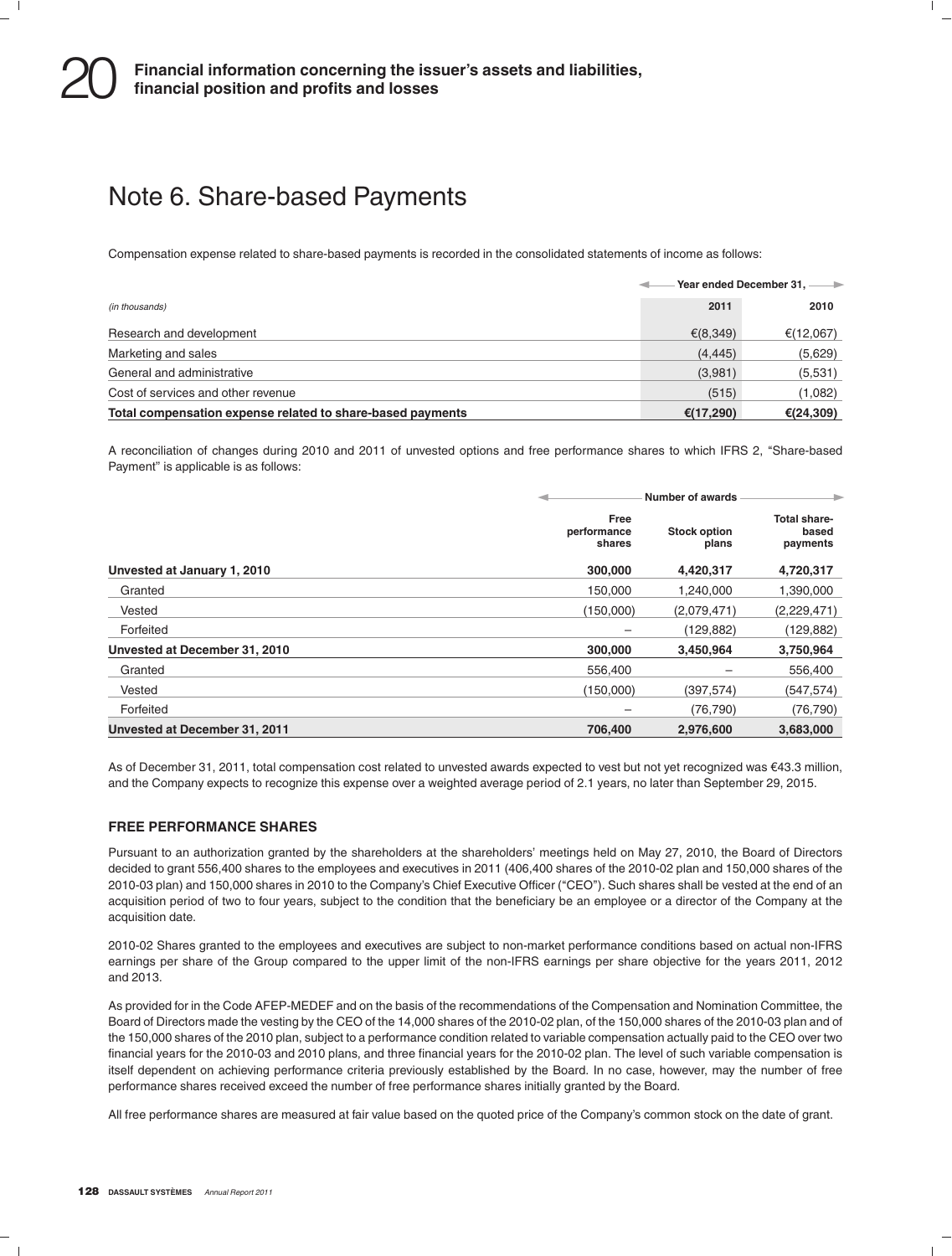#### **STOCK OPTION PLANS**

Since 1996, the shareholders' meeting has authorized the Board of Directors to implement several stock-option plans for eligible employees and executives. Options generally vest over various periods ranging from one to four years, subject to continued employment. Options generally expire seven to ten years from grant date or shortly after termination of employment, whichever is earlier. To date options have been granted at an exercise price equal to or greater than the grant-date market value of the Company's share.

A summary of the Company's stock option activity is as follows:

|                                |                     | 2011                                  |                     | 2010                                  |
|--------------------------------|---------------------|---------------------------------------|---------------------|---------------------------------------|
|                                | Number of<br>shares | Weighted<br>average<br>exercise price | Number of<br>shares | Weighted<br>average<br>exercise price |
| Outstanding as of January 1.   | 12,738,712          | €41.66                                | 14,672,506          | €40.05                                |
| Granted                        | $\qquad \qquad -$   | $\overline{\phantom{m}}$              | 1,240,000           | 47.00                                 |
| Exercised                      | (5, 190, 045)       | 43.53                                 | (2,964,963)         | 36.23                                 |
| Forfeited                      | (145, 815)          | 38.75                                 | (208, 831)          | 41.31                                 |
| Outstanding as of December 31, | 7,402,852           | €40.38                                | 12,738,712          | €41.66                                |
| Exercisable                    | 4.426.252           | €39.12                                | 9.287.748           | €41.63                                |

A summary of the weighted average remaining contractual life and the weighted average exercise price of options outstanding as of December 31, 2011 is presented below:

|                         |                     | <b>Outstanding options</b>                       |                                       |  |
|-------------------------|---------------------|--------------------------------------------------|---------------------------------------|--|
| Range of exercise price | Number of<br>shares | Weighted<br>average<br>remaining life<br>(years) | Weighted<br>average<br>exercise price |  |
| €18 to €34              | 978,389             | 1.03                                             | €23.11                                |  |
| €34 to €39              | 1,214,459           | 3.73                                             | 38.15                                 |  |
| €39 to €44              | 1,868,371           | 5.61                                             | 39.03                                 |  |
| €44 to €48              | 3,341,633           | 3.51                                             | 47.00                                 |  |
| €18 to €48              | 7,402,852           | 3.75                                             | €40.38                                |  |

#### **LONG TERM INCENTIVE PLANS (''LTIP'')**

The Company implemented a series of three-year long term incentive plans where participants are granted individual awards based on the Company's stock price and on achieving annual operating profit and revenue targets.

The portion of the LTIP attributable to the Company's stock is remeasured at each reporting period at fair value using a Black-Scholes model. Deferred compensation liability attributable to the Company's stock was nil and  $\epsilon$ 7.4 million for the years ended December 31, 2011 and 2010 respectively.

### Note 7. Government Grants

Government grants and other government assistance amounting to €26.9 and €28.9 million were recorded as a reduction to research and development expenses in 2011 and 2010, respectively. Government grants and other government assistance amounting to €2.8 and e1.6 million were recorded as a reduction to cost of services and other revenue expenses in 2011 and 2010, respectively.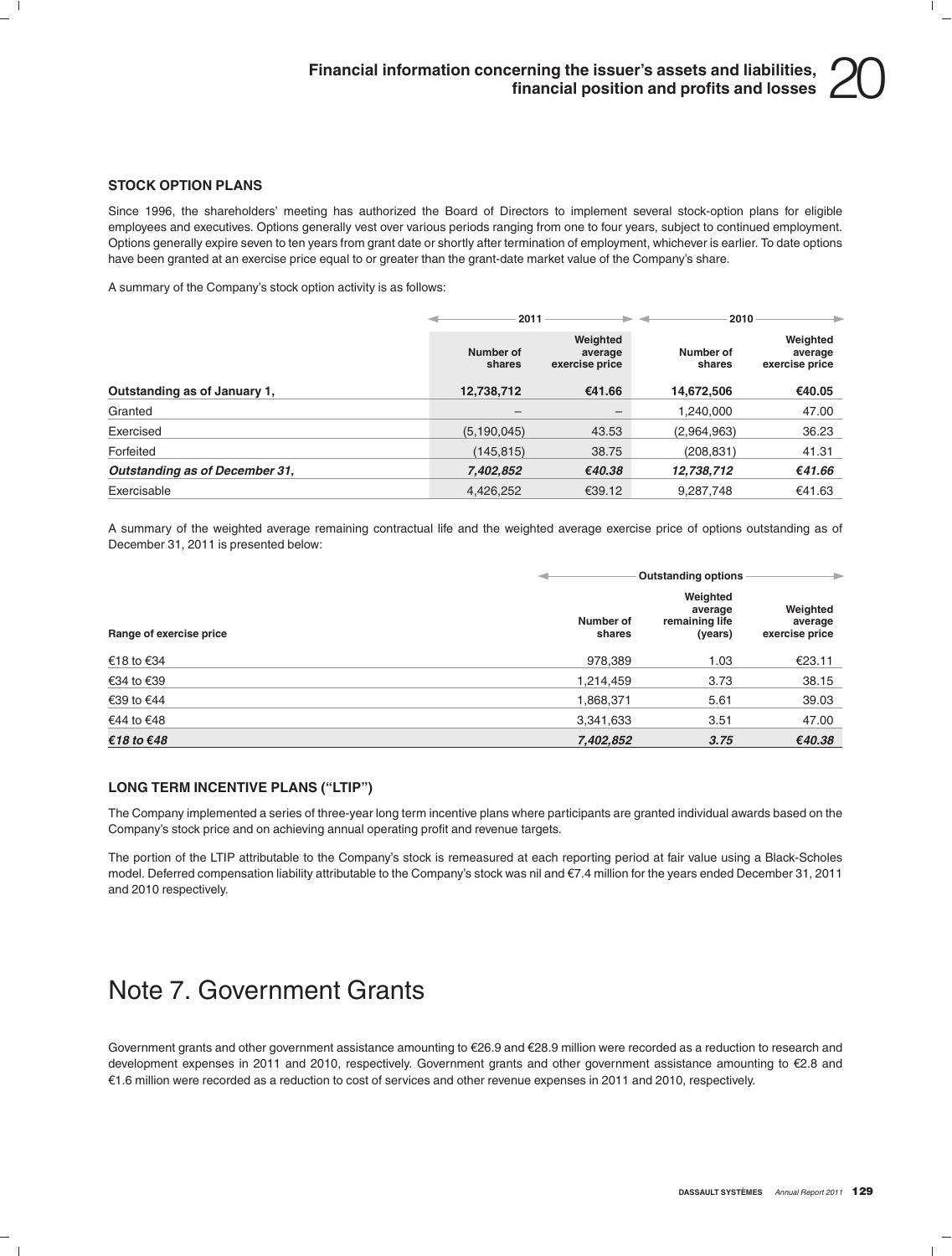### Note 8. Other Operating Income and Expense, Net

Other operating income and expense, net are comprised of the following:

|                                                                        | Year ended December 31, -- |           |
|------------------------------------------------------------------------|----------------------------|-----------|
| (in thousands)                                                         | 2011                       | 2010      |
| Restructuring costs $(1)$                                              | € $(8, 496)$               | €(505)    |
| Costs incurred in connection with relocation activities <sup>(2)</sup> | (1,768)                    | (6,696)   |
| Acquisition costs <sup>(3)</sup>                                       | (1,009)                    | (7,858)   |
| Other, $net(4)$                                                        | 1,418                      | (5,742)   |
| Other operating income and expense, net                                | € $(9,855)$                | €(20,801) |

(1) In 2011, primarily composed of severance costs relating to the termination of employees following the Company's decision to rationalize its sales organization principally in Japan and in Europe and the reorganization of one of its R&D labs in France.

(2) Costs related to the relocation of certain of the Company's activities. In 2010, primarily comprised of rent and operating expenses for vacant premises in relation with the relocation of the Company's premises to a single Campus in the Boston area, United States (see Note 25. Commitments and Contingencies).

(3) In 2010, transaction costs primarily relating to the acquisition of IBM PLM (see Note 16. Business Combinations).

(4) In 2011, includes a €2.3 million curtailment gain recognized following the freeze of a defined benefits pension plan and a €1.8 million gain recognized following the sale of a consolidated entity, partially offset by IBM PLM integration costs. In 2010, integration costs relating to the acquisition of IBM PLM.

### Note 9. Interest income (expense), net and other financial income and expense, net

Interest income (expense), net and other financial income and expense, net for the years ended December 31, 2011 and 2010 are as follows:

|                                             | Year ended December 31, -- |             |
|---------------------------------------------|----------------------------|-------------|
| (in thousands)                              | 2011                       | 2010        |
| Interest income $(1)$                       | €13,720                    | €6,895      |
| Interest expense $(2)$                      | (7,946)                    | (8, 109)    |
| Interest income (expense), net              | 5,774                      | (1,214)     |
| Foreign exchange losses, net <sup>(3)</sup> | (7, 945)                   | (2,712)     |
| Other, $net(4)$                             | 2,546                      | 99          |
| Other financial income and expense, net     | € $(5, 399)$               | € $(2,613)$ |

(1) The increase in interest income is due primarily to the increase in interest rates on investments.

(2) In 2006, the Company borrowed e200 million under the loan facility entered into in December 2005 (see Note 21. Borrowings), which bears interest at Euribor plus 0.18% per annum, and entered into interest rate swap agreements to fix interest payable (see Note 20. Derivatives). The Company recorded interest expense of €5.9 million and €6.5 million for the years ended December 31, 2011 and 2010, respectively.

(3) Foreign exchange losses, net are primarily composed of realized and unrealized exchange gains and losses on receivables and loans denominated in U.S. dollars, Japanese yen and Korean won.

(4) In 2011 mainly includes gains of €5.0 million on previously held interest (see Note 16. Business Combinations) and a loss on investment of €2.6 million.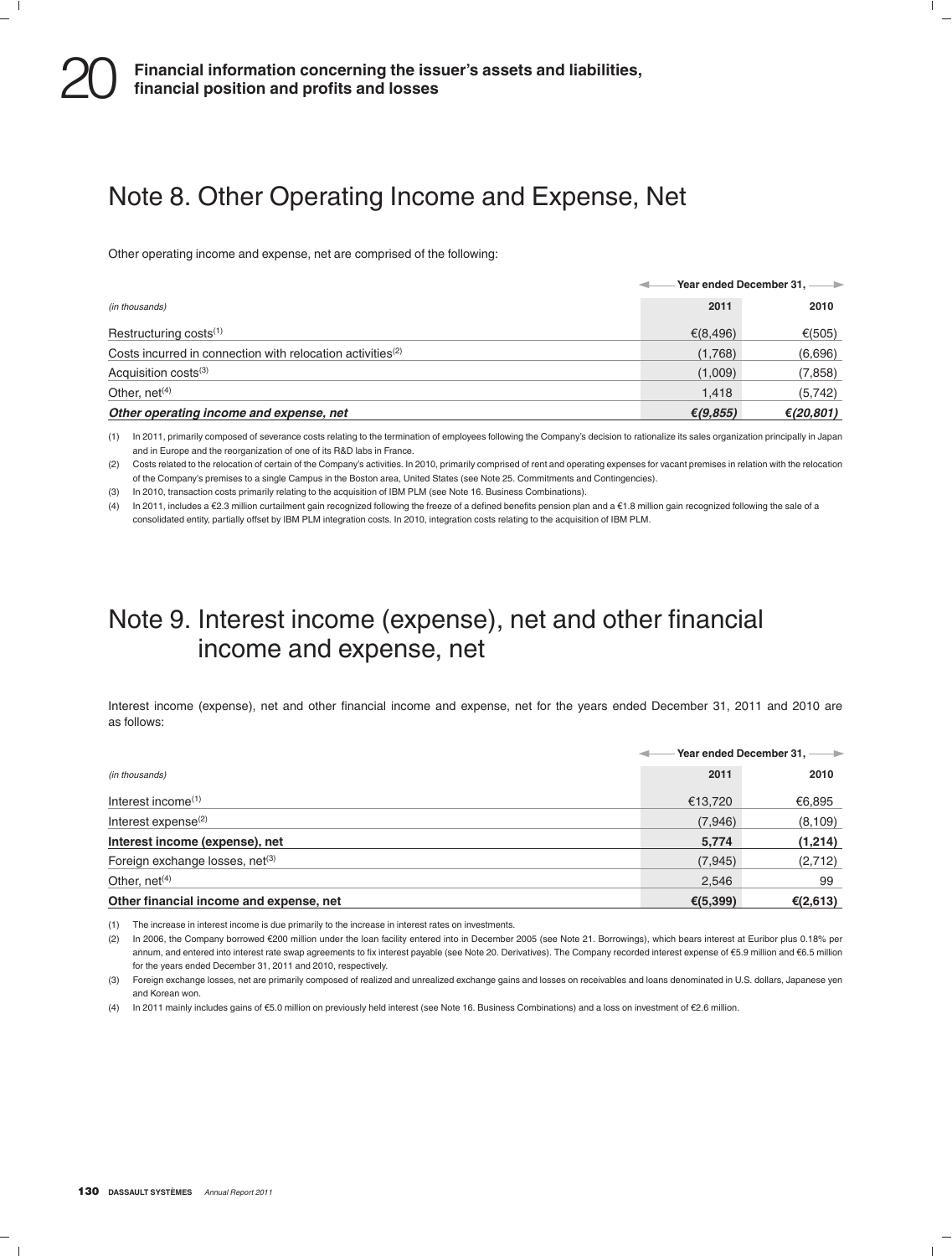### Note 10. Income Taxes

Deferred tax assets and liabilities are as follows:

|                                                                            |            | Year ended December 31, -- |
|----------------------------------------------------------------------------|------------|----------------------------|
| (in thousands)                                                             | 2011       | 2010                       |
| Deferred tax assets:                                                       |            |                            |
| Accelerated depreciation and amortization for financial statement purposes | €64,572    | €56,457                    |
| Profit sharing and pension accruals                                        | 6,661      | 6,030                      |
| Provisions and other expenses                                              | 58,553     | 55,078                     |
| Net tax loss and tax credit carryforward assets                            | 44,127     | 56,079                     |
| Valuation reserves                                                         | (7,863)    | (12, 835)                  |
| <b>Total deferred tax assets</b>                                           | 166,050    | 160,809                    |
| Deferred tax liabilities:                                                  |            |                            |
| Accelerated depreciation and amortization for tax purposes                 | (41, 129)  | (35,102)                   |
| Amortization of acquired intangibles                                       | (94, 803)  | (105,225)                  |
| Other                                                                      | (6, 473)   | (4,938)                    |
| <b>Total deferred tax liabilities</b>                                      | (142, 405) | (145,265)                  |
| Net deferred tax asset                                                     | €23,645    | €15,544                    |

The schedule of deferred tax assets and liabilities is as follows:

|                                       |           | Year ended December 31, ---- |
|---------------------------------------|-----------|------------------------------|
| (in thousands)                        | 2011      | 2010                         |
| Current deferred tax assets           | €60.046   | €42,526                      |
| Non-current deferred tax assets       | 22,949    | 30,240                       |
| <b>Total deferred tax assets</b>      | 82,995    | 72,766                       |
| Current deferred tax liabilities      | (4,620)   | (4, 445)                     |
| Non-current deferred tax liabilities  | (54, 730) | (52, 777)                    |
| <b>Total deferred tax liabilities</b> | (59, 350) | (57, 222)                    |
| Net deferred tax asset                | €23,645   | €15,544                      |

Current deferred tax assets relate primarily to provisions and other expenses not currently deductible.

Non-current deferred tax liabilities mainly include the tax effect of intangible assets created through business combinations (primarily IBM PLM and Exalead).

The components of income before income taxes are as follows:

|                            |          | Year ended December 31. $-$<br>$\rightarrow$ |  |  |
|----------------------------|----------|----------------------------------------------|--|--|
| (in thousands)             | 2011     | 2010                                         |  |  |
| France                     | €191.392 | €168,061                                     |  |  |
| Foreign                    | 237,624  | 151,937                                      |  |  |
| Income before income taxes | €429,016 | €319,998                                     |  |  |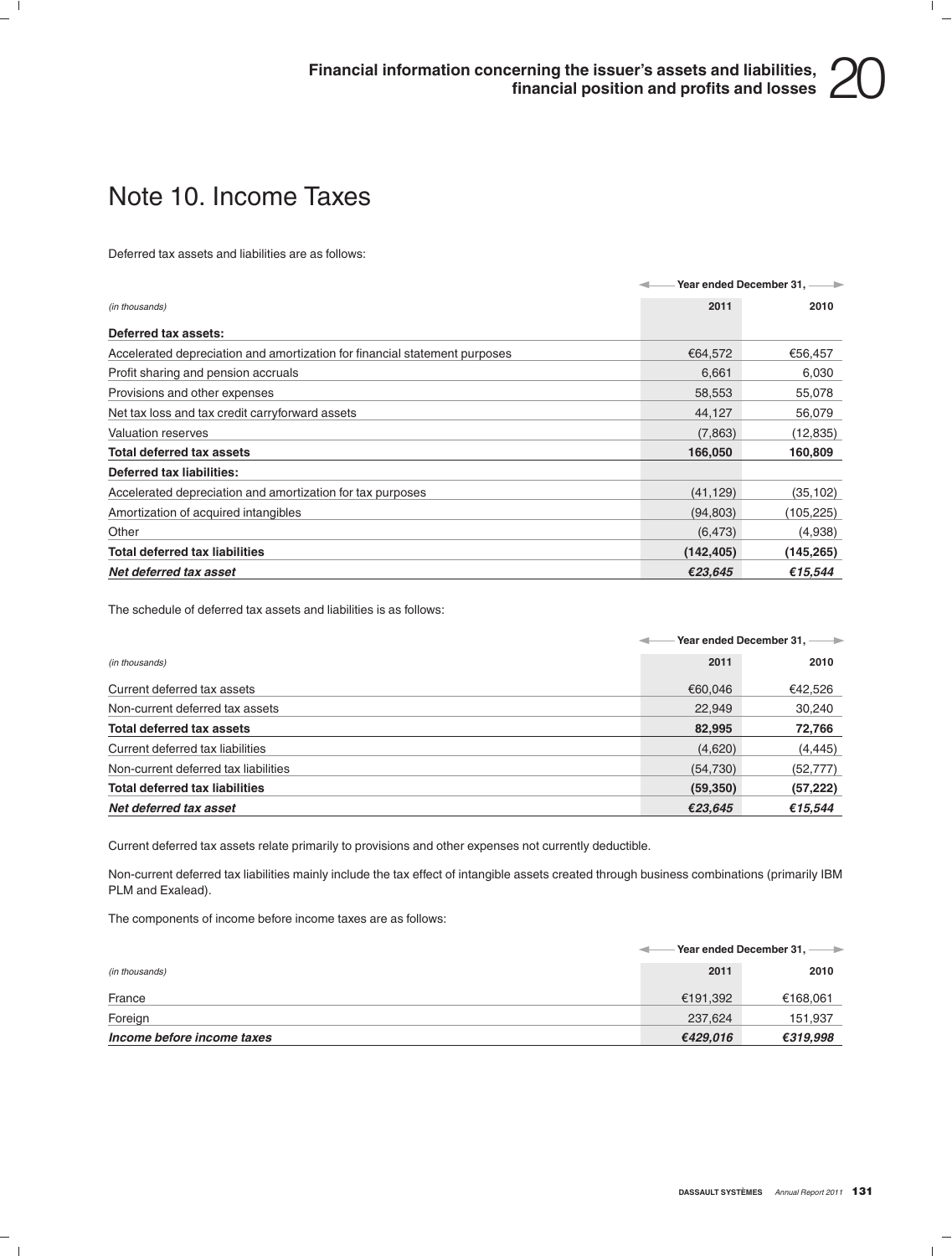The significant components of income tax expense are as follows:

|                          | Year ended December 31, -<br>$\rightarrow$ |            |
|--------------------------|--------------------------------------------|------------|
| (in thousands)           | 2011                                       | 2010       |
| France                   | €(90,017)                                  | €(72,358)  |
| Foreign                  | (51, 527)                                  | (30,071)   |
| <b>Current taxes</b>     | (141, 544)                                 | (102, 429) |
| Change in deferred taxes | 3,029                                      | 3,128      |
| Income tax expense       | €(138,515)                                 | €(99,301)  |

Differences between the income tax provision and the provision computed using the statutory French income tax rate are as follows:

|                                                                             |            | Year ended December 31, ---- |
|-----------------------------------------------------------------------------|------------|------------------------------|
| (in thousands)                                                              | 2011       | 2010                         |
| Taxes computed at the statutory rate of 36.10% for 2011 and 34.43% for 2010 | €(154,875) | €(110,175)                   |
| Foreign tax rate differentials                                              | 2,164      | (5, 496)                     |
| R&D tax credit and other tax credits $(1)$                                  | 11,687     | 11,035                       |
| Tax exempt income <sup>(2)</sup>                                            | 10,407     | 10,959                       |
| Change in valuation allowance <sup>(3)</sup>                                | 463        | 4,626                        |
| Share-based payments $(4)$                                                  | (2,266)    | (2, 248)                     |
| Other, $net^{(5)}$                                                          | (6,095)    | (8,002)                      |
| Income tax expense                                                          | €(138,515) | €(99,301)                    |
| Effective tax rate                                                          | 32.3%      | 31.0%                        |

(1) R&D tax credit and other tax credits derived mainly from tax research credits in France in 2011 and in 2010.

(2) Income received by the Company in connection with certain intercompany financing arrangements is taxed at a reduced rate.

(3) In 2010, the Company merged entities in the United States of America and utilized tax losses carried forward that were reserved for as of December 31, 2009.

(4) In certain tax jurisdictions, the Company will not receive tax deductions relating to share-based payments. Therefore, no deferred tax asset is recognized on the related compensation expense.

(5) Following the French Business Tax Reform effective January 1, 2010, the Company determined that the CVAE (''*Cotisation sur la Valeur Ajoutee des Entreprises ´* ''), a component of the CET (''*Contribution Economique Territoriale*''), is a tax expense that is computed by applying the applicable tax rate to income less expenses.

At December 31, 2011, there were net tax operating losses and tax credit carryforwards of €110.0 and €4.5 million respectively, which are scheduled to expire after 2017.

The Company has provided deferred income taxes of  $€0.8$  million on the undistributed profits of its foreign subsidiaries based upon its determination that such profits will be distributed in the foreseeable future.

### Note 11. Earnings Per Share

Basic net income per share is determined by dividing net income attributable to the equity holders of the Company by the weighted average number of common shares outstanding during the period. Diluted net income per share is determined by dividing net income attributable to the equity holders of the Company by the combination of the weighted average number of common shares outstanding during the period and the dilutive effect of stock options.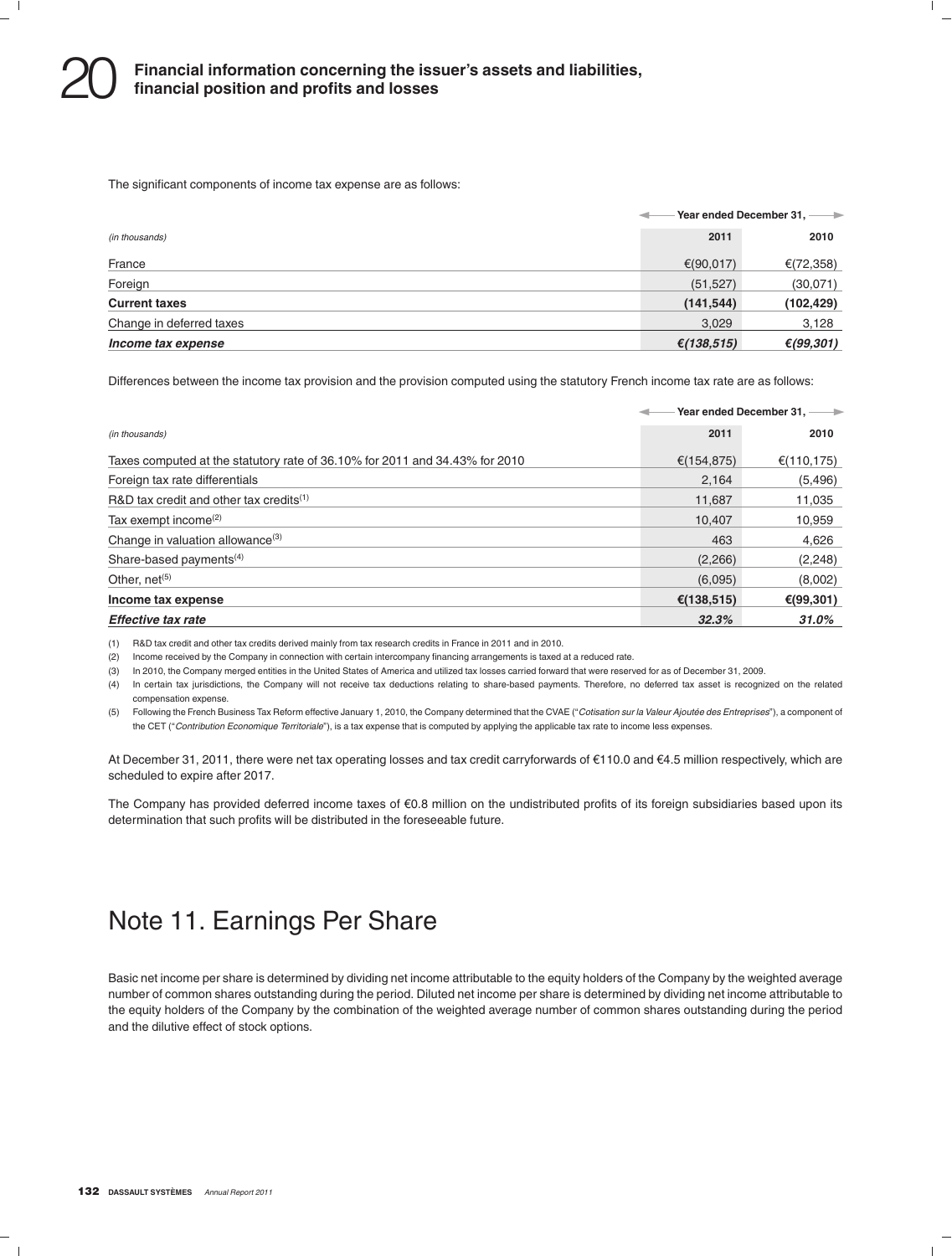The following table presents the calculation for both basic and diluted net income per share:

|                                                          |             | Year ended December 31, ---- |
|----------------------------------------------------------|-------------|------------------------------|
| (in thousands, except shares and per share data)         | 2011        | 2010                         |
| Net income attributable to Equity holders of the Company | €289.184    | €220.544                     |
| Weighted average number of shares outstanding            | 121,435,518 | 119,070,703                  |
| Dilutive effect of stock options                         | 2,544,088   | 2,164,509                    |
| Diluted weighted average number of shares outstanding    | 123,979,606 | 121,235,212                  |
| Basic net income per share                               | €2.38       | €1.85                        |
| Diluted net income per share                             | €2.33       | €1.82                        |

### Note 12. Cash and Cash Equivalents and Short-Term **Investments**

Cash and cash equivalents are maintained on deposit with large financial institutions, for which management monitors the creditworthiness, principally in France, and are comprised of the following:

|                           |            | Year ended December 31, -<br>$\rightarrow$ |
|---------------------------|------------|--------------------------------------------|
| (in thousands)            | 2011       | 2010                                       |
| Bank accounts             | €80.838    | €115,229                                   |
| Cash equivalents          | 1,073,437  | 861,253                                    |
| Cash and cash equivalents | €1,154,275 | €976,482                                   |

At December 31, 2011 and 2010, approximately 54% and 58% of cash and cash equivalents was denominated in U.S. dollars, respectively.

Short-term investments of €268.7 and €162.6 million in 2011 and 2010, respectively, were primarily comprised of mutual funds and bank certificates of deposit held with large financial institutions. At December 31, 2011 and 2010, short-term investments included approximately 13% and 20% of investments denominated in U.S. dollars, respectively.

### Note 13. Trade Accounts Receivable, Net and Other Current Assets

Trade accounts receivable and other current assets are receivables measured at amortized cost.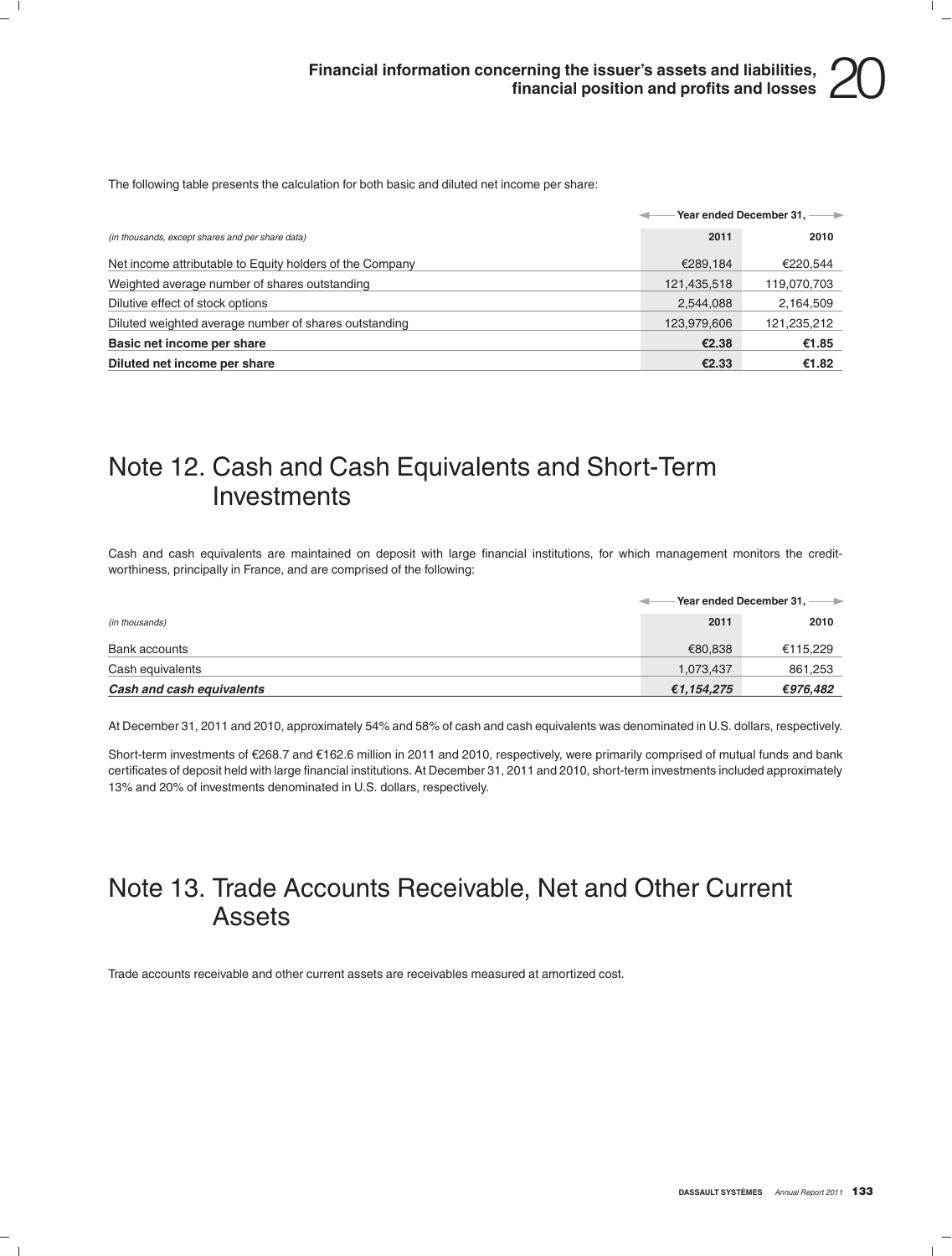#### **TRADE ACCOUNTS RECEIVABLE**

|                                         | Year ended December 31, -- |          |  |
|-----------------------------------------|----------------------------|----------|--|
| (in thousands)                          | 2011                       | 2010     |  |
| Trade accounts receivable               | €503.827                   | €421,830 |  |
| Allowance for trade accounts receivable | (9.486)                    | (8,383)  |  |
| Trade accounts receivable, net          | €494.341                   | €413.447 |  |

The maturities of trade accounts receivable, net, were as follows as of December 31, 2011 and 2010:

|                                       | Year ended December 31, ---- |          |  |
|---------------------------------------|------------------------------|----------|--|
| (in thousands)                        | 2011                         | 2010     |  |
| Less than 3 months past due           | €65.074                      | €60,972  |  |
| 3 to 6 months past due                | 10,459                       | 17,384   |  |
| More than 6 months past due           | 6.910                        | 5,528    |  |
| Trade accounts receivable past due    | 82.443                       | 83,884   |  |
| Trade accounts receivable not yet due | 411,898                      | 329,563  |  |
| Total trade accounts receivable, net  | €494,341                     | €413,447 |  |

### **OTHER CURRENT ASSETS**

Other current assets consist of the following:

|                            | Year ended December 31, -<br>$\rightarrow$ |         |  |
|----------------------------|--------------------------------------------|---------|--|
| (in thousands)             | 2011                                       | 2010    |  |
| Value added tax            | €31.460                                    | €37,142 |  |
| Prepaid expenses           | 27,187                                     | 20,086  |  |
| Other current assets       | 15.737                                     | 27,045  |  |
| Total other current assets | €74.384                                    | €84,273 |  |

### Note 14. Property and Equipment

Property and equipment consist of the following:

|                                |              | Year ended December 31, 2011 |            |          | Year ended December 31, 2010 |            |
|--------------------------------|--------------|------------------------------|------------|----------|------------------------------|------------|
| (in thousands)                 | <b>Gross</b> | Accumulated<br>depreciation  | <b>Net</b> | Gross    | Accumulated<br>depreciation  | <b>Net</b> |
| Computer equipment             | €122.186     | €(92,164)                    | €30,022    | €98.642  | €(73,982)                    | €24,660    |
| Office furniture and equipment | 43.045       | (22, 210)                    | 20,835     | 41.117   | (27, 204)                    | 13,913     |
| Leasehold improvements         | 67,233       | (17.144)                     | 50,089     | 48.250   | (20, 428)                    | 27,822     |
| <b>Buildings</b>               | 5,978        | (323)                        | 5,655      |          |                              |            |
| <b>Total</b>                   | €238.442     | € $(131, 841)$               | €106,601   | €188.009 | €(121,614)                   | €66,395    |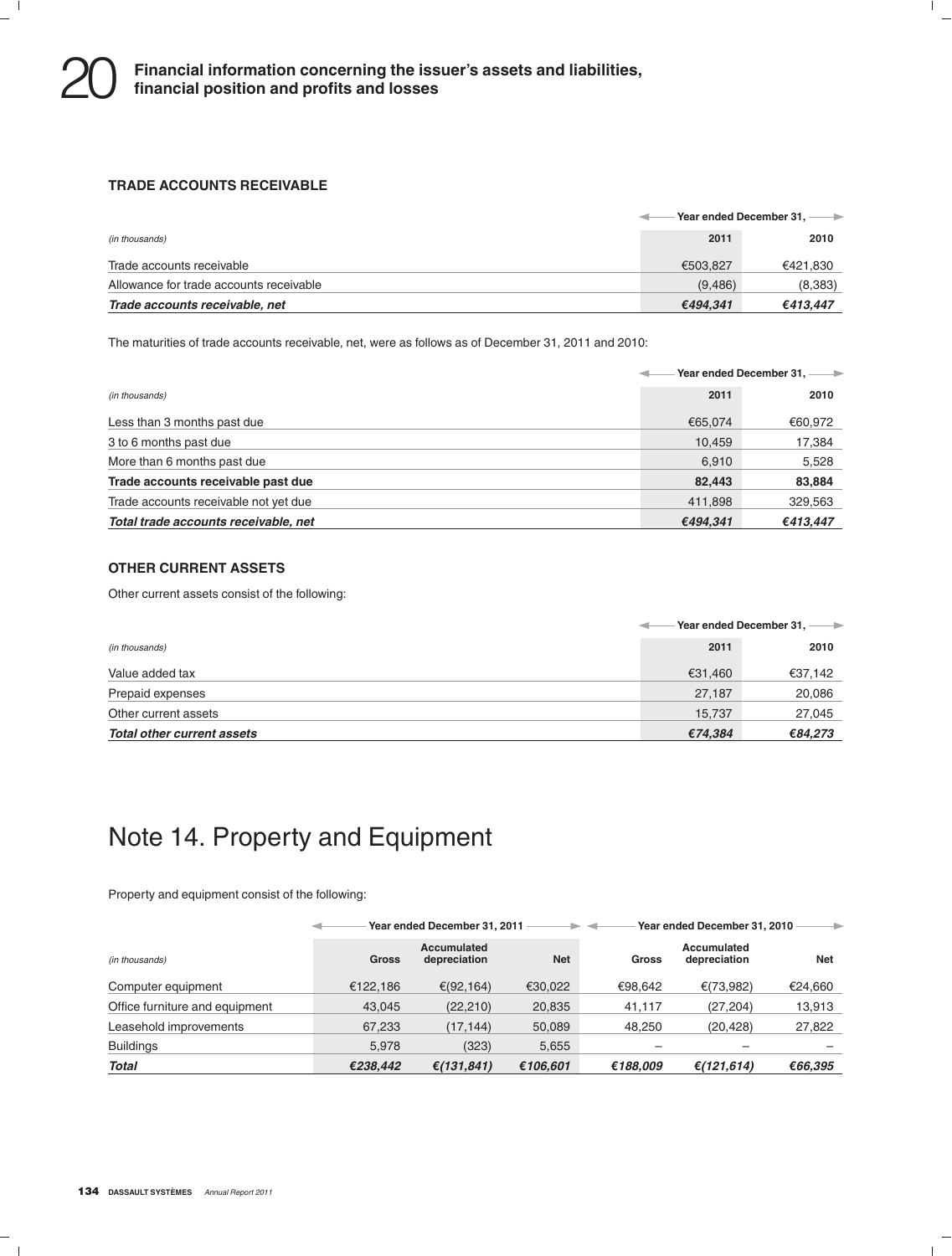The change in the carrying amount of property and equipment as of December 31, 2011 is as follows:

| (in thousands)                   | Computer<br>equipment | Office<br>furniture<br>and<br>equipment | Leasehold<br>improvements | <b>Buildings</b>         | Total    |
|----------------------------------|-----------------------|-----------------------------------------|---------------------------|--------------------------|----------|
| Net property and equipment as of |                       |                                         |                           |                          |          |
| <b>January 1, 2011</b>           | €24.660               | €13.913                                 | €27.822                   | $\epsilon$ –             | €66,395  |
| Additions                        | 18.646                | 9.066                                   | 26.347                    | 3.264                    | 57,323   |
| Acquisitions through business    |                       |                                         |                           |                          |          |
| combinations                     | 868                   | 2.582                                   | -                         | 2.747                    | 6,197    |
| <b>Disposals</b>                 | (66)                  | (115)                                   | (210)                     | $\overline{\phantom{0}}$ | (391)    |
| Depreciation for the period      | (14, 488)             | (4, 858)                                | (5,617)                   | (92)                     | (25,055) |
| Exchange differences             | 402                   | 247                                     | 1,747                     | (264)                    | 2,132    |
| Net property and equipment as of |                       |                                         |                           |                          |          |
| December 31, 2011                | €30.022               | €20.835                                 | €50.089                   | €5.655                   | €106.601 |

The change in the carrying amount of property and equipment as of December 31, 2010 is as follows:

| (in thousands)                                     | Computer<br>equipment | Office<br>furniture<br>and<br>equipment | Leasehold<br>improvements | Total     |
|----------------------------------------------------|-----------------------|-----------------------------------------|---------------------------|-----------|
| Net property and equipment as of January 1, 2010   | €19.176               | €16.249                                 | €24.134                   | €59,559   |
| Additions                                          | 17,508                | 3.429                                   | 8,194                     | 29,131    |
| Other changes                                      | 909                   | (1,513)                                 | (90)                      | (694)     |
| Depreciation for the period                        | (13,710)              | (4,958)                                 | (5, 492)                  | (24, 160) |
| Exchange differences                               | 777                   | 706                                     | 1.076                     | 2,559     |
| Net property and equipment as of December 31, 2010 | €24,660               | €13,913                                 | €27,822                   | €66,395   |

### Note 15. Investments and Other Non-Current Assets

Investments and other non-current assets consist of the following:

|                                                         | Year ended December 31, -- |         |
|---------------------------------------------------------|----------------------------|---------|
| (in thousands)                                          | 2011                       | 2010    |
| Investments                                             | €4.130                     | €13,786 |
| Loans receivable, deposits and other non-current assets | 24.489                     | 12.375  |
| Investments and other non-current assets                | €28.619                    | €26.161 |

Investments include investments in associates and available-for-sale equity securities.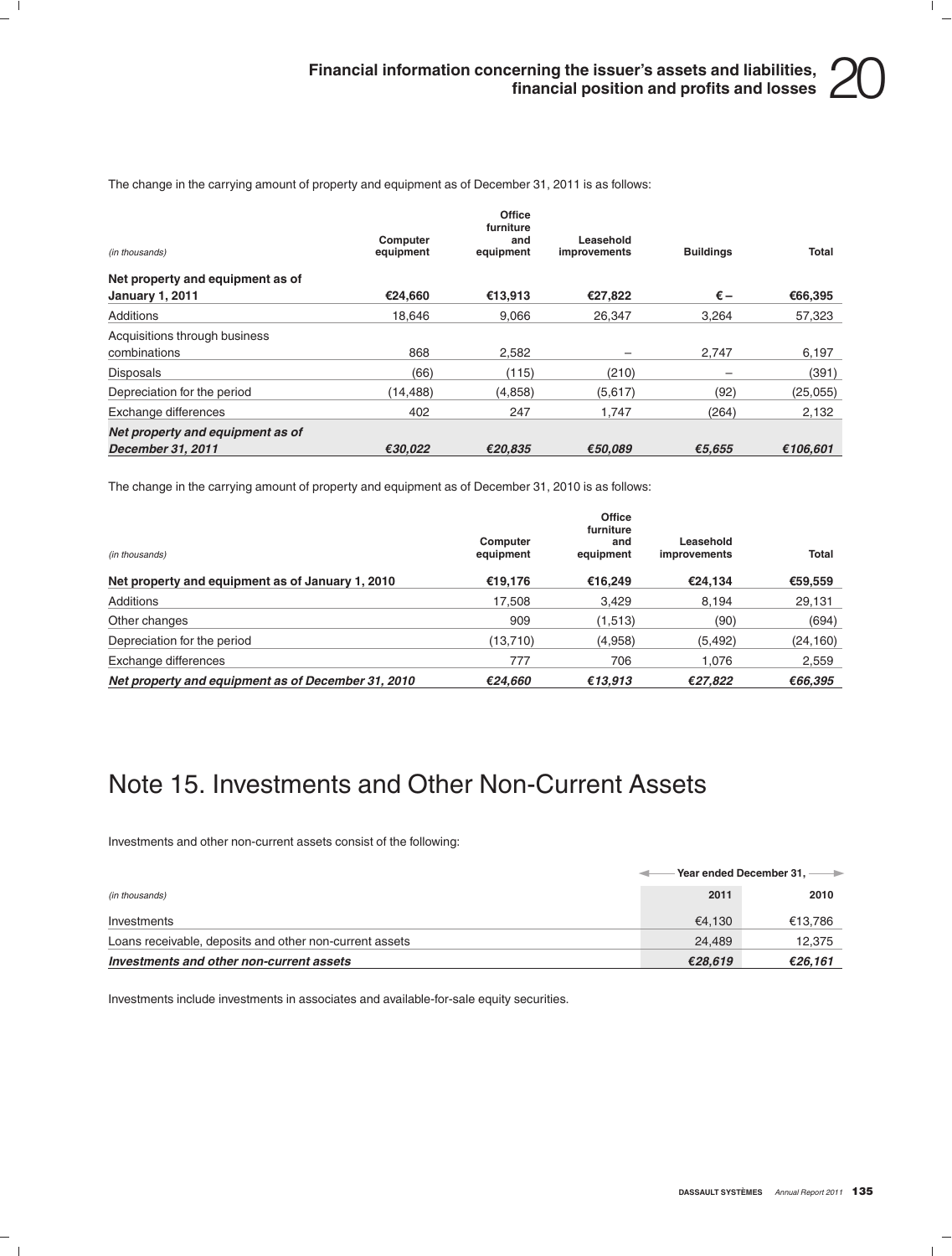### Note 16. Business Combinations

### **INTERCIM**

On March 17, 2011, the Company completed its acquisition of 82% of the outstanding common shares of Intercim LLC for cash consideration of approximately e24.7 million (including e2.5 million to be paid later). As a result of this transaction, the Company increased its percentage of interest from 18% to 100%. Intercim LLC, a U.S.-based company, provides manufacturing and production operations management software solutions for advanced and highly regulated industries.

As a result of this transaction, a gain of €3.3 million on the previously held interest was recorded in other financial income and expense, net. The allocation of the purchase price resulted in  $€5.7$  million of goodwill, which has been assigned to the PLM segment.

In addition, intangible assets subject to amortization and included in the fair value of the net assets acquired are as follows:

| (in thousands)                               | Fair value |
|----------------------------------------------|------------|
| Technology                                   | €21.139    |
| Customer relationships                       | 1.786      |
| Total amortizable intangible assets acquired | €22,925    |

Pro forma results of operations reflecting this acquisition are not presented because the results of operations of the acquired company are immaterial to the Company's results of operations.

### **ENGINUITY**

On March 21, 2011, the Company acquired 100% of Enginuity PLM LLC for cash consideration of approximately €7.1 million. Enginuity PLM LLC provides lifecycle management of formula-based products. This transaction resulted in €3.5 million of goodwill, which has been assigned to the PLM segment.

#### **3D PLM SOFTWARE SOLUTIONS LIMITED (''3D PLM'')**

Effective July 1, 2011, the Company obtained the regulatory approvals required for the merger of the activities of its Indian subsidiary Delmia Solutions Private Limited into 3D PLM, an important contributor to the Company's global research and development platform since 2002. As a result the Company increased its share in 3D PLM from 30% to 42% and fully consolidates identifiable assets and liabilities of 3D PLM.

As a consequence of this transaction, a gain of  $E1.7$  million on the previously held interest was recorded in other financial income and expense, net. The allocation of the purchase price resulted in e5.5 million of goodwill, which has been assigned to the PLM segment.

#### **ELSYS, SIMULAYT AND RIWEBB**

In 2011 the Company completed the acquisitions of Elsys, Simulayt and RiWebb for cash consideration of approximately €10.4 million resulting in €3.5 million of goodwill, which has been assigned to the PLM and the SolidWorks segments for €1.8 and €1.7 million, respectively.

#### **IBM PLM**

On March 31, 2010, the Company acquired the IBM business unit dedicated exclusively to the marketing, sale and support of the Company's PLM software (''IBM PLM'') for a purchase price of e361.1 million. This transaction enabled the Company to complete the transformation of its PLM go-to-market model and to integrate and strengthen its global sales force.

The allocation of the purchase price resulted in  $\epsilon$ 100.9 million of goodwill, which has been assigned to the PLM segment. The primary items that generated goodwill include, but are not limited to, the value of the synergies between IBM PLM and the Company's activities and the acquired assembled workforce, neither of which qualifies as an amortizable intangible asset. None of the goodwill recognized is expected to be deductible for income tax purposes.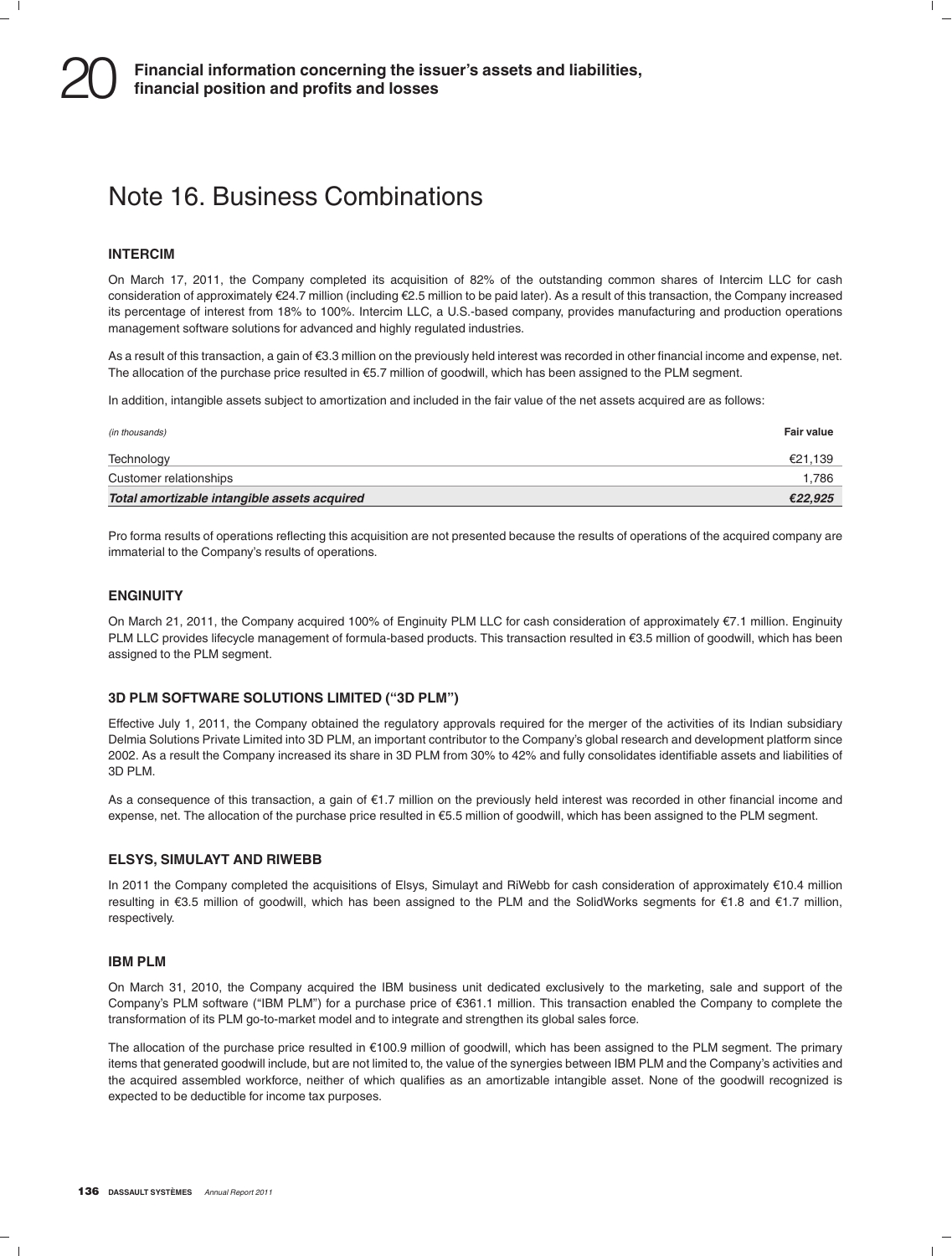The purchase price was determined as follows:

*(in thousands)*

| Cash                    | €325.600  |
|-------------------------|-----------|
| Receivable from IBM     | (23, 100) |
| Prepayment of royalties | 58.600    |
| Total purchase price    | €361,100  |

The purchase price of the acquisition has been allocated to identifiable acquired assets and liabilities on the basis of estimated fair values, as follows:

*(in thousands)*

| Customer relationships      | €304,176  |
|-----------------------------|-----------|
| Deferred tax assets         | 20,105    |
| Other assets                | 2,225     |
| Unearned revenue $(1)$      | (36, 280) |
| Liabilities                 | (29, 991) |
| Goodwill                    | 100,865   |
| <b>Total purchase price</b> | €361,100  |

(1) The carrying value of IBM PLM unearned revenue was reduced to reflect the fair value of customer support obligations assumed. As a result, approximately e18 million of revenues that would have otherwise been recorded by IBM PLM had this organization not been acquired by the Company will not be recognized in the Company's consolidated results of operations.

#### **EXALEAD**

In June 2010, the Company completed its acquisition of 100% of the outstanding share capital of Exalead for cash consideration of e127.0 million and committed to acquire Exalead shares to be issued to Exalead employees under Exalead's employee benefit plans and arrangements for minimum cash consideration of e5.0 million (including e3.3 million paid into an escrow account). Exalead is a French global software provider dedicated to search engines. Its information access software programs are dedicated to application for both the enterprise and the Web. The allocation of the purchase price resulted in €53.8 million of goodwill, which has been assigned to the PLM segment. In addition, intangible assets subject to amortization and included in fair value of the net assets acquired are as follows:

| (in thousands)                               | <b>Fair value</b> |
|----------------------------------------------|-------------------|
| Technology                                   | €109,200          |
| Non-compete agreements                       | 2.400             |
| Total amortizable intangible assets acquired | €111,600          |

### **GEENSOFT**

In June 2010, the Company acquired Geensoft, a French company which provides embedded systems development tools, for cash consideration of approximately €6.1 million. As a result of this transaction, an amount of €1.7 million was recorded in goodwill which has been assigned to the PLM segment.

### **RAND NORTH AMERICA'S NON-CONTROLLING INTEREST**

In April 2010, the Company increased its ownership in Rand North America from 70% to 100%, for cash consideration of approximately €1.2 million. This transaction was accounted for as an equity transaction. As a result, an amount of €1.2 million was recorded as a reduction to equity.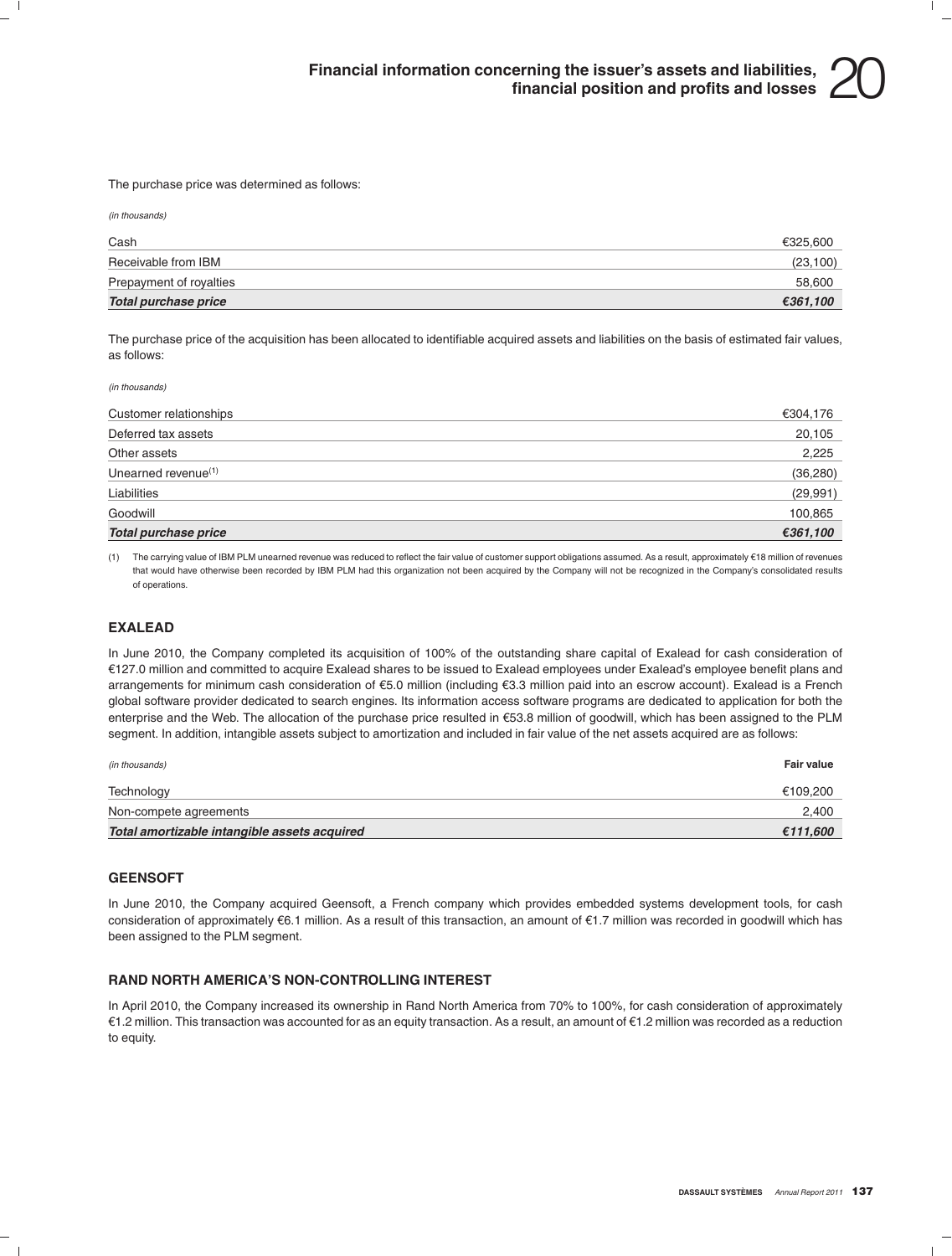### Note 17. Intangible assets

Intangible assets consist of the following:

|                         |            | Year ended December 31, 2011       |            | - 4          | Year ended December 31, 2010 | $\rightarrow$ |
|-------------------------|------------|------------------------------------|------------|--------------|------------------------------|---------------|
| (in thousands)          | Gross      | <b>Accumulated</b><br>amortization | <b>Net</b> | <b>Gross</b> | Accumulated<br>amortization  | <b>Net</b>    |
| Software                | €440.414   | € $(244, 190)$                     | €196.224   | €390.776     | € $(209, 559)$               | €181,217      |
| Customer relationships  | 574.294    | (181, 750)                         | 392,544    | 551,330      | (123, 432)                   | 427,898       |
| Other intangible assets | 20.969     | (15, 871)                          | 5.098      | 20.642       | (13.060)                     | 7,582         |
| Total intangible assets | €1,035,677 | € $(441, 811)$                     | €593,866   | €962,748     | €(346,051)                   | €616,697      |

The change in the carrying amount of intangible assets as of December 31, 2011 is as follows:

| (in thousands)                                | Software | Customer<br>relationships | Other<br>intangible<br>assets | <b>Total</b><br>intangible<br>assets |
|-----------------------------------------------|----------|---------------------------|-------------------------------|--------------------------------------|
| Net intangible assets as of January 1, 2011   | €181,217 | €427.898                  | €7.582                        | €616,697                             |
| Additions from business combinations          | 31,632   | 3,520                     |                               | 35,152                               |
| Other additions                               | 13.884   |                           | 151                           | 14,035                               |
| Amortization for the period                   | (33,025) | (51, 566)                 | (2,665)                       | (87, 256)                            |
| Exchange differences                          | 2.516    | 12.692                    | 30                            | 15,238                               |
| Net intangible assets as of December 31, 2011 | €196,224 | €392.544                  | €5,098                        | €593,866                             |

The change in the carrying amount of intangible assets as of December 31, 2010 is as follows:

| (in thousands)                                | Software  | <b>Customer</b><br>relationships | Other<br>intangible<br>assets | Total<br>intangible<br>assets |
|-----------------------------------------------|-----------|----------------------------------|-------------------------------|-------------------------------|
| Net intangible assets as of January 1, 2010   | €81,528   | €141,361                         | €6.503                        | €229,392                      |
| <b>IBM PLM acquisition</b>                    | -         | 304.176                          | 1.335                         | 305,511                       |
| Exalead acquisition                           | 109.200   |                                  | 2.400                         | 111,600                       |
| Geensoft acquisition                          | 6.217     |                                  |                               | 6,217                         |
| Other additions                               | 8.014     |                                  | 145                           | 8,159                         |
| Amortization for the period                   | (28, 312) | (44, 349)                        | (3, 189)                      | (75, 850)                     |
| Exchange differences                          | 4.570     | 26.710                           | 388                           | 31,668                        |
| Net intangible assets as of December 31, 2010 | €181,217  | €427.898                         | €7,582                        | €616.697                      |

Total intangible amortization expense was €87.3 and €75.8 million for the years ended December 31, 2011, and 2010, respectively. The future amortization expense relating to all intangible assets that are currently recorded on the consolidated balance sheet at December 31, 2011 is estimated to be the following:

| (in thousands)      | <b>Estimated</b><br>intangible<br>assets'<br>amortization<br>expense |
|---------------------|----------------------------------------------------------------------|
| 2012                | €(90,189)                                                            |
| 2013                | (86, 751)                                                            |
| 2014                | (84, 263)                                                            |
| 2015                | (81,260)                                                             |
| 2016 and thereafter | (251, 403)                                                           |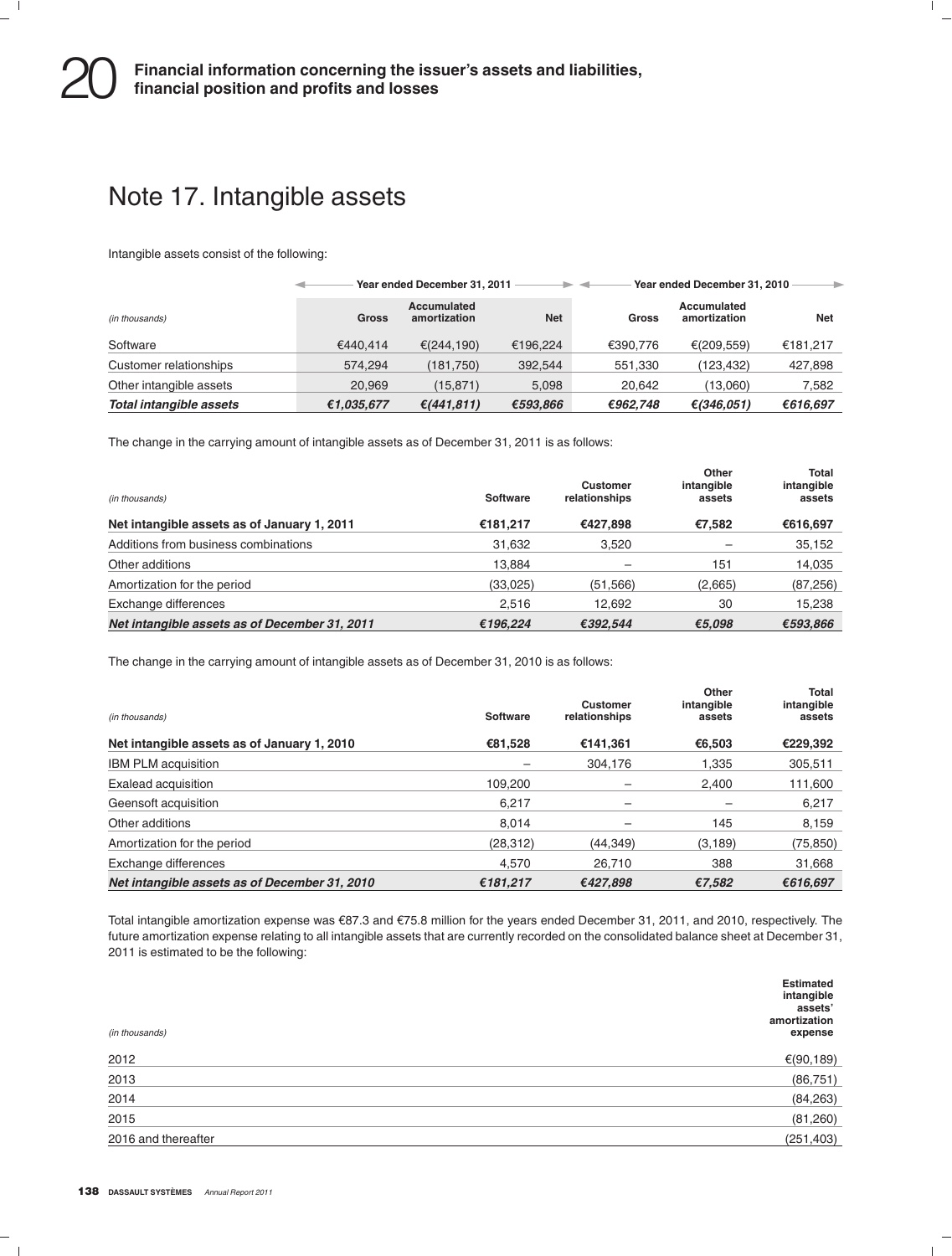### Note 18. Goodwill

The change in the carrying amount of goodwill as of December 31, 2011 and 2010 is as follows:

| (in thousands)                       | 2011     | 2010     |
|--------------------------------------|----------|----------|
| Goodwill as of January 1,            | €616.619 | €431,388 |
| Additions from business combinations | 19.048   | 155,563  |
| Exchange differences                 | 12.323   | 29,668   |
| Goodwill as of December 31,          | €647.990 | €616.619 |

The Company performed an annual impairment test in the fourth quarter of 2011 and 2010; no impairment of goodwill was identified as a result of these tests.

For the purpose of the impairment test, the Company identified 8 cash-generating units (''CGUs'') or groups of CGUs as of December 31, 2011, generally corresponding to the Company's main software products. Each CGU represents the lowest level within the Company at which goodwill is monitored for internal management purposes. Goodwill tested for impairment purposes was allocated to each CGU, or groups of CGUs that were expected to benefit from the synergies of the combination. The CGUs are allocated to the Company's two operating segments, the PLM segment and the SolidWorks segment.

Goodwill allocated to each CGU or groups of CGUs is as follows:

|                           | 2010     | <b>Business</b><br><b>Combinations</b> | Exchange<br>differences | 2011     |
|---------------------------|----------|----------------------------------------|-------------------------|----------|
| <b>PLM</b>                | €590.491 | €17.363                                | €11.414                 | €619,268 |
| <b>CATIA</b>              | 189.774  | 1.765                                  | 3,987                   | 195,526  |
| <b>SIMULIA</b>            | 167,778  |                                        | 5,485                   | 173,263  |
| <b>ENOVIA</b>             | 127.921  | 9,036                                  | 2,965                   | 139,922  |
| <b>DELMIA</b>             | 25,000   | 5,699                                  | (1,056)                 | 29,643   |
| 3DVIA                     | 20.917   | -                                      | —                       | 20,917   |
| Search-Based Applications | 52,951   | 863                                    | —                       | 53,814   |
| <b>Services</b>           | 6.150    | -                                      | 33                      | 6,183    |
| <b>SolidWorks</b>         | 26,128   | 1,685                                  | 909                     | 28,722   |
| <b>Total Goodwill</b>     | €616,619 | €19.048                                | €12.323                 | €647.990 |

The recoverable amount of each CGU or groups of CGUs has been determined based on a value in use calculation. This calculation uses cash flow projections based on financial budgets covering a five- to ten-year period. The ten-year period projections are used for activities that have longer development cycles. Key assumptions used to determine the value in use of assets are derived from management objectives for revenue growth and operating margin of each CGU or groups of CGUs. The discount rates before taxes are between 12.1% and 14.6%. Cash flows beyond that five- to ten-year period have been extrapolated using a steady growth rate comprised between 2% and 3%, reflecting long-term growth rates in the software industry.

At December 31, 2011, based on management estimates, the Company concluded that the value in use of each CGU or groups of CGUs significantly exceeded its carrying value. Management believes that any reasonable possible change in key assumptions listed above on which recoverable amount is based would not cause each CGU or groups of CGUs' carrying amount to exceed significantly its recoverable amount.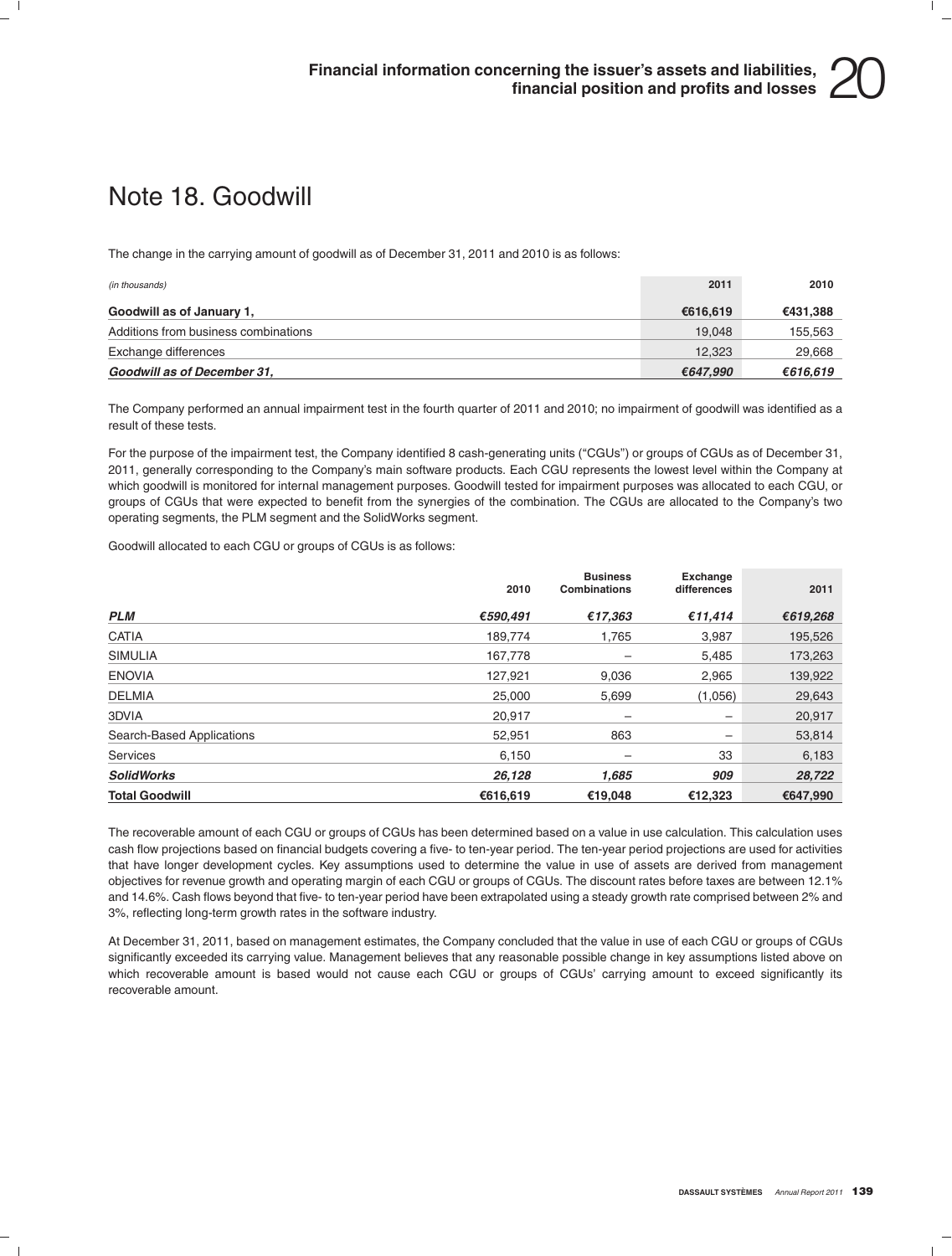### Note 19. Other Liabilities

Other liabilities are comprised of the following:

|                                            | Year ended December 31, ---- |          |  |
|--------------------------------------------|------------------------------|----------|--|
| (in thousands)                             | 2011                         | 2010     |  |
| Value added tax and other taxes            | €61.884                      | €58,523  |  |
| Derivatives, current <sup>(1)</sup>        | 19,865                       | 4,448    |  |
| Provisions, current <sup>(2)</sup>         | 9,490                        | 516      |  |
| Other current liabilities                  | 22,687                       | 12,074   |  |
| <b>Total other current liabilities</b>     | €113,926                     | €75,561  |  |
| Provisions, non-current <sup>(2)</sup>     | €50,992                      | €44,646  |  |
| Post-employment benefits <sup>(3)</sup>    | 37,902                       | 34,378   |  |
| Employee profit sharing, non-current       | 33,055                       | 29,225   |  |
| Derivatives, non-current <sup>(1)</sup>    | 4,920                        | 12,436   |  |
| Other non-current liabilities              | 36,386                       | 33,592   |  |
| <b>Total other non-current liabilities</b> | €163,255                     | €154.277 |  |

(1) See Note 20. Derivatives

(2) See reconciliation of provisions below

(3) See Note 22. Post-Employment Benefits

The change in the carrying value of provisions as of December 31, 2011 is as follows:

| (in thousands)                     | Restructuring | <b>Tax risks</b> | Claims and<br>litigation | <b>Total</b><br><b>Provisions</b> |
|------------------------------------|---------------|------------------|--------------------------|-----------------------------------|
| Provisions as of January 1, 2011   | €5.278        | €37.385          | €2.499                   | €45.162                           |
| Additions                          | 8.200         | 9.500            | 4.758                    | 22,458                            |
| Utilization                        | (3,832)       | (2, 413)         | (245)                    | (6,490)                           |
| Reversal of unused amounts         | (1, 165)      | (193)            | (813)                    | (2, 171)                          |
| Exchange differences               | 972           | 545              | 6                        | 1.523                             |
| Provisions as of December 31, 2011 | €9.453        | €44.824          | €6.205                   | €60,482                           |

### Note 20. Derivatives

### **FAIR VALUES**

The fair market values of derivative instruments were determined by financial institutions using option pricing models.

All financial instruments that relate to the foreign currency hedging strategy of the Company usually have maturity dates of less than 24 months when the maturity of interest rate swap instruments is less than four years. Management believes counter-party risk on financial instruments is minimal since the Company deals with major banks and financial institutions.

The Company's policy with respect to market risks is described in Chapter 4, "Risk Factors".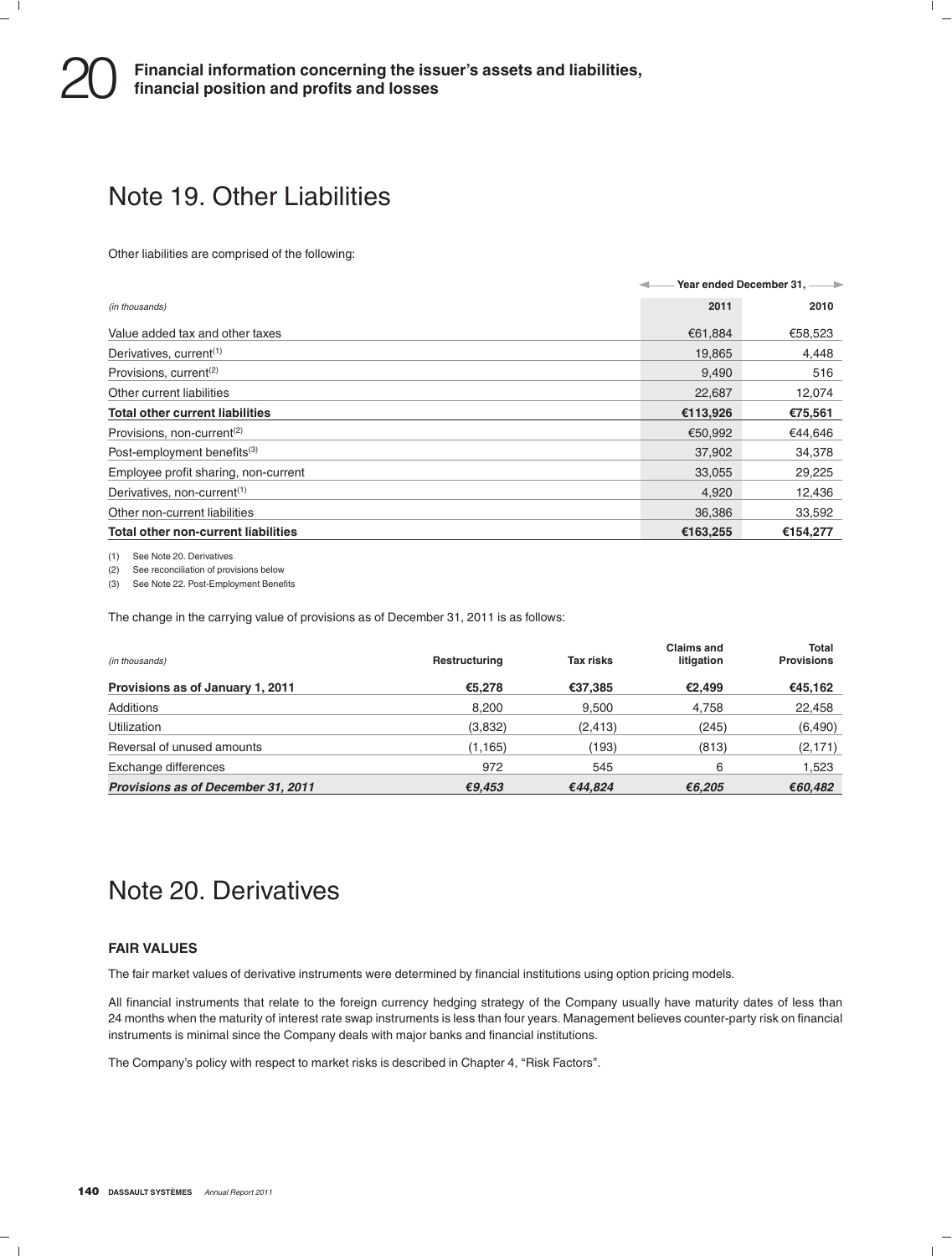

#### **FOREIGN CURRENCY RISK**

The Company transacts in various foreign currencies, primarily U.S. dollars and Japanese yen. To manage currency exposure, the Company generally uses foreign exchange forward contracts, currency options and collars. Except as indicated in the table below, the derivative instruments held by the Company are designated as accounting hedges, have high correlation with the underlying exposure and are highly effective in offsetting underlying price movements.

The effectiveness of forward contracts and currency options is measured using forward rates and the forward value of the underlying hedged transaction. During 2011, the portion of gains or losses from hedging instruments excluded from the assessment of effectiveness and the ineffective portions of hedges amounted to  $\epsilon$ 1.4 million (2010:  $\epsilon$ (2.0) million) and was recorded in Other financial income and expense, net in the statement of income.

At December 31, 2011 and 2010, the fair value of instruments used to manage the currency exposure was as follows:

|                                                                              | Year ended December 31,  |                          |                   |            |
|------------------------------------------------------------------------------|--------------------------|--------------------------|-------------------|------------|
|                                                                              | 2011                     |                          | 2010              |            |
| (in thousands)                                                               | <b>Nominal</b><br>amount | <b>Fair value</b>        | Nominal<br>amount | Fair value |
| Forward exchange contract Japanese yen/euros – sale $(1)$                    | €212,141                 | € $(18, 105)$            | €79,681           | €(5,851)   |
| Forward exchange contract Japanese yen/ U.S. dollars $-$ sale <sup>(1)</sup> | 16,099                   | (909)                    | 30,124            | (1,087)    |
| Collars Japanese yen/euros <sup>(1)</sup>                                    | 14,909                   | (1,293)                  | 78,650            | (3,264)    |
| Forward exchange contract U.S. dollars/Indian rupees - sale <sup>(1)</sup>   | 3,626                    | (439)                    |                   |            |
| Forward exchange contract British pounds/euros $-$ sale <sup>(1)</sup>       |                          | $\overline{\phantom{0}}$ | 2,323             | (102)      |
| Forward exchange contract Japanese yen/euros – sale <sup>(2)</sup>           | 9,385                    | 165                      |                   |            |
| Forward exchange contract British pounds/euros $-$ sale <sup>(2)</sup>       | 5,673                    | 18                       | 22.969            | 467        |
| Forward exchange contract Japanese yen/ Chinese yuan – sale <sup>(2)</sup>   | 248                      | 9                        |                   |            |
| Forward exchange contract Japanese yen/ U.S. dollars – sale <sup>(2)</sup>   | 15                       | 5                        |                   |            |
| Forward exchange contract Japanese yen/euros - purchase <sup>(2)</sup>       |                          | $\overline{\phantom{0}}$ | 1,987             | 11         |
| Forward exchange contract British pounds/euros – purchase <sup>(2)</sup>     |                          | -                        | 554               | (6)        |

(1) Instruments entered into by the Company to hedge the foreign currency exchange risk of forecasted sales.

(2) Derivatives not designated as hedging instruments. Changes in the derivatives' fair value were recorded in Other financial income and expense, net in the statement of income.

### **INTEREST RATE RISK**

In December 2005, the Company entered into a €200 million multicurrency revolving loan facility which bears interest at variable rates and which was extended for two additional years (see Note 21. Borrowings). The Company entered into interest rate swap agreements for a nominal amount of €200 million that have the economic effect of modifying a portion of forecasted interest obligations relating to this facility so that the interest payable effectively becomes fixed at 3.36% until September 15, 2010. In June 2009 and in July 2009, the Company entered into additional interest rate swap agreements for a nominal amount of €100 and €100 million, respectively that will fix the underlying interest payable at 3.18% and 2.98% starting September 15, 2010 and continuing through December 3, 2012. In April 2010, the Company entered into interest rate basis swap agreements for a nominal amount of e200 million converting variable rates at Euribor 3 months into Euribor 1 month.

No cash flow hedges were discontinued for the year ended December 31, 2011. Cash flow hedges related to the period from June 15, 2010 to September 15, 2010 were discontinued. Losses were recorded in Other financial income and expense, net in the statement of income for an amount of e1.3 million.

In June 2010, the Company entered into interest rate swap agreements for a total amount of JPY14,500 million that have the economic effect of modifying forecasted interest obligations relating to the term loan facility in Japan (see Note 21. Borrowings) so that the interest payable effectively becomes fixed at 0.41% until June 9, 2015.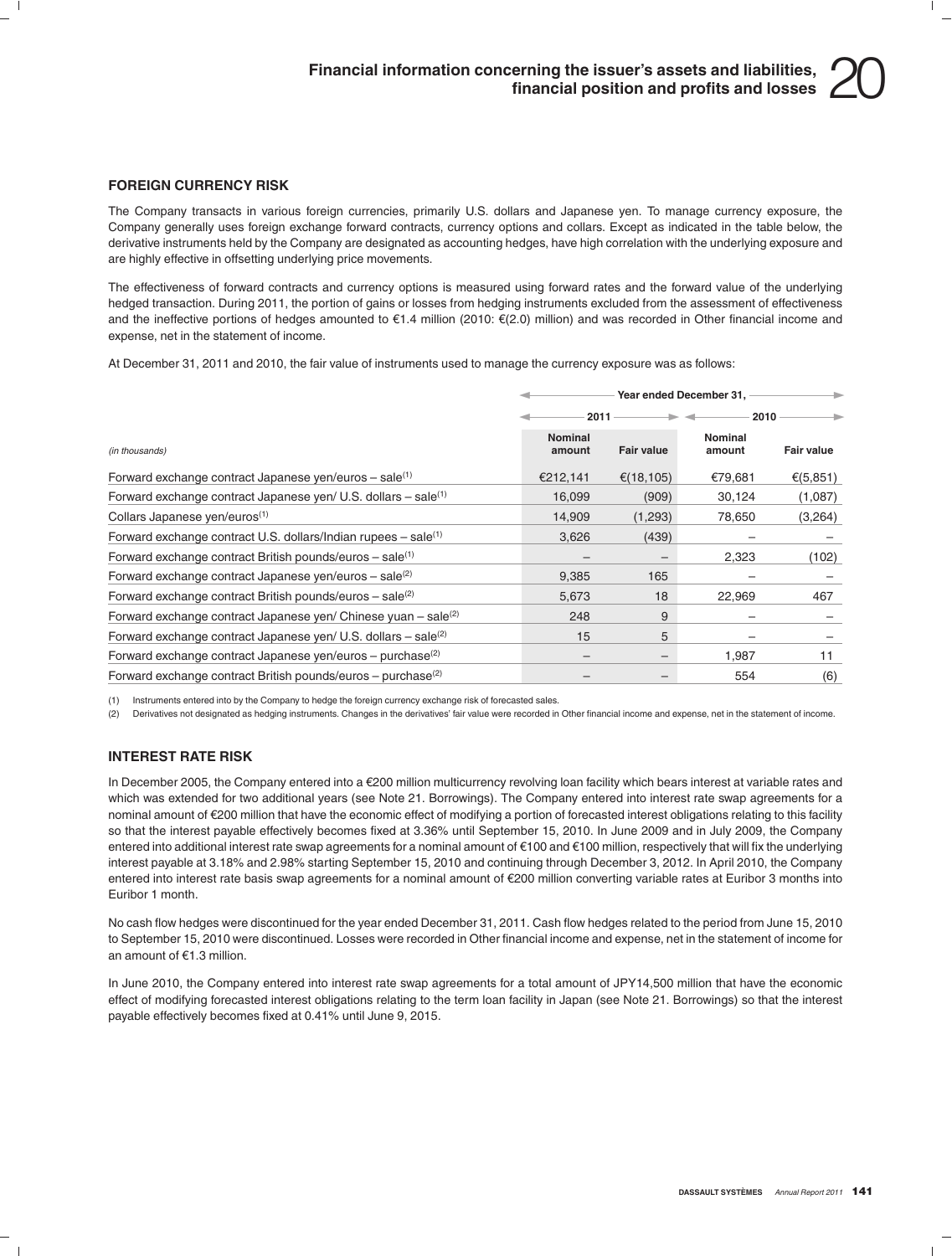At December 31, 2011 and 2010, the fair value of instruments used to manage the interest rate risk was as follows:

|                                     | Year ended December 31,<br>۰ |                   |                   |                   |
|-------------------------------------|------------------------------|-------------------|-------------------|-------------------|
|                                     | 2011                         |                   | 2010              |                   |
| (in thousands)                      | <b>Nominal</b><br>amount     | <b>Fair value</b> | Nominal<br>amount | <b>Fair value</b> |
| Interest rate swaps in euros        | €200,000                     | € $(3,405)$       | €200.000          | €(6,152)          |
| Interest rate basis swaps in euros  | 200,000                      | (188)             | 200,000           | 54                |
| Interest rate swaps in Japanese yen | 101.297                      | (446)             | 120,110           | (476)             |

### Note 21. Borrowings

In December 2005, the Company entered into a €200 million multicurrency revolving loan facility (the "Loan Facility"). This agreement provides for revolving credit for a period of five years, which could be extended twice by one additional year at the Company's option. Borrowings under the Loan Facility bear interest at Euribor plus 0.18% per annum.

In March 2006, the Company drew down e200 million under the Loan Facility. In 2006 and in 2007, the Company exercised its options to extend the revolving loan facility for the two additional years, with repayment due in December of 2012.

In April 2010, the Company used its option under the Loan Facility agreement to pay interest at Euribor 1 month instead of Euribor 3 months.

In April 2010, the Company entered into a term loan facility in Japan for JPY14,500 million (the equivalent of €115.0 million as of the draw date) in order to finance a portion of the IBM PLM acquisition. The facility bears interest at Japanese Yen Libor plus 0.60% per annum, and is scheduled to be repaid by the Company in ten equal semi-annual installments, with the last payment being due in June of 2015.

The table below provides a breakdown of total borrowings by contractual maturity date as of December 31, 2011:

|                                    | Payments due by period |                   |           |           |                      |
|------------------------------------|------------------------|-------------------|-----------|-----------|----------------------|
| (in thousands)                     | <b>Total</b>           | Less than<br>vear | 1-3 years | 3-5 years | More than<br>5 years |
| Revolving loan facility in euro    | €200,000               | €200,000          | €–        | €–        | €—                   |
| Term loan facility in Japanese yen | 101.297                | 28.942            | 57.884    | 14.471    | -                    |
| Total                              | €301,297               | €228.942          | €57.884   | €14.471   | € –                  |

### Note 22. Post-employment Benefits

Contributions made to defined contribution plans were  $€10.6$  million and  $€9.1$  million in 2011 and 2010 respectively.

The Company provides defined benefit retirement indemnities to the employees of its French operations, and sponsors defined benefit pension plans for certain employees in the United States of America. The Company also has certain defined benefit plans in other countries, mainly in Germany and in Japan.

In France, defined employee benefits include certain gratifications paid upon anniversary of employment and retirement indemnities that are based upon an individual's years of credited service and annualized salary at retirement. Retirement indemnity benefits vest and are settled as a lump sum paid to the employee upon the employee's retirement.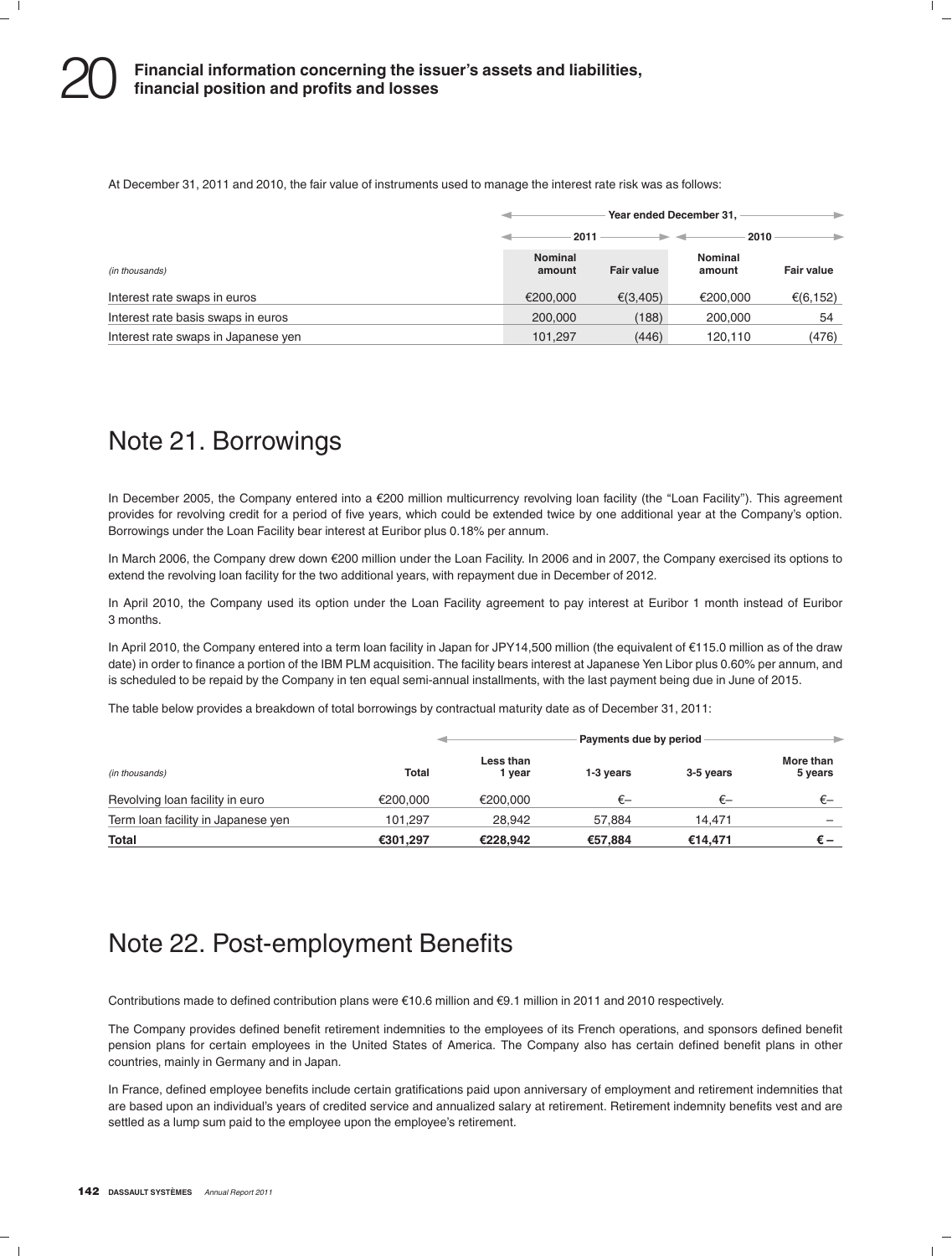# **Financial information concerning the issuer's assets and liabilities, financial position and profits and losses** 20

In the United States, pension benefits are based upon years of credited service and the employee's average final earnings. Retirement benefits are funded by the Company's contributions to segregated pension plan assets, in an amount that is sufficient to meet or exceed the minimum annual funding requirements of the Employee Retirement Income Security Act. In 2011, the Company decided to freeze the American defined-benefit pension plan.

The projected benefit obligation was determined using the prospective method, based on the following assumptions:

### **ASSUMPTIONS**

Assumptions used to determine the benefit obligation:

|                                | Year ended December 31, 2011 |       | . .                      | Year ended December 31, 2010 |          | →        |
|--------------------------------|------------------------------|-------|--------------------------|------------------------------|----------|----------|
|                                | Europe                       | U.S.  | Asia                     | Europe                       | U.S.     | Asia     |
| Discount rate                  | 5.25%                        | 4.60% | 1.40%                    | 5.25%                        | 5.50%    | 1.60%    |
| Expected return on plan assets | $4.00\% - 5.25\%$            | 8.00% | $\overline{\phantom{m}}$ | $4.00\% - 5.25\%$            | 8.00%    |          |
| Rate of compensation increase  | $2.50\% - 3.00\%$            | 3.00% | 2.50%                    | $2.00\% - 3.00\%$            | $3.00\%$ | $2.50\%$ |

Assumptions used to determine the net periodic benefit cost:

|                                | Year ended December 31, 2011 |          |          | Year ended December 31, 2010 |          |          |
|--------------------------------|------------------------------|----------|----------|------------------------------|----------|----------|
|                                | Europe                       | U.S.     | Asia     | <b>Europe</b>                | U.S.     | Asia     |
| Discount rate                  | 5.25%                        | 5.50%    | $1.60\%$ | 5.50%                        | $6.00\%$ | $2.00\%$ |
| Expected return on plan assets | $4.00\% - 5.25\%$            | $8.00\%$ | -        | $5.00\%$                     | 8.00%    |          |
| Rate of compensation increase  | $2.00\% - 3.00\%$            | 3.00%    | 2.50%    | $3.00\%$                     | $3.00\%$ | 2.50%    |

To develop the expected long-term rate of return on pension plan assets assumption, the Company considers the current and expected asset allocations, as well as historical and expected returns on each category of plan assets.

### **COMPONENTS OF NET PERIODIC COSTS**

The components of net periodic benefit cost were as follows:

|                                | Year ended December 31, -- |          |  |
|--------------------------------|----------------------------|----------|--|
| (in thousands)                 | 2011                       | 2010     |  |
| Current service cost           | € $(5,774)$                | €(4,736) |  |
| Interest cost                  | (4,604)                    | (3,839)  |  |
| Expected return on plan assets | 2,981                      | 2,711    |  |
| Curtailments and settlements   | 2,077                      |          |  |
| Net amortization and deferral  | (269)                      | (241)    |  |
| Net periodic benefit cost      | € $(5,589)$                | €(6,105) |  |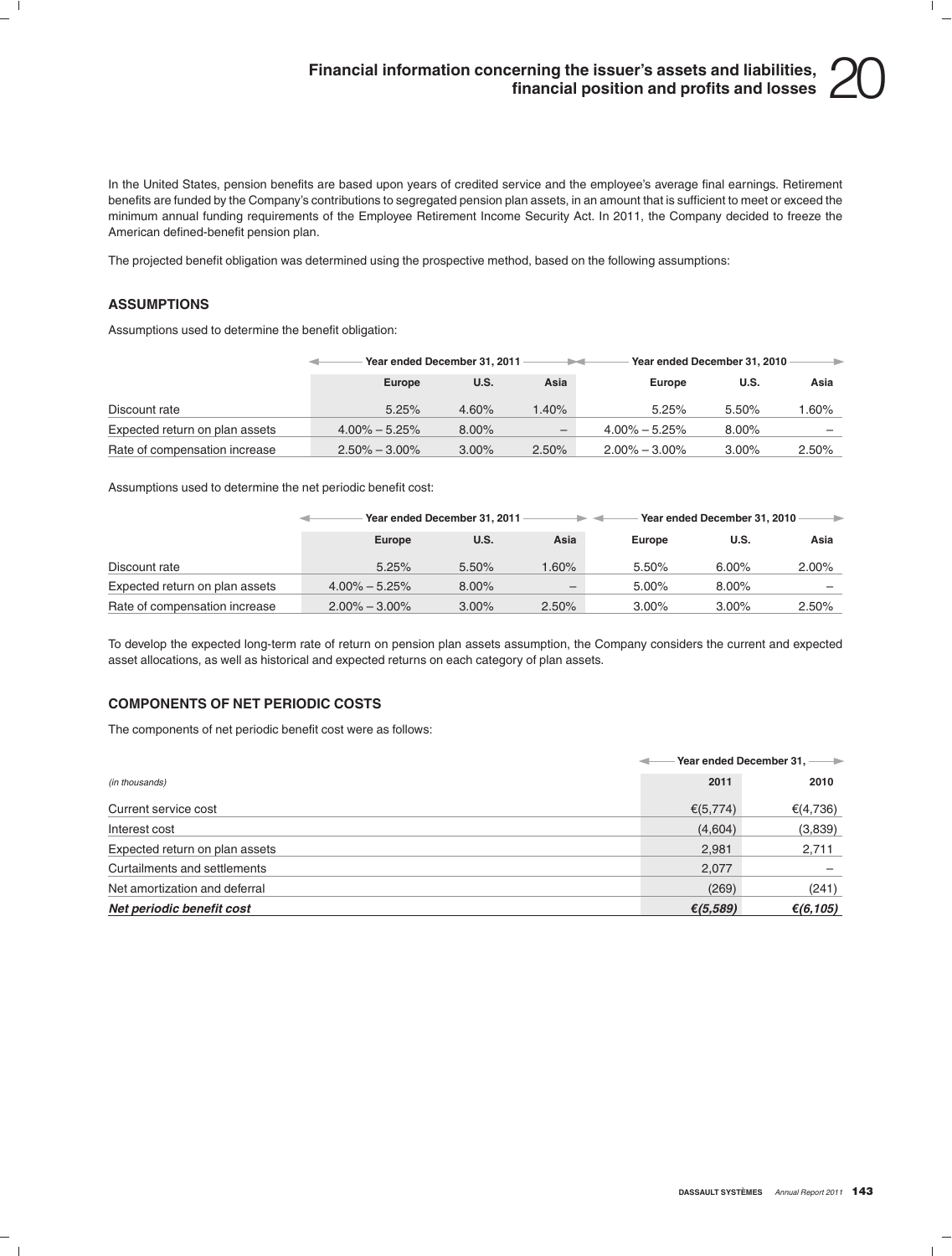### **OBLIGATIONS AND FUNDED STATUS**

Changes in benefit obligations and plan assets as of December 31, 2011 and 2010 are as follows:

|                                                |              | Year ended December 31, --- |
|------------------------------------------------|--------------|-----------------------------|
| (in thousands)                                 | 2011         | 2010                        |
| Benefit obligations at beginning of year       | €93,449      | €53,909                     |
| Current service cost                           | 5,774        | 4,736                       |
| Interest cost                                  | 4.604        | 3,839                       |
| Net actuarial loss                             | 7,304        | 5,705                       |
| Curtailments and settlements                   | (4, 147)     |                             |
| Benefits paid                                  | (2,794)      | (1, 457)                    |
| Business combinations <sup>(1)</sup>           |              | 21,242                      |
| Plan amendment                                 |              | 2,440                       |
| Employee contributions                         |              | 105                         |
| Exchange rate differences                      | 2,032        | 2,930                       |
| Benefit obligations at end of year             | €106,222     | €93,449                     |
| Fair value of plan assets at beginning of year | 50,371       | 28,127                      |
| Employer contribution                          | 2,073        | 670                         |
| Actual return on plan assets                   | 1,101        | 2,922                       |
| Benefits paid                                  | (659)        | (1, 235)                    |
| Business combinations <sup>(1)</sup>           |              | 18,467                      |
| Employee contributions                         |              | 105                         |
| Exchange rate differences                      | 986          | 1,315                       |
| Fair value of plan assets at end of year       | €53,872      | €50,371                     |
| <b>Funded status</b>                           | (52, 350)    | (43,078)                    |
| Unrecognized actuarial losses                  | 13,755       | 6,114                       |
| Unrecognized past service cost                 | 2,607        | 2,586                       |
| Accrued benefit cost $(2)$                     | € $(35,988)$ | € $(34, 378)$               |

(1) In 2010 primarily comprised of German pension plans transferred to the Company as part of the IBM PLM acquisition. A separate trust arrangement has been created for the purpose of financing these retirement benefits.

(2) Composed in 2011 of an accrued benefit cost in the amount of  $\epsilon$ (37.9) million and a prepaid benefit cost of  $\epsilon$ 1.9 million.

The benefit obligation by geographical location is as follows:

|                                  | Year ended December 31, ---- |      |  |
|----------------------------------|------------------------------|------|--|
|                                  | 2011                         | 2010 |  |
| Europe                           | 57%                          | 59%  |  |
| United States of America         | 34%                          | 32%  |  |
| Asia Pacific                     | 9%                           | 9%   |  |
| <b>Total benefit obligations</b> | 100%                         | 100% |  |

The fair value of plan assets by geographical location is as follows:

|                                 |      | Year ended December 31. -<br>$\rightarrow$ |
|---------------------------------|------|--------------------------------------------|
|                                 | 2011 | 2010                                       |
| Europe                          | 59%  | 61%                                        |
| United States of America        | 41%  | 39%                                        |
| Total fair value of plan assets | 100% | 100%                                       |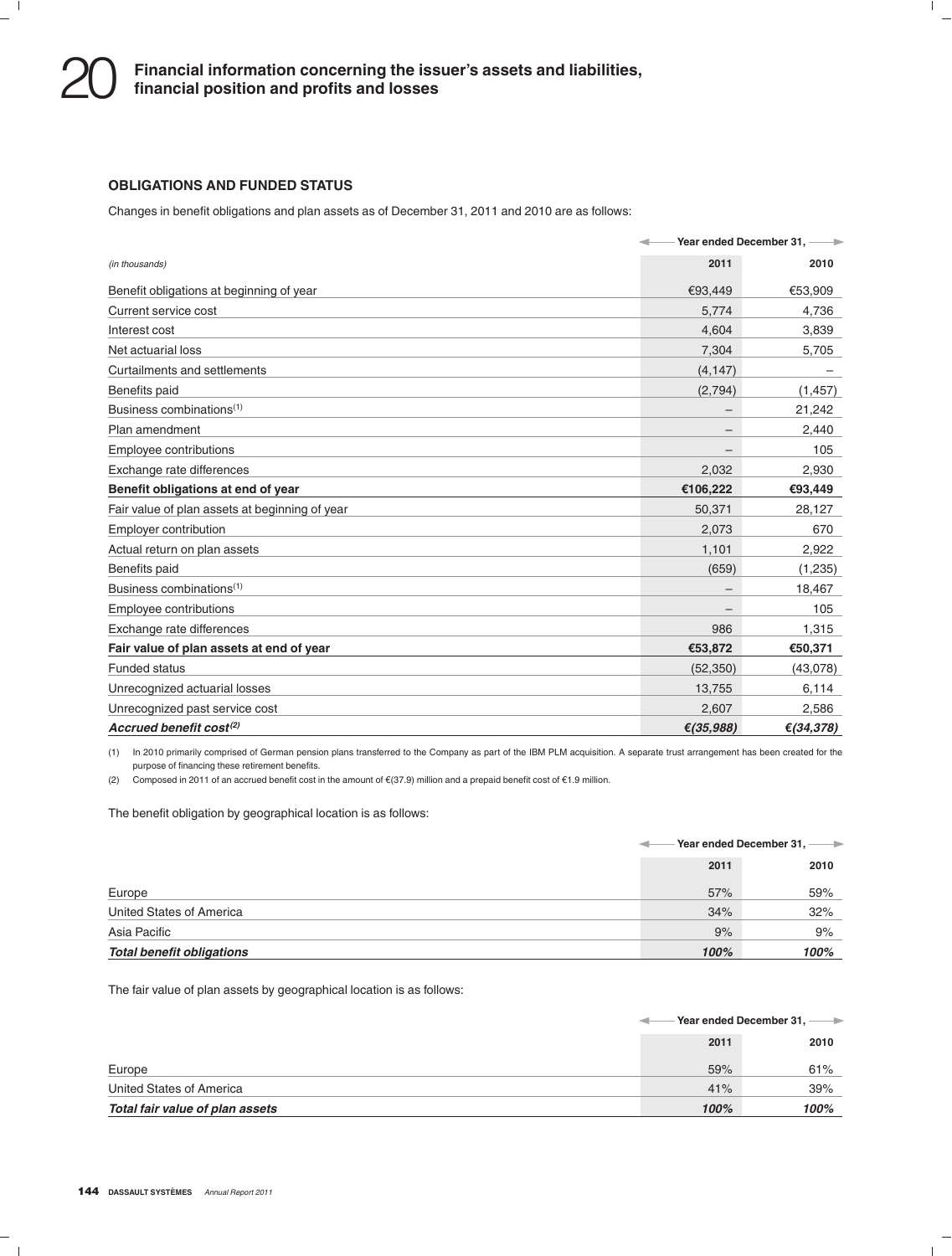### **PLAN ASSETS**

The weighted average asset allocations are as follows:

|                    |      | Year ended December 31, ---- |
|--------------------|------|------------------------------|
|                    | 2011 | 2010                         |
| Debt instruments   | 70%  | 71%                          |
| Equity instruments | 30%  | 29%                          |
| Total              | 100% | 100%                         |

#### **CASH FLOWS**

The Company does not expect to make any additional contributions to its pension plans in 2012.

The following benefit payments, which reflect expected future service, as appropriate, are expected to be paid:

| (in thousands) | <b>Total</b> |
|----------------|--------------|
| 2012           | € $(2, 293)$ |
| 2013           | (2,048)      |
| 2014           | (2,919)      |
| 2015           | (2,972)      |
| 2016           | (3,522)      |
| 2017-2021      | (29, 924)    |

### Note 23. Shareholders' Equity

### **SHAREHOLDERS' EQUITY ACTIVITY**

As of December 31, 2011, Dassault Systèmes SA had 123,092,729 common shares issued with a nominal value of €1 per share.

The primary objective of the Company's capital management is to ensure that it maintains a strong credit rating and healthy capital ratios in order to support its business and for the purpose of increasing the profitability of shareholders' equity and earnings per share. The Company manages its capital structure and adjusts it in light of changes in economic conditions. To maintain or adjust the capital structure, the Company may adjust the dividend payment to shareholders, return capital to shareholders or issue new shares. No changes were made in the objectives, policies or processes during the years ended December 31, 2011 and 2010.

Shareholders' equity includes foreign currency translation adjustment of  $\epsilon$ (56.7) and  $\epsilon$ (96.0) million as of December 31, 2011 and 2010, respectively.

#### **DIVIDEND RIGHTS**

Dassault Systèmes SA is required to maintain a legal reserve equal to 10% of the aggregate nominal value of its issued share capital. The legal reserve balance was e12.1 and e11.9 million as of December 31, 2011 and 2010, respectively, and represents a component of retained earnings in the balance sheet. The legal reserve is distributable only upon the liquidation of the Company.

Profit of the year, consisting of net income of the year increased by retained earnings from prior years and after deduction for legal reserve when required, is available for distribution to shareholders of the Company as dividends. Allocation of this profit is subject to approval by the General Meeting of shareholders following recommendations by the Board of Directors.

A dividend on ordinary shares relating to the periods ended December 31, 2010 and December 31, 2009 was paid in the immediately subsequent year, amounting to €65.6 and €54.2 million, respectively.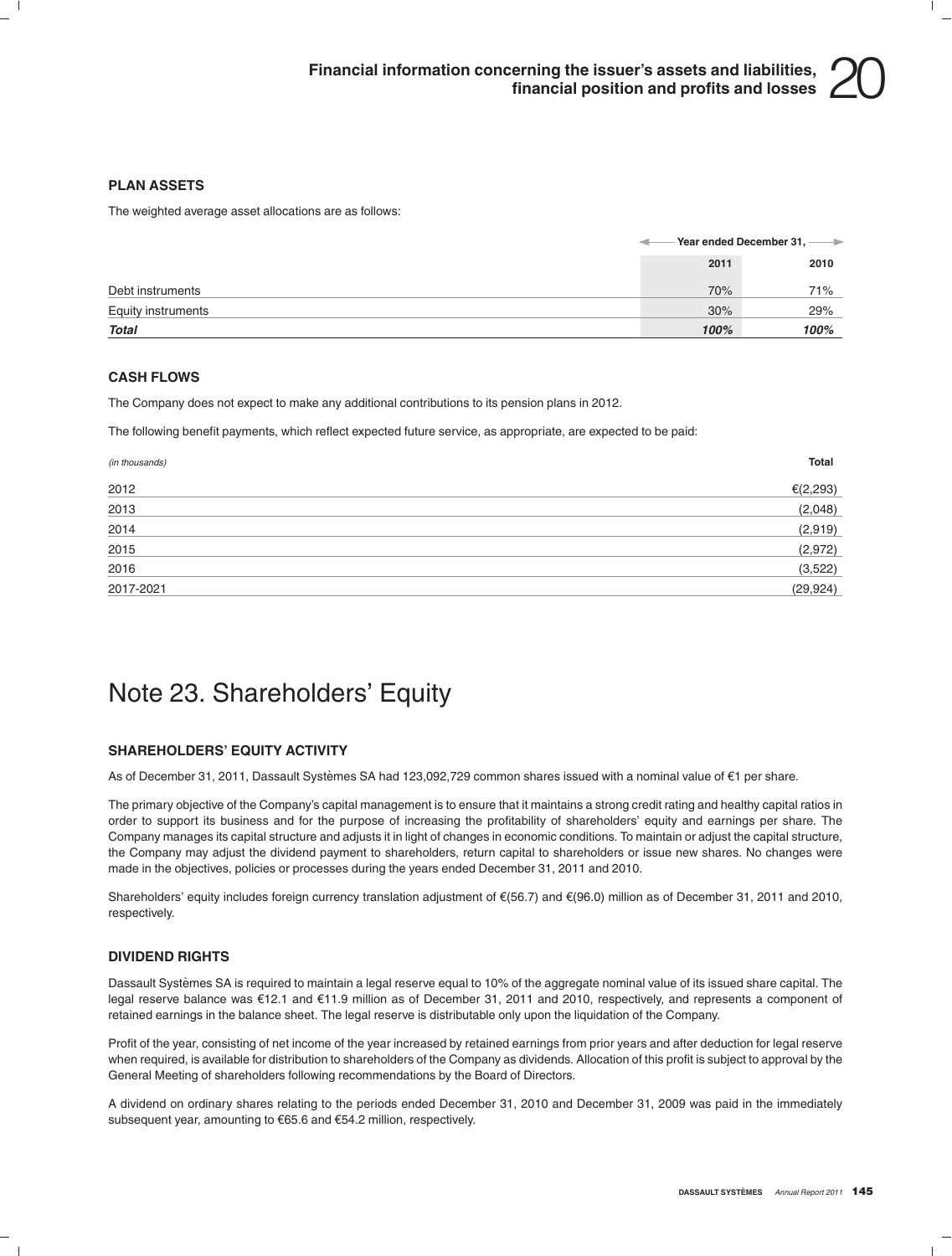Dividends per share were  $\epsilon$ 0.54 and  $\epsilon$ 0.46 as of December 31, 2010 and December 31, 2009, respectively.

A dividend of e0.2 and e0.3 million was paid to non-controlling interest in 2011 and 2010 respectively.

### **STOCK REPURCHASE PROGRAMS**

The general meeting of shareholders authorized the Board to implement a share repurchase program limited to 10% of the Company's share capital. Under this authorization, the Company may not buy shares at a price exceeding €85 per share or above a maximum aggregate amount of e500 million. Under the Company's share repurchase program, the Company repurchased 4,079,920 shares in 2011 for an aggregate amount of e226.7 million out of which 3,429,920 were canceled and repurchased 150,000 shares in 2010 for an aggregate amount of  $E$ 7.2 million.

### **COMPONENTS OF OTHER COMPREHENSIVE INCOME**

|                                                                                        |              | Year ended December 31. |
|----------------------------------------------------------------------------------------|--------------|-------------------------|
| (in thousands)                                                                         | 2011         | 2010                    |
| Cash flow hedges:                                                                      |              |                         |
| (Losses) arising during the year                                                       | € $(13,363)$ | €(43,007)               |
| Less: reclassification adjustments for losses included in the income statement         | (5,629)      | (9,230)                 |
|                                                                                        | € $(7,734)$  | € $(33, 777)$           |
| Available-for-sale financial assets:                                                   |              |                         |
| Gains (losses) arising during the year                                                 | €35          | €(11)                   |
| Less: reclassification adjustments for gains (losses) included in the income statement |              |                         |
|                                                                                        | €35          | €(11)                   |

### Note 24. Consolidated Statements of Cash Flows

Adjustments for non-cash items consist of the following:

|                                        |              | Year ended December 31, -<br>$\rightarrow$ |          |  |
|----------------------------------------|--------------|--------------------------------------------|----------|--|
| (in thousands)                         | <b>Notes</b> | 2011                                       | 2010     |  |
| Depreciation of property and equipment | 14           | €25.055                                    | €24,160  |  |
| Amortization of intangible assets      | 17           | 87,256                                     | 75,850   |  |
| Non-cash share-based payment expense   | 6            | 17,290                                     | 19,092   |  |
| Other                                  |              | 32.254                                     | 13,202   |  |
| Adjustments for non-cash items         |              | €161,855                                   | €132,304 |  |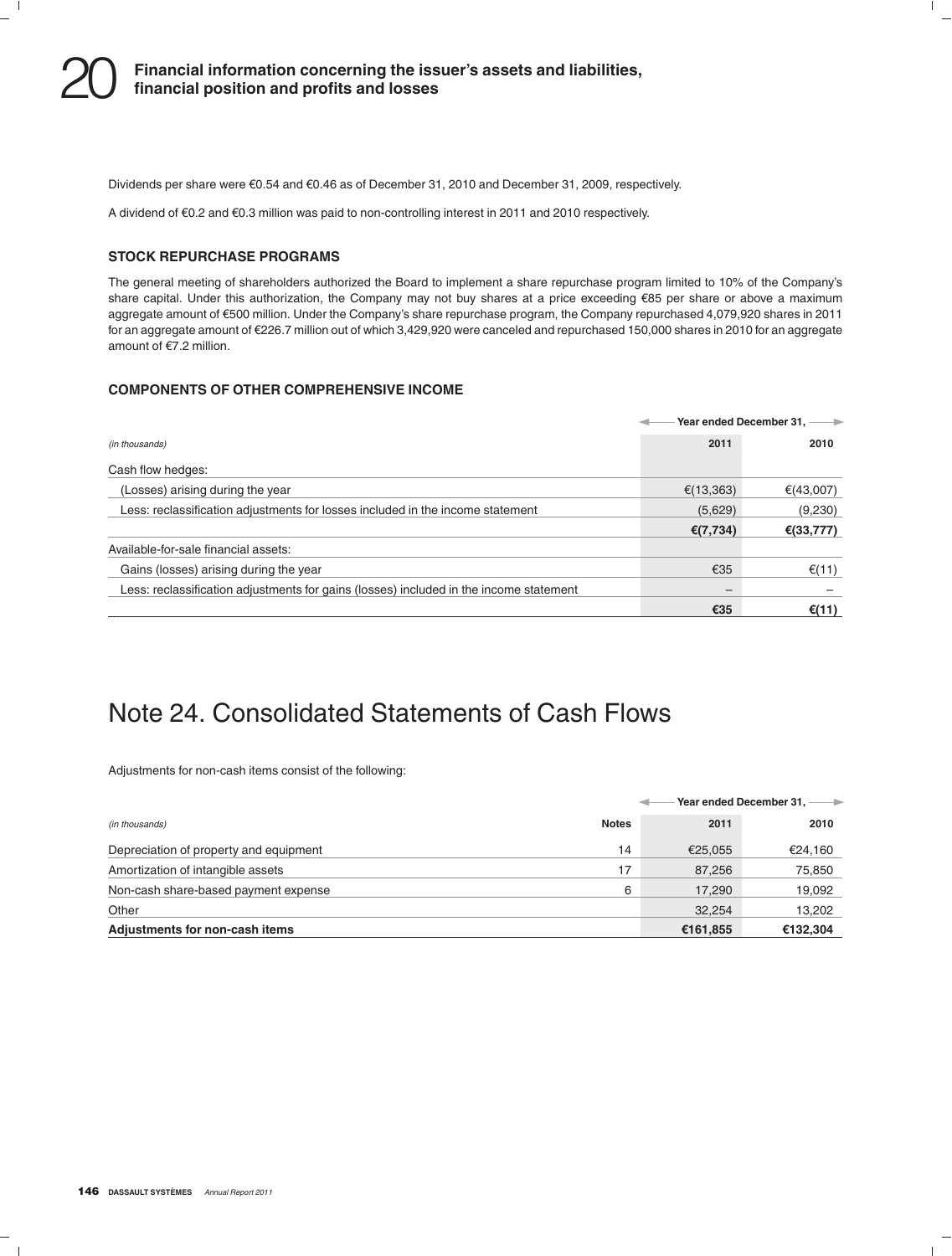Changes in operating assets and liabilities consist of the following:

|                                                       |           | Year ended December 31, ---- |
|-------------------------------------------------------|-----------|------------------------------|
| (in thousands)                                        | 2011      | 2010                         |
| (Increase) in trade accounts receivable               | €(71,372) | €(64,532)                    |
| Decrease (Increase) in other current assets           | 6,085     | (1,358)                      |
| Increase in accounts payable and accrued compensation | 3,836     | 61,331                       |
| (Decrease) Increase in income tax payable             | (28, 470) | 13,878                       |
| Increase in unearned revenue                          | 85,555    | 17.247                       |
| Increase in other liabilities                         | 2,873     | 28,791                       |
| Changes in operating assets and liabilities           | €(1,493)  | €55,357                      |

### Note 25. Commitments and Contingencies

### **LEASES**

The Company leases computer equipment, premises and office equipment under operating leases. Rent expense under operating leases was €48.4 million and €45.5 million, for the years ended December 31, 2011, and 2010, respectively.

At December 31, 2011, future minimum annual rental commitments under non-cancelable lease obligations were as follows:

| (in thousands)                      | Operating<br>leases |
|-------------------------------------|---------------------|
| 2012                                | €51,263             |
| 2013                                | 44,905              |
| 2014                                | 41,531              |
| 2015                                | 39,774              |
| 2016                                | 39,005              |
| 2017 and thereafter                 | 168,838             |
| Total future minimum lease payments | €385,316            |

#### *Headquarters facilities in Velizy ´*

In 2006, the Company entered into a build-to-suit lease agreement for its new headquarters facilities located in Velizy, outside Paris, France. ´ Under this agreement, the Company committed to lease approximately 60,000 square meters of office space for a non-cancelable initial term of 12 years, with options to renew for additional periods. Future minimum rental payments over the initial term, which began on June 30, 2008, amount to approximately e165.1 million in the aggregate and have been included in the table presented above.

#### *DS Boston Campus*

In 2010, the Company entered into a long term lease for office, technology lab and data center space in Waltham, outside Boston, United States, forming the Boston Campus and regrouping the primary operating facilities of the Company's main American activities. Under this agreement, the Company committed to lease approximately 20,000 square meters of office space for a non-cancelable initial term of 12 years, with options to renew for additional periods. The total rented space will progressively increase, reaching 30,000 square meters after six years. Future minimum rental payments over the initial term, which began on June 1, 2011, amount to approximately €100.7 million in the aggregate and have been included in the table presented above.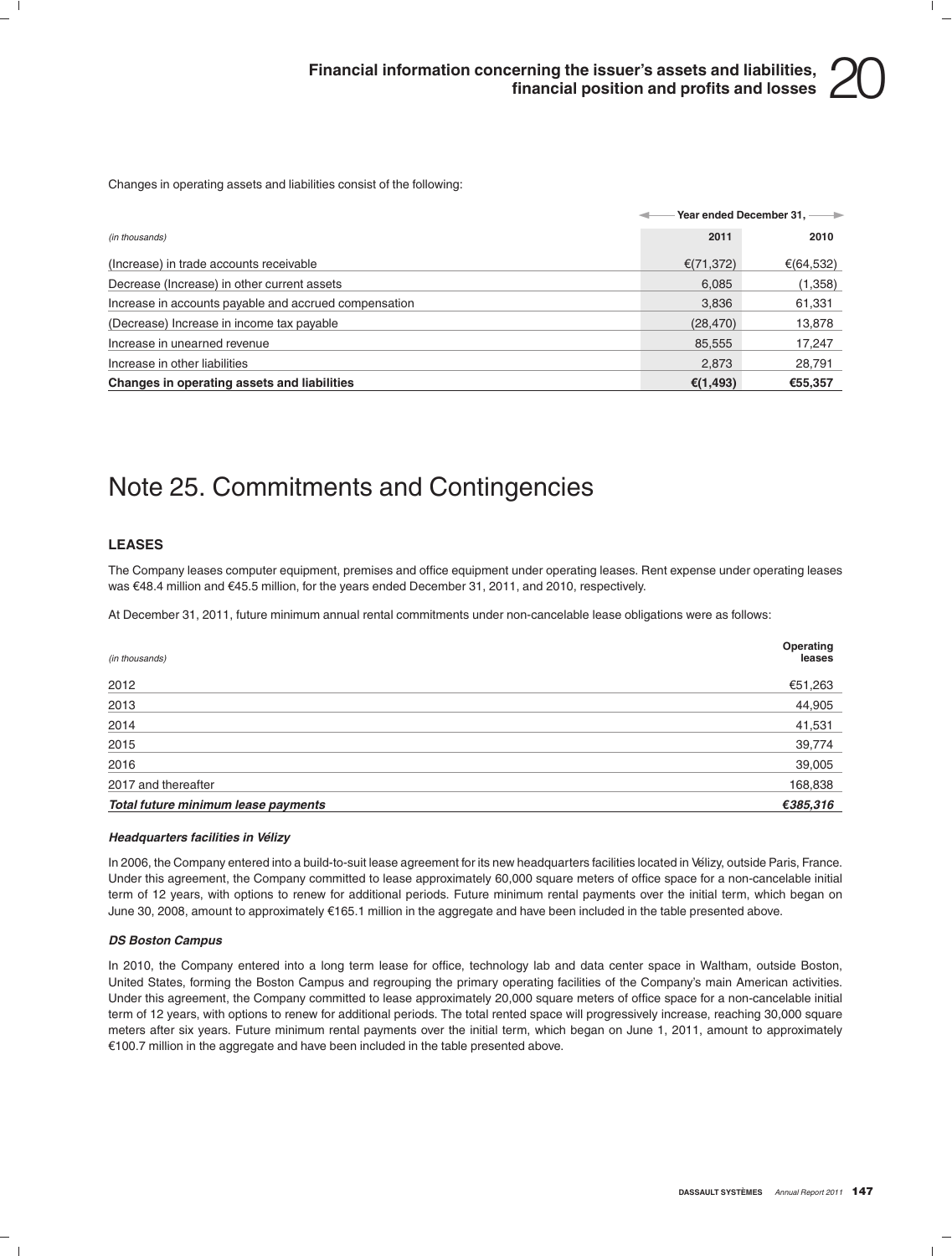#### **LITIGATION AND OTHER PROCEEDINGS**

The Company is involved in litigation and other proceedings, such as civil, commercial and tax proceedings, incidental to normal operations. It is not possible to determine the ultimate liability, if any, in these matters. In the opinion of management, after consultation with legal counsel, the resolution of such litigation and proceedings will not have a material effect on the consolidated financial statements of the Company.

### Note 26. Related-party Transactions

#### **COMPENSATION OF KEY MANAGEMENT PERSONNEL**

The table below summarizes compensation granted to key management personnel composed of 12 executive officers as of December 31, 2011 and 2010:

|                                          | Year ended December 31, -<br>$\rightarrow$ |         |  |
|------------------------------------------|--------------------------------------------|---------|--|
| (in thousands)                           | 2011                                       | 2010    |  |
| Short-term benefits $(1)$                | €8.349                                     | €7,122  |  |
| Share-based compensation <sup>(2)</sup>  | 10.455                                     | 11,285  |  |
| Compensation of key management personnel | €18.804                                    | €18,407 |  |

(1) Including gross salaries, bonus, incentives, profit-sharing, directors' fees and fringe benefits.

(2) Expense recorded in the income statement for share-based payments (stock options and free performance shares).

The Group Chief Executive Officer is entitled to an indemnity payment upon the termination of his functions as President and Chief Executive Officer. The amount of the indemnity due will be equivalent to a maximum of two years of compensation as Chief Executive Officer and will depend on satisfying the performance conditions established for calculating his variable compensation.

#### **OTHER TRANSACTIONS WITH RELATED PARTIES**

The Company licenses its products for internal use to Dassault Aviation, a sister company of the Company whose Chief Executive Officer is the Chairman of the Company. Dassault Aviation licenses the Company's products on commercial terms consistent with those granted to the Company's other customers of similar size. Software revenue amounted to  $E$ 12.9 and  $E$ 7.3 million for the years ended December 31, 2011 and 2010, respectively.

The Company also provides service and support to Dassault Aviation. Such activity generated service revenues of  $\epsilon$ 15.2 and  $\epsilon$ 12.8 million in the years ended December 31, 2011 and 2010, respectively.

The balances of trade accounts receivable with Dassault Aviation were  $\epsilon$ 8.6 million, and  $\epsilon$ 6.9 million at December 31, 2011 and 2010, respectively.

Most of the Company's development organizations subcontract software development work to 3D PLM Software Solutions Limited (''3D PLM''), a company located in India. On July 1, 2011, the Company increased its share in 3D PLM from 30% to 42% (see Note 16. Business Combinations). Prior to this transaction, 3D PLM was a related party to the Company. 3D PLM is now fully consolidated in the Company's financial statements. Services purchased from 3D PLM for the period from January 1 through June 30, 2011 amounted to e13.6 million. For the 12 month period ended December 31, 2010, services purchased from 3D PLM amounted to €24.7 million.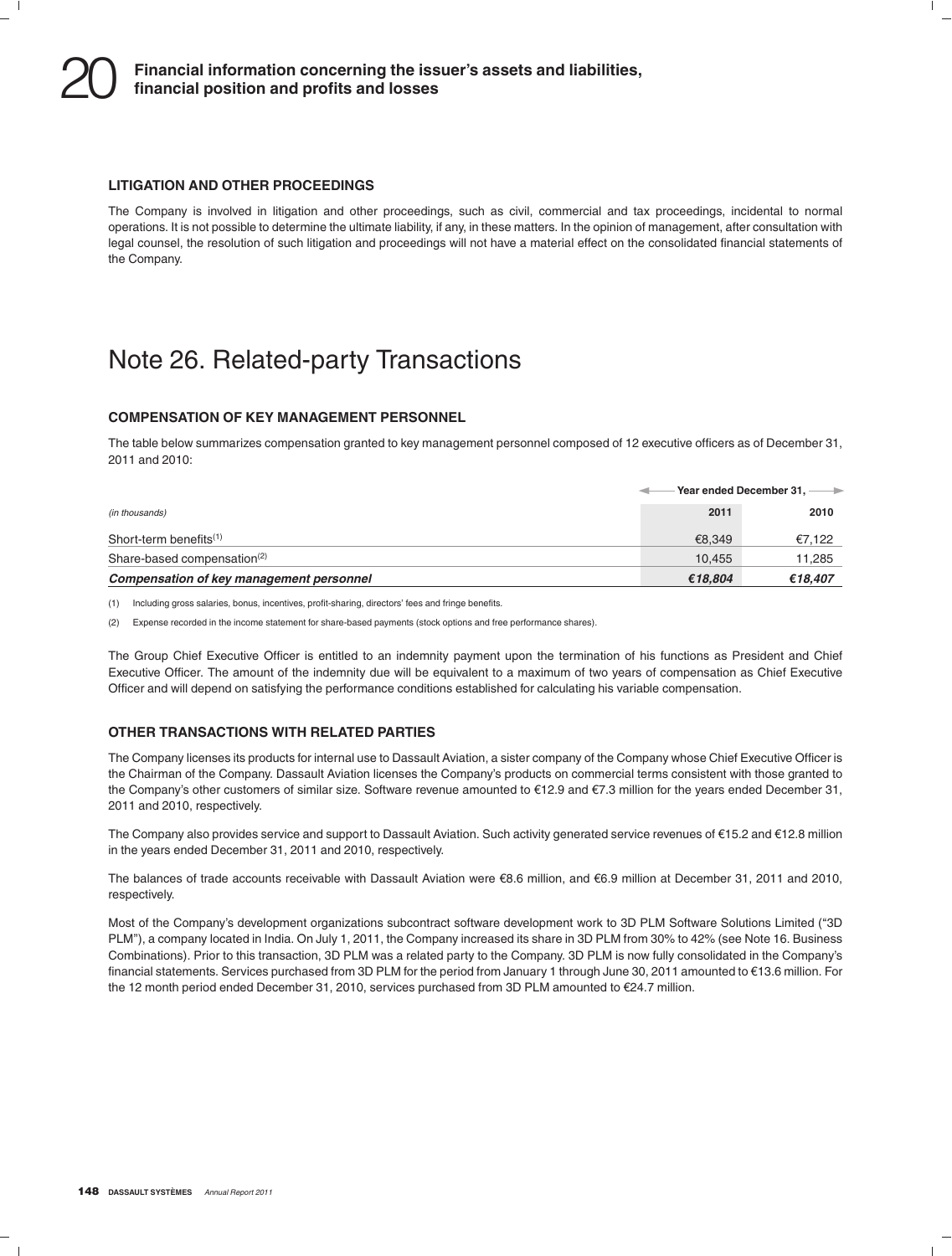## Note 27. Principal Dassault Systemes Companies

The principal Dassault Systèmes SA subsidiaries included in the scope of consolidation as at December 31, 2011 are as follows:

| Country              | <b>Consolidated companies</b>         | $%$ of<br>Interest |
|----------------------|---------------------------------------|--------------------|
| France               | Dassault Data Services SAS            | 95%                |
| France               | Dassault Systèmes Provence SAS        | 100%               |
| France               | <b>Exalead SA</b>                     | 100%               |
| Germany              | Dassault Systèmes Deutschland GmbH    | 100%               |
| Germany              | <b>TransCAT PLM GmbH</b>              | 100%               |
| Italy                | Dassault Systèmes Italia Srl          | 100%               |
| Netherlands          | Dassault Systèmes B.V.                | 100%               |
| Sweden               | Dassault Systèmes AB                  | 100%               |
| United Kingdom       | Dassault Systèmes United Kingdom Ltd. | 100%               |
| Canada               | Dassault Systèmes Canada Inc.         | 100%               |
| <b>United States</b> | Dassault Systèmes Americas Corp.      | 100%               |
| <b>United States</b> | Dassault Systèmes Corp.               | 100%               |
| <b>United States</b> | Dassault Systèmes Delmia Corp.        | 100%               |
| <b>United States</b> | Dassault Systèmes Enovia Corp.        | 100%               |
| <b>United States</b> | Dassault Systèmes Simulia Corp.       | 100%               |
| <b>United States</b> | Dassault Systèmes Services, LLC       | 100%               |
| <b>United States</b> | Dassault Systèmes SolidWorks Corp.    | 100%               |
| <b>United States</b> | Spatial Corp.                         | 100%               |
| <b>United States</b> | Inceptra LLC                          | 100%               |
| India                | 3D PLM Software Solutions Ltd         | 42%                |
| India                | Dassault Systèmes India Private Ltd.  | 100%               |
| Korea                | Dassault Systèmes Korea Corp.         | 100%               |
| Japan                | Dassault Systèmes K.K.                | 100%               |
| Japan                | SolidWorks Japan K.K.                 | 100%               |

### Note 28. Events After the Reporting Period

In February 2012, the Company acquired 100% of Netvibes Ltd, an internet platform that delivers dashboard intelligence technologies, for cash consideration of approximately  $€20.0$  million.

# 20.2 Pro forma Financial Information

Not applicable.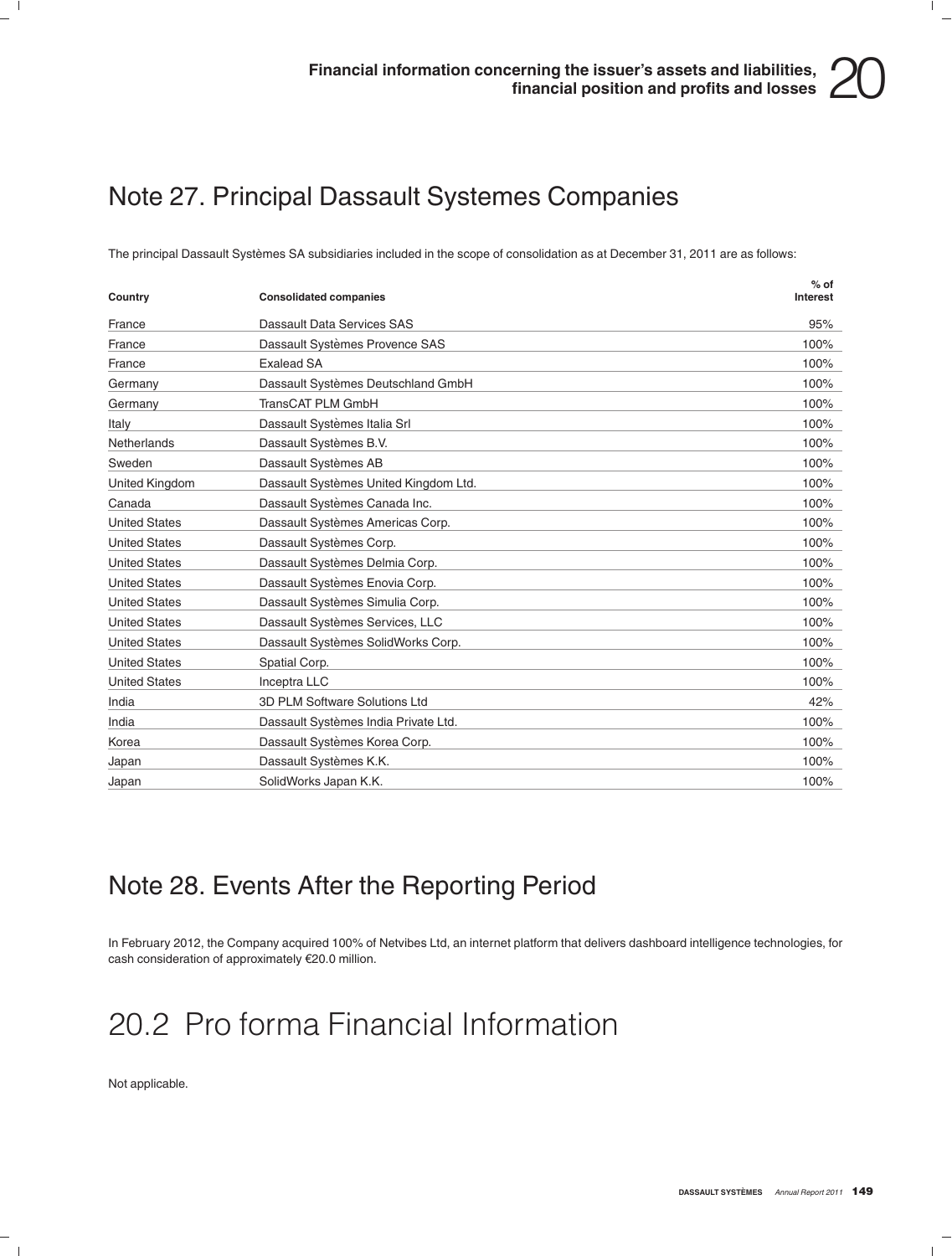# 20.3 Parent Company Financial Statements

The financial statements presented in paragraph 20.3 "Parent Company Financial Statements" are the individual parent company financial statements of Dassault Systèmes SA.

#### **Presentation of the parent company financial statements and valuation methods used**

The parent company financial statements for the year ended December 31, 2011 have been prepared in accordance with the French General Chart of Accounts (Plan Comptable Général), the French Commercial Code and French regulatory requirements. They are presented in the same manner and prepared using the same valuation methods as the preceding year.

#### **Results of operations of the parent company**

In 2011, operating revenue increased 15.6% to €861.1 million from €744.9 million in 2010. Software revenue amounted to €716.3 million in 2011, compared to e617.3 million in 2010, an increase of 16.0%, primarily due to good performance by all of the Company's brands, particularly CATIA, and to the full year impact of the integration of the IBM PLM activities (April 1, 2010).

The portion of revenue earned from export sales increased to  $\epsilon$ 679.7 million, or 80.0% of net sales.

Operating expenses increased 14.4% to €655.6 million in 2011 from €573.1 million in 2010. The main drivers of this increase are:

- Other purchases and external expenses (+ 10.4%), driven by an increase in:
	- marketing and communication expenses to develop sales;
	- distribution costs borne by CATIA and ENOVIA on a full-year basis following the acquisition of IBM PLM on April 1, 2010;
	- IT and R&D sub-contracting expenses;
- personnel expense (+ 8.0%), primarily due to an increase in headcount following the integration of employees from Geensoft SAS and Dassault Systèmes Simulia France SAS on July 1, and October 1, 2011, respectively, as well as an increase in other personnel;
- depreciation and amortization expense and reserves for risk (+ 53.1%) due to an increase in reserves on accounts receivable related to receivables in certain European countries and to accruals for loss on certain service projects;
- $\bullet$  other expenses, and specifically intercompany licensing fees (+26.1% to  $\epsilon$ 140.0 million in 2011) due to the good level of performance demonstrated by all products distributed by Dassault Systemes SA and the centralization of certain royalties that are rebilled to other ` Group companies.

Operating income increased 19.5% to €205.5 million.

Financial revenue for 2011 amounted to €143.4 million, compared to €107.0 million for the preceding year, an increase of 34.0%. This change was principally caused by the net reversal of provisions for a decline in value of long term investments amounting to  $\epsilon$ 28.2 million compared to an increase in provisions of e43.6 million in 2010, partially offset by a decrease in dividends received (e111.8 million in 2011 compared to  $€142.0$  in 2010).

Net income amounted to €264.8 million in 2011, compared to €219.1 million in 2010.

At December 31, 2011, cash and short-term investments amounted to €1,224.0 million, compared to €604.9 million at December 31, 2010 primarily due to the inclusion of additional Group companies, notably American subsidiaries, to the centralized cash management arrangement, and to cash from operations.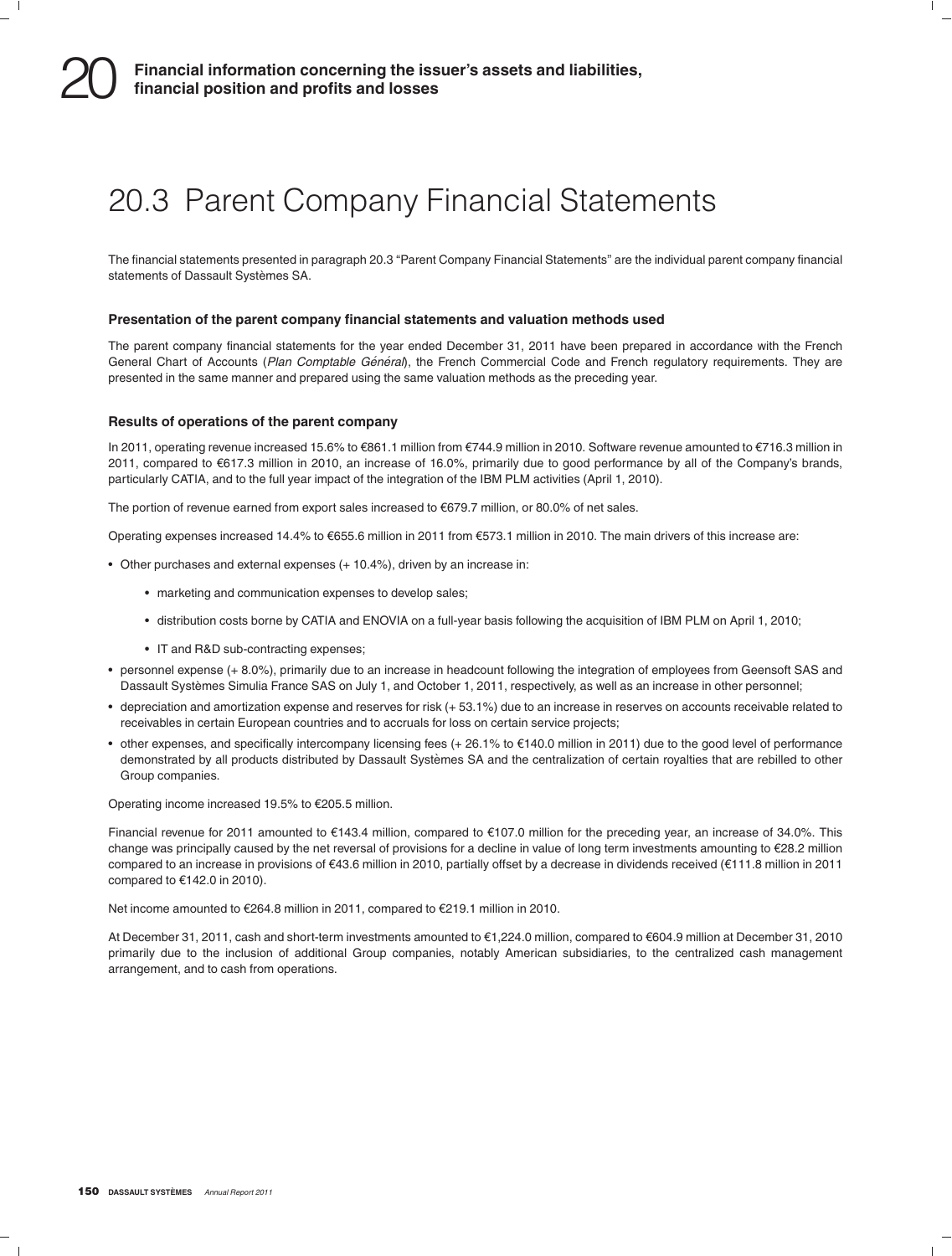## **20.3.1 Parent Company Financial Statements**

### Balance Sheet

|                                                    |              | Year ended December 31, |                                                         |                    |             |
|----------------------------------------------------|--------------|-------------------------|---------------------------------------------------------|--------------------|-------------|
| (in thousands)                                     | <b>Notes</b> | Gross                   | <b>Amortization or</b><br>provision for<br>depreciation | 2011<br><b>Net</b> | 2010<br>Net |
|                                                    |              |                         |                                                         |                    |             |
| <b>ASSETS</b>                                      |              |                         |                                                         |                    |             |
| <b>FIXED ASSETS</b>                                | 3, 4         | €2,053,767              | € $(212, 189)$                                          | €1,841,578         | €1,825,853  |
| Intangible assets                                  |              | 191,851                 | (47, 924)                                               | 143,927            | 118,841     |
| Goodwill                                           |              | 111,871                 |                                                         | 111,871            | 97,881      |
| Concessions, patents, licenses,                    |              |                         |                                                         |                    |             |
| trademarks                                         |              | 63,383                  | (47, 924)                                               | 20,459             | 19,949      |
| Assets in progress, advances and                   |              | 11,597                  |                                                         | 11,597             | 1,011       |
| on-account payments<br>Property, plant & equipment |              | 92,004                  | (54, 779)                                               | 37,225             | 33,254      |
| Machinery & equipment                              |              | 50,831                  | (38, 473)                                               | 12,358             | 24,616      |
| Other property, plant & equipment                  |              | 39,963                  | (16, 306)                                               | 23,657             | 6,823       |
|                                                    |              | 1,210                   |                                                         | 1,210              |             |
| Property, plant & equipment in progress            |              |                         |                                                         |                    | 1,815       |
| <b>Financial assets</b>                            |              | 1,769,912               | (109, 486)                                              | 1,660,426          | 1,673,758   |
| Investments in subsidiaries                        |              | 1,661,327               | (109, 437)                                              | 1,551,890          | 1,471,136   |
| Loans and advances to subsidiaries                 |              | 107,530                 | (49)                                                    | 107,481            | 200,683     |
| Loans                                              |              | 685                     |                                                         | 685                | 976         |
| Deposits and guarantees                            |              | 370                     |                                                         | 370                | 963         |
| <b>CURRENT ASSETS</b>                              |              | €1,539,171              | €(11,823)                                               | €1,527,348         | €897,104    |
| <b>Inventories</b>                                 |              |                         |                                                         |                    | 227         |
| Advances and on-account payments                   |              | 61                      |                                                         | 61                 | 16          |
| <b>Receivables</b>                                 |              | 278,579                 | (11, 823)                                               | 266,756            | 284,781     |
| Trade receivables                                  | 5            | 194,863                 | (11, 823)                                               | 183,040            | 226,268     |
| Other operating receivables                        | 6            | 83,716                  |                                                         | 83,716             | 58,513      |
| <b>Marketable securities</b>                       | 7.1          | 1,212,102               |                                                         | 1,212,102          | 600,517     |
| <b>Treasury shares</b>                             | 7.2          | 36,524                  |                                                         | 36,524             | 7,172       |
| Cash and cash equivalents                          |              | 11,905                  |                                                         | 11,905             | 4,391       |
| <b>Prepaid expenses</b>                            | 8            | 8,226                   |                                                         | 8,226              | 6,309       |
| <b>Unrealized exchange losses</b>                  |              | 854                     |                                                         | 854                | 2,476       |
| <b>TOTAL ASSETS</b>                                |              | €3,602,018              | €(224,012)                                              | €3,378,006         | €2,731,742  |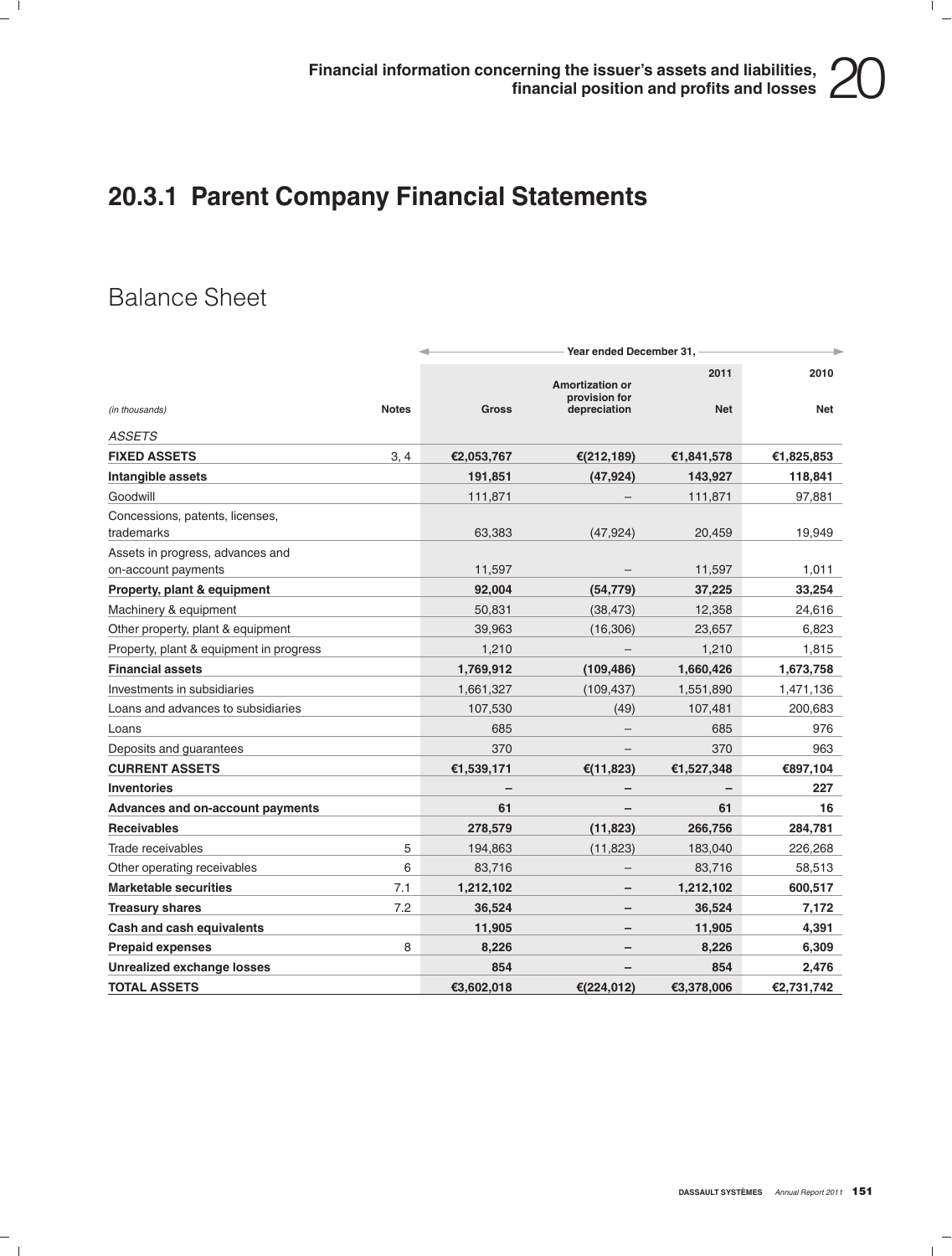|                                                   | Years ended December 31, --- |                                    |                                    |
|---------------------------------------------------|------------------------------|------------------------------------|------------------------------------|
|                                                   |                              | 2011                               | 2010                               |
| (in thousands)                                    | <b>Notes</b>                 | <b>Before AGM's</b><br>resolutions | <b>Before AGM's</b><br>resolutions |
| <b>LIABILITIES</b>                                |                              |                                    |                                    |
| <b>SHAREHOLDERS' EQUITY</b>                       | 9                            | €2,168,738                         | €1,932,912                         |
| Common stock                                      |                              | 123,093                            | 121,333                            |
| Share premium                                     |                              | 263,875                            | 229,866                            |
| Contribution premiums                             |                              | 269,978                            | 269,978                            |
| Legal reserve                                     |                              | 12,133                             | 11,886                             |
| Retained earnings                                 |                              | 1,217,238                          | 1,063,985                          |
| Earnings for the financial year                   |                              | 264.795                            | 219,127                            |
| Regulated provisions                              |                              | 16,836                             | 16,279                             |
| Accelerated depreciation                          |                              | 790                                | 458                                |
| Provisions for contingencies and losses           | 10                           | 30,383                             | 25,160                             |
| <b>LIABILITIES</b>                                |                              | 1,122,460                          | 764,654                            |
| <b>Financial liabilities</b>                      | 11                           | 221,380                            | 225,942                            |
| <b>Borrowings</b>                                 |                              | 200,710                            | 206,281                            |
| Miscellaneous loans and borrowings                |                              | 20,670                             | 19,661                             |
| <b>Payables</b>                                   | 13                           | 901,080                            | 538,712                            |
| Trade payables                                    |                              | 110,760                            | 132,639                            |
| Tax and social security payables                  |                              | 101,282                            | 89,841                             |
| Other payables                                    |                              | 689,038                            | 316,232                            |
| <b>Unearned revenue</b>                           | 14                           | 53,696                             | 6,669                              |
| Unrealized exchange gains                         |                              | 2,729                              | 2,347                              |
| <b>TOTAL LIABILITIES AND SHAREHOLDERS' EQUITY</b> |                              | €3.378.006                         | €2.731.742                         |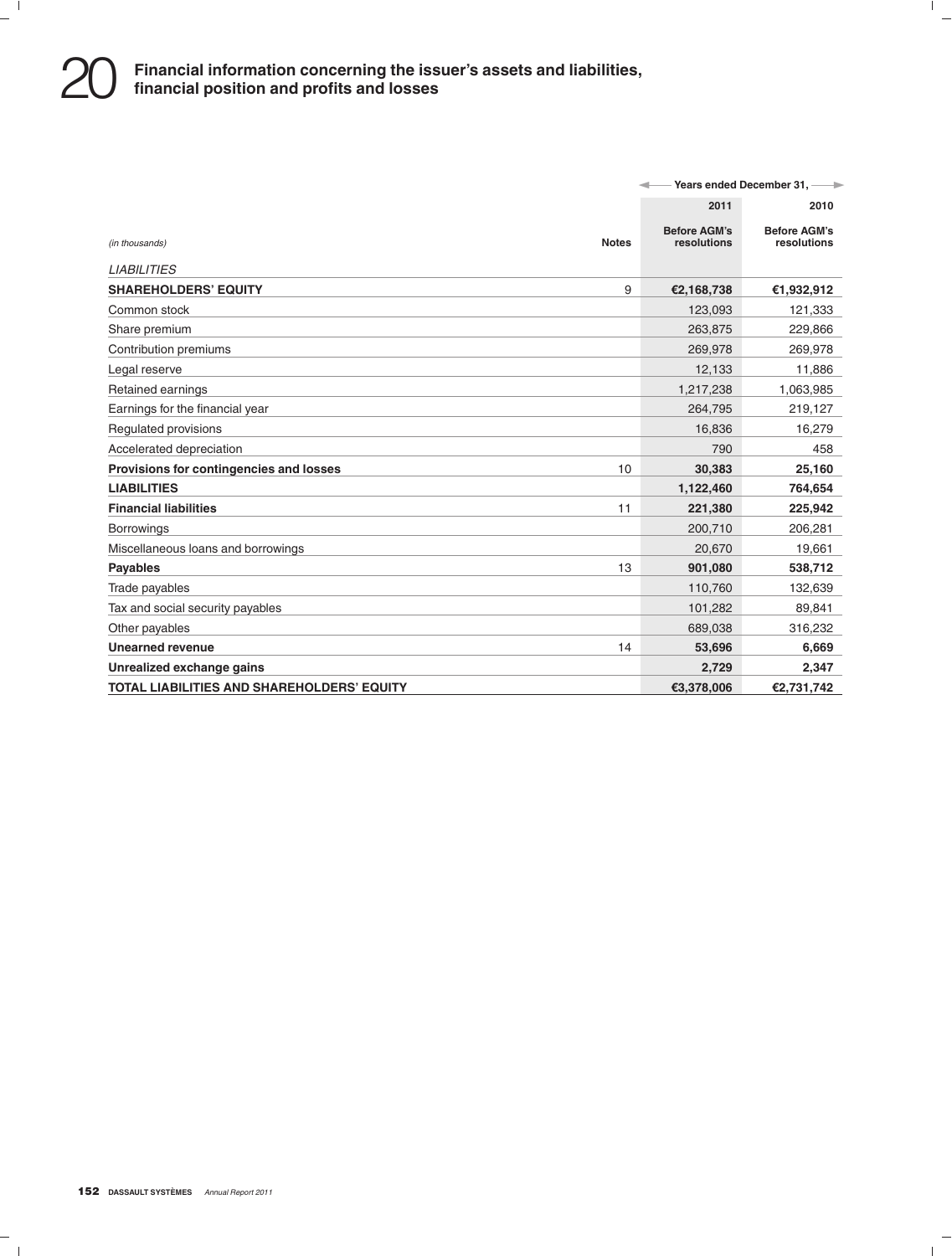### Income Statement

|                                                                 |              | Years ended December 31,<br>÷ | $\rightarrow$ |
|-----------------------------------------------------------------|--------------|-------------------------------|---------------|
| (in thousands)                                                  | <b>Notes</b> | 2011                          | 2010          |
| Operating revenue (I)                                           |              | €861,105                      | €744,933      |
| Sales of equipment                                              |              |                               | 17            |
| Royalties and services                                          |              | 850,023                       | 742,242       |
| <b>Net sales</b>                                                | 16           | 850,023                       | 742,259       |
| Of which exports                                                |              | 679,705                       | 505,661       |
| Capitalized production                                          |              | 7,206                         | 213           |
| Reversals of provisions, amortization and transfers of expenses |              | 3,564                         | 2,350         |
| Other revenue                                                   |              | 312                           | 111           |
| <b>Operating expenses (II)</b>                                  |              | €(655,579)                    | €(573,051)    |
| Purchases of materials                                          |              | (227)                         |               |
| Other purchases and external expenses                           |              | (250, 443)                    | (226, 776)    |
| Taxes, duties and similar payments                              |              | (14, 301)                     | (12, 367)     |
| Salaries and wages                                              |              | (140, 056)                    | (125, 260)    |
| Social security contributions                                   |              | (70, 506)                     | (69, 681)     |
| Depreciation and amortization of fixed assets                   |              | (16, 661)                     | (15, 731)     |
| Appropriations to provisions for depreciation of current assets |              | (9,036)                       | (2,701)       |
| Appropriations to provisions for contingencies and liabilities  |              | (4,396)                       | (1,236)       |
| Other expenses                                                  |              | (149, 953)                    | (119, 299)    |
| <b>OPERATING INCOME (III = I - II)</b>                          |              | €205,526                      | €171,882      |
| Financial income (IV)                                           |              | €205,471                      | €214,124      |
| Other interest and similar revenue                              |              | 122,178                       | 145,050       |
| Reversals of provisions and transfers of expenses               |              | 61,142                        | 15,881        |
| Exchange gains                                                  |              | 14,088                        | 49,404        |
| Net revenue from disposals of investment securities             |              | 8,063                         | 3,789         |
| Financial expenses (V)                                          |              | €(62,064)                     | €(107,139)    |
| Appropriations to provisions                                    |              | (32,960)                      | (59, 513)     |
| Interest and similar expenses                                   |              | (11, 332)                     | (8, 203)      |
| Exchange losses                                                 |              | (17, 624)                     | (39, 423)     |
| Net loss from disposals of investment securities                |              | (148)                         |               |
| FINANCIAL INCOME (VI = $IV - V$ )                               | 18           | €143,407                      | €106,985      |
| <b>CURRENT INCOME (III + VI)</b>                                |              | €348,933                      | €278,867      |
| <b>Extraordinary revenue (VII)</b>                              |              | €36,606                       | €13,328       |
| From management transactions                                    |              | 12,935                        | 13,317        |
| From capital transactions                                       |              | 23,671                        | 11            |
| <b>Extraordinary expenses (VIII)</b>                            |              | €(46,573)                     | €(18,501)     |
| On management transactions                                      |              | (8)                           |               |
| On capital transactions                                         |              | (32, 803)                     | (5, 426)      |
| Appropriations to amortization and provisions                   |              | (13, 762)                     | (13,075)      |
| <b>EXTRAORDINARY LOSS (IX = VII - VIII)</b>                     |              | €(9,967)                      | € $(5, 173)$  |
| Obligatory and optional employee profit-sharing (X)             |              | € $(27, 358)$                 | € $(21,560)$  |
| Optional employee profit-sharing                                |              | (14, 165)                     | (10, 502)     |
| Obligatory employee profit-sharing                              |              | (13, 193)                     | (11,058)      |
| Corporate income tax (XI)                                       | 19           | €(46,813)                     | €(33,007)     |
| NET INCOME (III + VI + IX $-$ X $-$ XI)                         |              | €264,795                      | €219,127      |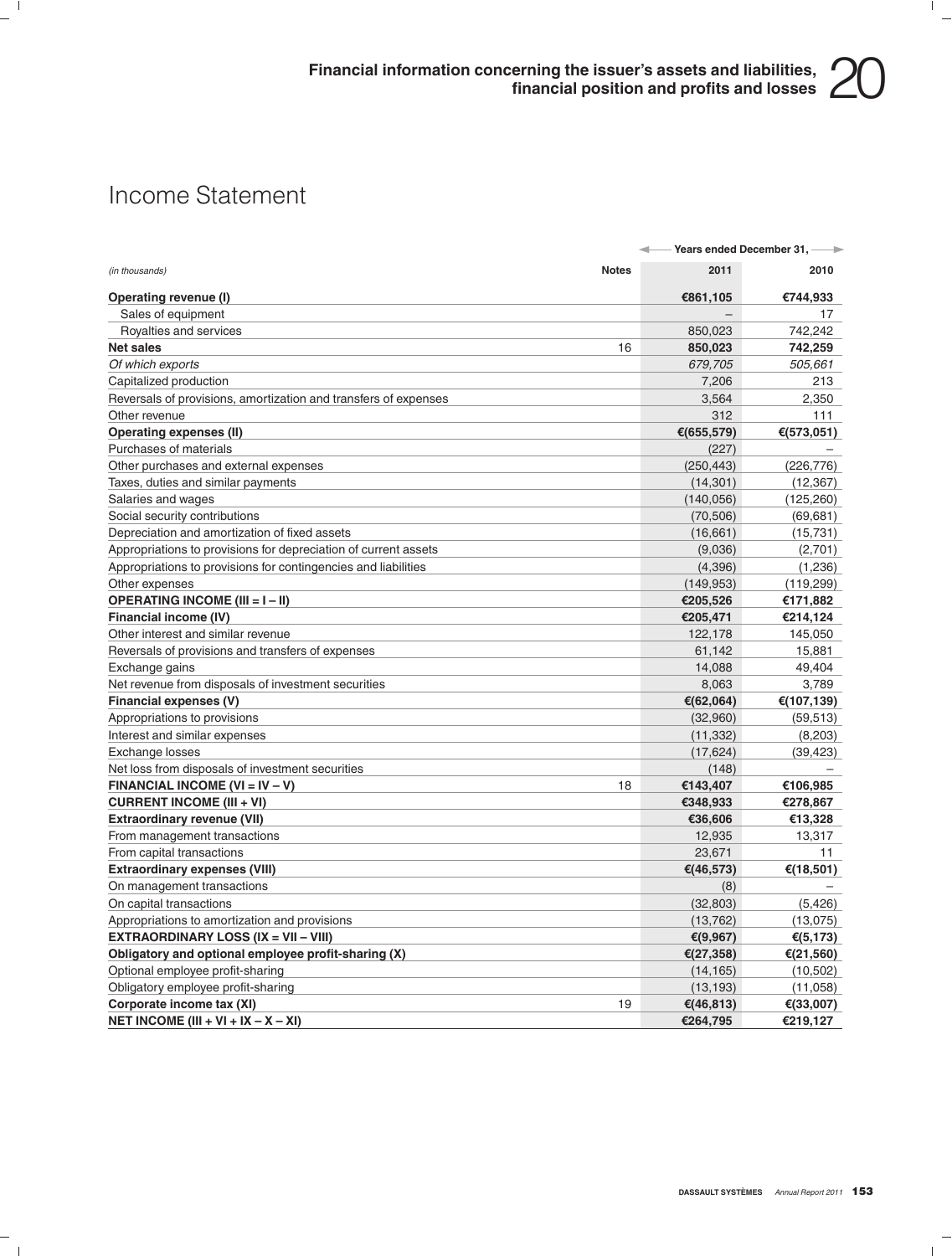### Notes to the Parent Company Financial Statements

### Note 1 – Description of Business and Key Events of the Year

#### **Description of business**

Dassault Systèmes SA ("the Company") is the parent company of the Dassault Systèmes Group, world leader of Product Lifecycle Management (''PLM'') software solutions powered by three-dimensional (3D) representation.

The Company provides software solutions and consulting services which enable its customers to: innovate in the design and quality of products and services; reduce design-cycle time to accelerate time-to-market; collaborate with partners and suppliers in product development; create, manufacture and maintain products more cost effectively; simulate their end-customers' experiences; and capture and leverage information intelligence, whether from internal sources and/or from the internet. The Company also provides consulting services and trainings to its customers.

#### **Significant operations on long term financial investments**

On March 21, 2011, the Company acquired Dassault Systèmes Simulia France SAS, a French company, from a Dassault Systèmes Group company, for a total amount of €6.0 million. Dassault Systèmes Simulia France SAS sells solutions focused on realistic simulations to improve product performance and free up innovation. It was merged into Dassault Systèmes SA on October 1, 2011.

On July 29, 2011, the Company acquired Intercim SAS, a French company providing virtual production platform for DELMIA products for a total of €12.1 million.

On April 1, and July 1, 2011, respectively, the French companies Dassault Systemes SAS, the European platform of DS products indirect ` sales, and Geensoft SAS, specialized in embedded systems development and marketing, were also merged into Dassault Systèmes SA.

During 2011, the Company contributed to the recapitalization of some of its subsidiaries through incorporation of receivables held on these entities.

#### **Dividend payment**

The Combined General Meeting of Shareholders held on May 26, 2011 approved a dividend of €70.5 million, of which €65.6 million was distributed to the shareholders; €0.9 million represents the dividend on treasury shares. The €4.0 million difference represents the gap between potential shares and actual shares as at May 26, 2011.

#### **Performance Shares**

The Shareholders' Meeting of May 27, 2010 authorized the Board of Directors, which met on September 29, 2011, to grant options to subscribe to shares of Dassault Systèmes SA to certain employees of Dassault Systèmes SA or its French or foreign subsidiaries. Pursuant to this authorization, the maximum number of options that may be granted by the Board may not provide the right to subscribe for a number of shares exceeding 1.5% of the share capital of Dassault Systèmes SA.

Pursuant to this authorization, during the year ended December 31, 2011, the Board of Directors allocated 150,000 performance shares to the Company's Chief Executive Officer ("CEO") (called "Actions 2010-03"), and 406,400 performance shares to employees and social representatives of the Company (and the Group) (called "Actions 2010-02"), of which 14,000 were granted to the CEO.

Such shares shall vest subject to the following conditions:

• For the Chief Executive Officer, at the end of an acquisition period of 2 years (for the 150,000 "Actions 2010-03"), subject to the condition that the CEO be a director of the Company at the acquisition date, and subject to the fulfillment of performance conditions established by the Board of Directors. In addition, the CEO is required to hold the vested shares until the end of a 2-year lock-up period and may not sell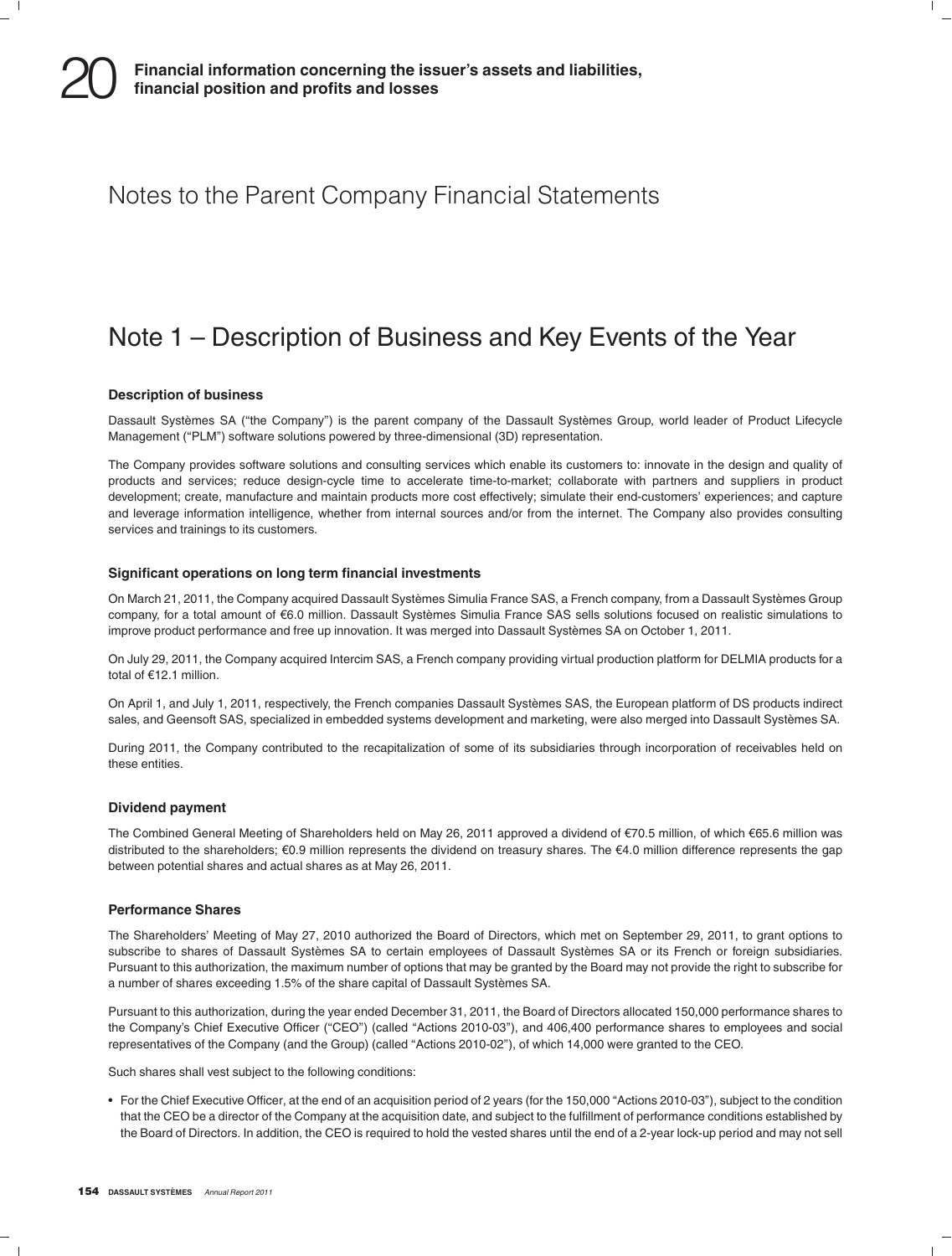or transfer them during that period. The CEO will be required to hold at least 15% of the ''Actions 2010-03'' until he has left his current functions.

- For employees and social representatives, for the French Performance Share Plan "Actions 2010-02", at the end of an acquisition period of 3 years, subject to the condition that they are still part of the Company at the acquisition date, and subject to the fulfillment of performance conditions established by the Board of Directors. In addition, they are required to hold the vested shares until the end of a 2-year lock-up period and may not sell or transfer them during that period.
- For employees and social representatives of the Company, for the Performance Share Plan outside France "Actions 2010-02", at the end of an acquisition period of 4 years, subject to the condition that the they are still part of the Group at the acquisition date, and subject to the fulfillment of performance conditions established by the Board of Directors.

#### **Stock repurchase program**

The General Shareholders Meetings of May 27, 2010 and May 26, 2011 authorized the Board of Directors to implement a share repurchase program not to exceed 10% of Dassault Systèmes SA's share capital. In addition, this program specifies that the Company may not purchase shares at a price exceeding €60 and €85 per share and that the aggregate amount may not exceed €500 million.

During 2011, 4,079,920 shares were repurchased for a total amount of €226.7 million.

#### **Shareholder base**

On December 31, the share capital of Dassault Systèmes SA was held by:

| (ln %)                                              | 2011  | 2010  |
|-----------------------------------------------------|-------|-------|
| Public                                              | 49.9  | 49.9  |
| Groupe Industriel Marcel Dassault                   | 42.2  | 42.8  |
| Charles Edelstenne and beneficiaries <sup>(1)</sup> | 6.2   | 6.3   |
| <b>Bernard Charlès</b>                              | 1.0   | 0.7   |
| <b>SW Securities LLC</b>                            | 0.2   | 0.2   |
| Treasury shares                                     | 0.5   | 0.1   |
| Other directors and executive officers              | —     |       |
| Total                                               | 100.0 | 100.0 |

On December 31, the voting rights in Dassault Systèmes SA were held by:

| (In % of exercisable voting rights)                 | 2011  | 2010  |
|-----------------------------------------------------|-------|-------|
| Groupe Industriel Marcel Dassault                   | 51.7  | 50.8  |
| Public                                              | 37.9  | 38.8  |
| Charles Edelstenne and beneficiaries <sup>(1)</sup> | 9.4   | 9.7   |
| Bernard Charlès                                     | 1.0   | 0.7   |
| Other directors and executive officers              |       |       |
| Total                                               | 100.0 | 100.0 |

(1) At December 31, 2011, Mr. Edelstenne held 1,919,047 shares with all ownership rights and 1,542 shares through two family companies which he manages, representing in the aggregate 1.58% of the outstanding capital and 2.35% of the exercisable voting rights, as well as 5,763,600 shares, representing 7.05% of the outstanding share capital, with ''beneficial'' rights (*usufruit*). For the beneficial rights with respect to these shares, Mr. Edelstenne can only exercise the right to vote on decisions of the General Shareholders' Meeting concerning the allocation of profit; the holders of the bare property rights (nue-propriété) exercise the right to vote for other resolutions in compliance with Article 11 of the by-laws.

#### **Post balance sheet events**

The Company was not impacted by any post balance sheet events after December 31, 2011.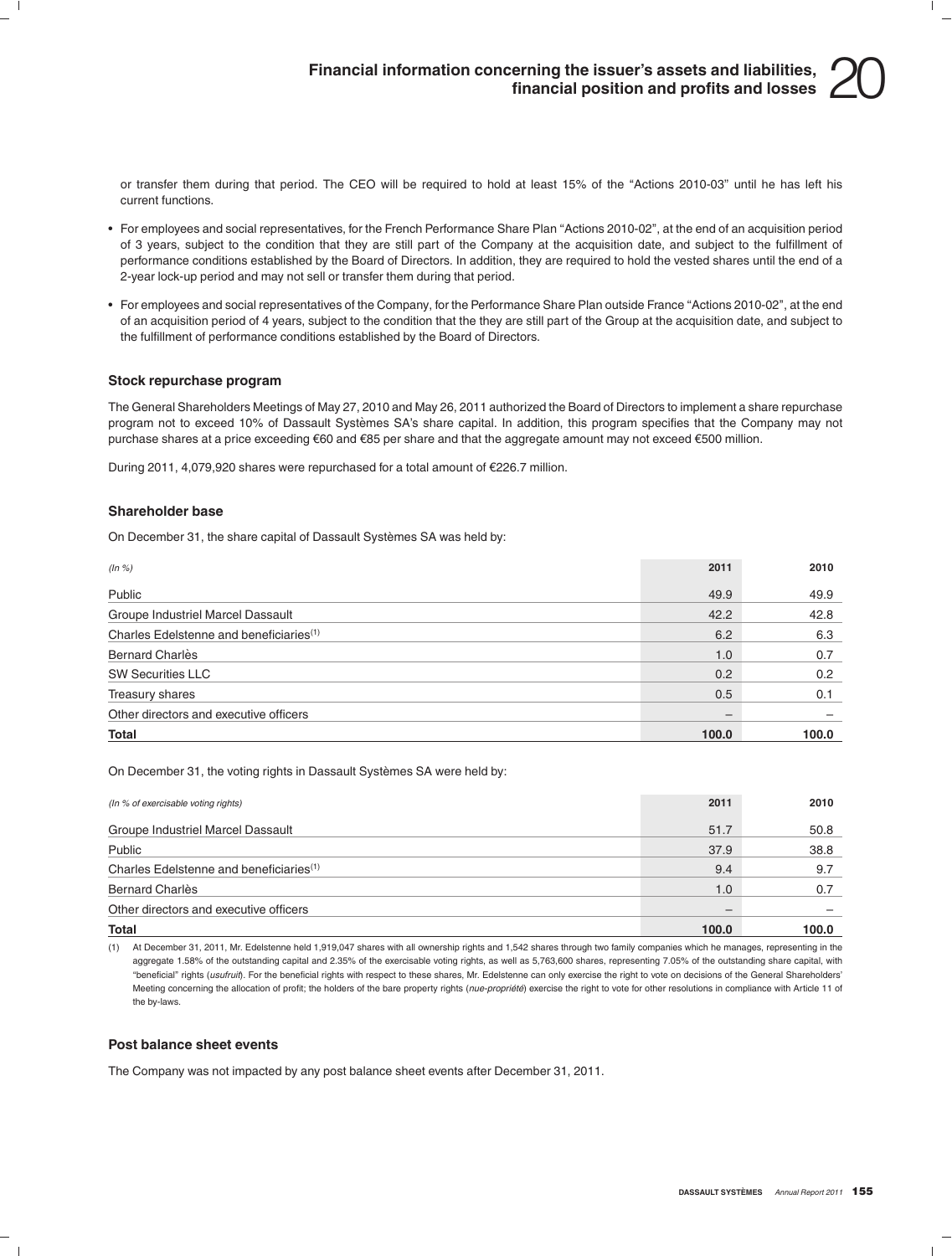### Note 2 – Summary of Significant Accounting Policies

The financial year lasts for 12 months from January 1 through December 31.

The annual financial statements for the year ending December 31, 2011, have been prepared and are presented in accordance with CRC Regulation 99-03. General accounting conventions have been applied in keeping with the principle of prudence, the principle of continuity of accounting methods from one year to the next, the independence of financial years, and the assumption that the business is a going concern. Assets and liabilities are recorded initially at historical cost.

Dassault Systemes SA applies accounting rules on the definition, valuation, amortization and depreciation of assets defined, in particular, ` in Regulation 2002-10 of December 12, 2002 and 2004-6 of November 23, 2004, by the *Comite de la R ´ eglementation Comptable ´* (French Accounting Regulation Committee).

Significant accounting policies applied in the preparation of the accounts are as follows:

#### **2.1 Intangible assets and property, plant and equipment**

Intangible assets and property, plant and equipment are recognized at their acquisition cost when they are purchased, at their production cost when they are produced internally, and at their integration value when they are transferred.

Technical deficits are recorded as goodwill in connection with merger operations. The Company reviews the net realizable value of such assets periodically to ensure that net realizable value is not less than carrying value.

Acquisition cost includes the purchase price and any additional expenses directly relating to the acquisition. The amortizable amount depends on the acquisition costs less any market value net of disposal costs at the end of term of use.

Intangible assets are amortized using the straight-line method over their expected useful life (3 to 5 years for software and 7 to 8 years for intellectual property).

The useful life and amortization methods applied to property, plant and equipment are presented below:

| 1) Declining balance method: |                            |
|------------------------------|----------------------------|
| New IT equipment             | 3 to 7 years               |
| New office equipment         | 3 to 7 years               |
| Straight-line method:<br>2)  |                            |
| Secondhand IT equipment      | 3 years                    |
| Laptop computers             | 2 years                    |
| Transportation equipment     | 4 years                    |
| Office equipment             | 7 years                    |
| <b>Fixtures and fittings</b> | over the term of the lease |
| Office furniture             | over the term of the lease |

### **2.2 Financial assets**

Investments in subsidiaries are initially valued at their historical acquisition cost. Since 2007, expenses directly related to the acquisition of equity securities have been included in the acquisition cost of these securities and depreciated, for tax and accounting purposes, over 5 years. Loans and advances to subsidiaries are valued at their net realizable value.

Periodically and at least at the annual closing period, Dassault Systèmes SA reviews the net realizable value of its investments and loans and advances to subsidiaries. In particular, the net realizable value of securities takes into account the amount of shareholders' equity, long-term profitability and strategic factors. An impairment is recognized if the net realizable value is less than acquired book value.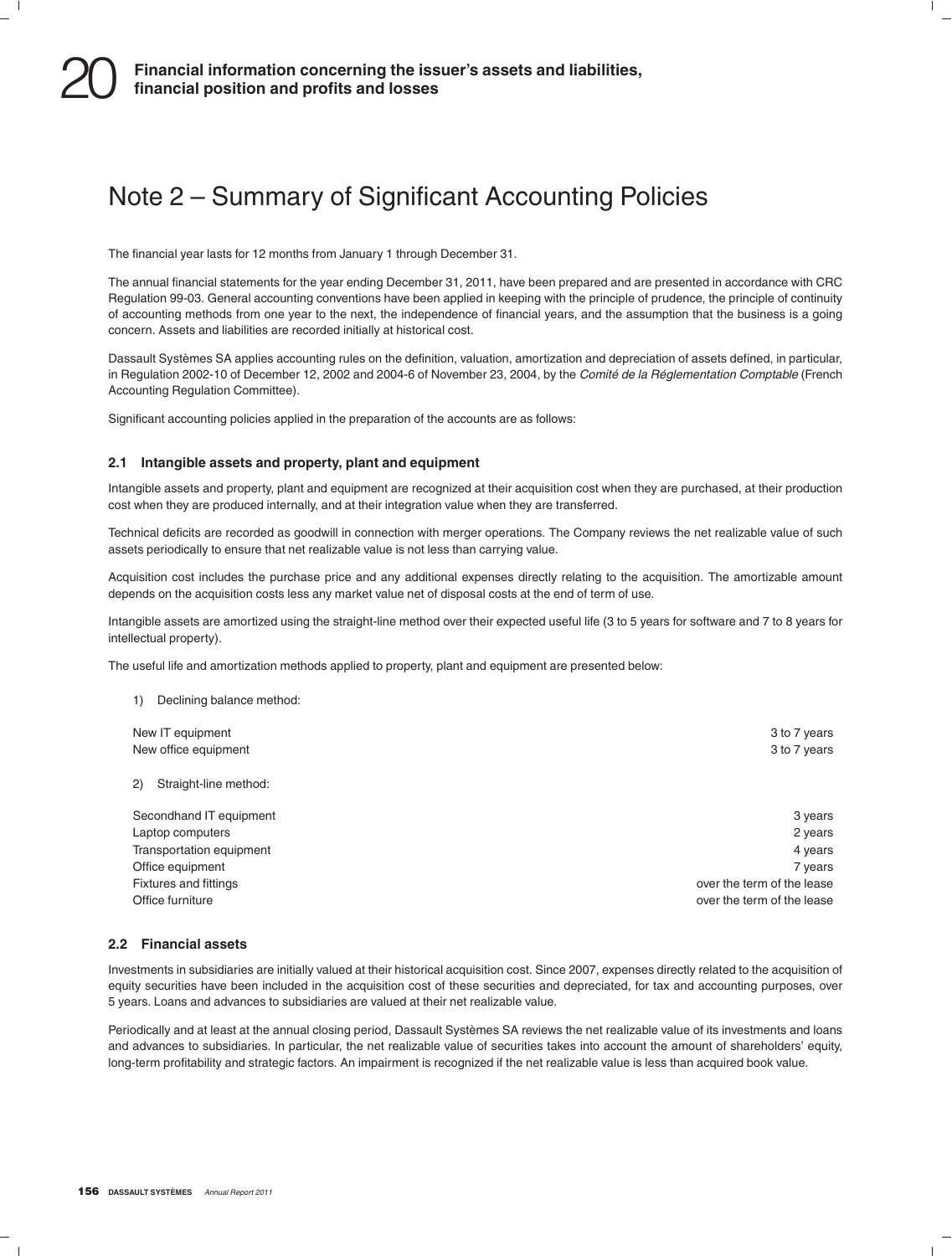#### **2.3 Marketable securities**

Marketable securities are recorded at their acquisition price and are depreciated, when applicable, by referring to their market value at the end of the year. Marketable securities acquired in foreign currencies are converted at the closing exchange rate.

#### **2.4 Receivables and payables**

Trade receivables and payables are carried at their nominal value. An impairment is recorded when the net realizable value is lower than the historical value taking into account, in particular, their age and the probability of collectibility.

#### **2.5 Foreign currency transactions**

Transactions in foreign currencies are recorded in Euros in the income statement at the monthly average exchange rate. Receivables, debts and cash in foreign currencies are converted to Euros in the balance sheet at the closing exchange rate or at the hedged rate when they are subject to exchange rate hedging. The conversion differences are recorded on the balance sheet in ''Unrealized Exchange Losses/ Gains''. In the event of unrealized losses, a provision for contingencies (exchange loss) is recorded.

#### **2.6 Net sales**

Dassault Systèmes SA derives revenue from the following sources: (i) new software licenses and periodic licenses, (ii) maintenance, which includes software license updates and technical support (iii) development of additional functionalities of standard products requested by clients and (iv) royalties coming from distribution agreements signed primarily with Dassault Systemes Group subsidiaries. `

Software license revenue represents fees earned from granting customers licenses to use the Company's software. Software license revenue consists of perpetual and periodic license sales of software products and is recognized when: (i) Dassault Systèmes SA can demonstrate that an arrangement exists, (ii) delivery and acceptance of the software has occurred, (iii) the software license fee and associated costs are fixed or determinable, and (iv) it is probable that the economic benefits associated with the transaction will flow to the Company. In instances when any of the four criteria are not met, the Company defers revenue recognition of software licenses until all criteria are met.

Maintenance revenue represents periodic fees associated with the sale of unspecified product updates on a when-and-if-available basis and technical support. Maintenance agreements are entered into in connection with the initial software license purchase. Maintenance support may be renewed at the conclusion of each term. Revenue from maintenance is deferred and recognized as revenue on a straight-line basis over the term of the maintenance agreement.

Software development revenue related to the development of additional functionalities of standard products requested by clients is recognized as the development work is performed.

Revenue under multiple-element arrangements, which typically include new software licenses and maintenance agreements sold together, is allocated to each element in the arrangement primarily using the residual method based upon the fair value of the undelivered elements. Discounts, if any, are applied to the delivered elements, usually software licenses, under the residual method. For maintenance, fair value is generally determined based upon the expected renewal rate.

Royalties under these distribution arrangements were earned as revenue was recognized by distributors from its sublicensing of products and services. In general, this results in recognition of license royalties when the distributors sublicense software to end-users and maintenance royalties over the period during which they are required to provide support to end-users. Royalties are recognized in software revenue when earned from distributors and reported to us.

Services and other revenue consists primarily of fees from consulting services and training. Services revenue is recognized separately to the extent the services are not essential to the functionality of software products when the services have been performed for time and material contracts and using a percentage of completion basis for fixed price contracts.

#### **2.7 Research & Development (''R&D'') expenses**

Research costs are expensed as incurred. Since it is difficult to demonstrate technological feasibility before a working prototype has been completed, such costs are expensed. Technological feasibility is generally demonstrated shortly before the commercial release of software products. As a consequence, costs incurred after technological feasibility is established that could potentially be capitalized are not material.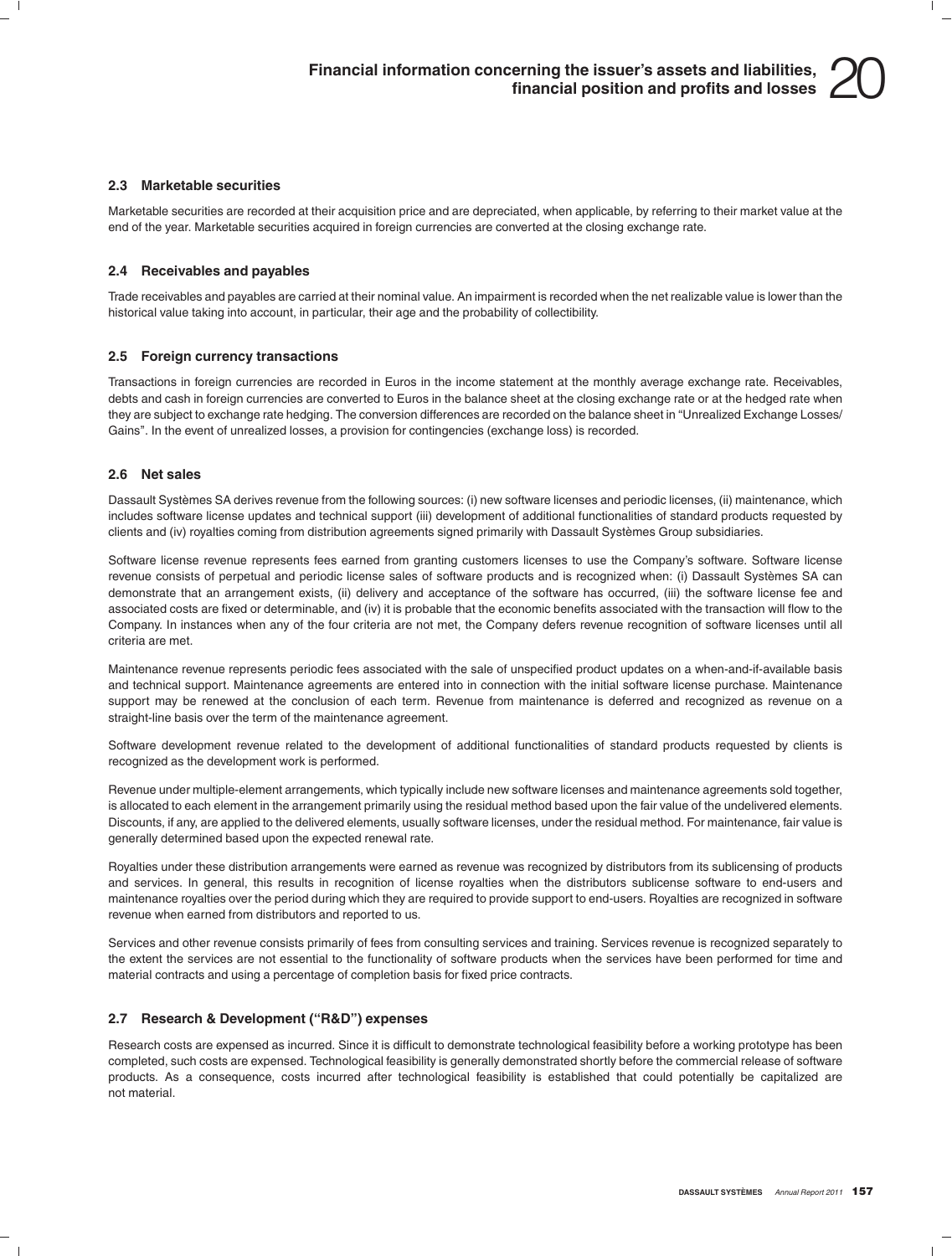#### **2.8 Provisions for contingencies and losses**

The Company applies "Regulation 2002-06" issued by the *Comité de la Réglementation Comptable* (French Accounting Regulation Committee) when accounting for liabilities. Based on these rules, the Company accrues for provisions for contingencies and losses in order to account for a probable outflow of resources to third parties without any economic benefits for the Company. These provisions are estimated taking into account the most probable hypotheses at the balance sheet date.

#### **2.9 Derivatives**

Dassault Systèmes SA generally manages foreign currency exposure to revenue and cost generated by its ongoing and predictable activity. The Company also manages identified foreign currency exposure linked to operations realized, for instance, when it undertakes an acquisition in foreign currency. Dassault Systèmes SA, in order to manage foreign currency exposure, uses only foreign exchange contracts or financial instruments for which total maximum losses are known from the outset.

#### *Interest rate derivatives*

Financial income and expense resulting from the use of derivatives is recorded in the income statement in the same manner as income and expense from covered transactions when the derivatives are considered to be hedging transactions from an accounting perspective. If the instruments do not qualify as hedging, they are evaluated as follows:

- unrealized losses on negotiated financial instruments are fully reserved;
- unrealized gains on negotiated financial instruments are recognized in the income statement upon settlement.

#### *Exchange rate derivatives*

Exchange rate derivatives are included in Dassault Systèmes SA's currency position. Unrealized losses on these derivatives are taken into account in determining the provision for unrealized exchange losses.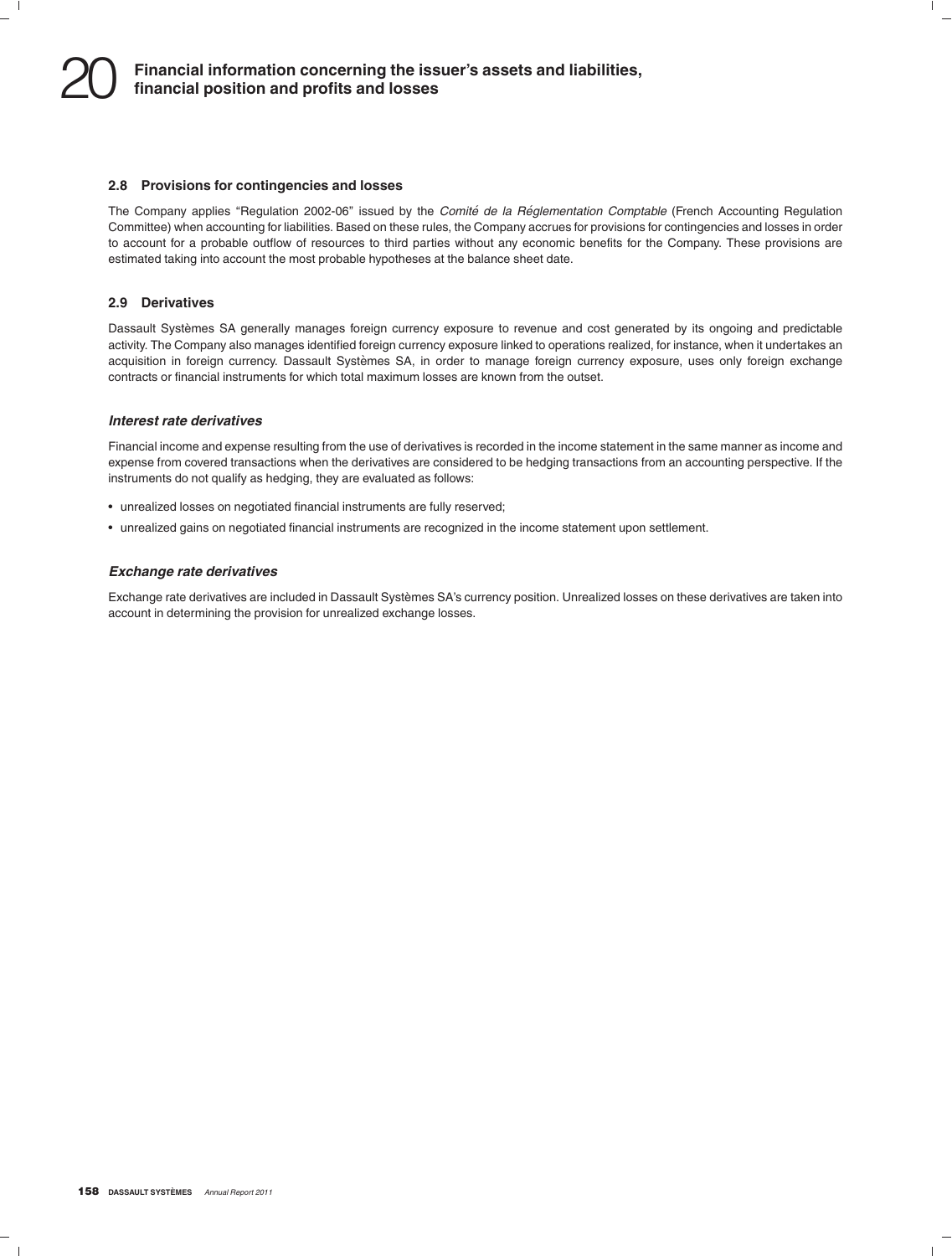### Notes to the Balance Sheet

### Note 3 – Changes in Fixed Assets

| (in thousands)                     | Gross<br>12/31/2010 | <b>Contributions</b><br>from merged<br>companies | <b>Additions</b><br>2011 | <b>Disposals</b><br>and decreases<br>2011 | <b>Gross</b><br>12/31/2011 |
|------------------------------------|---------------------|--------------------------------------------------|--------------------------|-------------------------------------------|----------------------------|
| Intangible assets                  | €162,127            | €11,033                                          | €19,702                  | € $(1,011)$                               | €191,851                   |
| Goodwill                           | 97,881              | 11,033                                           | 2,957                    |                                           | 111,871                    |
| Patents, licenses and trademarks   | 63,235              |                                                  | 5,148                    |                                           | 68,383                     |
| Intangible assets in progress      | 1,011               |                                                  | 11,597                   | (1,011)                                   | 11,597                     |
| Tangible assets                    | €76,379             | €77                                              | €17,831                  | € $(2, 283)$                              | €92,004                    |
| Machinery and equipment            | 40,554              | 30                                               | 10,704                   | (457)                                     | 50,831                     |
| Other property, plant & equipment  | 34,010              | 47                                               | 5,917                    | (11)                                      | 39,963                     |
| <b>Fixtures and fittings</b>       | 20,584              | 45<br>4,854                                      |                          | 25,483                                    |                            |
| <b>Vehicles</b>                    | 269                 | -                                                |                          | -                                         | 269                        |
| Office furniture                   | 6,506               | 2                                                | 1,030                    |                                           | 7,538                      |
| Office equipment                   | 6,651               |                                                  | 33                       | (11)                                      | 6,673                      |
| PP&E in progress                   | 1,815               |                                                  | 1,210                    | (1, 815)                                  | 1,210                      |
| <b>Financial assets</b>            | €1,806,972          | €32,398                                          | €168,108                 | € $(237,566)$                             | €1,769,912                 |
| Investments in subsidiaries        | 1,548,573           | 30,529                                           | 150,762                  | (68, 537)                                 | 1,661,327                  |
| Loans and advances to subsidiaries | 256,460             | 1,869                                            | 17,290                   | (168,089)                                 | 107,530                    |
| Loans                              | 976                 |                                                  | 12                       | (303)                                     | 685                        |
| Deposits and guarantees            | 963                 |                                                  | 44                       | (637)                                     | 370                        |
| <b>Total gross fixed assets</b>    | €2,045,478          | €43,508                                          | €205,641                 | € $(240, 860)$                            | €2,053,767                 |

Fixed assets in progress and advances and on-account payments on fixed assets are recorded under the fixed asset caption to which they relate.

The increase in intangible assets in 2011 was mainly due to the inclusion of goodwill relative to the mergers completed during the year for e11.0 million, to the capitalization of software product costs for e7.2 million corresponding mainly to the upgrade of the finance information system (in assets in progress), and to the acquisition of intellectual property for €5.1 million.

The increase in the tangible assets is mainly explained by recurring investments in office IT equipment and servers for  $\epsilon$ 10.7 million and by the acquisition of fixtures end fittings related to newly rented office space for  $\epsilon$ 4.8 million.

Financial assets are mainly composed of investments in subsidiaries and loans and advances to subsidiaries, details of which are presented in the information concerning subsidiaries and shareholdings (see Note 25), as well as loans and advances granted to employees and deposits and guarantees.

The main variations on investments in subsidiaries are explained in Note 1 ''Description of Business and Key Events of the Year''.

The increase of loans and advances to subsidiaries reflects new loans granted to subsidiaries for €16.2 million, including €9.3 million granted to Dassault Systèmes UK and €5.6 million granted to Dassault Systèmes AB.

The decrease in loans and advances to subsidiaries is mainly explained by the effect of recapitalization through the incorporation of receivables for €100.8 million, particularly towards DS International SAS for €62.7 million, Dassault Systèmes Deutschland GmbH for €25.0 million and Dassault Systèmes UK Ltd for €12.0 million. The aforementioned loans were granted in the context of the IBM PLM acquisition. Furthermore, the decrease also reflects reimbursements of loans for €64.5 million.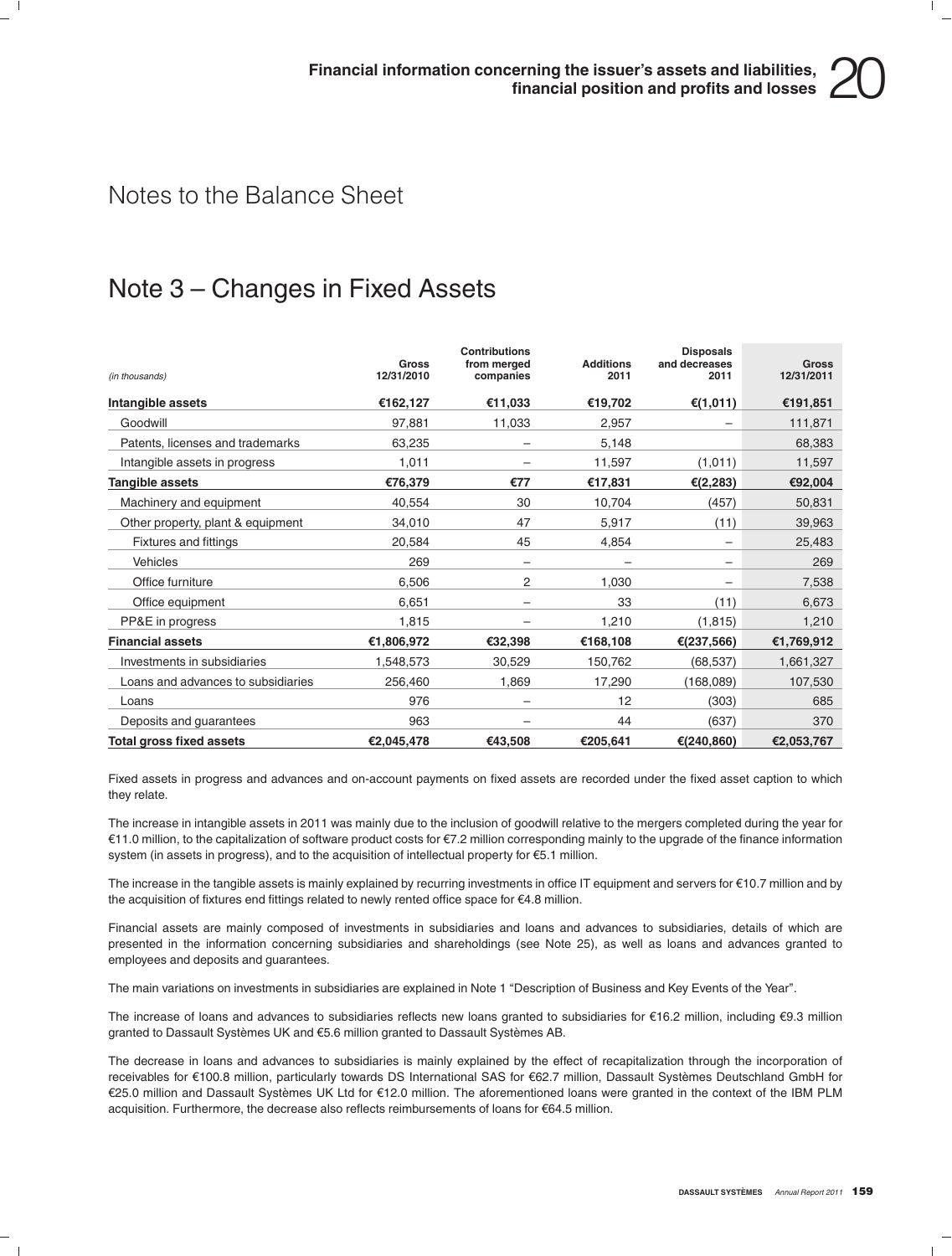### Note 4 – Changes in Amortization, Depreciation and Impairment

| (in thousands)                           | Amortization<br>and impairment<br>at 12/31/2010 | <b>Contributions</b><br>from merged<br>companies | <b>Additions</b><br>in 2011 | <b>Reversals and</b><br>transfers 2011 | Amortization<br>and impairment<br>at 12/31/2011 |
|------------------------------------------|-------------------------------------------------|--------------------------------------------------|-----------------------------|----------------------------------------|-------------------------------------------------|
| Intangible assets                        | €43,286                                         | $\epsilon$ –                                     | €4,638                      | $\epsilon$ –                           | €47,924                                         |
| Patents, licenses and trademarks         | 43,286                                          |                                                  | 4,638                       |                                        | 47,924                                          |
| <b>Tangible assets</b>                   | €43,125                                         | €271                                             | €11,751                     | €(368)                                 | €54,779                                         |
| Machinery and equipment                  | 31,094                                          | 246                                              | 7,503                       | (368)                                  | 38,475                                          |
| Other property, plant & equipment        | 12,031                                          | 25                                               | 4,248                       | $\overline{\phantom{0}}$               | 16,305                                          |
| <b>Fixtures and fittings</b>             | 5,428                                           | 18                                               | 2,349                       | -                                      | 7,795                                           |
| <b>Vehicles</b>                          | 227                                             |                                                  | 30                          | -                                      | 257                                             |
| Office furniture                         | 1,254                                           | 5                                                | 625                         | -                                      | 1,884                                           |
| Office equipment                         | 5,122                                           | 2                                                | 1,244                       |                                        | 6,368                                           |
| <b>Financial assets</b>                  | €133,214                                        | €2,538                                           | €32,000                     | €(58,266)                              | €109,486                                        |
| Investments in subsidiaries              | 77,437                                          | 2,300                                            | 32,000                      | (2,300)                                | 109,437                                         |
| Loans and advances to subsidiaries       | 55,777                                          | 238                                              |                             | (55,966)                               | 49                                              |
| Loans                                    | $\overline{\phantom{0}}$                        |                                                  |                             | $\overline{\phantom{0}}$               |                                                 |
| Deposits and guarantees                  |                                                 |                                                  |                             |                                        |                                                 |
| <b>Total Amortization and impairment</b> | €219,625                                        | €2,809                                           | €48,389                     | €(56,634)                              | €212,189                                        |

Following the recapitalization Dassault Systèmes International SAS in 2011 through the incorporation of a loan granted by the Company, the previously recorded impairment on this loan was reversed for e53.5 million. An impairment of e32.0 million was recorded on the Company's investment in Dassault Systemes International SAS at the end of the year in order to reflect the carrying value of this ` investment.

### Note 5 – Trade Receivables

Trade receivables are broken down as follows:

| Total trade receivables, net            | €183,040  | €226.268 |
|-----------------------------------------|-----------|----------|
| Allowance for trade accounts receivable | (11, 823) | (2,712)  |
| Accrued revenue                         | 36.468    | 111,192  |
| Trade accounts receivable               | €158,395  | €117,788 |
| (In thousands)                          | 12/31/11  | 12/31/10 |

The due date of all trade receivables and related items is less than one year.

The increase in trade accounts receivable of  $€40.6$  million is mainly due to the increase in activity and to the merger of Dassault Systèmes SAS on April 1, 2011. In addition, billing for the last quarter, particularly intercompany billing, was done before the end of the year, explaining the decrease of accrued revenue. A large portion of receivables due by other members of the Group was settled.

The increase in the allowance for trade accounts receivable is principally due to the merger of Dassault Systèmes SAS and to the increase of customer risks in certain European countries.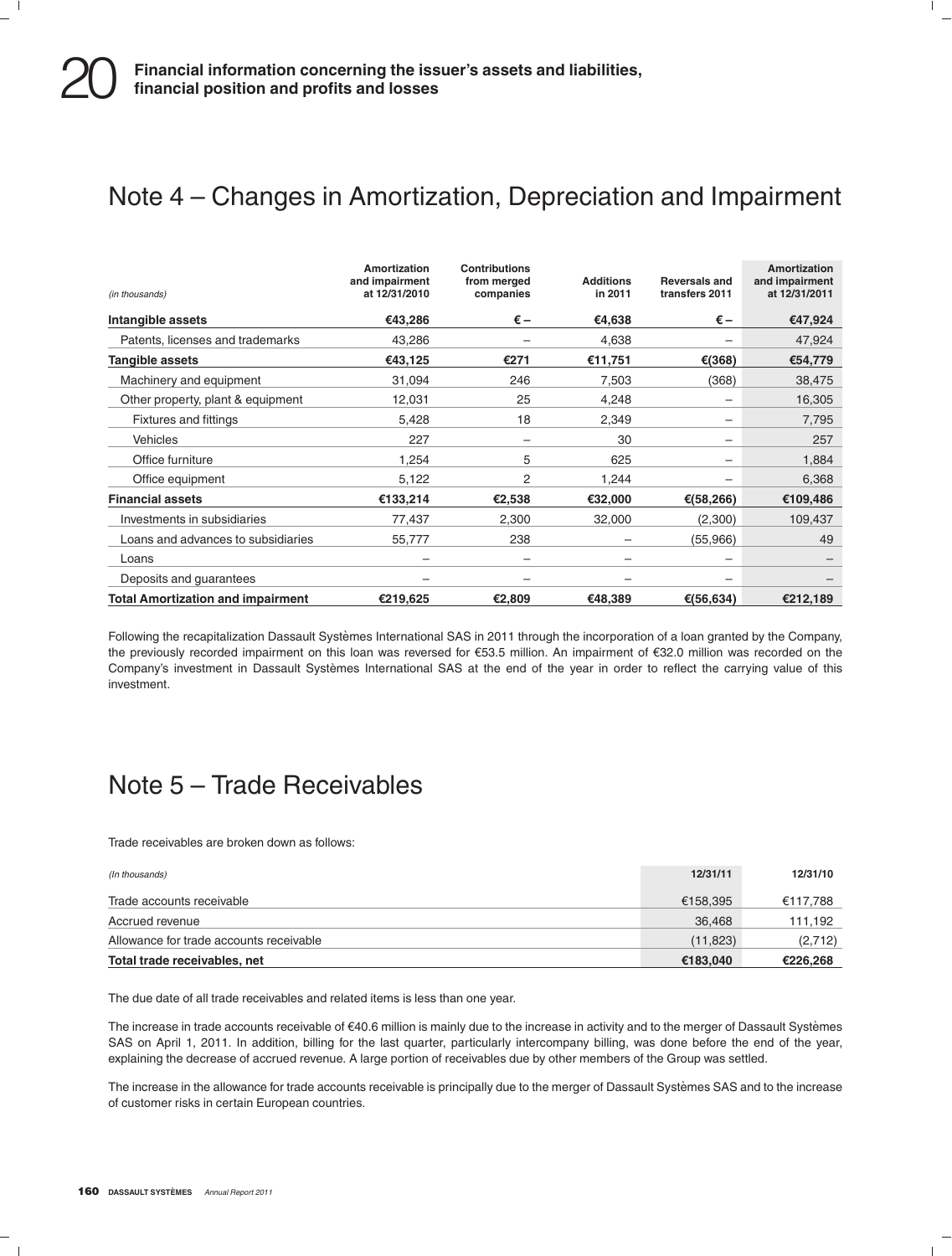### Note 6 – Other Receivables

Other receivables consist of the following elements:

| (In thousands)                                      | 12/31/11 | 12/31/10 |
|-----------------------------------------------------|----------|----------|
| Income tax receivable                               | €21,637  | €6,254   |
| Value added tax                                     | 15,755   | 12,265   |
| Debtor current accounts                             | 33,179   | 19,314   |
| Accrued credit notes                                | 9,524    | 8,776    |
| Derivatives                                         | 184      |          |
| Receivable related to the exercise of stock options | 2,863    | 10,286   |
| Other                                               | 574      | 1,618    |
| <b>Total other receivables</b>                      | €83.716  | €58,513  |

The due date of other receivables is less than one year.

The change in income tax receivable between December 31, 2010, and December 31, 2011, was primarily due to:

– an increase in French tax Group income tax expense from  $\epsilon$ 63.8 million in 2010 to  $\epsilon$ 70.7 million in 2011,

– an increase in tax installments from  $\epsilon$ 37.0 million in 2010 to  $\epsilon$ 63.8 million in 2011,

– a decrease in research tax credit from  $E27.9$  million in 2010 to  $E23.8$  million in 2011.

The change in debtor current accounts is due to an increase in receivables from certain of the Company's European subsidiaries.

### Note 7 – Cash and Cash Equivalents

### 7.1 Marketable Securities

| (In thousands)        | 12/31/11   | 12/31/10 |
|-----------------------|------------|----------|
| Marketable securities | €1.212.102 | €600.517 |

On December 31, 2011, marketable securities were denominated in euros.

The increase in marketable securities is mainly due to the centralized cash management arrangement (cash pooling), which generated approximately e400 million of additional cash. The remainder of the increase was generated by the Company's business.

e1,204.0 million of marketable securities are held in monetary investments, and e8.1 million are held in diversified investment structures.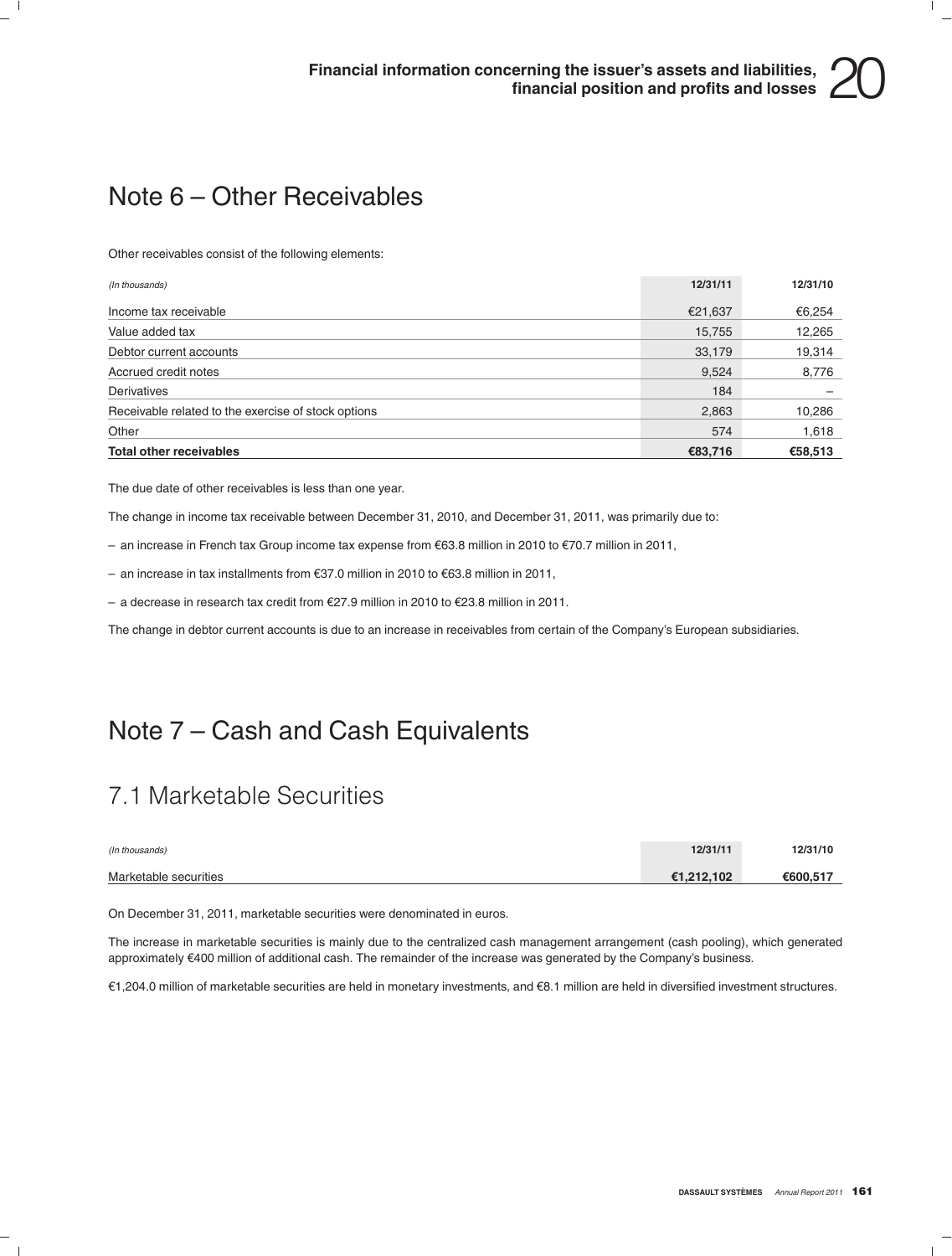### 7.2 Treasury Shares

|                                         | <b>Number</b><br>of shares | Average price<br>(in Euros) | <b>Total shares</b><br>(in thousands) |
|-----------------------------------------|----------------------------|-----------------------------|---------------------------------------|
| Treasury shares as of January 1, 2011   | 150,000                    | €47.81                      | €7,172                                |
| Delivery of performance shares          | (150.000)                  | 47.81                       | (7, 172)                              |
| Acquisition of treasury shares          | 650,000                    | 56.19                       | 36,524                                |
| Treasury shares as of December 31, 2011 | 650,000                    | €56.19                      | €36,524                               |

### Note 8 – Prepaid Expenses

Prepaid expenses are comprised of the following:

| (In thousands)                | 12/31/11 | 12/31/10 |
|-------------------------------|----------|----------|
| Equipment rental              | €19      | €–       |
| Insurance                     | 74       | 214      |
| License and patent fees       |          | 431      |
| IT maintenance                | 4,289    | 4,799    |
| Other                         | 3,844    | 865      |
| <b>Total prepaid expenses</b> | €8,226   | €6,309   |

The material change in other prepaid expenses results primarily from the receipt of supplier invoices related to 2012 before year end.

## Note 9 – Shareholders' Equity

### 9.1 Share Capital

Movements in share capital during the year ended December 31, 2011 were as follows:

|                                                                  | Number of<br>shares | Par value<br>(in Euros) | Capital<br>(in Euros) |
|------------------------------------------------------------------|---------------------|-------------------------|-----------------------|
| Shares as of January 1, 2011                                     | 121,332,604         | €1                      | €121,332,604          |
| Shares issued pursuant to stock option plans (refer to Note 9.2) | 5,190,045           |                         | 5,190,045             |
| Reduction of capital by cancellation of treasury shares          | (3,429,920)         |                         | (3,429,920)           |
| Shares as of December 31, 2011                                   | 123,092,729         | €1                      | €123,092,729          |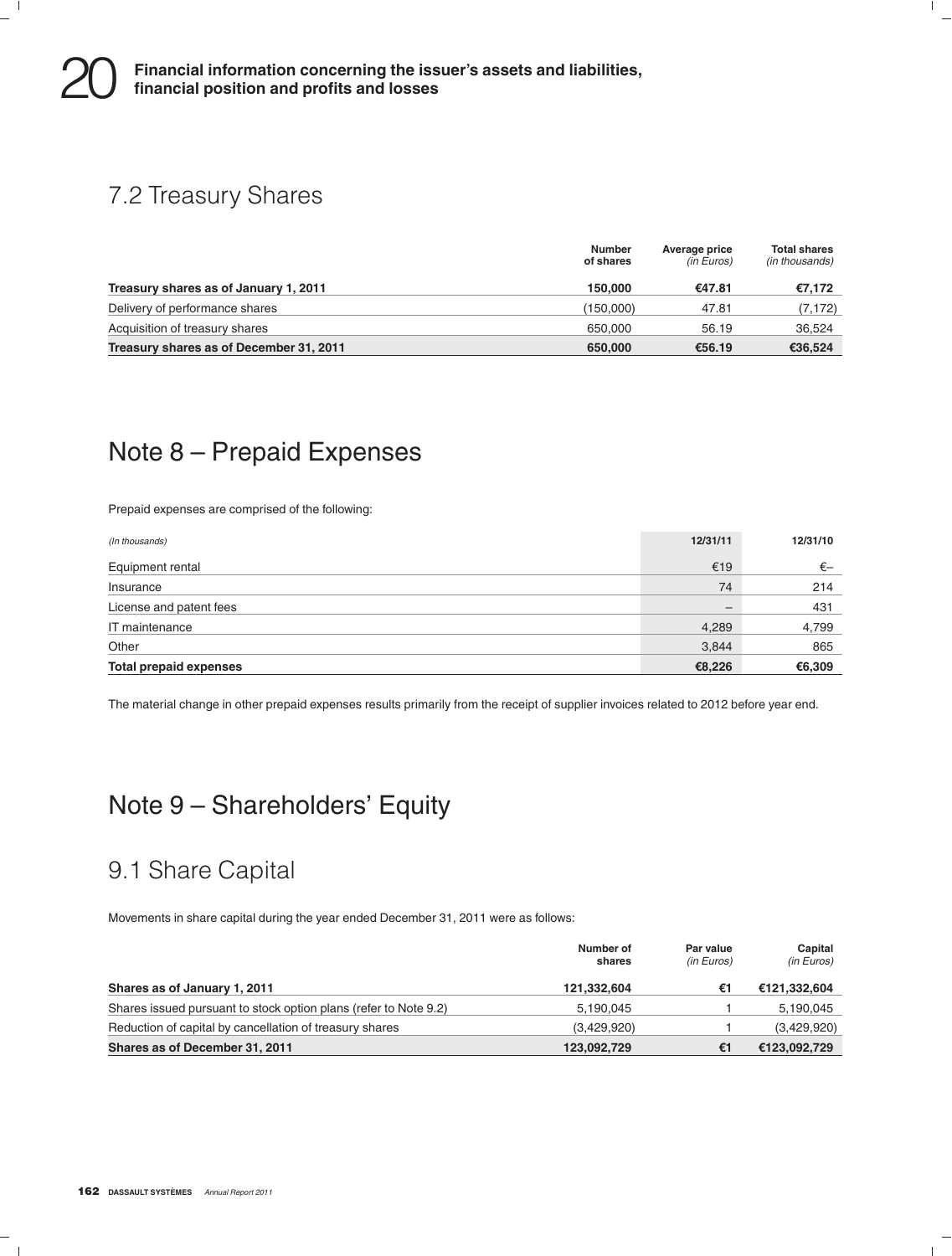## 9.2 Stock Option Plans

The table below summarizes the options exercised since each plan was introduced:

|                                                             | Plan<br>March 29, 2001          |                                 | Plan<br>June 29, 2001           |                               | Plan<br>October 5, 2001       |                                 | Plan<br>Plan<br>Plan<br>March 29, 2005<br>May 28, 2002<br><b>January 20, 2003</b> |                                 |                                 |                                 |                                 | <b>SUB TOTAL</b><br>CARRY- |
|-------------------------------------------------------------|---------------------------------|---------------------------------|---------------------------------|-------------------------------|-------------------------------|---------------------------------|-----------------------------------------------------------------------------------|---------------------------------|---------------------------------|---------------------------------|---------------------------------|----------------------------|
|                                                             | 1998-08                         | 1998-09                         | 1998-10                         | 1998-11                       | 1998-12                       | 2002-01                         | 2002-02                                                                           | 2002-03                         | 2002-04                         | 2002-05                         | 2002-06                         | <b>FORWARD</b>             |
| Number of options<br>allocated                              | 2,909,600                       | 553,300                         | 138,000                         | 1,387,400                     | 328,650                       | 1,363,563                       | 355,300                                                                           | 3,325,000                       | 675,000                         | 967,150                         | 232,850                         | 12,235,813                 |
| Option exercise<br>price (in euros)                         | 52.00                           | 52.00                           | 49.00                           | 35.00                         | 35.00                         | 45.50                           | 45.50                                                                             | 23.00                           | 23.00                           | 39.50                           | 39.50                           |                            |
| Exercise dates                                              | From<br>03/29/03<br>to 03/28/11 | From<br>03/29/01<br>to 03/28/11 | From<br>06/29/01<br>to 06/28/11 | From<br>10/5/02<br>to 10/4/11 | From<br>10/5/02<br>to 10/4/11 | From<br>05/28/03<br>to 05/27/12 | From<br>05/28/03<br>to 05/27/12                                                   | From<br>01/20/04<br>to 01/19/13 | From<br>12/31/04<br>to 01/19/13 | From<br>03/30/07<br>to 03/28/12 | From<br>03/30/06<br>to 03/28/12 |                            |
| Number of options<br>exercised through<br>2006              | $\overline{\phantom{m}}$        | 110,825                         | 46,177                          | 58,324                        | 131,837                       | $\overline{\phantom{0}}$        | 66,305                                                                            | 71,725                          | 385,120                         | 5,700                           | 4,300                           | 880,313                    |
| Number of options<br>exercised in 2007                      | $\overline{\phantom{m}}$        | 104,565                         | 24,985                          | 16,297                        | 55,786                        | 440                             | 96.481                                                                            | 504,841                         | 107,245                         | $\equiv$                        | 61,600                          | 972,240                    |
| Number of options<br>exercised in 2008                      | $\overline{\phantom{a}}$        | 53,650                          | 15,915                          | 23,718                        | 25,809                        | $\overline{\phantom{0}}$        | 37,609                                                                            | 205,592                         | 17,900                          | 2,800                           | 28,550                          | 411,543                    |
| Number of options<br>exercised in 2009                      | $\overline{\phantom{a}}$        | 7,450                           | 5,610                           | 5,539                         | 10,550                        | $\overline{\phantom{0}}$        | 6,113                                                                             | 158,798                         | 11,930                          | 950                             | 14,700                          | 221,640                    |
| Number of options<br>exercised in 2010                      | 538,842                         | 70,925                          | 32,625                          | 694,020                       | 15,745                        | 217,400                         | 21,933                                                                            | 856,569                         | 19,655                          | 326,135                         | 16,150                          | 2,809,999                  |
| Number of options<br>exercised in 2011                      | 2,210,868                       | 45,005                          | 4,480                           | 548,753                       | 24,581                        | 743,790                         | 20,563                                                                            | 641,931                         | 12,300                          | 436,694                         | 27,800                          | 4,716,765                  |
| Number of options<br>canceled                               | 159,890                         | 160,880                         | 8,208                           | 40,749                        | 64,342                        | 88,750                          | 64,876                                                                            | 19,025                          | 50,400                          | 133,500                         | 42,750                          | 833,370                    |
| Number of options<br>in circulation on<br>December 31, 2011 |                                 |                                 | -                               | $\overline{\phantom{0}}$      | $\overline{\phantom{a}}$      | 313,183                         | 41,420                                                                            | 866,519                         | 70,450                          | 61,371                          | 37,000                          | 1,389,943                  |

|                                                       | <b>SUB TOTAL</b><br>CARRY-<br><b>FORWARD</b> | Plan<br>October 9,<br>2006<br>2006-01 | Plan<br>June 6, 2007<br>2006-02 | Plan<br>Sept 25, 2008 Nov 27, 2009<br>2008-01(2) | Plan<br>2008-02                 | Plan<br>May 27, 2010<br>2010-01 | <b>TOTAL</b> |
|-------------------------------------------------------|----------------------------------------------|---------------------------------------|---------------------------------|--------------------------------------------------|---------------------------------|---------------------------------|--------------|
| Number of options allocated                           | 12,235,813                                   | 1,405,700                             | 1,325,900                       | 1,436,600                                        | 1,851,500                       | 1,240,000                       | 19,495,513   |
| Option exercise price (in euros)                      |                                              | 47.00                                 | 47.50                           | 38.15                                            | 39.00                           | 47.00                           |              |
| Exercise dates                                        |                                              | From<br>10/10/09 to<br>10/08/13       | From<br>06/07/10 to<br>06/05/14 | From<br>09/25/09 to<br>09/24/15                  | From<br>11/27/13 to<br>11/26/17 | From<br>05/27/14 to<br>05/26/18 |              |
| Number of options exercised through 2006              | 880,313                                      | $\qquad \qquad -$                     | -                               | -                                                | -                               | $\qquad \qquad -$               | 880,313      |
| Number of options exercised in 2007                   | 972,240                                      | $\qquad \qquad -$                     | -                               | -                                                | -                               | $\qquad \qquad -$               | 972,240      |
| Number of options exercised in 2008                   | 411,543                                      | $\qquad \qquad -$                     | $\overline{\phantom{0}}$        | -                                                | -                               | $\qquad \qquad -$               | 411,543      |
| Number of options exercised in 2009                   | 221,640                                      | $\qquad \qquad -$                     | $\overline{\phantom{0}}$        | -                                                | -                               | $\qquad \qquad -$               | 221,640      |
| Number of options exercised in 2010                   | 2,809,999                                    | 98,768                                | 28,721                          | 25,275                                           | $1,300^{(1)}$                   | $900^{(1)}$                     | 2,964,963    |
| Number of options exercised in 2011                   | 4,716,765                                    | 219,242                               | 192,640                         | 61,398                                           | -                               | $\qquad \qquad -$               | 5,190,045    |
| Number of options canceled                            | 833,370                                      | 220,900                               | 149,479                         | 135,468                                          | 80,200                          | 32,500                          | 1,451,917    |
| Number of options in circulation on December 31, 2011 | 1,389,943                                    | 866,790                               | 955,060                         | 1,214,459                                        | 1,770,000                       | 1,206,600                       | 7,402,852    |

(1) Options exercised under specific provisions.<br>(2) 33% per annum exercisable beginning Septe (2) 33% per annum exercisable beginning September 25, 2009, 2010 and 2011 respectively.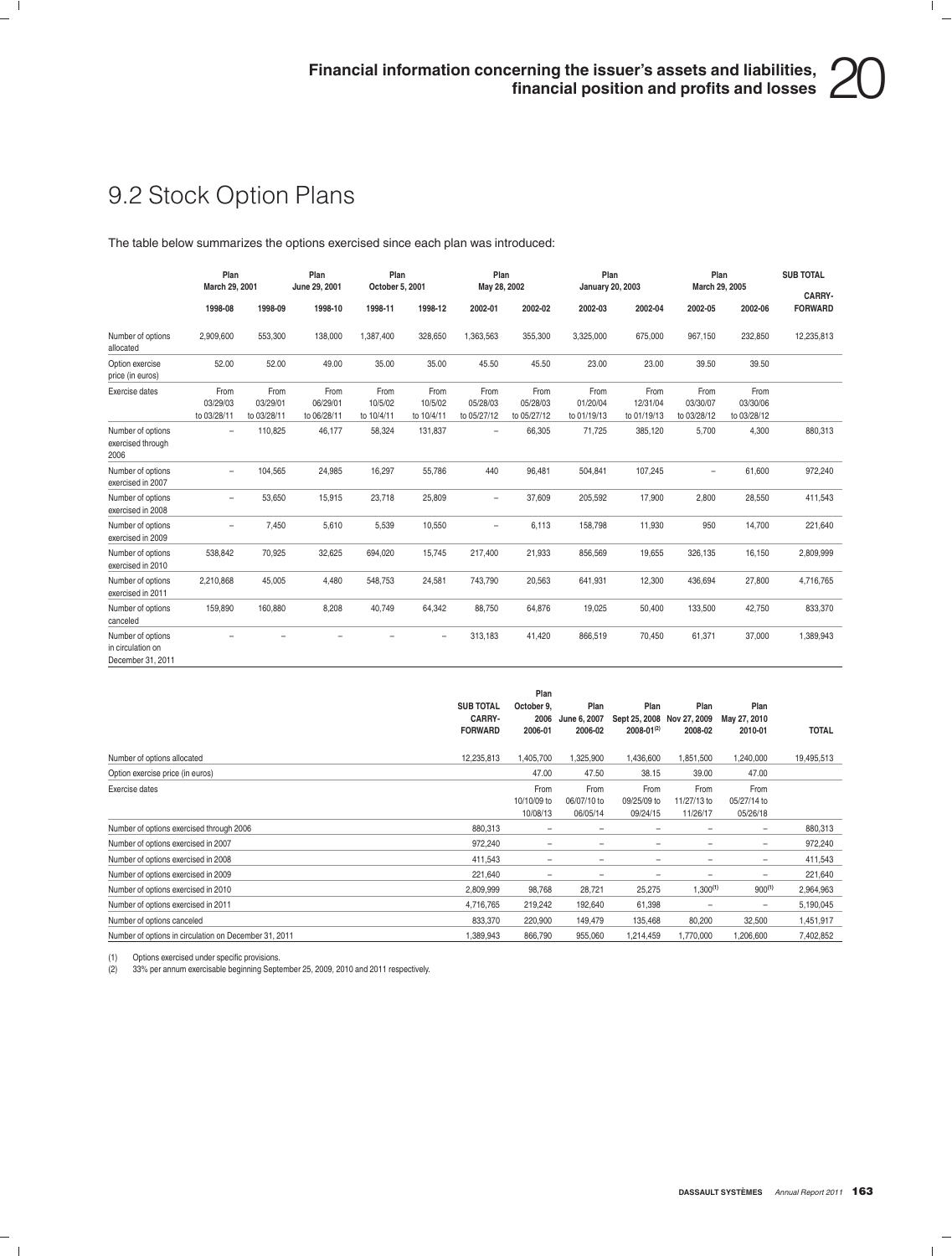### 9.3 Movements in Shareholders' Equity

Movements in shareholders' equity for the year ended December 31, 2011 were as follows:

|                                     | 2010 Before          | Appropriation<br>of 2010  | <b>Effect of</b><br>exercising<br>options and | Net income              |                          | 2011 Before          |
|-------------------------------------|----------------------|---------------------------|-----------------------------------------------|-------------------------|--------------------------|----------------------|
| (in thousands)                      | AGM's<br>resolutions | earnings by<br><b>AGM</b> | canceling<br>shares                           | for 2011<br>fiscal year | Other                    | AGM's<br>resolutions |
| Common stock                        | €121,333             | €–                        | €1.760                                        | €—                      | €–                       | €123,093             |
| Share premium                       | 229.866              |                           | 34.009                                        |                         | $\overline{\phantom{m}}$ | 263,875              |
| Contribution premium                | 269.978              |                           |                                               |                         | -                        | 269,978              |
| Legal reserve                       | 11.886               | 247                       | -                                             |                         | -                        | 12,133               |
| Retained earnings                   | 1,063,985            | 153.253                   |                                               |                         | $\qquad \qquad -$        | 1,217,238            |
| Income for the fiscal year          | 219,127              | (219, 127)                | -                                             | 264.795                 | $\qquad \qquad -$        | 264,795              |
| Regulated provisions <sup>(1)</sup> | 16.737               |                           |                                               |                         | 889                      | 17,626               |
| Shareholders' equity                | €1,932,912           | €(65,627)                 | €35.769                                       | €264.795                | €889                     | €2,168,738           |

(1) The regulated provisions mainly originate from the obligatory Company profit sharing scheme set up for the benefit of Dassault Systemes SA employees. `

### Note 10 – Provisions for Contingencies and Losses

Movements of provisions for contingencies and losses were as follows:

| (in thousands)                                | Opening<br>balance on<br>01/01/11 | Appropriation<br>for 2011 fiscal<br>year | <b>Reversals for</b><br>2011 fiscal<br>year | <b>Closing</b><br>balance on<br>12/31/11 |
|-----------------------------------------------|-----------------------------------|------------------------------------------|---------------------------------------------|------------------------------------------|
| Provisions for retirement payments            | €9.348                            | €1.202                                   | €—                                          | €10,550                                  |
| Provisions for jubilee awards                 | 2.387                             | 403                                      | (44)                                        | 2,746                                    |
| Provisions for exchange losses                | 2.476                             | 1.254                                    | (2,875)                                     | 855                                      |
| Other provisions for contingencies and losses | 10.949                            | 15.493                                   | (10, 210)                                   | 16,232                                   |
| <b>Total provisions</b>                       | €25.160                           | €18.352                                  | €(13,129)                                   | €30,383                                  |

The projected benefit obligation for post-employment benefits was determined using the future rights pro-rata method.

This method, which is based on an actuarial valuation of rights, takes into account rights acquired by employees on the date of their retirement, calculated on the basis of the employees' seniority and annual salary at the time of retirement. These rights are acquired and paid to the employee when he/she retires as a fixed amount. Provisions are made for rights to retirement payments acquired by employees during their career on the basis of actuarial assumptions and calculations.

The projected benefit obligation as of December 31, 2011 was calculated using the prospective method using the following assumptions: retirement between 60 and 65 years of age, discount rate of 5.25%, average increase in salaries of 3% and a 4% expected return on plan assets. In 1998, Dassault Systèmes SA took out an insurance policy with Sogecap, a life insurance company affiliated with the Société Générale, intended to cover retirement payment commitments. Pursuant to this policy, Dassault Systèmes SA has invested a total of €8.2 million.

Change in other provisions for contingencies and liabilities between December 31, 2010 and December 31, 2011 corresponds primarily to:

– a provision for an obligation for  $\epsilon$ 10.1 million as a result of the attribution of performance shares in 2011,

– a reversal of a provision of  $\epsilon$ 7.2 million following the delivery of shares in November 2011,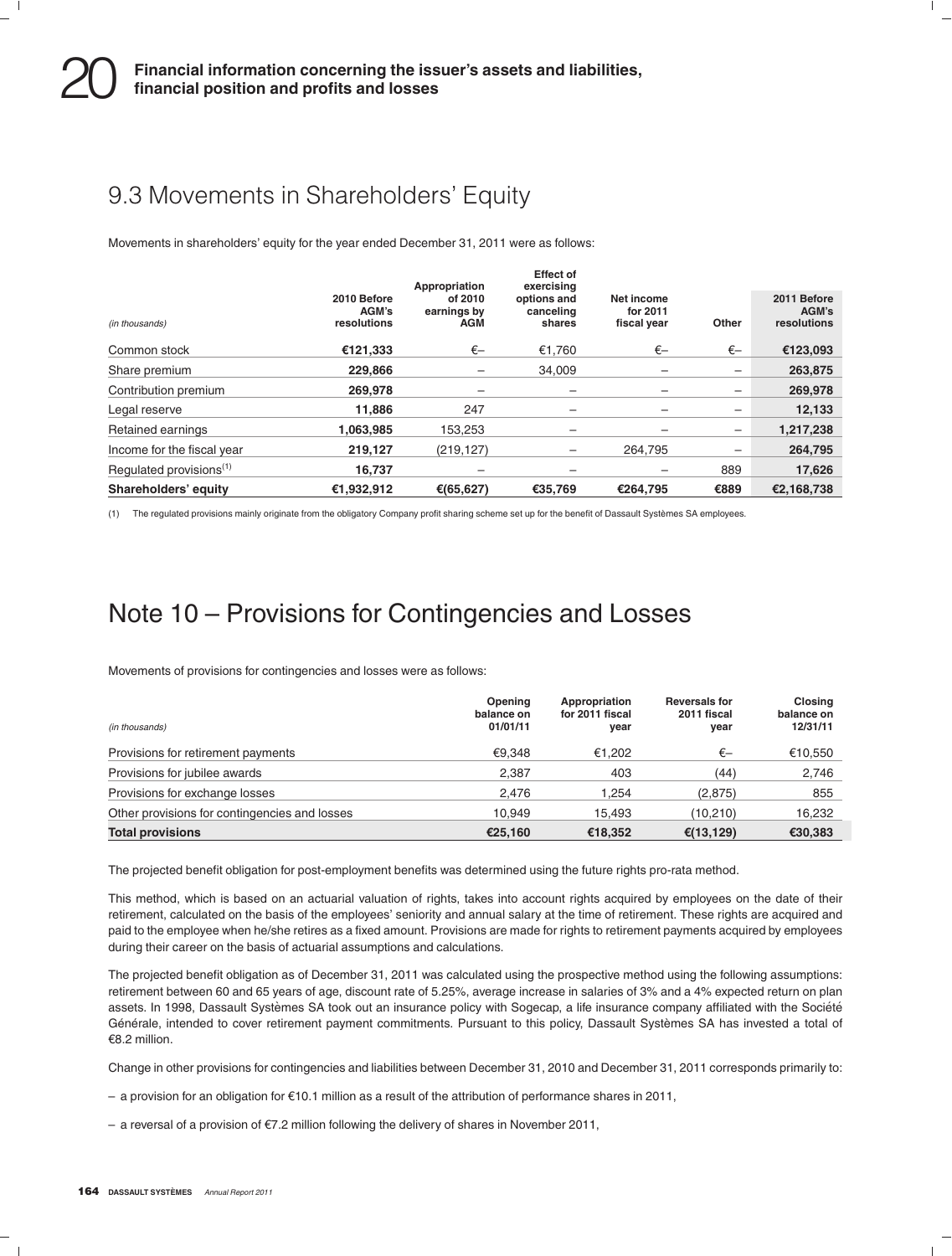$-$  a net provision of  $\epsilon$ 0.8 million related to reserve for termination loss on services contracts.

Reversals related to unused provisions for contingencies and losses were recorded for an immaterial amount.

### Note 11 – Financial Liabilities

At December 31, 2011, financial liabilities were as follows:

| (In thousands)                            | <b>Gross</b> | Due dates<br>less than one<br>year | Due dates<br>over one<br>year |
|-------------------------------------------|--------------|------------------------------------|-------------------------------|
| <b>Borrowings</b>                         | €200.037     | €200.00                            | €37                           |
| Other debts, reimbursable advances        | 685          |                                    | 685                           |
| <b>Bank overdrafts</b>                    | 673          | 673                                |                               |
| Obligatory employee profit-sharing scheme | 19.985       | 2.925                              | 17,060                        |
| <b>Total financial liabilities</b>        | €221,380     | €203.598                           | €17,782                       |

Financial liabilities with due dates less than one year relate to the €200 million multi-currency credit facility and obligatory employee profit sharing.

Dassault Systèmes SA entered into a multi-currency credit facility in December 2005 for €200 million. This agreement has provided for revolving credit for a period of five years, which was extended by two additional years at the option of Dassault Systemes SA. In ` March 2006, the Company drew down €200 million under the loan facility, with the full amount being repayable in December 2012.

This credit facility is subject to interest at Euribor plus 0.18% per annum (See Note 15.1).

### Note 12 – Elements Concerning Related Companies

| (In thousands)                                                        | 12/31/11 | 12/31/10 |
|-----------------------------------------------------------------------|----------|----------|
| Loans granted (balance at year end)                                   | €106,639 | €255,173 |
| Loans contracted (balance at year end)                                |          | 1,000    |
| Interest received or accrued during the year on loans granted         | 4,114    | 2,087    |
| Cash advances granted                                                 | 1,000    | 2,000    |
| Dividends received during the year                                    | 111,768  | 141,967  |
| Current accounts with debit balances (at year end)                    | 33,179   | 19.314   |
| Interest received or accrued during the year on current accounts      | 384      | 702      |
| Current accounts with credit balances (at year end)                   | 681,962  | 310,490  |
| Interest paid or accrued during the year on current accounts obtained | 1,627    | 562      |
| Trade accounts receivable and related items                           | 75,364   | 194,245  |
| Accounts payable and related items                                    | 38.124   | 55.268   |

The decrease in loans is driven by the recapitalization of certain subsidiaries through the incorporation of receivables (Dassault Systèmes International SAS, Dassault Systèmes Deutschland GmbH and Dassault Systèmes UK Ltd) and the reimbursement of loans at year end.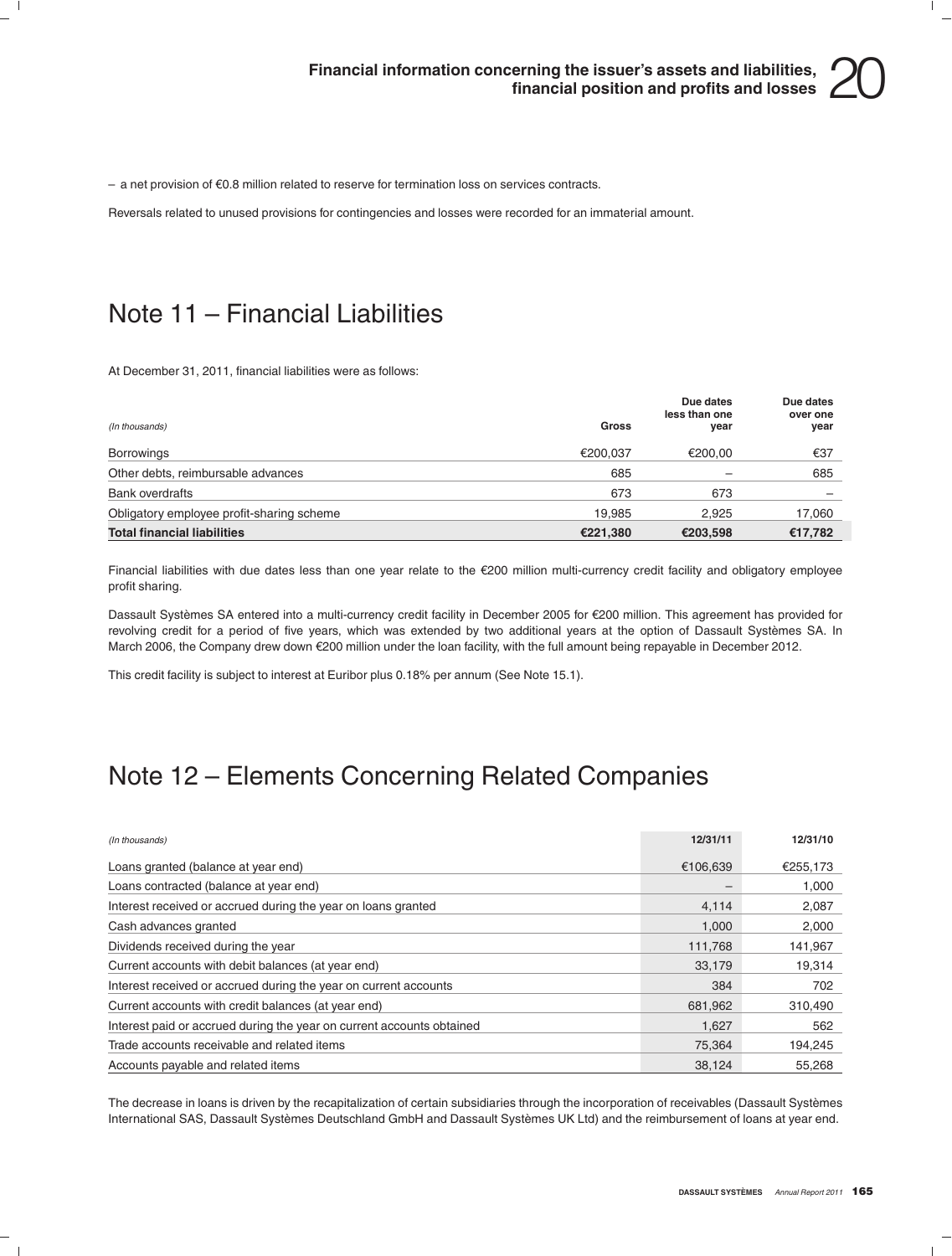# **Financial information concerning the issuer's assets and liabilities,** 20 **financial position and profits and losses**

The increase in current accounts is due to the extension of the Dassault Systèmes Group's centralized treasury management (cash pooling) to the worldwide level, and primarily to its American subsidiaries.

Loans granted to subsidiaries and intercompany current accounts bear interest according to market conditions.

The decrease in trade accounts receivable and accounts payable and related items is the result of the implementation of a new Group payment terms policy which results in earlier settlement of Group payables and receivables.

 $E111.8$  million in dividends was received during the 2011 fiscal year, composed as follows:

- $E$ 72.8 million received from Dassault Systèmes Corp.,
- $E$ 19.2 million received from Dassault Systèmes Americas Corp.,
- $E$ 14.3 million received from Dassault Systèmes Simulia Corp.,
- $E$ 2.9 million received from Dassault Data Service SAS,
- $E$ 2.0 million received from Transcat GmbH,
- $\epsilon$ 0.5 million received from 3D PLM Software Solutions Ltd.

### Note 13 – Trade Payables

Trade payables were as follows:

| (in thousands)        | 12/31/11 | 12/31/10 |
|-----------------------|----------|----------|
| Suppliers             | €46.080  | €51.215  |
| Invoices not received | 64.680   | 81.424   |
| Total trade payables  | €110.760 | €132,639 |

All trade payables are due in less than one year.

In accordance with L. 441-6 and D. 441-4 of the French Commercial Code *(Code de Commerce)* related to information regarding payment due dates, at December 31, 2011, the balance of Dassault Systèmes SA's trade accounts payable to its suppliers amounted to €46,080,013 euros (2010: €51,214,747). Due dates are as follows:

– 37.3% payable within 30 days (2010: 26.9%)

– 62.7% payable within 60 days (2010: 73.1%)

Tax and social security payables were as follows:

| Total tax and social security payables | €101,282 | €89,841  |
|----------------------------------------|----------|----------|
| Other employee expenses                | 35,038   | 27,513   |
| Accrued vacation                       | 29,224   | 26,827   |
| Obligatory and optional profit-sharing | 22.198   | 17,886   |
| Other taxes and duties                 | 1,983    | 2,440    |
| Value added tax                        | €12,839  | €15,175  |
| (in thousands)                         | 12/31/11 | 12/31/10 |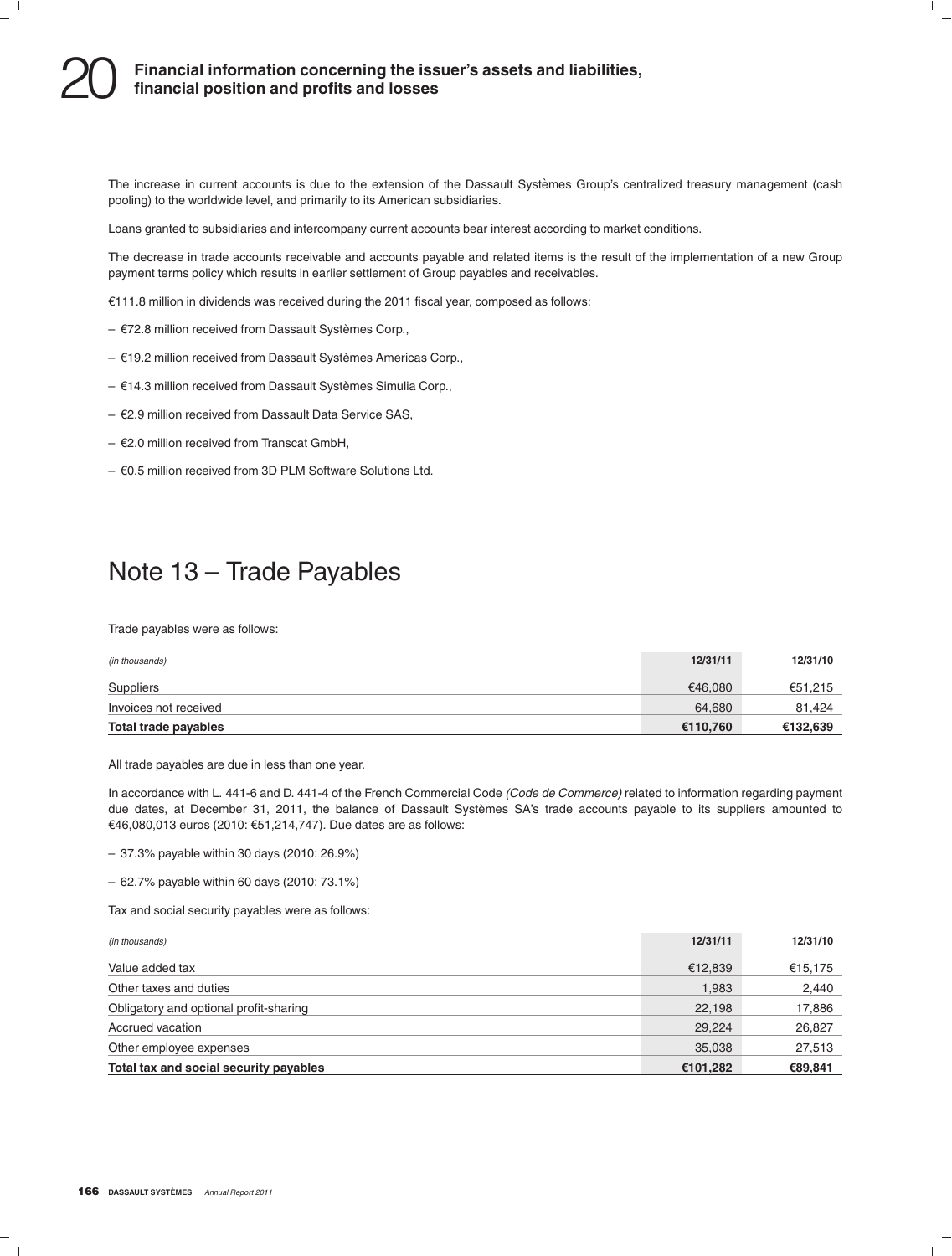Other payables were as follows:

| Total other payables                                       | €689.038 | €316,232 |
|------------------------------------------------------------|----------|----------|
| Other                                                      | 5.287    | 4.686    |
| Discounts to be granted and credit notes to be established | 1.789    | 1.056    |
| Current accounts with credit balances                      | €681.962 | €310,490 |
| (in thousands)                                             | 12/31/11 | 12/31/10 |

The substantial increase in current accounts with credit balances is due to the implementation of a centralized Group cash management program by Dassault Systèmes SA at the worldwide level in 2011.

### Note 14 – Unearned Revenue

Unearned revenue is comprised of the following elements:

| <b>Total unearned revenue</b> | €53,696  | €6,669   |
|-------------------------------|----------|----------|
| Other revenue                 | 613      | 280      |
| Software                      | €53.083  | €6.389   |
| (in thousands)                | 12/31/11 | 12/31/10 |

Unearned revenue is mainly related to deferred revenue on software, maintenance and support billing for periods post December 31, 2011.

The high increase versus 2010 is driven by high activity in the last quarter of 2011, by the advance invoicing in 2011 of 2012 maintenance contracts, and by the spreading or deferring of software revenue signed during 2011, in application of revenue recognition rules.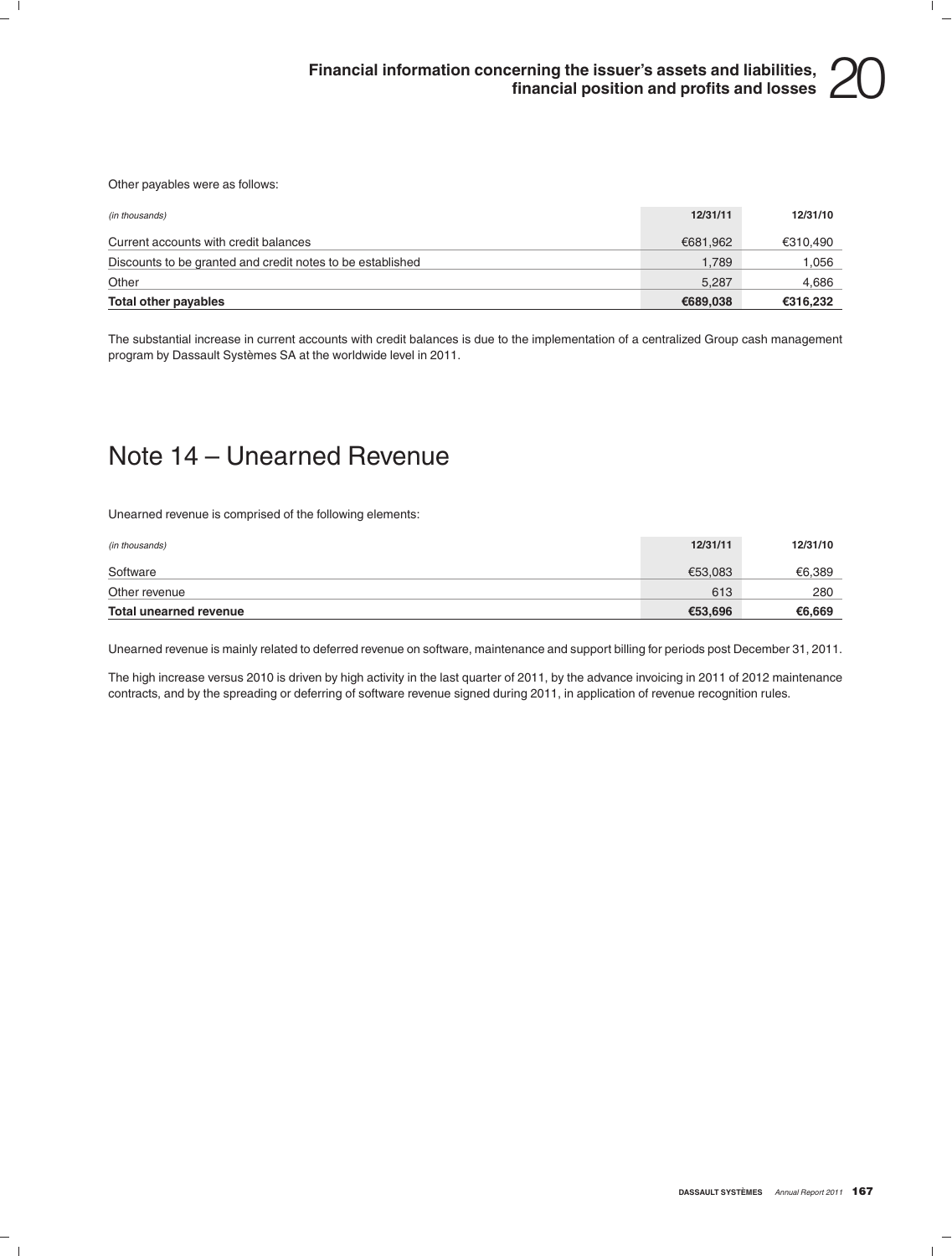### Note 15 – Financial Commitments

### 15.1 Financial Instruments

At December 31, 2011 and 2010, the fair value of instruments used to manage currency exposure was as follows:

|                                                                                  | Year ended December 31,  |               |                   |               |
|----------------------------------------------------------------------------------|--------------------------|---------------|-------------------|---------------|
|                                                                                  | 2011                     |               |                   |               |
| (in thousands)                                                                   | <b>Nominal</b><br>amount | Fair<br>value | Nominal<br>amount | Fair<br>value |
| Interest rate swaps in euros (from 2010 to 2012) <sup>(1)</sup>                  | 200,000                  | (3,405)       | 200,000           | (6, 152)      |
| Interest rate basis swaps in euros (from 2010 to $2012$ ) <sup>(1)</sup>         | 200,000                  | (188)         | 200,000           | 54            |
| Interest rate swaps in Japanese yen (from 2010 to 2015) <sup>(2)</sup>           | 101,297                  | (446)         | 120,110           | (476)         |
| Interest rate swaps in Japanese yen (from 2010 to 2015) <sup>(2)</sup>           | 101,297                  | 446           | 120,110           | 476           |
| Forward exchange contract Japanese yen/Euros $-$ sale <sup>(1)</sup>             | 212,141                  | (18, 105)     | 79,681            | (5, 851)      |
| Forward exchange contract Japanese yen/U.S. dollars -<br>$\text{ sale}^{(2)}$    | 16,099                   | (909)         | 30,124            | (1,087)       |
| Forward exchange contract Japanese yen/U.S. dollars -<br>purchase <sup>(2)</sup> | 16,099                   | 909           | 30,124            | 1,087         |
| Forward swap Japanese yen/Euros <sup>(3)</sup>                                   | 14,909                   | (1,293)       | 78,650            | (3,264)       |
| Forward exchange contract Japanese yen/Euros – sale $(4)$                        | 9,385                    | 165           |                   |               |
| Forward exchange contract British pounds/Euros $-$ sale <sup>(4)</sup>           | 5,673                    | 18            | 25,292            | 365           |
| Forward exchange contract Japanese yen/euros -<br>purchase <sup>(4)</sup>        |                          |               | 1,987             | 11            |
| Forward exchange contract British pounds/euros -<br>purebase <sup>(4)</sup>      |                          |               | 554               | (6)           |

(1) Dassault Systèmes SA entered into a multicurrency revolving Ioan facility which bears interest at variable rates Euribor 1 month (see Note 11). In April 2010, the Company entered into interest rate swap basis agreement for a nominal amount of €200 million, modifying variable interest flows from Euribor 3 month rate to Euribor 1 month rate. In June and July 2009, the Company entered into additional interest rate swap agreements for a nominal amount of €100 and €100 million, respectively that fixed the underlying interest payable at 3.18% and 2.98% starting September 15, 2010 and continuing through December 3, 2012.

(2) The Company entered into interest swap agreements on behalf of its subsidiaries. These operations had no impact on the net profit of the Company.

(3) Instruments entered into by the Company to hedge the foreign currency exchange risk of forecasted sales.

(4) Derivatives not designated as hedging instruments.

The fair value of derivatives has been calculated by financial institutions on the basis of the market price and option valuation models.

All these instruments have been concluded within the framework of Dassault Systèmes SA's hedging strategy and mature in less than 24 months for the exchange rate hedging instruments and in approximately four years for the interest rate swaps. The Company's management believes that the counterparty risk relating to these instruments is minimal as counterparties are first-rate financial institutions.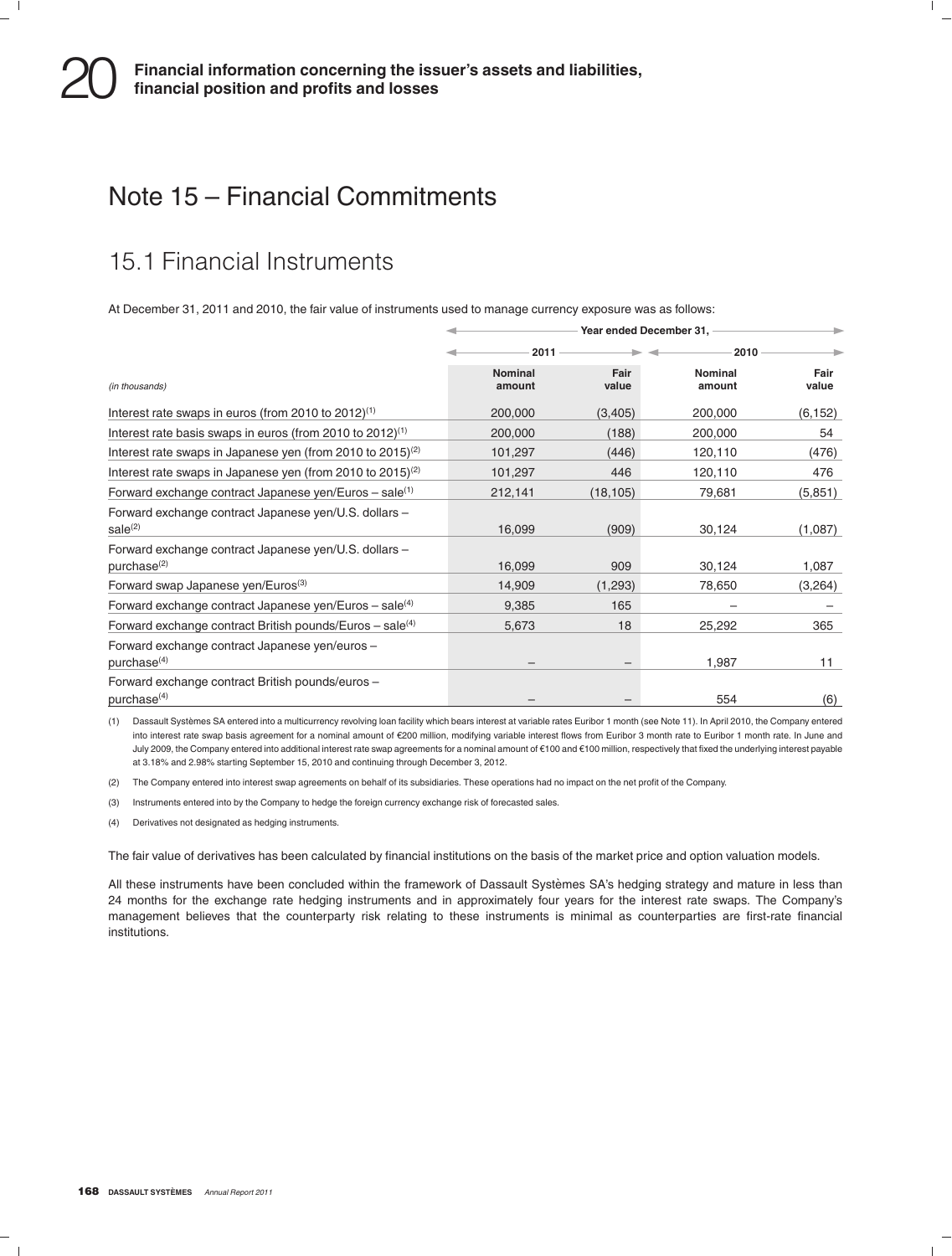### 15.2 Increases and Reductions in Future Income Tax Payable

Increases and reductions in future income tax payable have been evaluated on the basis of the standard corporate tax rate, plus extraordinary contributions when applicable. They originate from time lags between the tax regime and the accounting recognition of revenue and expenses.

| (in thousands)                                 | 12/31/11 | 12/31/10 |
|------------------------------------------------|----------|----------|
| Nature of temporary differences                |          |          |
| <b>Short term</b> (36.10% tax rate)            | €32,862  | €18,880  |
| Provision for obligatory profit-sharing        | €13,174  | €11,098  |
| Unrealized exchange gains                      | 2,729    | 2,347    |
| Depreciation of receivables                    | 11,822   | 3,652    |
| Other                                          | 5,137    | 1,783    |
| Long term $(34.43\%$ tax rate)                 | 11,715   | 10,514   |
| Provision for retirement payments              | 10,549   | 9,348    |
| Provision for contingencies                    | 1,166    | 1,166    |
| <b>Total temporary differences</b>             | €44,577  | €29,394  |
| Net reduction of the future corporate tax debt |          |          |
| $(36.10\%$ tax rate)                           | 11,863   |          |
| $(34.43\%$ tax rate)                           | 4,033    | 10,120   |

### 15.3 Other Commitments

On December 31, 2011, commitments stood at e187.6 million for real estate and equipment rentals, and included commitments in the amount of €165.1 million relating to the lease of Company headquarters in Vélizy-Villacoublay, effective as from June 30, 2008 for 12 years (compared to €192.0 million on December 31, 2010), as well as €16.7 million related to the lease of a new building "Terre Rouge", close to the headquarters, effective as from July 2011.

### 15.4 Individual Training Rights

French law provides employees employed under indefinite-term employment contracts by French entities with the right to receive individual training of at least twenty hours per year (''Individual Training Rights''). Individual Training Rights can be accumulated over six years and the related costs are expensed as incurred.

As of December 31, 2011, accumulated Individual Training Rights amounted to 196,072 hours and total unused accumulated Individual Training Rights amounted to 194,137 hours.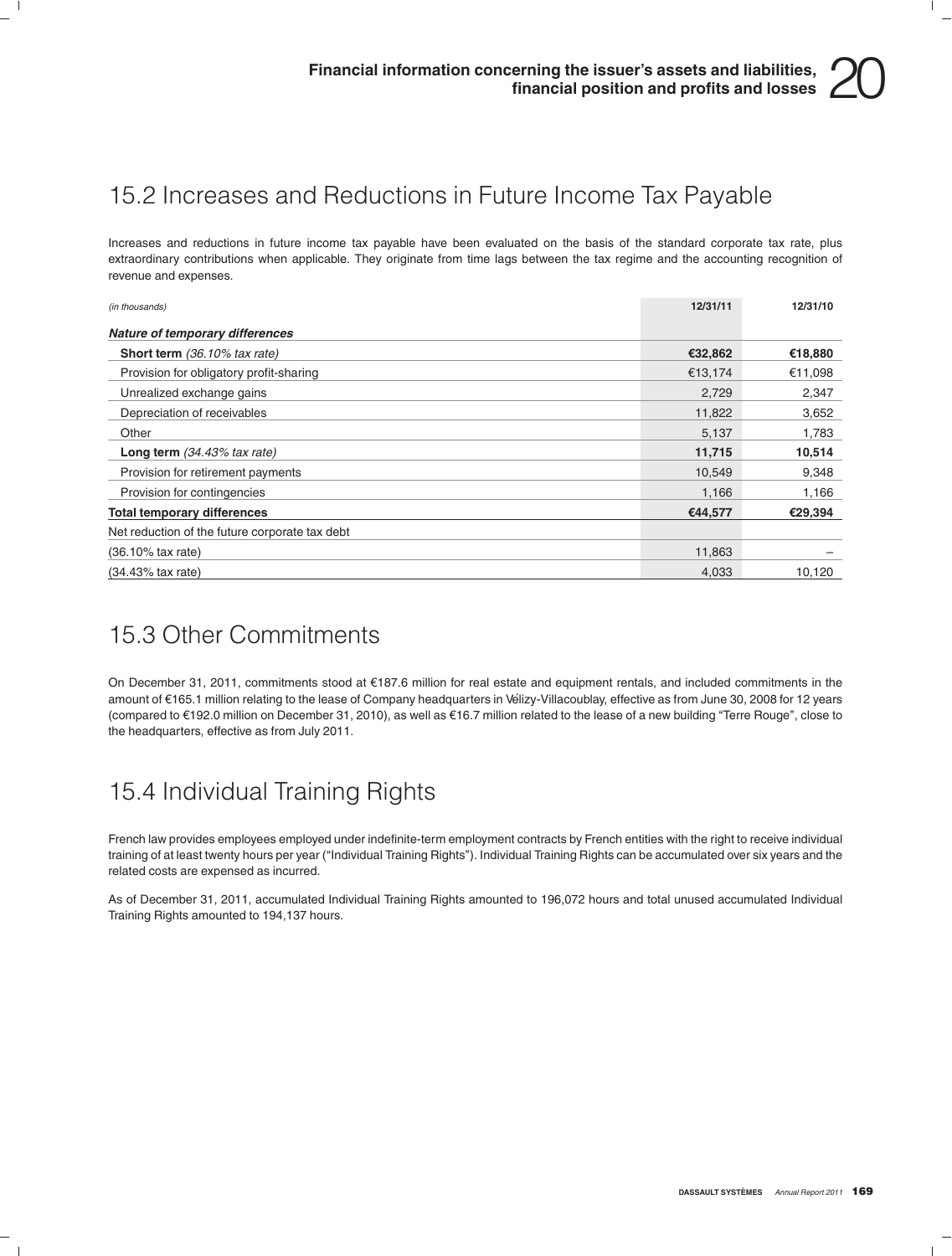### Notes on the Income Statement

### Note 16 – Breakdown of Net Sales

| (in thousands)                                      | 12/31/11 | 12/31/10 |
|-----------------------------------------------------|----------|----------|
| Software (royalties and other product developments) | €716.331 | €617,344 |
| Services                                            | 16.190   | 20,702   |
| Other revenue                                       | 117.502  | 104.213  |
| Total net sales                                     | €850,023 | €742,259 |

The breakdown of net software sales by geographic zone is as follows:

| (in thousands)           | 12/31/11 | 12/31/10 |
|--------------------------|----------|----------|
| Europe                   | €402,958 | €341,149 |
| Asia                     | 185,794  | 164,852  |
| Americas                 | 126,192  | 111,066  |
| Other                    | 1,387    | 277      |
| Total net software sales | €716,331 | €617,344 |

### Note 17 – Statutory Auditors' Fees

The amount of statutory auditors' fees recorded in the income statement for the year is as follows:

| (in thousands)                                                        | 12/31/11 | 12/31/10 |
|-----------------------------------------------------------------------|----------|----------|
| Certification of the individual and consolidated financial statements | €1.245   | €1.305   |
| Incidental assignments                                                | 115      | 1.036    |
| Total statutory auditors' fees                                        | €1.360   | €2.341   |

### Note 18 – Research and Development Expenses

In 2011, the Company recorded a total of e167.1 million of research and development expenses.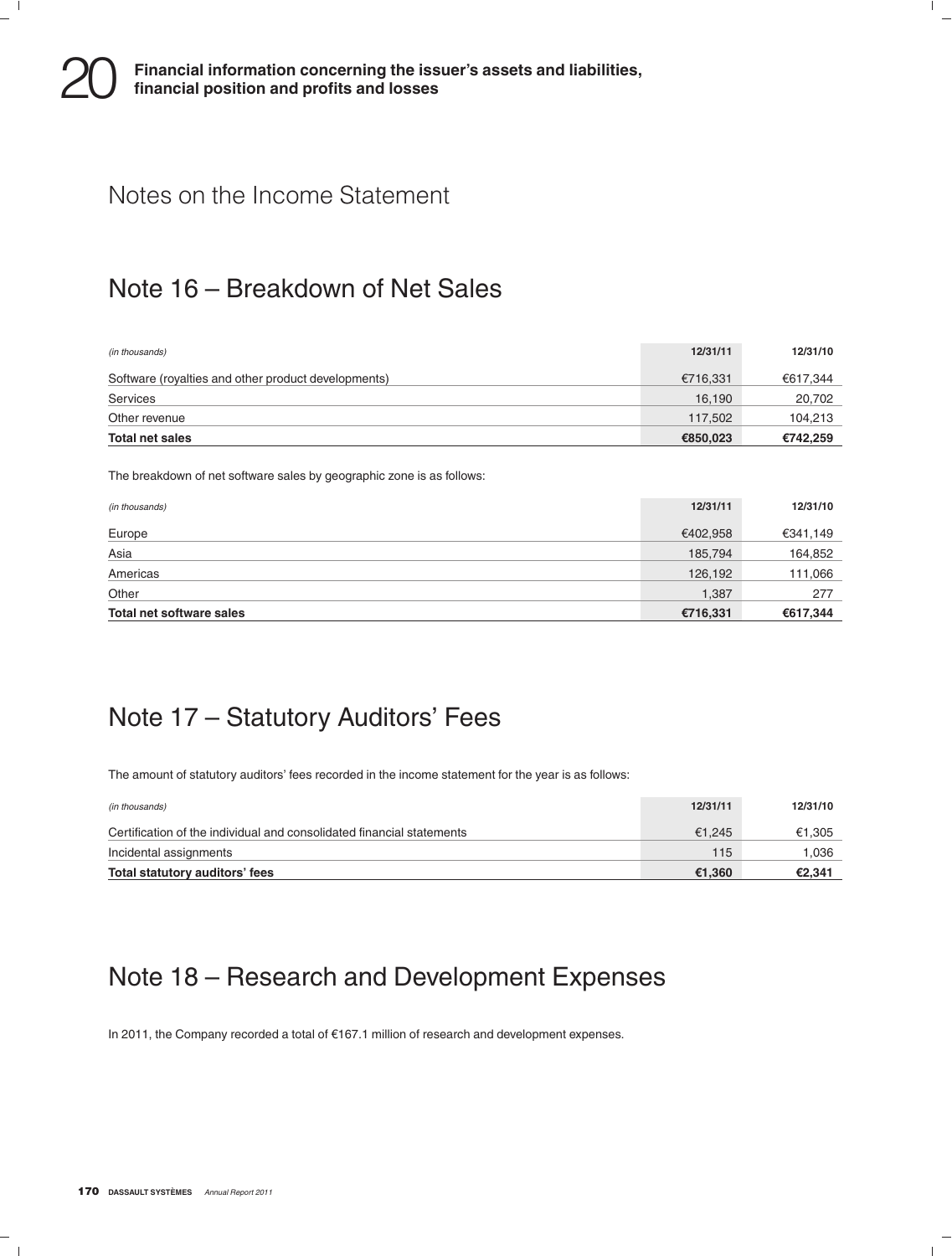### Note 19 – Financial Income

Financial income for the year 2011 was €143.4 million compared to €107.0 million for the year 2010. The change in financial income is due to:

- dividend payments received from Dassault Systèmes Corp. amounting to  $\epsilon$ 72.8 million versus  $\epsilon$ 103.7 million in 2010, bringing the total amount of dividends received in 2011 to €111.8 million compared to €142.0 million in 2010 (see Note 12),
- net foreign exchange losses of  $\epsilon$ 3.5 million versus to gains of  $\epsilon$ 10.0 million in 2010,
- net gains of  $€8.1$  million in 2011 as compared to net gains of  $€3.8$  million in 2010, on marketable securities disposals,
- a net depreciation of  $\epsilon$ 29.7 million of the impairment of investments in subsidiaries as compared to a net reversal of  $\epsilon$ 9.8 million in 2010,
- $-$  a net reversal for risk of €57.9 million concerning the receivable related to Dassault Systèmes International SAS, compared to a net depreciation expense of €53.4 million in 2010.

### Note 20 – Extraordinary Income/Loss

Extraordinary loss for the year 2011 was  $\epsilon$ (10.0) million compared to  $\epsilon$ (5.2) million for the year 2010. The primary components of this loss are as follows:

- a net loss of  $\epsilon$ 1.9 million on the sale of investments in 2011,
- a net provision for exceptional contingencies and losses of  $E3.4$  million,
- a net regulated provision of  $€0.9$  million,
- other extraordinary losses related to the attribution of performance shares for  $\epsilon$ 7.2 million,
- offset in part by a government grant received for an amount of  $E$ 3.2 million.

### Note 21 – Breakdown of Income Tax

The breakdown of income tax between current income and extraordinary income for the year ended December 31, 2011 is as follows:

| (in thousands)                      | Income<br>before tax | Tax (expense)<br>profit | Income<br>after tax |
|-------------------------------------|----------------------|-------------------------|---------------------|
| Current income                      | €348.932             | €(59.874)               | €289.058            |
| Extraordinary income <sup>(1)</sup> | (37.324)             | 13.061                  | (24, 263)           |
| <b>Breakdown of income tax</b>      | €311.608             | €(46.813)               | €264.795            |

(1) Including obligatory and optional employee profit sharing.

The effective income tax rate for the year ended December 31, 2011 was 15.02% (2010: 13.09%). The increase in the effective tax rate was mainly due to the additional extraordinary contribution of 5% and to a decrease of the research and development tax credit.

The tax group consisted of 6 entities at the end of December 2011.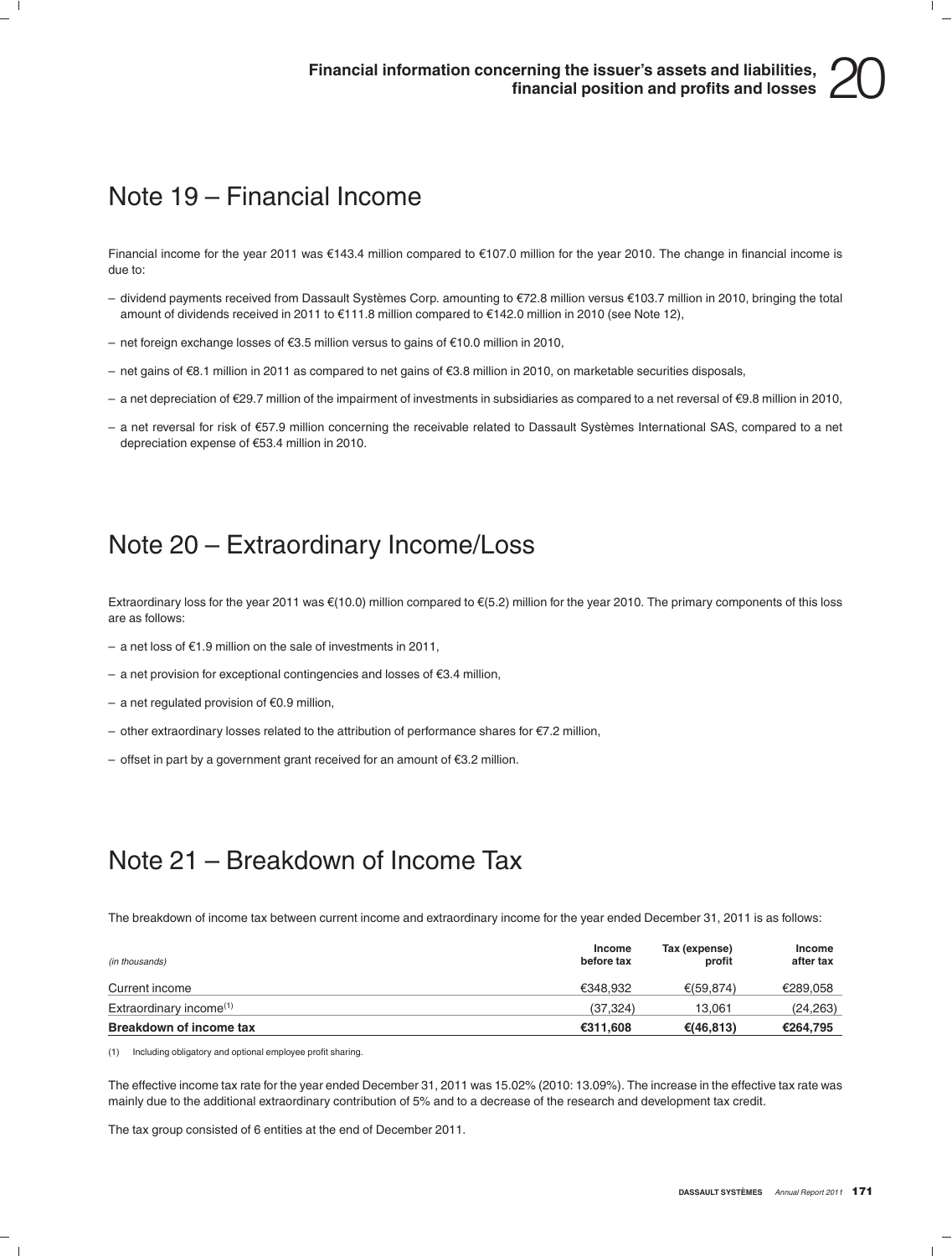Under the tax integration agreement, it is agreed that the tax charge of tax-integrated companies will be the same as it would have been if each subsidiary had not been a member of the group.

Without the tax integration agreements, Dassault Systèmes SA's income tax expense would have been  $\epsilon$ 49.4 million in 2011.

### Additional Information

### Note 22 – Compensation of Managing Directors

The total gross compensation in euro paid by Dassault Systèmes SA to managing directors during 2011 was as follows:

| Salaries         | €2,938,800             |
|------------------|------------------------|
| Benefits in kind | €11,463                |
| Directors' fees  | €59.400 <sup>(1)</sup> |
| Total            | €3,009,663             |

(1) 2010 directors' fees paid in 2011. 2011 directors' fees to be paid in 2012 will represent e57,000.

Following the authorizations granted to the Board of Directors by the General Meeting of Shareholders, the Board granted to the Chief Executive Officer ("CEO") 150,000 shares on June 8, 2005, 150,000 shares on June 14, 2006, 150,000 shares on June 6, 2007, 150,000 shares on September 25, 2008, 150,000 shares on November 27, 2009, 150,000 shares on May 27, 2010 and 164,000 shares (150,000 ''2010-03 Shares'' and 14,000 ''2010-02 Shares'') on September 29, 2011. Such shares shall be vested at the end of an acquisition period of two or three years subject to the condition that the CEO be a managing director of Dassault Systèmes SA at the acquisition date. For shares granted on November 27, 2009, May 27, 2010 and September 29, 2011, a performance condition was also added.

At the end of the acquisition period, the Chief Executive Officer must hold the free shares acquired for a period of two years. In addition, the CEO must maintain in registered form at least 15% of the total amount of shares he acquires until he has left his current functions at the Company.

### Note 23 – Average Headcount by Category

| <b>Employees by category</b> | 12/31/11 | 12/31/10 |
|------------------------------|----------|----------|
| Managers                     | 1,908    | 1,811    |
| Supervisors and technicians  | 72       | 67       |
| Employees                    | 161      | 144      |
| Total average headcount      | 2.141    | 2,022    |

### Note 24 – Identity of the Consolidating Company

The Company's business is included in the consolidated financial statements of Groupe Industriel Marcel Dassault SAS, whose registered office is located at 9 Rond-Point des Champs-Elysées - Marcel Dassault, 75008 Paris.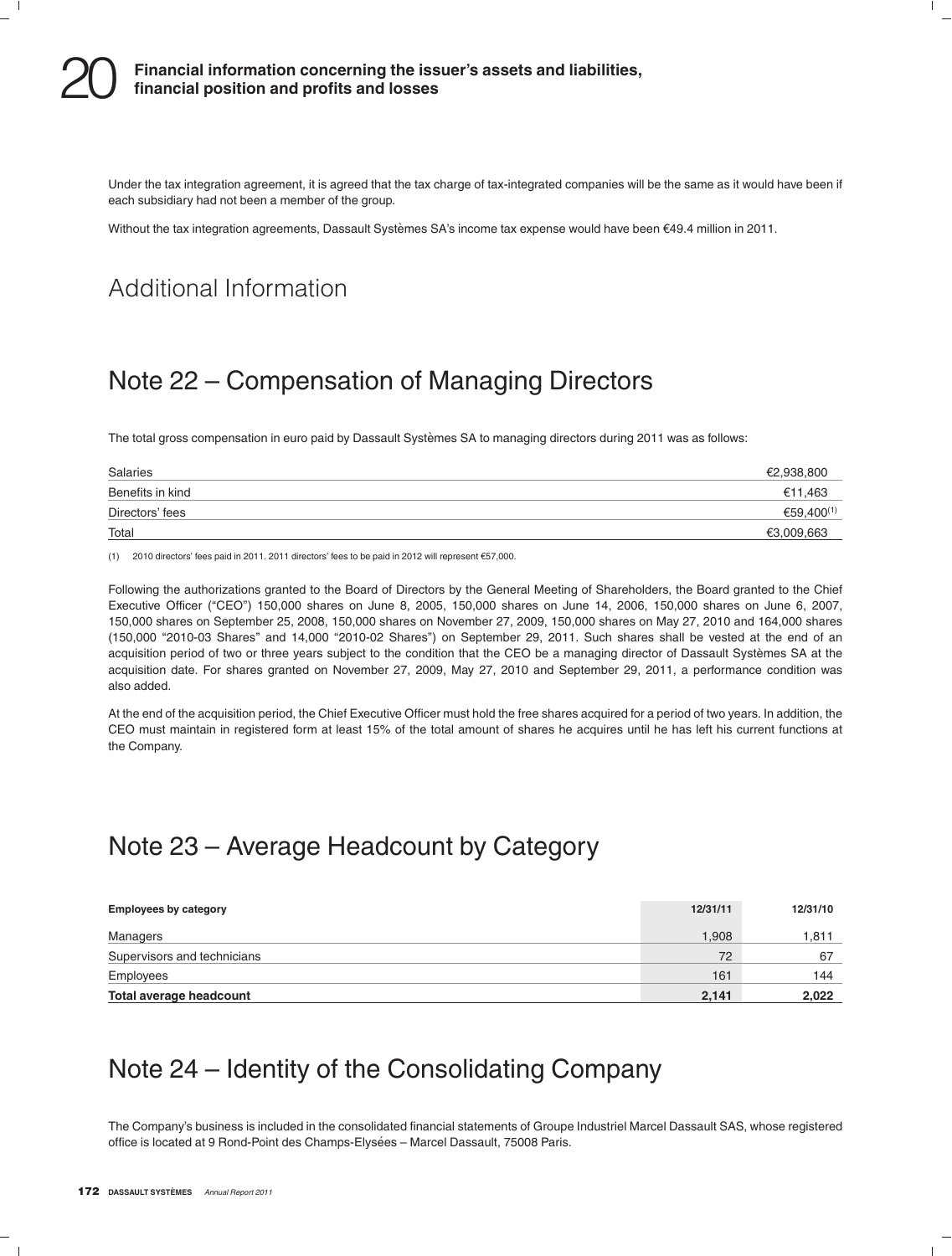### Note 25 – Information Relating to Subsidiaries and **Shareholdings**

| (in thousands of euros)                         | <b>Gross</b><br>book<br>value of<br>shares | <b>Net</b><br>book<br>value of<br>shares | % of<br>interest | Share<br>capital and<br>share<br>premiums | <b>Reserves</b><br>and<br>retained | Net profit<br>or (loss)<br>for last<br>earnings fiscal year Revenue collected advances |                   |                          | Dividends Loans and      | <b>Guarantees</b><br>and<br>sureties <sup>(5)</sup> |
|-------------------------------------------------|--------------------------------------------|------------------------------------------|------------------|-------------------------------------------|------------------------------------|----------------------------------------------------------------------------------------|-------------------|--------------------------|--------------------------|-----------------------------------------------------|
| Dassault Systemes<br>Corp. <sup>(1)</sup>       | 643.059                                    | 643.059                                  |                  | 100 1,273,898                             | 79.059                             | 77.442                                                                                 |                   | 72.839                   |                          |                                                     |
| Dassault Systemes<br>Americas Corp.             | 278,106                                    | 278,106                                  | 10               | 391,091                                   | (23, 911)                          | 26,831                                                                                 | 263,565           | 19,233                   |                          |                                                     |
| <b>Dassault Systemes</b><br>Simulia Corp.       | 242,977                                    | 242,977                                  | 10               | 145                                       | 161,281                            | 31,086                                                                                 | 129,092           | 14,287                   |                          |                                                     |
| <b>Exalead SA</b>                               | 132,562                                    | 132,006                                  | 97.44            | 30,240                                    | (31,753)                           | (9,773)                                                                                | 10,867            |                          |                          |                                                     |
| Dassault Systèmes<br>Deutschland GmbH           | 76,354                                     | 63,801                                   | 100              | 39,282                                    | 2,831                              |                                                                                        | $(3,688)$ 145,608 |                          | 70,025                   |                                                     |
| Dassault Systèmes<br><b>Israel Ltd</b>          | 64,883                                     |                                          | 100              | 27,135                                    | (40, 133)                          | 5,135                                                                                  | 21,251            |                          | 6,894                    |                                                     |
| Dassault Systèmes<br><b>International SAS</b>   | 62,753                                     | 30,753                                   | 100              | 8,654                                     |                                    | (3,642)                                                                                |                   |                          |                          |                                                     |
| Dassault Systemes K.K.                          | 43,742                                     | 43,742                                   | 100              | 54,812                                    | 13,276                             |                                                                                        | 23,582 271,404    | $\overline{\phantom{0}}$ | ÷                        | (5)                                                 |
| Dassault Systèmes<br><b>Provence SAS</b>        | 32,248                                     | 32,248                                   | 100              | 32,394                                    | 19,534                             | 12,569                                                                                 | 30,556            |                          |                          |                                                     |
| <b>Transcat PLM GmbH</b>                        | 25,300                                     | 25,300                                   | 100              | 1,400                                     | 286                                | 1,218                                                                                  | 34,907            | 2.000                    | $\equiv$                 |                                                     |
| Dassault Systèmes<br>Canada Inc. <sup>(2)</sup> | 20,892                                     | 20,892                                   | 100              | 22,169                                    | 7,830                              | 2,733                                                                                  | 36,412            |                          |                          |                                                     |
| Dassault Systémes<br>UK Ltd                     | 12,012                                     | 12,012                                   | 100              | 12,118                                    | 2,148                              | 7,274                                                                                  | 34,910            | $\overline{\phantom{0}}$ | 20,199                   |                                                     |
| Dassault Systèmes AB                            | 9,540                                      | 9,540                                    | 100              | 2,446                                     | 903                                | 5,459                                                                                  | 31,695            | $\overline{\phantom{0}}$ | $\overline{\phantom{0}}$ | $\overline{\phantom{0}}$                            |
| Intercim SAS <sup>(3)</sup>                     | 8,456                                      | 8,456                                    | 100              | 309                                       | (562)                              | (1,246)                                                                                | 913               | $\overline{\phantom{0}}$ | ÷                        |                                                     |
| Dassault Systemes India<br>Pvt Ltd              | 4,965                                      | 4,965                                    | 100              | 4,734                                     | 751                                | 2.684                                                                                  | 26.852            |                          |                          |                                                     |
| Allegorithmic $(4)$                             | 1,257                                      | 1,257                                    | 16               |                                           |                                    | Information not available                                                              |                   |                          |                          |                                                     |
| <b>Dassault Data Services</b><br><b>SAS</b>     | 892                                        | 892                                      | 95               | 3.000                                     | 14.965                             | 3,926                                                                                  | 60,084            | 2.850                    |                          |                                                     |
| Dassault Systemes<br><b>Belgium SA</b>          | 392                                        | 392                                      | 99               | 392                                       | 545                                | (351)                                                                                  | 4,351             |                          | 213                      |                                                     |
| Dassault Systemes Italia<br>Srl                 | 381                                        | 381                                      | 100              | 423                                       | (740)                              | 1.644                                                                                  | 24.754            |                          | 810                      |                                                     |
| <b>Nsided</b>                                   | 358                                        | 358                                      | 100              |                                           |                                    | Information not available                                                              |                   |                          |                          |                                                     |
| <b>3D PLM Software</b><br>Solutions Ltd         | 90                                         | 90                                       | 25               | 226                                       | 16,572                             |                                                                                        | 2,050 101,499     | 560                      |                          |                                                     |
| <b>Dassault Systemes</b><br>(Switzerland) Ltd   | 68                                         | 68                                       | 100              | 82                                        | 144                                | 4,977                                                                                  | 7,847             | -                        | 129                      |                                                     |
| Dassault Systèmes<br>Centrale Numérique<br>SAS  | 37                                         | 37                                       | 100              | 37                                        | (16)                               | (3)                                                                                    |                   |                          |                          |                                                     |
| Dassault Systemes<br>Espana S.L.                | 3                                          | 3                                        | 100              | 3                                         | 195                                | 604                                                                                    | 9,867             | ÷                        | 1,574                    |                                                     |
|                                                 | 1,661,327 1,551,335                        |                                          |                  |                                           |                                    |                                                                                        |                   | 111,769                  | 99,844                   |                                                     |

(1) U.S. holding company owning 100% of Dassault Systèmes SolidWorks Corp., 100% of Dassault Systèmes Russia Corp. and Dassault Systèmes Holding LLC, the latter itself holding 90% of Dassault Systèmes Americas Corp. and Dassault Systèmes Simulia Corp. and 100% of Dassault Systèmes Delmia Corp. and Spatial Corp.

(2) Company created following the amalgamation in 2011 of Safework Inc., Dassault Systèmes Holding Canada, and Dassault Systèmes Canada Innovation Technologies Inc.

(3) Entity merged into Dassault Systèmes SA on January 3, 2012.

(4) Equity interests<br>(5) As regards the

As regards the Japanese subsidiary Dassault Systèmes K.K., the Company is the guarantor for up to 14.5 billion Japanese yen through July 31, 2015 for the benefit of the Bank of Tokyo-Mitsubishi and the Société Générale, for the credit line granted by these banks. The Company has not granted any other significant guarantees or endorsements to its subsidiaries. The loans granted to subsidiaries are detailed in Note 12.

The earnings of foreign subsidiaries have been converted using the average annual exchange rates for the relevant currencies. The shareholders' equity of foreign subsidiaries have been converted using the rates in effect at year-end.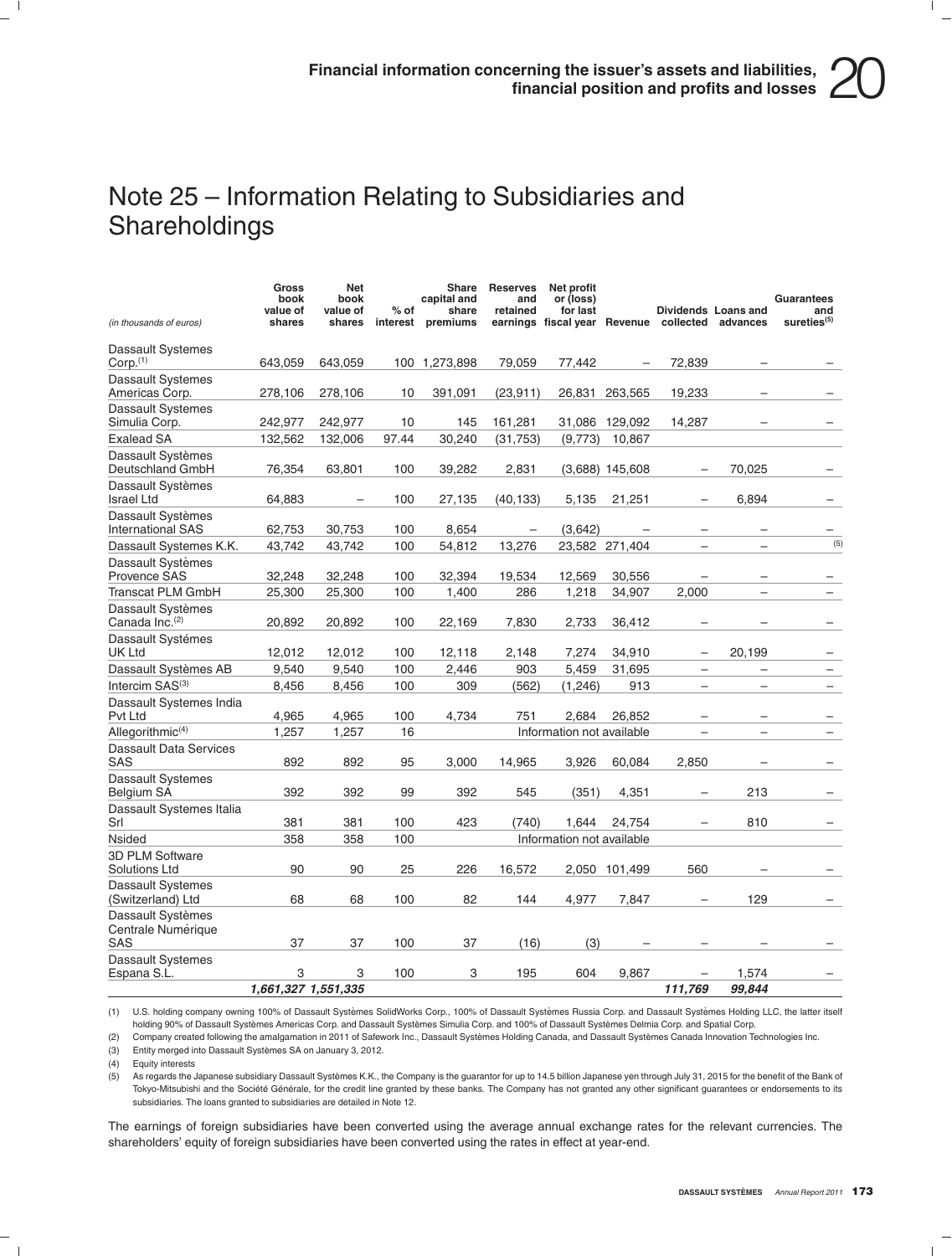### **20.3.2 Selected financial and other information for Dassault Systemes SA over the last five years `**

| (in euros except headcount)                                                          | 2007                      | 2008                      | 2009                     | 2010                      | 2011                      |
|--------------------------------------------------------------------------------------|---------------------------|---------------------------|--------------------------|---------------------------|---------------------------|
| <b>Share capital</b>                                                                 |                           |                           |                          |                           |                           |
| Share capital                                                                        | 117,604,553               | 118,862,326               | 118,367,641              | 121,332,605               | 123,092,729               |
| Number of shares authorized and issued                                               | 117,604,553               | 118,862,326               | 118,367,641              | 121,332,605               | 123,092,729               |
| <b>Statement of income data</b>                                                      |                           |                           |                          |                           |                           |
| Revenue                                                                              | 550,223,231               | 554,651,006               | 547,060,093              | 742,259,080               | 850,023,294               |
| Result before income tax, profit sharing,                                            |                           |                           |                          |                           |                           |
| amortization and provisions                                                          | 221,238,407               | 210,541,064               | 228,213,442              | 365,948,323               | 415,780,289               |
| Result before income tax, profit sharing,                                            |                           |                           |                          |                           |                           |
| amortization and provisions and reversals                                            |                           |                           |                          |                           |                           |
| of provisions<br>Income tax                                                          | 218,039,395<br>40,856,300 | 202,315,635<br>12,489,386 | 198,578,445<br>6,492,806 | 339,981,856<br>33,005,838 | 341,652,678<br>46,812,886 |
| Obligatory employee profit-sharing                                                   | 9,720,962                 | 9,202,886                 | 10,683,300               | 11,058,164                | 13,192,985                |
| Optional employee profit-sharing                                                     | 8,195,662                 | 8,140,149                 | 7,208,561                | 10,501,560                | 14,165,501                |
| Net income                                                                           | 135,676,022               | 115,307,017               | 108,874,103              | 219,126,831               | 264,795,422               |
|                                                                                      |                           |                           |                          |                           |                           |
| Data per share                                                                       |                           |                           |                          |                           |                           |
| Result after income tax and profit sharing<br>and before amortization and provisions | 1.35                      | 1.45                      | 1.47                     | 2.35                      | 2.17                      |
| Basic net income per share                                                           | 1.15                      | 0.97                      | 0.92                     | 1.81                      | 2.15                      |
| Dividend per share                                                                   | 0.46                      | 0.46                      | 0.46                     | 0.54                      |                           |
|                                                                                      |                           |                           |                          |                           |                           |
| <b>Personnel</b>                                                                     |                           |                           |                          |                           |                           |
| Average headcount                                                                    | 1,719                     | 1,794                     | 1,887                    | 2,022                     | 2,141                     |
| Personnel costs paid during the year                                                 | 94,626,307                | 102.594.289               | 106,372,002              | 120,640,263               | 140,056,445               |
| Social security contributions paid during<br>the year                                | 46,070,049                | 53,986,160                | 58,556,427               | 69,681,295                | 70,506,943                |
|                                                                                      |                           |                           |                          |                           |                           |

20.4 Reports of the Statutory Auditors for 2011

### **20.4.1 Report of the Statutory Auditors on the parent company financial statements**

*This is a free translation into English of the statutory auditors' report on the financial statements issued in French and it is provided solely for the convenience of English-speaking users.*

*The statutory auditors' report includes information specifically required by French law in such reports, whether modified or not. This information is presented below the audit opinion on the financial statements and includes an explanatory paragraph discussing the auditors' assessments of certain significant accounting and auditing matters. These assessments were considered for the purpose of issuing an audit opinion on the financial statements taken as a whole and not to provide separate assurance on individual account balances, transactions or disclosures.*

*This report also includes information relating to the specific verification of information given in the management report and in the documents addressed to the shareholders.*

*This report should be read in conjunction with and construed in accordance with French law and professional auditing standards applicable in France.*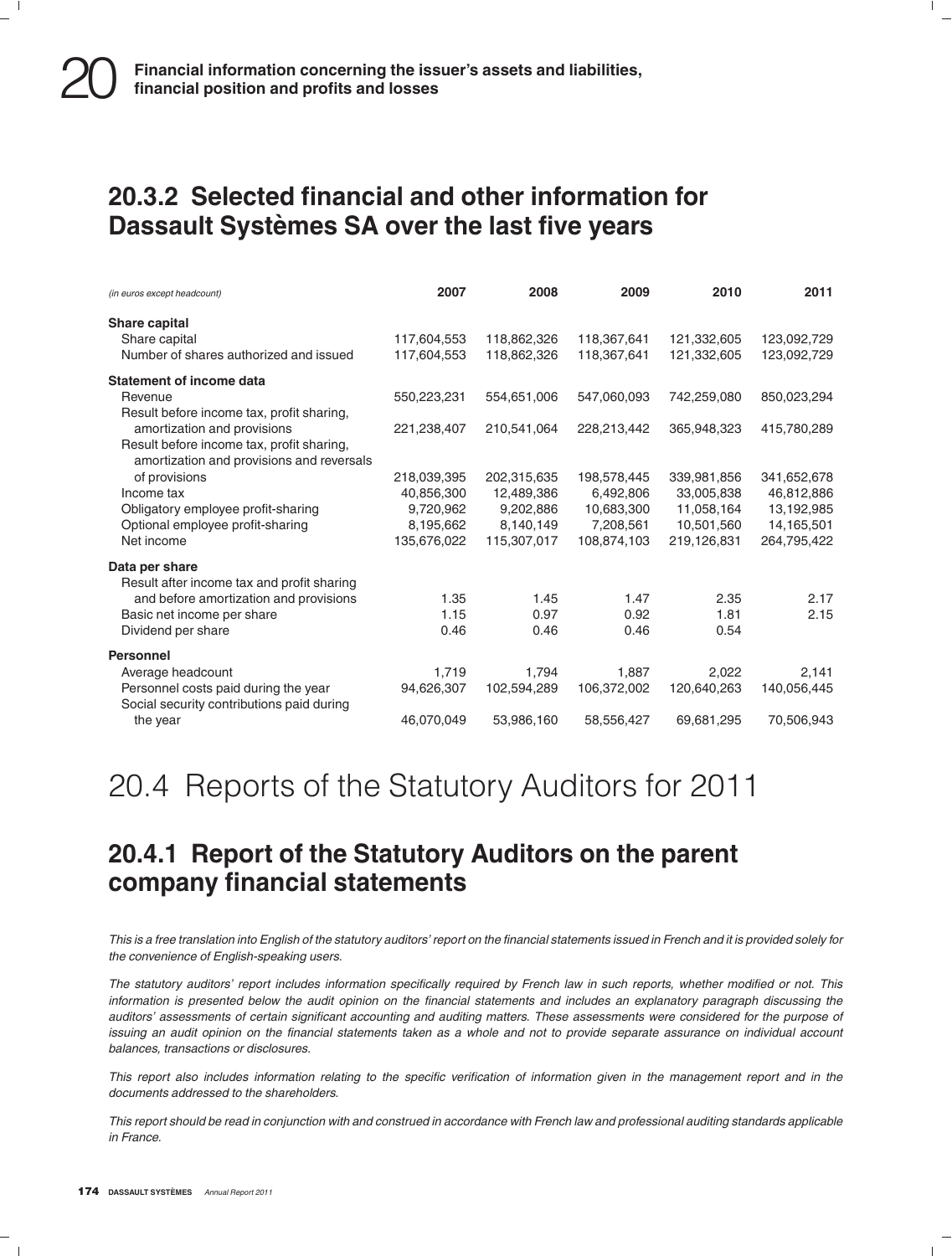To the Shareholders,

In compliance with the assignment entrusted to us by your shareholders' meetings, we hereby report to you, for the year ended 31 December 2011, on:

- the audit of the accompanying financial statements of Dassault Systèmes;
- the justification of our assessments;
- the specific verifications and information required by law.

These financial statements have been approved by the Board of Directors. Our role is to express an opinion on these financial statements based on our audit.

#### **I. Opinion on the financial statements**

We conducted our audit in accordance with professional standards applicable in France; those standards require that we plan and perform the audit to obtain reasonable assurance about whether the financial statements are free of material misstatement. An audit involves performing procedures, using sampling techniques or other methods of selection, to obtain audit evidence about the amounts and disclosures in the financial statements. An audit also includes evaluating the appropriateness of accounting policies used and the reasonableness of accounting estimates made, as well as the overall presentation of the financial statements. We believe that the audit evidence we have obtained is sufficient and appropriate to provide a basis for our audit opinion.

In our opinion, the financial statements give a true and fair view of the assets and liabilities and of the financial position of the Company as at 31 December 2011 and of the results of its operations for the year then ended in accordance with French accounting principles.

#### **II. Justification of our assessments**

In accordance with the requirements of article L. 823-9 of the French Commercial Code (Code de commerce) relating to the justification of our assessments, we bring to your attention the following matters:

- Note 2.1 to the financial statements summarizes the methods of recognition and valuation of intangible assets. We verified that the values in use of the business assets (''*fonds de commerce*'') were consistent with their carrying value.
- Note 2.2 to the financial statements summarizes the methods of recognition and valuation of financial fixed assets. We verified that the values in use of the long-term equity interests were consistent with their carrying values.
- Note 2.6 to the financial statements sets out the accounting principles and methods used to account for revenue including firstly new software licenses along with related maintenance, and secondly services and other revenue. We verified the appropriateness of the retained accounting principles and methods, their application and the relative information disclosed in the notes.

These assessments were made as part of our audit of the financial statements taken as a whole, and therefore contributed to the opinion we formed which is expressed in the first part of this report.

#### **III. Specific verifications and information**

We have also performed, in accordance with professional standards applicable in France, the specific verifications required by French law.

We have no matters to report as to the fair presentation and the consistency with the financial statements of the information given in the management report of the Board of Directors and in the documents addressed to shareholders with respect to the financial position and the financial statements.

Concerning the information given in accordance with the requirements of article L. 225-102-1 of the French Commercial Code (*Code de commerce*) relating to remunerations and benefits received by the directors and any other commitments made in their favour, we have verified its consistency with the financial statements, or with the underlying information used to prepare these financial statements and, where applicable, with the information obtained by your company from companies controlling your company or controlled by it. Based on this work, we attest the accuracy and fair presentation of this information.

In accordance with French law, we have verified that the required information concerning the purchase of investments and controlling interests and the identity of the shareholders has been properly disclosed in the management report.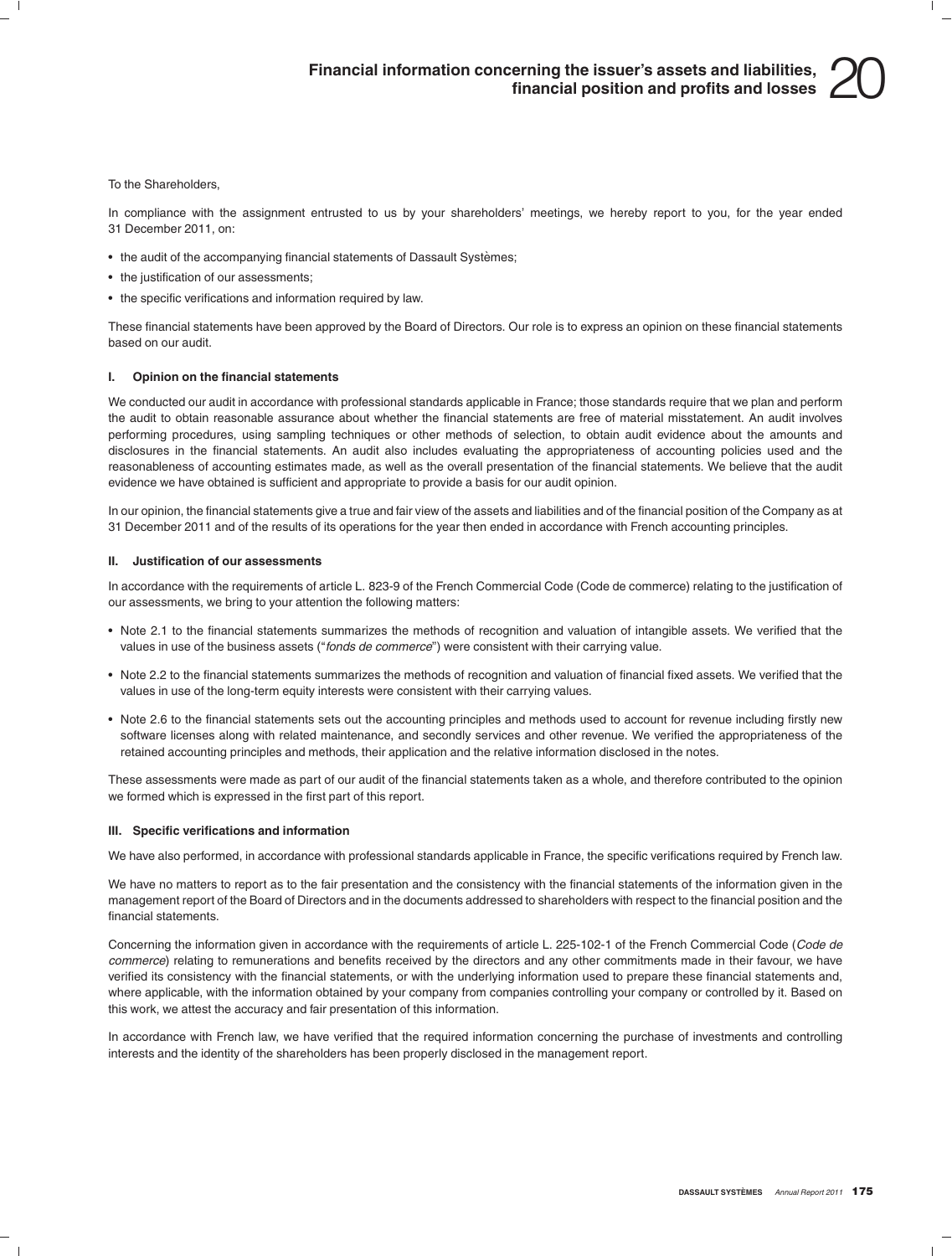Neuilly-sur-Seine and Paris-La Défense, 26 March 2012

The Statutory Auditors

PRICEWATERHOUSECOOPERS AUDIT THE RELATION OF THE RESERVED TO THE PRICEWATER HOURS IN THE PRICE OF THE PRICE OF THE PRICE OF THE PRICE OF THE PRICE OF THE PRICE OF THE PRICE OF THE PRICE OF THE PRICE OF THE PRICE OF THE PRI

*French original signed by: French original signed by:*

Pierre Marty **Communist Communist Communist Communist Communist Communist Communist Communist Communist Communist Communist Communist Communist Communist Communist Communist Communist Communist Communist Communist Communis** 

### **20.4.2 Report of the Statutory Auditors on the consolidated financial statements**

*This is a free translation into English of the statutory auditors' report issued in French and is provided solely for the convenience of English speaking users. The statutory auditors' report includes information specifically required by French law in such reports, whether modified or not. This information is presented below the opinion on the consolidated financial statements and includes an explanatory paragraph discussing the auditors' assessments of certain significant accounting and auditing matters. These assessments were considered for the purpose of issuing an audit opinion on the consolidated financial statements taken as a whole and not to provide separate assurance on individual account captions or on information taken outside of the consolidated financial statements.*

*This report should be read in conjunction with, and construed in accordance with, French law and professional auditing standards applicable in France.*

#### To the Shareholders

In compliance with the assignment entrusted to us by your General meetings, we hereby report to you, for the year ended 31 December 2011, on:

- the audit of the accompanying consolidated financial statements of Dassault Systèmes;
- the justification of our assessments;
- the specific verification required by law.

These consolidated financial statements have been approved by the Board of Directors. Our role is to express an opinion on these consolidated financial statements based on our audit.

#### *I – Opinion on the consolidated financial statements*

We conducted our audit in accordance with professional standards applicable in France; those standards require that we plan and perform the audit to obtain reasonable assurance about whether the consolidated financial statements are free of material misstatement. An audit involves performing procedures, using sampling techniques or other methods of selection, to obtain audit evidence about the amounts and disclosures in the consolidated financial statements. An audit also includes evaluating the appropriateness of accounting policies used and the reasonableness of accounting estimates made, as well as the overall presentation of the consolidated financial statements. We believe that the audit evidence we have obtained is sufficient and appropriate to provide a basis for our audit opinion.

In our opinion, the consolidated financial statements give a true and fair view of the assets and liabilities and of the financial position of the Group as at 31 December 2011 and of the results of its operations for the year then ended in accordance with International Financial Reporting Standards as adopted by the European Union.

#### *II – Justification of our assessments*

In accordance with the requirements of article L. 823-9 of the French Commercial Code *(Code de commerce)* relating to the justification of our assessments, we bring to your attention the following matters:

• Note 2 to the consolidated financial statements sets out the accounting principles and methods used to account for revenue including firstly new software licenses along with related maintenance, and secondly services and other revenue.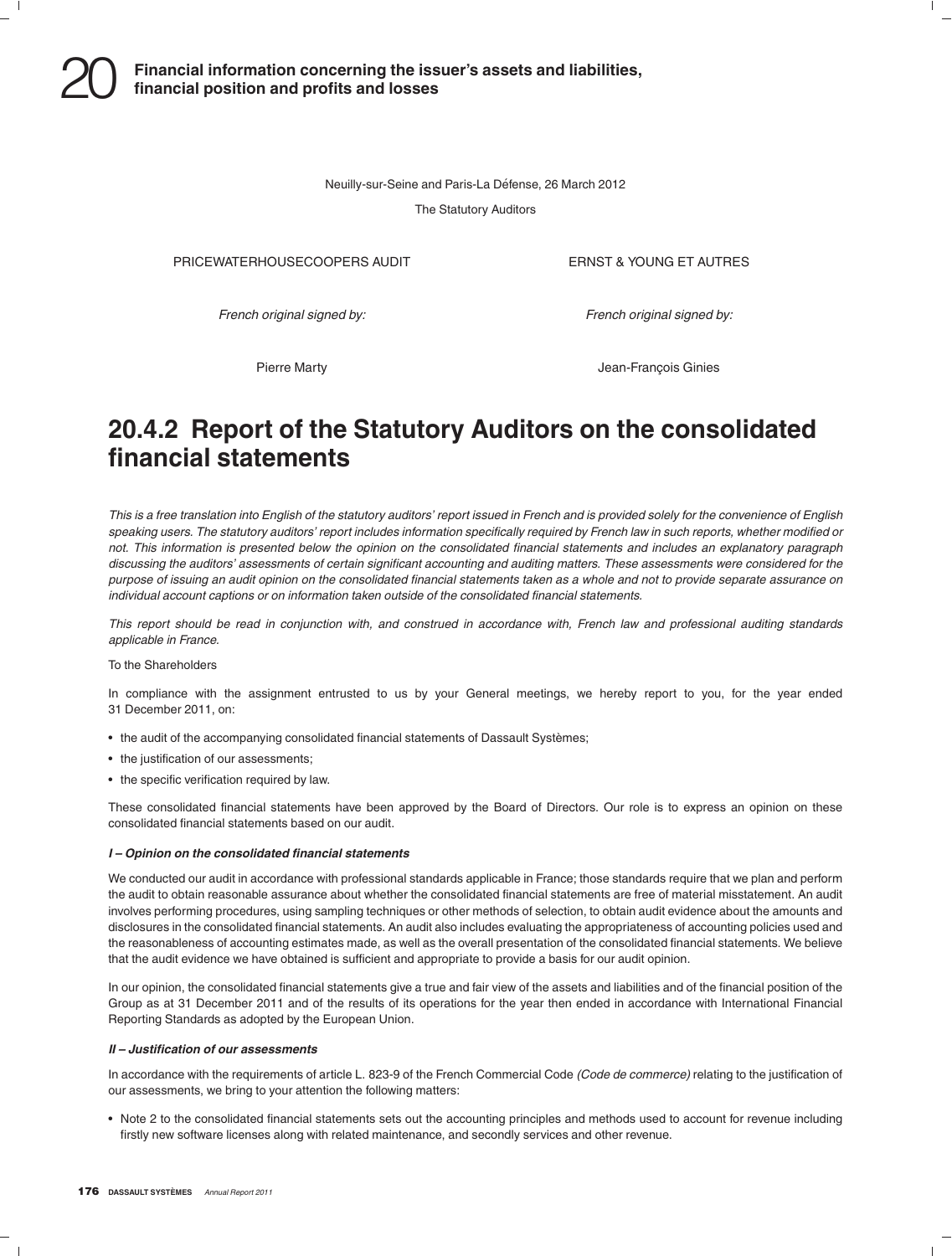- Notes 2, 16 and 17 to the consolidated financial statements set out the accounting principles and methods used to determine the value of the assets and liabilities acquired through business combinations, which are based on significant assumptions and estimates made by management.
- Notes 2 and 6 to the consolidated financial statements set out the accounting principles and methods used to determine the fair value of the share-based payment awards granted to the Directors, Senior Management and employees, which is based on significant assumptions and estimates made by management.

As part of our work, we verified the above-mentioned accounting principles and methods, examined the assumptions used and their application, and verified that the information provided in the notes above was appropriate.

These assessments were made as part of our audit of the consolidated financial statements taken as a whole, and therefore contributed to the opinion we formed which is expressed in the first part of this report.

#### *III – Specific verification*

As required by law, we have also verified in accordance with professional standards applicable in France the information presented in the Group's management report.

We have no matters to report as to its fair presentation and its consistency with the consolidated financial statements.

Neuilly Sur Seine and Paris-La Défense, on 26 March 2012

The Statutory Auditors

PRICEWATERHOUSECOOPERS AUDIT THE RESERVED THAT THE RESERVED TO THE PRICEWATER AUTRES

*French original signed by: French original signed by:*

Pierre Marty **Article 2018 Jean-François Ginies** 

### **20.4.3 Special report of the Statutory Auditors on regulated agreements and commitments**

*This is a free translation into English of a report issued in the French language and is provided solely for the convenience of Englishspeaking readers. This report should be read in conjunction with, and construed in accordance with, French law and professional standards applicable in France.*

To the Shareholders,

In our capacity as statutory auditors of your company, we hereby report on certain regulated agreements and commitments.

We are required to inform you, on the basis of the information provided to us, of the terms and conditions of those agreements and commitments indicated to us, or that we may have identified in the performance of our engagement. We are not required to comment as to whether they are beneficial or appropriate or to ascertain the existence of any such agreements and commitments. It is your responsibility, in accordance with Article R. 225-31 of the French Commercial Code (*Code de commerce*), to evaluate the benefits resulting from these agreements and commitments prior to their approval.

In addition, we are required, where applicable, to inform you in accordance with Article R. 225-31 of the French Commercial Code (*Code de commerce*) concerning the implementation, during the last financial year, of the agreements and commitments already approved by the General Meeting of Shareholders.

We performed those procedures which we considered necessary to comply with professional guidance issued by the national auditing body (*Compagnie Nationale des Commissaires aux Comptes*) relating to this type of engagement. These procedures consisted in verifying that the information provided to us is consistent with the documentation from which it has been extracted.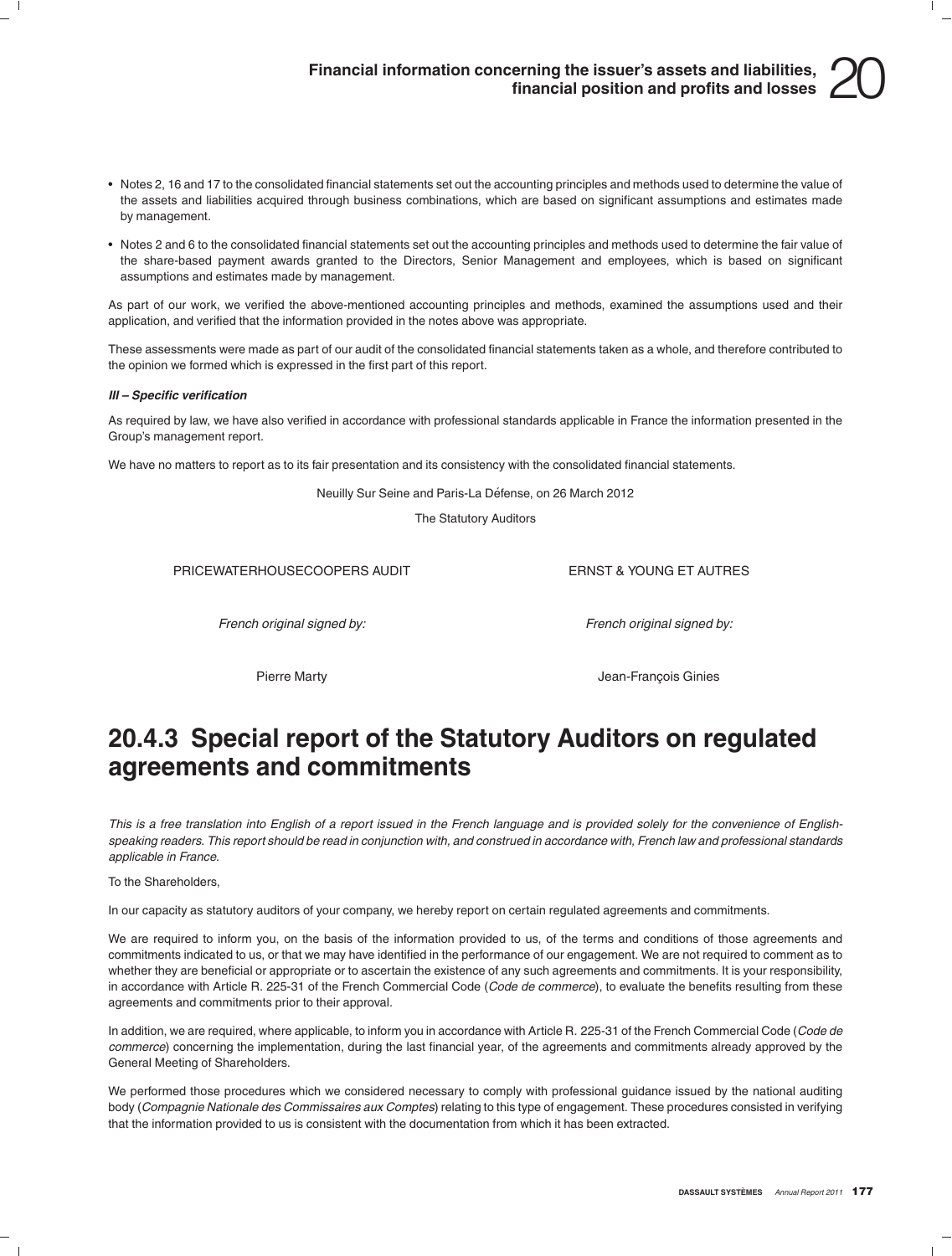#### **Agreements and commitments submitted for approval by the General Meeting of Shareholders**

We hereby inform you that we have not been advised of any agreements or commitments authorized in the course of the year to be submitted to the General Meeting of Shareholders for approval in accordance with Article L. 225-38 of the French Commercial code (*Code de commerce*).

#### **Agreements and commitments already approved by the General Meeting of Shareholders**

#### **Agreements and commitments approved in prior years**

#### *a) the implementation of which continued during the year*

In accordance with Article R. 225-30 of the French Commercial Code (*Code de commerce*), we have been advised that the implementation of the following agreements and commitments, which were approved in prior years, continued during the year.

#### **1. With Mr Bernard Charles`**

#### *Indemnity in the event of the removal of Mr Bernard Charles from corporate office `*

#### *Nature, purpose and conditions*

At its meeting on 27 May 2011, on the occasion of the renewal of Mr Bernard Charlès' term of office as *directeur général*, the Board of Directors authorized, upon the proposal of the Remuneration and Selection Committee, the renewal of the agreement granting Mr Bernard Charlès an indemnity in the event of the termination of his functions as *directeur general* according to the terms adopted by the Board of Directors at its meetings on 28 March 2008 and 27 March 2009.

At its meeting on 27 May 2011, the Board of Directors decided to make no change to the conditions, as defined by the Board of Directors at its meeting on 27 March 2009, in which this indemnity would be due in view of the recommendations of the Remuneration and Selection Committee and in accordance with the recommendations integrated into the AFEP/MEDEF Consolidated Corporate Governance Code (*Code de gouvernement d'entreprise consolide´*) of December 2008.

The amount of the indemnity due would be equivalent to a maximum of two years of remuneration of the *directeur général* and would depend on meeting performance targets established for the calculation of his variable remuneration. The amount paid would be calculated as a prorated percentage of the variable remuneration paid during the three years prior to the departure in relation to the target variable remuneration for these same years.

Thus, the amount due would be calculated according to the following formula:

- total gross remuneration (including variable remuneration but excluding benefits in kind and directors' fees) due in respect of his corporate office for the two fiscal years ended prior to the date of departure,
- multiplied by the figure resulting from the division i) of the amount of the variable remuneration paid to the *directeur général* during the three fiscal years ended prior to the date of the departure (numerator), by ii) the amount of the target variable remuneration decided for each of these same years by the Board of Directors according to the achievement of the targets fixed for the company (denominator).

The indemnity may only be paid in the event of a change of control or strategy duly established by the Board of Directors that results in a forced departure within the following twelve months. It could also be paid in a scenario of a forced departure without this departure being related to poor results of the company or to mismanagement by the *directeur général*; the Board of Directors can then decide to grant all or part of the termination indemnity.

The indemnity will not be due in a situation where the directeur général leaves the company on his own initiative to take up a new position, or changes position within the group, or if he is able to claim a pension within a short time period.

Besides, in the event of exceptional events that could seriously damage the company's image or income and have a significant negative impact on the stock market share price of your company, according to the assessment of the Board of Directors, or in the event of misconduct independent of his functions and incompatible with the normal performance of his office as *directeur général*, the Board of Directors may establish that the indemnity will not be due.

### **2. With Dassault Systemes Americas Corp.**

#### *Nature and purpose*

Agreement on brand license granted free of charge.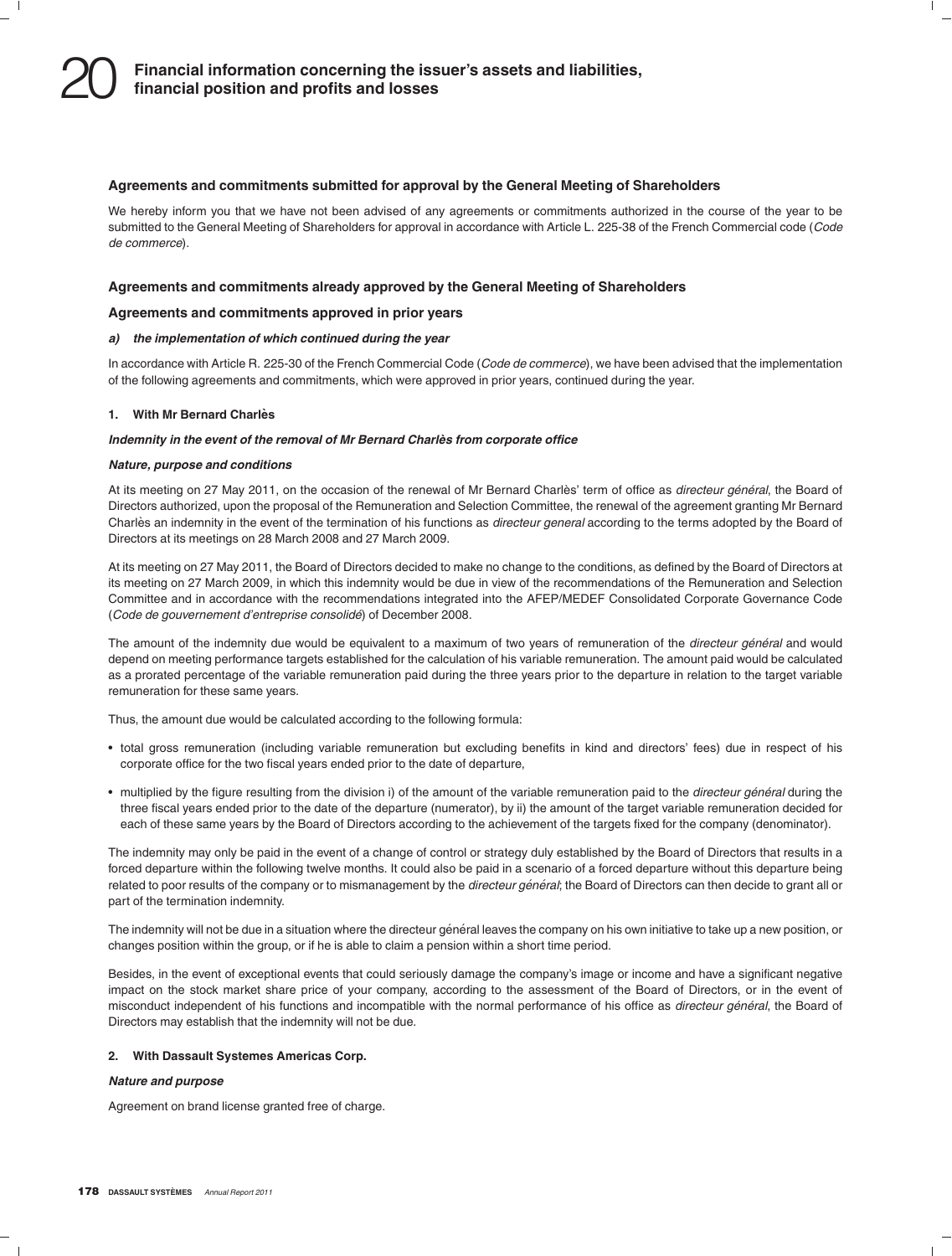#### *Conditions*

A non-exclusive, free-of-charge license for the Enovia brand has been granted to Dassault Systemes Americas Corp. This agreement was authorized by the Board of Directors at its meeting on 11 March 1998. It was entered into on 28 December 1998 for an indefinite period, it being specified that Enovia Corp. changed its name on 1 January 2006 to become Dassault Systemes Americas Corp.

#### **3. With Chartis Insurance**

#### *Nature and purpose*

''Senior executive liability'' insurance policy.

#### *Conditions*

A ''senior executive liability'' insurance policy was taken out with Chartis Europe and authorized by the Board of Directors at its meeting on 24 July 1996.

This insurance policy allows coverage of all senior executives, past, present and future, of your company and of all of its subsidiaries, for an annual premium of €125,000 exclusive of taxes.

#### *b) which were not implemented during the year*

In addition, we have been advised that the implementation of the following agreements and commitments, which were approved in prior years, did not continue during the year.

#### **4. Payment of the legal defense expenses of Board Members**

#### *Nature, purpose and conditions*

In its meeting on 23 September 2003, the Board of Directors authorized the decision to have your company pay the fees and travel expenses that board members of the company and of its subsidiaries might have to meet to prepare their personal defense before a civil, criminal or administrative jurisdiction of the United States if this defense were to be exercised within the scope of an inquiry or investigations being carried out against your company.

Payment of these expenses is ensured on the three-part condition that the board members and senior executives concerned are assisted by lawyers selected by the company, that the company remains in control of its strategic choices in terms of procedure and methods of defense and that the expenses incurred be reasonable.

Neuilly-sur-Seine and Paris-La Défense, 26 March 2012

The Statutory Auditors

PRICEWATERHOUSECOOPERS AUDIT THE RESERVED THAT THE RESERVED TO THE PRICEWATER HOURS IN THE RESERVED TO THE RES

*French original signed by: French original signed by:*

Pierre Marty **According to According the Contract Contract According Team-François Ginies**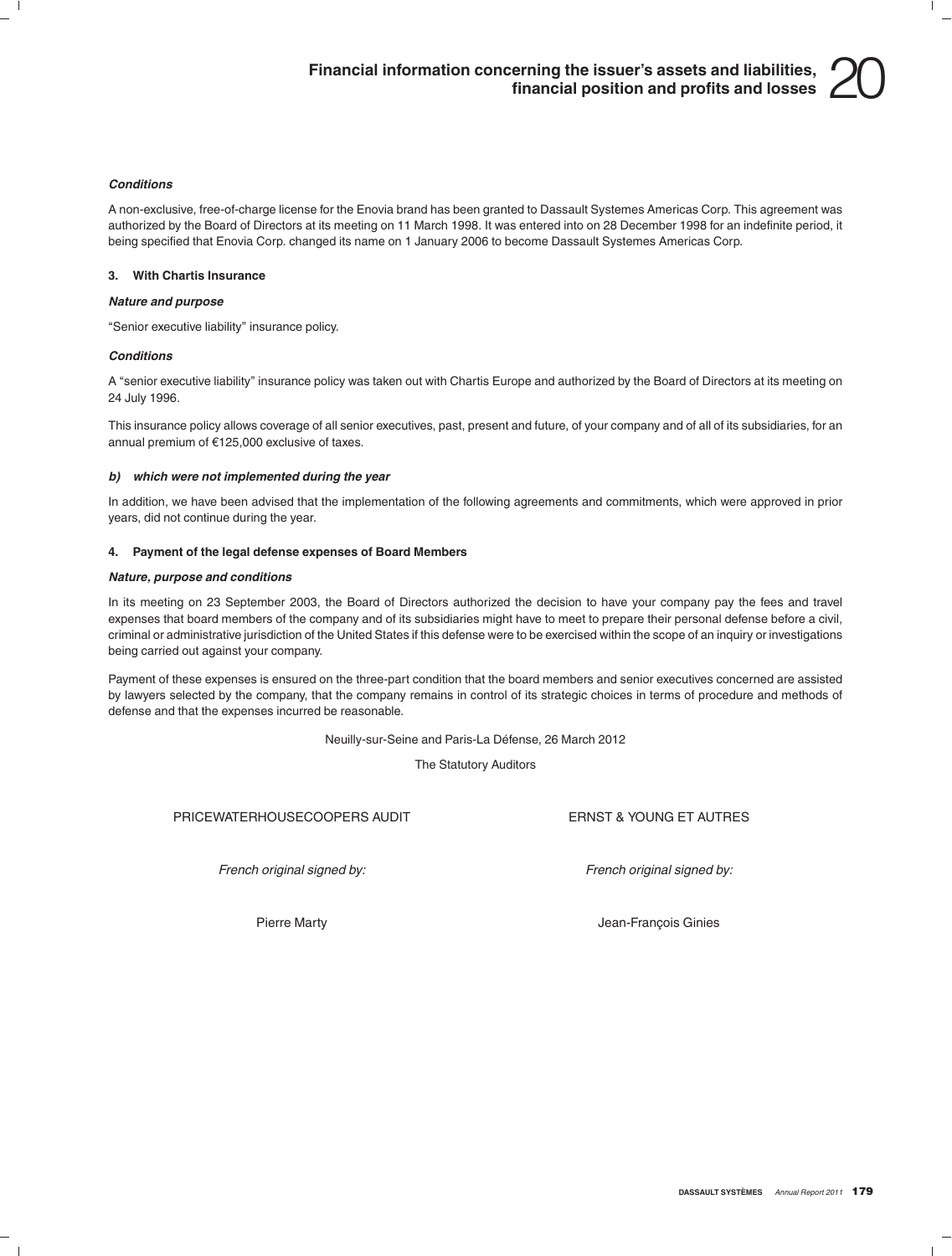# 20.5 Date of the Last Financial Statements

December 31, 2011.

# 20.6 Interim and Other Financial Information

Dassault Systèmes has not published any quarterly or half-year financial information since the date of its last audited financial statements.

# 20.7 Dividend Policy

See paragraph 26.1 "Presentation of the Resolutions Proposed by the Board of Directors to the General Meeting of June 7, 2012" below for a description of the Company's dividend distribution policy for the past four financial years.

# 20.8 Legal and Arbitration Proceedings

From time to time in the ordinary course of business, the Company is involved in litigation, tax audits or regulaory inquiries. To the Company's knowledge, there is no outstanding, suspended or threatened government proceeding, litigation or arbitration, which has had during the last twelve months preceding the publication of this 2011 Annual Report, or is likely to have, a significant impact on the Company's financial condition or results of operations.

For information purposes only, the Company notes that MatrixOne, Inc., a U.S. company that the Company acquired in May 2006 (subsequently renamed Dassault Systemes Enovia Corp.), is one of more than 300 companies named as defendants in coordinated class ` action litigation pending in federal court in New York. The consolidated amended complaint in the coordinated action, filed in April 2002, alleged, among other matters, that MatrixOne, Inc., and the other defendants violated U.S. securities laws by misrepresenting how their shares would be allocated to investors by banks underwriting initial public offerings of the issuer defendants' shares. On October 6, 2009, the federal court issued an order approving a global settlement of these coordinated cases. Multiple appeals were filed objecting to the approval of the settlement. In January, 2012, the final outstanding appeal was dismissed with prejudice, as a result of which the settlement became final, by its terms, with only administrative procedures regarding distribution of settlement proceeds to the class members remaining. The Company has no financial liability in connection with the settlement.

# 20.9 Significant Change in the Issuer's Financial or Trading Position since December 31, 2011

There has been no significant change in the financial or trading position of the Company since December 31, 2011. Dassault Systèmes further enriched its social business applications with the intelligent dashboarding technologies of Netvibes in early 2012 (see paragraph 5.1.5 "History of the Company").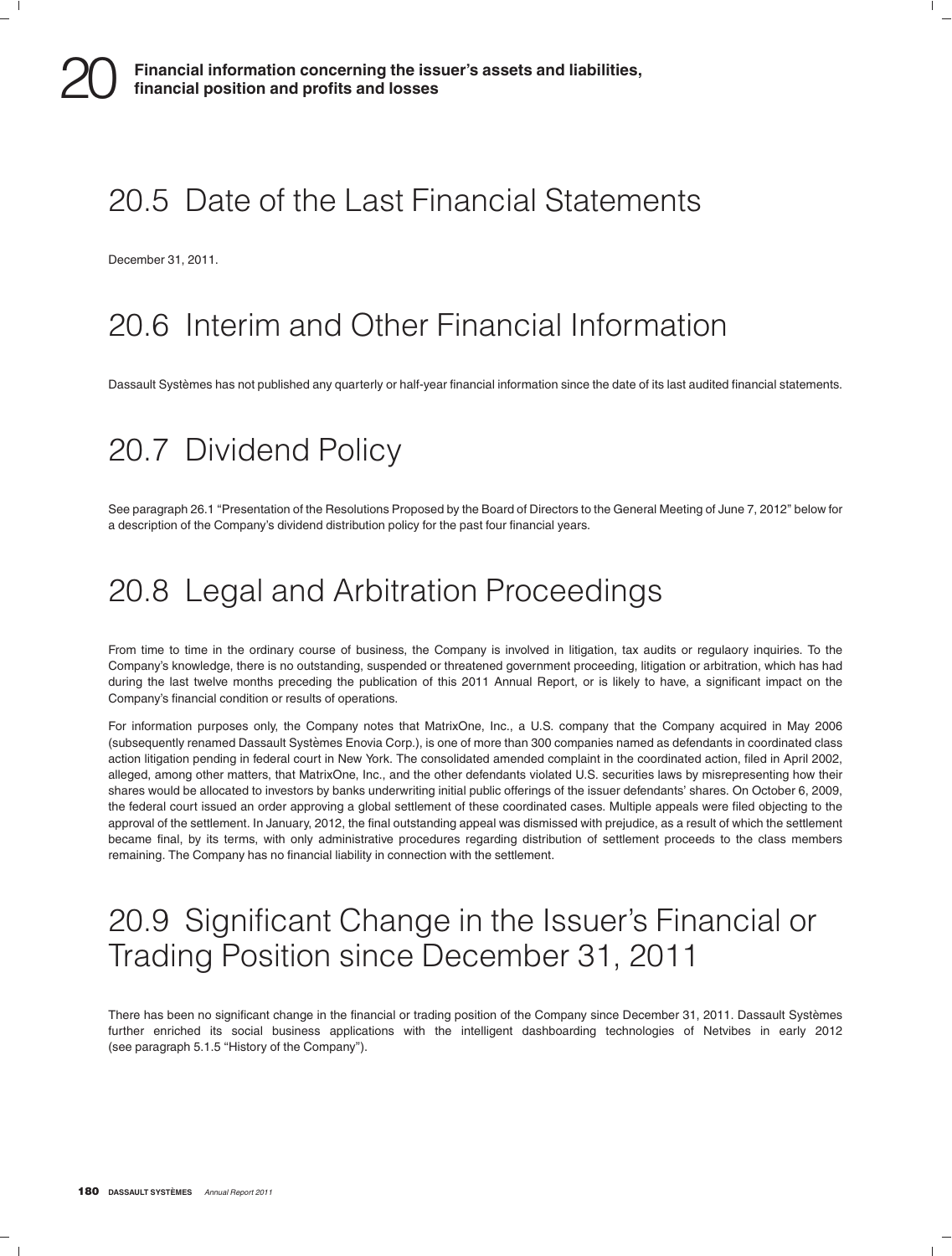# CHAPTER 21 – ADDITIONAL INFORMATION

# 21.1 Share Capital

## **21.1.1 Share capital at February 29, 2012**

At February 29, 2012, the Company's share capital was €123,846,961, divided into 123,846,961 fully paid-up shares with a nominal value of e1.00 per share. The Company's share capital was e123,092,729 on December 31, 2011.

At February 29, 2012, outstanding share options, whether or not exercisable, would, if all were exercised, result in the issuance of 6,625,220 new shares, representing approximately 5.35% of the Company's share capital at that date.

At the same date, on the basis of the closing price of the Company's shares on Monday, February 29, 2012 (€62.32 per share), the exercise of all issued options which could be exercised and whose exercise price was less than that closing price, would have resulted in the issuance of 3,671,820 new shares, representing approximately 2.96% of the Company's share capital at that date. The dilutive effect per share at December 31, 2011, is set forth in Note 11 to the consolidated financial statements.

In connection with the acquisition of SolidWorks in 1997, Dassault Systèmes SA issued shares for the purpose of distribution to the holders of stock options and warrants previously issued by SolidWorks. These Dassault Systemes shares have historically been held by a ` U.S. subsidiary 100% owned by the Company, SW Securities LLC. No further stock options or warrants for Dassault Systemes shares ` issued by SolidWorks remain outstanding at this time. At December 31, 2011, as at February 29, 2012, SW Securities LLC held 251,807 shares, or approximately 0.2%, of the Company's share capital. Similar to treasury shares, the shares held by SW Securities LLC do not have voting rights, and they are not eligible for dividends.

Other than the share subscription options granted in connection with stock option plans and share grants as described in Chapter 15 ''Remuneration and Benefits'' and paragraph 17.2 ''Shareholdings and Stock Options'', there are no other securities giving a right to subscribe shares of Dassault Systèmes, and there is no agreement which could result in a capital increase. Dassault Systèmes SA has not issued any securities which do not represent an interest in its share capital.

### **Pledges of assets**

At December 31, 2011, to the Company's knowledge, there was no pledge of the assets of Dassault Systemes except for amounts ` recorded by financing institutions in connection with operating lease agreements. To the Company's knowledge, 371,150 shares of Dassault Systèmes SA in registered form were pledged as of March 15, 2012. Shares held by Dassault Systèmes SA in its subsidiaries and the on-going business of its subsidiaries are not subject to any lien. To the Company's knowledge, no share of its subsidiaries which is not held by Dassault Systèmes SA is subject to any lien.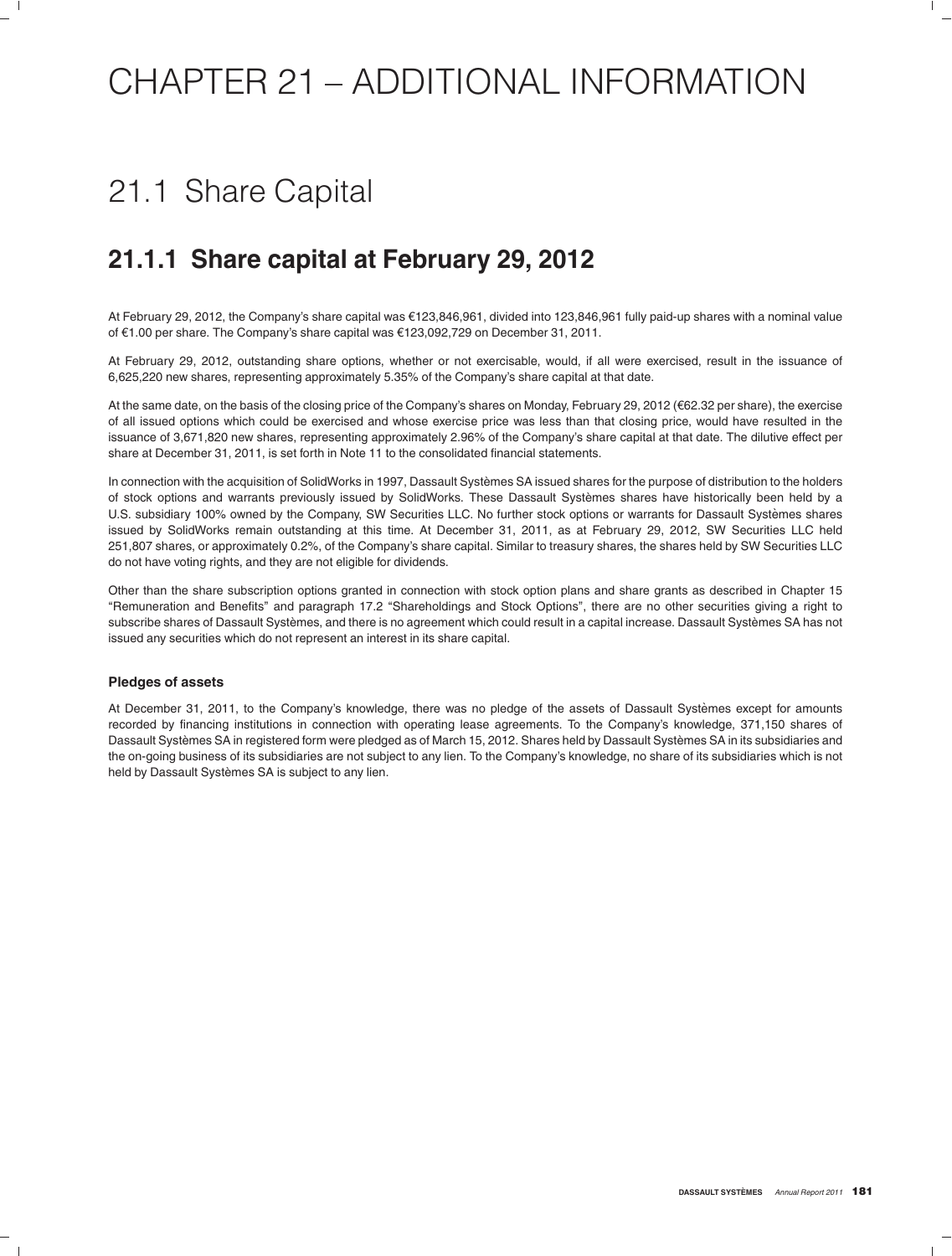## **21.1.2 Changes in Dassault Systemes share capital over the ` past three years**

| Date               | <b>Operation</b>                                                   | Nominal<br>value<br>(in euros) | Amount of<br>share capital<br>(in euros) | <b>Total number</b><br>of shares | Change in<br>share capital<br>(in euros) |
|--------------------|--------------------------------------------------------------------|--------------------------------|------------------------------------------|----------------------------------|------------------------------------------|
| February 28, 2009  | Exercise of share subscription options                             |                                | 118,866,151                              | 118,866,151                      | 3,825                                    |
| March 27, 2009     | Share capital reduction through cancellation<br>of treasury shares |                                | 117,866,151                              | 117,866,151                      | (1,000,000)                              |
| December 31, 2009  | Exercise of share subscription options                             |                                | 118,367,641                              | 118,367,641                      | 501,490                                  |
| February 28, 2010  | Exercise of share subscription options                             |                                | 118,426,012                              | 118,426,012                      | 58,371                                   |
| December 31, 2010  | Exercise of share subscription options                             |                                | 121,332,604                              | 121,332,604                      | 2,906,592                                |
| February 28, 2011  | Exercise of share subscription options                             |                                | 122,718,122                              | 122,718,122                      | 1,385,518                                |
| March 25, 2011     | Share capital reduction through cancellation<br>of treasury shares |                                | 120,868,122                              | 120,868,122                      | 1,850,000                                |
| August 31, 2011    | Exercise of share subscription options                             |                                | 123,689,828                              | 123,689,828                      | 2,821,706                                |
| September 29, 2011 | Share capital reduction through cancellation<br>of treasury shares |                                | 122,109,908                              | 122,109,908                      | 1,579,920                                |
| December 31, 2011  | Exercise of share subscription options                             |                                | 123,092,729                              | 123,092,729                      | 982,821                                  |
| February 29, 2012  | Exercise of share subscription options                             |                                | 123,846,961                              | 123,846,961                      | 754,232                                  |

The changes in share capital resulting from the operations through December 31, 2011, set forth above are included in ''Changes in Shareholders' Equity'' in the consolidated financial statements.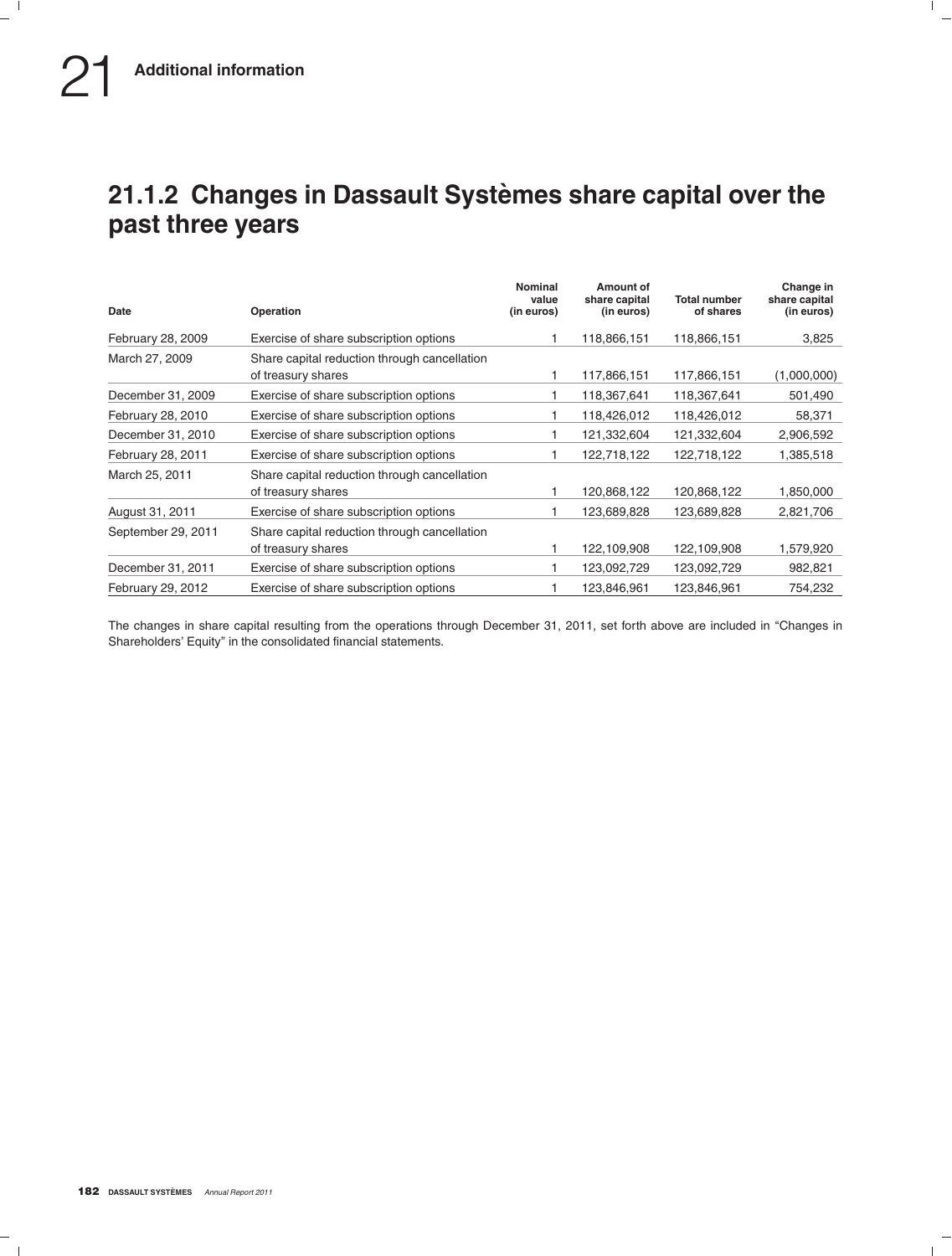## **21.1.3 Summary of pending delegations to the Board of Directors**

The following table summarizes the delegations and authorizations granted by the general meeting of shareholders to the Board of Directors and with effect during the 2011 financial year and as of the date of this Annual Report. It includes authorizations to increase share capital and to repurchase and cancel the Company's own shares.

| <b>Summary of delegations</b>                                                                                                                                                                                                                                                                      | General<br>Meeting | <b>Expiry Date</b>                                                                       | <b>Use</b>                                                                                                                                                                                                     |
|----------------------------------------------------------------------------------------------------------------------------------------------------------------------------------------------------------------------------------------------------------------------------------------------------|--------------------|------------------------------------------------------------------------------------------|----------------------------------------------------------------------------------------------------------------------------------------------------------------------------------------------------------------|
| Authorization to repurchase Dassault Systèmes SA shares                                                                                                                                                                                                                                            | May 26, 2011       | June 7, 2012 (Annual<br>Shareholders meeting<br>ruling on 2011 financial<br>statements)  | The use of this<br>authorization is<br>described in<br>paragraph 21.1.4<br>"Company Shares"                                                                                                                    |
| Authorization to cancel previously repurchased shares in the<br>framework of the share buy-back program                                                                                                                                                                                            | May 26, 2011       | June 7, 2012 (General<br>Shareholders meeting<br>ruling on 2011 financial<br>statements) | The use of this<br>authorization is<br>described in<br>paragraph 21.1.4<br>"Company Shares"                                                                                                                    |
| Delegations to increase share capital, with or without<br>preemptive rights, or through the incorporation reserves,<br>profit or premiums, by a maximum nominal amount of<br>€15 million, and to issue debt securities up to a maximum<br>nominal amount of €750 million                           | May 26, 2011       | 26 months<br>(until July 26, 2013)                                                       | Not used                                                                                                                                                                                                       |
| Delegation to increase share capital and to issue debt<br>securities, without cancellation of the shareholders'<br>preemptive right, in the framework of the above mentioned<br>delegation by a private investment, under section II of the<br>article L. 411-2 of the Code Monétaire et Financier | Mai 26, 2011       | 26 months<br>(until July 26, 2013)                                                       | Not used                                                                                                                                                                                                       |
| Delegations to increase the number of securities to be issued<br>in connection with a capital increase, with or without<br>preemptive rights, up to 15% of the initial issuance, not<br>exceeding the maximum nominal amount of $E$ 15 million<br>referred to in the two above paragraphs          | May 26, 2011       | 26 months<br>(until July 26, 2013)                                                       | Not used                                                                                                                                                                                                       |
| Delegation to increase share capital for the purpose of<br>compensating contributions in kind within the limit of 10% of<br>share capital                                                                                                                                                          | May 26, 2011       | 26 months<br>(until July 26, 2013)                                                       | Not used                                                                                                                                                                                                       |
| Delegation to increase share capital for the benefit of<br>members of a corporate saving plan of Dassault<br>Systèmes SA and its related companies, up to a limit of<br>€10 million nominal amount                                                                                                 | May 26, 2011       | 26 months<br>(until July 26, 2013)                                                       | Not used                                                                                                                                                                                                       |
| Authorization to grant free shares, within the limit of 1.5% of<br>the share capital                                                                                                                                                                                                               | May 27, 2010       | 38 months<br>(until July 27,2013)                                                        | The use of this<br>authorization is<br>described in<br>paragraphs 15.1<br>"Compensation of the<br>Company's Executive<br>Directors ("Mandataires<br>Sociaux") and 17.2<br>"Shareholdings and<br>Stock Options" |
| Authorization to grant stock subscription or purchase options,<br>within the limit of 15% of the share capital                                                                                                                                                                                     | May 27, 2010       | 38 months<br>(until July 27,2013)                                                        | The use of this<br>authorization is<br>described in<br>paragraphs 15.1<br>"Compensation of the<br>Company's Executive<br>Directors ("Mandataires<br>Sociaux") and 17.2<br>"Shareholdings and<br>Stock Options" |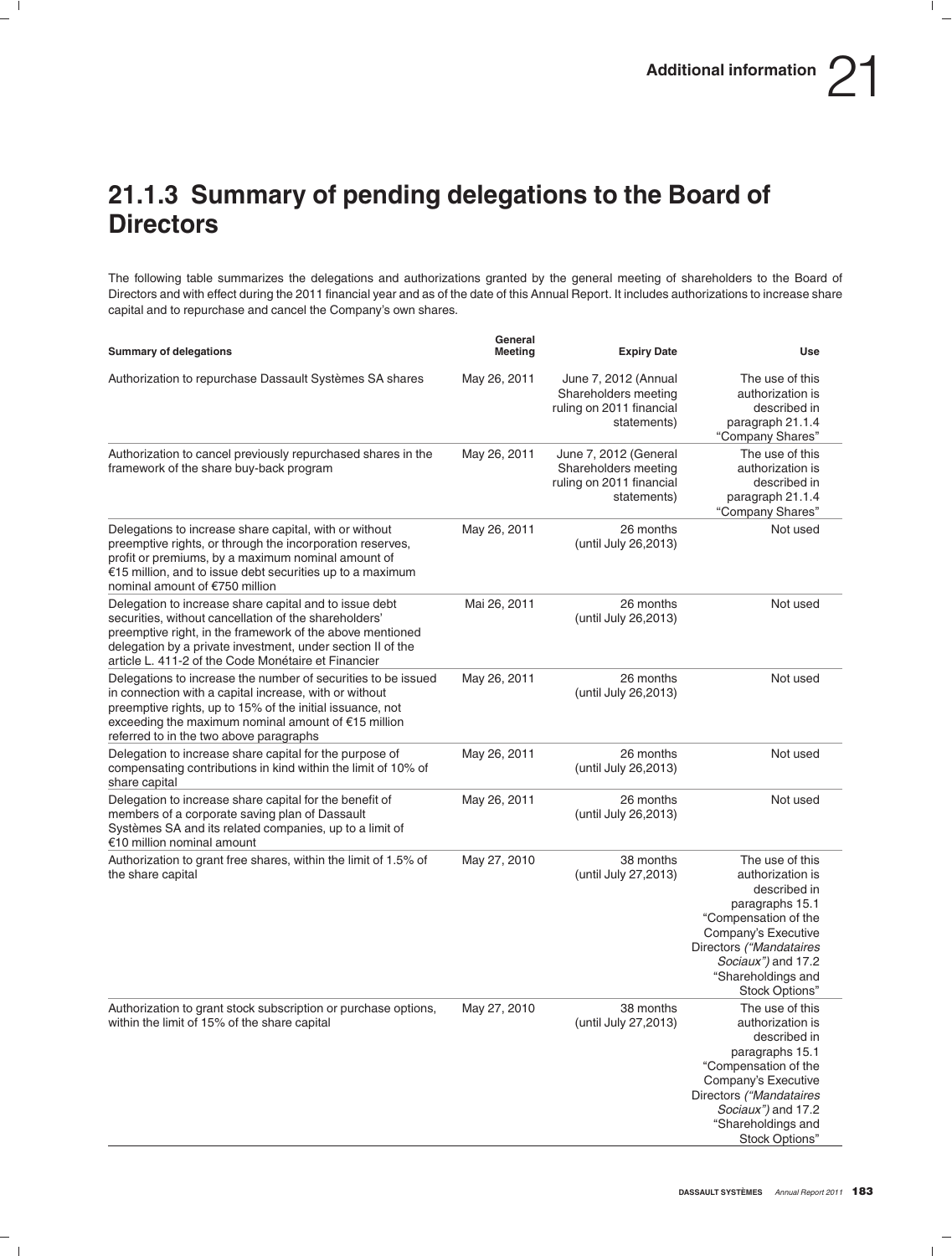The authorizations to repurchase the Company's shares and to cancel these repurchased shares expire at the end of the General Shareholders' meeting of June 7, 2012; it is thus proposed to the Shareholders meeting to renew these authorizations (see paragraph 21.1.4.2 ''Description of the share repurchase program proposed to the General Meeting of Shareholders on June 7, 2012'').

## **21.1.4 Company shares**

### **21.1.4.1 Use of the share repurchase authorizations granted by the shareholders in May 2010 and May 2011**

In connection with the terms of article L. 225-209 of the French Code of Commerce, the General Meeting of Shareholders of Mai 27, 2010 authorized the Board of Directors to put in place a share repurchase program for a maximum amount of 10% of the Company's share capital on the date of the shareholders' meeting, and for a maximum purchase price per share of  $\epsilon$ 60.

This authorization was replaced by a new authorization granted by the General Meeting of Shareholders on May 26, 2011, to the Board of Directors, to repurchase the Company's shares within the same limit of 10% of the Company's share capital and for a maximum purchase price per share of €85. This authorization will expire at the end of the shareholders meeting approving the financial statements for the year ended December 31, 2011, on June 7, 2012.

The new share repurchase program to be proposed to the general meeting of shareholders on Jun 7, 2012, is described in paragraph 21.1.4.2 "Description of the share repurchase program proposed to the General Meeting of Shareholders on June 7, 2012".

During the financial year 2011, in connection with the above authorizations, the Company repurchased 4,079,920 of its own shares at an average price of €55.56 per share, for a total cost of €226,697,112.66, among which 1,020,815 by over-the-counter market block sale at an average price per share of €55.76, for a total cost of €56,924,667.06. The transaction costs paid by the Company in connection with these share repurchases amounted to €126,306.11 (all taxes included).

These repurchased shares were allocated as follows:

- 3,429,920 shares to be cancelled in order to increase the return on capital and net income per share;
- 650,000 shares to cover the Company's obligations resulting from performance share grants.

The Company undertook the following actions with respect to these shares:

– in March 2011 and September 2011, respectively 1,850,000 and 1,579,920 shares, allocated to this purpose, were cancelled through a reduction of the share capital.

The Company undertook the following actions with respect to shares repurchased before 2011:

– in November 2011, 150,000 shares, which had been allocated to cover the Company's obligations resulting from share grants decided in 2008, were transferred to the beneficiary (see paragraph 15.1 ''Compensation of the Company's Executive Directors *(''Mandataires Sociaux'')*'').

Following these transactions, on December 31, 2011, the Company held directly 650,000 of its own shares, nominal value €1, which had been repurchased at an average price of e56.19, representing 0.53% of share capital at that date, and which were allocated to cover the Company's obligations resulting from performance share grants.

During the financial year 2011 and the period from January 1 to March 23, 2012, the Company has not performed any transactions on derivative securities linked to its shares and has not purchase or sold any of its shares by exercising or through the maturity of such derivative securities.

### **21.1.4.2 Description of the share repurchase program proposed to the General Meeting of Shareholders on June 7, 2012**

In accordance with article 241-2 of the General Regulation of the AMF (Autorité des Marchés Financiers), this paragraph provides a description of the share repurchase program that will be proposed for the approval of the shareholders at the General Meeting on June 7, 2012.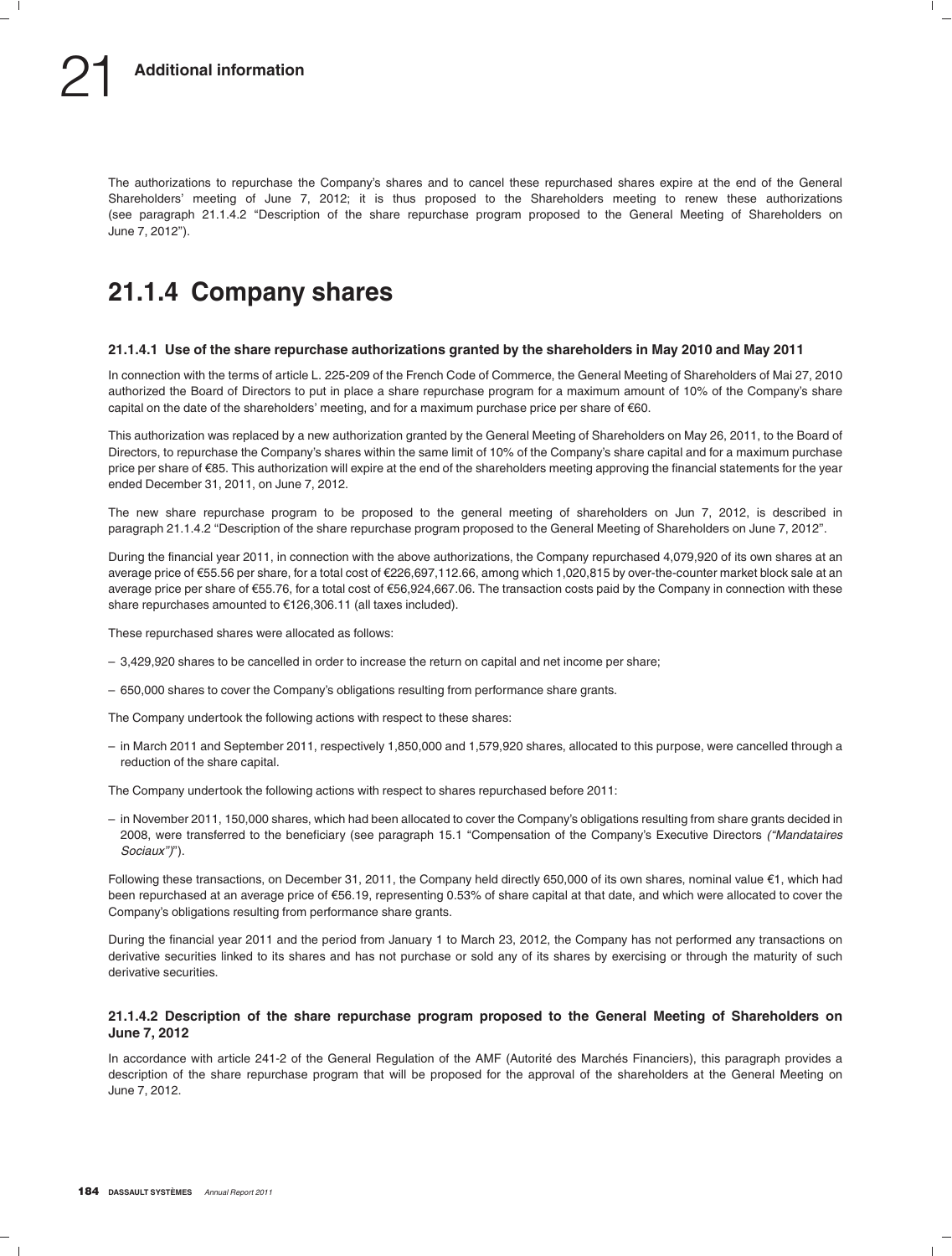In connection with the terms of article L. 225-209 of the French Code of Commerce, the Board of Directors will propose to the General Meeting of Shareholders scheduled for June 7, 2012, to authorize the Board to implement a new share repurchase program. Such authorization will terminate the current share repurchase program.

On March 23, 2012, the Company holds 650,000 of its own shares directly and 251,807 indirectly.

At that same date, the 650,000 shares held following share repurchases carried out by Dassault Systemes SA were allocated to cover the ` Company's obligations resulting from share grants decided in 2010 and 2011.

The purposes of the new share repurchase program would be as follows:

- $1^{\circ}$ To cancel shares in order to increase the return on equity capital and net income per share;
- $2^{\circ}$  To provide for securities (representing no more than 5% of the share capital of the Company) for payment, or for exchange, particularly in connection with external growth transactions;
- 3- To ensure that there is a market or liquidity for the shares of Dassault Systemes SA through the activities of an investment services ` provider acting under a liquidity contract, in accordance with the ethical code recognized by the AMF;
- $4^\circ$  To meet obligations related to share option programs or other share grants to employees or executive directors (*mandataires sociaux*) of Dassault Systèmes SA or of an affiliated company;
- $5^{\circ}$  To meet the Company's obligations in cash based on an increase in the market price of Dassault Systemes shares, as made to ` employees and executive directors (*mandataires sociaux*) of the Company or of an affiliated company;
- $6^{\circ}$  To provide for shares in connection with the exercise of rights attached to securities providing access to the capital of Dassault Systèmes SA; and
- $7^\circ$  To carry out any market practice which may be recognized by the law or by the AMF.

The purposes 1-4 and 6 above correspond to the terms of European regulation nº 2273/2003 of December 22, 2003, in application of directive 2003/6/CE of January 28, 2003, and to market practices accepted by the AMF.

The General Meeting of Shareholders of June 7, 2012, will also be asked to authorize the Board of Directors to cancel, as the case may be, all or part of the shares which it may repurchase in connection with the share repurchase program and to carry out the corresponding reduction in share capital.

In connection with the proposed new authorization, the Board of Directors may repurchase Dassault Systèmes SA shares representing up to 10% of the Company's share capital at the date of the shareholders' meeting authorizing the program. At February 29, 2012, the most recent date for determining the corporate capital, this 10% limit would correspond to a limit of 12,384,696 shares shares.

The Board of Directors could repurchase shares for a maximum price of €85 per share, and within the limits set by applicable regulations. The maximum amount which could be paid for the repurchase of the Company shares would be  $€500$  million.

The authorization granted would be valid until the general meeting of shareholders approving the financial statements for the financial year ended December 31, 2012.

# 21.2 Memorandum and By-laws

The by-laws of Dassault Systèmes SA were amended at the General Shareholders' Meetings held on May 26, 2011.

## **21.2.1 Corporate purposes of Dassault Systemes SA `**

As set forth in Article 2 of the Company's by-laws, the purposes of Dassault Systèmes SA, in France and abroad, are:

- to develop, produce, market, purchase, sell, rent and provide after-sale service of computer hardware and/or software;
- to supply and provide services to users specifically in the area of training, demonstration, methodology, display and utilization;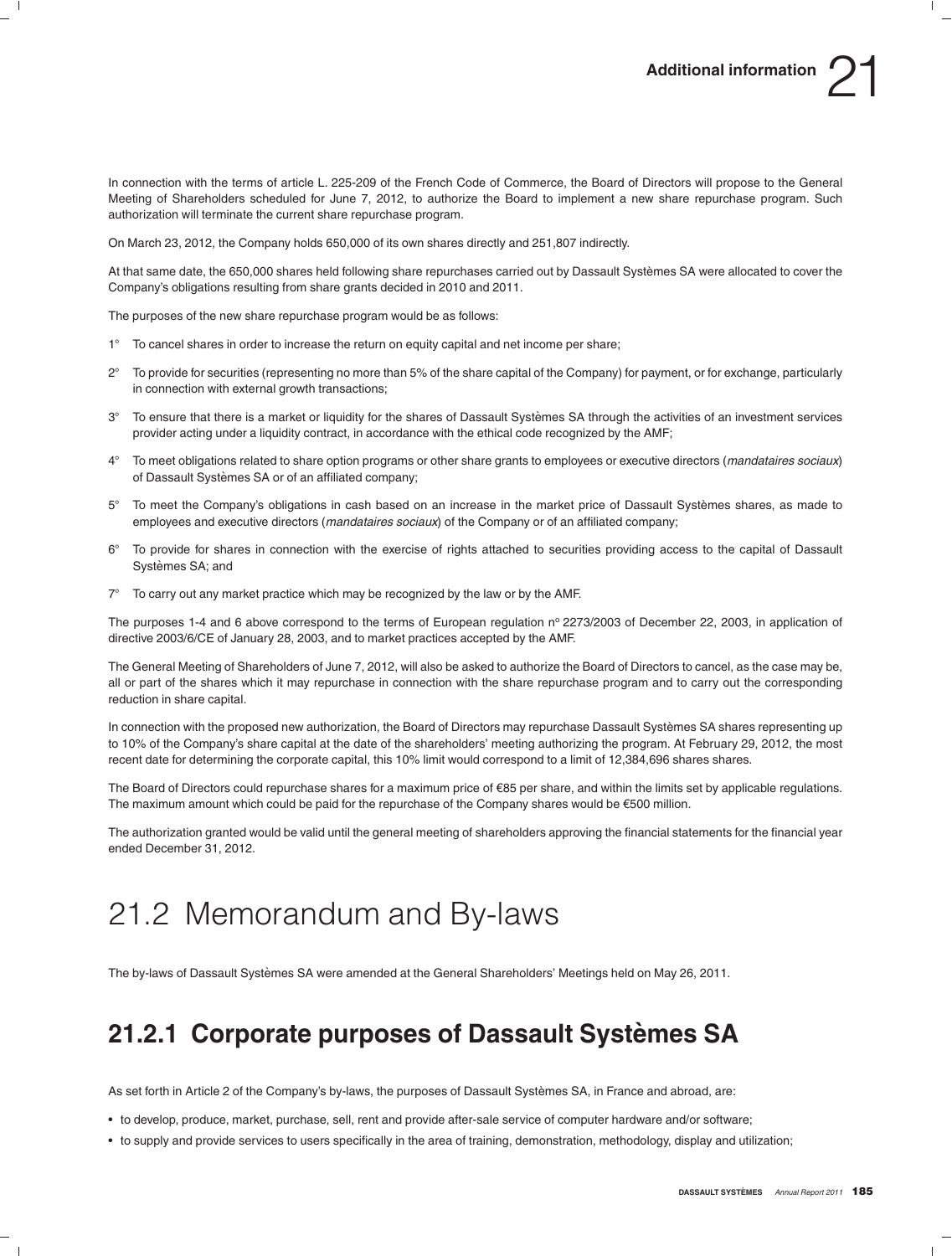- to supply and provide services of data centers, including to supply services dedicated to Software as a Service and to exploit and supply the corresponding infrastructures; and
- to supply and sell computer resources, together or separate from software or services;

in the areas of computer-aided manufacturing and design, management of the lifecycle of products, collaborative work, technical databases, management of manufacturing processes, and software development tools, as well as in any extension of these areas.

### **21.2.2 Terms in the Company's by-laws and internal rules of the Board of Directors of Dassault Systemes SA concerning ` the members of its management bodies**

See Chapter 16 "Board Practices".

### **21.2.3 Rights, privileges and restrictions attached to each class of issued shares**

All the shares are of the same class and benefit under the Company's by-laws from the same rights, in connection with the distribution of benefits and amounts distributed in the event of liquidation (Articles 13, 36 and 39 of the Company's by-laws; see also paragraph 21.2.9 ''Other general information''). However, a double voting right is attributed to any fully paid-up share held in registered form for at least two consecutive years in the name of the same holder (Article 29 of the Company's by-laws; see also paragraph 21.2.5 "Shareholder meetings" below).

The new shares created by exercise of subscription options between the 1<sup>st</sup> of January and the date of the annual General Shareholders' Meeting deciding on the allocation of profit related to the preceding financial year are entitled to receive the dividend distributed with respect to that financial year. As a result, the new shares are quoted on the same line as the previously existing shares.

However, the new shares created as from the day after this annual General Meeting do not have a right to receive this dividend. Those shares continue to be temporarily quoted on the second trading line until the date the shares trade ex-dividend (i.e., without the right to receive the dividend to be distributed on Dassault Systèmes shares), in accordance with the NYSE Euronext rules.

The commitments by the executive directors (*dirigeants mandataires sociaux*) to hold their shares are described in Chapter 15 ''Remuneration and Benefits''.

## **21.2.4 Actions needed to change shareholder rights**

Shareholder rights can only be modified by an extraordinary Meeting of Shareholders, and in compliance with legal and regulatory requirements.

Except as may be otherwise provided for under applicable law, no majority may impose on shareholders an increase in their commitments, with the exception of reverse share splits carried out in accordance with the law (Articles 13 and 31 of the Company's by-laws). If new classes of shares are created, no modification may be made to the rights of shares of one of the classes without the approval of an extraordinary meeting of shareholders and of a special meeting of shareholders open only to holder of the class concerned (Article 32 of the Company's by-laws).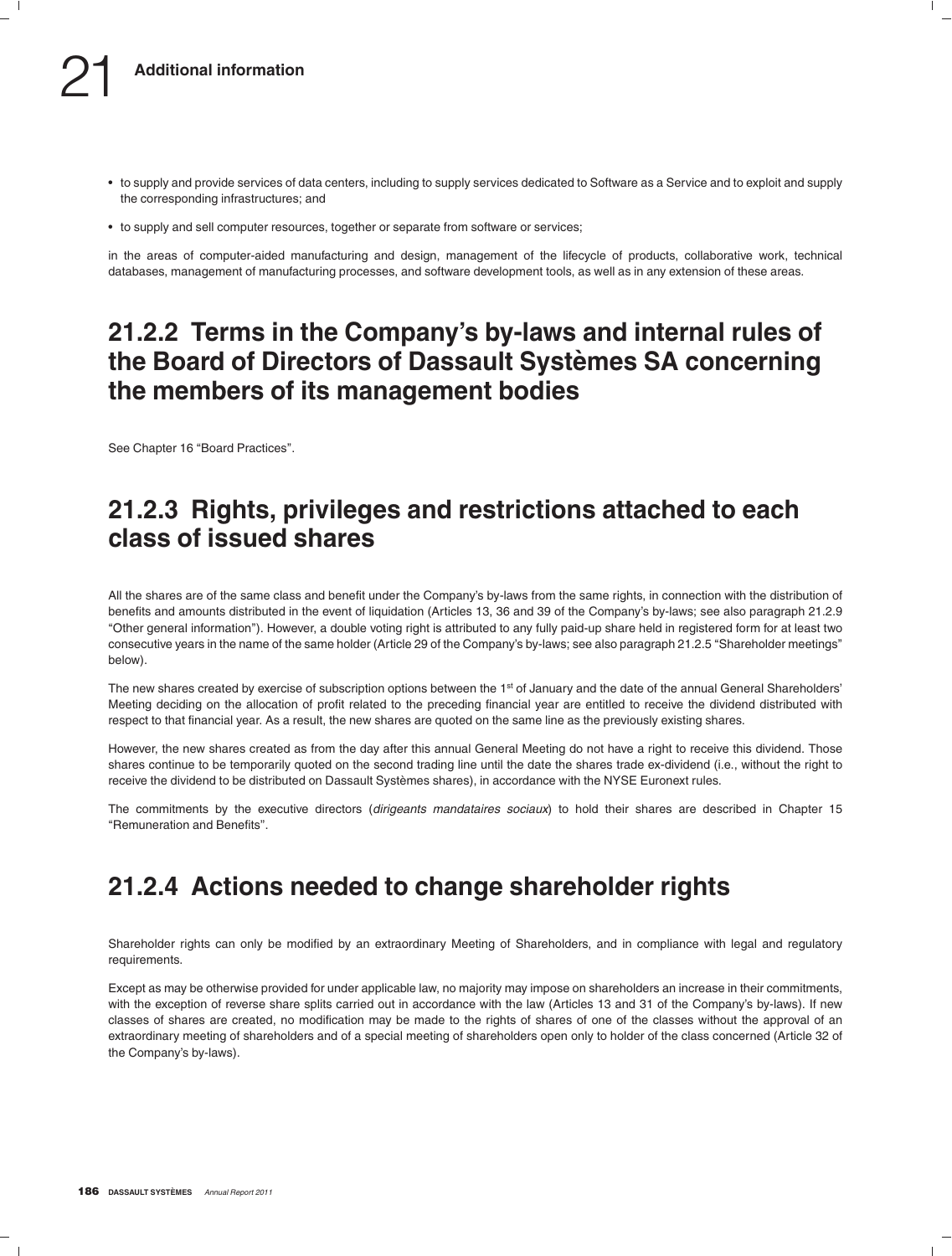## **21.2.5 Shareholder meetings**

### *Notice (Article 25 of the Company's by-laws)*

Shareholder meetings are convened either by the Board of Directors or, if the Board of Directors fails to convene a shareholder meeting, by the statutory auditor(s) or by a representative designated by the President of the Commercial Court acting on the demand of one or several shareholders holding together at least one-twentieth of the corporate share capital.

Notice of the meeting is made through an announcement placed in a journal of legal notices in the department of the corporate headquarters, and in the Bulletin of required legal notices (Bulletin des annonces légales obligatoires (BALO)). Shareholders holding registered shares for at least one month from the date of the announcement are also notified of all shareholder meetings by letter sent by ordinary mail or, at their request and expense, by registered letter. The shareholder meeting cannot be held less than 15 days after the announcement is published or the letter is sent to registered holders.

Article 26 of the Company by-laws (''Agenda'') was amended by the General Meeting held on May 26, 2011 to permit them to include certain items in agenda for the shareholders meetings.

### *Admission to shareholder meetings (Article 27 of the Company's by-laws)*

Every shareholder has the right to participate in shareholder meetings personally or by proxy, provided his shares are fully paid-up and:

- for holders of registered shares, that they are held in a registered account (directly or through a financial intermediary) at 0h00 (Paris time) on the third business day preceding the meeting;
- for holders of shares in bearer form, that they are registered at 0h00 (Paris time) on the third business day preceding the meeting.

The registration of the shares in bearer accounts by the accredited intermediary must be demonstrated by a certificate (*attestation de participation*) issued by the accredited intermediary to the holder of the shares. This certificate must be attached to the voting form (*formulaire de vote a distance `* ) or the proxy or the request for an admission card (*carte d'admission*) issued under the name of the shareholder. A certificate can also be issued to a shareholder who wishes to participate physically at the shareholder meeting and who has not received an admission card on the third business day preceding the meeting.

Every shareholder may vote by mail using a form available as indicated in the notice of the shareholder meeting. The form, duly completed and accompanied, as the case may be, by a certificate (*attestation de participation*), must be received by Dassault Systemes SA at least ` three days before the date of the shareholder meeting, or it will not be taken into consideration.

A shareholder may be represented by his spouse or by any other physical or legal person holding a mandate, under conditions provided by the law. The shareholders who are legal persons are represented by the physical persons duly authorized to represent them towards third parties or by any person to whom the representation powers have been transferred, without being necessary for the representative to be a shareholder.

The General Shareholders' Meeting of May 26, 2011 amended the Article 27 of the Company's by-laws in order to authorize the designation of any physical or legal person as representative of a shareholder, under the conditions provided by the law.

A shareholder who is not domiciled on French territory, as defined in article 102 of the French Civil Code, may have himself represented at shareholder meetings by an accredited intermediary registered according to the conditions set forth in the applicable legal and regulatory provisions.

Any shareholder may also, if the Board of Directors so decides when convening the shareholder meeting, participate and vote at shareholder meetings by video-conference or by any other means of telecommunications permitting him to be identified and to participate effectively. Such participation must comply with the conditions and means set forth in the applicable legal and regulatory provisions. Such shareholder will be considered in calculating the quorum and the results of voting.

### *Voting (Articles 11 and 29 of the Company's by-laws)*

The right to vote carried by shares, or by beneficial interests therein, is proportional to the portion of capital they represent.

Voting is carried out by show of hands, by roll call or secret ballot, by optical or electronic means, as decided by the secretariat of the meeting subject to the approval of the meeting. Shareholders may also vote by mail, by video-conference or by any other means of communication, as indicated in the preceding paragraph. In case of vote by mail, the voting forms not indicating the nature of the vote or expressing an abstention are considered as "No" votes.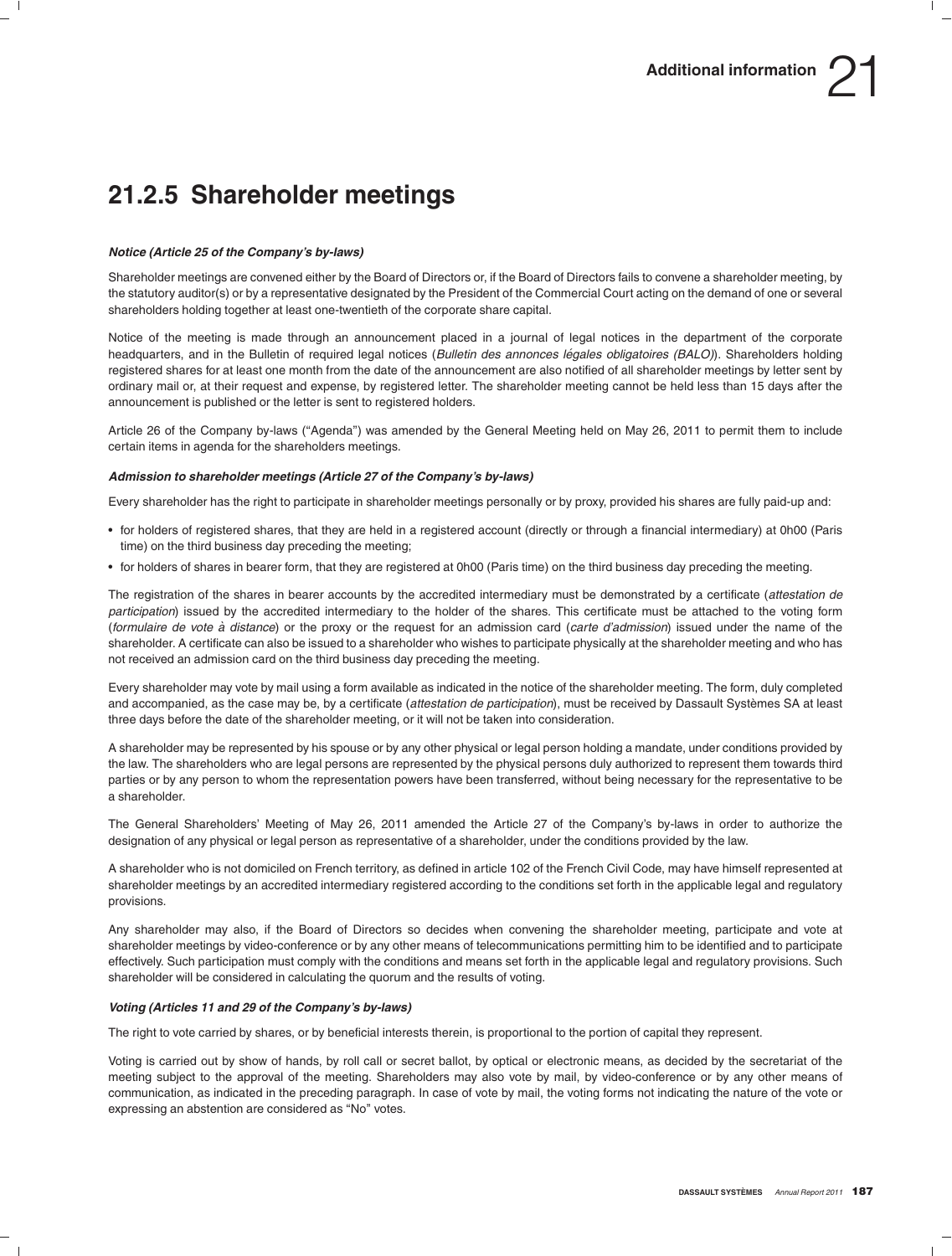Article 11 of the Company's by-laws relating to the indivisibility of the shares specifies that, in case of stripping of the ownership of the shares, the voting right attached to the share belongs to the bare owner (*nu-propriétaire*), except for the decisions relating to the allocation of profits for which it belongs to the beneficial owner (*usufruitier*).

### *Double voting rights (Article 29 of the Company's by-laws)*

Each share gives the right to one vote. Nevertheless, based on a resolution voted by the shareholders at the meeting dated on May 28, 2002, a double vote will be awarded to all fully paid-up shares held in registered form for at least two consecutive years in the name of the same holder. In the case of a capital increase by incorporation of reserves, profits or premiums, this double voting right will be attached on the date of their issuance to registered new shares allotted to a shareholder in consideration for the old shares giving rise to such right.

Under the law, any share converted into a bearer share or changing hands shall lose the right to the double voting right unless in case of transfer from a registered account to a registered account on succession or in case of partition of property jointly owned within a family, or in case of a gift inter vivos to a spouse or a relative entitled to succeed to the donor's estate. The double voting right may also be cancelled by a resolution of the shareholders at an extraordinary meeting approved by the special meeting of shareholders having a double voting right.

### *Limitations on voting rights*

There are no provisions in the Company's by-laws restricting the right to vote its shares.

## **21.2.6 Terms in the Company's by-laws, charter or regulation which could slow, postpone or prevent a change in control**

Other than the double voting right attached to certain shares (see paragraph 21.2.3 ''Rights, privileges and restrictions attached to each class of issued shares'' and 21.2.5 ''Shareholder meetings'') and the obligation to declare when holdings exceed 2.5% (see paragraph 21.2.7 ''Terms in the Company's by-laws requiring disclosure of shareholdings above a certain level (article 13 of the Company's by-laws), Article 10 of the Company's by-laws provides that Dassault Systèmes may, at any time, in compliance with legal and regulatory provisions, request that a central depositary maintaining records of shares issued by the Company, communicate to it the name or the denomination, the nationality, the year of birth or the year of creation and the address of holders of Dassault Systemes shares in ` bearer form which grant, immediately or over time, the right to vote at shareholder meetings, as well as the number of shares held by each of such shareholders and, as the case may be, any restrictions applicable to such shares.

## **21.2.7 Terms in the Company's by-laws requiring disclosure of shareholdings above a certain level (Article 13 of the Company's by-laws)**

In addition to the legal obligation to inform Dassault Systèmes SA and the AMF in the event a shareholder's interest passes the thresholds set out in article L. 233-7 of the French Code of Commerce, any physical or legal person, acting alone or in concert with others, who acquires directly or indirectly shares representing at least 2.5% of Dassault Systèmes' share capital or voting rights must inform Dassault Systèmes SA, by registered letter with return receipt requested, of the total number of shares or voting rights which it holds, within four trading days following the date of acquisition.

This declaration must be made, in the same conditions, each time another threshold of 2.5% of the total number of Dassault Systèmes shares or voting rights is crossed, until 50% (inclusive). The declaration mentioned above must also be made when the equity interest or voting rights fall below the thresholds mentioned above. In each declaration, the shareholder must certify that the declaration includes all shares or voting rights held or owned, in accordance with article L. 233-7 *et seq.* of the French Code of Commerce. The declaration must also indicate the date or dates on which the acquisitions or divestitures occurred.

In the event this requirement is not respected, the shares exceeding the fraction of 2.5% which should have been declared will lose their voting rights, upon the request recorded in the minutes of the shareholder meeting, of one or more shareholders holding a portion of Dassault Systèmes SA share capital or voting rights equal to at least 2.5% of the capital or voting rights. The voting rights will be lost for all shareholder meetings held until the expiration of two years following the date on which the required declaration is made.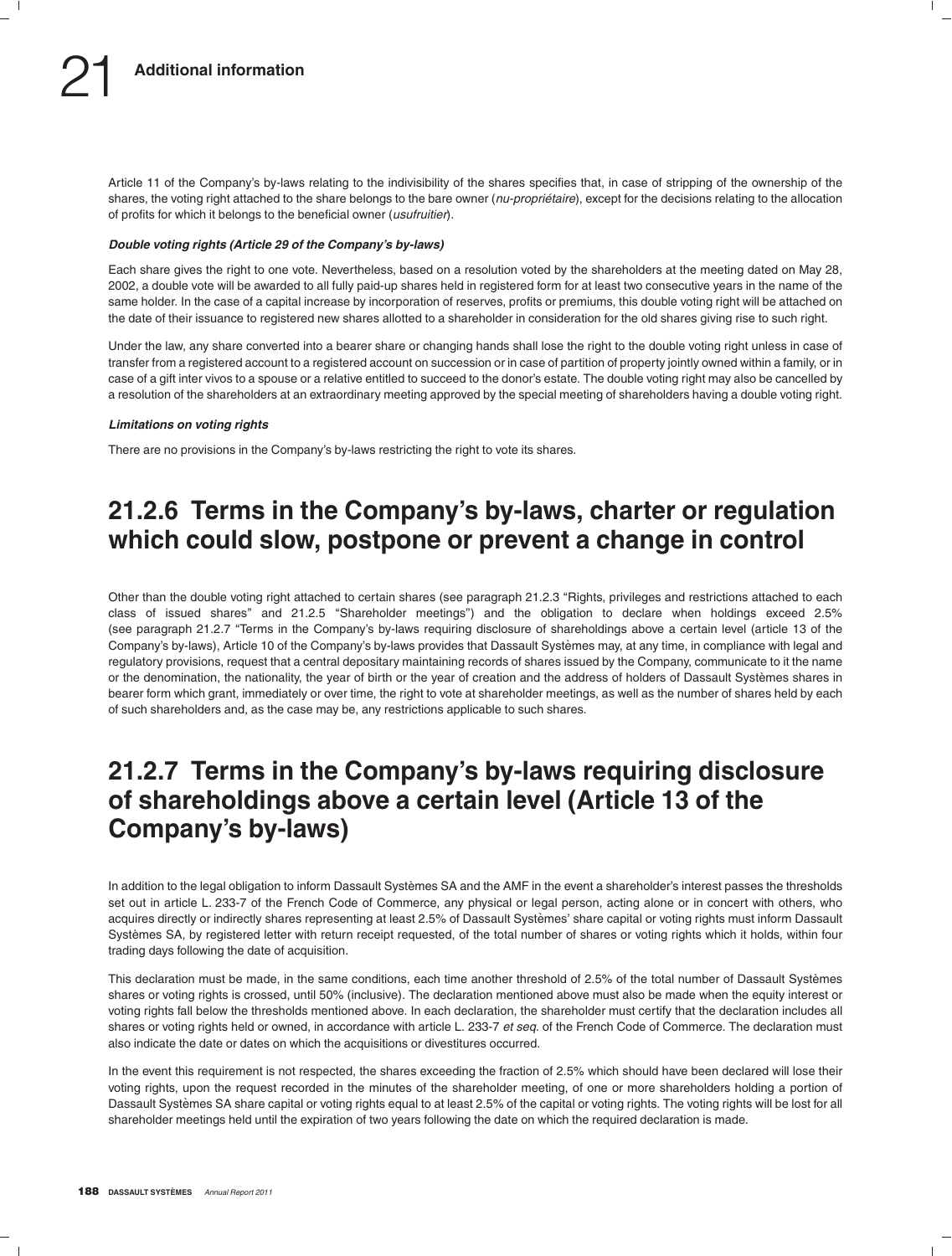## **21.2.8 Provisions in the Company's by-laws concerning modifications in share capital which are more restrictive than the law**

The by-laws of Dassault Systèmes SA do not contain any provisions concerning modifications of share capital which are more restrictive than those provided under the law.

## **21.2.9 Other general information**

### *Fiscal year (Article 34 of the Company's by-laws)*

The 12-month fiscal year covers the period from January 1 to December 31 of each year.

### *Allocation of profits (Article 36 of the Company's by-laws)*

The profits for each year, less, as the case may be, losses from prior periods, are first allocated to the reserves required by law. Thus, 5% of profits are allocated to the legal reserve fund. This allocation is no longer required when the legal reserve fund reaches one-tenth of the share capital. The allocation becomes once again obligatory in the event the legal reserve fund falls below one-tenth of the share capital for any reason.

The distributable profit is composed of the profit from the year less losses from prior periods and the amounts allocated to reserves in accordance with the law or the Company's by-laws, and increased by retained profits.

From this distributable profit, the general meeting of shareholders then allocates the amounts judged appropriate for any reserve funds, ordinary or extraordinary, established voluntarily by the Company, or to be retained.

The balance, if any, is distributed to all shares proportionately to the amount paid-up and not amortized.

However, except in the case of a reduction in capital, no distribution may be made to shareholders if the share capital is or would be, following the capital reduction, less than the capital taken together with the reserves which the law or the Company's by-laws do not allow to be distributed.

The shareholder meeting may decide to distribute amounts taken from available reserves, either to pay or increase a dividend, or as an exceptional distribution. In this case, the decision explicitly identifies which reserves are to be distributed. Nevertheless, the dividends are distributed in order of priority starting with the distributable profit of the year.

Losses, if any, after approval of the financial statements by the shareholder meeting, are recorded in a special account to be applied against the profits of future years, until they have been eliminated.

Article 11 of the Company's by-laws limits the voting right of the beneficial owner to the decisions relating to the allocation of profits (see paragraph 21.2.5 "Shareholder meetings").

## 21.3 Market Information

Shares of Dassault Systemes have been listed on Compartiment A of NYSE Euronext Paris (ISIN Code FR0000130650) since June 28, ` 1996. Its shares were also listed on the NASDAQ in the form of American Depositary Shares (''ADSs'') under the symbol DASTY until October 16, 2008. Since then the ADS may be traded on the US Over-The-Counter ("OTC") market ("DASTY"). One ADS represents one ordinary share (see paragraph 18.1 ''Shareholder Base'').

New shares created by exercise of subscription options between the 1<sup>st</sup> of January and the date of the annual General Shareholders' Meeting deciding on the allocation of profit related to the preceding year are entitled to receive the dividend distributed with respect to that year. As a result, the new shares are quoted on the same line as the previously existing shares.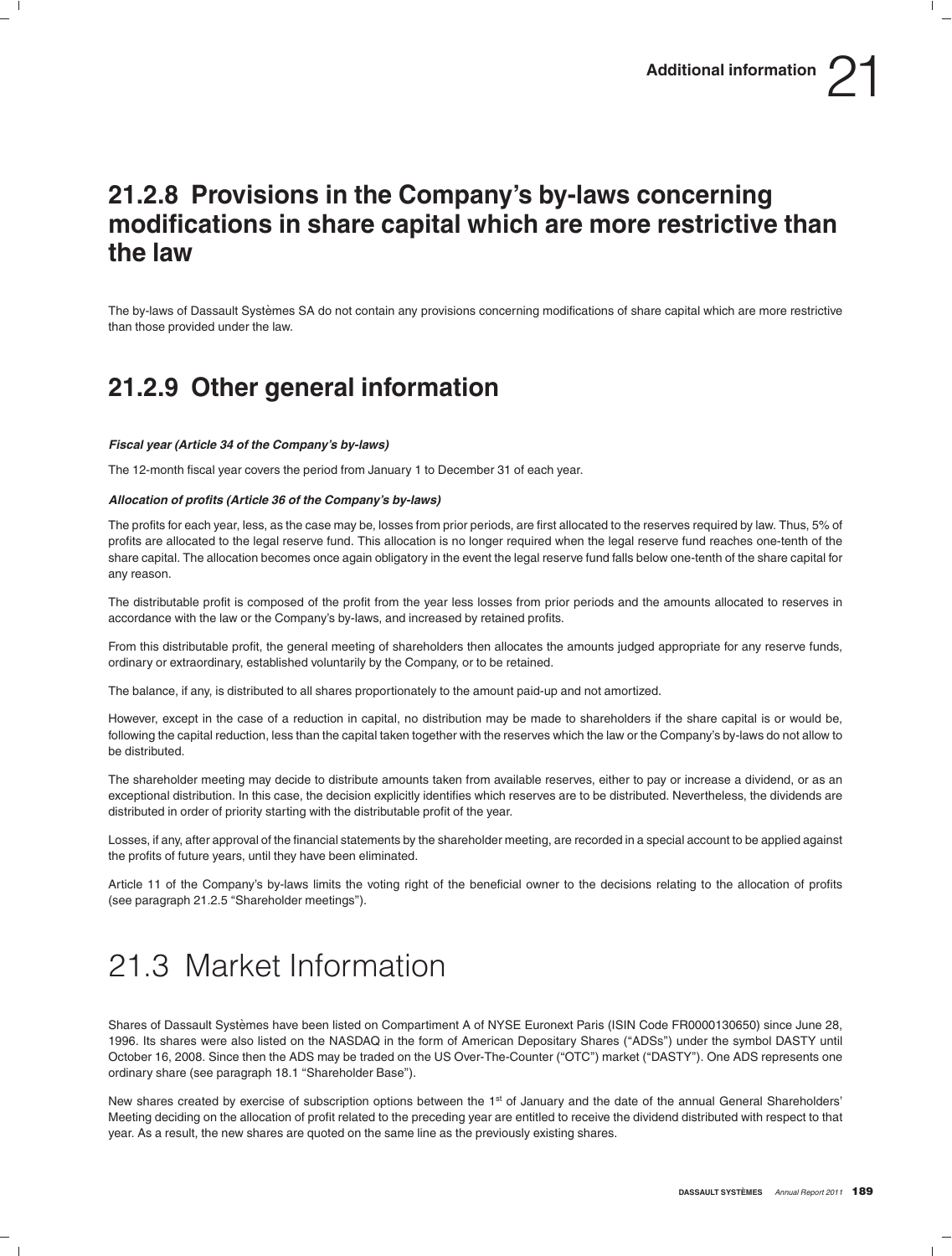However, the new shares created as from the day after this General Meeting do not have a right to receive this dividend. Those shares are temporarily quoted on the second trading line until the date the shares trade ex-dividend (i.e., without the right to receive the dividend to be distributed on Dassault Systèmes shares), in accordance with the NYSE Euronext rules.

### **MARKET PRICE (IN EUROS) AND TRADING VOLUMES OF DASSAULT SYSTEMES SHARES FROM ` JANUARY 1, 2011**

|                  | Number of<br>shares traded | Last trading<br>price of<br>the month | Highest<br>market<br>price during<br>the month | Lowest<br>market<br>price during<br>the month |
|------------------|----------------------------|---------------------------------------|------------------------------------------------|-----------------------------------------------|
| January 2011     | 4,153,281                  | 57.36                                 | 58.88                                          | 53.46                                         |
| February 2011    | 6,152,408                  | 55.49                                 | 58.94                                          | 54.07                                         |
| March 2011       | 7,312,378                  | 54.23                                 | 56.28                                          | 51.00                                         |
| April 2011       | 4,925,066                  | 54.92                                 | 59.00                                          | 52.96                                         |
| May 2011         | 5,875,974                  | 59.11                                 | 59.11                                          | 54.58                                         |
| June 2011        | 4,983,212                  | 58.71                                 | 59.04                                          | 55.79                                         |
| <b>July 2011</b> | 4,875,259                  | 61.53                                 | 61.83                                          | 56.80                                         |
| August 2011      | 8,640,978                  | 56.50                                 | 62.86                                          | 49.07                                         |
| September 2011   | 5,216,280                  | 53.23                                 | 56.48                                          | 50.75                                         |
| October 2011     | 4,568,103                  | 60.97                                 | 63.84                                          | 50.22                                         |
| November 2011    | 5,153,227                  | 60.70                                 | 61.70                                          | 56.37                                         |
| December 2011    | 3,589,410                  | 61.93                                 | 61.99                                          | 57.87                                         |
| January 2012     | 4,596,556                  | 63.38                                 | 64.29                                          | 59.86                                         |
| February 2012    | 5,656,493                  | 62.32                                 | 65.10                                          | 61.26                                         |

(Source: NYSE Euronext)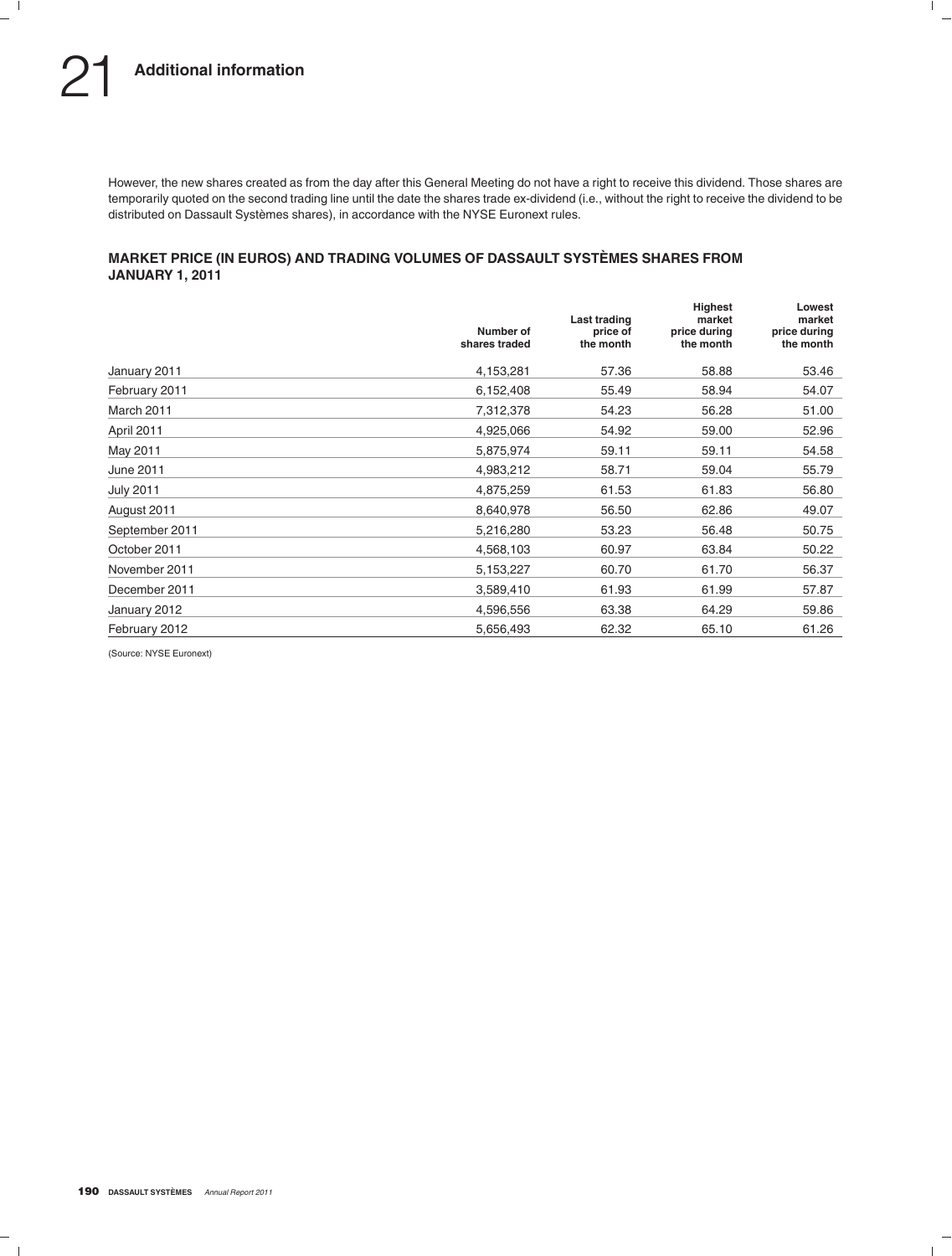# CHAPTER 22 – MATERIAL CONTRACTS

Other than contracts entered into in the ordinary course of business, the Company's material contracts are principally the distribution agreements with its value-added resellers, as described in paragraph 6.2.4 ''Sales and marketing'' of this Annual Report, and the strategic partnership contracts described in paragraph 6.1.4 "Technology" (see "Cloud Initiatives" and "Technology and Software Partners"). The Company's distribution agreement with IBM was modified to take account of the acquisition of IBM PLM. See paragraph 5.1.5 "History of the Company" and paragraph 6.2.4 "Sales and marketing".

Dassault Systèmes has also entered into related party agreements described in Chapter 19 "Related Party Transactions".

The Company established a credit agreement in 2005, which terminates at the end of 2012, for a total amount of €200 million. In addition, in April 2010, the Company contracted a term loan facility in Japan for JPY14,500 million (the equivalent of €115.0 million at the subscription date), with the last payment being due in June of 2015. See Chapter 10 ''Capital Resources'' and Note 21 to the Company's consolidated financial statements.

In 2008, the Company signed a long-term lease (for 12 full, consecutive years) for its corporate headquarters in Velizy-Villacoublay, France, ´ as described under paragraph 9.6 ''Tabular Disclosure of Contractual Obligations''.

In 2010, the Company signed a long-term lease (for 12 full, consecutive years) for its new offices, R&D laboratories and data center in Waltham, outside Boston, United States, as described under paragraph 9.6 "Tabular Disclosure of Contractual Obligations".

# CHAPTER 23 – THIRD-PARTY INFORMATION AND STATEMENTS BY EXPERTS AND DECLARATIONS OF ANY INTEREST

Not applicable.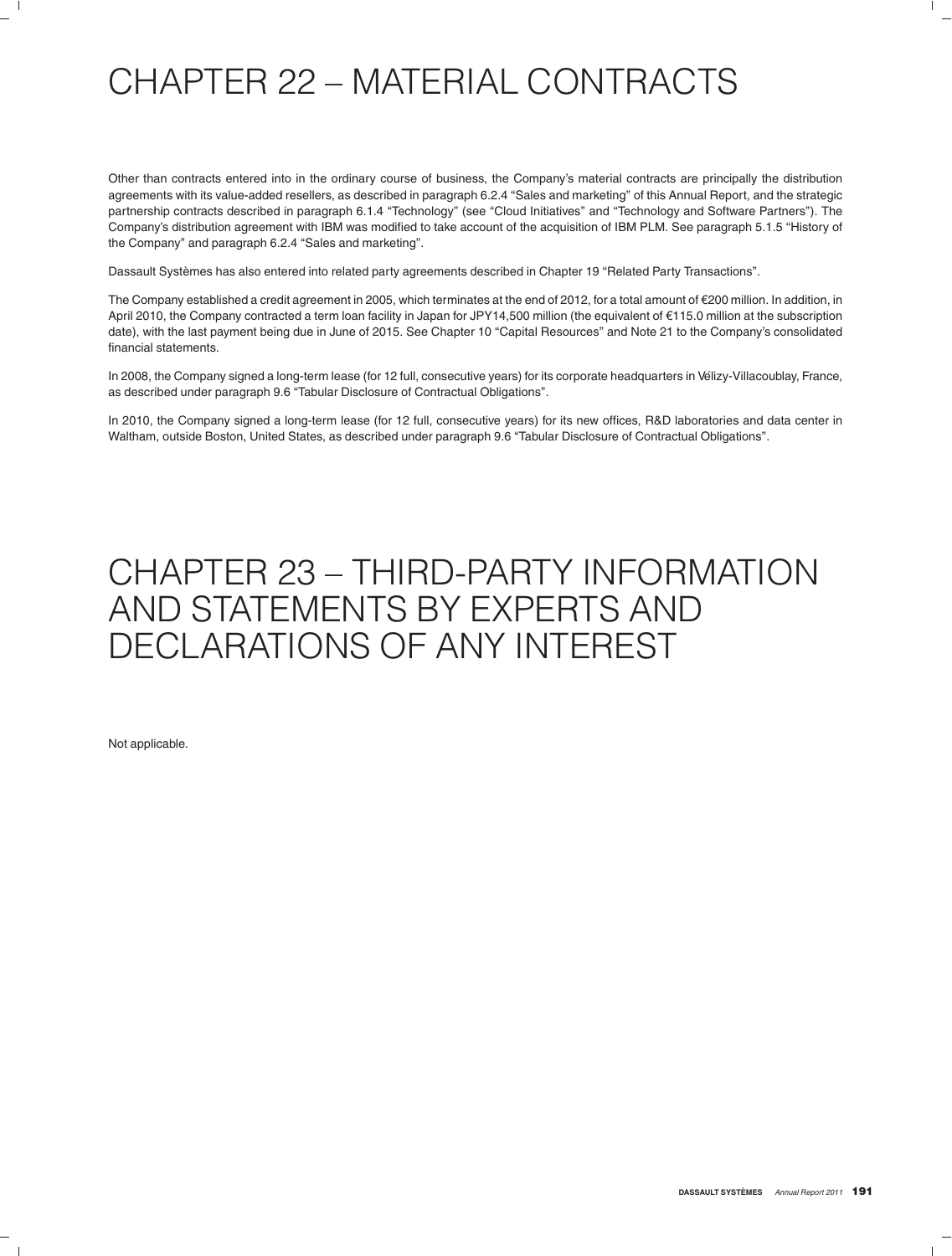# CHAPTER 24 – DOCUMENTS AVAILABLE TO THE PUBLIC

Dassault Systèmes SA's by-laws, minutes of the shareholders' meetings and reports to shareholders' meetings from the Board of Directors, reports of the independent statutory auditors, financial statements for the last three fiscal years and, more generally, all documents provided or made available to shareholders pursuant to the law may be viewed at the headquarters of Dassault Systèmes.

A certain number of documents relating to the Company are also available on the website of the Company (www.3ds.com).

# 24.1 Person Responsible for Financial Communications

François-José Bordonado, Vice President Investor Relations, is responsible for Investor Relations.

To obtain documents published by the Company, and for all financial information, please contact:

Investor Relations Service 10 rue Marcel Dassault – CS 40501 78946 Vélizy-Villacoublay - France Telephone: +33 (0)1 61 62 69 24 – Facsimile: + 33 (0)1 70 73 43 59 e-mail: investors@3ds.com

# 24.2 Indicative Timetable for the Publication of Financial Information

The indicative timetable for the publication of financial information in 2012 is set forth below. The timetable is based on information known as of the date hereof.

- First quarter results: April 26, 2012
- Second quarter results: July 26, 2012
- Third quarter results: October 25, 2012
- Fourth quarter results: February 2013

Quarterly financial information for the first and third quarters of the fiscal year, as well as a half-year financial report for the first six months of the year, must be published by Dassault Systèmes and posted on its website within the legal timeframe pursuant to article L. 451-1-2 of the Monetary and Financial Code and the rules of the AMF General Regulation.

# 24.3 Annual Information Document 2011

The annual information document below has been prepared pursuant to article L. 451-1-1 of the Monetary and Financial Code and article 222-7 of the AMF General Regulation. It lists the information published or made public by Dassault Systèmes SA over the last 12 months, in accordance with rules and regulations in effect.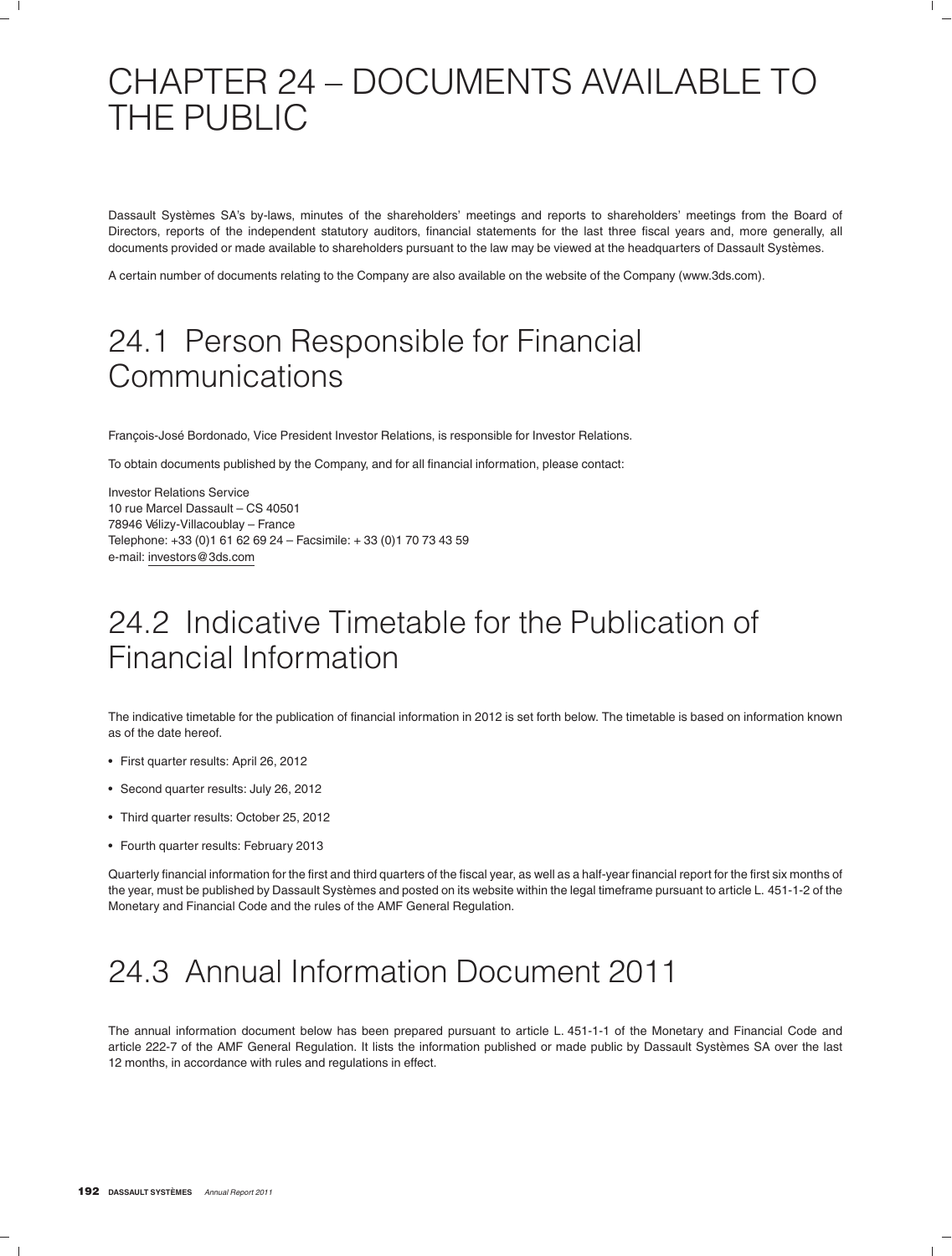## **24.3.1 Financial Communications**

The following information is available on the websites of the AMF (www.amf-france.org), on the official French site for the centralized archiving of regulated information (www.info-financiere.fr) and/or on the website of the Company (www.3ds.com).

| 01/10/2011 | Declaration of the number of outstanding shares and voting rights as of December 31, 2010                                               |
|------------|-----------------------------------------------------------------------------------------------------------------------------------------|
| 02/09/2011 | Declaration of the number of outstanding shares and voting rights as of January 31, 2011                                                |
| 02/10/2011 | Dassault Systèmes Reports Strong Growth in Revenue, Earnings and Operating Margin for 2010                                              |
| 02/18/2011 | Disclosure of trading in own shares                                                                                                     |
| 02/28/2011 | Disclosure of trading in own shares                                                                                                     |
| 03/07/2011 | Disclosure of trading in own shares                                                                                                     |
| 03/09/2011 | Declaration of the number of outstanding shares and voting rights as of February 28, 2011                                               |
| 03/14/2011 | Disclosure of trading in own shares                                                                                                     |
| 03/17/2011 | Dassault Systèmes Acquires Intercim                                                                                                     |
| 03/18/2011 | Disclosure of trading in own shares                                                                                                     |
| 04/04/2011 | Filing of the Annual Report 2010 - Document de reference                                                                                |
| 04/11/2011 | Declaration of the number of outstanding shares and voting rights as of March 31, 2011                                                  |
| 04/27/2011 | Dassault Systèmes Acquires Enginuity PLM to Accelerate Innovation for Formulated Products                                               |
| 04/27/2011 | Dassault Systèmes Reports Record First Quarter Earnings and Reconfirms 2011 Financial Growth Objectives                                 |
|            | (Quarterly Financial Information)                                                                                                       |
| 05/09/2011 | Disclosure of trading in own shares                                                                                                     |
| 05/09/2011 | Declaration of the number of outstanding shares and voting rights as of April 30, 2011                                                  |
| 05/16/2011 | Disclosure of trading in own shares                                                                                                     |
| 05/23/2011 | Disclosure of trading in own shares                                                                                                     |
| 05/27/2011 | Dassault Systèmes - General Meeting of Shareholders of May 26, 2011 (Dividend distribution)                                             |
| 06/10/2011 | Declaration of the number of outstanding shares and voting rights as of May 31, 2011                                                    |
| 07/01/2011 | Joint Lock-up Agreements on Dassault Systèmes shares                                                                                    |
| 07/06/2011 | Declaration of the number of outstanding shares and voting rights as of June 30, 2011                                                   |
| 07/18/2011 | Joint Lock-up Agreements on Dassault Systèmes shares                                                                                    |
| 07/28/2011 | Dassault Systèmes Reports New Licenses Revenue Growth of 36% in the Second Quarter in Constant Currencies                               |
| 07/29/2011 | Dassault Systèmes - Half-Year Financial Report as of June 30, 2011                                                                      |
| 07/29/2011 | Availability of Dassault Systèmes' Half-Year Financial Report as of June 30, 2011 (Half-Year IFRS consolidated                          |
|            | financial statements)                                                                                                                   |
| 08/05/2011 | Declaration of the number of outstanding shares and voting rights as of July 31, 2011                                                   |
| 08/17/2011 | Disclosure of trading in own shares                                                                                                     |
| 08/22/2011 | Disclosure of trading in own shares                                                                                                     |
| 08/29/2011 | Disclosure of trading in own shares                                                                                                     |
| 09/09/2011 | Declaration of the number of outstanding shares and voting rights as of August 31, 2011                                                 |
| 10/05/2011 | Elements relating to Executive Officers' Compensation                                                                                   |
| 10/10/2011 | Declaration of the number of outstanding shares and voting rights as of September 30, 2011                                              |
| 10/27/2011 | Dassault Systèmes Reports Strong EPS Growth and Operating Margin Expansion in Third Quarter (Quarterly<br><b>Financial Information)</b> |
| 11/09/2011 | Declaration of the number of outstanding shares and voting rights as of October 31, 2011                                                |
| 12/09/2011 | Declaration of the number of outstanding shares and voting rights as of November 30, 2011                                               |
| 01/06/2012 | Declaration of the number of outstanding shares and voting rights as of December 31, 2011                                               |
| 02/09/2012 | Dassault Systèmes Appoints Brand Equity Expert Monica Menghini to Drive Industry Solutions and Reveal                                   |
|            | New Strategic Horizons: 3DExperience                                                                                                    |
| 02/09/2012 | Dassault Systèmes Acquires Netvibes                                                                                                     |
| 02/09/2012 | Dassault Systèmes Posts Record Revenue and Earnings in 2011 as PLM Adoption Drives License Revenue Growth                               |
|            | of 20% in Constant Currencies                                                                                                           |
| 02/10/2012 | Declaration of the number of outstanding shares and voting rights as of January 31, 2012                                                |
| 03/07/2012 | Declaration of the number of outstanding shares and voting rights as of February 29, 2012                                               |

**NB:** Transactions in the Company's shares by the directors and executive officers of the Company are set forth in paragraph 15.2 ''Transactions in the Company's Shares by the Management of the Company''.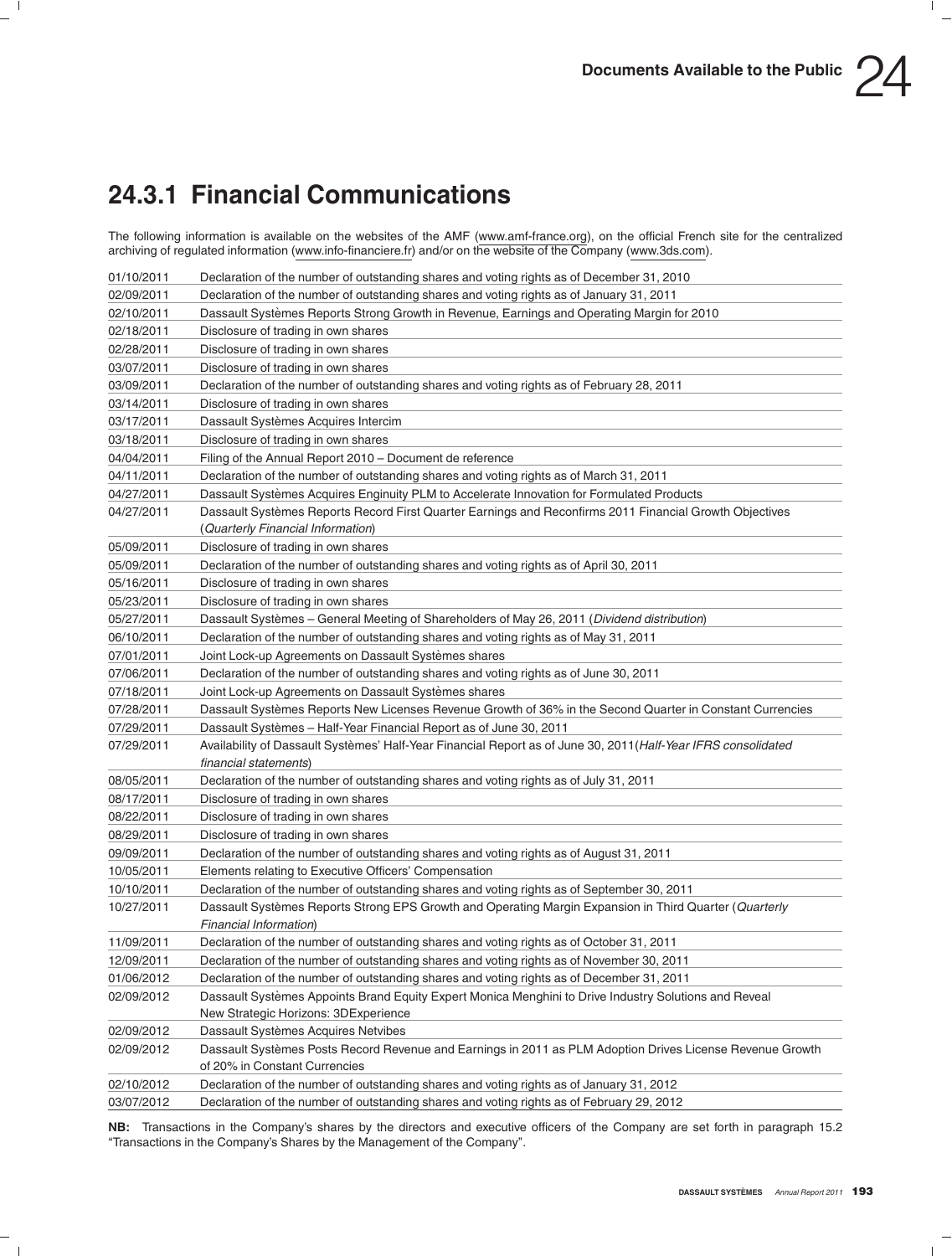## **24.3.2 Documents filed with the Clerk's Office**

The following information is available on the web site of Infogreffe (www.infogreffe.fr).

| <b>Filing date</b> | <b>Documents</b>                                                                                                                                                          |
|--------------------|---------------------------------------------------------------------------------------------------------------------------------------------------------------------------|
| 01/13/2011         | By-laws updated further to the Extraordinary Shareholders' Meeting as of December 15, 2010                                                                                |
| 01/13/2011         | Extract from the Minutes of the Extraordinary Shareholders' Meeting as of December 15, 2010 regarding modifications<br>of the by-laws                                     |
| 05/23/2011         | By-laws updated further to the Board of Directors' Meeting as of March 25, 2011                                                                                           |
| 05/23/2011         | Extract from the Minutes of the Board of Directors' Meeting as of March 25, 2011 relating to the increase of the share<br>capital and to the modifications of the by-laws |
| 12/13/2011         | Extract from the Minutes of the Board of Directors' Meeting as of March 25, 2011 relating to two Directors' end of<br>mandate                                             |
| 12/13/2011         | Extract from the Minutes of the General Shareholders 'Meeting as of May 26, 2011 regarding Directors' appointment                                                         |
| 12/13/2011         | By-laws updated further to the General Shareholders' Meeting as of May 26, 2011                                                                                           |
| 12/13/2011         | Extract from the Minutes of the General Shareholders' Meeting of May 26, 2011 relating to a new Deputy Statutory<br>auditor's appointment                                 |
| 12/13/2011         | By-laws updated further to the General Shareholders' Meeting as of May 26, 2011                                                                                           |
| 12/13/2011         | Extract from the Minutes of the Board of Directors as of September 29, 2011 relating to an increase followed by a<br>decrease of the share capital                        |
| 12/13/2011         | By-laws updated further to the Board of Directors' Meeting as of September 29, 2011                                                                                       |

## **24.3.3 Publications in the ''Bulletin des Annonces Legales ´ Obligatoires'' (BALO) and other journals for legal announcements**

The following information is available on the web site of the BALO (www.journal-officiel.gouv.fr).

| 04/06/2011 | Preliminary notification to the Shareholders' Meeting as of May 26, 2011                                                                                                                                                                                                                                                 |
|------------|--------------------------------------------------------------------------------------------------------------------------------------------------------------------------------------------------------------------------------------------------------------------------------------------------------------------------|
| 05/11/2011 | Convening notice to the shareholders' meeting as of May 26, 2011                                                                                                                                                                                                                                                         |
| 07/08/2011 | Announcement regarding the definitive annual accounts 2010 (including the statutory auditors certificate and the<br>proposed allocation results approved by the Shareholders' Meeting as of May 26, 2011 without any change) filed with<br>the AMF on April 1, 2011, in the Annual Report 2010 under $n^{\circ}$ 11-0213 |

The following information was published in journals for legal announcements.

| 04/06/2011 | Announcement of a Shareholders' Meeting on May 26, 2011 in La Tribune                                      |
|------------|------------------------------------------------------------------------------------------------------------|
| 05/10/2011 | Convening notice to the Shareholders' Meeting as of May 26, 2011, in Les Petites Affiches de Seine et Oise |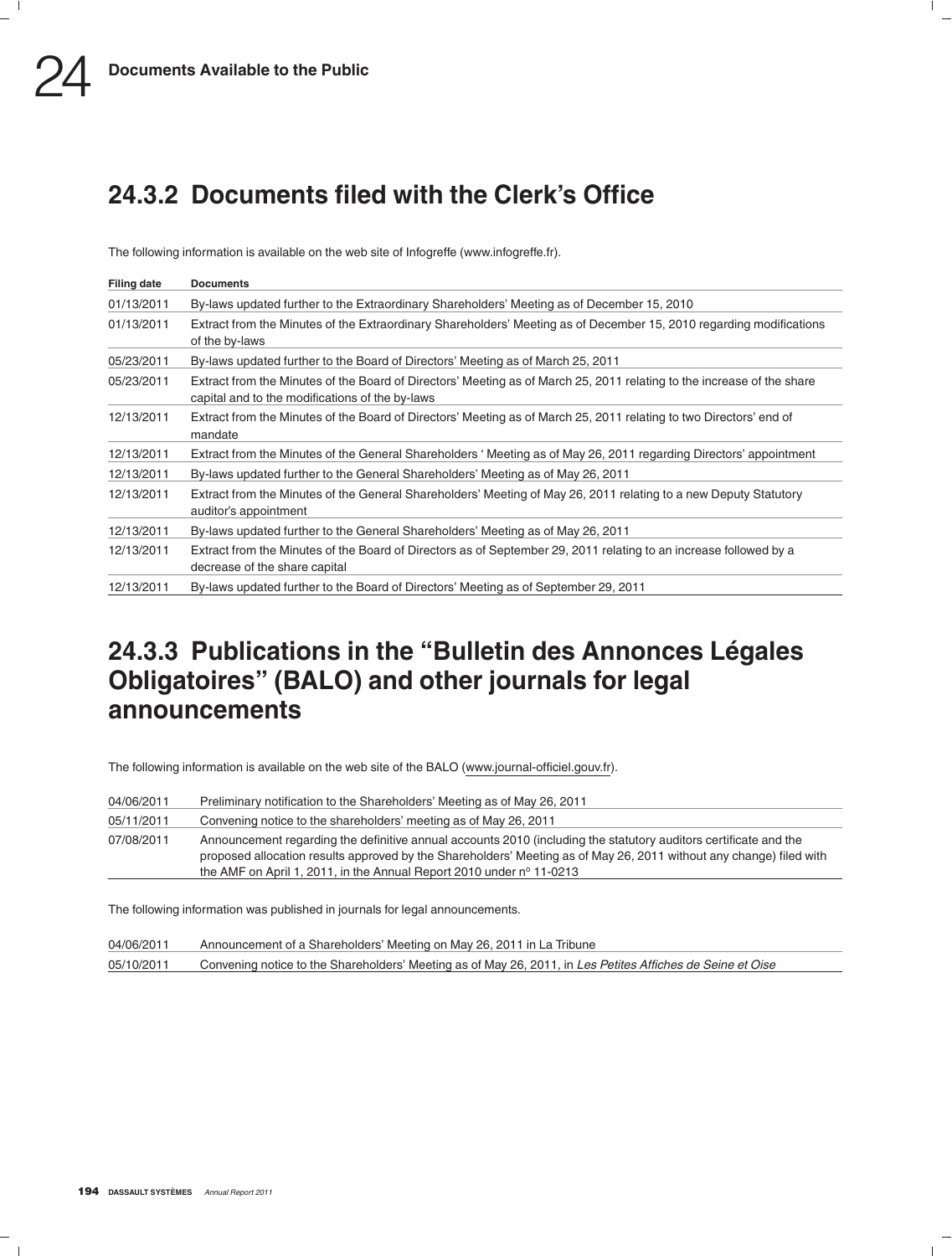

## **24.3.4. Miscellaneous Announcements**

The announcements below are available on the web sites of the AMF (www.amf-france.org), the Company (www.3ds.com) and/or the official French archives for regulated information (www.info-financiere.fr).

| 01/05/2011 | Dassault Systèmes Reinforces its Field Operations – Jeff Ray Promoted to Executive Vice President, Geographic<br>Operations, Bertrand Sicot named SolidWorks CEO |
|------------|------------------------------------------------------------------------------------------------------------------------------------------------------------------|
| 02/10/2011 | Premium German Automaker Implements Dassault Systèmes' V6 PLM Solutions as New Platform for Embedded<br>Systems Architecture, Integration and Design             |
| 02/23/2011 | Jaguar Land Rover and Dassault Systèmes Agree New Strategic Partnership                                                                                          |
| 03/15/2011 | CLAAS Boosts Innovation with V6 Solutions from Dassault Systèmes                                                                                                 |
| 04/27/2011 | Embraer and Dassault Systèmes to Raise Digital Manufacturing Excellence to New Levels                                                                            |
| 05/10/2011 | Global Fashion Brand Benetton Group Selects Dassault Systèmes to Increase Efficiency of Product Development and<br>Sourcing                                      |
| 06/07/2011 | Alstom Unites Business Processes with ENOVIA Version 6 Collaborative Platform                                                                                    |
| 06/29/2011 | Dassault Systèmes Goes Cloud with Version 6                                                                                                                      |
| 06/29/2011 | Dassault Systèmes Goes Cloud with Amazon Web Services                                                                                                            |
| 09/08/2011 | s. Oliver Finds the Perfect Fit with Dassault Systèmes' Version 6                                                                                                |
| 11/09/2011 | Cessna Selects Dassault Systèmes' Version 6 to Enhance Product Lifecycle Management Processes                                                                    |
| 11/22/2011 | Pierre Fabre Laboratories Selects Dassault Systèmes' Version 6 Platform to Deploy Next Generation PLM for Life<br><b>Sciences</b>                                |
| 02/09/2012 | Dassault Systèmes Opens New Horizons with 3D Experience                                                                                                          |

# CHAPTER 25 – INFORMATION ON HOLDINGS

See paragraph 7.2 ''Principal Subsidiaries of the Company'' for other information on the Company's main subsidiaries and affiliates.

See also the table of subsidiaries and equity interests in Note 23 to the parent company financial statements, and Note 25 to the consolidated financial statements.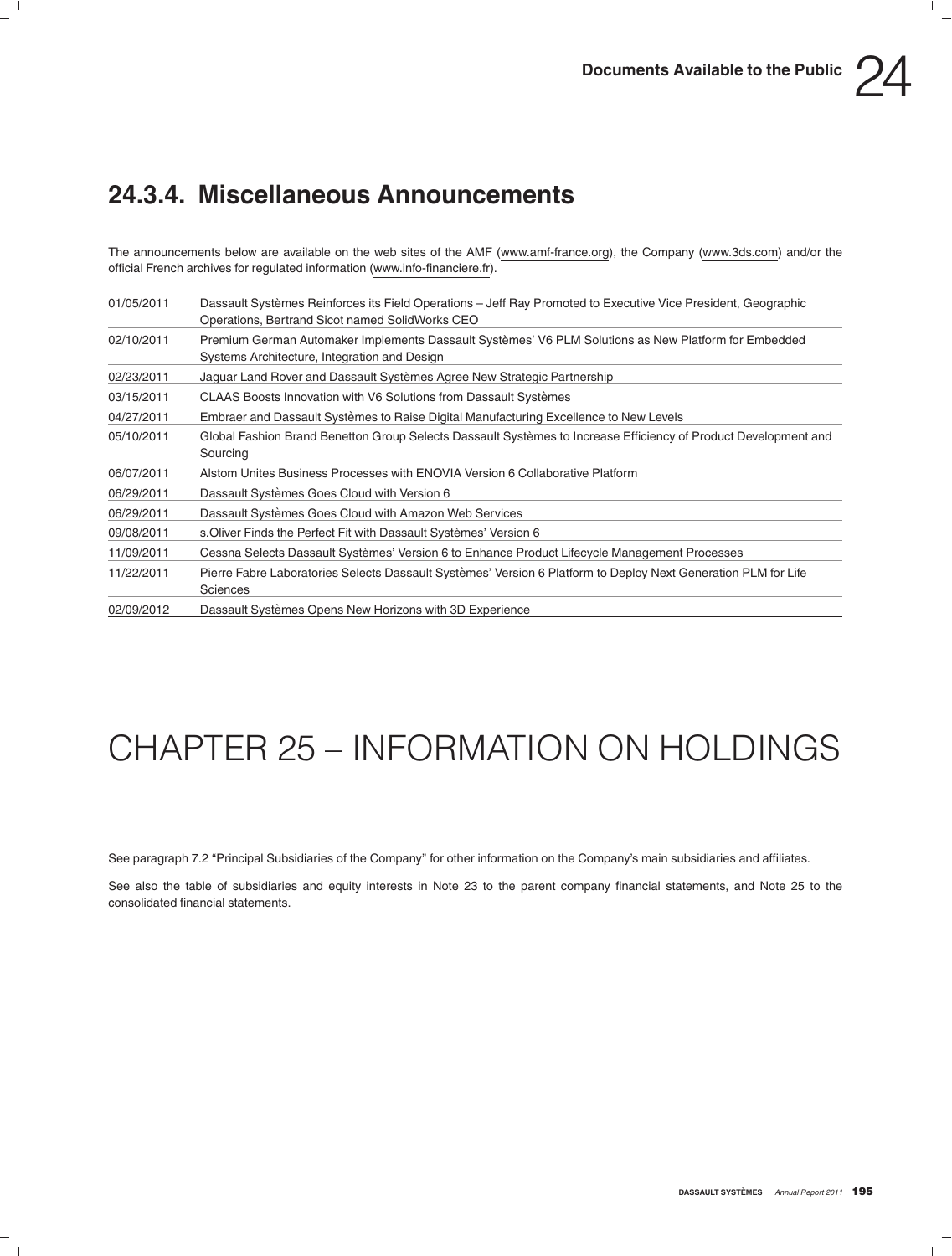# CHAPTER 26 – SHAREHOLDERS' MEETING

## 26.1 Presentation of the Resolutions Proposed by the Board of Directors to the General Meeting of June 7, 2012

### **Parent company financial statements and allocation of the results**

We invite you to approve the financial statements of Dassault Systèmes SA (or the "Company" for the purposes of the present Chapter 26) for the financial year ended December 31, 2011, prepared on the basis of French accounting principles, as they have been presented in paragraph 20.3 "Parent Company Financial Statements".

Dassault Systèmes SA has paid dividends every year since 1986. The decision to distribute dividends and their amount depend on the profits and the financial situation of Dassault Systèmes SA as well as other factors. Dividends which have been distributed but are not collected by a shareholder escheat to the French State at the end of the 5-year period following the date of their payment.

Based on the financial statements and the management report of the Board of Directors included in this Annual Report, a profit of €264,795,422.25<sup>(1)</sup> has been realized for the financial year ended December 31, 2011, which we propose that you allocate as follows:

|     | • to the legal reserve (to bring it to at least 10% of the capital as legally required) $\ldots \ldots \ldots \ldots \ldots$                                                                                     | €176.012.49       |
|-----|------------------------------------------------------------------------------------------------------------------------------------------------------------------------------------------------------------------|-------------------|
|     |                                                                                                                                                                                                                  | €86.692.872.70    |
|     | $(6.70 \times 123,846,961 \text{ shares})^{(2)}$                                                                                                                                                                 |                   |
|     |                                                                                                                                                                                                                  | €177.926.537.06   |
|     | which, increased by the retained earnings from the prior financial years ( $\epsilon$ 1,217,238,340.63) brings the                                                                                               |                   |
|     |                                                                                                                                                                                                                  | €1.395.164 877.69 |
| (1) | This profit, increased by the retained earnings from the prior financial years (€1,217,238,340.63), results, after allocation to the legal reserve, in a distributable profit amounting to<br>€1.481.857.750.39. |                   |

(2) The aggregate amount of dividend will be increased, based on the number of new shares created between March 1, 2012 and the date of the General Shareholders' Meeting of June 7, 2012, consecutively to the exercise of subscription options, it being specified that the maximum number of shares which could be issued upon the exercise of subscription options is 3,671,820, i.e. a maximum amount of supplementary dividend of e2,570,274.00.

Further new shares created by exercise of options between January 1 and the date of the annual General Shareholders' Meeting deciding on the allocation of profit related to the preceding year will be entitled to receive the dividend distributed with respect to that year (see paragraphs 17.2.1 ''Options to subscribe Dassault Systemes shares'' and 21.3 ''Market Information''). `

Therefore we propose to the General Shareholders' Meeting of June 7, 2012, to approve (i) to distribute for the year 2011 a dividend of seventy cents (€0.70) per share of corporate capital as of the date of this General Meeting, resulting – on the basis of the number of shares making up the corporate capital as of February 29, 2012 – in an aggregate amount of €86,692,872.70, and (ii) to distribute where applicable, a supplementary aggregate maximum amount of €2,570,274 which corresponds to the maximum number of new shares which could be issued between March 1, 2012 and the date of the General Shareholders' Meeting of June 7, 2012 (i.e. 3,671,820 shares).

In accordance with the provisions of Article L. 225-210 of the French Code of Commerce, the amount of dividends corresponding to the treasury shares of Dassault Systèmes SA or held by SW Securities LLC, a company which is controlled by the Dassault Systèmes group, as of the date of payment, shall be allocated to "retained earnings".

In addition, prior to distribution of the dividend, the Board of Directors, or if so delegated, the Chief Executive Officer, will determine the number of additional shares issued as a result of the exercise of subscription options between March 1 and the date of the General Shareholders' Meeting of June 7, 2012; the amount required for payment of dividends for shares issued during this period will be taken from ''retained earnings''.

The amount distributed may be taken into account for determining shareholders' total revenue subject to the progressive rate of income tax for the year during which it was received (after application of an uncapped deduction of 40% (as provided by Article 158 3 2° of the French Tax Code)) or may be subject, on option, to a flat tax withdrawn payment at a 21% tax rate, discharging the payment of income tax (article 117 quater of the General Tax Code).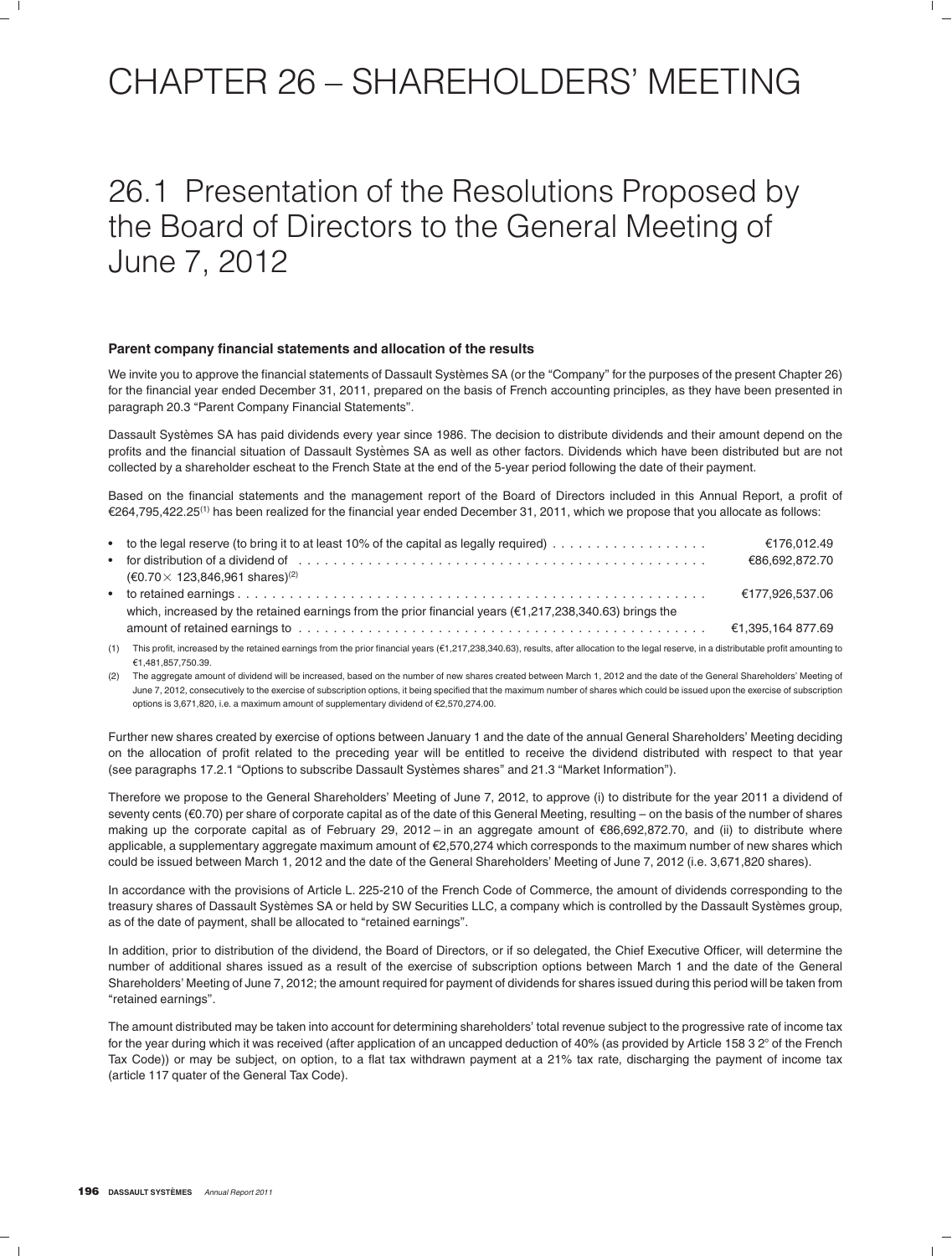Pursuant to Article 243 bis of the French Tax Code, it is noted that dividends per share paid over the last three financial years have been as follows:

|                                        | 2010        | 2009        | 2008        |
|----------------------------------------|-------------|-------------|-------------|
| Dividend                               | €0.54       | €0.46       | €0.46       |
| Number of shares eligible to dividends | 123.162.687 | 118.367.641 | 118.862.326 |

### **Sumptuary expenses and general charges set forth in Article 223 of the French Tax Code**

In accordance with the provisions of Articles 223 quater and quinquies of the French Tax Code, we inform you that the total amount of non-deductible tax charges for 2011 is  $\epsilon$ 177,650, which resulted in a corporate tax of  $\epsilon$ 64,108.

### **Approval of the consolidated financial statements**

In addition to the 2011 parent company annual financial statements, we invite you to approve the Company's consolidated financial statements for the financial year ended December 31, 2011, prepared in accordance with IFRS methods as set forth in paragraph 20.1 ''Historical Financial Information''.

### **Regulated agreements**

The following agreements, which have been approved in accordance with Article L. 225-38 *et seq.* of the French Code of Commerce, have continued during the financial year ended December 31, 2011:

- 1) Insurance policy ''directors and officers liability'' entered into with insurance company AIG Europe, now known as Chartis Insurance (decided at the Board meeting on June 28, 1996);
- 2) Free and non-exclusive license of the ENOVIA trademark granted to Dassault Systemes Americas Corp. (decided at the Board ` meeting on March 11, 1998);
- 3) Payment, under certain conditions, of legal defense expenses of directors of the Company and its subsidiaries if they are required to prepare their personal defense before a civil, criminal or administrative court in the United States in connection with an inquiry or investigation conducted against Dassault Systèmes (decided at the Board meeting on September 23, 2003);
- 4) Agreement regarding the Company's undertakings to Bernard Charlès, relating to indemnities which would be due upon the termination of his functions as Chief Excecutive Officer. The amount of the indemnity shall be equal to 24 months of the last annual gross remuneration that he will have received for his mandate as Chief Executive Officer and will depend on the satisfaction of the performance conditions for the payment of his variable compensation (see paragraph 16.1 "Report on Corporate Governance and Internal Control'' and Table 10 of paragraph 15.1 ''Compensation of the Company's Executive Directors'') (decided at the Board meeting on May 27, 2010).

The Statutory Auditors have prepared a special report pursuant to Article L. 225-40 of the French Code of Commerce as set forth in paragraph 20.4.3 ''Special report of the Statutory Auditors on regulated agreements and commitments''.

### **Appointment of a new director**

We also propose you to appoint a new Director, Mr. Serge Dassault.

If these proposals are adopted at the General Shareholders' Meeting, the Board of Directors of Dassault Systèmes SA will be composed 20% by women, in compliance with the recommendation of the AFEP-MEDEF Code and with the temporary provisions anticipated by Article 5 of the Law 2011-103 of January 27, 2011, and half of the Board would be composed of independent directors, thus beyond the threshold of a third recommended by the AFEP-MEDEF Code.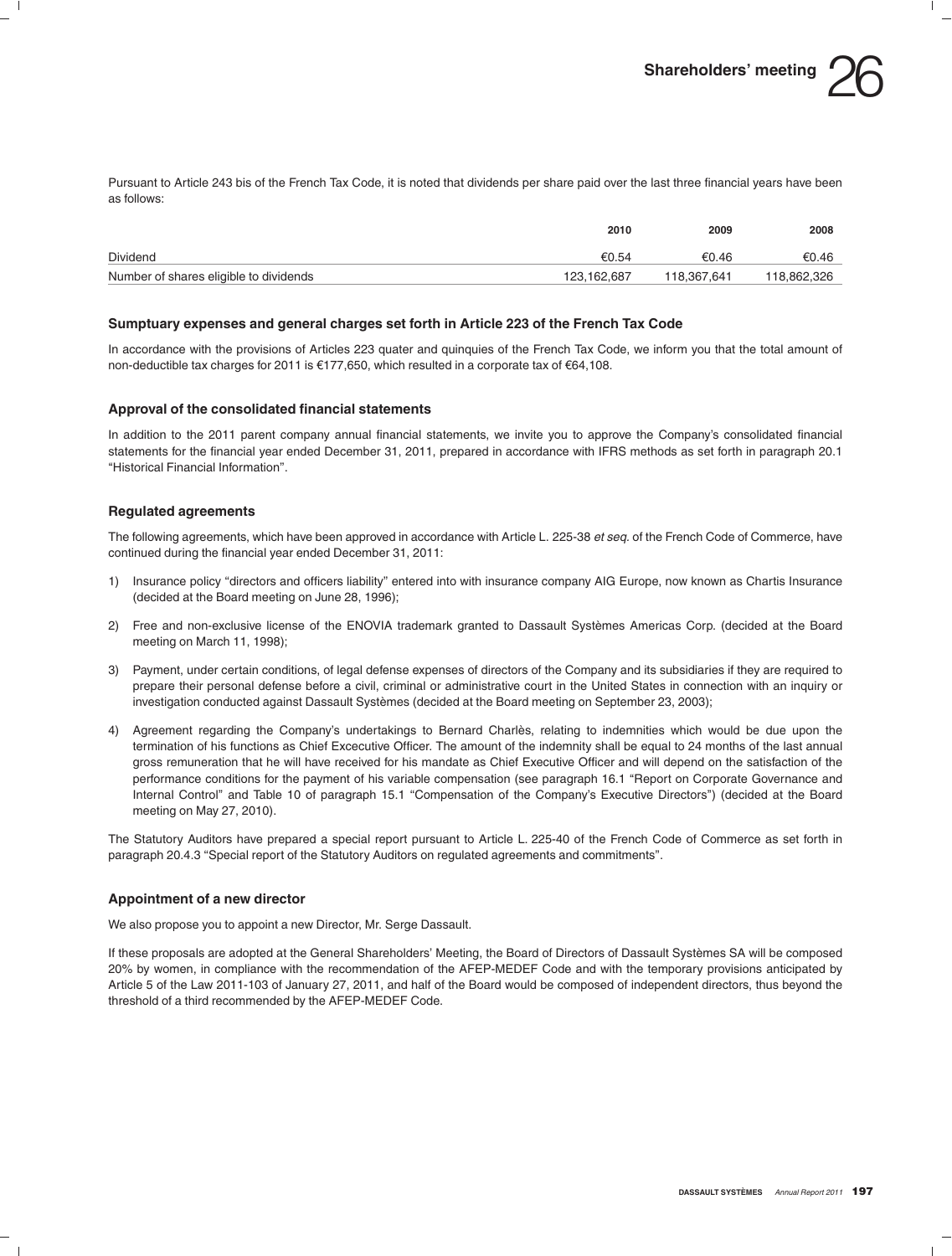See below for the information required by Article R. 225-83 of the French Commercial Code regarding the proposed new director.

| Names and<br>first names | <b>Current position</b><br>within the Group | Other occupations and directorships                                                                                     | <b>Company shares</b><br>owned at<br>December 31, 2011 |
|--------------------------|---------------------------------------------|-------------------------------------------------------------------------------------------------------------------------|--------------------------------------------------------|
| <b>Serge Dassault</b>    | Candidate for Board member                  | French companies:                                                                                                       | 96                                                     |
| Age: 86                  |                                             | - Honorary President (Président d'honneur) of Dassault<br>Aviation (listed company), GIFAS                              |                                                        |
|                          |                                             | - Chairman of the Board and Chief Executive Officer<br>(Président Directeur Général) of Dassault Media SA               |                                                        |
|                          |                                             | - President and member of Supervisory Board of Groupe<br>Industriel Marcel Dassault SAS.                                |                                                        |
|                          |                                             | - President of Groupe Figaro SAS, Société du Figaro<br>SAS, Rond-Point Immobilier SAS, Rond-Point Holding<br><b>SAS</b> |                                                        |
|                          |                                             | - Chief Executive Officer (Directeur Général) of Château<br>Dassault SAS                                                |                                                        |
|                          |                                             | - Member of the Strategic Committee of Dassault<br>Développement SAS                                                    |                                                        |
|                          |                                             | - Director <i>(administrateur)</i> of Dassault Aviation SA                                                              |                                                        |
|                          |                                             | - Manager (Gérant) of Société Civile Immobilière de                                                                     |                                                        |
|                          |                                             | Maison Rouge, Rond-Point Investissement SARL and                                                                        |                                                        |
|                          |                                             | SCI des Hautes Bruyères                                                                                                 |                                                        |
|                          |                                             | Foreign companies:                                                                                                      |                                                        |
|                          |                                             | Director (administrateur) of Dassault Falcon Jet                                                                        |                                                        |
|                          |                                             | Corporation, Dassault International Inc., Dow Kokam LLC                                                                 |                                                        |
|                          |                                             | (United States)                                                                                                         |                                                        |

### **Determination of the amount of directors' fees**

It is proposed to the General Shareholders' Meeting to increase the maximum annual amount of directors' fees from  $\epsilon$ 275,000 to €320,000 for 2012 and subsequent years.

### **Authorization to repurchase shares of the Company**

The authorization to repurchase shares of the Company granted to the Board of Directors at the General Shareholders' Meeting on May 26, 2011, will expire at the General Shareholders' Meeting of June 7, 2012, approving the financial statements for the financial year ended December 31, 2011. Pursuant to this authorization, share repurchases have been made in August 2011, as described in paragraph 21.1.4 ''Company shares''. Additional share repurchases may be made until the date of the General Shareholders' Meeting, and will be described in the Annual Report including the management report of the Board of Directors for the financial year ending December 31, 2012.

We invite you to renew the authorization to the Board of Directors to repurchase shares of the Company according to the conditions set forth in Articles L. 225-209 *et seq.* of the French Code of Commerce, within the limit of 10% of the share capital of the Company at the date of the General Shareholders' Meeting.

Should you approve this proposal, the authorization will be valid until the annual General Shareholders' Meeting approving the financial statements for the financial year ended December 31, 2012, for a maximum purchase price of €85 per share and within the limits provided by the applicable rules. The maximum amount of funds dedicated to repurchase shares of the Company may not exceed €500 million.

This authorization to repurchase shares may be used for the following purposes:

- $1^{\circ}$  To cancel shares for the purpose of increasing the profitability of shareholders' equity and income per share, subject to adoption by the Extraordinary Shareholders' Meeting of the resolution permitting shares to be cancelled,
- 2- To provide securities representing no more than 5% of the share capital of the Company in payment or in exchange, including external growth transactions,
- 3° To animate the market or provide liquidity for the Company's shares through the intermediary of an investment services provider by means of a liquidity contract complying with an ethical code accepted by the Autorité des Marchés Financiers,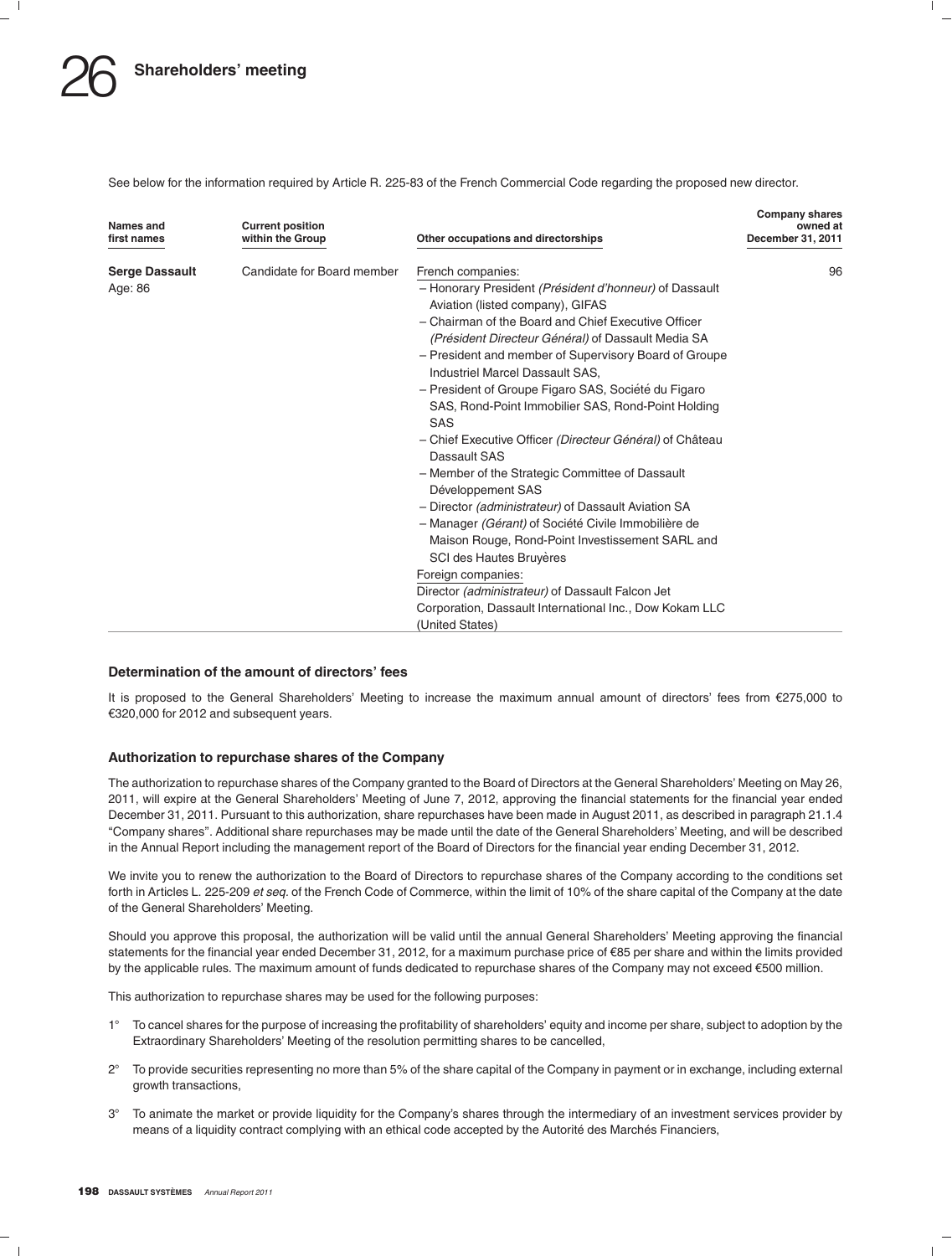- $A^{\circ}$  To perform all obligations related to stock options plans or other grants of shares to employees or executive directors of the Company and its affiliates,
- $5^{\circ}$  To ensure coverage of the Company's commitments resulting from rights granted to the employees and executive directors of the Company and its affiliates to payment in cash based on increases in the market price of the shares of the Company,
- 6- To provide shares upon exercise of rights to the Company's share capital which are attached to issued securities,
- $7^\circ$ To implement any stock exchange market practice which may be recognized by law or by the Autorité des Marchés Financiers.

The share repurchase program is described in paragraph 21.1.4 ''Company shares'', where all relevant information is presented.

In light of the possible cancellation of the repurchased shares, we propose that you also authorize the Board of Directors to cancel, as the case may be, for the same period, all or a portion of the shares which it has repurchased and to reduce in a corresponding amount the share capital, within a limit of 10% of its amount.

### **Amendment of the By-laws**

We propose to you to align the Company's by-laws with law  $n^{\circ}$  2011-525 of May 17, 2011, known as the simplification of the law, which eliminated the requirement that the Chairman of the Board of Directors communicate to the directors and the auditors the list and purpose of regulated agreements (*conventions reglémentées*) concerning ordinary transactions, completed under normal market conditions. We propose to you to modify article 15.2 of the by-laws as a result.

You will find hereafter all complementary information on the proposed resolutions in the draft resolutions submitted to the General Meeting.

## 26.2 Draft Resolutions Proposed by the Board of Directors to the General Meeting of Shareholders on June 7, 2012

### **ORDINARY GENERAL MEETING**

### **FIRST RESOLUTION**

#### *Approval of the parent company annual financial statements*

The General Meeting, after the reading of the management report of the Board of Directors and the report of the Statutory Auditors, in addition to complementary explanations made orally, hereby approves in all respects the report of the Board and the parent company annual financial statements for the financial year ended December 31, 2011, as they have been presented.

The General Meeting consequently approves any transactions disclosed by such financial statements or summarized in such reports and in particular, in accordance with the provisions of Articles 223 quater and quinquies of the French Tax code, the total amount of non-deductible tax charges, which amounts to  $\epsilon$ 177,650 and results in a corporate income tax of  $\epsilon$ 64,108.

### **SECOND RESOLUTION**

### *Approval of the consolidated financial statements*

The General Meeting, after the reading of the report of the Board of Directors with respect to management of the Company included in the management report and the report related to consolidated financial statements of the Statutory Auditors, in addition to complementary explanations made orally, hereby approves in all respects the report of the Board and the consolidated financial statements for the financial year ended December 31, 2011, as they have been presented.

The General Meeting consequently approves any transactions disclosed by such consolidated financial statements or summarized in such reports.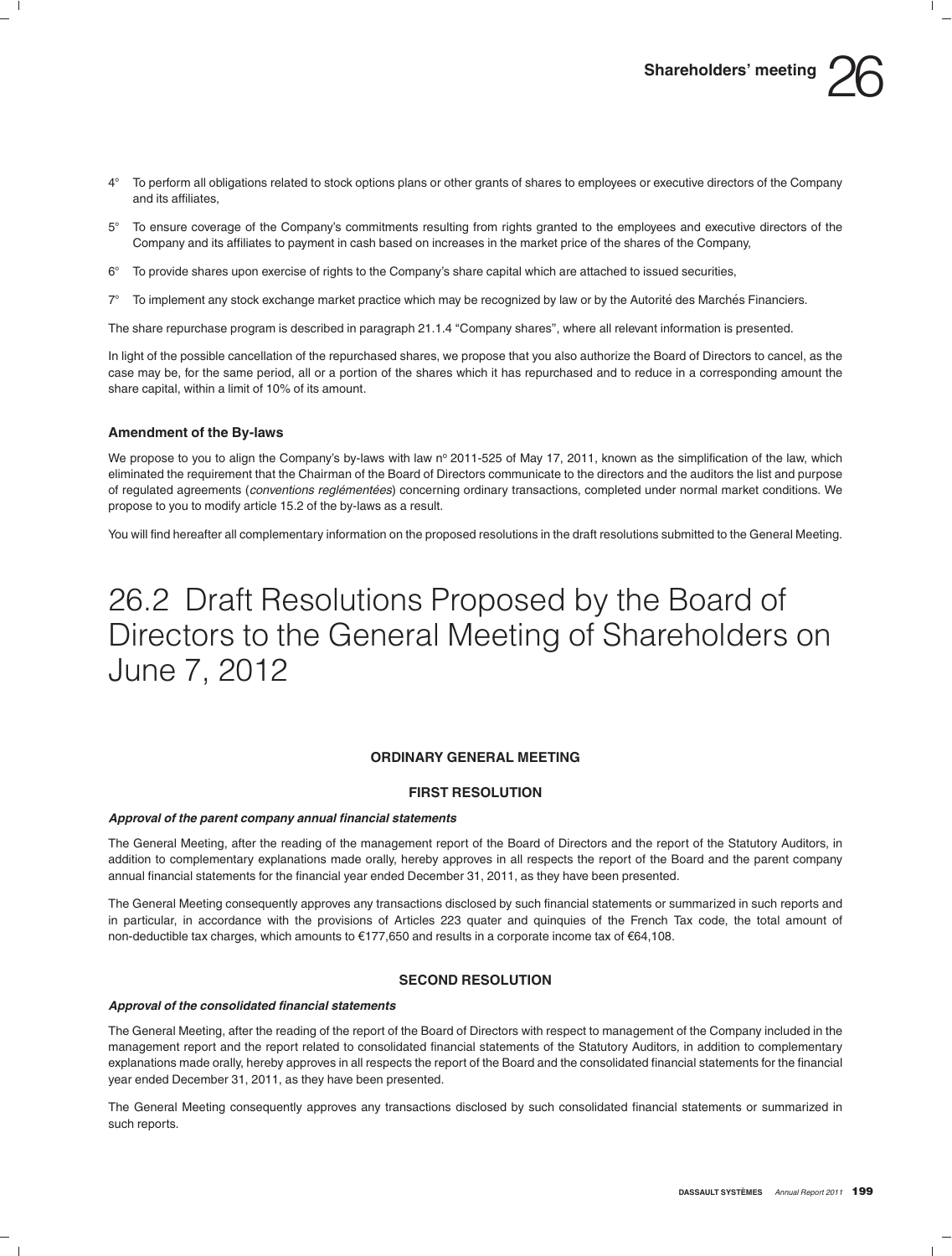### **THIRD RESOLUTION**

### *Allocation of the results*

The General Meeting, upon the proposal of the Board of Directors, hereby resolves to allocate the profit of the financial year amounting to e264,795,422.25(1) as follows:

| • to the legal reserve (to bring it to at least 10% of the capital as legally required) $\ldots \ldots \ldots \ldots$ | €176.012.49       |
|-----------------------------------------------------------------------------------------------------------------------|-------------------|
| • for distribution to the 123,846,961 shares making up the corporate capital as of February 29, 2012, of a            |                   |
|                                                                                                                       | €86.692.872.70    |
| $(60.70 \times 123.846.961$ shares) <sup>(2)</sup>                                                                    |                   |
|                                                                                                                       | €177.926.537.06   |
| which, increased by the retained earnings from the prior financial years ( $\epsilon$ 1,217,238,340.63) brings the    |                   |
|                                                                                                                       | €1.395.164.877.69 |

(1) This profit, increased by the retained earnings from the prior financial years (e1,217,238,340.63), results, after allocation to the legal reserve, in a distributable profit amounting to e1,481,857,750.39.

(2) The aggregate amount of dividend will be increased, based on the number of new shares created between March 1, 2012 and the date of the General Shareholders' Meeting of June 7, 2012, consecutively to the exercise of subscription options, it being specified that the maximum number of shares which could be issued upon the exercise of subscription options is 3,671,820, i.e. a maximum amount of supplementary dividend of e2,570,274.00.

In accordance with the provisions of Article L. 225-210 of the French Code of commerce, the amount of dividend corresponding to the treasury shares of Dassault Systèmes SA or held by SW Securities LLC, a company which is controlled by the Dassault Systèmes group, as of the date of payment, shall be allocated to "retained earnings".

In addition, prior to distribution of the dividend, the Board of Directors, or if so delegated, the Chief Executive Officer will determine the number of additional shares issued as a result of the exercise of subscription options between March 1 and the date of this General Meeting; the amount required for payment of dividends for shares issued during this period shall be taken from ''retained earnings''.

The amount distributed may be taken into account for determining shareholders' total revenue subject to the progressive rate of income tax for the year during which it was received (after application of an uncapped deduction of 40% (as provided by Article 158-3-2° of the French Tax Code), or may be subject, on option, to a flat tax withdrawn payment at a 21% tax rate, discharging the payment of income tax (article 117 quater of the General Tax Code). Pursuant to Article 243 bis of the French Tax Code, it is noted that dividends per share paid over the last three financial years have been as follows:

|                                        | 2010        | 2009        | 2008        |
|----------------------------------------|-------------|-------------|-------------|
| <b>Dividend</b>                        | €0.54       | €Ո 46       | €0.46       |
| Number of shares eligible to dividends | 123.162.687 | 118.367.641 | 118.862.326 |

### **FOURTH RESOLUTION**

### $Regulated agreements (conventions$  *réglements* (*conventions réglementées*)

The General Meeting, after the reading of the special report of the Statutory Auditors on the agreements governed by articles L. 225-38 *et seq.* of the French Code of Commerce, hereby acknowledges that no such non-authorized agreement was entered into during the financial year ended December 31, 2011, and approves the continuation of the agreements previously approved and which continued during the financial year ended December 31, 2011.

### **FIFTH RESOLUTION**

### *Appointment of a new director*

The General Meeting decides to appoint Mr. Serge Dassault as a member of the Board of Directors for a period of four years. This mandate will expire at the General Meeting of Shareholders approving the financial statements for the financial year ending December 31, 2015.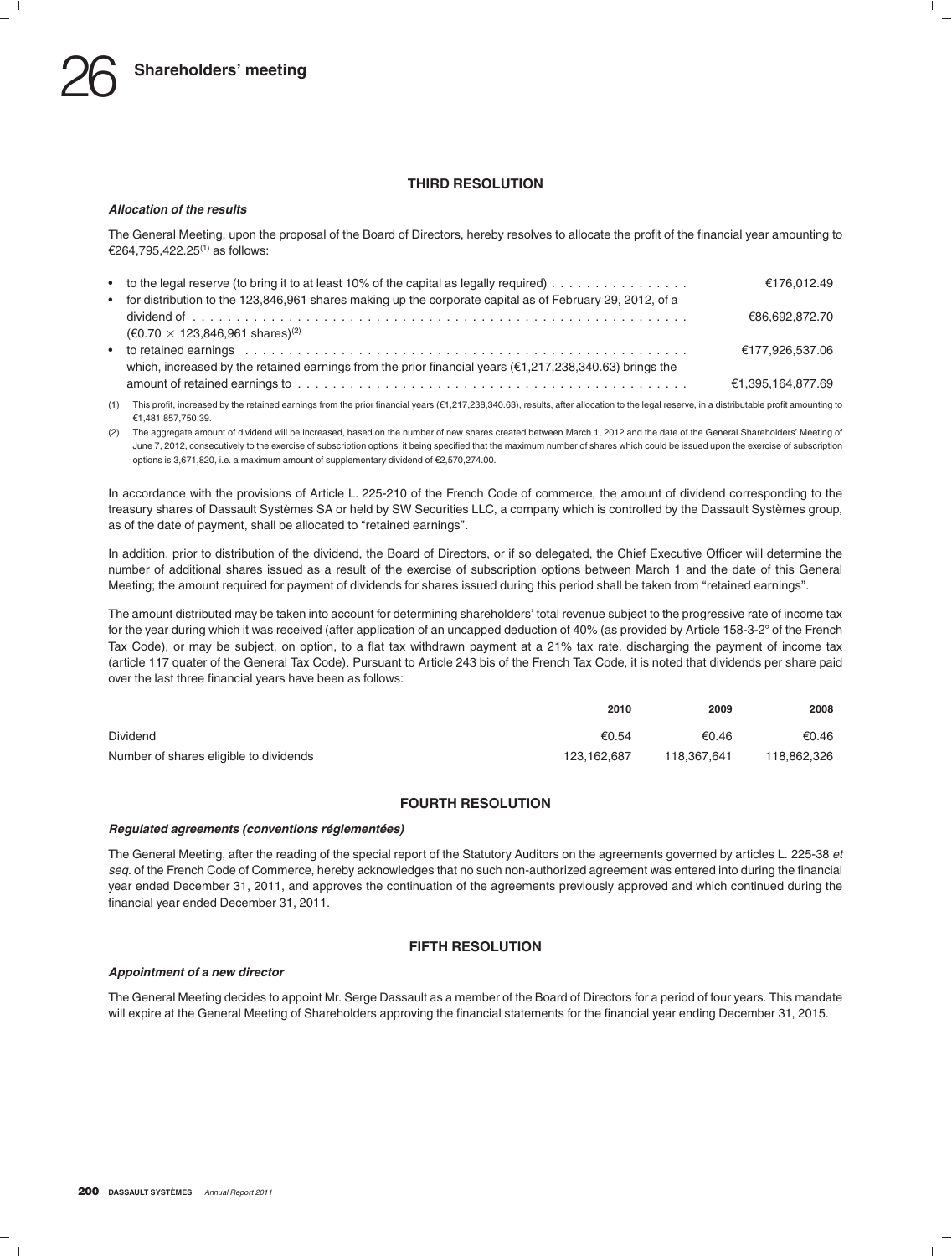

### **SIXTH RESOLUTION**

### *Determination of the amount of directors' fees*

The General Meeting sets the amount of directors' fees to be distributed among the directors at  $\epsilon$ 320,000 for the current year and the following years until a new decision of the General Meeting. The General Meeting grants full power to the Board of Directors to allocate the directors fees, in all or in part, in such manner as it may determine.

### **SEVENTH RESOLUTION**

### *Authorization to repurchase shares of Dassault Systemes SA `*

The General Meeting, after the reading of the report of the Board of Directors, authorizes the Board of Directors to repurchase a number of shares representing up to 10% of the share capital of Dassault Systèmes SA at the date of the General Meeting, in accordance with the terms and conditions provided by Articles L. 225-209 *et seq.* of the French Code of Commerce.

This authorization may be used by the Board of directors for the following purposes:

- 1° To cancel shares for the purpose of increasing the profitability of shareholders' equity and income per share, subject to adoption by the Extraordinary Shareholders' Meeting of the eighth resolution,
- 2- To provide securities (representing no more than 5% of the share capital of the Company) in payment or in exchange, particularly in connection with external growth transactions,
- 3- To animate the market and provide liquidity of the Company's shares through the intermediary of an investment services provider by means of a liquidity contract complying with an ethical code accepted by the Autorité des Marchés Financiers,
- 4- To perform all obligations related to stock options plans or other grants of shares to employees or executive officers of the Company and its affiliates,
- 5- To ensure coverage of the Company's commitments resulting from rights granted to the employees and executive officers to payment in cash based on increases in the market price of the shares of the Company,
- 6- To provide shares upon exercise of rights to the Company's share capital which are attached to issued securities,
- $7^\circ$ To implement any stock exchange market practice which may be recognized by law or by the Autorité des Marchés Financiers.

The acquisition, sale, transfer or exchange of such shares may be effected by any means allowed on the market (whether or not the market is regulated), multilateral trade facilities (MTF) or through a systematic internaliser or over the counter, in particular acquisition of blocks, and at the times deemed appropriate by the Board of Directors or any person acting pursuant to a sub-delegation and according to the law.

Such means shall include use of available cash flow, the use of any derivative financial instrument negotiated on a market (whether or not the market is regulated), multilateral trade facilities (MTF) or through a systematic internaliser or over the counter, and the implementation of optional transactions (purchase and sale of put options, provided however that the use of these means does not create a significant increase of the volatility of the stock exchange price).

The maximum amount of funds dedicated to repurchase of shares of the Company may not exceed €500 million, this condition being cumulative with the cap of 10% of the capital of the Company.

Dassault Systèmes SA may not purchase shares at a price per share which exceeds  $\epsilon$ 85 (excluding acquisition costs), and in any case the price per share shall not exceed the maximum price provided by the applicable legal rules, subject to adjustments in connection with transactions on its share capital, in particular by capitalization of reserves and free allocation of shares and/or regrouping or split of shares.

This authorization can be used by the Board of Directors for all the treasury shares held by Dassault Systemes. `

This authorization shall be valid commencing on the date of this General Meeting until the Ordinary General Meeting ruling on the financial statements for the financial year ending December 31, 2012. The General Meeting hereby grants any and all powers to the Board of Directors with option of delegation when legally authorized, to place any stock orders or orders outside the market, enter into any agreements, prepare any documents including information documents, determine terms and conditions of Company transactions on the market, as well as terms and conditions for purchase and sale of shares, file any declarations, including those required by the Autorité des Marchés Financiers, accomplish any formalities, and more generally, carry out any necessary measures to complete such transactions.

The General Meeting also grants any and all powers to the Board of Directors, in case that the law or the Autorité des Marchés Financiers appear to extend or to complete the authorized objectives concerning the share repurchase program, in order to inform the public, pursuant to applicable regulations and laws, about the potential changes of the program concerning the modified objectives.